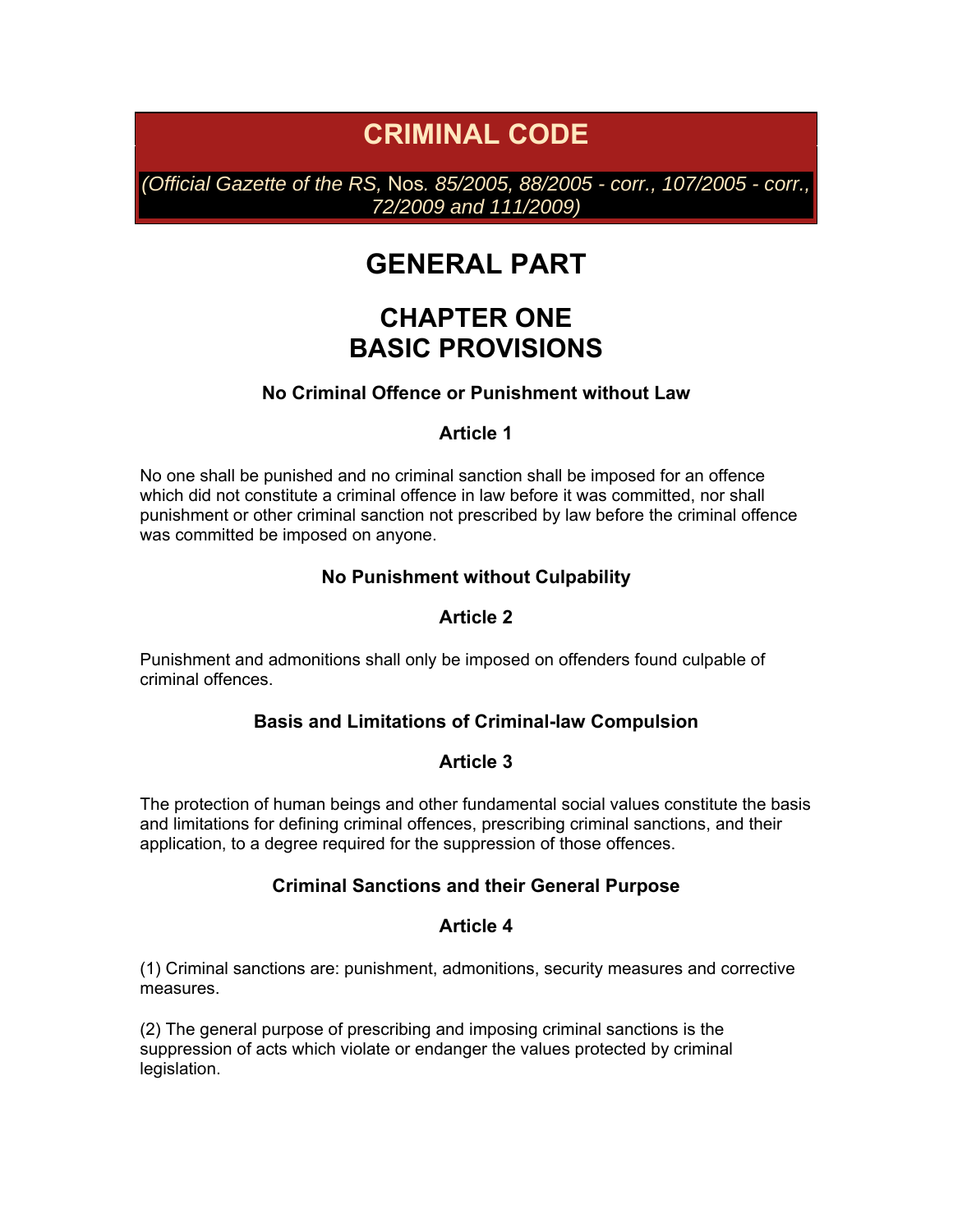(3) Criminal sanctions may not be imposed on persons who at the time of the commission of the offence had not reached fourteen years of age. Corrective measures and other criminal sanctions may be imposed on minors under conditions prescribed by other statute.

# **Chapter Two APPLICABILITY OF CRIMINAL LEGISLATION OF THE REPUBLIC OF SERBIA**

# **Temporal Applicability of Criminal Legislation**

# **Article 5**

(1) The law in force at the time of the commission of a criminal offence shall be applied to the offender.

(2) Where after the commission of a criminal offence the law was revised one or more times, that most lenient for the offender shall be applied.

(3) Persons committing offences prescribed by a law with a specific period of application shall be subject to the application of that law, irrespective of the time of their prosecution, unless provided for otherwise by that law.

## **Applicability of Criminal Legislation to the Territory of the Republic of Serbia**

## **Article 6**

(1) Criminal legislation of the Republic of Serbia shall apply to anyone committing a criminal offence on its territory.

(2) Criminal legislation of the Republic of Serbia shall also apply to anyone committing a criminal offence on a domestic vessel, irrespective of the location of that vessel at the time of commission of the offence.

(3) Criminal legislation of the Republic of Serbia shall also apply to anyone committing a criminal offence on a domestic civil aircraft while in flight, or on a domestic military aircraft, irrespective of the location of that aircraft at the time of commission of the criminal offence.

(4) Where in the cases referred to in paragraphs 1 to 3 of this Article criminal proceedings were instituted or concluded in a foreign state, criminal prosecution in Serbia shall be initiated only with the consent of the Republican Public Prosecutor.

(5) Criminal prosecution of foreign nationals in the cases referred to in paragraphs 1 to 3 of this Article may be ceded to a foreign state, under the condition of reciprocity.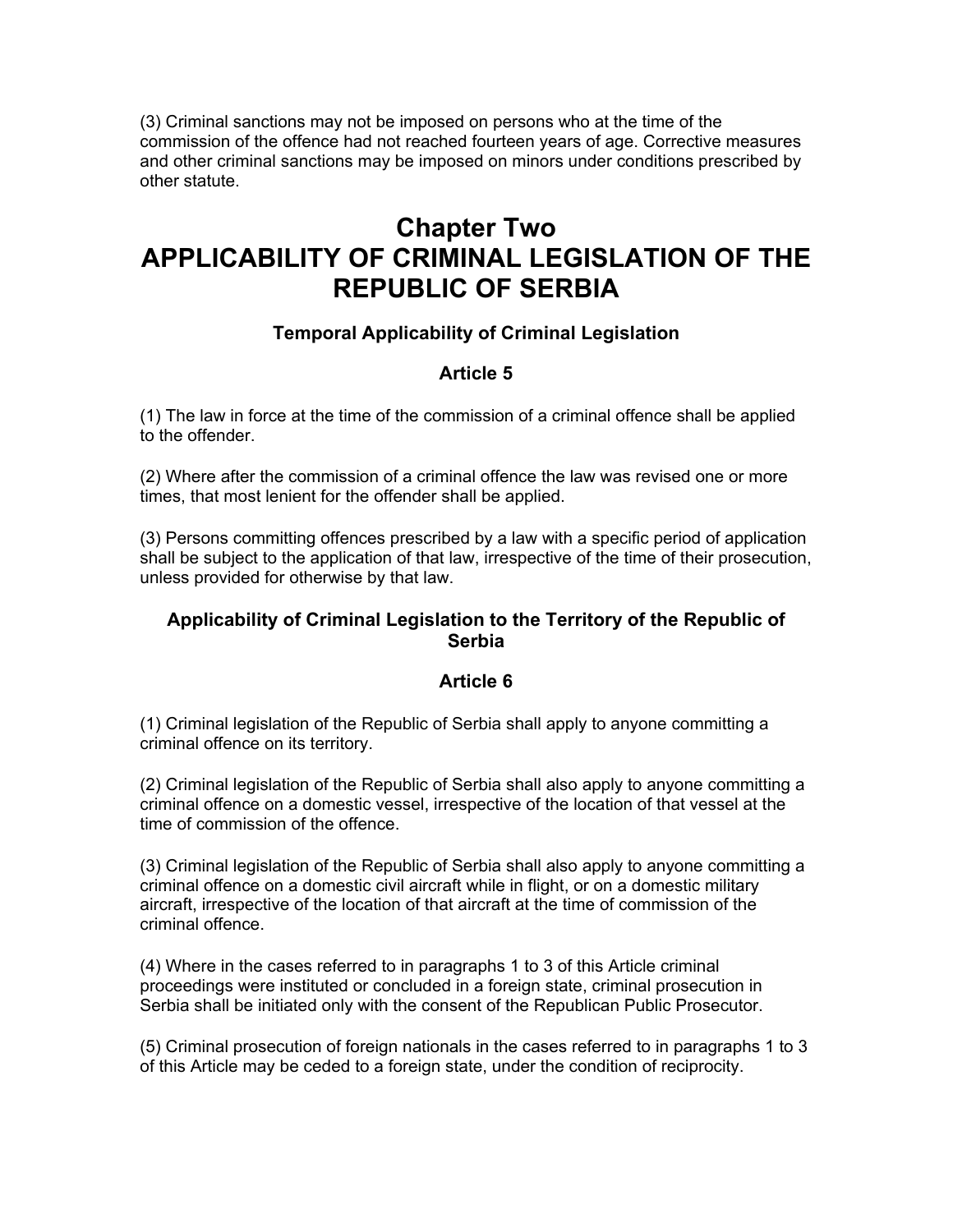## **Applicability of Criminal Legislation of Serbia to Perpetrators of Certain Criminal Offences Committed Abroad**

## **Article 7**

The criminal legislation of Serbia shall apply to anyone who commits in a foreign state the criminal offences referred to in Articles 305 to 316 and Articles 318 to 321 of this Code, or Article 223 of this Code, if the counterfeiting concerns domestic currency.

## **Applicability of Criminal Legislation of Serbia to Serbian Citizens Committing Criminal Offences Abroad**

# **Article 8**

(1) The criminal legislation of Serbia shall also apply to citizens of Serbia who commit other criminal offences in foreign states other than those referred to in Article 7 of this Code, if found on the territory of Serbia, or extradited to Serbia.

(2) Under the conditions referred to in paragraph 1 of this Article, the criminal legislation of Serbia shall also apply to offenders who became citizens of Serbia after the commission of their offences.

# **Applicability of Criminal Legislation of Serbia to Foreign Citizens Committing Criminal Offences in Foreign Countries**

## **Article 9**

(1) The criminal legislation of Serbia shall also apply to foreign citizens who commit outside the territory of Serbia criminal offences against Serbia or its citizens even other than those referred to in Article 7 of this Code, if found on the territory of Serbia, or extradited to Serbia.

(2) The criminal legislation of Serbia shall also apply to foreign citizens who commit in foreign countries criminal offences against a foreign country or a foreign citizen which are under the law of the country where they were committed punishable by a term of imprisonment of five years or a more severe penalty, if found on the territory of Serbia and are not extradited to a foreign state. Unless specified otherwise by this Code, in such cases the court shall not impose penalties more severe that those prescribed by the law of the state in which the criminal offence was committed.

# **Special Requirements for Criminal Prosecution for Criminal Offences Committed in Foreign Countries**

# **Article 10**

(1) In the cases referred to in Articles 8 and 9 of this Code, criminal prosecution shall not be undertaken in the following cases: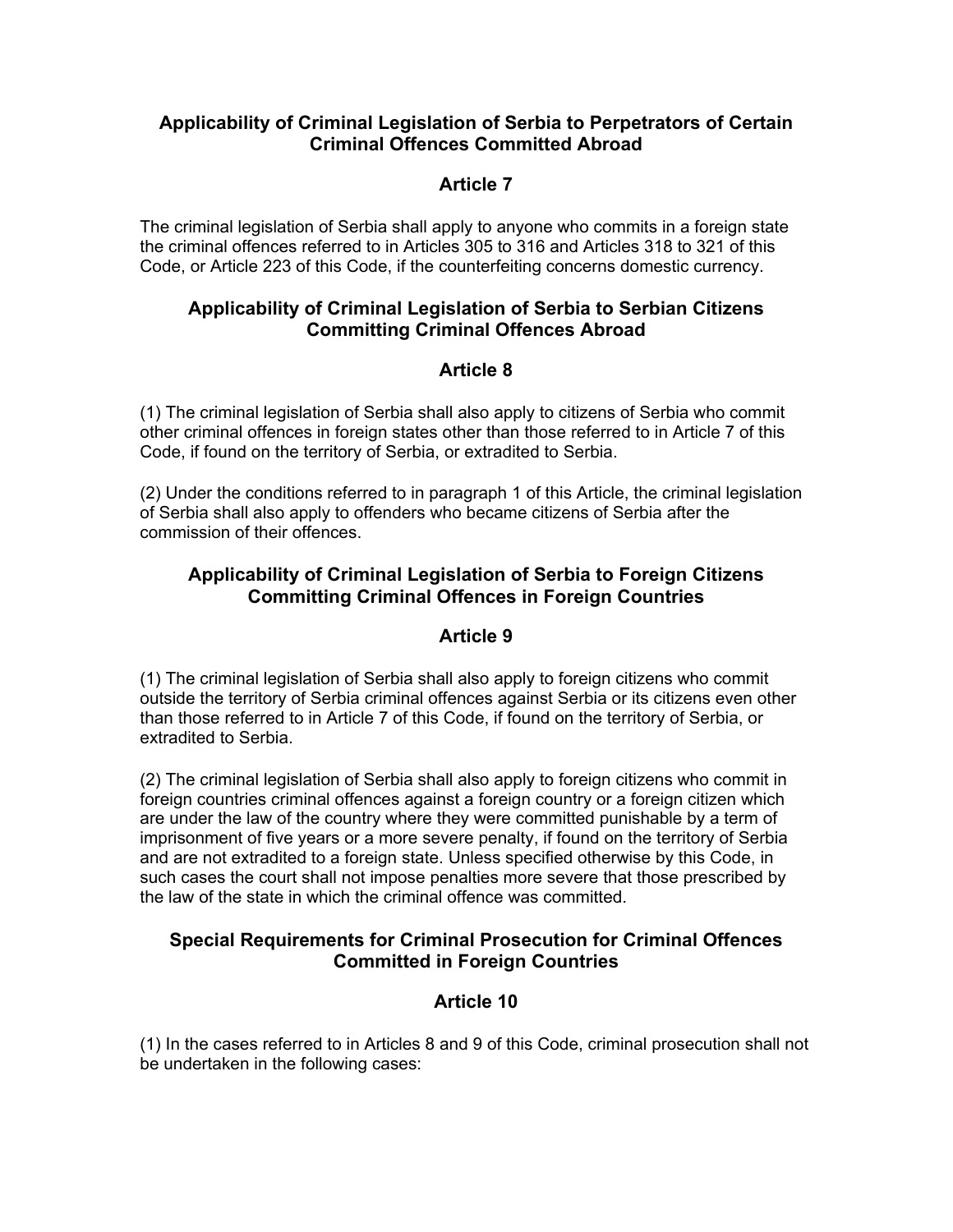- 1) if the offender has served in full the sentence to which he was convicted abroad;
- 2) if the offender was acquitted abroad by a final judgement, or the statute of limitations has expired, or the offender was pardoned;
- 3) if an offender of unsound mind was subjected to a relevant security measure abroad;
- 4) where under a foreign statute criminal prosecution requires an application by an aggrieved person, and no such application was submitted.

(2) In cases referred to in Articles 8 and 9 of this Code, criminal prosecution shall only be undertaken when the criminal offences are also punishable by the law of the country where they were committed. Where in the cases referred to in Articles 8 and 9 paragraph 1 of this Code under the law of the country where the act was committed it does not constitute a punishable offence, criminal prosecution shall be initiated only with the consent of the Republican Public Prosecutor.

(3) In the case referred to in Article 9 paragraph 2 of this Code the act committed was at the time of its commission deemed a criminal offence according to the general principles of law recognised in international law, criminal prosecution may be initiated in Serbia with the consent of the Republican Public Prosecutor, irrespective of the law of the country where the criminal offence was committed.

# **Inclusion of Time Spent in Pre-trial Detention and Sentences Served in Foreign States**

# **Article 11**

Detention, all other deprivation of liberty in connection with criminal offences, deprivation of liberty during an extradition procedure, as well as sentences served pursuant to judgements of foreign or international criminal courts, shall be included as time served in sentences pronounced by domestic courts for the same criminal offence, and where the sentences are not of the same type, the inclusion shall be effected according to the court's assessment.

# **Liability of Legal Persons for Criminal Offences**

## **Article 12**

Liability of legal persons for criminal offences and punishment of legal persons are regulated by specific statute.

# **Applicability of the General Part of this Code**

# **Article 13**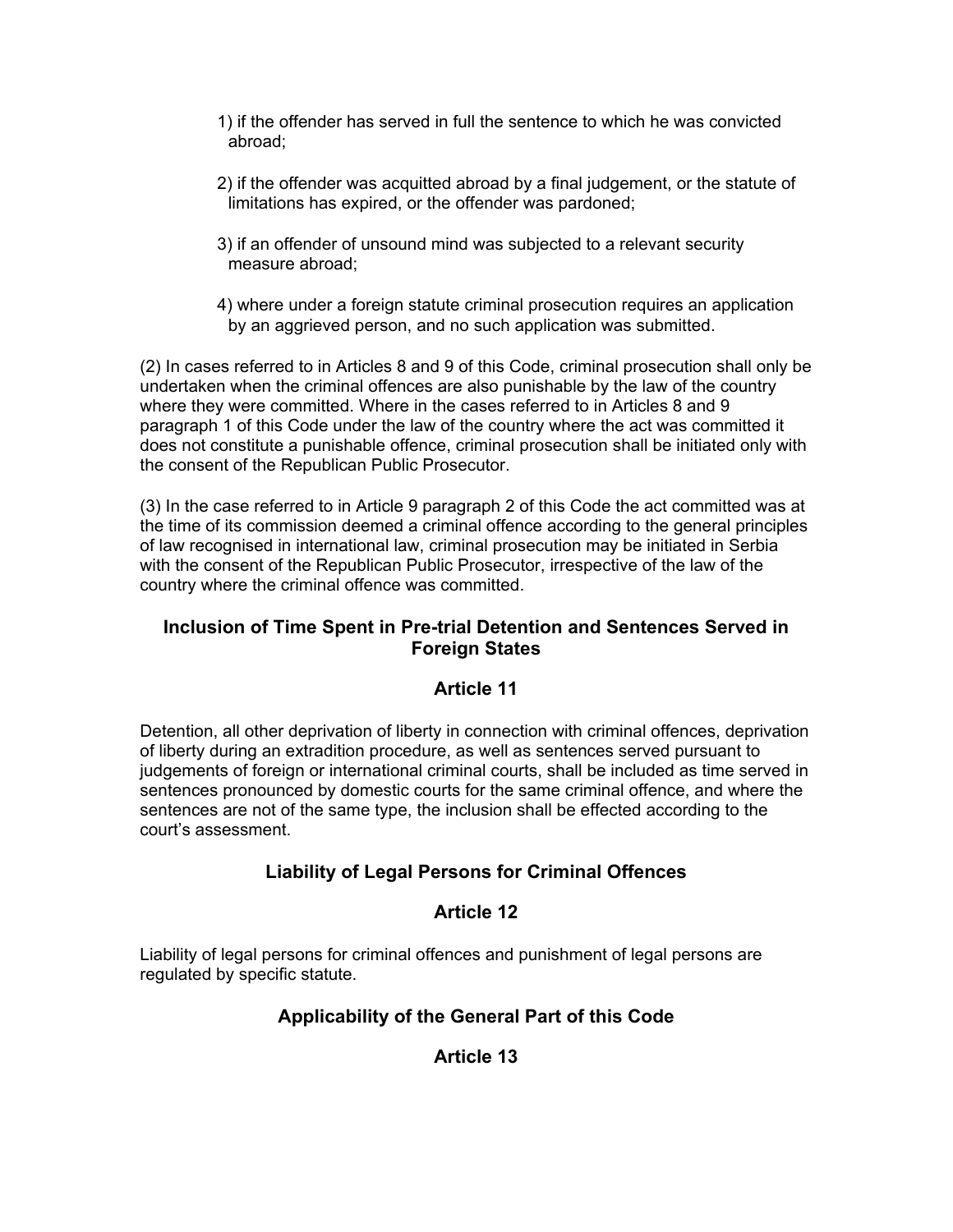The provisions of the General part of this Code shall be applicable to all criminal offences provided by this Code or other statute.

# **Chapter Three CRIMINAL OFFENCE**

# *1. General provisions on Criminal Offence*

*Criminal Offence* 

# **Article 14**

(1) A criminal offence is an offence defined by law as a criminal offence, which is unlawful, and committed with guilty mind.

(2) There is no criminal offence where there is no wrongdoing or culpability, notwithstanding the existence of all attributes of a criminal offence defined by law.

*Commission of a Criminal Offence by Omission* 

# **Article 15**

(1) A criminal offence is committed by omission where the law defines a failure to undertake a particular action as a criminal offence.

(2) A criminal offence defined by law as commission can also be committed by omission where the offender was by the failure to perform an obligation created the attributes of that criminal offence.

*Time of Commission of a Criminal Offence* 

# **Article 16**

(1) A criminal offence is committed at the time the offender was acting or was obliged to act, irrespective of the time when the consequences of the act occurred.

(2) An accomplice has committed a criminal offence at the time the accomplice was acting or was obliged to act.

*Location of Commission of a Criminal Offence* 

# **Article 17**

(1) A criminal offence is committed both at the location where the offender was acting or was obliged to act, and at the location where the consequences of the act occurred in full or in part.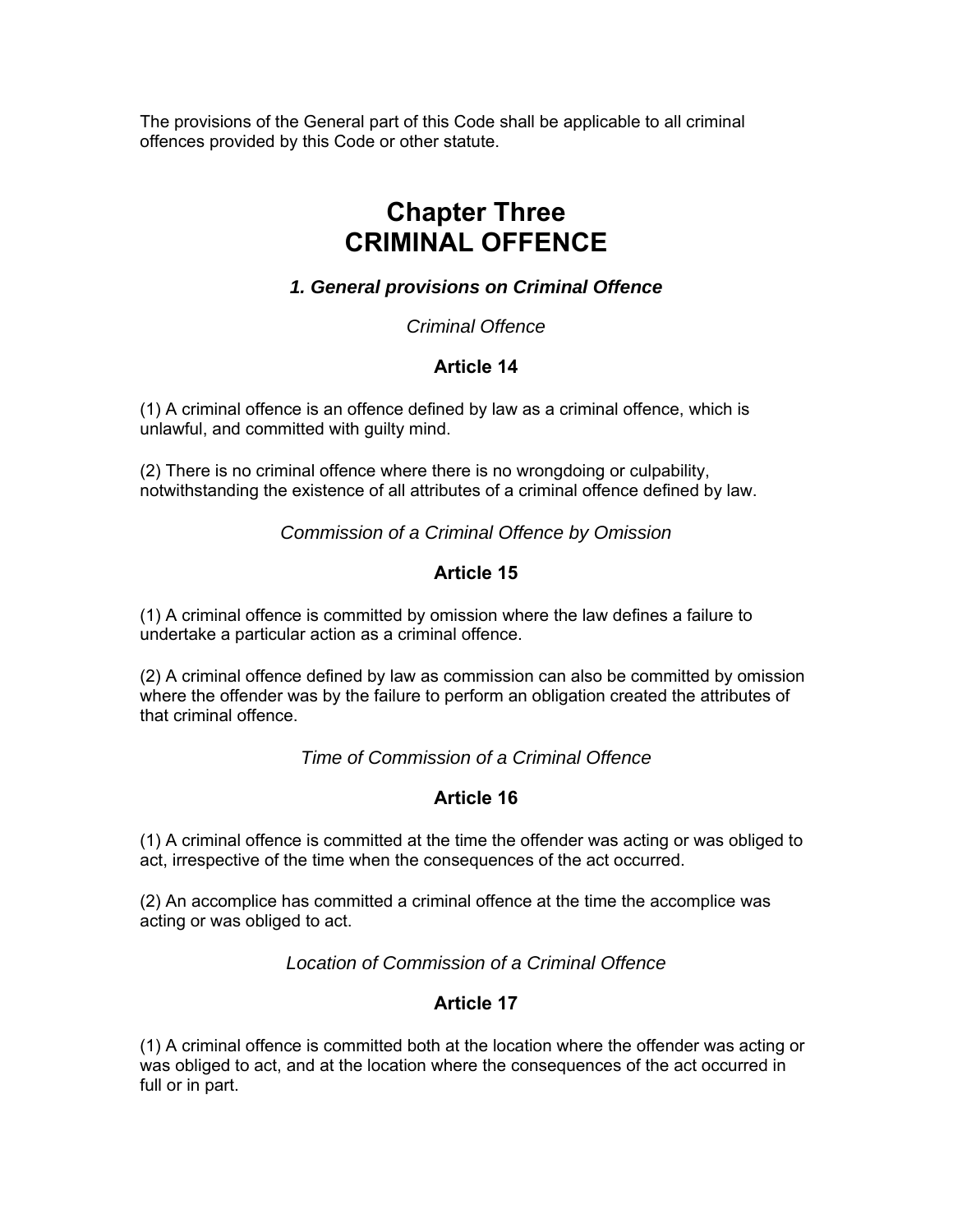(2) An attempted criminal offence is deemed committed both in the location where the offender acted and in the location where consequences of his intent should or could have occurred.

(3) An accomplice has committed a criminal offence also in the location where he acted in complicity.

## *Offences of Minor Significance*

#### **Article 18**

(1) Offences which, although carrying the attributes of a criminal offence represent offences of minor significance, are not criminal offences.

(2) Offences are of minor significance where the degree of the culpability of the offender is low, where the detrimental consequences either do not exist or are negligible, and where the general purpose of criminal sanctions does not require pronouncement of a criminal sanction.

(3) The provisions of paragraphs 1 and 2 of this Article may be applied to criminal offences punishable by terms of imprisonment of up to five years or fines.

#### *Legitimate Self-defence*

#### **Article 19**

(1) Acts committed in legitimate self-defence are not criminal offences.

(2) Legitimate self-defence is a defence which is absolutely necessary for the committer to repel a concurrent unlawful attack on his person or the person of another.

(3) Committers who exceeded the limitations of legitimate self-defence may have their penalties mitigated. Where a committer exceeded the limitations of legitimate selfdefence owing to extreme provocation or fright caused by the attack, punishment may be remitted.

#### *Extreme Necessity*

#### **Article 20**

(1) An act committed in extreme necessity shall not constitute a criminal offence.

(2) Extreme necessity exists where an act is committed for the purpose of the committer averting from his person or the person of another a concurrent unprovoked danger which could not be otherwise repelled, provided that in so doing the harm done is not greater than the harm threatened.

(3) Committers who caused the danger themselves, but by negligence, or exceeded the limitations of extreme necessity, may have their penalties mitigated. Where a committer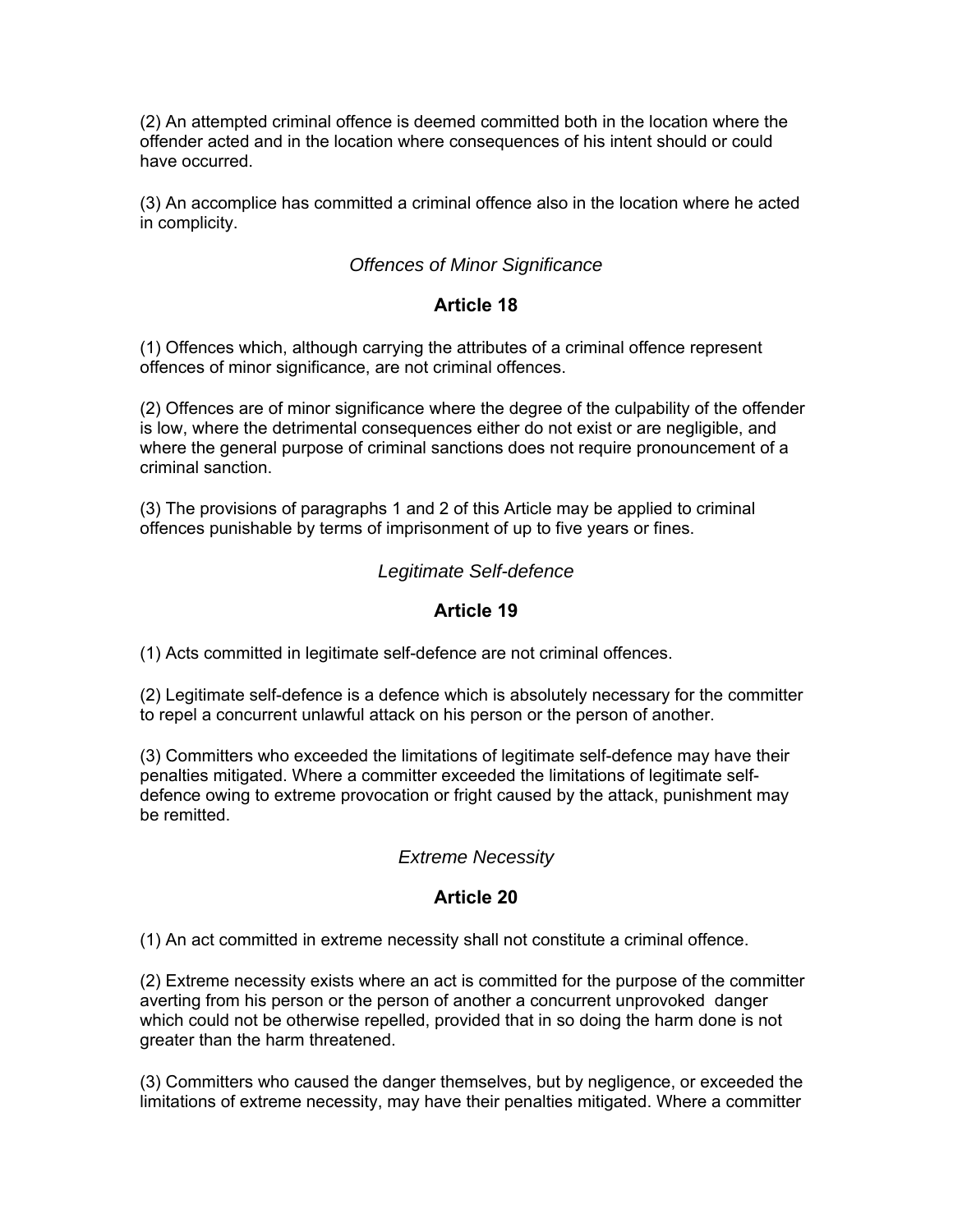exceeded the limitations of extreme necessity under particularly mitigating circumstances, punishment may be remitted.

(4) Extreme necessity does not exist where the committer was in duty bound to expose himself to the danger which threatened.

# *Force and Threat*

# **Article 21**

(1) An act committed under irresistible force is not a criminal offence.

(2) Where a criminal offence has been committed under force which is not irresistible or under a threat, the perpetrator's penalty may be mitigated.

(3) In the case referred to in paragraph 1 of this Article, a person who applied irresistible force shall be deemed the perpetrator of the criminal offence.

# *Culpability*

# **Article 22**

(1) Culpability exists where the perpetrator was at the time of commission of the offence of sane mind and acting with intent, and was aware. or should or could have been aware, that his action was prohibited.

(2) Culpability in the commission of a criminal offence also exists where the perpetrator acted in negligence, where explicitly provided for by law.

## *Mental Incompetency*

# **Article 23**

(1) There is no criminal offence where the action was committed in a state of mental incompetency.

(2) Perpetrators incapable of understanding the significance of the action or could not control their actions due to mental illness, temporary mental disorders, mental retardation or other serious mental disorder are mentally incompetent.

(3) Perpetrators of criminal offences whose capacity to understand the significance of their action or ability to control their action were significantly reduced due to one of the states referred to in paragraph 2 of this Article (significantly diminished mental competentcy) may have their punishment mitigated.

## *Self-induced Mental Incompetency*

# **Article 24**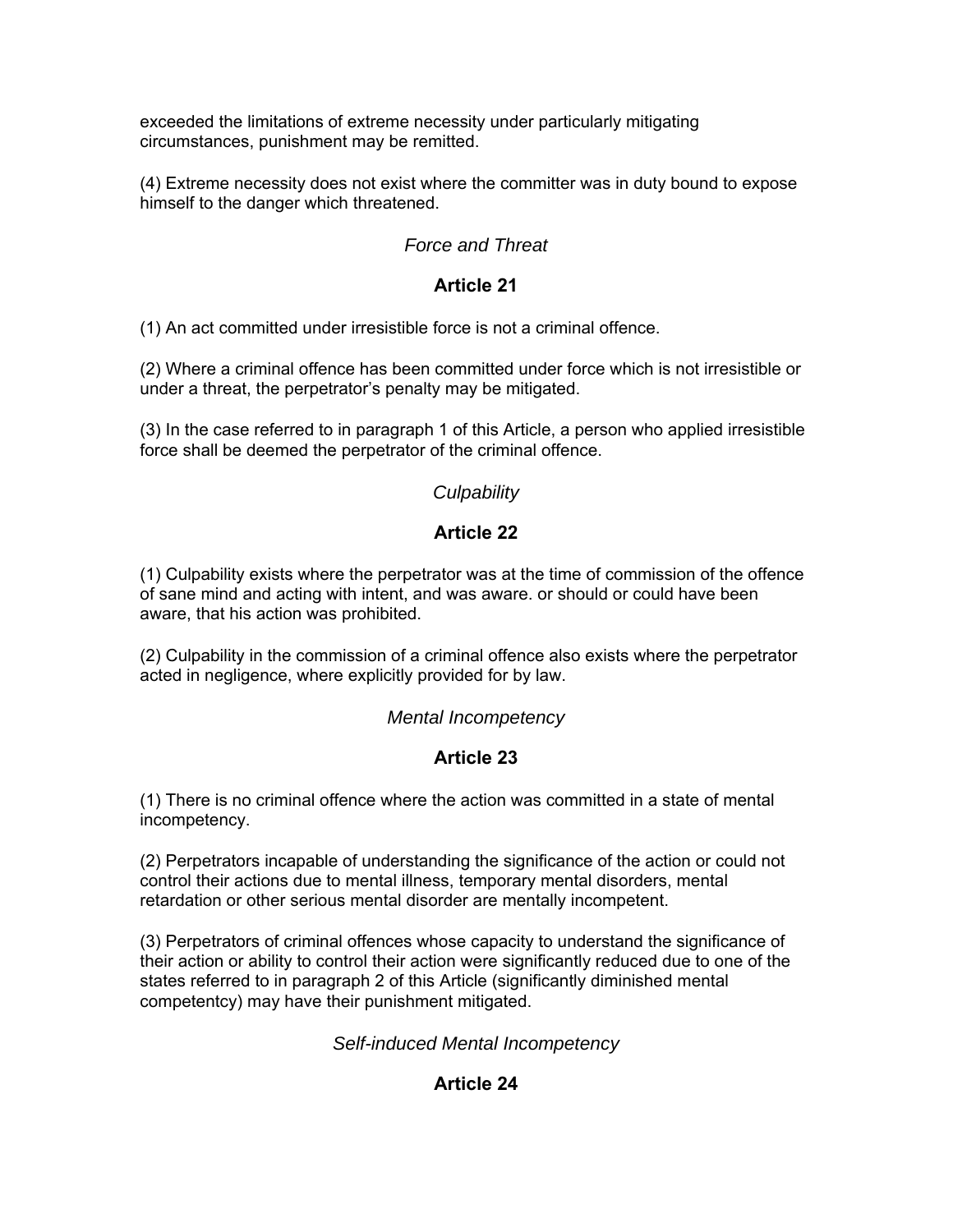(1) The culpability of criminal offenders who by using alcoholic beverages, narcotic drugs or in other way induced such a state of mind in which they could not understand the significance of their acts or control their actions shall be determined taking into consideration the time directly preceding such inducement.

(2) Punishment of offenders who in the circumstances referred to in paragraph 1 of this Article committed criminal offences in a state of significantly diminished mental competency shall not be mitigated on that basis.

#### *Intent*

### **Article 25**

Criminal offences are committed with intent where the perpetrators were aware of their act and wanted to commit it, or where perpetrators were aware of their capacity to commit the act and consented to that commission.

#### *Negligence*

#### **Article 26**

Criminal offences are committed by negligence where the perpetrators were aware that by their action they could commit an offence, but recklessly assumed that it would not occur or that they would be capable of preventing it, or where they were not aware that by their action they could commit an offence, although owing to the circumstance in which in which it was committed and according to their personal properties they were obliged to be and could have been aware of such a possibility.

#### *Liability for More Serious Consequences*

## **Article 27**

Where a criminal offence has produced a graver consequence owing to which the law prescribes more severe penalties, such penalties may be imposed if the consequence is attributable to the negligence of the perpetrator, as well as where the perpetrator acted with intent, if the elements of a different criminal offence were not established by that intent.

#### *Mistake of Fact*

## **Article 28**

(1) An act shall not be deemed a criminal offence if it was performed out of an irremovable mistake of fact.

(2) Mistakes of fact are irremovable where the committer was not obliged to, and could not have avoided, misapprehension in respect of a factual circumstance which represents the elements of a criminal offence, or in respect of a factual circumstance which would, had it really existed, have rendered the act permissible.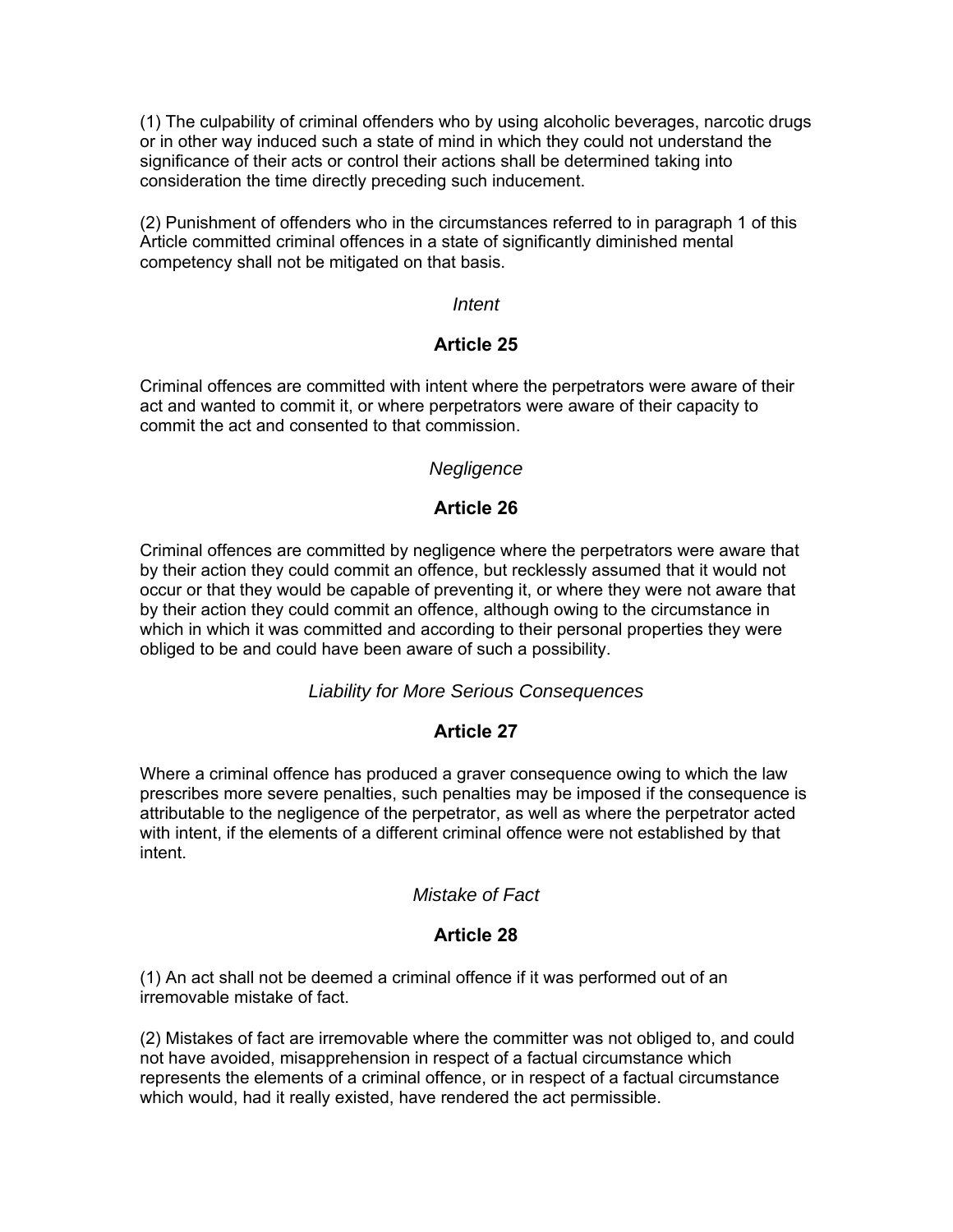(3) Where a perpetrator's mistake was the result of factual negligence, a criminal offence committed by negligence shall exist, where the law provides for such a criminal offence.

### *Mistake of Law*

#### **Article 29**

(1) An act shall not be deemed a criminal offence if it was performed out of an irremovable mistake of law.

(2) A legal mistake is irremovable where the committer was not obliged to and could not have known that his act was prohibited.

(3) The punishment of offenders who did not know that their actions were prohibited, but were obliged to know and could have known, may be mitigated.

# *2. Attempted Criminal Offence*

#### *Attempt*

#### **Article 30**

(1) Whoever commences the perpetration of a criminal offence with intent, but does not complete it, shall be punished for an attempted criminal offence punishable by law with terms of imprisonment of five years or longer, and for attempted commission of other criminal offences only where the law explicitly provides for sanctions for such attempts.

(2) Perpetrators shall be punished for attempted criminal offences with the penalties prescribed for the criminal offence, or a mitigated penalty.

#### *Inappropriate Attempt*

#### **Article 31**

Offenders attempting to commit criminal offences using inappropriate means or against inappropriate objects may have their punishment remitted.

#### *Voluntary Abandonment*

#### **Article 32**

(1) Offenders who attempted to commit criminal offences but of their own free will abandoned further commission, or prevented the occurrence of consequences, may have their punishment remitted.

(2) The provision of paragraph 1 of this Article shall not be applied where offenders had not completed commission of the criminal offence owing to circumstances preventing or significantly hindering commission of the criminal offence, or because they had assumed the existence of such circumstances.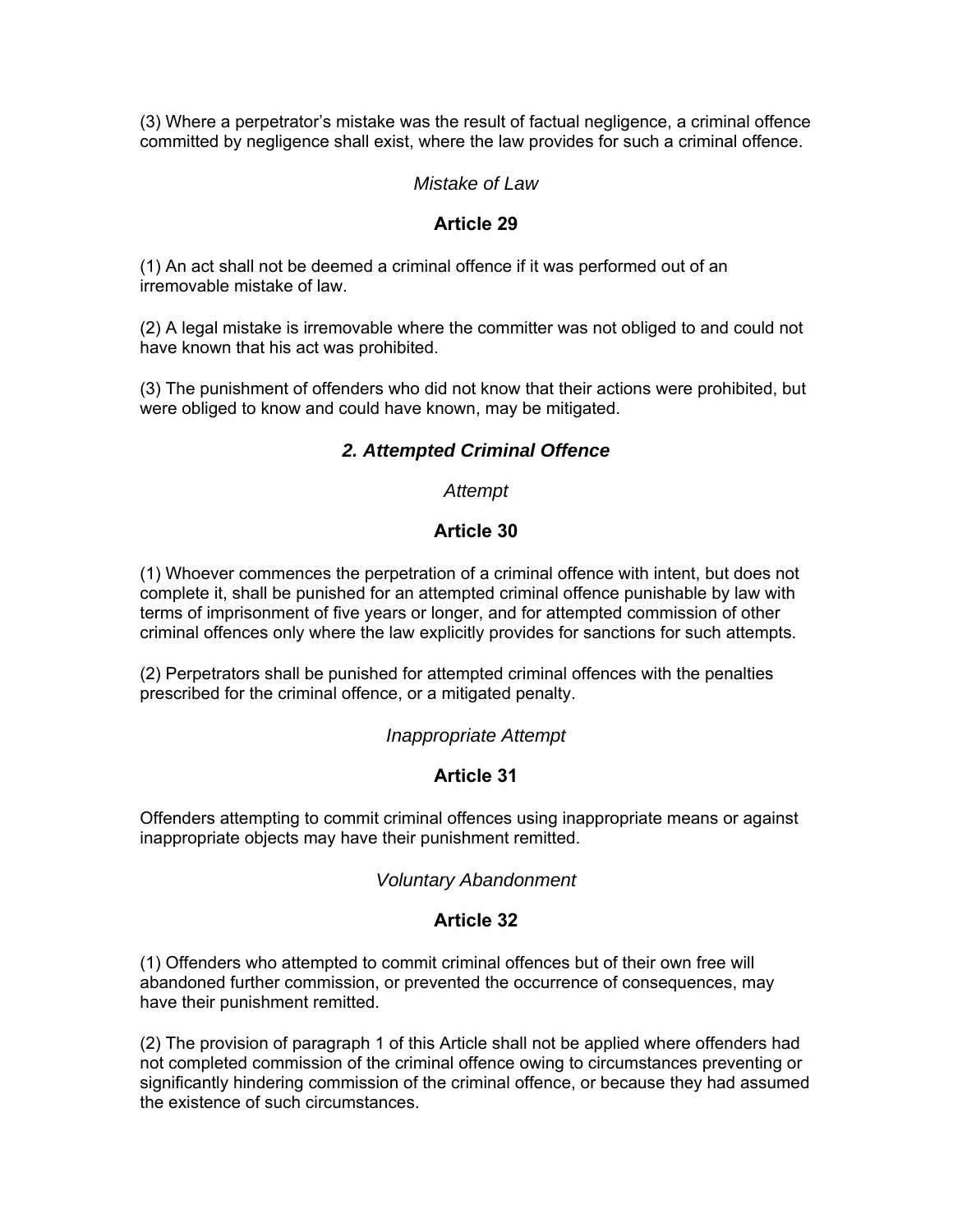(3) Accessories, instigators or aiders and abettors who of their own free will prevented the commission of a criminal offence may also have their punishment remitted.

(4) Where in the case referred to in paragraphs 1 and 3 the offender had completed a different criminal offence not included in the criminal offence whose commission he abandoned, the offender's punishment for the second criminal offence cannot be remitted on the same basis.

### *3. Co-perpetration*

#### **Article 33**

Where several persons jointly commit a criminal offence by taking part in the commission with intent or by negligence, or substantively contribute to the commission of a criminal offence by carrying out another action with intend and based on a joint decision, each of shall be punished with the penalty prescribed for that offence.

#### *Instigation*

#### **Article 34**

(1) Whoever with intent instigates another to commit a criminal offence shall be punished with the penalty prescribed for that criminal offence.

(2) Whoever with intent instigates another to commit a criminal offence whose attempt is punishable by law, but the offence is not attempted, shall be punished as if for an attempted criminal offence.

#### *Aiding and Abetting*

#### **Article 35**

(1) Whoever with intent aids another in the commission of a criminal offence shall be punished with the penalty prescribed for that criminal offence, or a mitigated penalty.

(2) The following, in particular, shall be deemed as aiding and abetting in the commission of a criminal offence: providing instructions or advice on how to commit the criminal offence, placing at the disposal of the perpetrator the necessary means to commit the criminal offence, creating the necessary conditions or removing obstacles for the commission of the criminal offence, issuing prior promises to conceal the commission of the criminal offence, the offender, evidence of the criminal offence, and items acquired by the commission of the criminal offence.

*Limits of Culpability and Penalisation of Accomplices* 

## **Article 36**

(1) Accomplices are culpable for criminal offences committed within the limits of their intent or negligence, and instigators and aiders and abettors in the limits of their intent.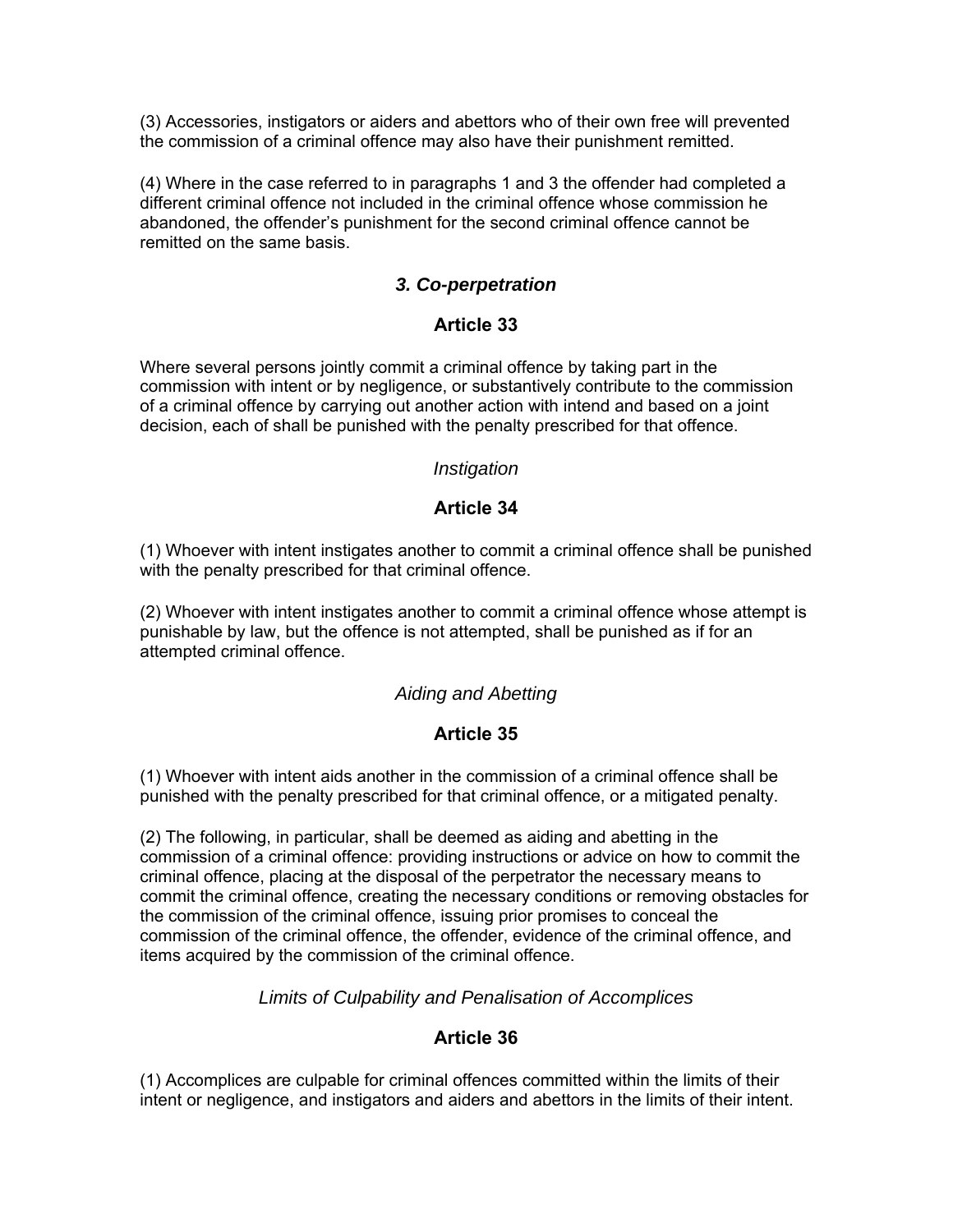(2) The grounds precluding culpability of the perpetrator (Articles 23, 28 and 29 of this Code) do not preclude a criminal offence of accomplices, instigators or aiders and abbetors who have culpability.

(3) Personal relations, characteristics and circumstances owing to which the law allows remission of punishment, or which affect the sentence pronounced, may be taken into consideration only for those perpetrators, accomplices, instigators or aiders and abbetors who possess such relations, characteristics and circumstances.

(4) Personal relations, characteristics and circumstances which represent an essential element of the criminal offence do not need to exist with instigators or aiders and abbetors. Such instigators or aiders and abbetors may have their penalties mitigated.

# *4. Punishment of Instigators and Aiders and Abettors for Attempts*

# *Attempts and Lighter Offences*

## **Article 37**

(1) Where a criminal offence remains as an attempt, instigators or aiders and abettors shall be punished for the attempt.

(2) Where perpetrators committed a lighter criminal offence than that which the instigation and aiding and abetting concerned, and which would have been encompassed in it, instigators and aiders and abettors shall be punished for the criminal offence committed.

(3) The provision of paragraph 2 of this Article shall not be applied if the instigator would be given a more sever penalty by the application of Article 34 paragraph 2 of this Code.

# *5. Specific Provisions on Criminal Offences Committed through the Press or Other Public Information Media*

## *Culpability of Editors*

# **Article 38**

(1) The author of the information which led to the perpetration of a criminal offence committed by the publication of that information in a newspaper, on radio and TV and other public information medium shall be deemed the perpetrator of the criminal offence.

(2) Exceptionally from the provision of paragraph 1 of this Article, the responsible editor, or the person deputising for the editor at the time of publication of information leading to a criminal offence, shall be deemed the perpetrator of the criminal offence committed through newspapers, radio, TV, and other public information media:

> 1) Where the identity of the author remains unknown by the conclusion of the trial in a first-instance court;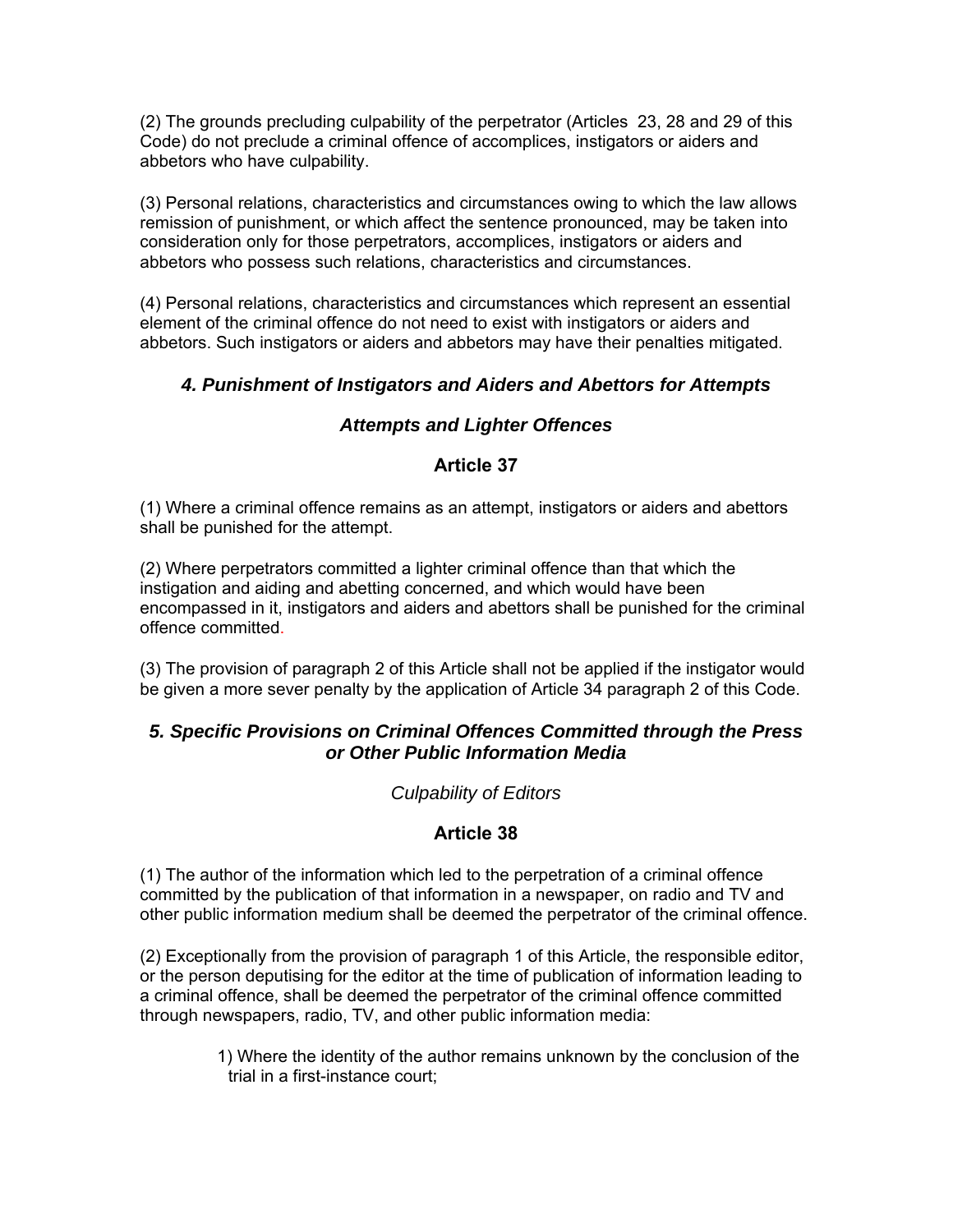- 2) Where the information was published without the consent of the author;
- 3) If at the time of publication of the information there had existed factual or legal obstacles for the prosecution of the author, which continue to exist.

(3) There shall be no culpability of the responsible editor, or person deputising for the responsible editor, if that person had been in an irremovable misapprehension in respect of any of the circumstances referred to in paragraph 2 items 1 to 3 of this Article.

*Culpability of Publishers, Printers and Producers* 

#### **Article 39**

(1) In the presence of the requirements referred to in Article 38 of this Code, the following shall be deemed perpetrators:

- 1) publishers for criminal offences committed by way of regular printed publications, and if there is no publisher or there exist factual or legal obstacles for his prosecution - a printer who had knowledge thereof.
- 2) producers for criminal offences committed by way of compacts discs, gramophone records, magnetic audio tape or other audio media, film for public and private showings, slides, video-media or other media intended for a wider audience.

(2) Where the publisher, printer or producer is a legal person or state organ of authority, the person responsible for publication, printing or production shall be the perpetrator.

*Application of the Provisions of Articles 38 and 39* 

#### **Article 40**

Provisions of Articles 38 and 39 of this Code shall apply only provided these persons may not be considered perpetrators of a criminal offence pursuant to general provisions of this Code..

#### *Protection of Sources of Information*

#### **Article 41**

Persons referred to in Articles 38 and 39 of this Code shall not be deemed perpetrators of a criminal offence if they failed to disclose to the court or a competent body the author of the information or source of information, unless a criminal offence has been committed which is punishable by at least five years' imprisonment or longer, or if necessary in order to prevent such criminal offence.

# **Chapter Four**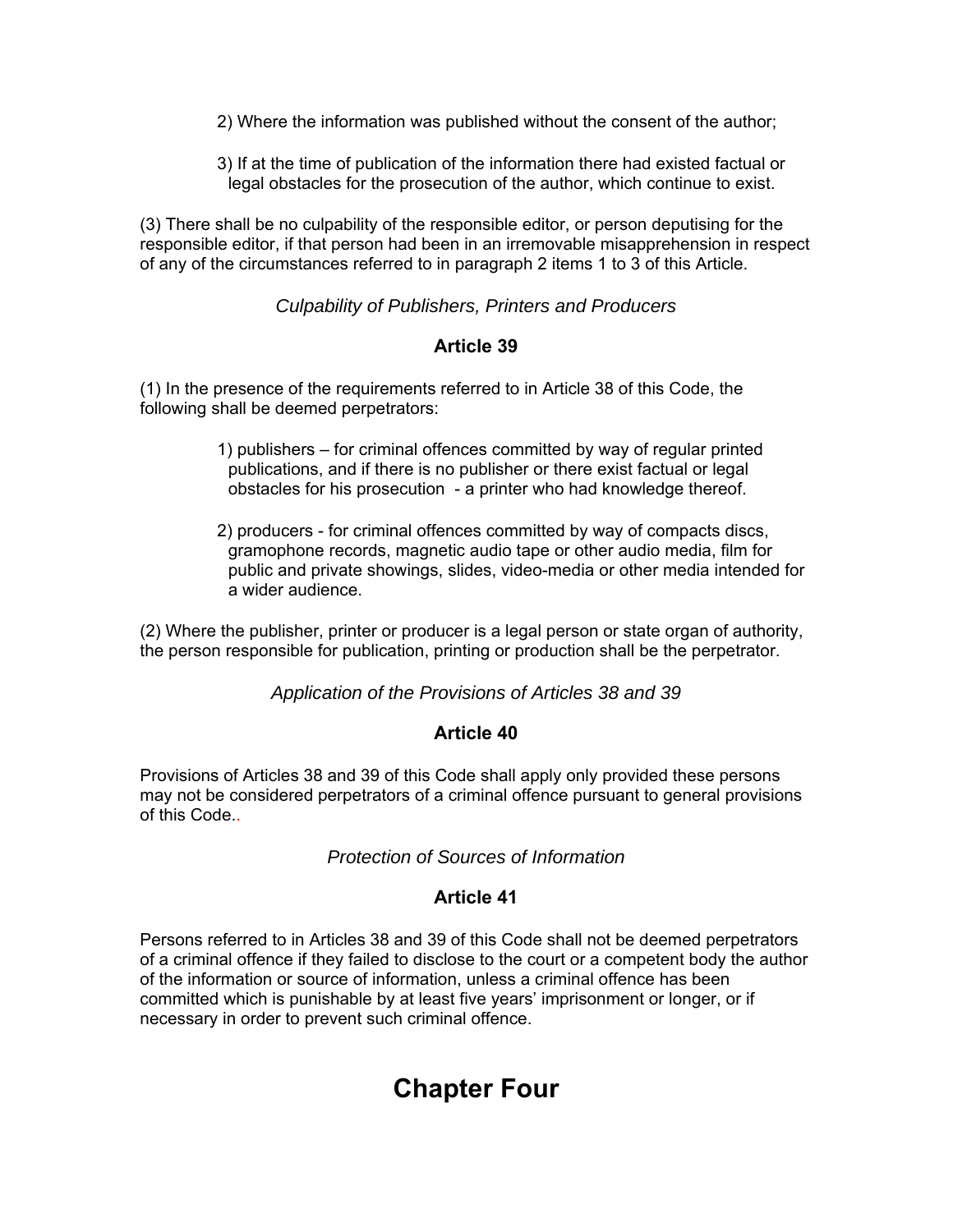# **PENALTIES**

# *1. Purpose of Punishment, Types of Punishment and Requirements for Imposition*

# *Purpose of Penalisation*

# **Article 42**

Within the framework of the general purpose of criminal sanctions (Article 4, paragraph 2), the purpose of punishment is:

1) preventing an offender from committing criminal offences and deterring them from future commission of criminal offences;

2) deterring others from commission of criminal offences;

3) expressing social condemnation of the criminal offence, enhancing moral strength and reinforcing the obligation to respect the law.

# *Types of Penalties*

# **Article 43**

The following sanctions may be pronounced to perpetrators of criminal offences:

1) imprisonment;

2) fines;

3) community service;

4) revocation of driver's licences.

*Principal and Secondary Penalties* 

# **Article 44**

(1) Imprisonment may be pronounced only as a principal sanction.

(2) Fines, community service and revocation of driver's licences may be pronounced both as principal and as secondary sanctions.

(3) Where several sanctions are prescribed for a single criminal offence, only one may be pronounced as the principal sanction.

*Imprisonment*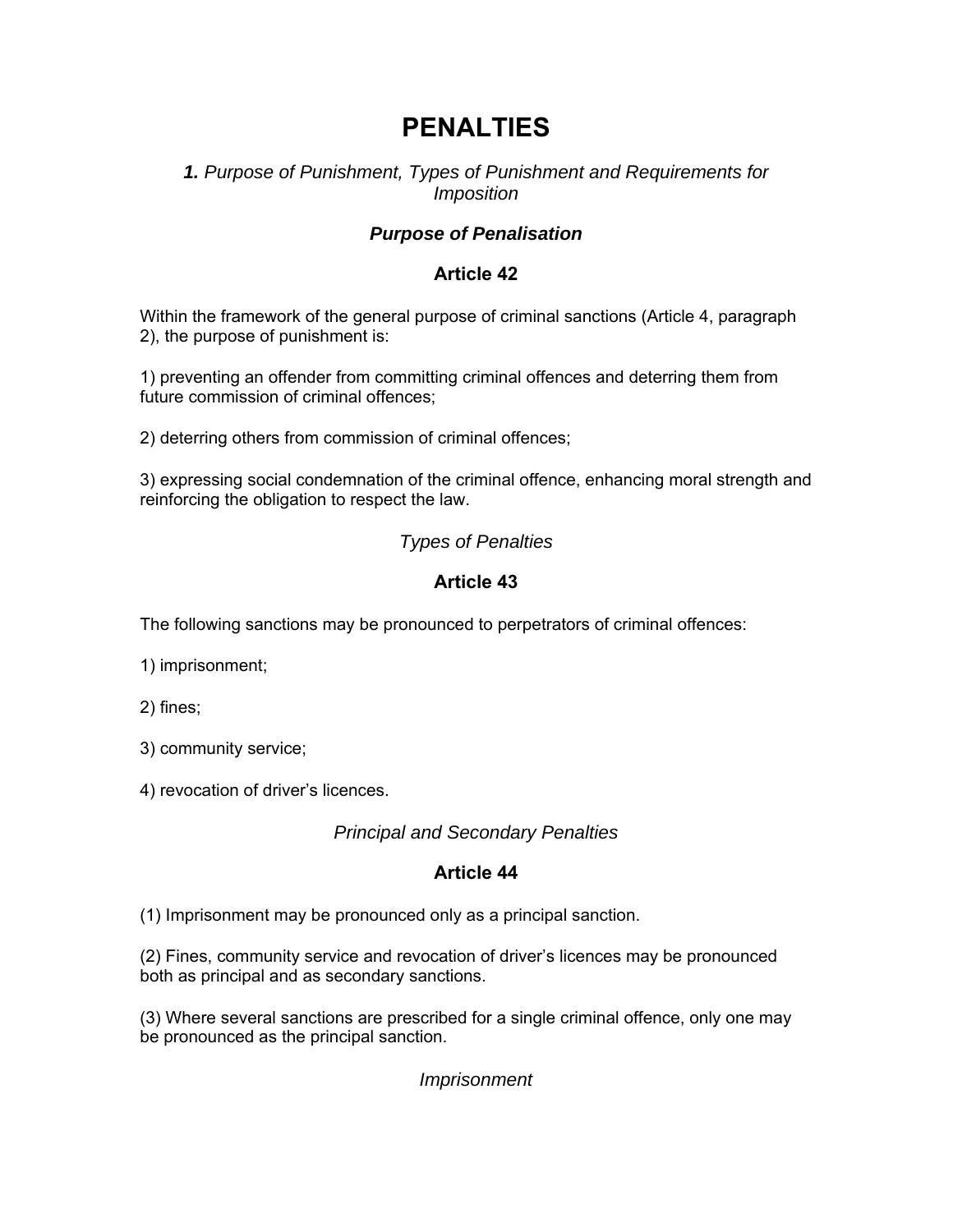#### **Article 45**

(1) A custodial penalty may not be less than thirty days or more than twenty years.

(2) The custodial penalty referred to in paragraph 1 of this Article is pronounced in round years and months, and if under six months, then also in days.

(3) Terms of imprisonment from thirty to forty years' duration may exceptionally be pronounced for the most serious criminal offences or the most serious forms of criminal offences together with the penalty referred to in paragraph 1 of this Article. Custodial penalties of between thirty and forty years are pronounced in round years.

(4) Terms of imprisonment from thirty to forty years may not be pronounced to persons who at the time of commission of the criminal offence were under twenty-one years of age.

(5) In respect of convicted person punished with a term of imprisonment of up to one year, the court may impose that the sentenced be served by the person not leaving the premises where he lives, except under the terms prescribed by the law governing the enforcement of criminal sanctions.

 (6) In respect of convicted persons serving their custodial sentences under the terms specified in paragraph 5 of this Article, who once in a duration of twelve hours, or twice in a duration of six hours each, wilfully leave premises where they live, shall be ordered by the court to serve the rest of their sentences in a prison.

(7) In determining the enforcement of the custodial sentences specified in paragraph 5 of this Article, the court shall afford particular consideration to technological possibilities of enforcement, as well as other circumstances of the importance for determining the sentence.

(8) Persons convicted in connection with criminal offences against marriage and the family, who live with the aggrieved in the same household, may not be subject to the enforcement of the custodial sentence specified in paragraph 5 of this Article.

### *Conditional Release*

#### **Article 46**

(1) The court may conditionally release convicted persons who have served two-thirds of their prison sentences if in the course of serving the prison sentence they have improved in such a manner that it would be reasonable to assume that they will behave well while at liberty, and, in particular, that they will refrain from committing new criminal offences until the expiry of the prison sentences imposed. In deliberating whether to conditionally convicted persons, consideration shall be given to their conduct during service of their sentences, performance of work tasks, relative to their abilities, and other circumstances indicating that the purpose of punishment has been achieved. (2) In its decision on conditional release, the court may order the convicted person to fulfil obligations envisaged by provisions of criminal law.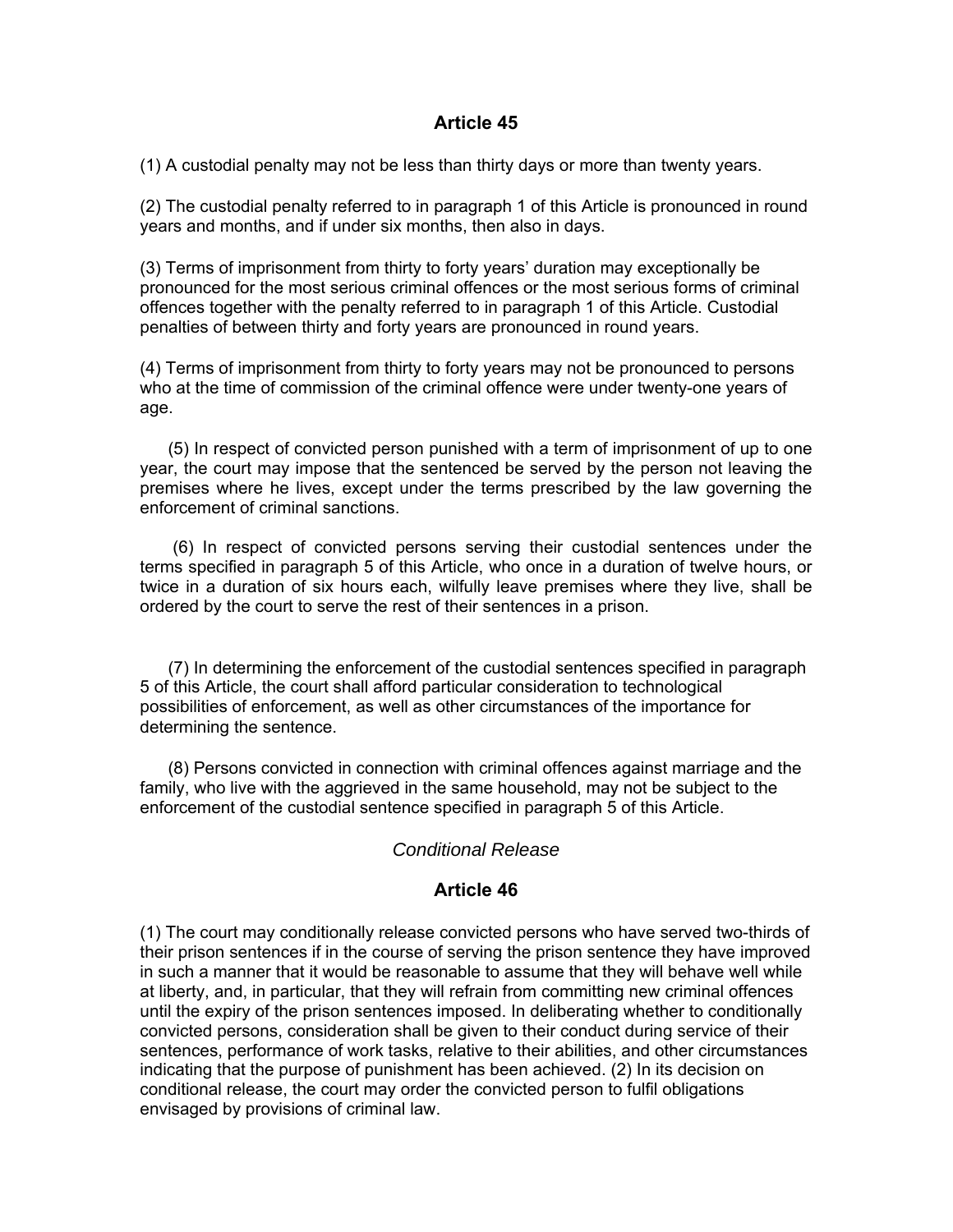(3) ) In the case referred to in paragraph 1 of this Article, unless conditional release is revoked, it shall be considered that the convicted person has served his sentence.

#### *Revocation of Conditional Release*

### **Article 47**

(1) The court shall revoke conditional release where convicted persons while on conditional release commit one or more criminal offences punishable by custodial sentences of six months or longer.

(2) The court may revoke conditional release, where convicted persons while on conditional release commit one or more criminal offences punishable by custodial sentences of up to six months, or does not fulfil one of the obligations ordered by the court in accordance with Article 46 paragraph 2 of this Code. In determining whether to revoke conditional release, the court shall particularly take into consideration whether criminal offences are related, their motives, and other circumstances indicating that revocation of conditional release is justified.

(3) The provisions of paragraphs 1 and 2 of this Article shall also apply when the person conditionally released is tried for a criminal offence committed prior to conditional release.

(4) When the court revokes conditional release it shall pronounce a penalty by applying provisions of Articles 60 and 62, paragraph 2 of this Code, taking the previously pronounced sentence as already established. The part of the sentence served by the convicted person for the preceding conviction shall be calculated into the new sentence, whilst time spent on conditional release shall not be included.

(5) If the person on conditional release is convicted to a term of imprisonment of under one year, and the court does not revoke conditional release, the conditional release shall be extended for the period of imprisonment for such sentence served by the convicted person.

(6) In the cases referred to in paragraphs 1 to 3 of this Article, conditional release may be revoked not later than two years from the date the conditional release expired.

#### *General Provisions on Fines*

#### **Article 48**

(1) A fine may be determined and pronounced either in daily amounts (Article 49) or a particular amount (Article 50).

(2) Fines for criminal offences committed for gain may be pronounced as secondary penalties even when not stipulated by law or when the law stipulates that the perpetrator may be punished by imprisonment or a fine, and the court pronounces imprisonment as the principal penalty.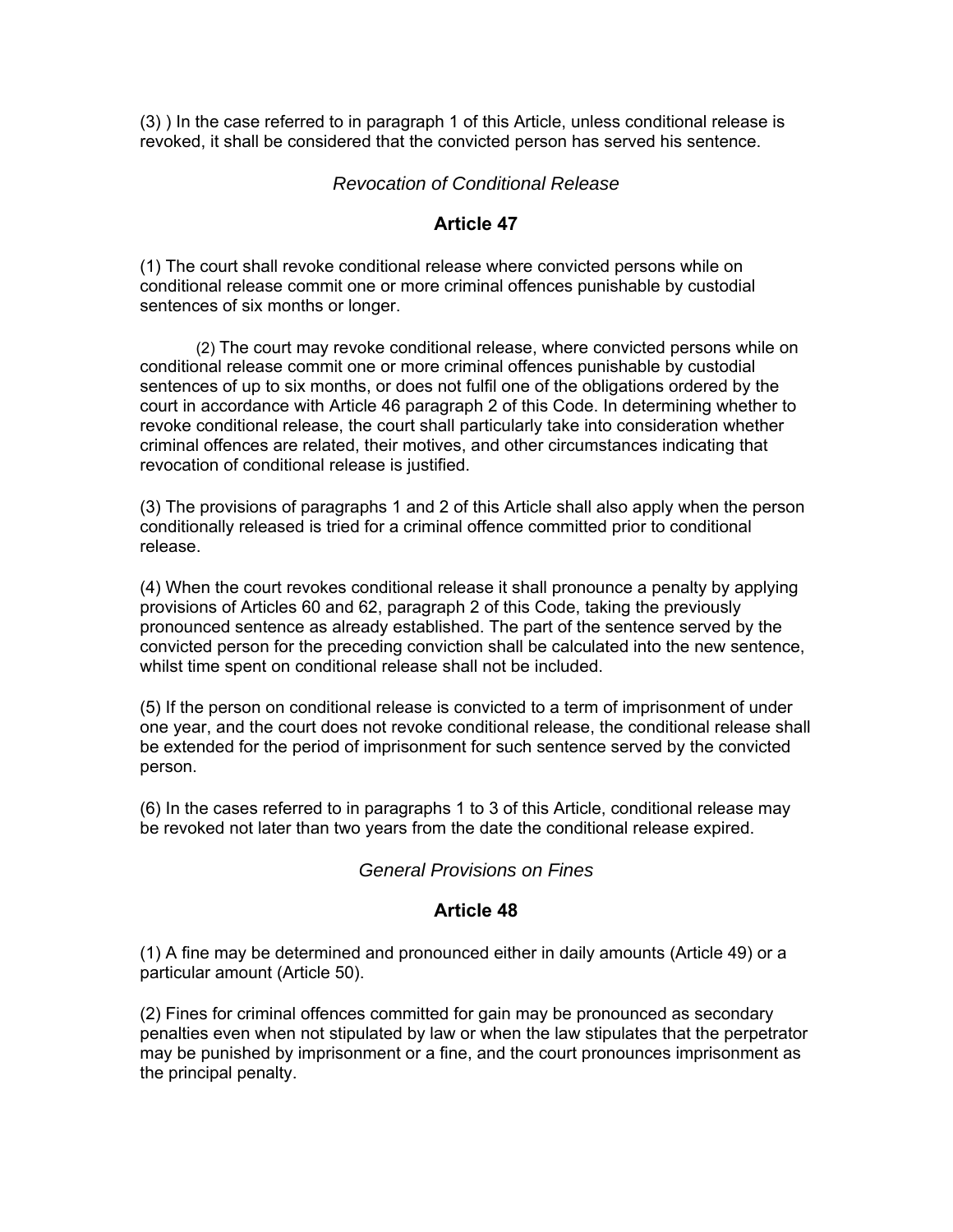## *Fines in Daily Amounts*

## **Article 49**

(1) Fines in daily amounts shall be determined by first defining the number of daily amounts, and then the daily amount itself. The final amount of the fine shall be calculated by the court by multiplying the determined number of daily amounts with the value of one daily amount.

(2) The number of daily amounts may not be less than ten, nor more than three hundred and sixty. The number of daily amounts for the committed criminal offence shall be determined in accordance with the general rules for determining penalties (Article 54).

(3) The daily amount of a fine is determined by dividing the difference between the income and necessary expenditures of the perpetrator during the preceding year by the number of days in the year. A single daily amount may not be under five hundred dinars, or more than fifty thousand dinars.

(4) For the purpose of determining the daily amount the court may request information from banks and other financial institutions, state organs of authority and legal persons, who are obliged to submit the requested information, and may not invoke protection of business or other secrets.

(5) If it is not possible to obtain credible information on the income and expenses of the perpetrator, or if he does not generate any income, but owns property or holds property rights, the court shall determine the daily amount of the fine as a rough estimate based on available information..

- (6) The number of daily amounts is determined within the following ranges:
	- 1) up to sixty daily amounts for criminal offences punishable by terms of imprisonment of up to three months;
	- 2) from thirty to one hundred and twenty daily amounts for criminal offences punishable by imprisonment of up to six months;
	- 3) from sixty to one hundred and eighty daily amounts for criminal offences punishable by terms of imprisonment of up to one year;
	- 4) from one hundred and twenty to two hundred and forty daily amounts for criminal offences punishable by terms of imprisonment of up to two years;
	- 5) at least one hundred and eighty daily amounts for criminal offences punishable by terms of imprisonment of up to three years;
	- 6) within the prescribed amount for criminal offences where a fine is prescribed as the only penalty.

*Fines in Particular Amounts*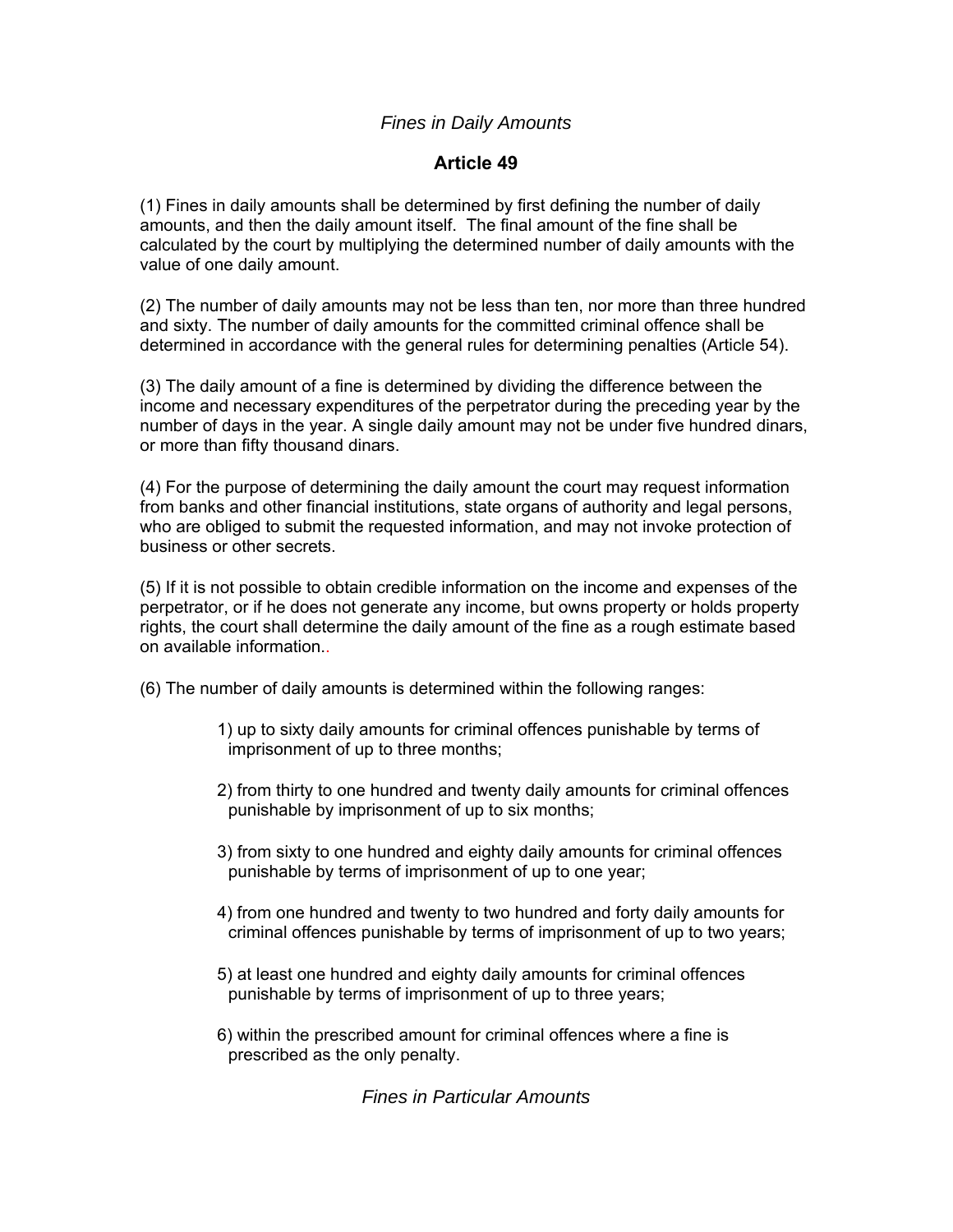## **Article 50**

(1) ) If it is not possible to determine the daily amount based on the rough estimate of the court (Article 49, paragraph 5), or where collection of such information would significantly prolong criminal proceedings, the court shall pronounce a fine in a set amount within the stipulated range of minimum and maximum fines.

(2) Fines may not be under ten thousand dinars. Fines may not exceed one million dinars, and in the case of criminal offences committed for gain, may not exceed ten million dinars.

(3) Fines as principal penalties are pronounced in the following amounts:

- 1) up to one hundred thousand dinars for criminal offences punishable by a term of imprisonment of up to three months;
- 2) from twenty thousand to two hundred thousand dinars for criminal offences punishable by terms of imprisonment of up to six months;
- 3) from thirty thousand to three hundred thousand dinars for criminal offences punishable by terms of imprisonment of up to one year;
- 4) from fifty thousand to five hundred thousand dinars for criminal offences punishable by terms of imprisonment of up to two years;
- 5) at least one hundred thousand dinars for criminal offences punishable by terms of imprisonment of up to three years;
- 6) within the prescribed amount for criminal offences where a fine is prescribed as the only penalty.

#### *Enforcement of Fines*

#### **Article 51**

(1) The time period for payment of a fine is defined in the judgement and may not be less than fifteen days or more than three months. In justifiable cases the court may allow the convicted person to pay the fine in instalments, with the proviso that the period of payment may not exceed one year.

(2) If the convicted person fails to pay the fine within the set period, the court shall replace the fine with a term of imprisonment, by converting each one thousand dinars into one day of imprisonment, with the proviso that that the term of imprisonment may not exceed six months, and if the pronounced fine exceeds seven hundred thousand dinars, the term of imprisonment may not exceed one year.

(3) If the convicted person pays only a part of the fine, the court shall convert *pro rata*  the remaining amount of the fine to a term of imprisonment, and if the convicted person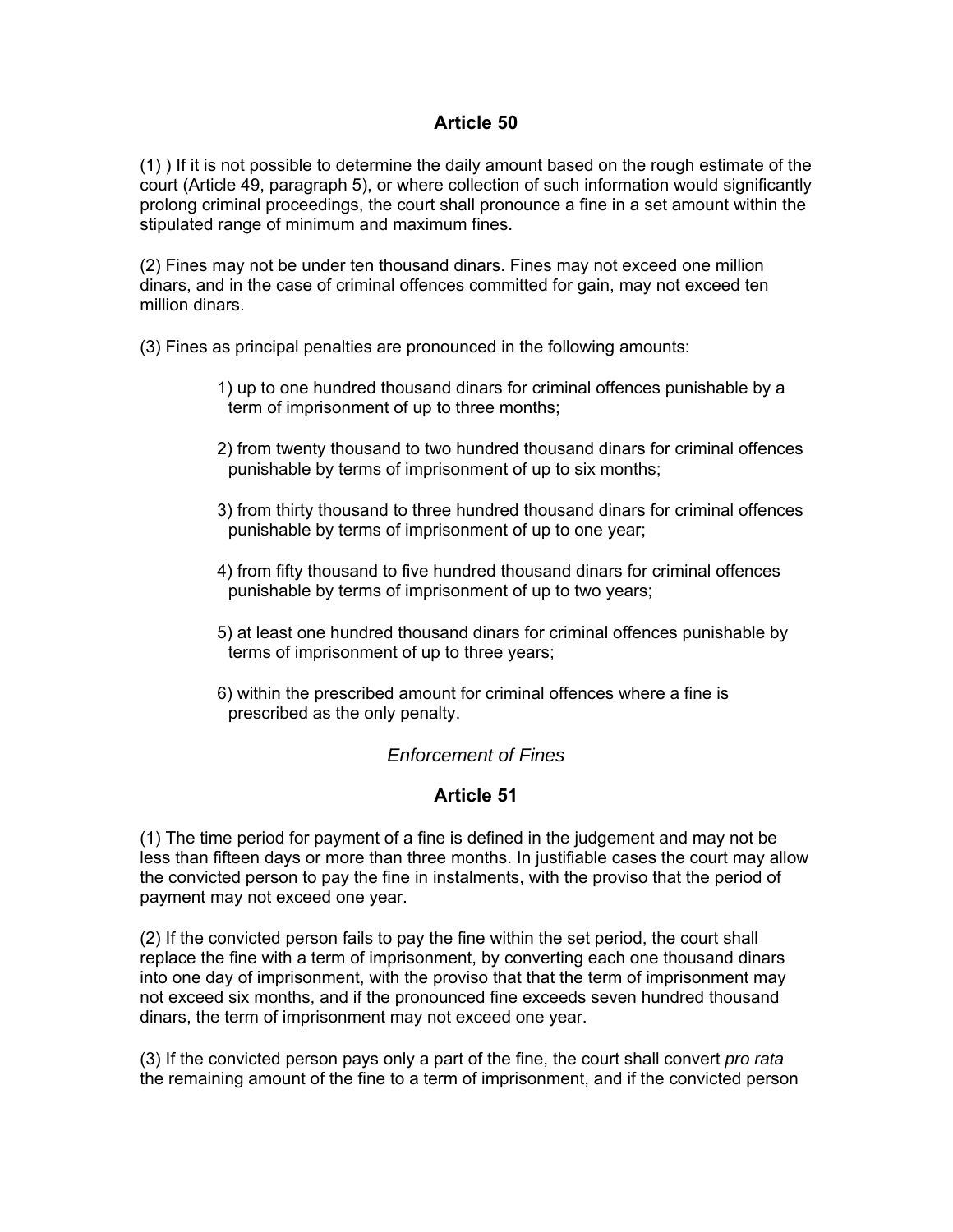pays the remaining amount of the fine, enforcement of the prison sentence shall be stayed.

(4) An unpaid fine may instead of imprisonment be replaced with a community service order, by converting each one thousand dinars into eight hours of community service, provided the total duration of community service does not exceed three hundred and sixty hours.

(5) After the death of the convicted person, the fine shall not be enforced.

#### *Community service*

# **Article 52**

(1) Community service may be imposed for criminal offences punishable by imprisonment of up to three years or a fine.

(2) Community service is any socially beneficial work that does not offend human dignity and is not performed for profit.

(3) Community service may not be less than sixty hours or longer than three hundred and sixty hours. Community service shall last sixty hours during one month and shall be performed during a period that may not be under one month or more than six months.

(4) In pronouncing this penalty the court shall give consideration to the purpose of punishment, have regard to the type of committed criminal offence, the personality of the perpetrator and his readiness to perform community service. Community service may not be pronounced without the consent of the offender.

(5) Where the convicted person fails to perform several, or all, the hours of community service, the court shall replace this penalty by a term of imprisonment by calculating every eight hours of community service as one day of imprisonment. (6) If the offender fulfils his obligations in respect of community service, the court may reduce the pronounced duration of community service by one-quarter.

## *Revocation of Driver's Licenses*

## **Article 53**

(1) The driver's license of a perpetrator of an offence in whose commission or preparation a motor vehicle was used may be revoked.

(2) The court shall determine the duration of the penalty referred to in paragraph 1 of this Article, which may not be less than one year nor more than three years, calculated from the day the decision became final, with the proviso that time spent in prison is not calculated into this penalty.

(3) The penalty referred to in paragraph 1 of this Article may be pronounced as secondary punishment together with a term of imprisonment, or a fine, and may be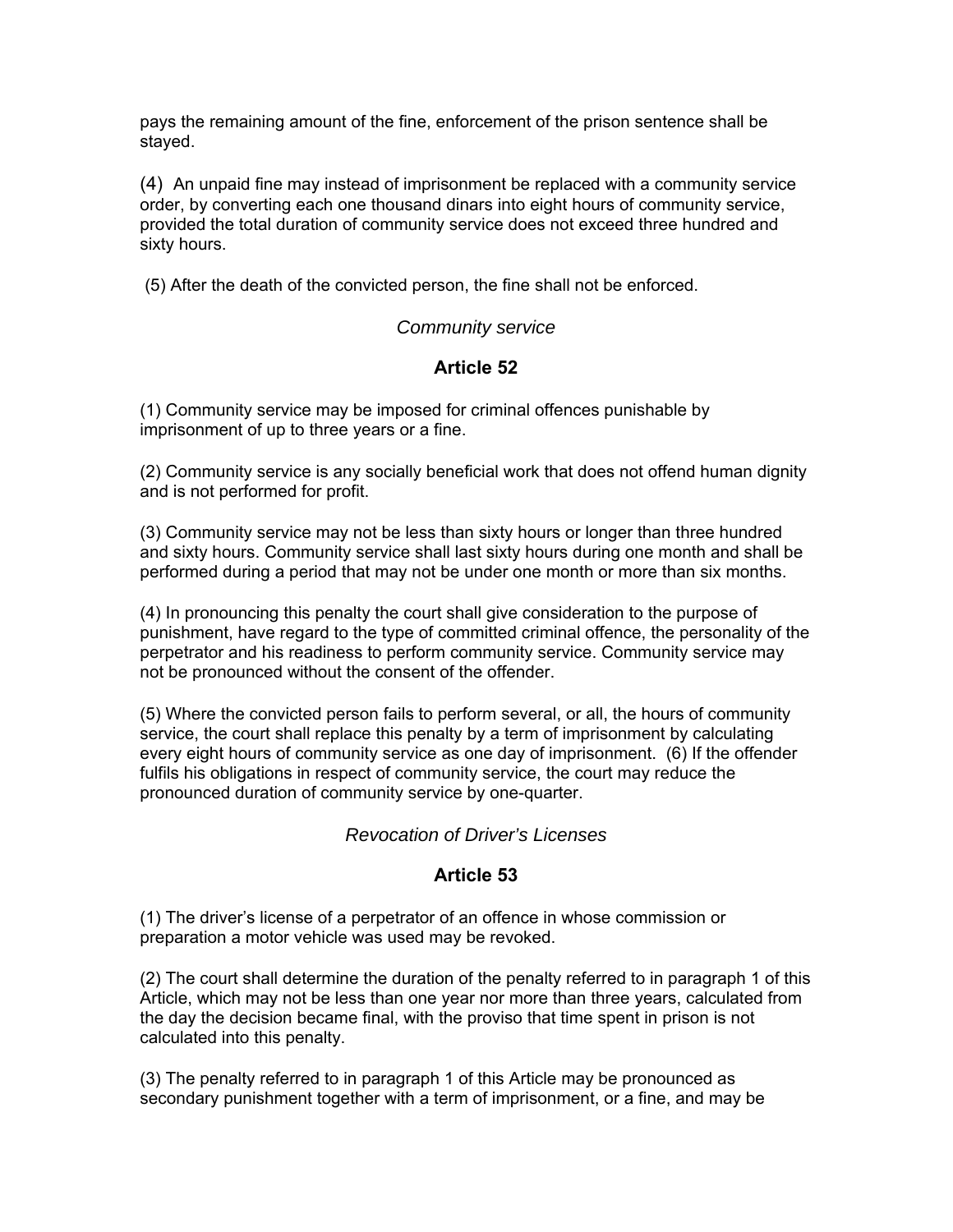imposed as principal punishment for criminal offences punishable by imprisonment of up to two years or a fine. Revocation of a driver's licence may not be ordered together with the security measure of a ban on operating a motor vehicle.

(4) If the convicted person operates a motor vehicle while his driver's license is revoked, the court shall replace the penalty of revocation of the driver's license by a term of imprisonment, by calculating every year of revocation of the driver's license as one month of imprisonment.

## *2. Determination of Sentence*

#### *General Principles on Sentencing*

# **Article 54**

(1) The court shall determine a penalty for a criminal offender within the limits set forth by law for such criminal offence, with regard to the purpose of punishment and taking into account all circumstance that could have bearing on the severity of the punishment (extenuating and aggravating circumstances), and particularly the following: degree of culpability, the motives for committing the offence, the degree of endangering or damaging protected goods, the circumstances under which the offence was committed, the past life of the offender, his personal situation, his behaviour after the commission of the criminal offence and particularly his attitude towards the victim of the criminal offence, and other circumstances related to the personality of the offender.

(2) In determining the fine in particular amount (Article 50), the court shall afford particular consideration to financial status of the offender.

(3) The circumstance which is an element of a criminal offence may not be taken into consideration either as aggravating or extenuating, unless it exceeds the degree required for establishing the existence of the criminal offence or a particular form of the criminal offence or if there are two or more of such circumstances, and only one is sufficient to define the existence of a severe or less severe form of the criminal offence.

## *Repeat Offence*

## **Article 55**

The court may, in determining a penalty for perpetrators of criminal offences committed after serving sentences, after pardons, after prescription of penalties, or after remission of penalties, upon expiry of period for revocation of a conditional conviction or admonition by the court, take such circumstance as aggravating, and shall give particular consideration to the seriousness of the preceding offences, whether the previous offence was of the same kind as the latter, whether both offences were committed from same motives, the circumstances under which the offences were committed and the time elapsed from the previous conviction or pronounced punishment, pardon or prescription of penalties, remission of penalties or of the expiry of the time limit for revocation of previous conditional conviction or a pronounced admonition by the court.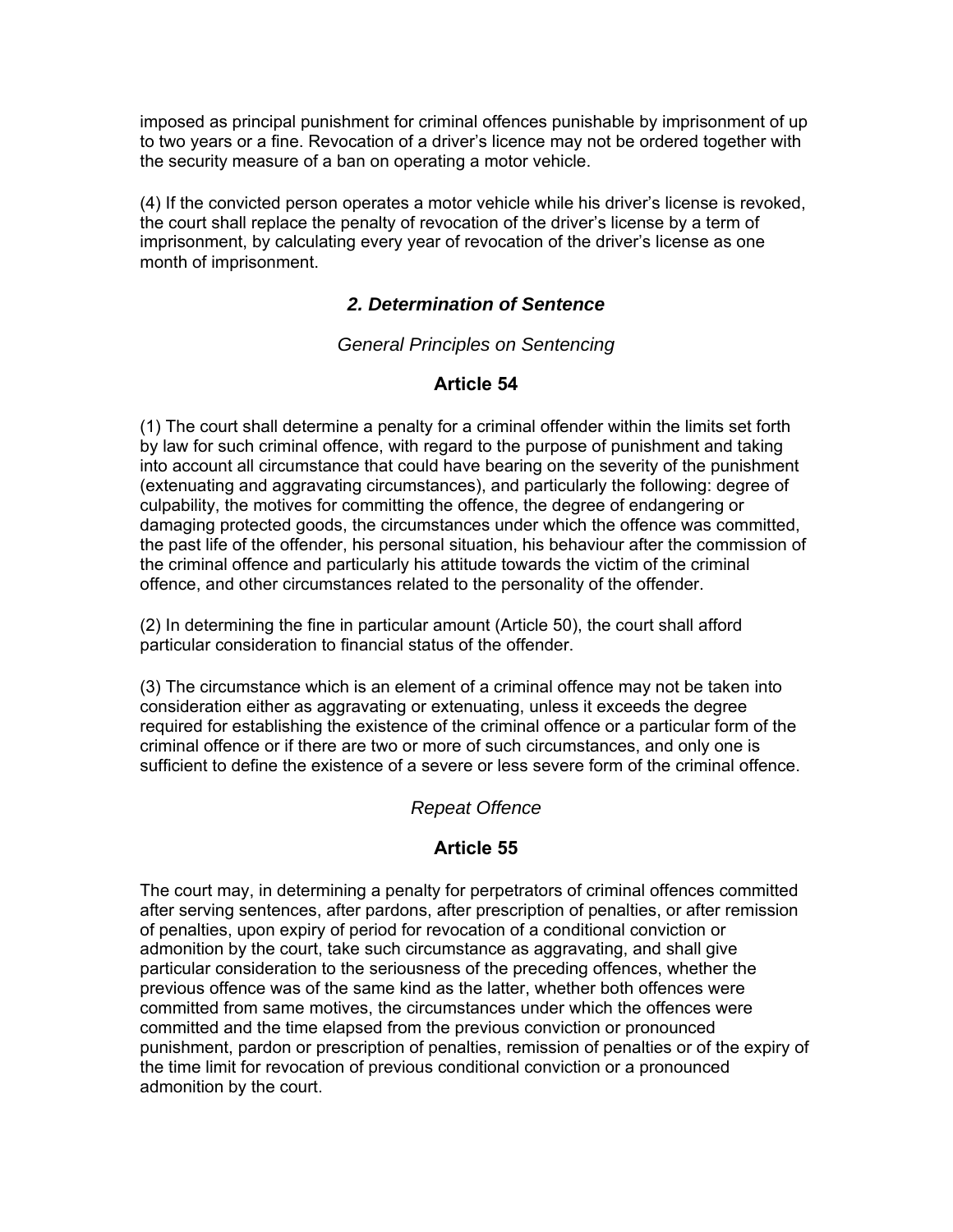# *Mitigation of Penalty*

## **Article 56**

The court may pronounce to a perpetrator of a criminal offence a penalty which is below the limit prescribed by law or a mitigated penalty, where:

1) the law provides for mitigation of penalty;

2) the law provides for remission from punishment of the offender, but the court decides not to remit;

3) the court finds that particularly mitigating circumstances exist and determines that the purpose of punishment may be achieved by a mitigated penalty.

#### *Limits of mitigation*

#### **Article 57**

(1) Where there exist the requirements for mitigating penalties referred to in Article 56 of this Code, the court shall mitigate the penalty within the following limits:

- 1) where the lowest statutory penalty for the criminal offence is imprisonment of ten or more years, the sentence may be reduced up to seven years' imprisonment;
- 2) where the lowest statutory penalty for the criminal offence is imprisonment of five years, the sentence may be reduced up to three years' imprisonment;
- 3) where the lowest statutory penalty for the criminal offence is imprisonment of three years, the sentence may be reduced up to one year's imprisonment;
- 4) where the lowest statutory penalty for the criminal offence is imprisonment of two years, the sentence may be reduced up to six months' imprisonment;
- 5) where the lowest statutory penalty for the criminal offence is imprisonment of one year, the sentence may be reduced up to three months' imprisonment;
- 6) where the lowest statutory penalty for the criminal offence is imprisonment of below one year in duration, the sentence may be reduced up to thirty days' imprisonment;
- 7) where the statutory penalty for the criminal offence is a custodial penalty of an unspecified minimum, instead of imprisonment the court may order a fine or community service;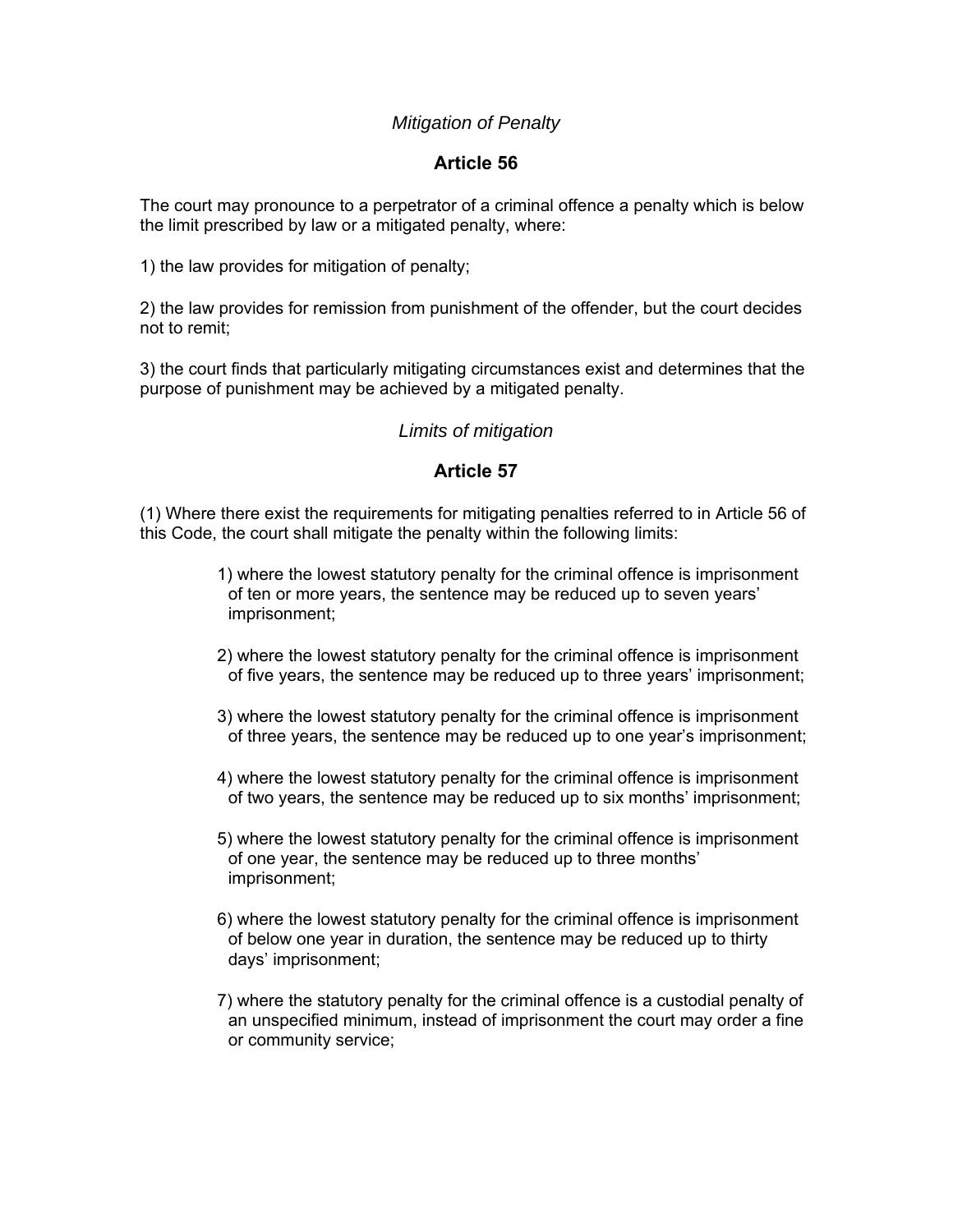8) where the statutory penalty for the criminal offence is a fine of a specified minimum, the penalty may be mitigated up to ten daily amounts, i.e, ten thousand dinars.

(2) Exceptionally from paragraph 1 of this Article, penalties for criminal offences referred to in Article 134 paragraphs 2 and 3, Articles 178, 179 and 180, Article 214 paragraphs 2 and 3, Article 246 paragraphs 1 and 3, Article 350 paragraphs 3 and 4, and Article 388 of this Code, may not be mitigated.

(3) Exceptionally from paragraph 1 of this Article, penalties for offenders who had already been convicted for the same criminal offence may not be mitigated.

(4) Where the court is authorised to remit a sentence, it may mitigate an offender's penalty without the limitations stipulated in paragraphs 1 to 3 of this Article.

## *Remission of Punishment*

#### **Article 58**

(1) The court may remit from punishment a perpetrator of a criminal offence only when it is explicitly provided for by law.

(2) The court may also remit from punishment a perpetrator of a criminal offence committed from negligence if the consequences of the offence affect the offender so strongly that imposing a penalty would obviously not serve the purpose of punishment.

(3) The court may also remit from punishment perpetrators of criminal offences punishable by terms of imprisonment of up to five years, if after the commission of the criminal offence, and before learning that they were detected, they offset the consequences of the offence or provide compensation for the damage caused by the criminal offence.

#### *Settlement of Offenders and Victims*

#### **Article 59**

(1) The court may remit from punishment perpetrators of criminal offences punishable by up to three years' imprisonment or fines if the offenders fulfil all their obligations from agreements reached with aggrieved parties.

*Joinder of Criminal Offences*

## **Article 60**

(1) If an offender by one act or several acts has committed several criminal offences for which he is tried concurrently, the court shall first determine penalties for each of the offences respectively and shall then pronounce a single penalty.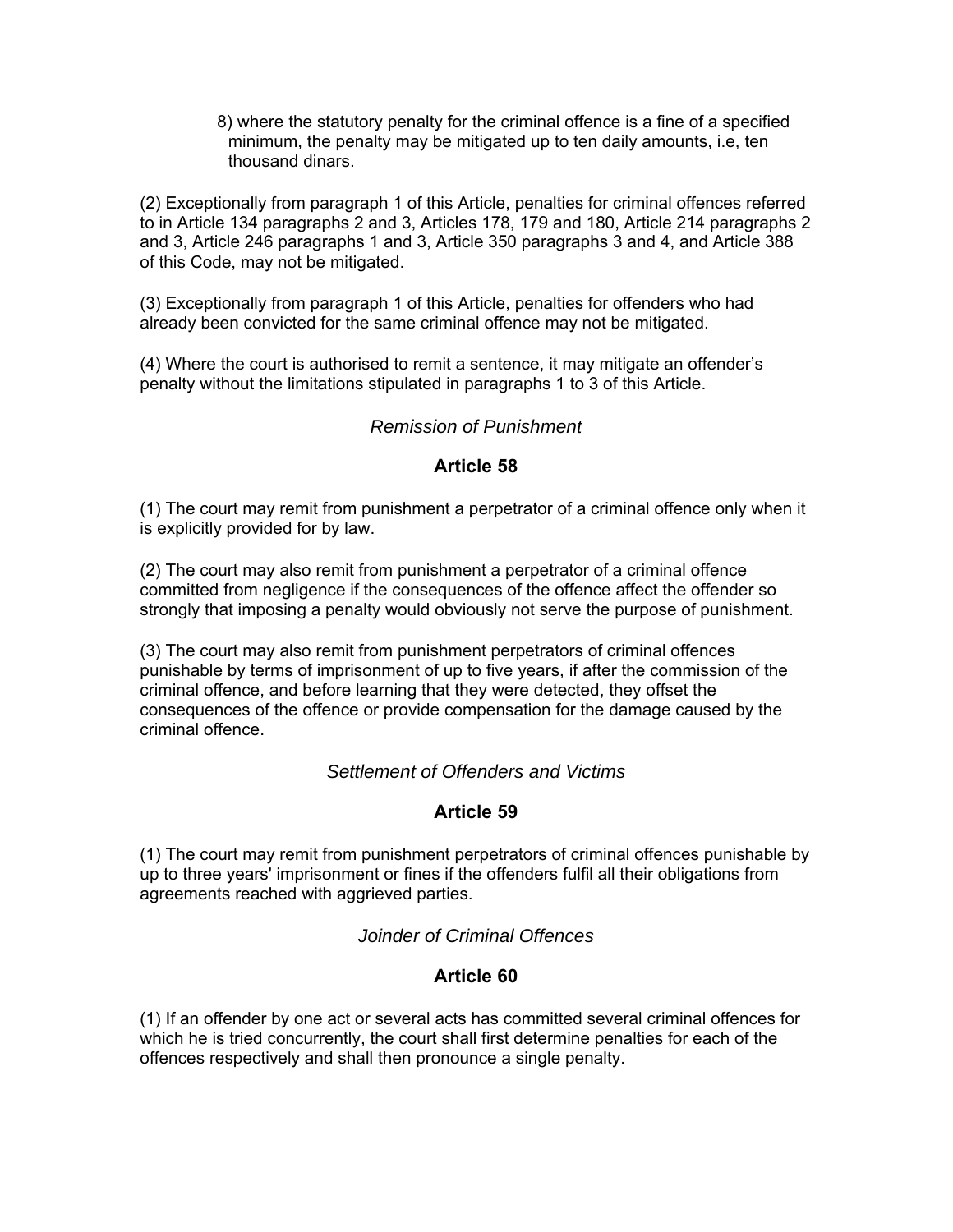(2) The court shall pronounce a single penalty in line with the following rules:

:

- 1) The court shall pronounce a single penalty in line with the following rules:
- 1) if a term of imprisonment of thirty to forty years has been determined for one of the criminal offences in joinder, only such sentence shall be pronounced;
- 2) if the court has determined imprisonment for criminal offences in joinder, it shall increase the most severe punishment, provided that the single sentence does not attain the sum of cumulative sentences, or exceed twenty years' imprisonment;
- 3) if prison sentences of maximum three years are prescribed for all criminal offences in joinder, the single sentence may not exceed ten years' imprisonment;
- 4) if only fines are determined for criminal offences in joinder, the court shall pronounce a single fine in the amount of the cumulative sum of determined fines, provided it does not exceed eighteen million dinars, and where the court determined particular amounts (Article 50), the fine may not exceed one million, or ten million dinars where one or more offences were committed for gain;
- 5) if only community service is stipulated for criminal offences in joinder, the court shall pronounce a single penalty of community service, provided it does not exceed three hundred and sixty hours, and the time period within which community service is performed should not exceed six months.
- 6) if imprisonment is provided for some criminal offences in joinder and a fine for others, the court shall pronounce a single custodial sentence and a single fine pursuant to provisions of items 2 through 4 of this paragraph.

(3) The court shall pronounce a fine as secondary punishment if it has been prescribed for one of the criminal offences in joinder, and if the court has determined more than one fine it shall pronounce a single fine pursuant to the provisions of paragraph 2, item 4 of this Article. If the court determines a fine as principal penalty and also determines a fine as secondary penalty, it shall pronounce a single fine applying the rules specified in paragraph 2, item 4 of this Article.

(4) If the court determines imprisonment and juvenile detention as penalties for joinder of offences, a single penalty of imprisonment shall be pronounced by applying the rules specified in paragraph 2, item 2 of this Article.

## *Continuing offence*

## **Article 61**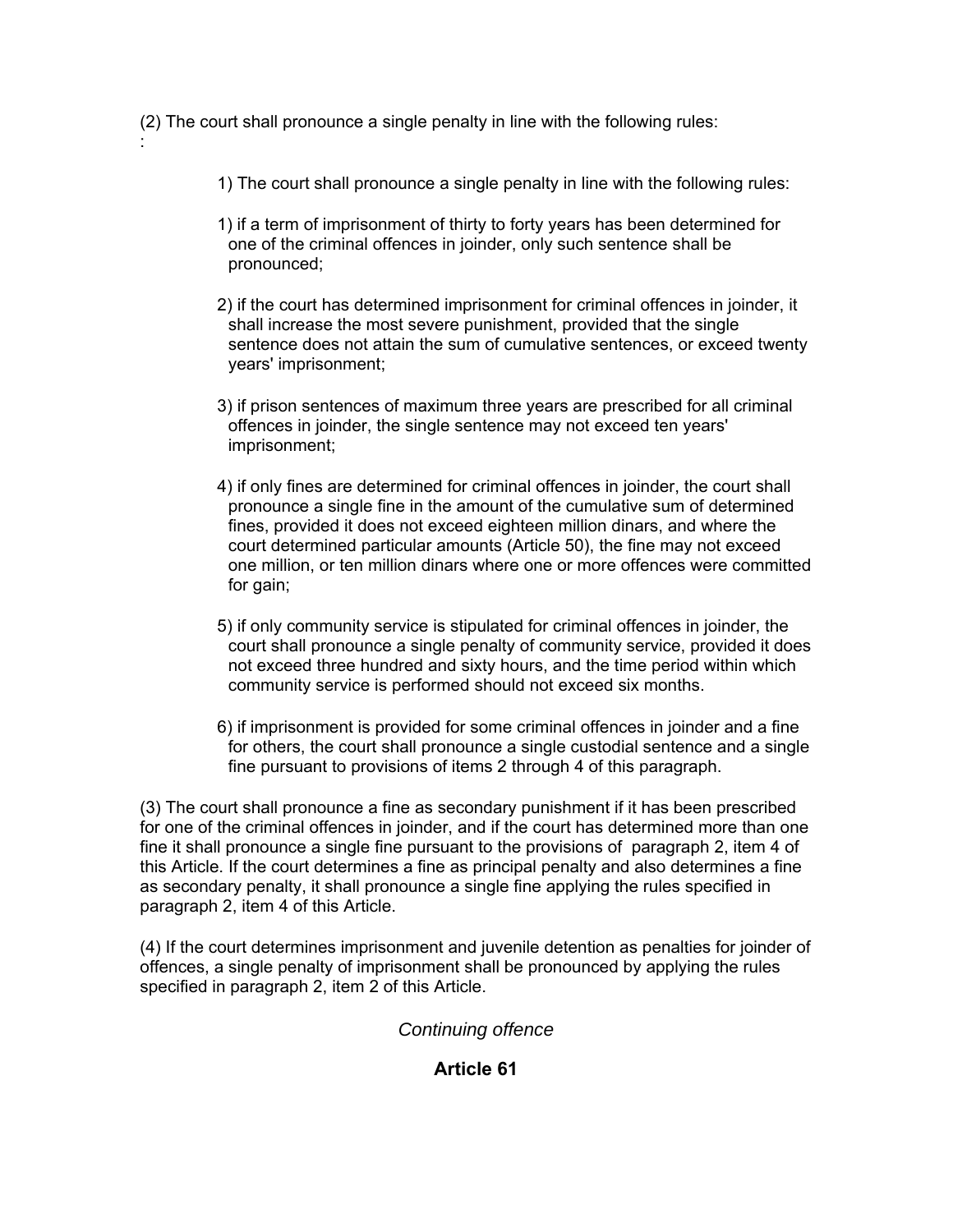(1) A continuing offence comprises several identical offences or offences of the same type committed in temporal continuity by the same offender, representing a whole, due to existence of at least two of the following requirements: the same victim, the same type of object of the offence, exploitation of the same situation or same permanent relationship, the same locations or premises of commission of the offence, or the same intent of the offender. .

(2) Offences against person may constitute continuing criminal offence only when perpetrated against the same person.

(3) Offences that by their nature do not allow combining into one offence cannot constitute continuing criminal offences.

(4) Where a continuing criminal offence comprises both serious and less serious forms of the same offence, it shall be considered that the continuing criminal offence constitutes the most serious form of the offences committed.

(5) ) Where a continuing criminal offence comprises offences whose substantive element is a specific pecuniary amount, it shall be considered that the continuing criminal offence achieved the sum of amounts achieved by individual offences, if comprised by single intent of the offender.

(6) A criminal offence which is not included in a continuing offence in a final court ruling, but detected subsequently, shall constitute a separate criminal offence or be part of a separate continuing offence.

(7) The offence referred to in paragraph 1 of this Article may be punishable by a penalty more severe than that stipulated by statute. The penalty pronounced may not exceed a double measure of the statutory penalty, nor may it exceed twenty years' imprisonment.

(8) Exceptionally from paragraph 7 of this Article, where the offence referred to in paragraph 1 of this Article may be punishable by thirty to forty years' imprisonment, a penalty longer than forty years in duration may not be pronounced.

*Selection of Type and Range of Penalties for Convicted Persons* 

## **Article 62**

(1) If a convicted person is tried for a criminal offence committed before commencement of serving of prison sentence for an earlier conviction, or for a criminal offence committed in the course of serving a prison sentence or juvenile detention, the court shall pronounce a single sentence for all criminal offences by applying the provisions of Article 60 hereof, taking into account the sentence pronounced earlier as an already determined penalty. The sentence or a part of the sentence the convicted person has already served shall be credited to the pronounced sentence of imprisonment.

(2) For a criminal offence committed in the course of serving a prison sentence or juvenile detention, the court shall pronounce a sentence to the offender, irrespective of previously pronounced sentence, if by application of the provisions of Article 60 of this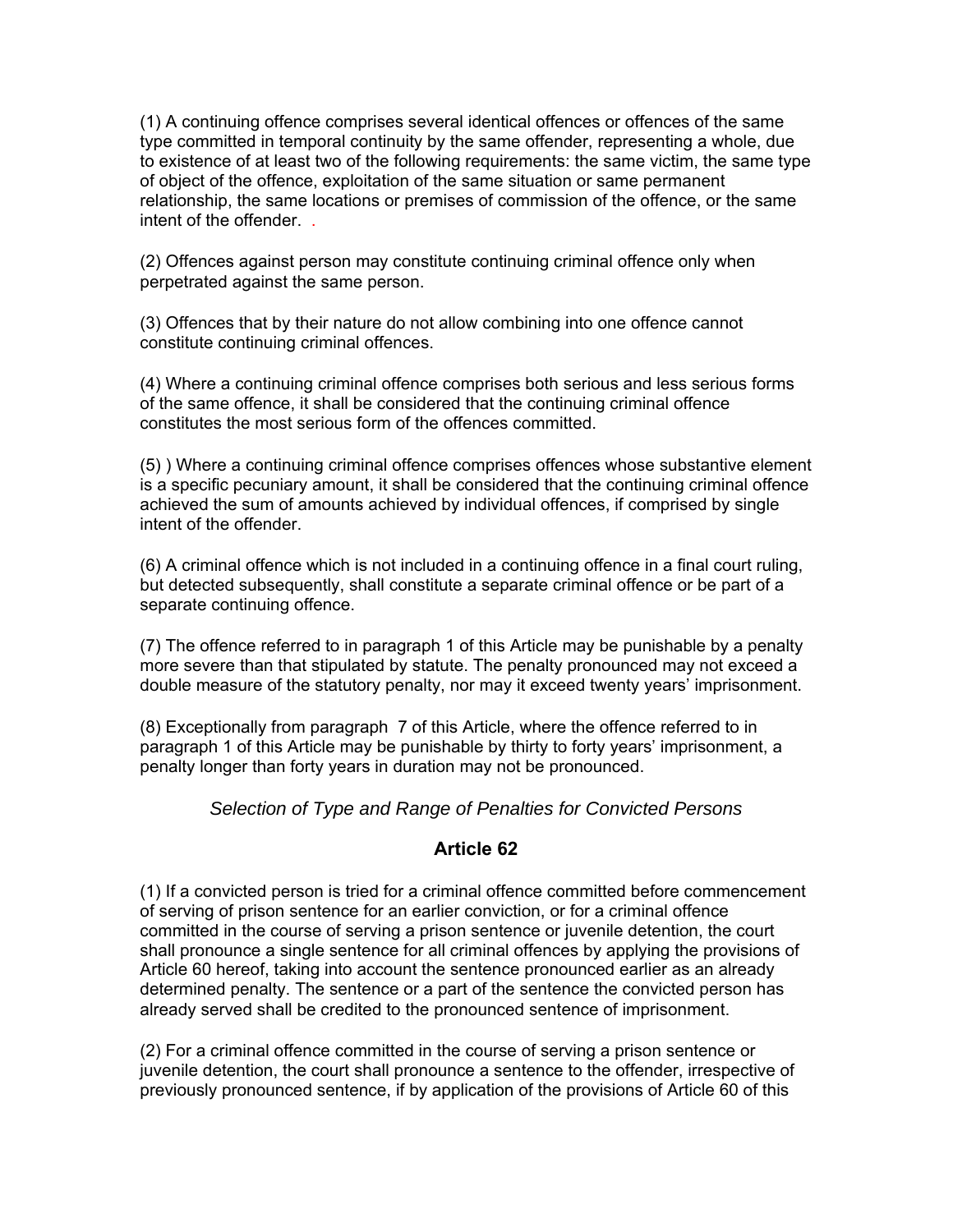Code and owing to the seriousness of the criminal offence and the remaining part of the earlier sentence, the purpose of punishment cannot be achieved

(3) A convicted person who in the course of serving a prison sentence or juvenile detention commits an offence for which the law stipulates a fine or a term of imprisonment of up to one year, shall be punished with a disciplinary penalty.

### *Crediting Time Spent in Detention and Earlier Penalties*

#### **Article 63**

(1) The time spent in detention, as well as any other depravation of liberty in relation to a criminal offence shall be credited to the pronounced prison sentence, fine and community service.

(2) Where a criminal procedure has been conducted for several criminal offences in joinder, and detention has not been ordered for all of them, the time spent in detention shall be credited to the pronounced prison sentence, fine and community service for the criminal offence of which the accused is convicted.

(3) A prison sentence or a fine which the offender has served or paid for a minor offence or economic offence, as well as penalty or disciplinary measure of deprivation of liberty which the offender has served for violation of military discipline, shall be credited to the sentence pronounced for a criminal offence whose elements also comprise the elements of a minor offence, economic offence or breach of military discipline.

(4) For each crediting, a day spent in detention, a day of deprivation of liberty, a day of imprisonment, eight hours of community service, and one thousand dinars in fines shall be deemed equivalent.

# **Chapter Five CAUTIONARY MEASURES**

## *1. Suspended Sentences and Judicial Admonition*

*Purpose of Suspended Sentences and Judicial Admonition* 

## **Article 64**

(1) Cautionary measures are suspended sentence and judicial admonition.

(2) Within the general purpose of criminal sanctions (Article 4 paragraph 2), the purpose of a suspended sentence and judicial admonition is not to impose punishment on the perpetrator of a less serious criminal offence when it may be expected that an admonition with a threat of punishment (suspended sentence) or a caution alone (judicial admonition) will have sufficient effect on the offender to deter him from further commission of criminal offences.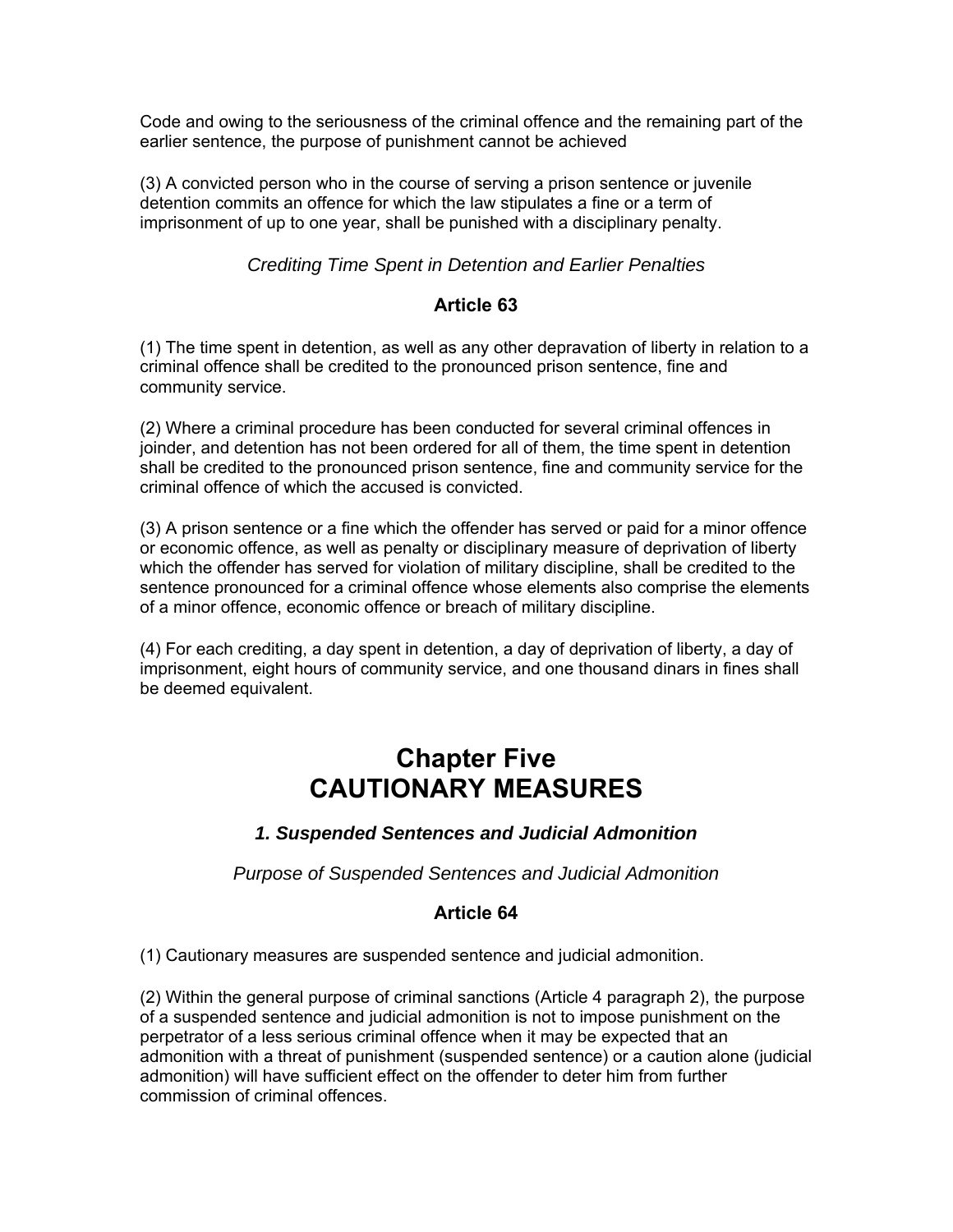#### *Suspended Sentence*

# **Article 65**

(1) By pronouncing a suspended sentence the court concurrently issues a penalty to a perpetrator of a criminal offence, and determines that it shall not be enforced, if during a period determined by the court, which may not be less than one year and more than five years (the probationary period), the convicted person does not commit a new criminal offence.

(2) The court may order in a suspended sentence that the penalty shall be enforced if the convicted person fails to restore within a specified period of time material gain acquired by the commission of the offence, fails to compensate damages caused by the offence, or fails to fulfil other obligations provided in provisions of criminal legislation. The court shall set the period of time for fulfilling such obligations within the framework of the specified probationary period. .

(3) Security measures ordered together with conditional sentences shall be enforced

#### *Requirements for Pronouncing Suspended Sentences*

## **Article 66**

(1) A suspended sentence may be pronounced where a custodial penalty in a duration of less than two years has been determined for the perpetrator of a criminal offence.

(2) For criminal offences punishable by terms of imprisonment of ten years or more, the sentence may not be conditional.

(3) A suspended sentence may not be pronounced if not more than five years have elapsed from the time the sentence pronounced to a perpetrator for premeditated criminal offence became final.

(4) In determining whether to pronounce a suspended sentence the court shall, having regard to the purpose of suspended sentence, particularly take into consideration the personality of the offender, his previous conduct, his conduct after committing the criminal offence, degree of culpability and other circumstances relevant to the commission of crime.

(5) If both a term of imprisonment and a fine are imposed, only the custodial sentence may be suspended.

*Revocation of Suspended Sentence due to New Criminal Offence* 

## **Article 67**

(1) The court shall revoke a suspended sentence if the convicted person commits one or more criminal offences during probation and is sentenced to imprisonment of two years or more.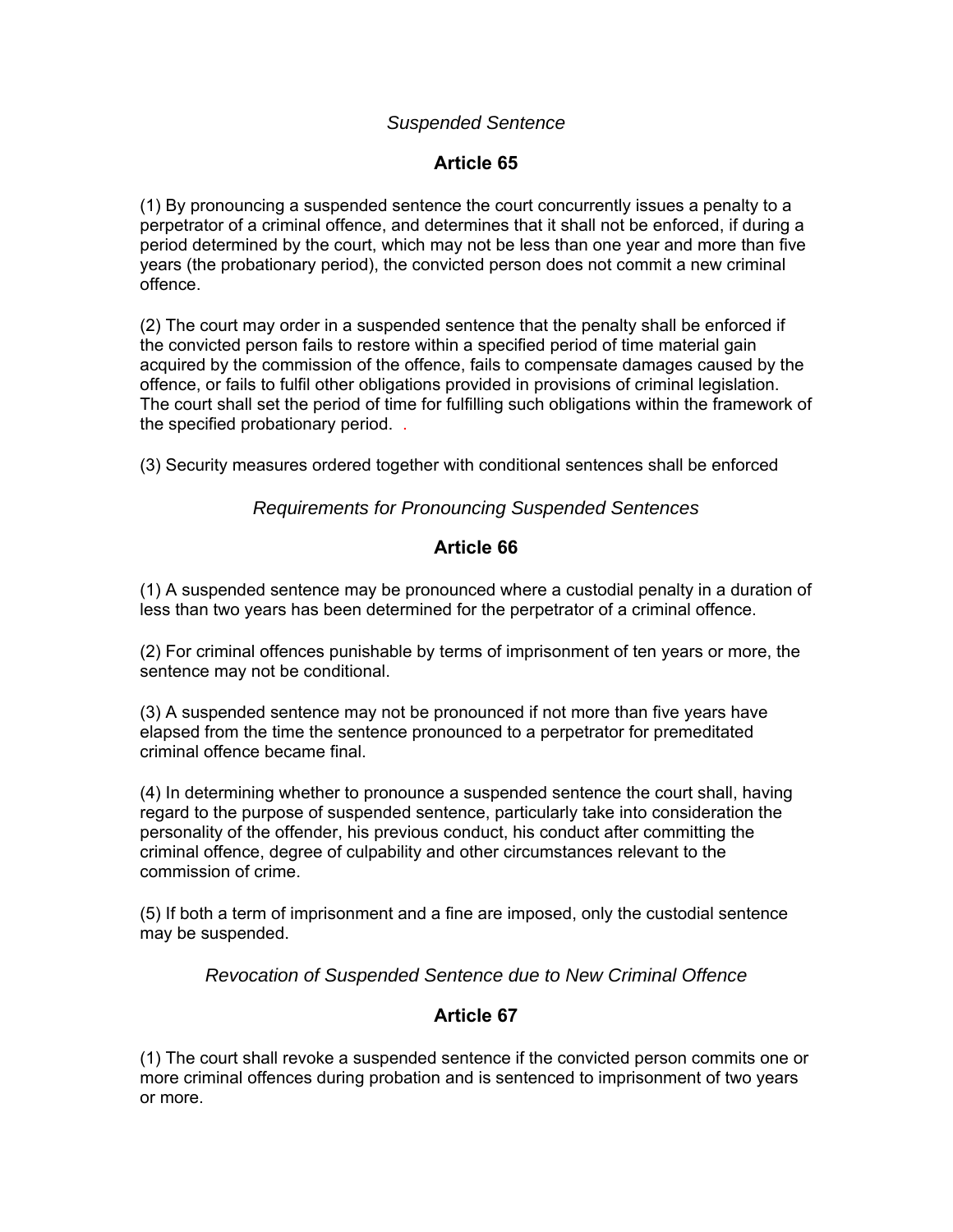(2) If a convicted person during probation commits one or more criminal offences and is sentenced to imprisonment of under two years or a fine, the court shall, after deliberating all circumstances relating to the committed offence and the offender, and particularly congruence of the offences, their significance and motivation for their commitment, decide whether to revoke the suspended sentence. In its deliberation the court shall be bound by the ban on suspending a sentence if the offender is to be sentenced to more than two years in prison for criminal offences determined in the suspended sentence and for new criminal offences (Article 66 paragraph 1).

(3) If the court revokes a suspended sentence, it shall pronounce a single prison sentence by applying the provisions of Article 60 of this Code for both the previously committed and for new criminal offence, and assuming punishment from the revoked suspended sentence as already determined.

(4) If the court does not revoke a suspended sentence, it may pronounce a suspended sentence or a penalty for the new criminal offence. If convicted to a term of imprisonment for the new offence, time served for this sentence shall not be credited to time on probation as determined in the suspended sentence for the previous offence.

(5) If the court finds that a suspended sentence should be pronounced for the new offence as well, it shall by applying the provisions of Article 60 of this Code determine a single sentence for both the previous and the new criminal offence, and shall specify a new probation period that may not be less than one year or longer than five years, counting from the day when the new judgement becomes final. If the convicted person in the course of the new probation period commits a criminal offence, the court shall revoke the suspended sentence and impose imprisonment, applying the provisions of paragraph 3 of this Article.

## *Revocation of a Suspended Sentence due to a Previously Committed Criminal Offence*

## **Article 68**

(1) The court shall revoke a suspended sentence if, after its pronouncement, the court determines that the convicted person committed a criminal offence prior to ordering of a suspended sentence and if in the consideration of the court there would have been no grounds for ordering a suspended sentence had such offence been known. In such cases, Article 67 paragraph 3 hereof shall apply.

(2) Where the court does not revoke a suspended sentence, the provision of Article 67 paragraph 4 hereof shall apply.

> *Revocation of Suspended Sentence due to Failure to Meet Particular Obligations*

#### **Article 69**

If by suspended sentence the convicted person is ordered to fulfil particular obligations referred to in Article 65 paragraph 2 hereof, and he fails to fulfil such obligation within the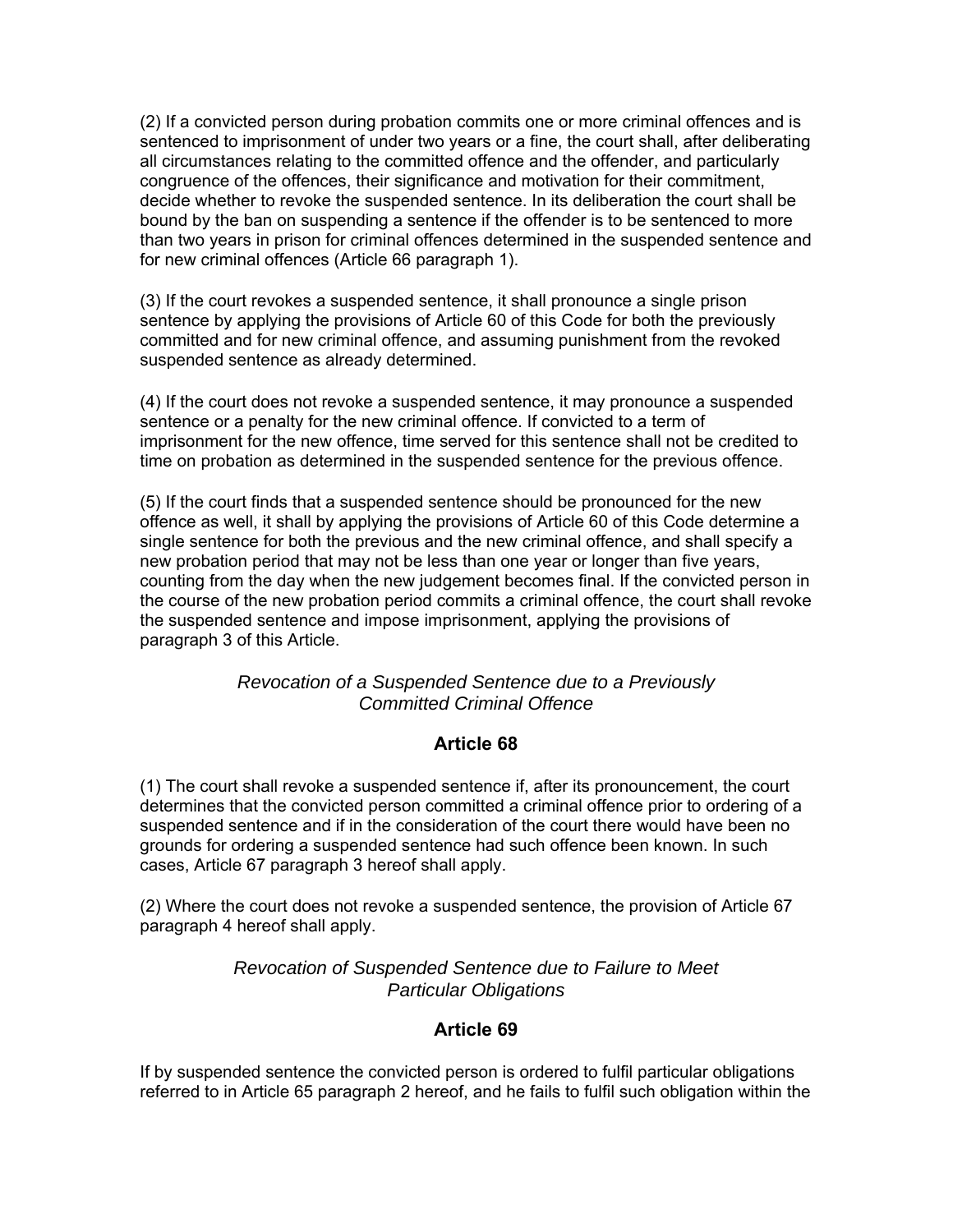period set in the judgement, the court may extend the deadline during the period of probation, or may revoke the suspended sentence and order the penalty determined in the suspended sentence. If the court establishes that the convicted person is unable to fulfil the obligation on justifiable grounds, it may release him from such obligation or replace it by another appropriate obligation provided by law.

### *Time-limits for Revocation of a Suspended Sentence*

#### **Article 70**

(1) A suspended sentence may be revoked during the probationary period. If in this period a convicted person commits a criminal offence which entails a revocation of suspended sentence, whereas this is determined by judgement after the expiry of the probationary period, the suspended sentence may be revoked not later than one year from the day the probationary period expired.

(2) If a convicted person fails to meet an obligation referred to in Article 65 Paragraph 2 hereof within the specified time, the court may, not later than one year from expiry of the probationary period, order enforcement of the punishment set forth in the suspended sentence.

(3) If after pronunciation of a suspended sentence it is established that the convicted person committed the criminal offence before being conditionally sentenced, due to which there would be no grounds for pronouncing a suspended sentence, the suspended sentenced may be revoked no later than one year after the date of the expiry of the probationary period.

#### *Suspended Sentence with Protective Supervision*

#### **Article 71**

(1) The court may order protective supervision of an offender under suspended sentence during probation.

(2) Protective supervision includes assistance, care, supervisory and protection measures provided by law.

(3) If the court establishes during the course of protective supervision that the purpose of this measure has been achieved, it may terminate protective supervision before the expiry of the specified time period.

(4) If a convicted person under protective supervision fails to fulfil the obligations ordered by the court, the court may admonish such person or may replace the previous obligation by another or extend protective supervision within the probation period or revoke the suspended sentence.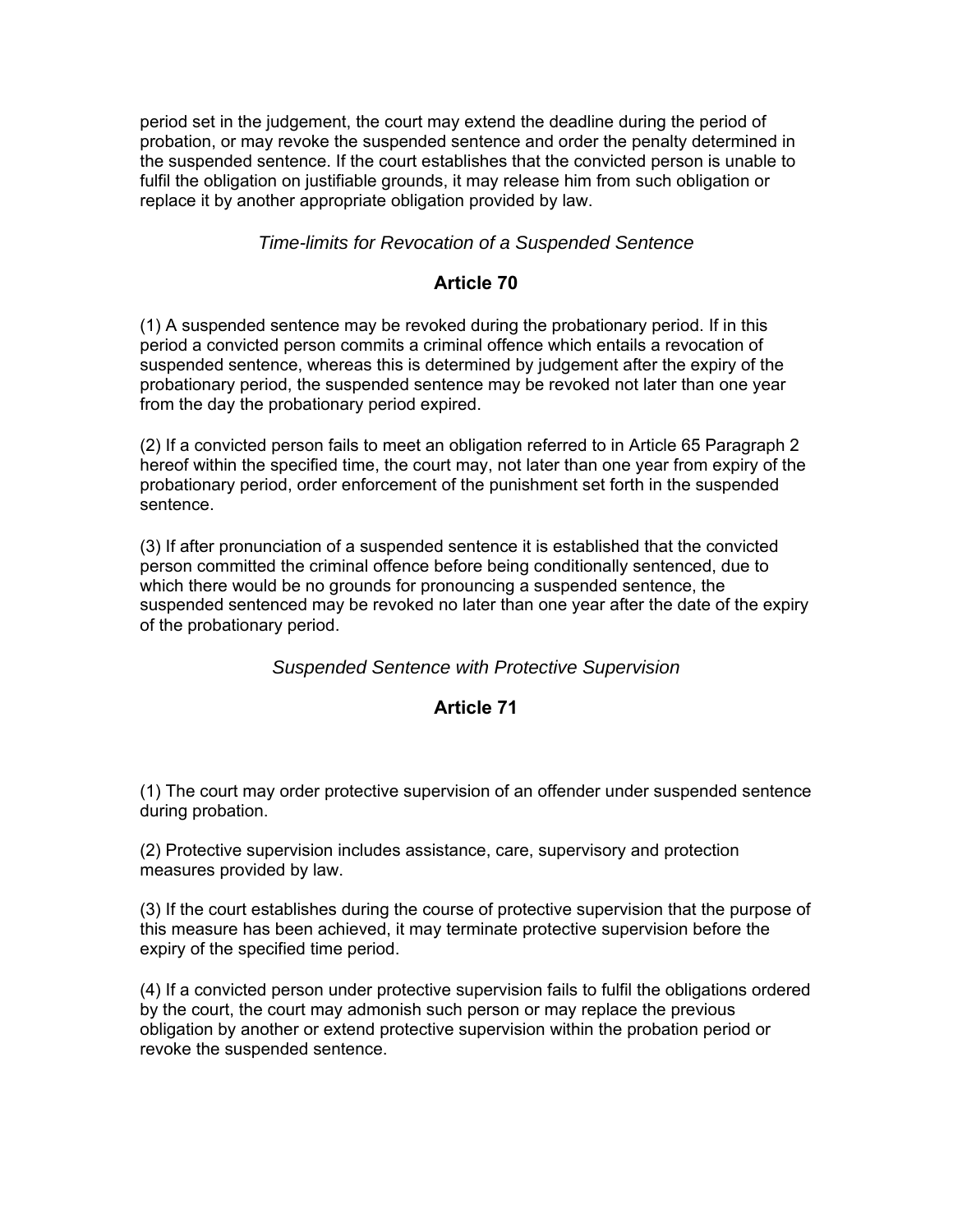### *Requirements for Ordering Protective Supervision*

### **Article 72**

(1) When pronouncing a suspended sentence, the court may order protective supervision of the offender if, considering his personality, previous conduct, attitude after committing of the offence and particularly his attitude towards the victim of the offence and circumstance of its commission, it may be assumed that protective supervision would enhance achieving the purpose of suspended sentence.

(2) The court orders protective supervision in the judgement pronouncing suspended sentence and determines measures of protective supervision, duration and manner of implementation thereof.

## *Protective Supervision*

#### **Article 73**

Protective supervision may comprise one or more of the following obligations:

1) reporting to competent authority for enforcement of protective supervision within periods set by such authority;

2) training of the offender for a particular profession;

3) accepting employment consistent with the offender's abilities;

4) fulfilment of the obligation to support family, care and raising of children and other family duties;

5) refraining from visiting particular locations, establishment or events if that may present an opportunity or incentive to re-commit criminal offences;

6) timely notification of the change of residence, address or place of work;

7) refraining from drug and alcohol abuse;

8) treatment in a competent medical institution;

9) visiting particular professional and other counselling centres or institutions and adhering to their instructions;

10) eliminating or mitigating the damage caused by the offence, particularly reconciliation with the victim of the offence.

#### *Selecting Measures of Protective Supervision*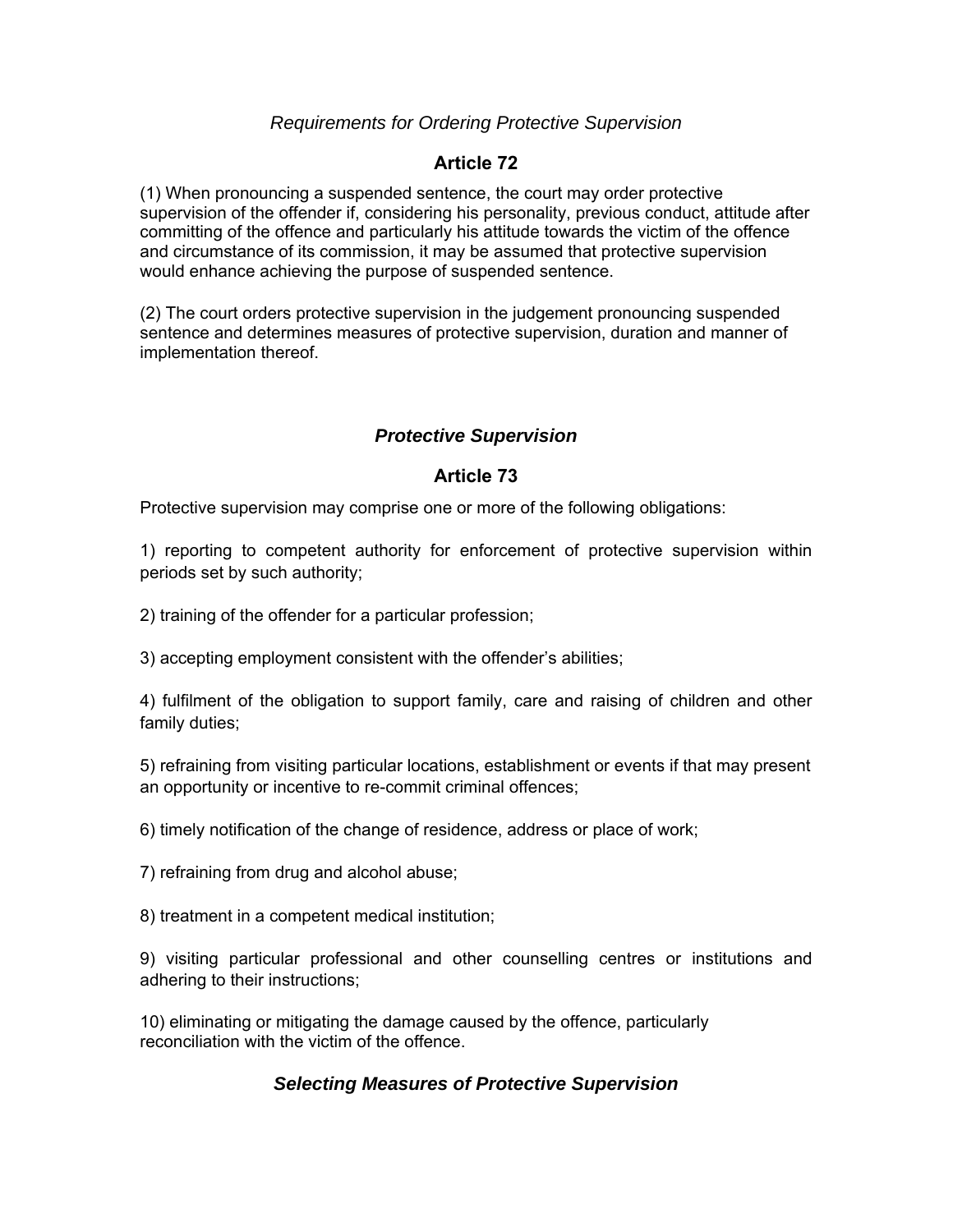### **Article 74**

In selecting the obligations set forth in Article 73 hereof, the court shall particularly have regard to the age of an offender, his health, affinities and habits, motives from which he committed the offence, conduct after commission of the offence, earlier conduct, personal and family situation, ability to meet the ordered obligations as well as other circumstances pertinent to the personality of the offender which bear relevance to the selection of the measures for protective supervision and duration thereof.

#### *Duration of Protective Supervision*

## **Article 75**

(1) Duration of protective supervision measures is set within the probationary period determined in the suspended sentence.

(2) Protective supervision shall cease by revocation of the suspended sentence.

(3) For the duration of protective supervision the court may, given the results achieved, set aside particular obligations or replace them with others.

(4) If during protective supervision the court determines that the objective of such measure has been achieved, it may end the protective supervision before expiry of the specified period.

## *Consequences of Failure to Fulfil Protective Supervision Requirements*

#### **Article 76**

If the convicted person under protective measures fails to fulfil the obligations ordered by the court, the court may admonish him or replace the previously ordered obligation by another or extend the duration of protective supervision within the probationary period or revoke a suspended sentence.

#### *Judicial Admonition*

## **Article 77**

(1) Judicial admonition may be pronounced for criminal offences punishable by imprisonment under one year or fine, which have been committed under such extenuating circumstances that they render them particularly minor.

(2) For particular criminal offences and under conditions provided by law, a judicial admonition may be pronounced even when such offences are punishable by imprisonment up to three years.

(3) The court may pronounce admonition for joinder of offences, provided requirements referred to in paragraphs 1 and 2 of this Article have been established for each of them.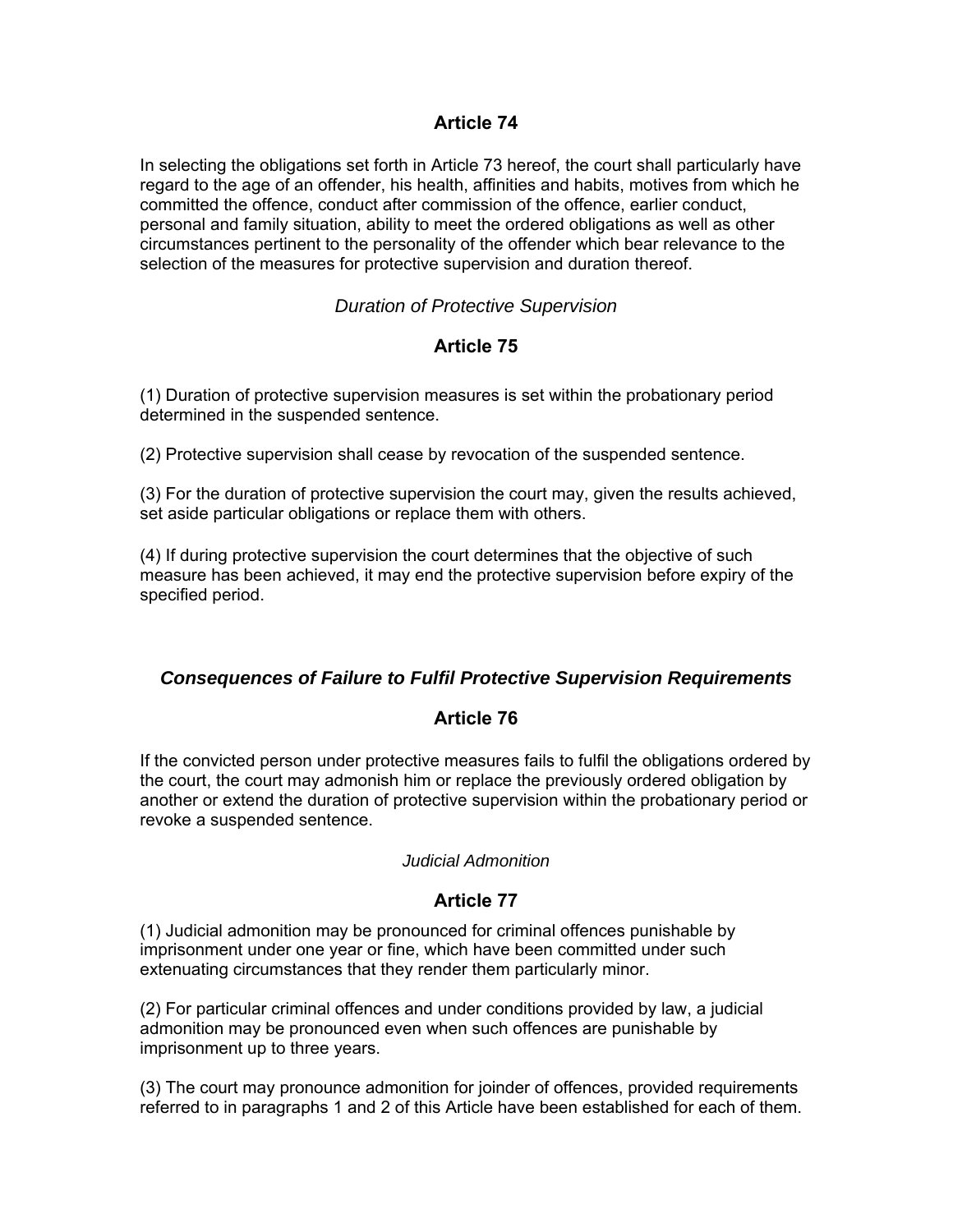(4) In deliberating whether to pronounce a judicial admonition, the court shall, having regard to the purpose of the admonition, particularly take into consideration the personality of the offender, his past conduct, his conduct after commission of the offence, and specifically his attitude to the victim of the offence, degree of culpability and other circumstances under which the offence was committed.

(5) Judicial admonitions may not be pronounced to members of armed forces for criminal offences against the Army of Serbia.

# **Chapter Six SECURITY MEASURES**

#### **Purpose of Security Measures**

#### **Article 78**

Within the general purpose of criminal sanctions (Article 4 paragraph 2), the purpose of security measures is to eliminate circumstances or conditions that may have influence on an offender committing criminal offences in future.

Types of Security Measures

#### **Article 79**

(1)The following security measures may be ordered to offenders:

1) compulsory psychiatric treatment and confinement in a medical institution;

2) compulsory psychiatric treatment while at liberty;

3) compulsory drug addiction treatment;

4) compulsory alcohol addiction treatment;

5) prohibition from practising a profession, activity or duty;

6) prohibition to operate a motor vehicle;

7) confiscation of objects;

8) expulsion of a foreign nationals from the country;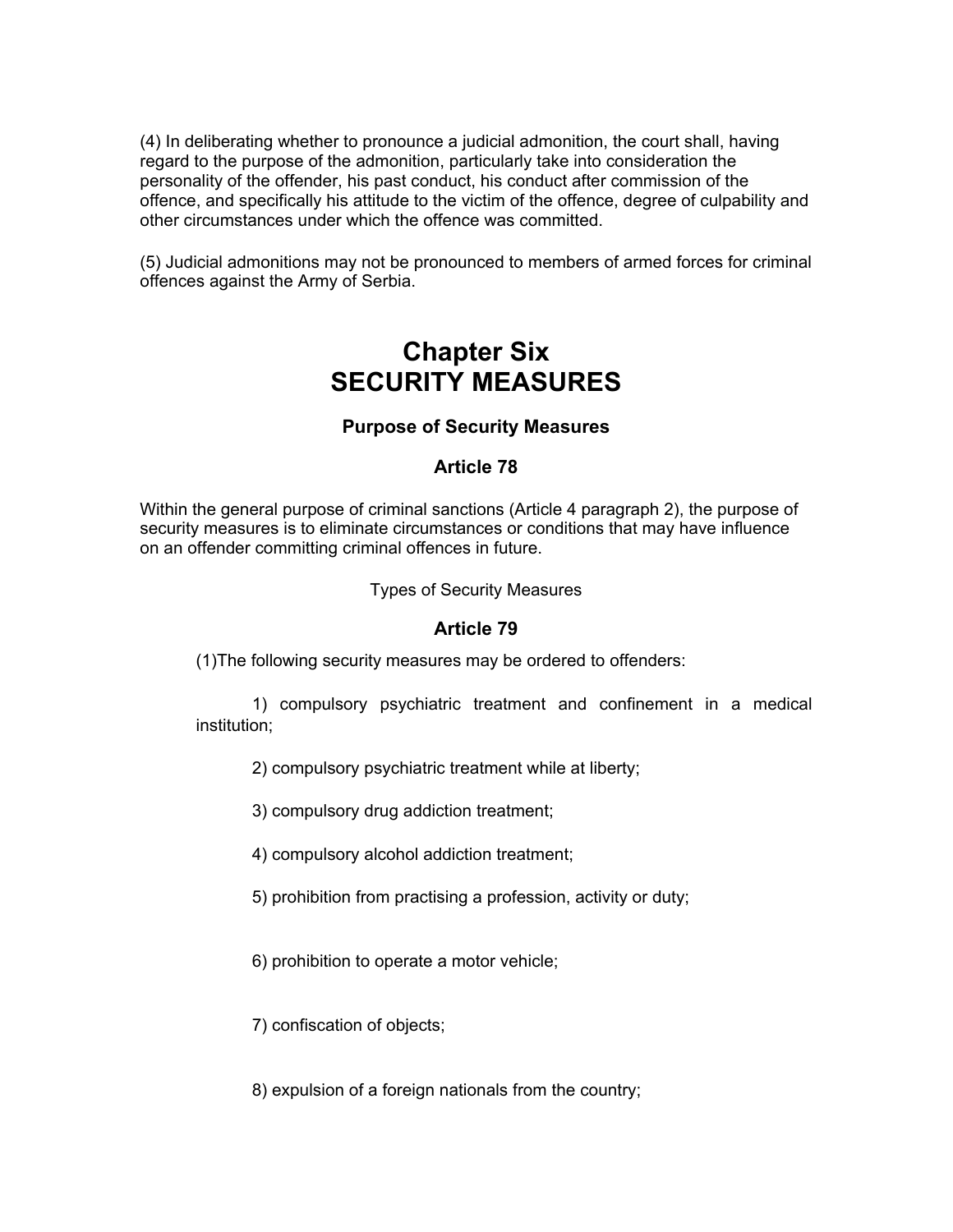9) publication of the judgement.

10) restraining orders prohibiting physical proximity and communication with aggrieved parties;

11) bans on attending specific sports events.

 (2) Under the conditions prescribed by this Code, certain security measures may be imposed on a mentally incompetent person who committed unlawful act provided by law as a criminal offence (Article 80 paragraph 2).

#### **Ordering Security Measures**

#### **Article 80**

(1) Where grounds provided for by this Code exist, the court may impose one or more security measures on an offender.

(2) Compulsory psychiatric treatment and confinement in a medical institution and compulsory psychiatric treatment while at liberty shall be imposed as an individual sanction on a mentally incompetent criminal offender. In addition to these measures, bans on practising certain professions, activities or duties, bans on operating motor vehicles, and confiscation of objects, may also be ordered.

(3) The measures referred to in paragraph 2 of this Article may be ordered to an offender whose mental capacity is substantially impaired, if under pronouncement of a penalty or suspended sentence.

(4) Compulsory drug addiction treatment, compulsory alcohol addiction treatment, bans on practising particular professions, activities or duties, bans on operating motor vehicles, confiscation of objects, and publication of judgements may be ordered where penalties have been pronounced, sentences suspended, or judicial cautions or remissions of punishment of an offender have been ordered.

(5) Expulsions of a foreigner from the country and bans on attending certain sports events may be ordered if a sentence has been pronounced against an offender, or a suspended sentence.

(6) Restraining orders prohibiting physical proximity and communication with aggrieved parties may be ordered where an offender has been ordered to pay a fine, perform community service, have his a driver's licence revoked or has been pronounced a suspended sentence.

(7) For joinder of criminal offences a security measure shall be ordered if determined for one of the offences in joinder.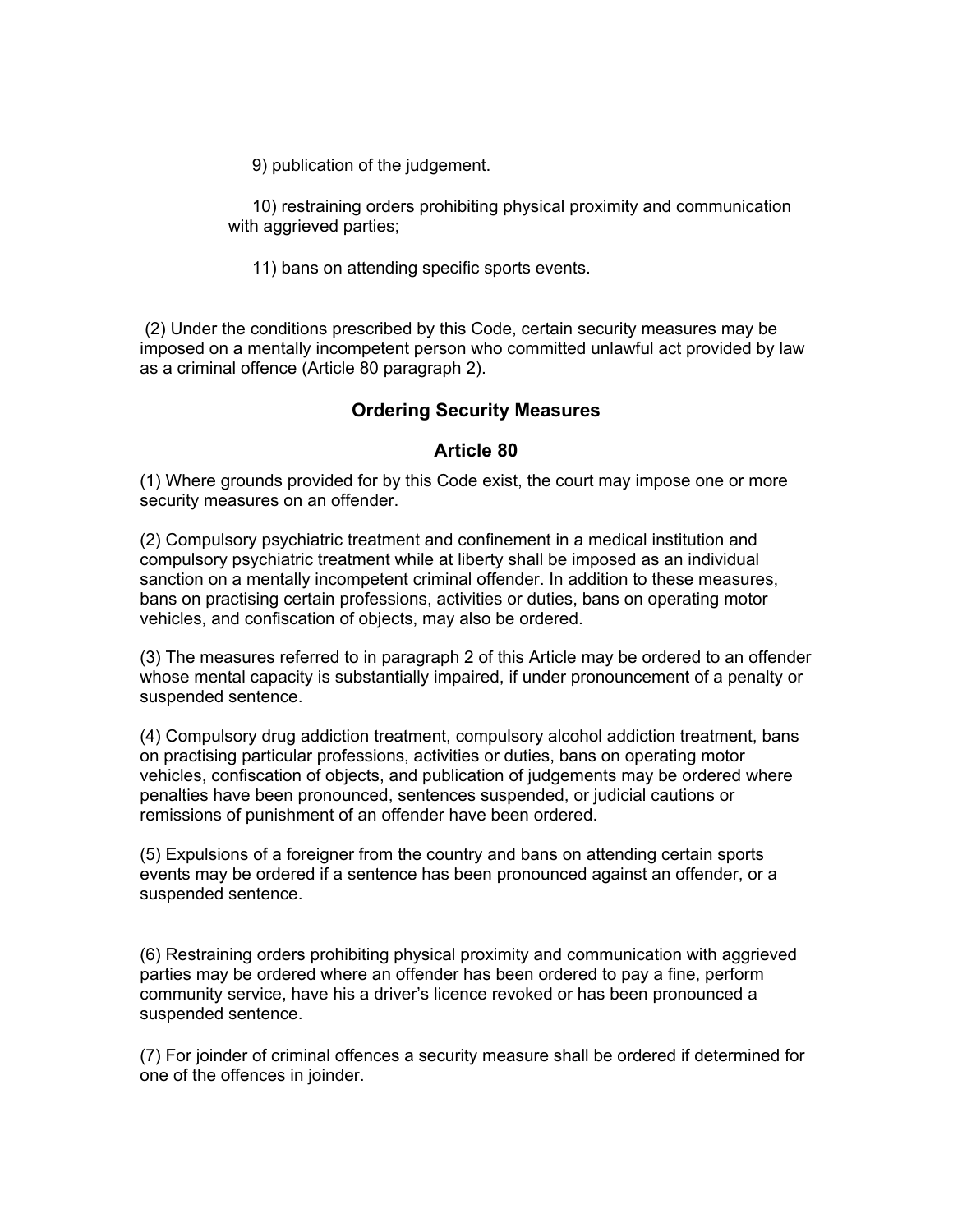## **Compulsory Psychiatric Treatment and Confinement in a Health-Care Institution**

# **Article 81**

(1) The court shall order compulsory psychiatric treatment and confinement in a medical institution to an offender who committed a criminal offence in a state of substantially impaired mental capacity if, due to the committed offence and the state of mental disturbance, it determines that there is a risk that the offender may commit a more serious criminal offence and that in order to eliminate this risk they require medical treatment in such institution.

(2) If the requirements referred to in paragraph 1 of this Article are met, the court shall order compulsory treatment and confinement in a medical institution to an offender who in state of mental incompetence committed an unlawful act provided under law as a criminal offence.

(3) The court shall discontinue the measure referred to in paragraphs 1 and 2 of this Article when it determines that the need for treatment and confinement of the offender in a medical institution no longer exist.

(4) The measure referred to in paragraph 1 of this Article when ordered together with a term of imprisonment may last longer than the pronounced sentence.

(5) Time spent in a medical institution by the offender who committed a criminal offence in a state of substantially impaired mental capacity and who has been sentenced to prison shall be credited to serving of the pronounced sentence. If time spent in a medical institution is less than the pronounced prison sentence, the court shall order, upon termination of the security measure, that the convicted person is remanded to prison to serve the remainder of the sentence or released her on parole. In deliberating to grant parole the court shall, in addition to requirements set forth in Article 46 of this Code, particularly take into consideration the degree of success of treatment of the convicted person, his medical condition, time spent in the medical institution and the remaining part of the sentence.

# **Compulsory Psychiatric Treatment at Liberty**

# **Article 82**

(1) The court shall order compulsory psychiatric treatment at liberty to an offender who has committed an unlawful act provided under law as a criminal offence in a state of mental incapacity if it determines that danger exists that the offender may again commit an unlawful act provided under law as a criminal offence, and that treatment at liberty is sufficient to eliminate such danger.

(2) The measure referred to in paragraph 1 of this Article may be ordered to a mentally incompetent perpetrator under compulsory psychiatric treatment and confinement in a medical institution when the court determines, based on results of medical treatment, that his further treatment and confinement in a medical institution is no longer required and that treatment at liberty would be sufficient.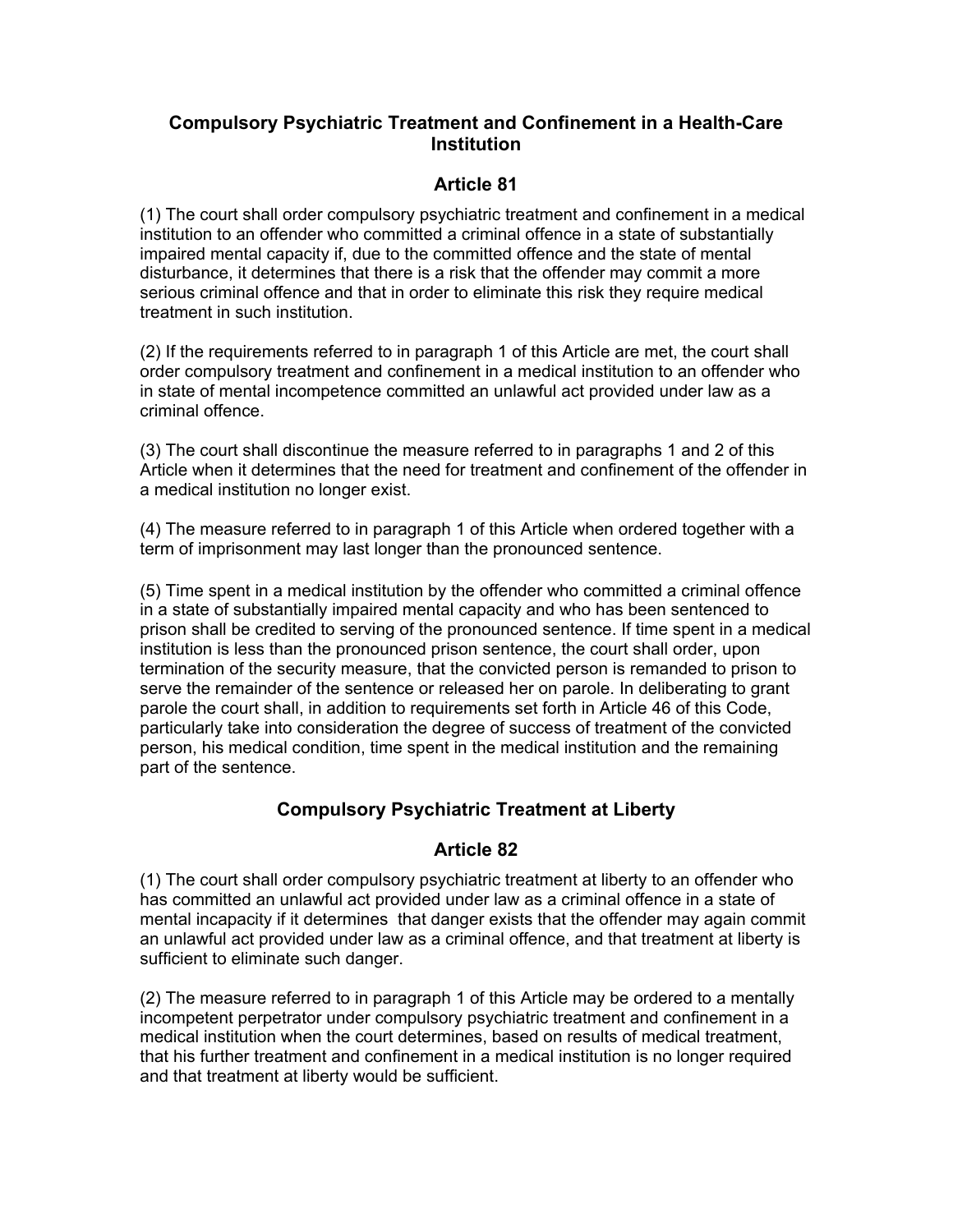(3) Under conditions referred to in paragraph 1 of this Article, the court may also order compulsory psychiatric treatment at liberty to an offender whose mental competence is substantially impaired if he is under a suspended sentence or released on probation pursuant to Article 81 paragraph 5 of this Code.

(4) Compulsory psychiatric treatment at liberty may be undertaken periodically in particular medical institution if necessary for a successful treatment, with the proviso that periodical institutional treatment may not exceed fifteen days in continuity or two months in aggregate.

(5) Compulsory psychiatric treatment at liberty shall last as long as there is a need for treatment, but may not exceed three years.

(6) If in case referred in paragraphs 1 through 3 of this Article, the offender does not comply with treatment at liberty or abandons it of his own volition, or if despite treatment, danger of committing an unlawful act provided under law as a criminal offence is reasserted, which necessitates his treatment and confinement in an appropriate medical institution, the court may order compulsory psychiatric treatment and confinement in such institution.

# **Compulsory Treatment of Narcotics Addicts**

## **Article 83**

(1) The court shall order compulsory treatment to an offender who has committed a criminal offence due to addiction to narcotic media and if there exists a serious danger that he may continue committing criminal offences due to this addiction.

(2) The measure referred to in paragraph 1 of this Article shall be carried out in a penitentiary institution or in an appropriate health-care or other specialised institution and shall last as long as there is a need for treatment, but not more than three years.

(3) When the measure referred in paragraph 1 of this Article is ordered together with a term of imprisonment, its duration may exceed the pronounced sentence but its overall duration shall not exceed three years.

(4) The time spent in the institution for medical treatment shall be credited to the prison sentence.

(5) If the measure referred to in paragraph 1 of this Article is pronounced together with a fine, a suspended sentence, judicial caution or remission of punishment, it shall be carried out at liberty and may not exceed three years.

(6) Where the offender does not submit to treatment while at liberty without justified grounds, the court shall order enforcement of the measure in an appropriate health-care or other specialised institution.

#### **Compulsory Alcohol Addiction Treatment**

## **Article 84**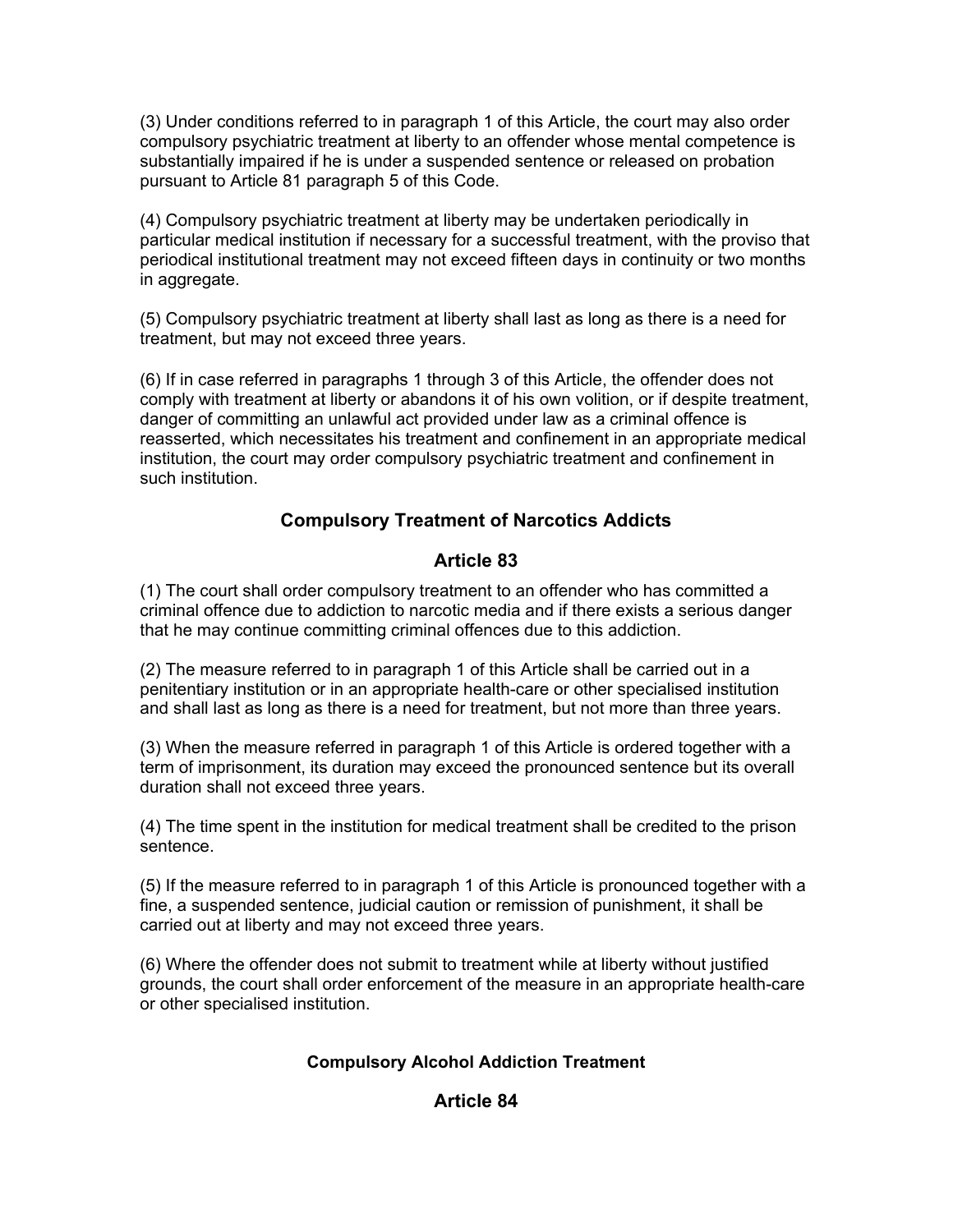(1) The court shall order compulsory treatment to an offender who has committed a criminal offence due to alcohol abuse addiction and if there exists a serious threat that he may continue to commit offences due to such addiction.

(2) The measure referred to in paragraph 1 of this Article shall be carried out in a penitentiary institution or an appropriate medical or other specialised institution and shall last as long as there is need for treatment, but may not exceed the duration of the pronounced prison sentence.

(3) The time spent in an institution for medical treatment shall be credited against the prison sentence.

(4) If the measure referred to in paragraph 1 of this Article is ordered together with a fine, suspended sentence, judicial admonition or remission of punishment, it shall be carried out at liberty and may not exceed two years.

(5) If without justified reasons, an offender fails to undertake treatment at liberty or abandons treatment at his own volition, the court shall order the coercive enforcement of the measure in an appropriate medical or other specialised institution.

## **Bans on Practicing Professions, Activities and Duties**

#### **Article 85**

(1) The court may prohibit an offender from practising a particular profession, activity, or all or certain duties related to the disposition, use, management or handling of another's property or taking care of that property, if it is reasonably believed that his further exercise of that duty would be dangerous.

(2) The court shall determine the duration of the measure referred to in paragraph 1 of this Article that may not be less than one more than ten years, calculated from the day the judgement became final, and the time spent in a prison or medical institution where the security measure has been exercised shall not be credited to the term of this measure.

(3) If ordering a suspended sentence, the court may order revoking of such sentence if the offender violates the prohibition to practise a particular profession, activity or duty.

# **Ban on Operating a Motor Vehicle**

## **Article 86**

(1) The court may order a ban on operating a motor vehicle to an offender who committed a criminal offence of endangering road safety.

(2) In ordering the measure referred to in paragraph 1 of this Article, the court shall determine the type and category of vehicles covered by the ban.

(3) The court may order the measure referred to in paragraph 1 of this Article if it finds that the gravity of the committed offence, the circumstances under which the offence was committed or previous violations of traffic regulations by the offender indicate that it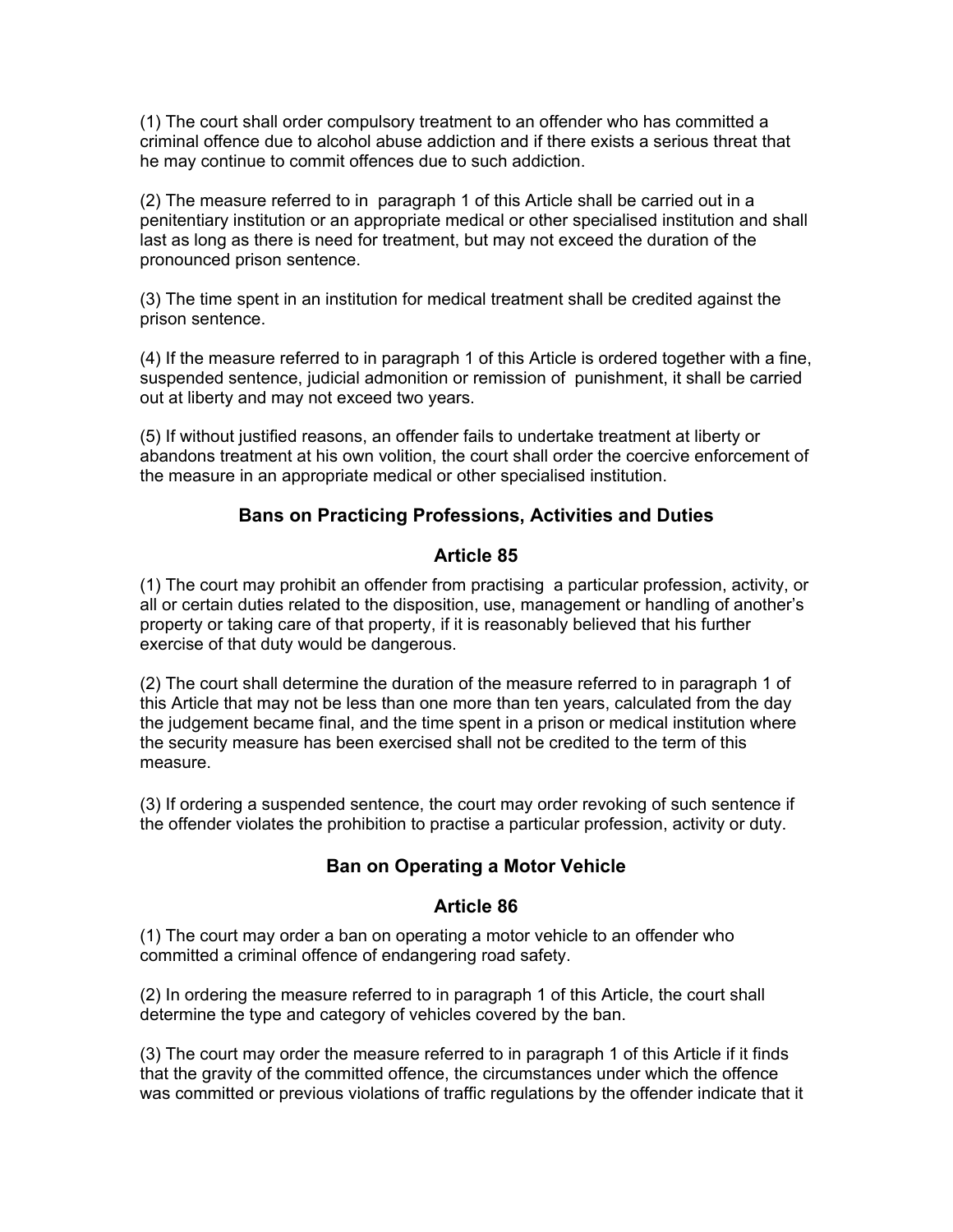would be dangerous to allow such person to operate a motor vehicle of a certain type or category.

(4) The court shall determine the duration of the measure referred in paragraph 1 of this Article, which may not be less than three months or more than five years, calculating from the day the judgement became final, and the time served in prison or in an institution where the security or rehabilitation measure is carried out shall not be credited to the term of this measure.

(5) If the measure referred to in paragraph 1 of this Article is ordered to a person holding a foreign driver's license, the prohibition shall refer to operating a motor vehicle on the territory of Serbia.

(6) If the court orders a suspended sentence, such sentence shall be revoked if the offender violates the ban on operating a motor vehicle.

(7) The law may stipulate mandatory bans on operating motor vehicles.

# **Seizure of Objects**

#### **Article 87**

(1) The measure of seizure of objects may be ordered in respect of objects used or intended for use in the commission of a criminal offence or resulting from the commission of a criminal offence, where there is a danger that a certain object will be reused to commit a criminal offence, or if so required by the interests of general reasons or morality.

(2) The application of this security measure does not affect third parties' right to seek indemnification in connection with the seizure of objects from criminal offenders..

(3) The law may stipulate mandatory seizure of objects and/or their mandatory destruction. The law may also stipulate the requirements for seizure of particular objects in specific cases.

## **Expulsion of Foreign Nationals from the Country**

#### **Article 88**

(1) The court may order the expulsion from the territory of Serbia of a foreigner who committed a criminal offence for a period of one to ten years.

(2) In deliberating whether to order the measure referred to in paragraph 1 of this Article, the court shall take into consideration the time and gravity of a committed offence, the motives for committing of the offence, manner of commission and other circumstances for declaring the foreigner a *persona non grata* in Serbia.

(3) The period of expulsion commences on the day the decision becomes effective, and the time spent in prison shall not be credited to the term of this measure.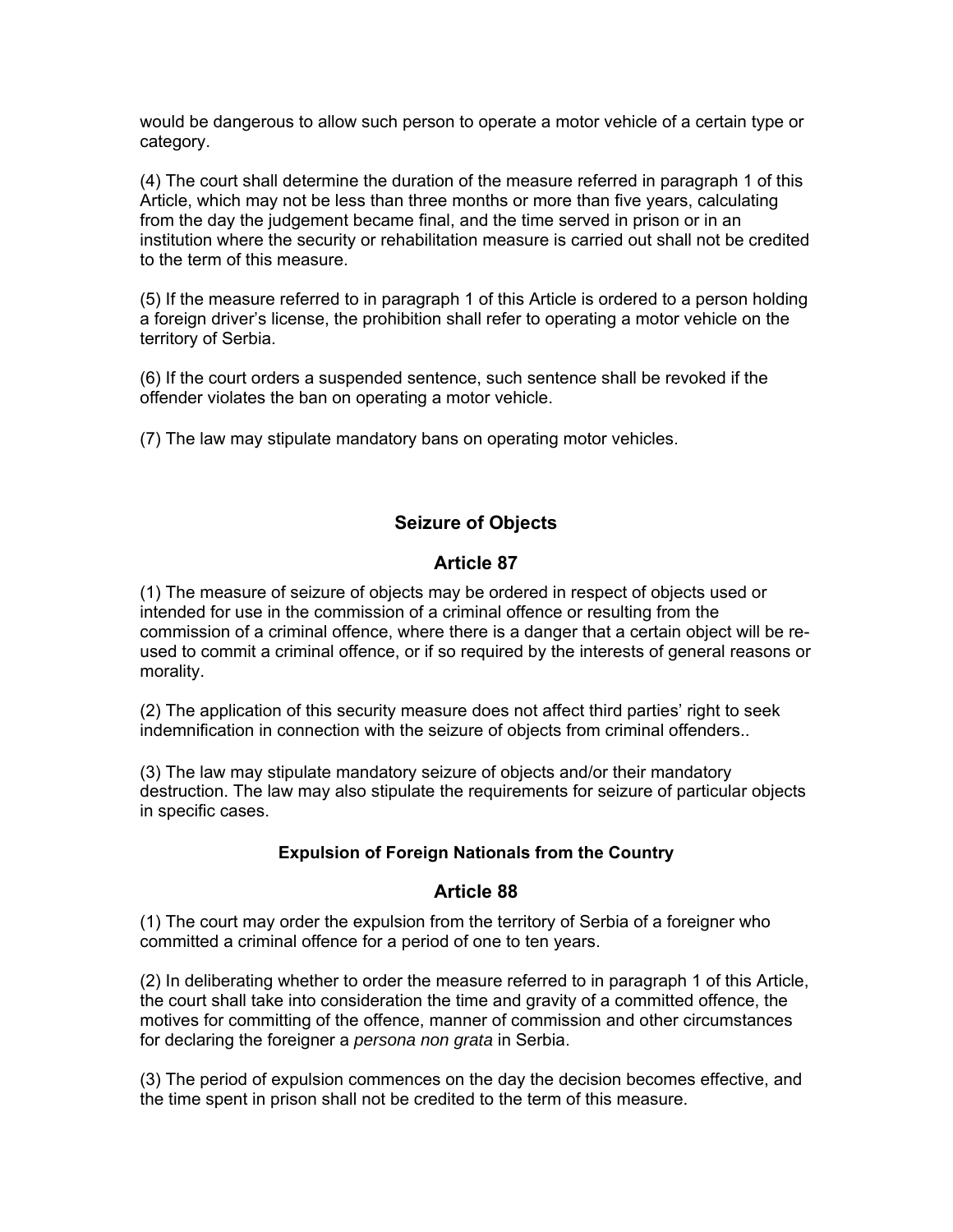(4) The measure referred in paragraph 1 of this Article shall not be ordered against an offender enjoying protection pursuant to the ratified international treaties.

## **Publication of the Judgement**

### **Article 89**

(1) In the conviction for a criminal offence committed by means of the public information media, or for a criminal offence resulting in endangerment of life and health of persons, where publishing of the judgement would be conductive to eliminating or diminishing such danger, the court may decide to publish the judgement in same media or by other appropriate means, in full or in excerpt, at the expense of the offender.

(2) The law may provide for mandatory publication of judgements. In such cases the court shall determine the media where the judgements are to be published and whether in full or in excerpt.

(3) Publication of judgement shall be effected not later than thirty days following the day the judgement becomes final.

#### **Prohibiting Proximity and Communication with Victim**

#### **Article 89a**

(1) The court may prohibit an offender from coming in proximity of a victim within a specified distance, prohibit access to the area around the residence or place of the victim and prohibit further harassment, or further communication with the victim, if it may reasonably be deemed that further conduct of such actions by the offender a threat to the victim.

(2) The measure referred to in paragraph 1 of this article may not exceed three years in duration.

(3) Time spent in detention, as well as all other deprivations of liberty in connection with the criminal offence shall not be credited to the duration of the measure referred to in paragraph of this Article.

(4) The measure referred to in paragraph 1 of this Article may be revoked before the expiry of its determined duration, if the grounds on which it was ordered no longer exist.

## **Prohibition of Attending Certain Sports**

#### **Article 89b**

(1) The court may prohibit criminal offenders from attending certain sports events, where it would be necessary to protect general security.

(2) Under the measure referred to in paragraph 1 of this Article, the criminal offender has duty to contact personally an official in the local police administration or a police station immediately prior to the scheduled start of the certain sports events, in the area where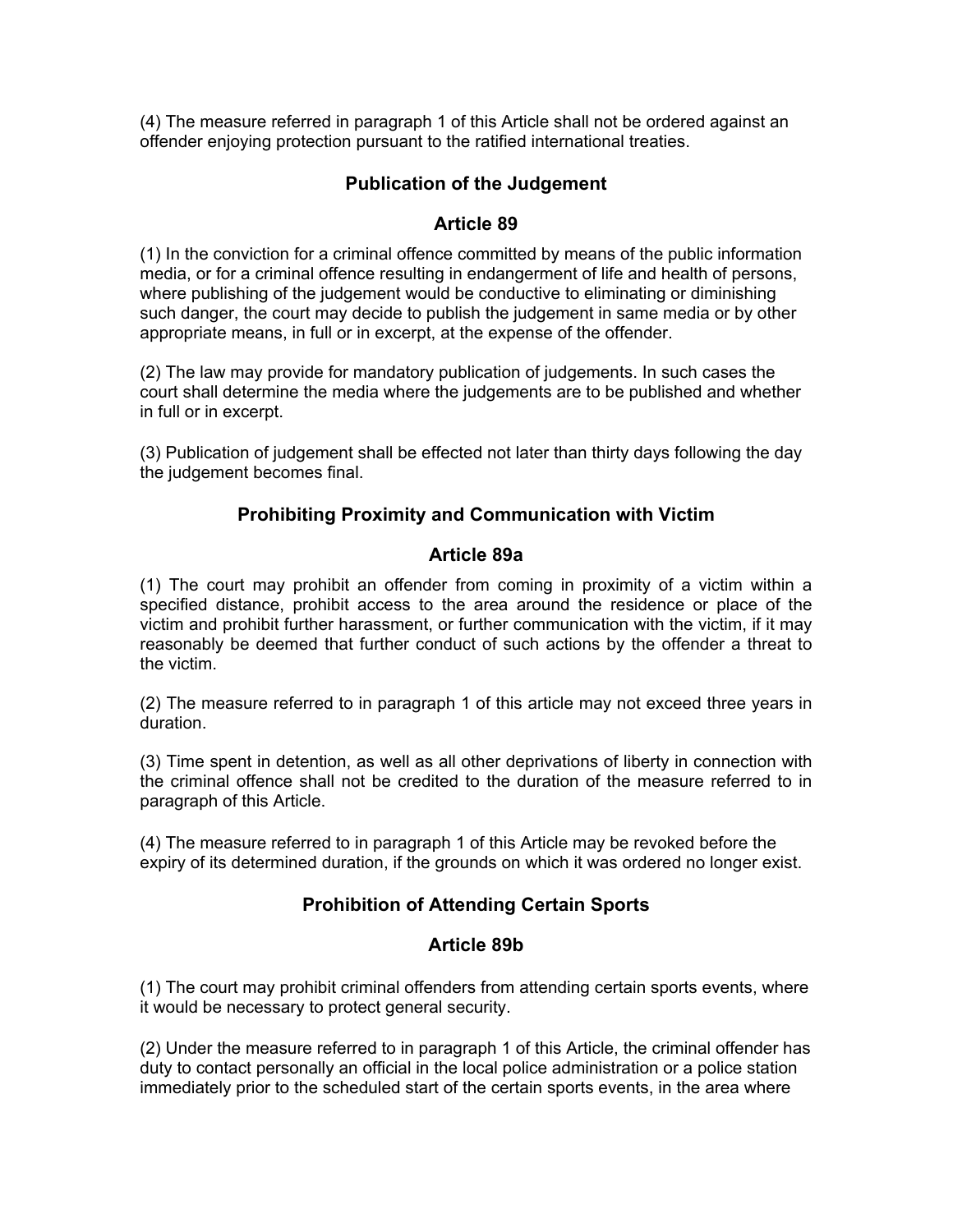the offender is at that time, and to remain on their premises for the duration of the sports event.

(3) The court shall determine the duration of the measure referred to in paragraph 1 of this Article, which may not be less than one year or more than five years, from the date the ruling becomes final, with the proviso that time spent in prison is not credited to the duration of the measure.

(4) Where a suspended sentence is pronounced by the court, it shall order that sentence revoked if the offender violates the ban on attending certain sports events, i.e., if the offender fails to perform the duty referred to in paragraph 2 of this Article.

(5) Where after serving a custodial sentence an offender violates the ban on attending certain sports events, i.e., fails to perform the duty referred to in paragraph 2 of this Article, the court which ordered the measure referred to in paragraph 1 of this Article may punish him with a term of imprisonment of from thirty days to three months.

(6) Mandatory bans on attending certain sports events may be determined by law.

## **Termination of Security Measures Pursuant to Court Decision**

## **Article 90**

(1) The court may issue a decision to discontinue the security measure of prohibition of practising professions, activities or duties and prohibition of operating motor vehicles after the expiry of three years from the date of their enforcement.

(2) In deliberating whether to order termination of security measure referred in paragraph 1 of this Article, the court shall take into consideration the conduct of the convicted person after the conviction, whether the offender indemnified the damage caused by the criminal offence, whether the offender returned material gain obtained by the commission of the offence, and other circumstances indicating the justification of discontinuing such measures.

# **Chapter Seven CONFISCATION OF MATERIAL GAINS**

# **Grounds for Confiscation of Material Gains**

# **Article 91**

(1) No one may retain material gain obtained by a criminal offence.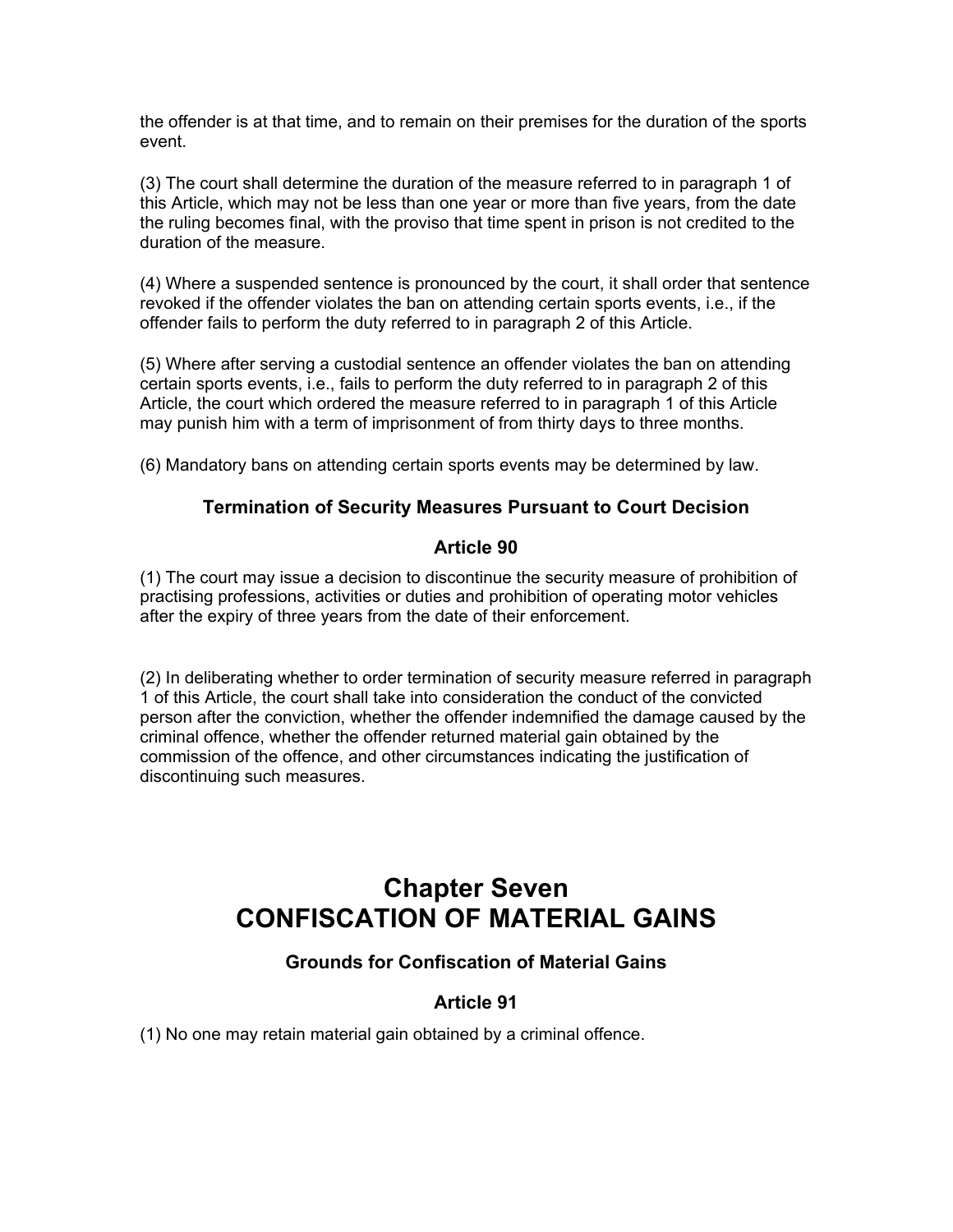(2) The gain referred to in paragraph 1 of this Article shall be seized under the conditions stipulated by this Code and by a decision of the court which determined the commission of a criminal offence.

## **Conditions and Manner of Seizing Material Gains**

## **Article 92**

(1) Money, valuables and all other material gains obtained by a criminal offence shall be seized from the offender, and if such seizure should not be possible, the offender shall be obligated to hand over another material goods corresponding to the value of the assets gained by the commission of the criminal offence, or pay a pecuniary amount commensurate with obtained material gain.

(2) Material gains obtained by a criminal offence shall also be seized from persons to whom they were transferred without compensation, or with compensation that was obviously disproportionate to their actual value.

(3) Where material gain is wrongfully obtained for another, such gain shall be seized.

# **Protection of Aggrieved Parties**

## **Article 93**

(1) If in criminal proceedings a property claim of an aggrieved party is accepted, the court shall order seizure of material gain only if it exceeds the adjudicated amount of the property claim.

(2) The aggrieved party who in criminal proceedings has been directed to institute civil action in respect of his property claim, may request compensation from the seized material gain if he institutes a civil action within six months from the date the decision referring him to litigation becomes final.

(3) The injured party who does not file a property claim during criminal proceedings may request compensation from the seized material gain if he has instituted civil action to determine his claim within three months from the day of learning of the judgement ordering seizure of material gain, and not later than three years from the day the order on seizure of material gain became final.

(4) In cases referred in paragraphs 2 and 3 of this Article, the aggrieved party must, within three months from the day the decision accepting his property claim became final, request to be compensated from the seized material gain.

# **Chapter Eight LEGAL CONSEQUENCES OF CONVICTION**

**Ensuance of Legal Consequences of Conviction**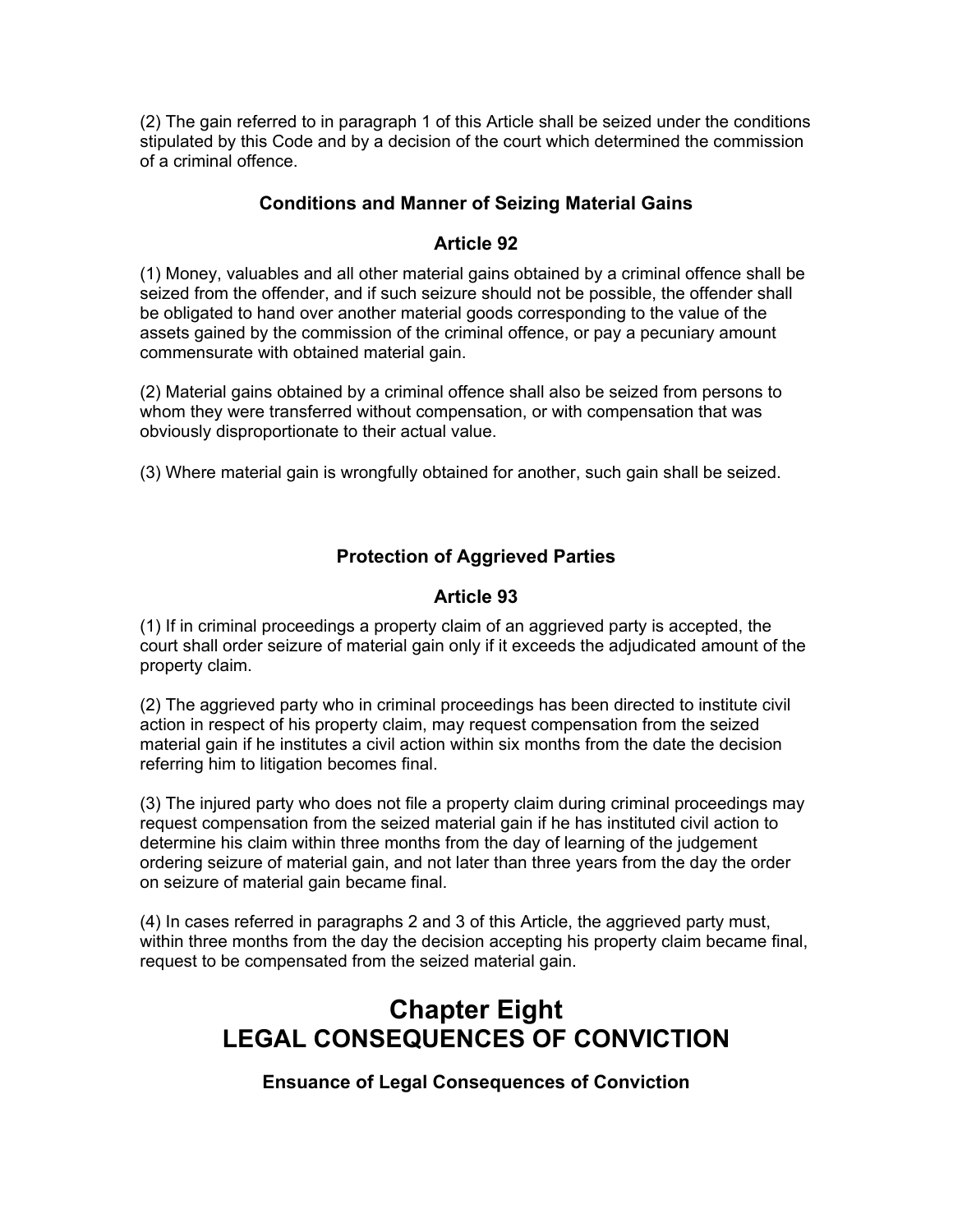## **Article 94**

(1) Convictions for particular criminal offences or particular penalties may have as a legal consequence the cessation or forfeiture of particular rights or prohibition to acquire particular rights.

(2) No legal consequences of conviction may ensue when a fine has been ordered to the offender for a criminal offence, a suspended sentence – unless revoked, judicial admonition or when punishment of the offender is remitted.

(3) The legal consequences of a sentence may be provided only by law and shall come into effect by force of law in which they are stipulated.

# **Types of Legal Consequences of Conviction**

## **Article 95**

(1) Legal consequences of conviction relating to loss or forfeiture of particular rights are:

- 1) termination of public function;
- 2) termination of employment or termination of practising a particular profession or occupation;

3) forfeiture of particular permit or license issued by decision of a government authority or local self-government authority.

(2) Legal consequences of conviction comprising bans on acquiring particular rights are:

1) prohibition of appointment to particular public office;

 2) prohibition to acquire particular title, profession or occupation or promotion in service;

3) prohibition of acquiring military officer ranks;

 4) prohibition of acquiring certain permits and licenses issued by decisions of a government authority or local self-government authority.

# **Commencement and Duration of Legal Consequences of Conviction**

## **Article 96**

(1) Legal consequences of conviction shall begin on the day the judgement becomes final.

(2) In the event that after a judgement becomes final, pursuant to which legal consequences of conviction have commenced, such judgement is revised due to an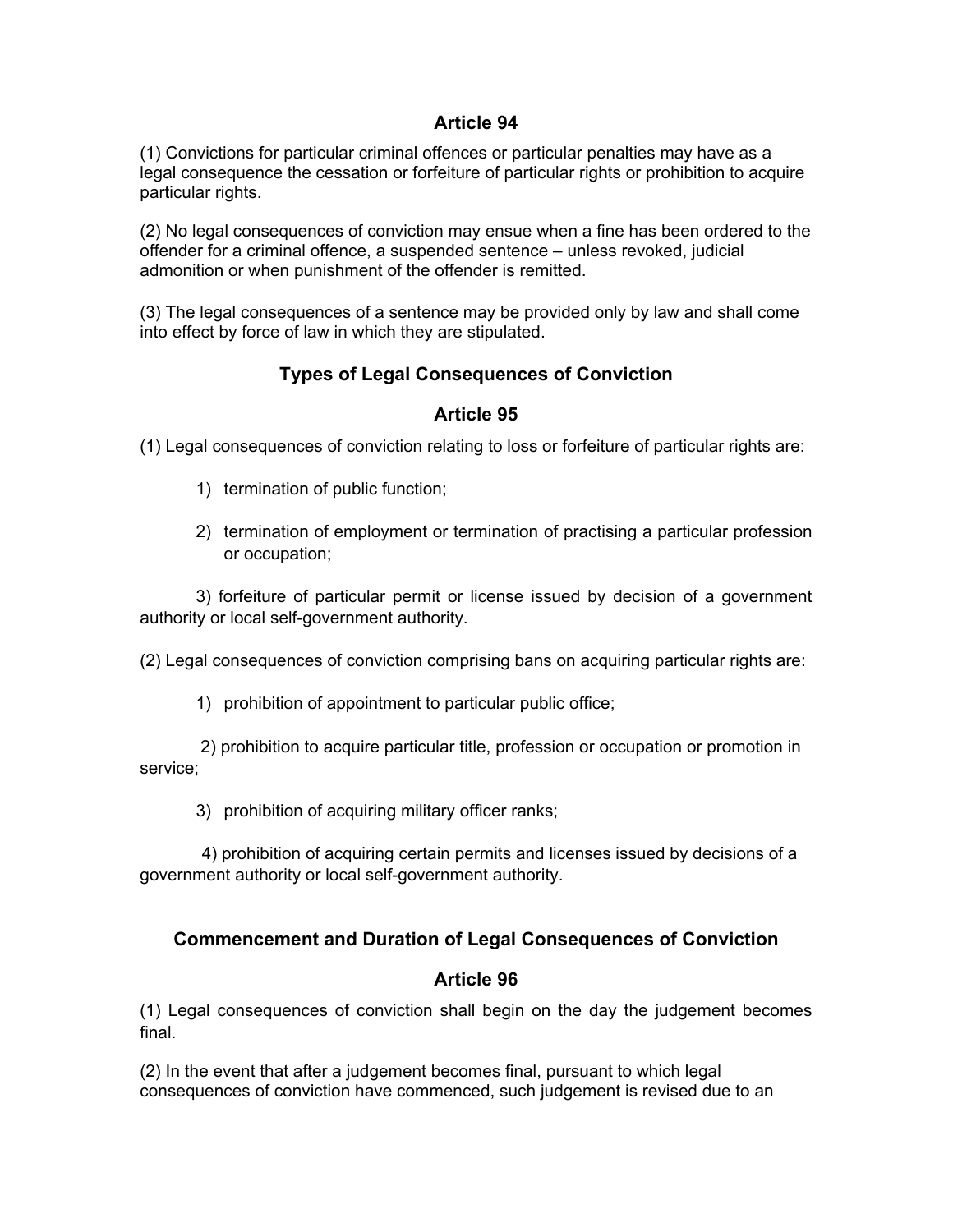extraordinary legal remedy, the ensuance in or further continuation of legal consequences of conviction shall be harmonised with the new decision.

(3) Legal consequences of conviction comprising a ban on acquiring particular rights may be ordered for maximum duration of ten years.

(4) Time spent serving a penalty shall not be credited to duration of legal consequences of conviction.

(5) Legal consequences of conviction provided under Article 95 paragraph 2 of this Code shall cease by rehabilitation.

# **Chapter Nine REHABILITATION, CESSATION OF LEGAL CONSEQUENCES OF CONVICTION AND DISCLOSURE OF DATA FROM CRIMINAL RECORDS**

#### **General Concept of Rehabilitation**

#### **Article 97**

(1) Rehabilitation deletes conviction and terminates all legal consequences of this Code, and the convicted person shall be deemed to have no criminal record.

(2) Rehabilitation occurs either by virtue of law itself (legal rehabilitation) or by a petition of the convicted person pursuant to decision of the court (judicial rehabilitation).

(3) Rehabilitation shall not prejudice the rights of third parties deriving from the conviction.

## **Legal Rehabilitation**

#### **Article 98**

(1) Legal rehabilitation may be granted only to persons who, prior to conviction in respect of relevant rehabilitation, had no prior convictions or are by law considered without prior convictions.

(2) Legal rehabilitation ensues if: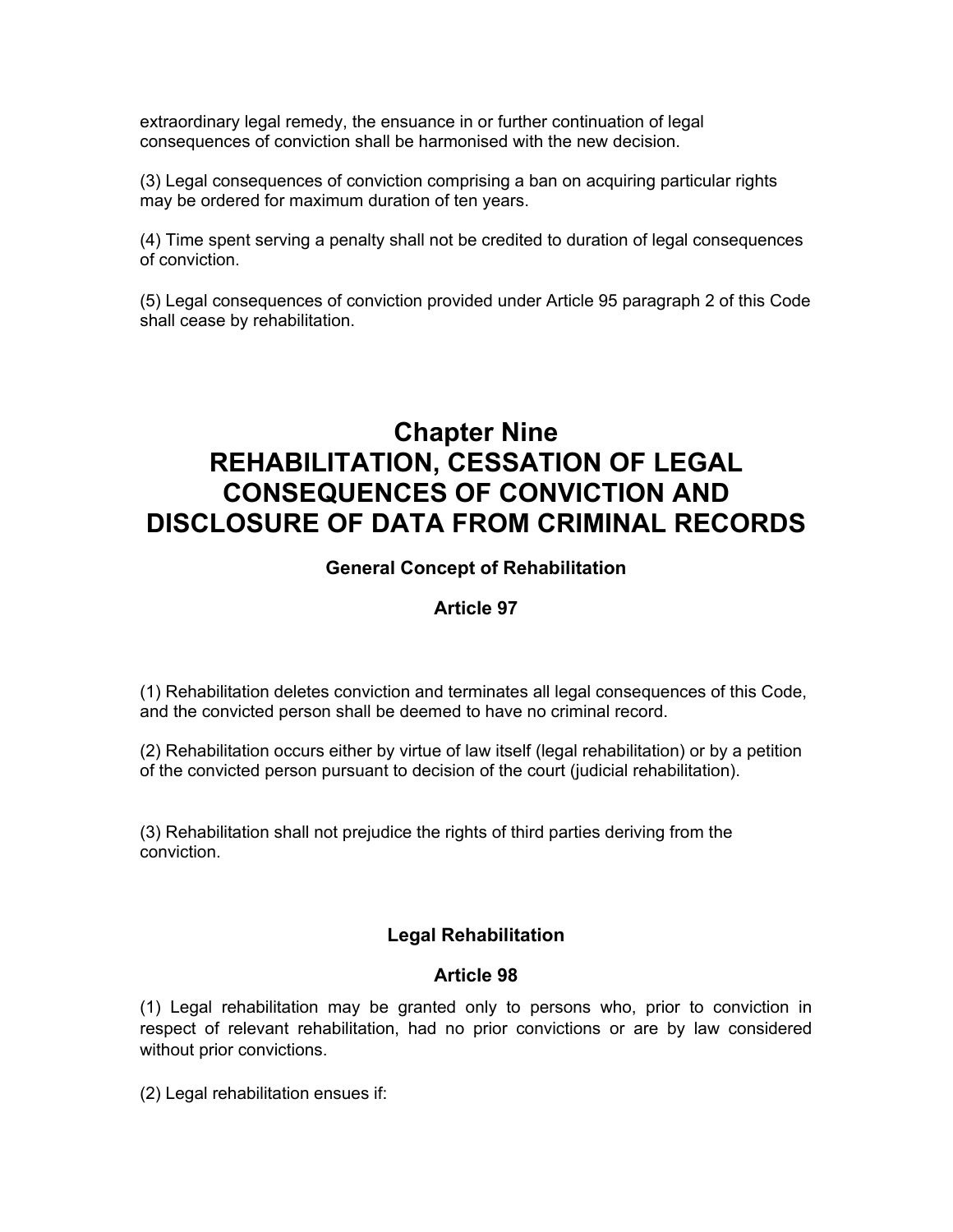1) a person who has been convicted but the penalty remitted, or pronounced a judicial admonition, does not commit any new criminal offence within one year of the judgement becoming final;

2) a person under a suspended sentence does not commit any new criminal offence during the probation period and within one year after the end of probation;

3) a person sentenced to a fine, community service, revocation of driver's licence or a term of imprisonment of up to six months does not commit any new criminal offence within the period of three years after enforcement of the penalty, prescription of the penalty or its remission;

4) a person sentenced to imprisonment of six months to one year does not commit any new criminal offence within the period of five years after enforcement of the penalty, prescription of the penalty or its remission.

5) a person sentenced to imprisonment of one to three years does not commit any new criminal offence within the period of ten years after enforcement of the penalty, prescription of the penalty or its remission.

(3) There shall be no legal rehabilitation where the secondary penalty has not been enforced or where security measures are still in effect.

# **Judicial Rehabilitation**

## **Article 99**

(1) Judicial rehabilitation may be granted to a person sentenced to imprisonment of three to five years, if within the period of ten years after the serving of such sentence, prescription of the penalty, or remission, that person does not commit a new criminal offence.

(2) In the case referred to in paragraph 1 this Article, the court shall grant rehabilitation if it finds that the convicted person deserves rehabilitation due to his conduct and if, according to his financial abilities, he has indemnified the damage caused by his criminal offence, and the court is obliged to take into consideration all other circumstances of relevance for granting rehabilitation, and particularly the nature and significance of the offence.

(3) Judicial rehabilitation may not be granted if a secondary penalty has not yet been enforced or if security measures are still in effect.

## **Judicial Rehabilitation of Persons with Prior Convictions**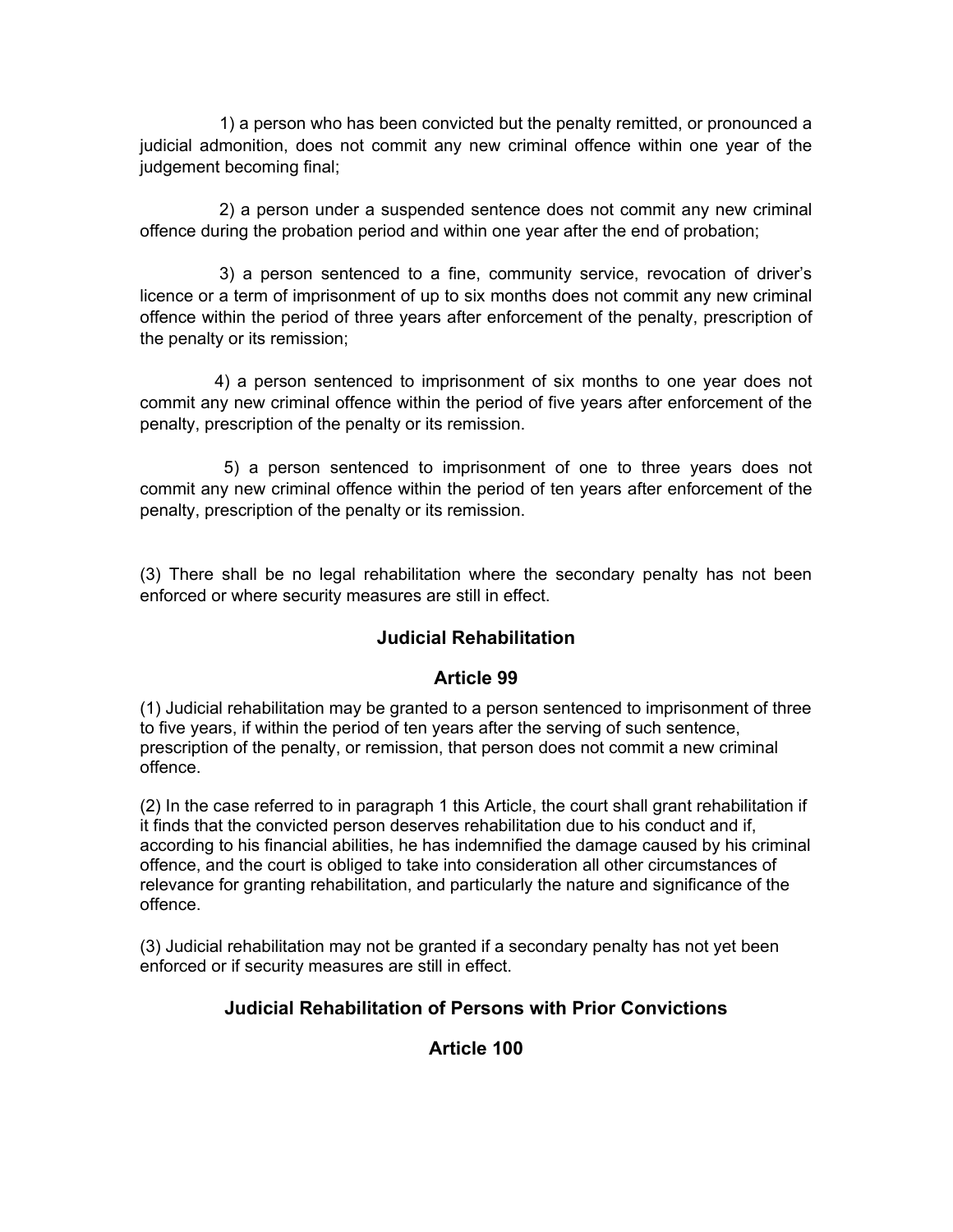The court may grant rehabilitation to a person who has been convicted more than once only if the requirements referred to in Articles 98 and 99 of this Code are satisfied in respect to each of the criminal offences of which that has been convicted. In deliberating whether to grant rehabilitation in such case, the court shall take into consideration all circumstances referred to in Article 99 paragraph 2 of this Code.

## **Termination of Legal Consequences of Conviction**

#### **Article 101**

(1) Following the expiry of three years after the serving of a sentence, prescription of the penalty, or remission, the court may rule to terminate the legal consequences of conviction in respect of bans on acquiring specific rights, unless this has already occurred by virtue of rehabilitation.

(2) In deliberating to terminate legal consequences of a conviction, the court shall take into consideration the convicted person's conduct after the conviction, whether he has indemnified the damage caused by his criminal offence and returned the material gains acquired by the offence, and other circumstances that may indicate the justifiability of terminating of legal consequences of conviction.

## **Content and Disclosure of Data from Criminal Records**

## **Article 102**

(1) Criminal records contain personal data of the offender, data on the penalty, suspended sentence, judicial admonition, remission of punishment and pardon, and data on legal consequences of the conviction. Criminal records shall contain subsequent changes of data therein, information about serving of sentence as well as cancellation of records in respect of wrongful convictions.

(2) Data from criminal records may be disclosed only to a court, the public prosecutor and the police in respect of criminal proceedings conducted against a person with prior convictions, the body in charge of enforcing criminal sanctions and the body involved in the procedure of granting amnesty, pardon, rehabilitation or deciding on termination of legal consequences of conviction, and to social welfare authorities where so required to discharge duties under their competence. Criminal records data may also be given to other state authorities responsible for detecting and preventing the commission of criminal offences, where it is so prescribed by another law.

(3) Data from criminal records may also be disclosed upon reasoned request to a government authority, enterprise, other organisation or entrepreneur, if legal consequences of a conviction or security measures are still in effect and if there exists a justified reason based on law.

(4) No one shall be entitled to request a citizen to submit any evidence on his prior convictions, or non-existence of convictions.

(5) Citizens may be issued, at their request, data on their convictions or the nonexistence of convictions.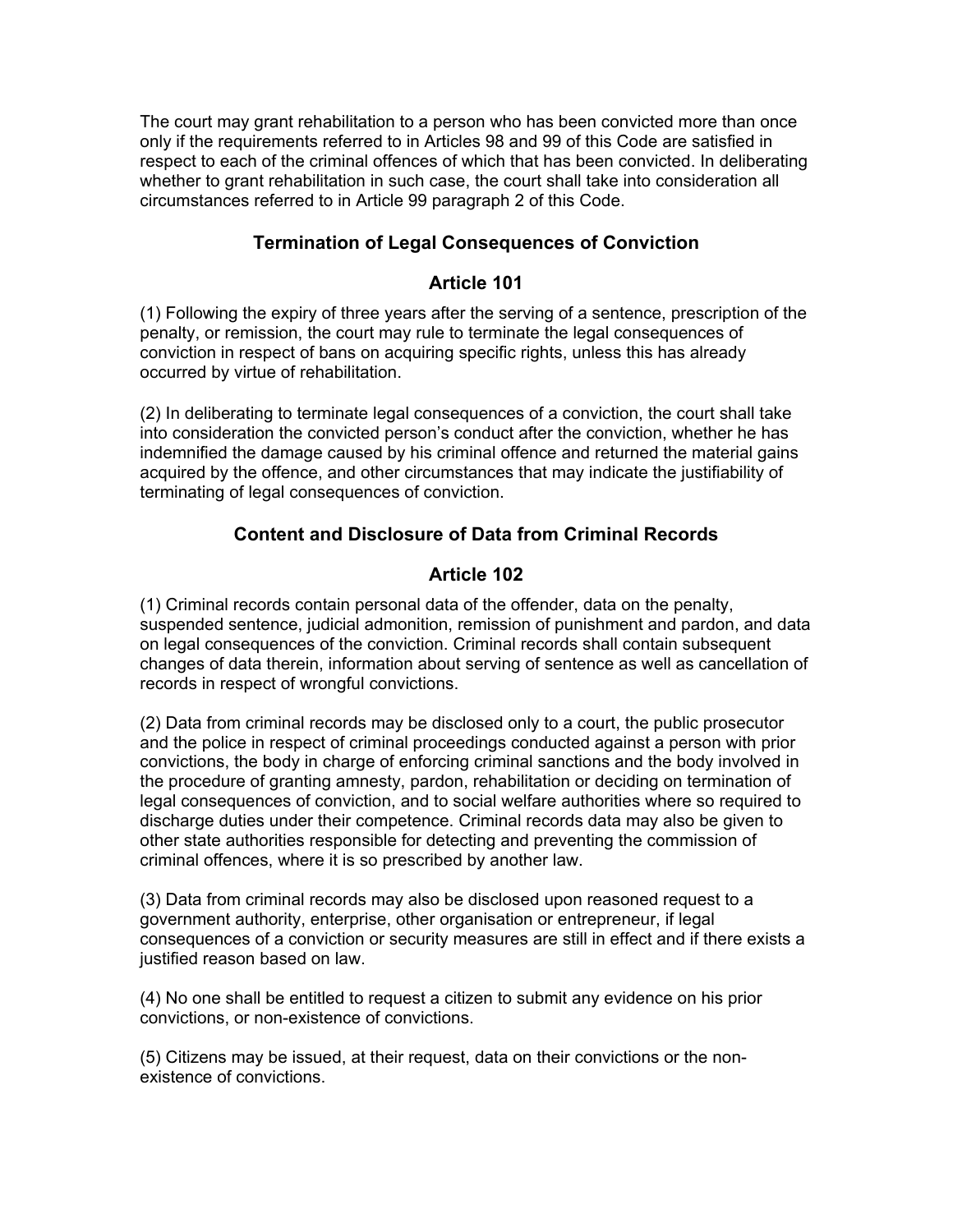(6) Data on expunged convictions may not be divulged to anyone.

# **Chapter Ten PRESCRIPTION**

## **Prescription of Criminal Prosecution**

## **Article 103**

Unless stipulated otherwise by this Code, criminal prosecution may not be instituted after the expiry of:

1) twenty five years from the time of commission of a criminal offence punishable by law with imprisonment of from thirty to forty years;

2) twenty years from the time of commission of a criminal offence punishable by law with imprisonment of over fifteen years;

3) fifteen years from the time of commission of a criminal offence punishable by law with imprisonment of over ten years;

4) ten years from the time of commission of a criminal offence punishable by law to imprisonment of over five years;

5) five years from the time of commission of a criminal offence punishable by law with imprisonment of over three years;

6) three years from the time of commission of a criminal offence punishable by law with imprisonment of over one year;

7) two years from the time of commission of a criminal offence punishable by law with imprisonment of under one year, or a fine.

## **Course and Suspension of Prescription of Criminal Prosecution**

#### **Article 104**

(1) The prescription period for criminal prosecution shall run from the date of commission of the criminal offence. If the consequence of the criminal offence occurs subsequently, the prescription period shall run from the day the consequence occurred.

(2) The prescription period for criminal prosecution shall not run during the period when the law prescribes that prosecution may not commence or continue.

(3) The running of the prescription period for criminal prosecution shall be suspended by each procedural action undertaken to detect the criminal offence or to detect and prosecute the perpetrator for the commission of the offence.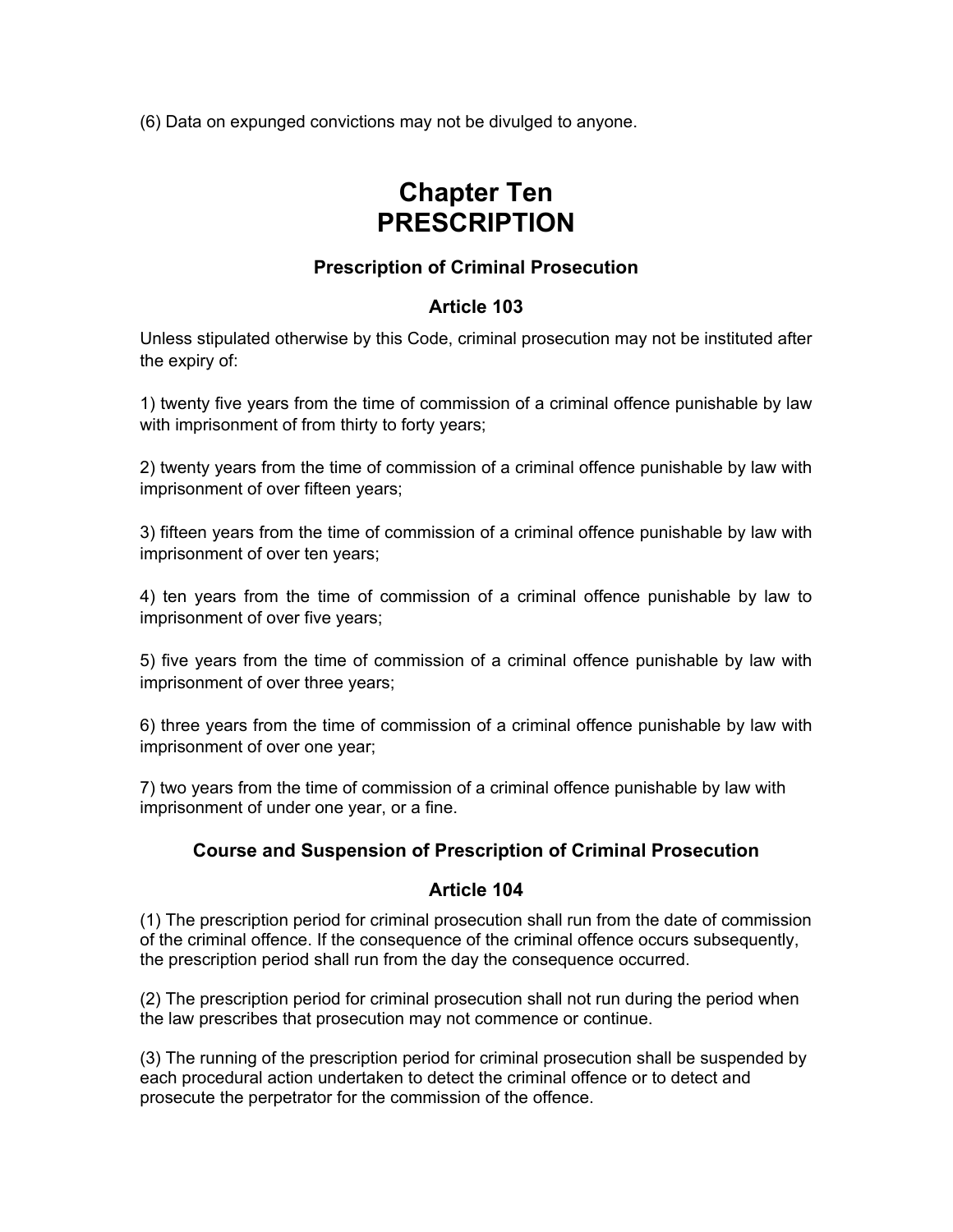(4) The running of the prescription period for criminal prosecution shall also be suspended when during the limitation period the perpetrator commits another similarly serious or more serious offence.

(5) The prescription period shall restart from the beginning after every interruption.

(6) Prescription of criminal prosecution shall come into effect in any case after the expiry of twice the time period required by law for prescription of criminal prosecution.

## **Prescription of Penalties**

#### **Article 105**

(1) Unless prescribed otherwise in this Code, the pronounced penalty may not be enforced after the expiry of:

1) twenty-five years from conviction to a term imprisonment of from thirty to forty years;

2) twenty years from conviction to a term of imprisonment of over fifteen years;

3) fifteen years from conviction to a term of imprisonment of over ten years;

4) ten years from conviction to a term of imprisonment of over five years;

5) five years from conviction to a term of imprisonment of over three years;

6) three years from conviction to a term of imprisonment of over one year;

7) two years from conviction to a term of imprisonment of up to one year, a fine, community service, or revocation of driver's license.

#### **Prescription of Secondary Penalties and Security Measures**

#### **Article 106**

(1) Prescription of fines and revocations of driver's licenses, where ordered as secondary penalty, shall come into effect after the expiry of two years from the date the judgement ordering such penalties becomes final.

(2) Prescriptions of security measures of compulsory psychiatric treatment and confinement in medical institution, compulsory psychiatric treatment at liberty, compulsory treatment of drug addicts, compulsory treatment of alcoholics and confiscation of objects shall take effect after the expiry of five years from the day the decision ordering such measures becomes final.

(3) Prescriptions of security measures of prohibition to practise a profession, business activity and duty, bans on operating motor vehicles and expulsion of foreigners from the country shall take effect after the expiry of the period for which these measures are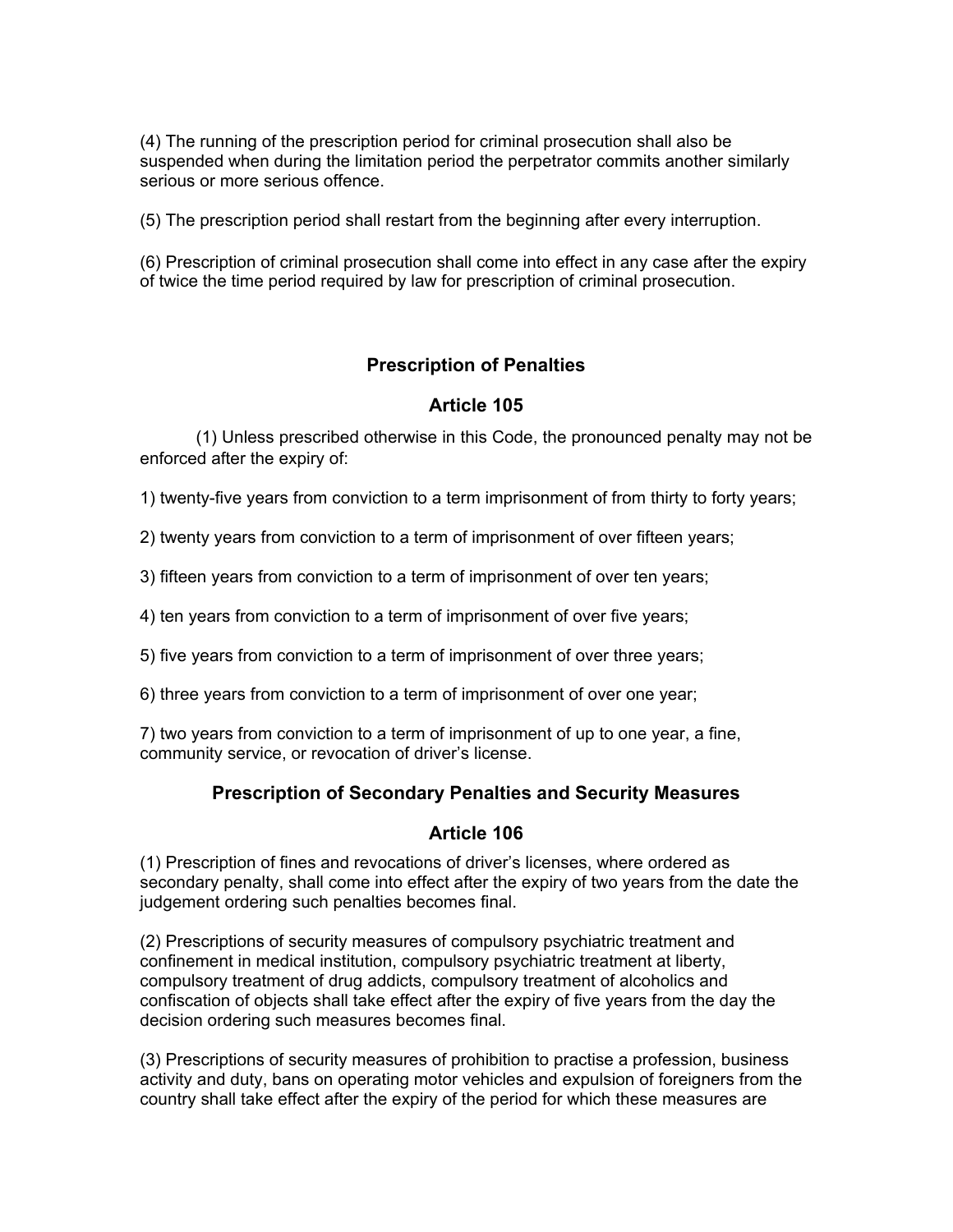ordered.

# **Course and Suspension of Prescription of Penalty and Security Measure**

## **Article 107**

(1) Prescription of penalty shall begin to run on the day the judgement pronouncing the penalty becomes final, and in case of revocation of suspended sentence – from the day the order on revocation becomes final.

(2) If by an act of amnesty or pardon or disposition of the court pursuant to extraordinary legal remedy the pronounced sentence is reduced, the prescription time limit shall be determined according to the new penalty, but the course of prescription shall be computed from the previous final judgement.

(3) Prescription shall not run during the period when under the law enforcement of the penalty may not be undertaken.

(4) Prescriptions shall be suspended by every act of a competent authority conducted for the purpose of enforcement of a penalty.

(5) The prescription period shall restart from beginning after every interruption.

(6) Prescription of penalties shall in any case come into effect after the expiry of twice the time required by law for prescription of penalties.

(7) In the event of ensuance of the prescription referred to in paragraph 6 of this Article, the already commenced enforcement of the penalty shall be discontinued.

(8) Provisions of paragraphs 2 through 5 of this Article shall also apply accordingly to the prescription of security measures.

## **Criminal Offences and Enforcement of Penalty not subject to Prescription**

## **Article 108**

Criminal prosecution and enforcement of penalties are not subject to prescription for the criminal offences defined in Articles 370 through 375 of this Code, as well as criminal offences not subject to prescription under ratified international treaties.

# **Chapter Eleven AMNESTY AND PARDON**

## **Amnesty**

## **Article 109**

(1) Persons subject to an amnesty act shall be released from prosecution and granted full or partial remission of punishment, replacement of the pronounced penalty by a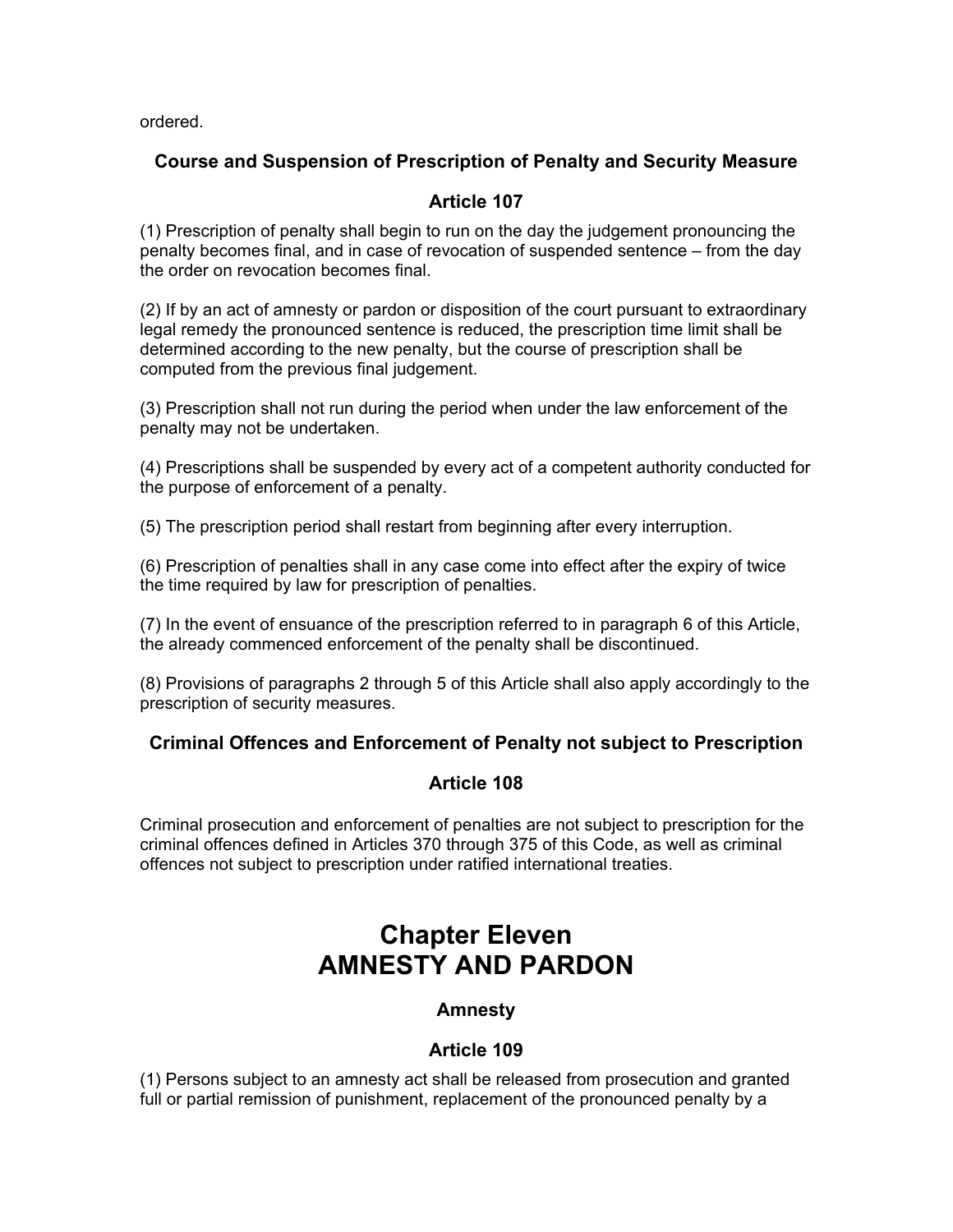lighter penalty, granted rehabilitation or have some or all legal consequences of their conviction revoked.

(2) The following security measures may be revoked by an amnesty: prohibition to practise a profession, business activity or duty, prohibition to operate a motor vehicle, and expulsion of foreigners from the country.

#### **Pardon**

#### **Article 110**

(1) Pardons shall release particular persons from criminal prosecution and grant full or partial remission of punishment, replace the pronounced penalty by a lighter penalty or suspended sentence, grant rehabilitation, shorten the duration of legal consequences of conviction or repeal particular or all legal consequences of conviction.

(2) Pardons may repeal or order shorter duration of security measures of prohibition to practise a profession, business activity or duty, prohibition to operate a motor vehicle and expulsion of foreigners from the country.

## **Effect of Amnesty and Pardon to the Rights of Third Parties**

## **Article 111**

Granting of amnesty or pardon shall not prejudice any rights of third parties deriving from the conviction.

# **Chapter Twelve DEFINITIONS**

# **The Meaning of Expressions used in this Code**

# **Article 112**

(1) The territory of Serbia shall be deemed to embrace the land, water surfaces within its borders, and the airspace above it.

(2) Criminal legislation of Serbia shall be deemed to mean the present Code, as well as all other criminal provisions embraced by other laws of Serbia.

(3) An official is:

1) a person discharging official duties in government authority;

2) elected, appointed or assigned person in a government authority, local selfgovernment body or a person permanently or periodically discharging official duty or office in such bodies;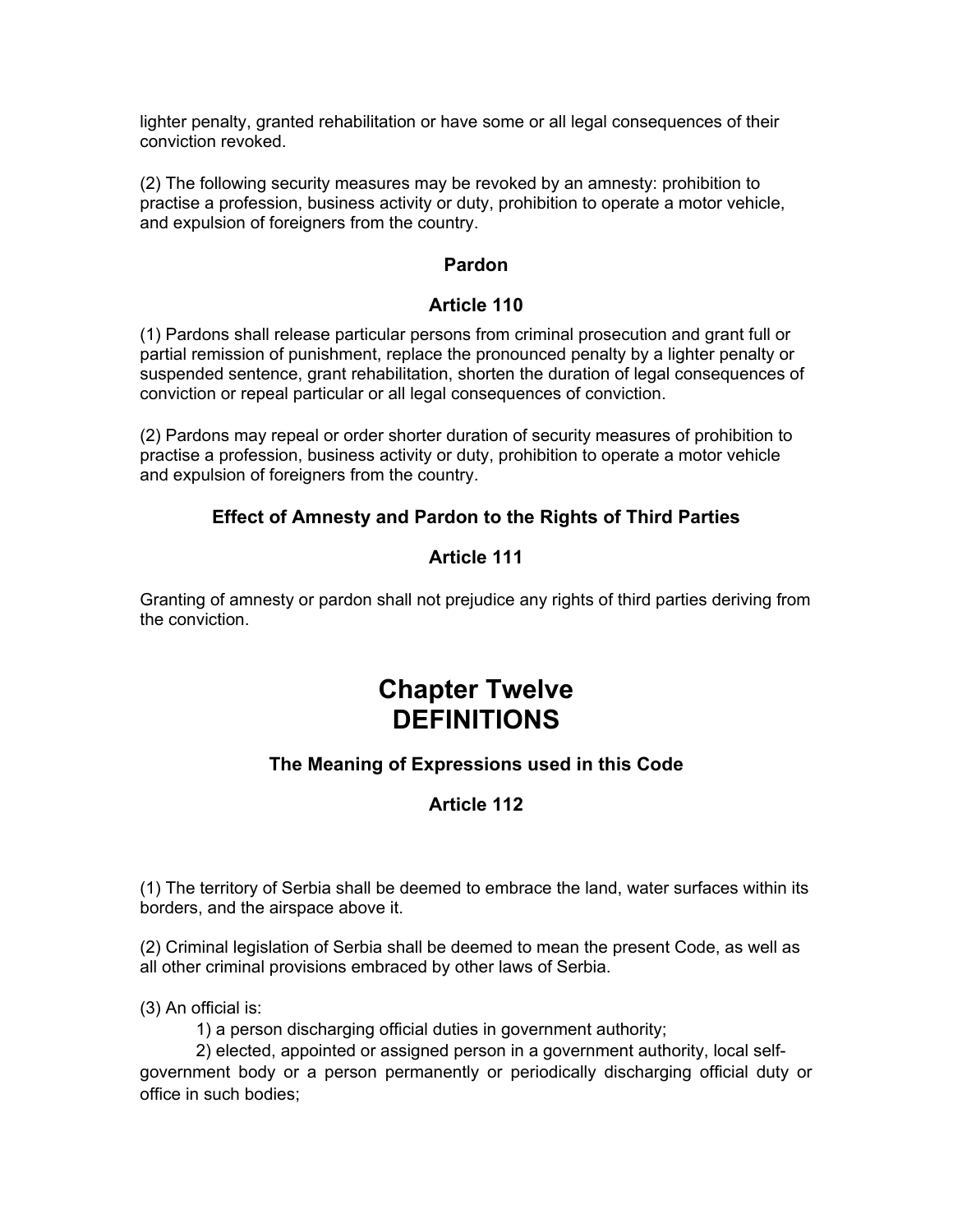3) a person in an institution, enterprise or other entity who is assigned periodical discharge of public authority, who rules on rights, obligations or interests of natural or legal persons or on public interest;

4) an official shall also be a person who is *de facto* assigned discharge of official duty or tasks;

5) a member of the military, except in case of provisions of Chapter Thirty Three (Criminal Offences against Official Duty) of this Code.

(4) A foreign official is a person who is a member of legislative, executive or judicial authority of a foreign state, public official or officer of an international organisations or its bodies, judges or other officials of an international tribunal.

(5) A responsible officer is an owner of a business enterprise or other entity, or an officer of a company, institution or other entity to whom, by virtue of his office, invested funds are entrusted or is authorised to perform a specific scope of tasks in respect of management of the property, production or other activity or in supervision of this Code, or is in fact entrusted with discharge of particular duties. A responsible officer shall also be deemed the official in case of criminal offences designating the responsible person as the perpetrator, when such offences are not provided in the Chapter on criminal offences against official duty or criminal offences of an official.

(6) A military serviceperson shall mean a professional soldier (professional officer or non-commissioned officer, officer on contract, and private soldier on contract), a conscript soldier, a military academy cadet, a military school student, a person in military reserve while on active duty, as well as a civilian performing a particular military duty.

(7) When an official, responsible officer or a military serviceperson is identified as a perpetrator of a criminal offence, the persons specified in paragraphs 3, 5 and 6 of this Article may be perpetrators of these offences if the elements of a particular offence or a particular regulation do not indicate that the perpetrator may only be one of those persons.

(8) A child is a person under fourteen years of age.

(9) A minor is a person over fourteen years of age but below eighteen years of age.

(10) A juvenile is a person who has not attained eighteen years of age.

(11) An offender is a perpetrator, accomplice, instigator and abettor.

(12) Force shall also mean use of hypnosis or means of intoxication with the objective to bring someone against his will into a state of unconsciousness or make powerless to resist.

(13) Elections are the elections for the National Assembly of Serbia, the president of the Republic of Serbia, local self-government organs and other elections called and conducted pursuant to the Constitution and the law.

(14) A referendum is a declaration of citizens to decide issues determined by the Constitution and law.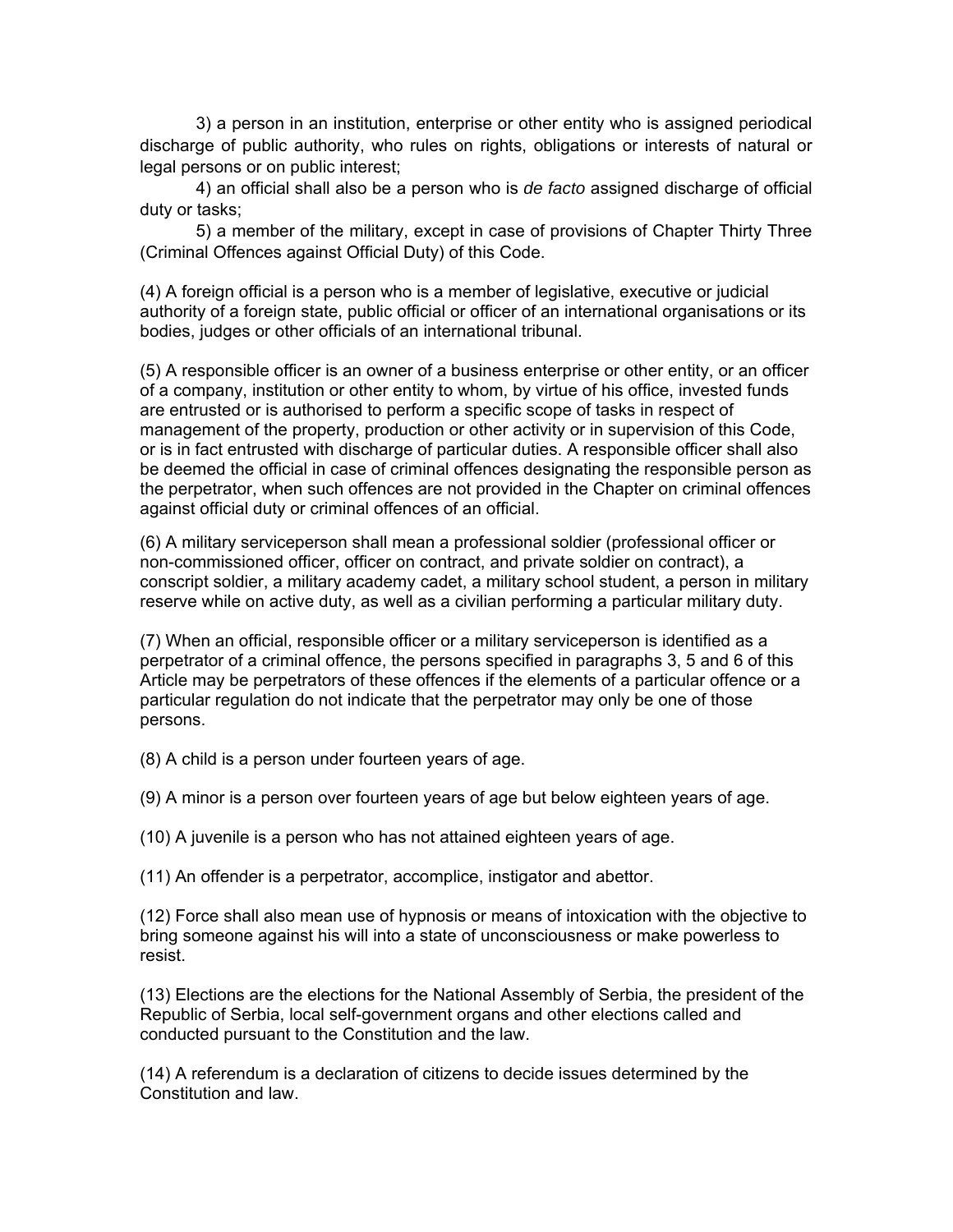(15) Narcotic drugs are substances and preparations declared by statutory regulations as narcotic drugs.

(16) Movables are also defined as any energy produced or collected for emitting light, heat or motion, telephone pulses, as well as computer data and computer programmes.

(17) Computer data is every representation of facts, information or concepts in a form suitable for processing in a computer, including appropriate computer software necessary for the functioning of the computer system.

(18) A computer network is an assembly of mutually interconnected computers, as well as computer systems, that communicate with each other by exchanging data.

(19) A computer programme is a regulated set of orders serving to control computer operations, as well as solving specific tasks by means of a computer.

(20) A computer virus is a computer programme or some other set of orders entered into a computer or computer network and designed to multiply itself and act on other programs or data in a computer or a computer network by injecting that program or group of orders into one or more computer programmes or data.

(21) A business entity is an enterprise or other legal person engaged in a business activity, as well as an entrepreneur. A legal person who, in addition to its primary activity, also conducts a business activity, shall be deemed a business entity only when engaging in that activity.

(22) An organised group is a group comprising a minimum of three persons acting in conspiracy to commit continuous or occasional criminal offences which does not have predefined roles for its members or a developed structure.

(23) Money is metal and paper money or money fabricated of other material that is legal tender in the Republic of Serbia or a foreign country.

(24) The term hallmark shall also refer to foreign hallmarks.

(25) A motor vehicle is any engine-powered automotive vehicle in land, water and air transportation.

(26) An instrument shall be any item suitable or designated to serve as proof of a fact relevant to legal relations, as well as computer data.

(27) Files, letters, consignments and documents may also be in electronic form.

(28) A family member shall also mean former spouses and their children, next of kin, partners and their children, adopters and adoptees, and foster families.

A family member shall also mean siblings and their spouses, former spouses and their children and parents of former spouses if they live in the same household, as well as persons who have conceived or already have a child together, although they have never lived in the same family household.

(29) The expression "shall not be punished" means that in such case there is no criminal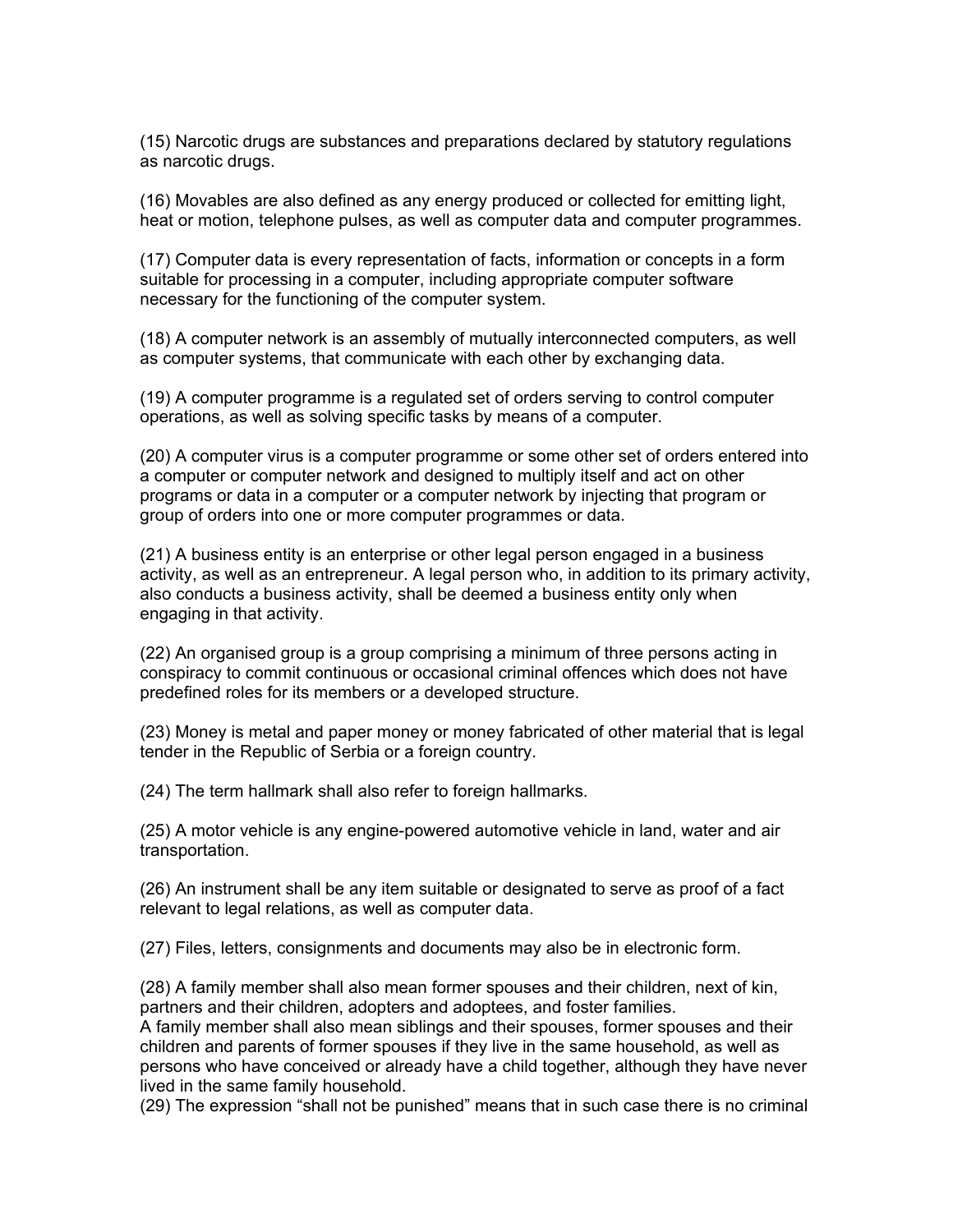offence.

(30) When an imperfect verb is used to express an act of criminal offence, it shall mean that the offence is committed whether the act was committed once, or more than once.

(31) The abbreviation "Serbia" shall mean the Republic of Serbia.

(32) Work of public importance is considered to be performing duties or profession that has an increased risk for the safety of a person who performs it, and refers to occupations that are of importance to public information, health care, education, public transport, legal and professional assistance before the court and other state authorities.

(33) A computer is every electronic device for automatic data processing and transfer of data by means of an operational programme.

(34) Computer systems comprise of one device, or group of interconnected or independent devices of which one or more of them, based on an operating programme, perform automatic processing of data.

(35) An organised criminal group is a group that exists for a certain amount of time, comprised of three or more persons acting in conspiracy to commit one or more criminal offences punishable with imprisonment of four or more years, to acquire direct or indirect financial or other material gain or to achieve and maintain influence on the economy or other important state structures.

(36) Property is considered to be goods of every kind, tangible or intangible, movable or immovable, whose value can or cannot be estimated, and any form of instrument which proves a right or an interest in relation to such goods. Income or other benefits that originate, directly or indirectly, from criminal offences, as well as goods into which they has been converted or with which they have been merged, is also deemed property.

# **SPECIAL PART**

# **Chapter Thirteen CRIMINAL OFFENCES AGAINST LIFE AND LIMB**

#### **Murder**

## **Article 113**

Whoever deprives another of life shall be punished by a term of imprisonment of between five and fifteen years' duration.

# **Aggravated Murder**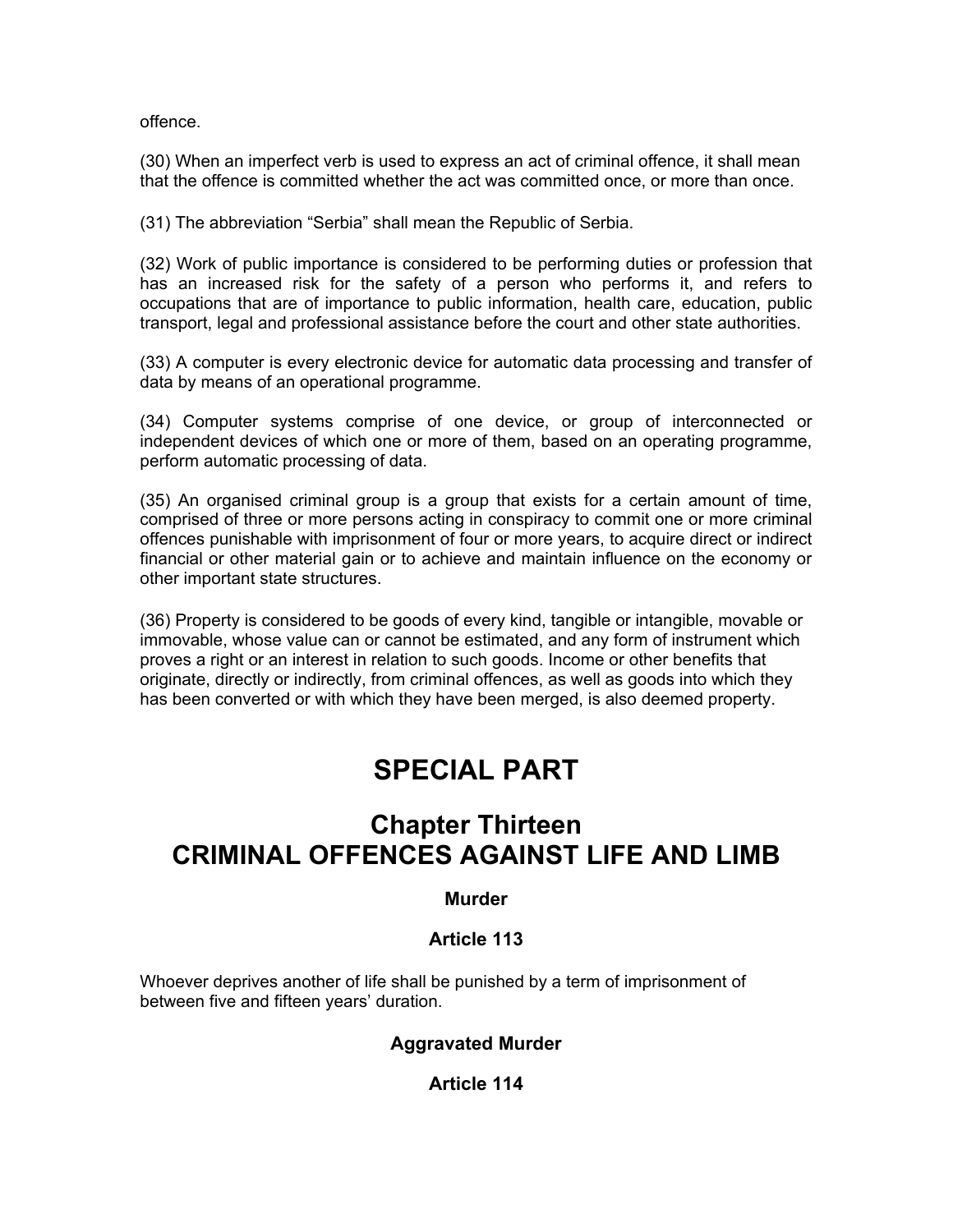Whoever:

1) causes the death of another in a cruel or insidious manner;

2) causes the death of another by callous violent behaviour;

3) causes the death of another and in doing so wilfully endangers the life of another person;

4) causes the death of another during the commission of a robbery or compound larceny,

5) causes the death of another for gain, in order to commit or conceal another offence, from callous revenge or other base motives;

6) causes the death of a public official or serviceman during the performance of their official duties;

7) causes the death of a judge, public prosecutor, deputy public prosecutor or a police officer in connection with the discharge of their duties;

8) causes the death of persons performing duties in the public interest in connection with the discharge of their duties;

9) causes the death of a child or a pregnant woman;

10) causes the death of a member of his family whom he previously abused;

11) wilfully causes the death of more than one person, but not in the form of manslaughter, infanticide or mercy killing, or in a heat of passion.

shall be punished with a term of imprisonment of at least ten years or from thirty to forty years.

## **Manslaughter in the Heat of Passion**

## **Article 115**

Whoever causes the death of another while brought into a sudden heat of passion, through no fault of his own, by an attack, physical abuse or serious verbal abuse committed by the person killed, shall be punished with imprisonment of from one to eight years.

## **Infanticide**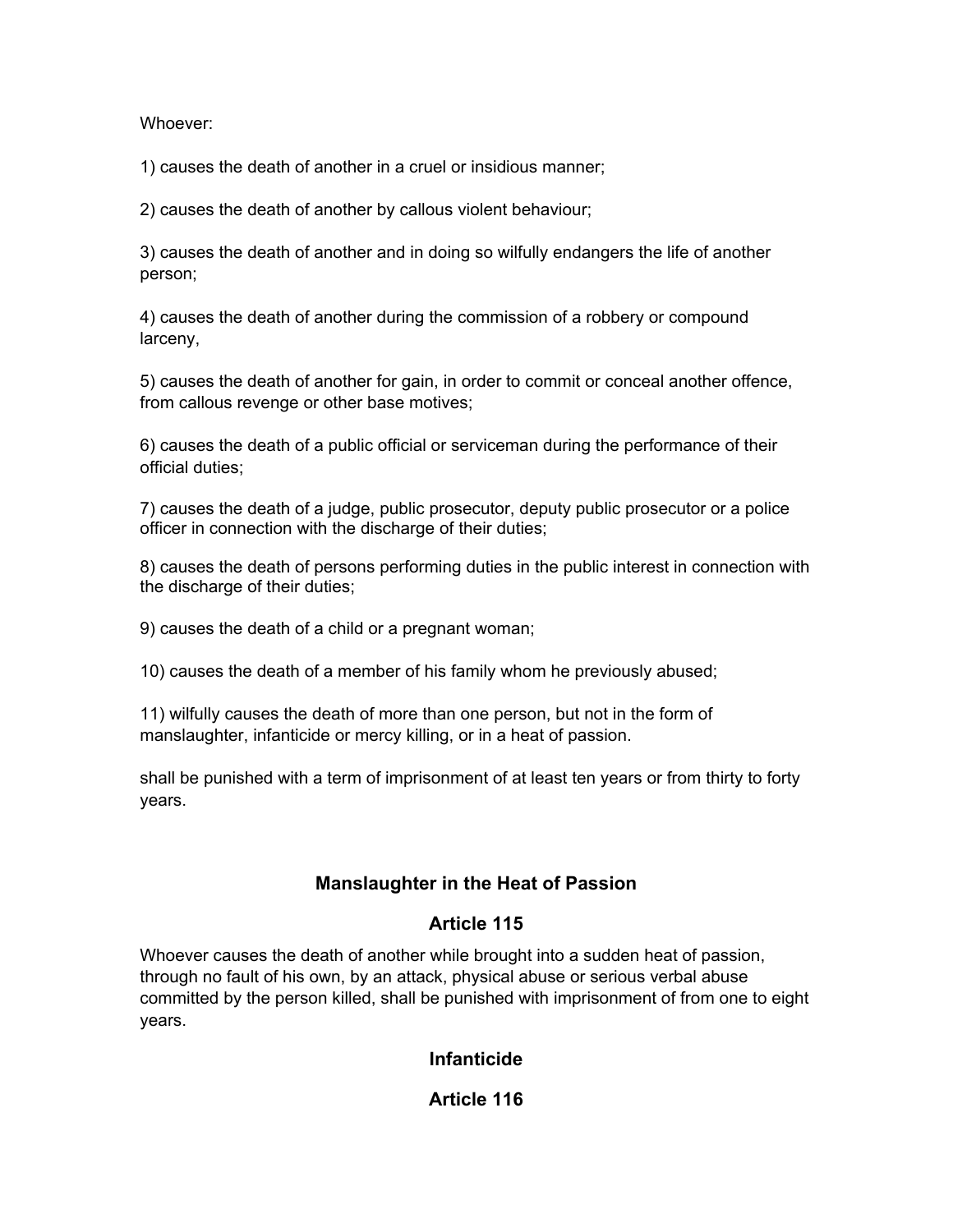A mother who causes the death of her child at birth or immediately after delivery, while in a state of disorder caused by delivery, shall be punished with imprisonment of from six months to five years.

## **Mercy Killing**

## **Article 117**

Whoever causes the death of an adult person out of mercy due to the serious state of health of such person and at a serious and explicit request by that person, shall be punished with imprisonment of from six months to five years.

## **Negligent Homicide**

#### **Article 118**

Whoever causes death of another by negligence, shall be punished with imprisonment of from six months to five years.

#### **Incitement to Suicide and Aiding in Suicide**

#### **Article 119**

(1) Whoever incites another to suicide or helps in the commission of the suicide and it is committed or attempted, shall be punished with imprisonment of from six months to five years.

(2) Whoever assists another in committing suicide under provisions of Article 117 of this Code, and this is committed or attempted, shall be punished with imprisonment of from three months to three years.

(3) Whoever commits the act referred to in paragraph 1 of this Article against a juvenile or a person in a state of substantially diminished mental capacity, shall be punished with imprisonment of from two to ten years.

(4) If the act referred to in paragraph 1 of this Article is committed against a child or mentally incompetent person, the offender shall be punished in accordance with Article 114 of this Code.

(5) Whoever cruelly or inhumanely treats another who is in a position of subordination or dependency and due to such treatment the person commits or attempts suicide that may be attributed to negligence of the perpetrator, shall be punished with imprisonment of from six months to five years.

## **Illegal Termination of Pregnancy**

#### **Article 120**

(1) Whoever contrary to regulations governing termination of pregnancy carries out an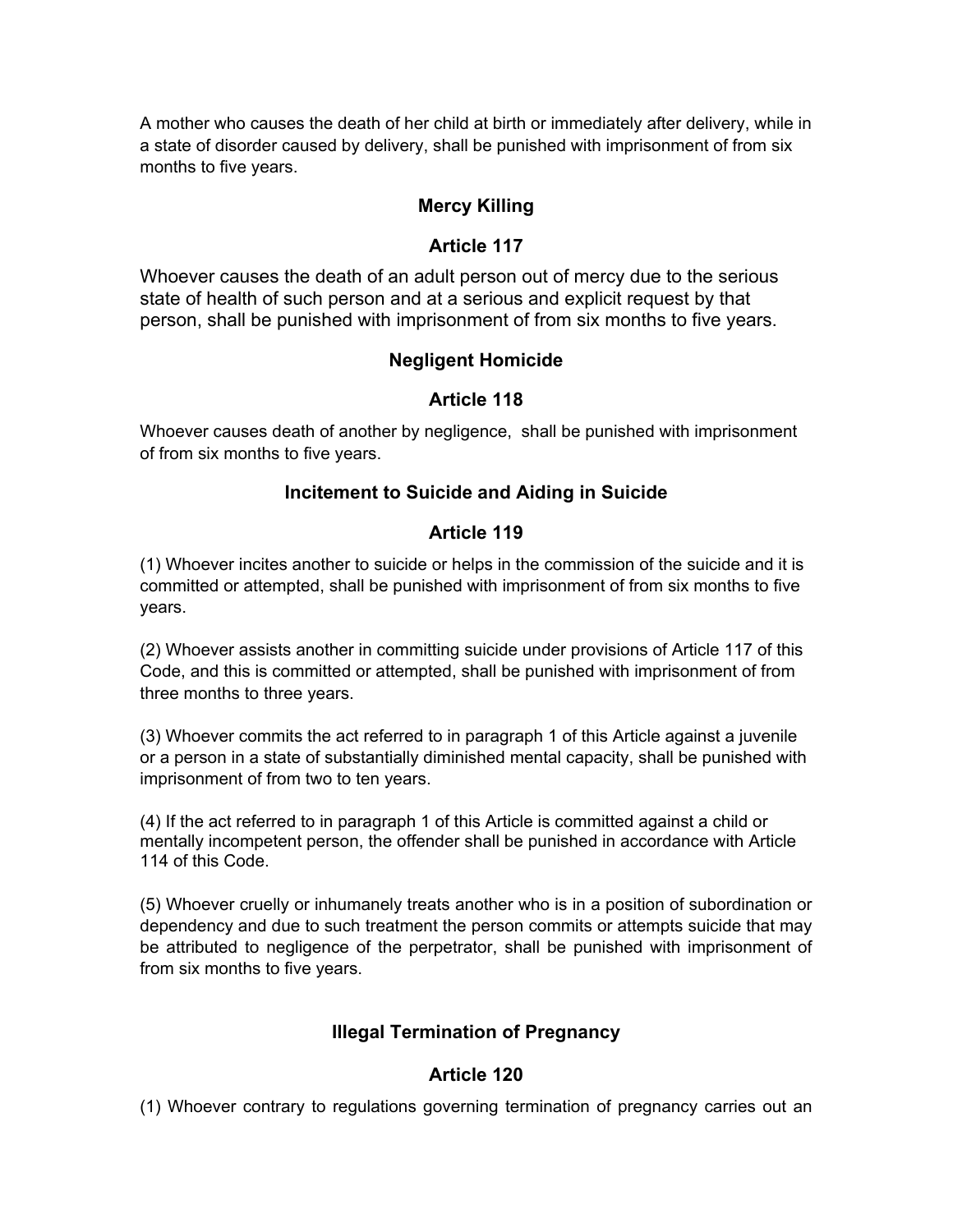abortion on a pregnant woman with her consent, commences an abortion or aids her in committing an abortion, shall be punished with imprisonment of from three months to three years.

(2) Whoever engages on a regular basis in acts referred to in paragraph 1 of this Article, shall be punished with imprisonment of from six months to five years.

(3) Whoever carries out or begins to carry out an abortion of a pregnant woman without her consent, or, if she is under sixteen years of age, without the approval of and without the written consent of her parent, adoptive parent or guardian, shall be punished with imprisonment of from one to eight years.

(4) If the act referred to in paragraphs 1 through 3 of this Article results in death, serious health impairment or other grave bodily harm of the woman subjected to abortion, the perpetrator shall be punished for the offence referred to in paragraphs 1 and 2 of this Article by imprisonment of one to seven years, and for the offence referred to in paragraph 3 of this Article by imprisonment of two to twelve years.

## **Serious Bodily Harm**

## **Article 121**

(1) Whoever causes to another serious injury or causes serious impairment of health, shall be punished with imprisonment of from six months to five years.

(2) Whoever causes to another serious injury or health impairment resulting in endangering of life of that person or destruction or permanent and considerable damage or weakening of a vital function of his body or an organ, or permanent serious health impairment or disfigurement, shall be punished with imprisonment of one to eight years.

(3) If acts referred to in paragraphs 1 and 2 of this Article result in the death of the injured person, the offender shall be punished with imprisonment of two to twelve years.

(4) Whoever commits the act referred to in paragraphs 1 and 2 of this Article from negligence, shall be punished with imprisonment of up to three years.

(5) Whoever commits the act specified in paragraphs 1 through 3 of this Article in the heat of passion, if brought in a sudden heat of passions through no fault of his own by physical assault, physical abuse or serious insult of the injured person, shall be punished for the offence referred to in paragraph 1 by imprisonment of up to three years, and for the offence referred to in paragraph 2 by imprisonment of from three months to four years, and for the offence referred to in para 3 by imprisonment of six months to five years.

(6) If the act referred to in paragraph 1 of this Article is committed against a minor, a pregnant women or a person who performs duties in public interest, the offender shall be punished with imprisonment of one to eight years, and for the act referred to in paragraph 2 of this Article, with imprisonment of two to twelve years, and for act referred to in paragraph 3 of this Article with imprisonment of five to fifteen years.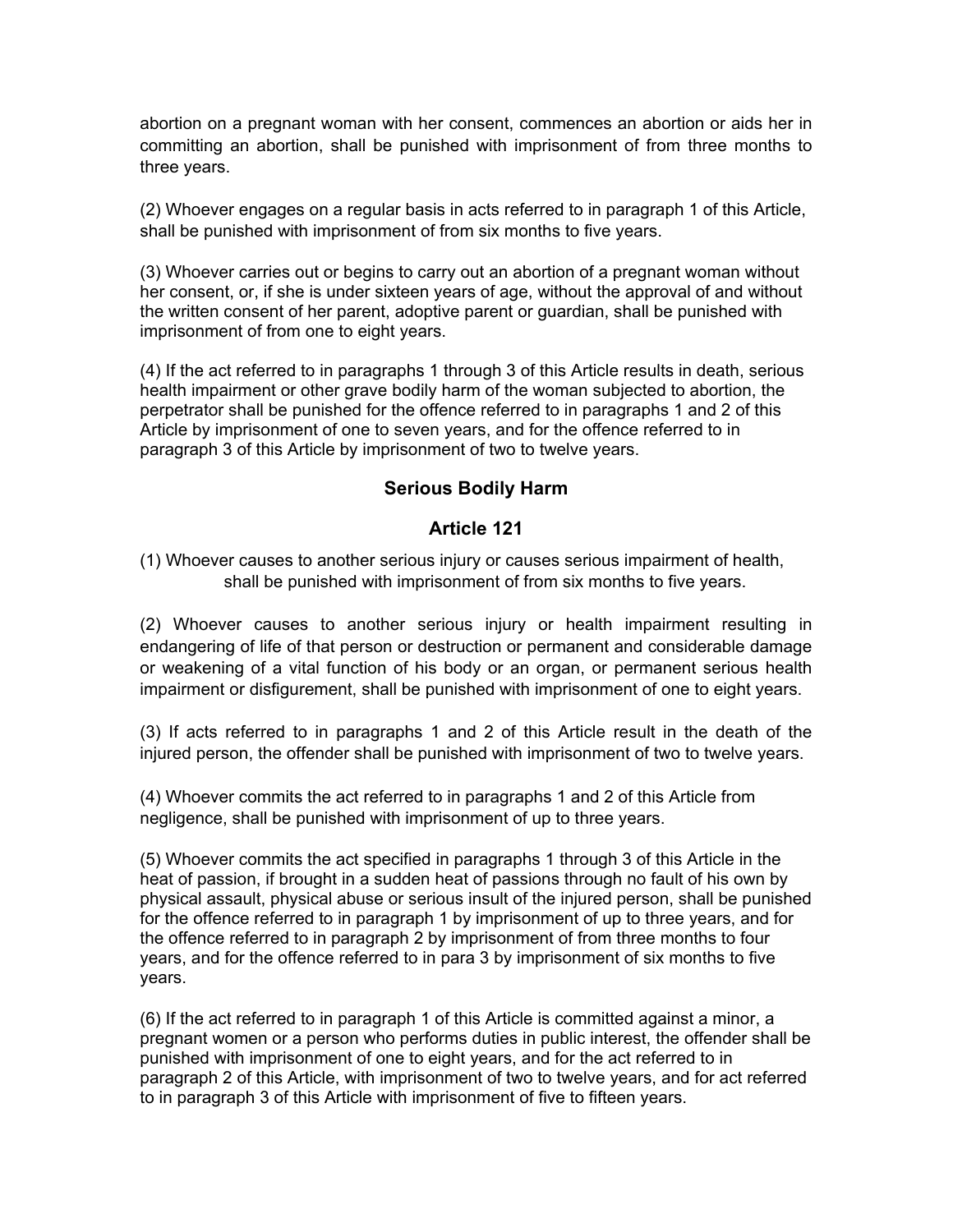# **Light Bodily Injury**

# **Article 122**

(1) Whoever causes light injury or minor health impairment, shall be punished with a fine or imprisonment of up to one year.

(2) If the injury is caused by a weapon, a dangerous implement or other means suitable for inflicting serious bodily harm or serious impairment of health, the offender shall be punished with imprisonment of up to three years.

(3) A court may pronounce a judicial admonition to the offender referred to in paragraph 2 of this Article, if he was provoked by rude or rough conduct of the injured party.

(4) Prosecution for the offence referred to in paragraph 1 of this Article shall be instituted by private action.

# **Brawling**

## **Article 123**

Whoever participates in a brawl in which someone was deprived of life or another was caused serious bodily harm, shall be punished for the participation by a fine or imprisonment of up to three years.

## **Threatening with Dangerous Implements in Brawl or Quarrel**

## **Article 124**

(1) Whoever in brawl or quarrel produces a weapon, a dangerous implement or other means capable of inflicting grievous bodily harm or causing serious health impairments, shall be punished with a fine or imprisonment of up to six months.

(2) Whoever in a brawl or quarrel produces a weapon shall be punished with imprisonment of up to two years and a fine.

## **Endangerment**

## **Article 125**

(1) Whoever leaves another without assistance in a state or circumstances dangerous to life or health that he induced, shall be punished with imprisonment of from three months to three years.

(2) If the act referred to in paragraph 1 of this Article results in serious health impairment or grievous bodily harm of the abandoned person, the offender shall be punished with imprisonment of from one to five years.

(3) If the act referred to in paragraph 1 of this Article results in the death of the abandoned person, the offender shall be punished with imprisonment from one to eight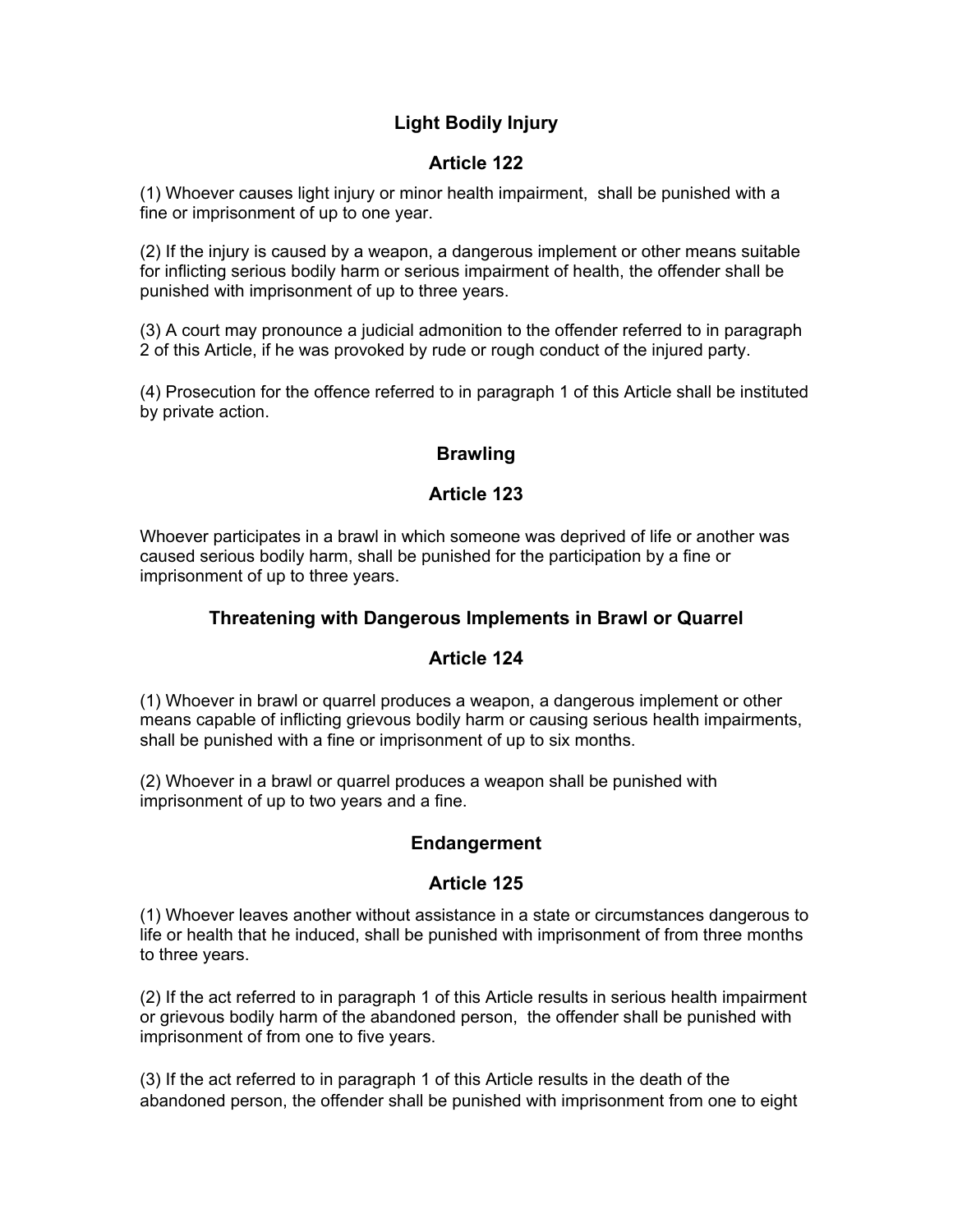years.

(4) If the act referred to in paragraphs 1 to 3 of this Article is committed against a minor or a pregnant women, the offender shall be punished for the act referred to in paragraph 1 of this Article with imprisonment of six months to five years, and for the act referred to in paragraph 2 of this Article with imprisonment of one to eight years, and for act referred to in paragraph 3 of this Article with imprisonment of two to twelve years.

## **Abandonment of a Helpless Person**

## **Article 126**

(1) Whoever abandons a helpless person entrusted to his care or whom he is obliged to care for, in life- or health-threatening circumstances, shall be punished with imprisonment of three months to three years.

(2) If the act specified in paragraph 1 of this Article results serious health impairment or other grievous bodily harm of the abandoned person, the offender shall be punished with imprisonment of one to five years.

(3) If the act specified in paragraph 1 of this Article results in death of the abandoned person, the offender shall be punished with imprisonment of one to eight years.

## **Failure to Render Assistance**

## **Article 127**

(1) Whoever fails to render aid to a person in a life-threatening situation although he could have done so without risk to himself or another, shall be punished with a fine or imprisonment of up to two years.

(2) If failure to render aid results in serious health impairment or other grievous bodily harm of the person in the life-threatening situation, the offender shall be punished with a fine or imprisonment of up to three years.

(3) If failure to render aid results in the death of the person in the life-threatening situation, the offender shall be punished with imprisonment of three months to five years.

# **Chapter Fourteen CRIMINAL OFFENCES AGAINST FREEDOMS AND RIGHTS OF MAN AND THE CITIZEN**

# **Violations of Equality**

## **Article 128**

(1) Whoever denies or restricts the right of man and the citizen guaranteed by the Constitution, laws or other legislation or general acts or ratified international treaties, on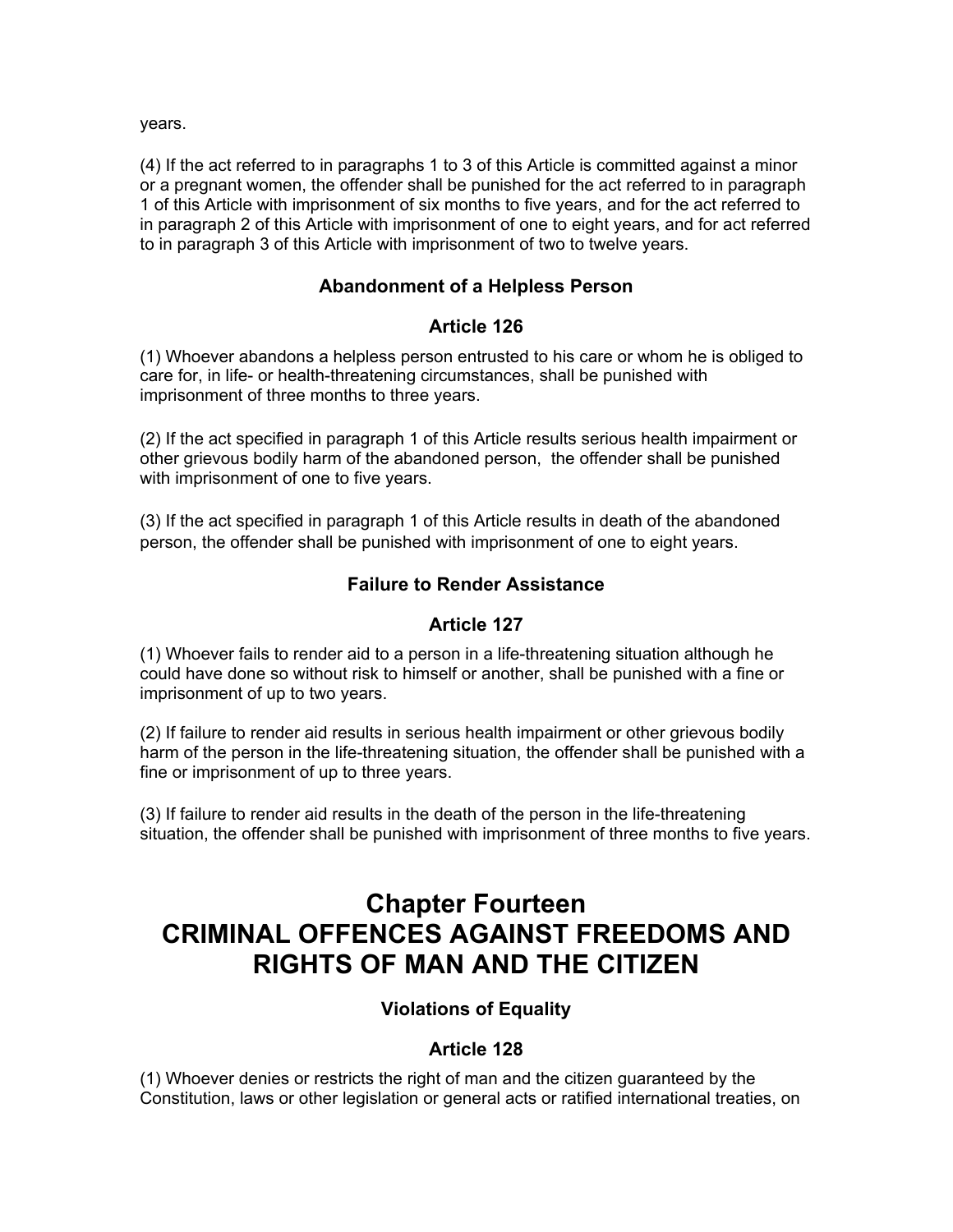grounds of nationality or ethnicity, race or religion or due to absence of such affiliation or difference in political or other conviction, gender, language, education, social status, social origin, property or other personal characteristic, or exploiting such differences grants another privileges or benefits, shall be punished with imprisonment of up to three years.

(2) If the act referred to in paragraph 1 of this Article is committed by an official in the discharge of duty, such person shall be punished with imprisonment of three months to five years.

# **Violation of the Right to Use a Language or Alphabet**

## **Article 129**

Whoever contrary to the regulations governing the use of language and alphabet of peoples or members of national and ethnic groups living in Serbia denies or restricts to citizens the use of their mother tongue or alphabet when exercising their rights or addressing authorities or organisations, shall be punished with a fine or imprisonment of up to one year.

# **Violation of the Right to Expression of National or Ethnic Affiliation**

# **Article 130**

Whoever prevents another to express his national or ethnic affiliation or culture, shall be punished with a fine or imprisonment of up to one year.

(2) The penalty referred to in paragraph 1 of this Article shall be applied also to whoever coerces another to declare his national or ethnic affiliation.

(3) If the acts referred to in paragraphs 1 and 2 of this Article are committed by an official in discharge of duty, such person shall be punished with imprisonment up to three years.

# **Violation of the Freedom of Religion and Performing Religious Service**

# **Article 131**

(1) Whoever prevents or restricts another's freedom of religion or practising a religion, shall be punished with a fine or imprisonment of up to one year.

(2) The penalty referred to in paragraph 1 of this Article shall also be imposed on whoever prevents or hinders another in performing religious services.

(3) Whoever coerces another to express his religious conviction, shall be punished with a fine or imprisonment up to one year.

(4) An official who commits the offences referred to in paragraphs 1 through 3 of this Article shall be punished with imprisonment of up to three years.

# **Unlawful Deprivation of Liberty**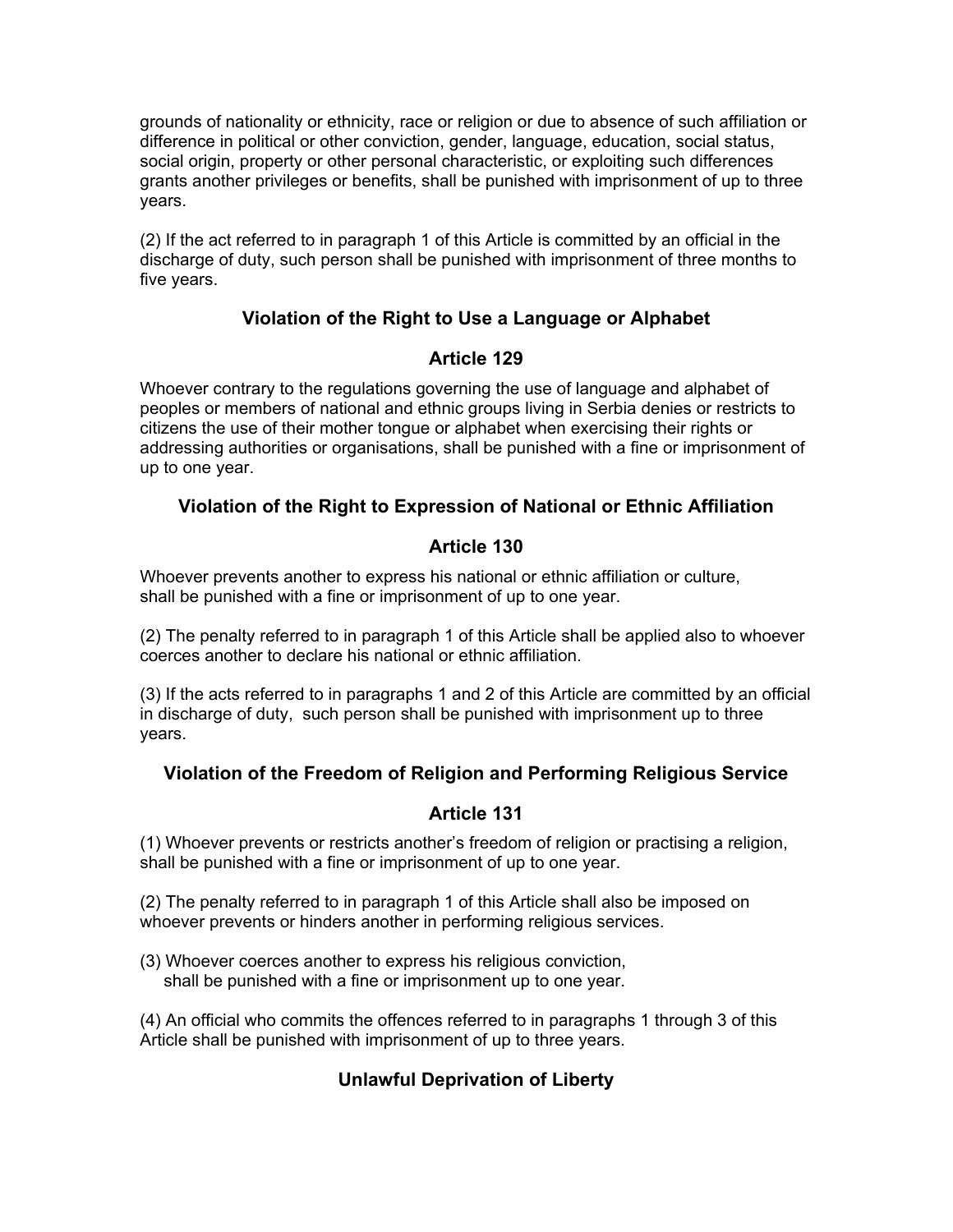#### **Article 132**

1) Whoever unlawfully detains another, keeps him in custody or otherwise unlawfully deprives him of liberty or restricts his freedom of movement, shall be punished with imprisonment of up to three years.

(2) If the offence referred to in paragraph 1 of this Article is committed by an official through abuse of position or authority, such person shall be punished with imprisonment of six months to five years.

(3) If unlawful deprivation of liberty exceeds thirty days or is committed in a cruel manner or if such act results in serious impairment of health of the person unlawfully deprived of freedom or if other serious consequences occur,

the offender shall be punished with imprisonment of one to eight years.

(4) If the offences referred to in paragraphs 1 and 3 of this Article result in death of the person unlawfully deprived of liberty, the offender shall be punished with imprisonment of from two to twelve years.

(5) An attempt of the offence referred to in paragraph 1 of this Article is punishable.

## **Violation of Freedom of Movement and Residence**

## **Article 133**

(1) Whoever denies or restricts freedom of movement or residence in the territory of Serbia to the citizen of Serbia, shall be punished with a fine or imprisonment of up to one year.

(2) If the offence referred to in paragraph 1 of this Article is committed by an official in the discharge of duty, such person shall be punished with imprisonment of up to three years.

## **Abduction**

## **Article 134**

(1) Whoever by use of force, threat, deceit or otherwise removes or holds another with the intent to extort money or other property gain from that person or another or to coerce that person or another to do or refrain from doing something or to endure, shall be punished with imprisonment from two to ten years.

(2) Whoever threatens the abducted person for the purpose of accomplishing the aim of abduction with murder or grievous bodily harm, shall be punished with imprisonment from three to twelve years.

(3) If the abducted person is held more than ten days or treated in cruel manner or his health is seriously impaired or other serious consequences resulted or whoever commits the offence referred to in paragraph 1 of this Article against a juvenile,

shall be punished with imprisonment of three to fifteen years.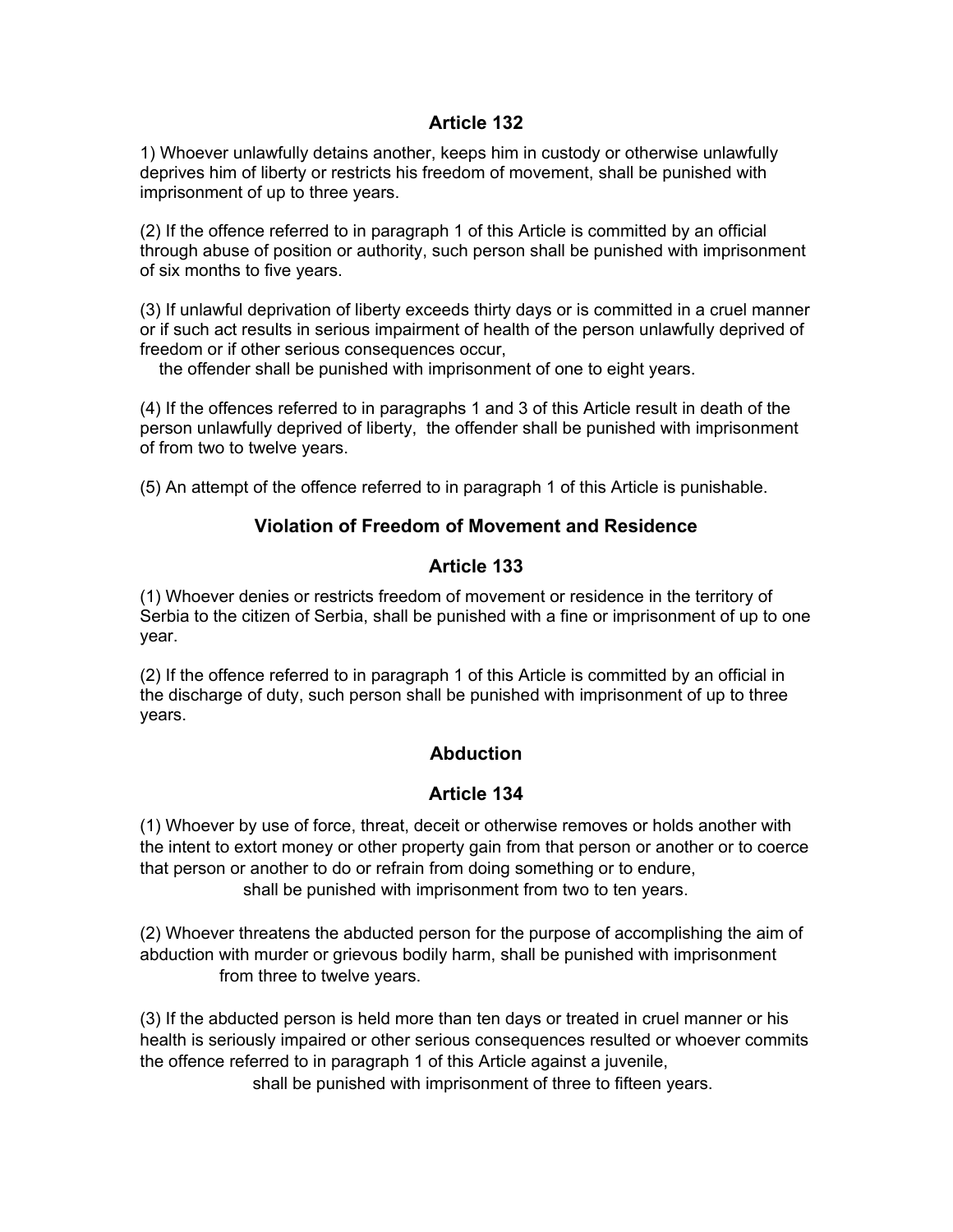(4) If the offence referred to in paragraphs 1, 2 and 3 of this Article results in the death of the abducted person or the offence is committed by an organised group, the offender shall be punished with imprisonment of five to eighteen years.

(5) If the criminal offence referred to in paragraph 5 of this Article is committed by a criminal group, the offender(s) shall be punished with imprisonment of at least five years.

## **Coercion**

## **Article 135**

(1) Whoever by using force or a threat coerces another to do, refrain from doing, or endure something, shall be punished with imprisonment of up to three years.

(2) Whoever commits the offence referred to in paragraph 1 of this Article in a cruel manner or by threat of murder or grievous bodily harm or abduction, shall be punished with imprisonment of six months to five years.

(3) If the offence referred to in paragraphs 1 and 2 of this Article result in grievous bodily harm or other serious consequences, the offender(s) shall be punished with imprisonment of from one to ten years.

(4) If the offence referred to in paragraphs 1 and 2 of this Article results in the death of the person under coercion or if it is committed by a group, the offender(s) shall be punished with imprisonment of from three to twelve years.

(5) If the offence referred to in paragraphs 1 and 2 of this Article was committed by an organised criminal group, the offender(s) shall be punished with imprisonment of from five to fifteen years.

## Extortion of Confession

# **Article 136**

(1) Whoever acting in an official capacity uses force or threat or other inadmissible means or inadmissible manner with the intent to extort a confession or another statement from an accused, a witness, an expert witness or other person, shall be punished with imprisonment of three months to five years.

(2) If extortion of confession or statement is aggravated by extreme violence or if extortion of a statement results in particularly serious consequences for the accused in criminal proceedings,

the offender shall be punished with imprisonment from two to ten years.

## **Maltreatment and Torture**

## **Article 137**

(1) Whoever ill-treats another or treats such person in a humiliating and degrading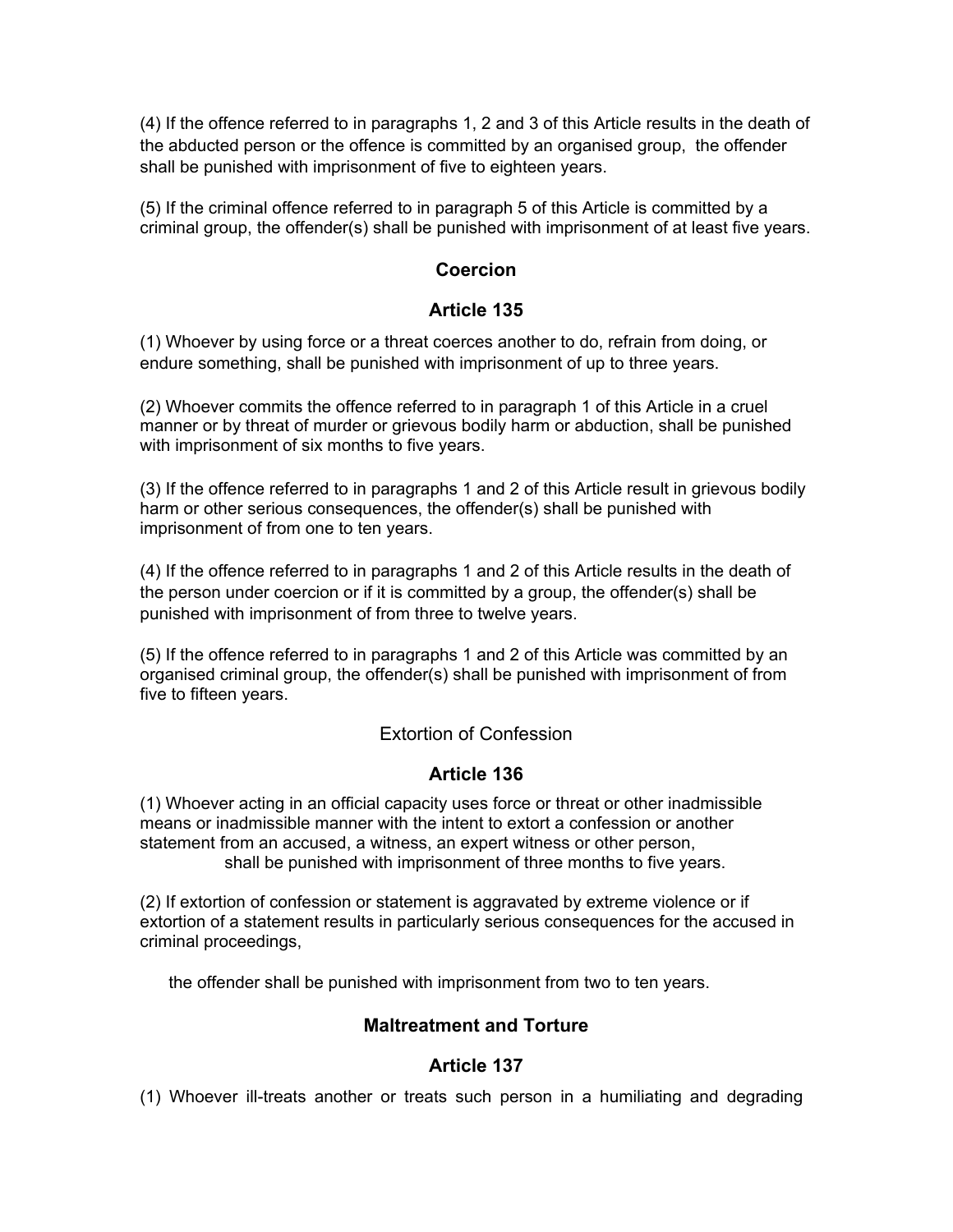manner, shall be punished with a fine or imprisonment of up to one year.

2) Whoever causes great physical or mental suffering to another with the aim of obtaining from him or another information or confession or to intimidate him or a third party or to exert pressure on such persons, or if done from motives based on any form of discrimination,

shall be punished with imprisonment of from six months to five years.

(3) If the offence referred to in paragraphs 1 and 2 of this Article is committed by an official in discharge of duty, such person shall be punished for the offence in paragraph 1 by imprisonment from three months to three years, and for the offence referred to in paragraph 2 of this Article by imprisonment of one to eight years.

## **Endangerment of Safety**

#### **Article 138**

(1) Whoever endangers the safety of another by threat of attack against the life or limb of such person or a person close to him, shall be punished with a fine or imprisonment of up to one year.

(2) Whoever commits the offence referred to in paragraph 1 of this Article against several persons, or if the offence causes alarm among citizens or other serious consequences, shall be punished with imprisonment of three months to three years.

(3) Whoever commits the offence referred to in paragraph 1 of this Article, in connection with the jobs they perform, against the following: the President of the Republic, National Deputies, the Prime Minister, Government members, judges of the Constitutional Court, judges, public prosecutors or public prosecutors and persons performing activities in the public interest in the area of public information,

shall be punished with imprisonment of one year to eight years.

## **Infringement of Inviolability of Home**

## **Article 139**

(1) Whoever without permission breaks into another's flat/house or another's closed premises or at the request of an official does not exit from such flat/house or premises, shall be punished with a fine or imprisonment of up to one year.

(2) If the offence referred to in paragraph 1 of this Article is committed by an official in the discharge of duty, such person shall be punished with imprisonment of up to three years.

(3) Attempts to commit the offence referred to in paragraphs 1 and 2 of this Article shall be punished.

## **Illegal Searches**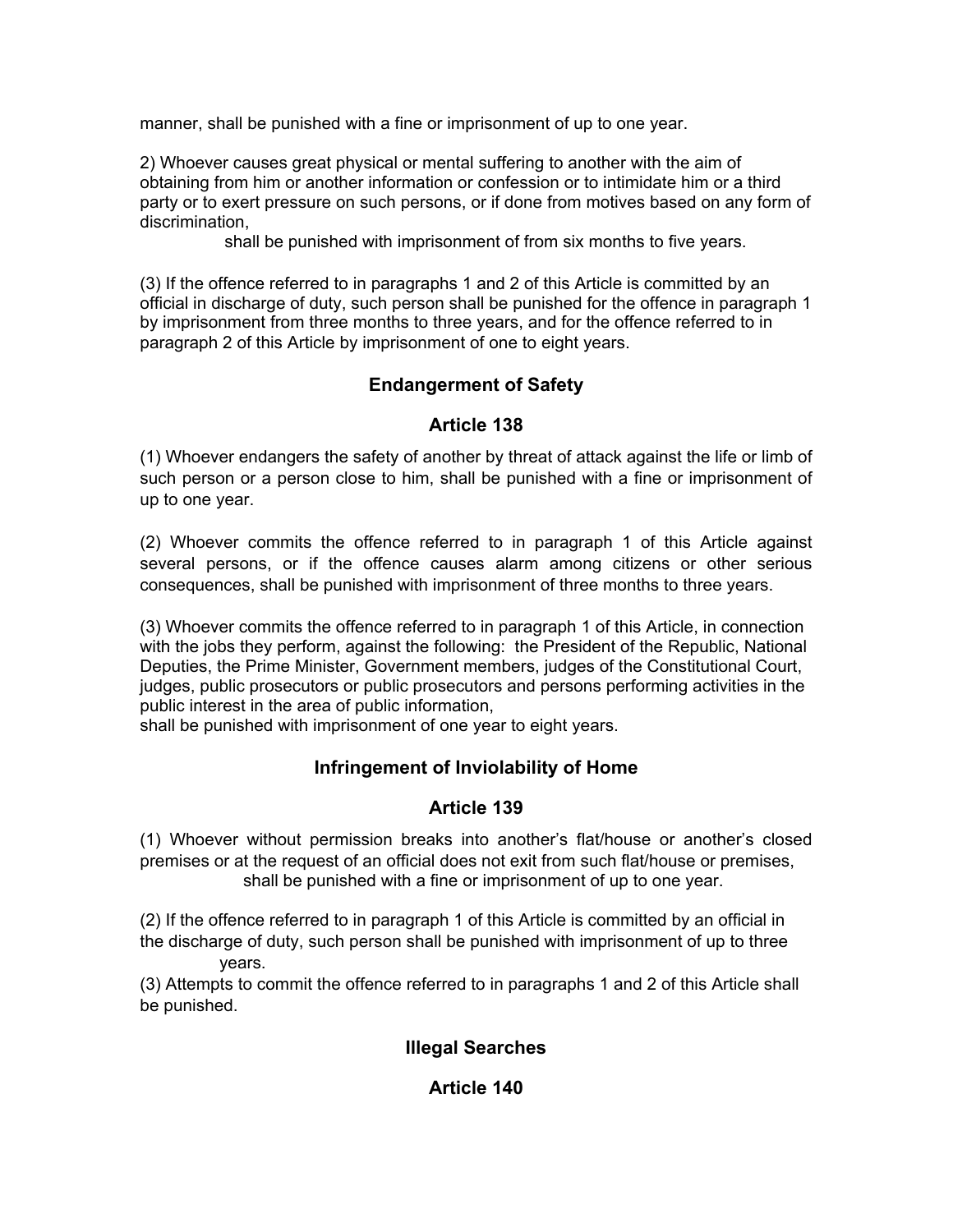An official who in the discharge of duty illegally conducts a search of a flat/house, premises or persons, shall be punished with imprisonment of up to three years.

## **Unauthorised Disclosure of Secrets**

## **Article 141**

(1) Lawyers, physicians or other persons who disclose without permission secrets that had come to their knowledge during the performance of their professional duties, shall be punished with a fine or imprisonment of up to one year.

(2) Whoever discloses a secret in public or in other person's interest when such interest prevails over the interest of non-disclosure of the secret shall not be punished for the offence referred to in paragraph 1 of this Article.

# **Violation of Privacy of Letter and other Communications**

## **Article 142**

(1) Whoever without authorisation opens another's letter, telegram or other closed correspondence or consignment or otherwise violates their confidentiality or whoever without authorisation withholds, conceals, destroys or delivers to a third person somebody's letter, telegram or other correspondence, or who violates the confidentiality of electronic mail,

shall be punished with a fine or imprisonment of up to two years.

(2) The penalty referred to in paragraph 1 of this Article shall also be imposed on anyone communicating to a third person the contents of another's closed letter, telegram or other sealed communication acquired by violating the confidentiality of the latter's communication, or making use of such contents.

(3) If the offence referred to in paragraphs 1 and 2 of this Article is committed by an official in the discharge of duty, such person shall be punished with imprisonment from six months to three years.

# **Unauthorised Electronic Surveillance and Recording**

## **Article 143**

(1) Whoever using special equipment intercepts or records conversations, statement or announcements that are not intended for him, shall be punished with a fine or imprisonment of from three months to three years.

(2) The penalty referred to in paragraph 1 of this Article shall also be imposed on anyone making it possible for an uninvited person to be informed about the conversation, statements or announcements obtained by unauthorised electronic surveillance or audio recording.

(3) if the offence referred to in paragraphs 1 and 2 of this Article is committed by an official in the discharge of duty, such person shall be punished with imprisonment of from six months to five years.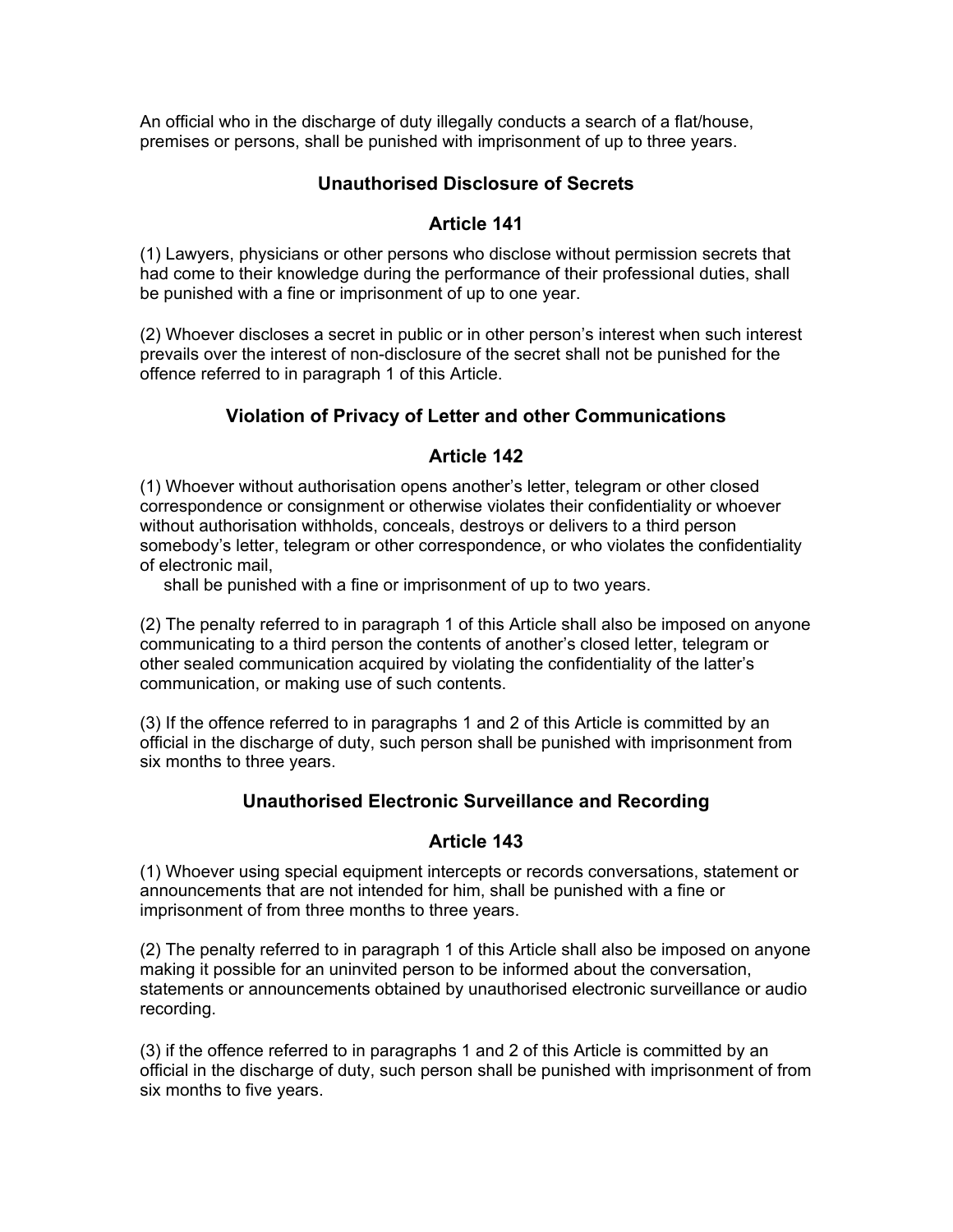# **Unauthorised Photography**

## **Article 144**

(1) Whoever without authorisation makes a still photographic, cinematographic, electronic video or other recording of another thereby significantly violating his personal life, or who delivers such recording to a third party or otherwise enables him to familiarise himself with its contents,

shall be punished with a fine or imprisonment of up to one year.

(2) If the offence referred to in paragraph 1 of this Article is committed by an official in the discharge of duty, such person shall be punished with imprisonment of up to three years.

## **Unauthorised Publication and Presentation of another's Texts, Portraits and Recordings**

## **Article 145**

(1) Whoever publishes or publicly presents another's text, portrait, photograph, film or audio recording of a personal character without the consent of the author of the text or the person to whom it relates, or without the consent of the person depicted on the portrait, photograph or film or whose voice is recorded, or without the consent of the person whose consent is mandatory by law and thereby significantly violates the private life of that person,

shall be punished with a fine or imprisonment of up to two years.

(2) If the offence referred to in paragraph 1 of this Article is committed by an official in the discharge of duty, such person shall be published by imprisonment of up to three years.

# **Unauthorised Collection of Personal Data**

# **Article 146**

(1) Whoever without authorisation obtains, communicates to another or otherwise uses for purposes other than those for which they are intended information that is collected, processed and used in accordance with law,

shall be punished with a fine or imprisonment of up to one year.

(2) The penalty referred to in paragraph 1 of this Article shall also be imposed on anyone who in contravention of the law collects personal data on citizens and uses data so collected.

(3) If the offence referred to in paragraph 1 of this Article is committed by an official in the discharge of duty, such person shall be punished with imprisonment of up to three years.

# **Violation of the Right to Legal Remedy**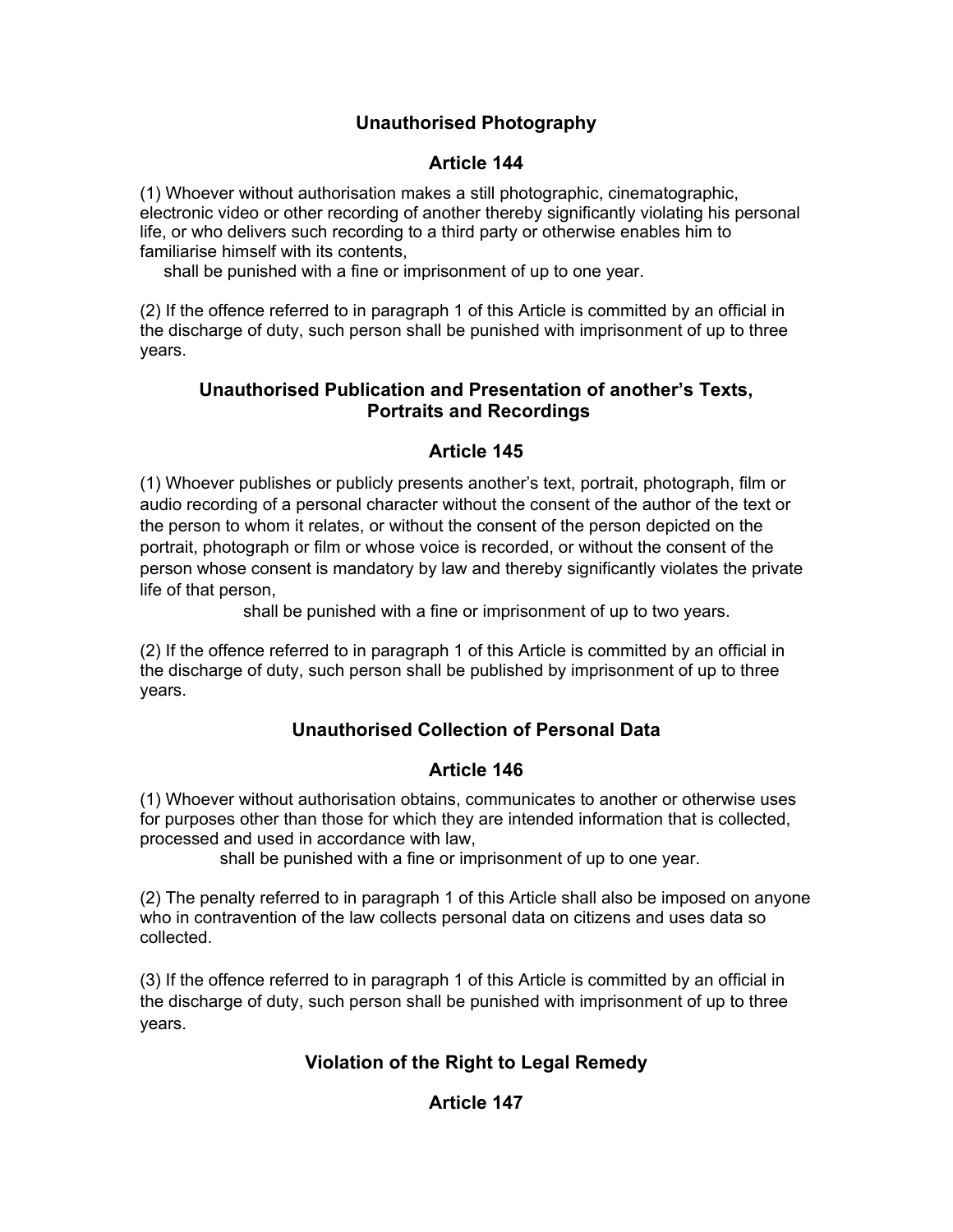(1) Whoever prevents another from exercising the right to submit a plea, petition, complaint, appeal, objection, other legal remedy or other submission, shall be punished with a fine or imprisonment of up to one year.

(2) If the offence referred to in paragraph 1 of this Article is committed by an official in the discharge of duty, such person shall be punished with imprisonment of from three months to three years.

## **Violation of Freedom of Speech and Public Appearance**

## **Article 148**

(1) Whoever unlawfully denies or restricts freedom of speech or public appearance of another, shall be punished with a fine or imprisonment of up to one year.

(2) If the offence referred to in paragraph 1 of this Article is committed by an official in the discharge of duty, such person shall be punished with imprisonment of up to three years.

## **Prevention of Printing and Distribution of Printed Materials and Broadcasting**

# **Article 149**

(1) Whoever without authorisation prevents or hinders the printing, recording, sale or distribution of books, magazines, newspapers, audio and video cassettes or other similar printed or recorded materials,

shall be punished with a fine or imprisonment of up to one year.

(2) The penalty referred to in paragraph 1 of this Article shall be imposed on whoever prevents or hinders without authorisation radio or television broadcasts.

(3) If the offence referred to in paragraph 1 of this Article is committed by an official in the discharge of duty,

such person shall be punished with imprisonment of up to three years.

# **Prevention of Publication of Retort and Correction**

## **Article 150**

Whoever contrary to a final court decision refuses or prevents publication of retort or correction of a published incorrect fact or information which violates someone's right or interest, shall be punished with a fine or imprisonment of up to one year.

## **Prevention of Public Assembly**

## **Article 151**

(1) Whoever by use of force, threat, deceit or otherwise prevents or hinders a public assembly organised in accordance with law, unless elements of some other serious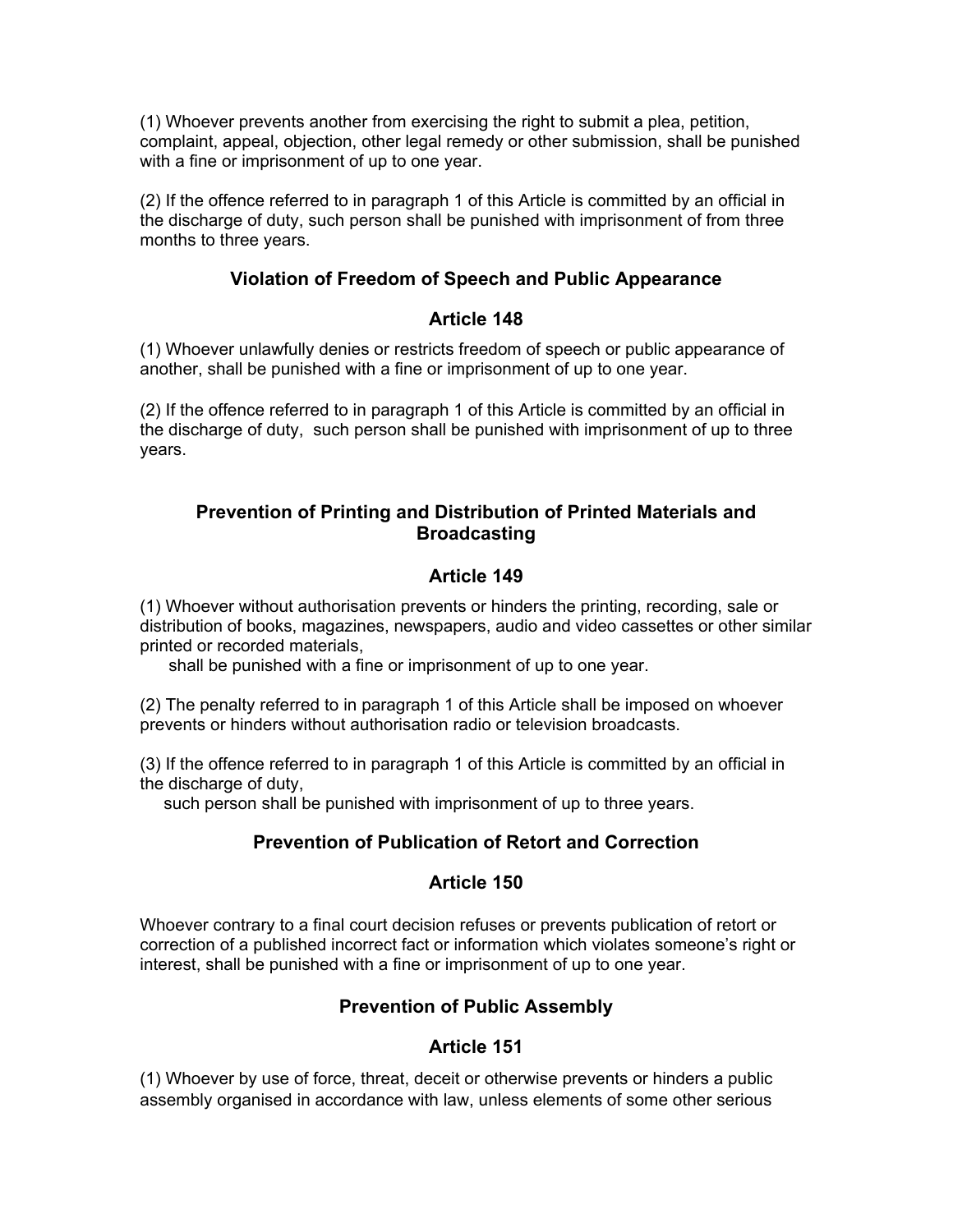criminal offence are present,

shall be punished with a fine or imprisonment of up to two years.

(2) If the offence referred to in paragraph 1 of this Article is committed by an official in the discharge of duty, such person shall be punished with imprisonment of three months to three years.

## **Prevention of Political, Trade Union and Other Association and Activity**

## **Article 152**

(1) Whoever by wilful violation of law or other unlawful manner prevents or disturbs political, trade union or other alliance or activity of citizens or activity of their political, trade union or other organisations, shall be punished with a fine or imprisonment of up to two years.

(2) If the offence referred to in paragraph 1 of this Article is committed by an official in the discharge of duty, such person shall be punished with imprisonment of three months to three years.

## **Prosecution of Criminal Offences against Freedoms and Rights of Man and the Citizen**

## **Article 153**

(1) Prosecution of offences referred to in Articles 139 paragraph 1, 142 paragraph 1, 143 paragraphs 1 and 2, 144 paragraph1, 145 paragraph 1, 146 paragraphs 1 and 2, 146 paragraphs 1 and 2, and 147 paragraph 1 of this Code shall be conducted by means of private legal action.

(2) Prosecution for offences referred to in Articles 141, 149 paragraphs 1 and 2, 150, 151 paragraph 1, and 152 paragraph 1, of this Code are undertaken on the basis of a complaint.

# **Chapter Fifteen KRIVIČNA DELA PROTIV IZBORNIH PRAVA**

# **Violation of Passive Electoral Rights**

# **Article 154**

Whoever by violating of law or in other unlawful way prevents or hinders a person's passive electoral right shall be punished with a fine or imprisonment of up to one year.

# **Violation of Active Electoral Rights**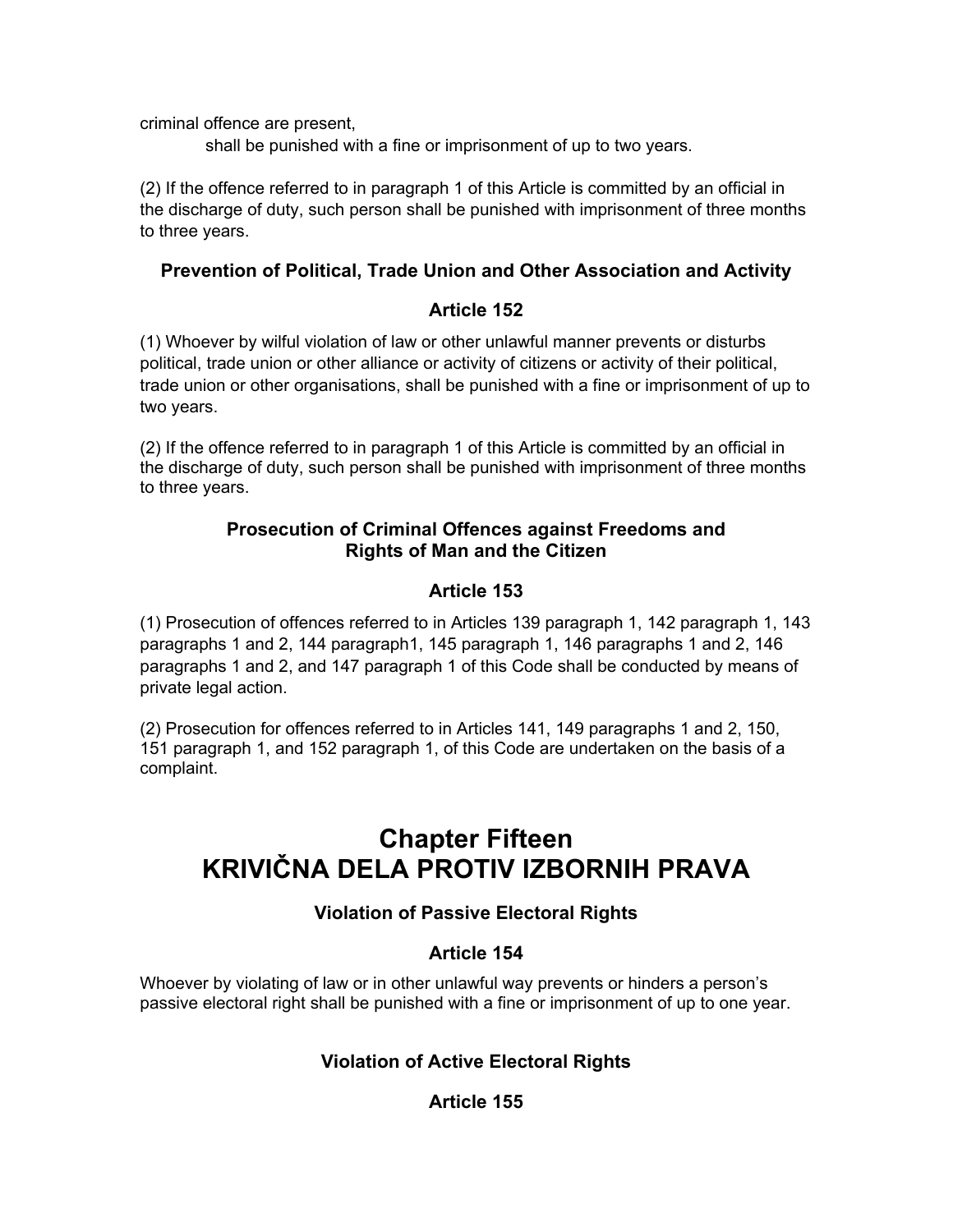(1) Whoever with intent to prevent another from exercising his right to vote unlawfully fails to register that person in the electoral roll, deletes his name from the roll or otherwise unlawfully prevents or obstructs him from casting his ballot,

 shall be punished with a fine or imprisonment of up to one year. (2) Whoever by use of force or threat coerces another at an election, an impeachment vote or a referendum to exercise, or not to exercise, his electoral right or to vote for or against a particular candidate or proposal, shall be punished with imprisonment of three months to three years.

## **Giving and Taking Bribes in Connection with Voting**

## **Article 156**

(1) Whoever offers, gives or promises rewards, gifts or other benefits to another in order to vote or not to vote in elections or referenda for or against a particular person or issue, shall be punished with a fine or imprisonment of up to three years.

(2) The penalty referred to in paragraph 1 of this Article shall be imposed on whoever demands or receives a gift or other benefit to vote or not vote in elections or referenda for or against a particular candidate or issue.

(3) If the offence referred to in paragraph 1 of this Article is committed by a member of an electoral committee or other person acting in official capacity in respect of voting, such person shall be punished with imprisonment of three months to five years.

(4) Gifts or other benefits shall be seized.

# **Abuse of Electoral Rights**

## **Article 157**

(1) Whoever at elections or at a referendum votes instead of another person under his name or votes more than once at the same election or uses more than one ballot, shall be punished with a fine or imprisonment of up to one year.

(2) A member of an electoral committee who makes possible for another to commit any of the offences referred to in paragraph 1 of this Article, shall be punished with a fine or imprisonment of up to two years.

## **Compiling Inaccurate Electoral Rolls**

## **Article 158**

Whoever with the intention of influencing the results of an election or a referendum compiles an inaccurate electoral roll shall be punished with a fine or a term of imprisonment of up to three years.

## **Prevention of Voting**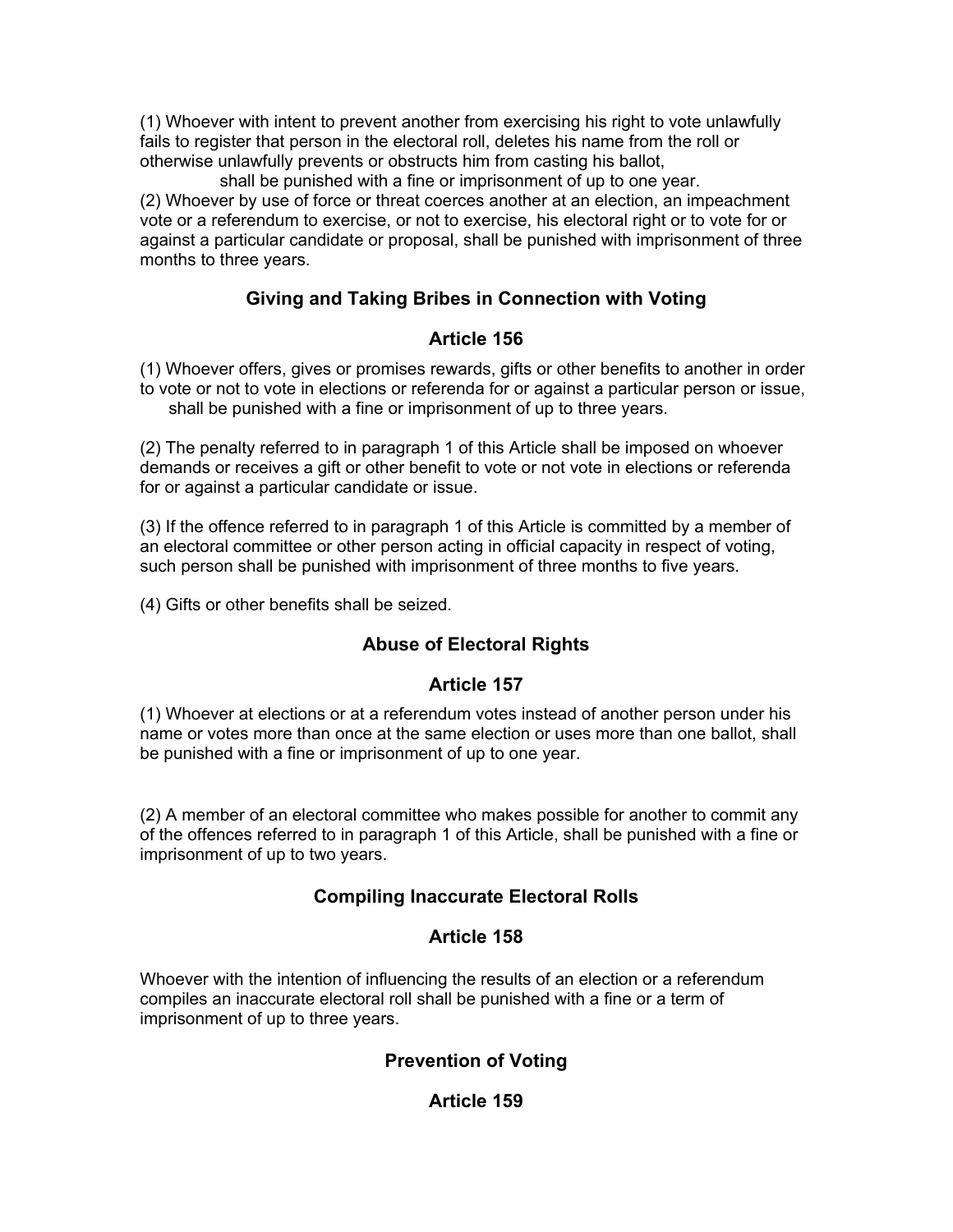(1) Whoever by using force, a threat or other unlawful means prevents the holding of a vote at a polling station, shall be punished with imprisonment of up to three years.

(2) Whoever obstructs voting by causing a disorder at the polling station causing the voting to be suspended, shall be punished with a fine or imprisonment of up to two years.

## **Violating Electoral Secrecy**

#### **Article 160**

(1) Whoever at elections or referenda violates the secrecy of the vote, shall be punished with a fine or imprisonment of up to six months.

(2) If the offence referred to in paragraph 1 of this Article is committed by a member of the electoral committee or other person acting in an official capacity in respect of voting, such person shall be punished with a fine or imprisonment of up to two years.

## **Falsifying Election Results**

## **Article 161**

A member of a body administering an election or referendum or other person acting in official capacity in respect of voting, who by adding or removing ballot papers or adding and subtracting votes during the counting or otherwise alters the number of ballot papers or votes, or publishes false results of the voting, shall be punished with a fine or imprisonment of from six months to five years.

## **Destruction of Electoral Documentation**

#### **Article 162**

(1) Whoever destroys, damages, removes or conceals a ballot or other document at an election or referendum, shall be punished with a fine or imprisonment of up to one year.

(2) If the offence referred to in paragraph 1 of this Article is committed by a member of the electoral committee or other person acting in an official capacity in respect of voting, such person shall be punished with imprisonment of three months to three years.

# **Chapter Sixteen CRIMINAL OFFENCES AGAINST LABOUR RIGHTS**

## **Violation of Labour Rights and Social Security Rights**

## **Article 163**

Whoever wilfully fails to comply with law or other regulations, collective agreement and other general acts on labour rights and on special health and safety regulations at work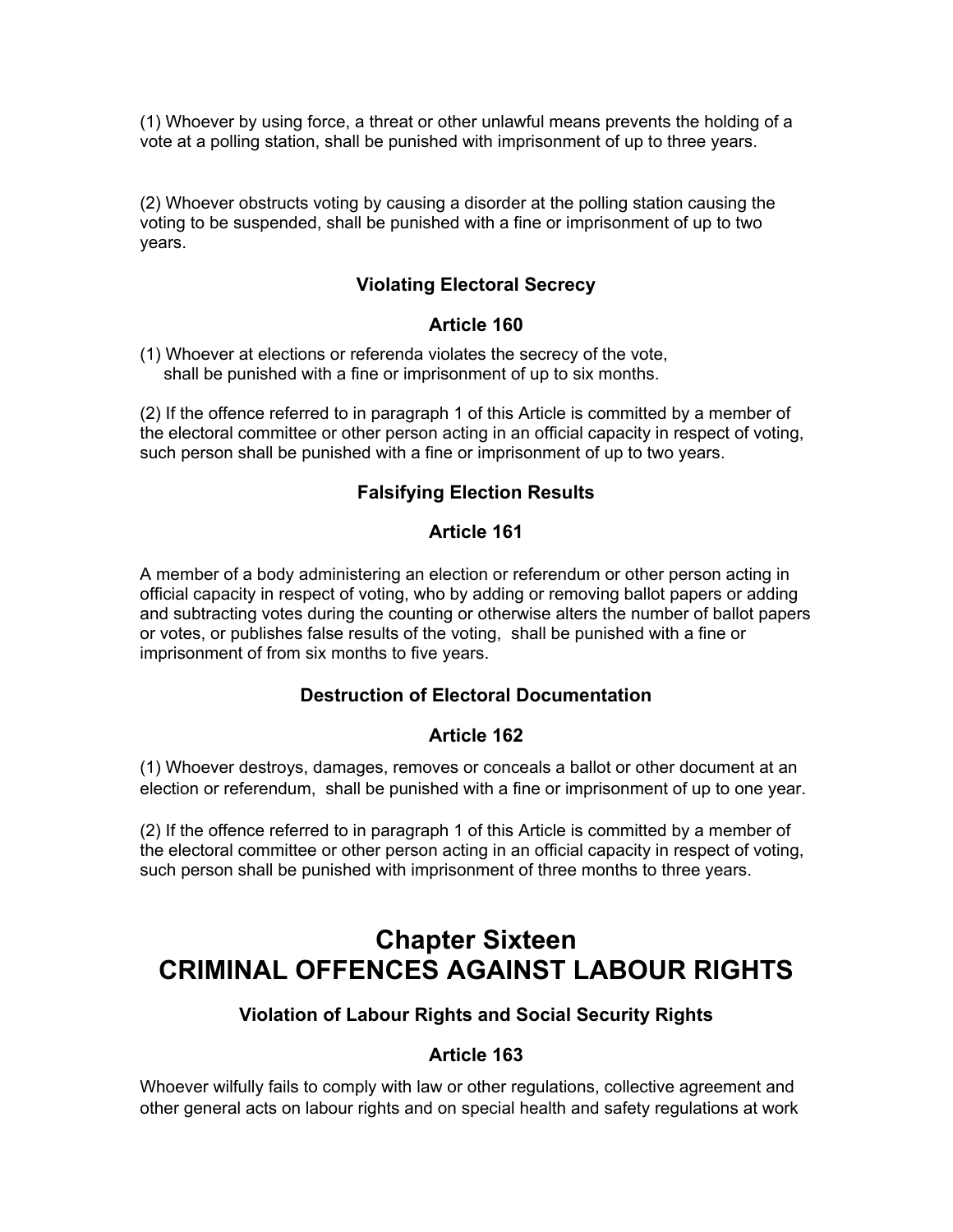for young persons, women and disabled persons, or on social insurance rights and thereby deprives or restricts another's guaranteed right,

shall be punished with a fine or imprisonment of up to two years.

# **Violation of the Right to Employment and Rights during Unemployment**

## **Article 164**

Whoever by deliberately violating regulations or in other unlawful manner deprives or restricts a citizen's right to free employment under equal conditions on the territory of Serbia,

shall be punished with a fine or imprisonment of up to one year.

The penalty referred to in paragraph 1 of this Article shall also be imposed on whoever deliberately fails to comply with the law and other regulations or general acts on rights of citizens during unemployment, and thereby deprives or restricts a guaranteed right of an unemployed person.

# **Violation of Management Rights**

# **Article 165**

(1) Whoever by force, threat, deliberate violation of regulations or in other unlawful manner prevents or obstructs the decision-making of managing bodies or a member of a managing body to participate in the work and decision-making of such body, shall be punished with a fine or imprisonment of up to one year.

(2) If the offence referred to in paragraph 1 of this Article is committed by an official or a responsible officer by abuse of office or authority, such person shall be punished with a fine or imprisonment of up to two years.

# **Violation of the Right to Strikes**

# **Article 166**

(1) Whoever by force, threat or in other unlawful manner prevents or obstructs employees to, in accordance with the law, organise a strike, participate in a strike or otherwise exercise their right to strike,

shall be punished with a fine or imprisonment of up to two years.

(2) The penalty referred to in paragraph 1 of this Article shall be imposed on an employer or responsible officer who terminates the employment of one or more employees due to their participation in a strike organised in accordance with law, or institutes other measures violating their labour rights.

# **Abuse of the Right to Strikes**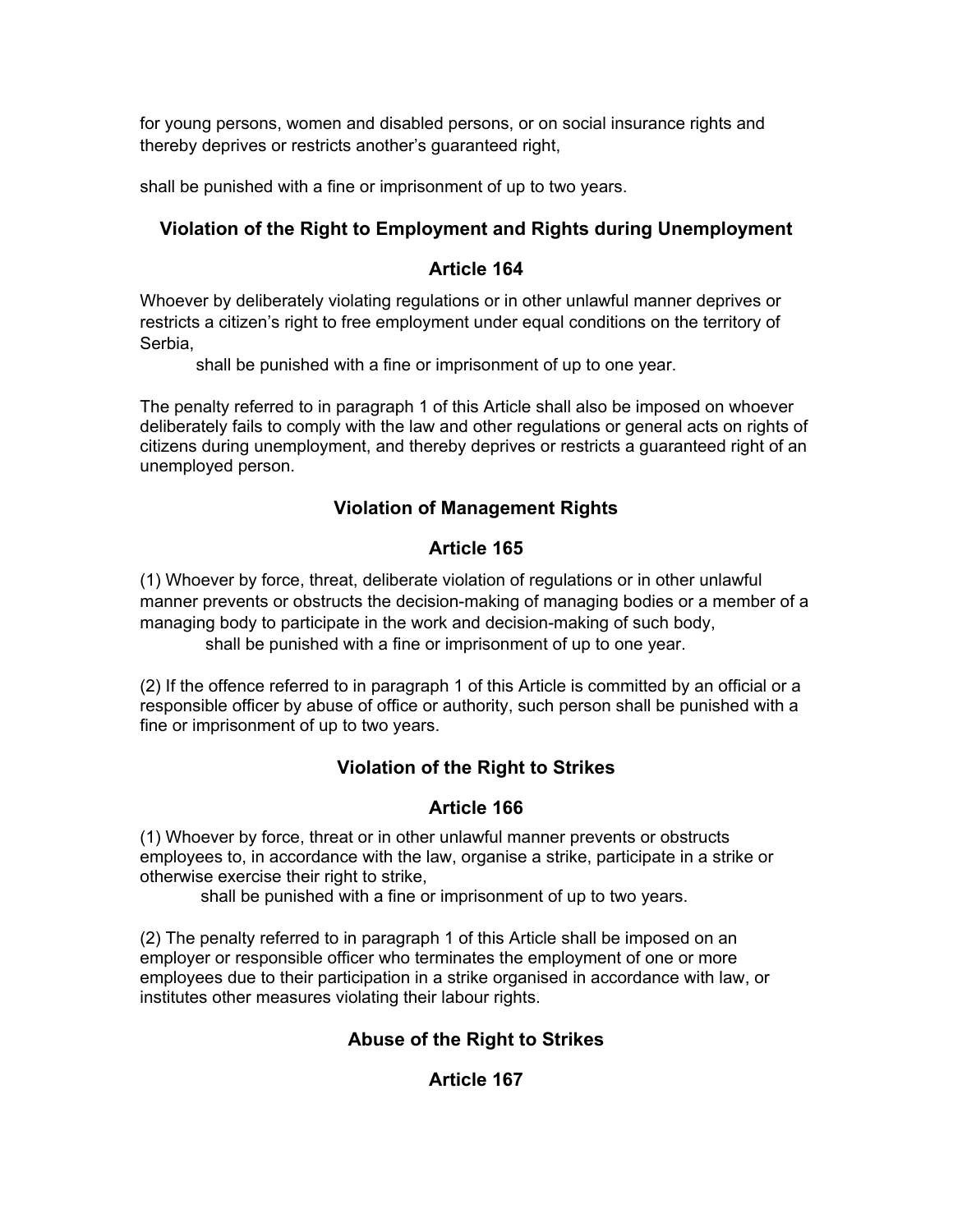Whoever organises or leads a strike in a way contrary to the law or other regulations and thereby endangers human life and health or property to a significant degree, or if grave consequences result there from, unless there also exist elements of another criminal offence,

shall be punished with imprisonment of up to three years.

# **Abuse of the Right to Social Security Benefits**

#### **Article 168**

Whoever by malingering or self-inducing an illness or disability for work or otherwise unlawfully becomes eligible for a certain right to social security benefit to which he would otherwise not be entitled pursuant to law or other regulations or general acts, shall be punished with a fine or imprisonment of up to one year.

## **Failure to Observe Health and Safety Measures**

## **Article 169**

(1) Persons responsible for health and safety measures at work who knowingly fail to observe the law or other regulations or general acts on health and safety at work, thereby endangering the lives and health of employees,

shall be punished with a fine or imprisonment of up to one year.

(2) If the court pronounces a suspended sentence, it may order the offender to comply with health and safety measures at work within a specified period of time.

# **Chapter Seventeen CRIMINAL OFFENCES AGAINST HONOUR AND REPUTATION**

#### **Insult**

## **Article 170**

(1) Whoever insults another person, shall be punished with a fine ranging from thirty to one hundred daily amounts or a fine ranging from forty thousand to two hundred thousand dinars.

(2) If the offence referred to in paragraph 1 of this Article is committed through the press, radio, television or other information medium or at a public gathering, the offender shall be punished with a fine ranging from eighty to two hundred and forty daily amounts or a fine ranging from one hundred and fifty thousand to four hundred and fifty thousand dinars.

(3) If the insulted person returns the insult, the court may punish or remit punishment of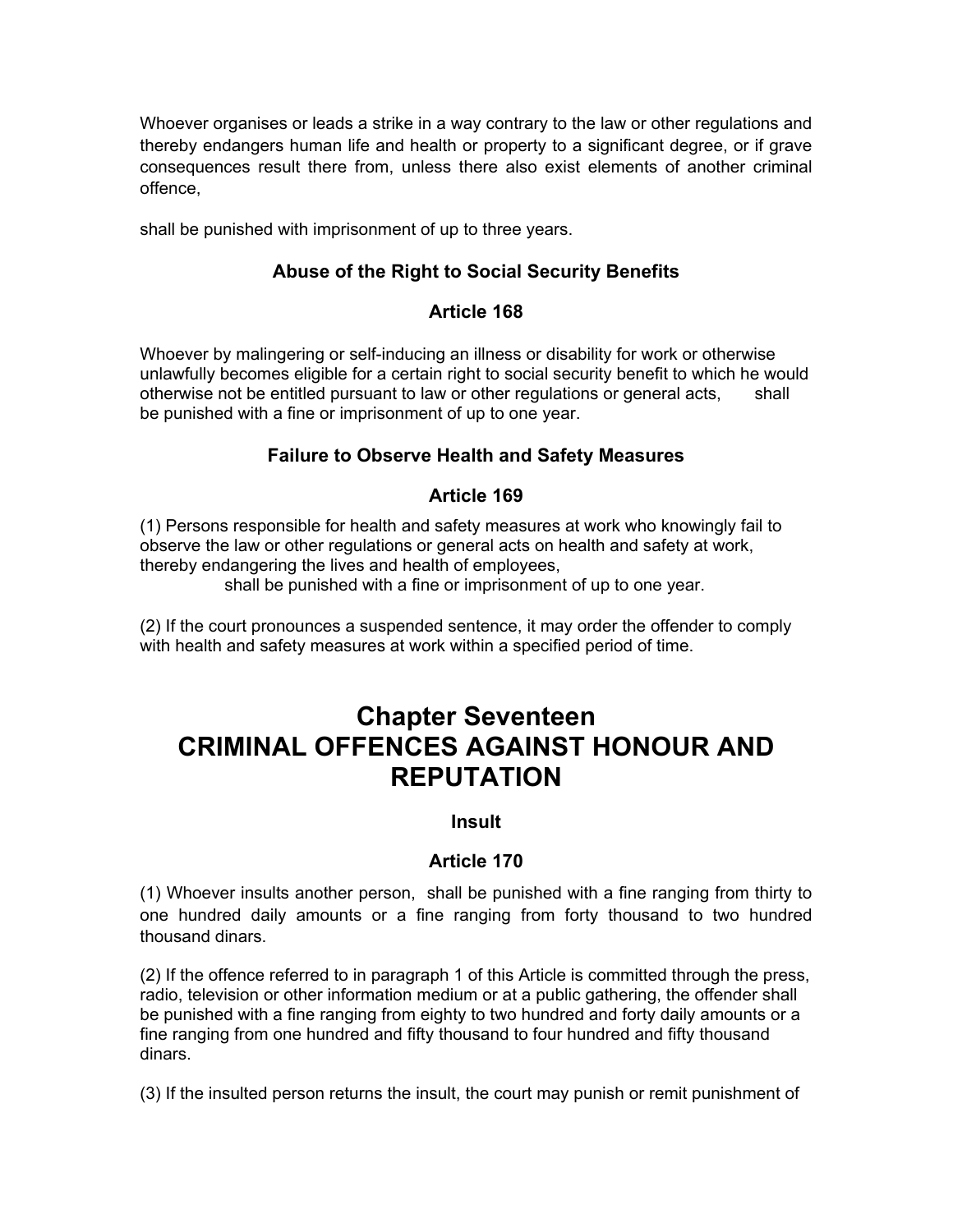both parties, or one party.

(4) There shall be no punishment of the perpetrator for offences referred to in paragraphs 1 through 3 of this Article if the statement was given within the framework of serious critique in a scientific, literary or art work, in the discharge of official duty, the performance of the journalistic profession, political activity, in defence of a right or defence of justifiable interests, if it is evident from the manner of expression or other circumstances that it was not done with intent to disparage.

## **Defamation**

## **Article 171**

(1) Whoever expresses or disseminates untruths regarding another person that may harm his honour or reputation, shall be punished with a fine ranging from thirty to one hundred and twenty daily amounts or a fine ranging from twenty thousand to two hundred thousand dinars.

(2) If the offence referred to in paragraph 1 of this Article is committed through the press, radio, television or other media or at a public gathering, the offender shall be punished with a fine of from sixty to one hundred and eighty daily amounts or a fine ranging from and thirty thousand to three hundred thousand dinars.

(3) If the expressed or disseminated untruths have resulted in serious consequences for the injured party, the offender shall be punished with a fine ranging from sixty to one hundred daily amounts or a fine ranging from and thirty thousand to three hundred thousand dinars.

## **Disclosure of Information on Personal and Family Life**

## **Article 172**

(1) Whoever relates or disseminates information on another's personal or family life that may harm that person's honour or reputation, shall be punished with a fine or imprisonment of up to six months.

(2) If the offence referred to in paragraph 1 of this Article is committed through press, radio, television or other medium or at a public gathering, the offender shall be punished with a fine or imprisonment of up to one year.

(3) If what is related or disseminated resulted or could have resulted in serious consequences for the injured party, the offender shall be punished with imprisonment of up to three years.

(4) The offender shall not be punished for relating or disseminating information on personal or family life in the discharge of official duty, in the performance of the journalistic profession, in defending a right or defending a justifiable public interest, if he proves the veracity of his allegations, or if he proves reasonable grounds for belief that the allegations he related or disseminated were true.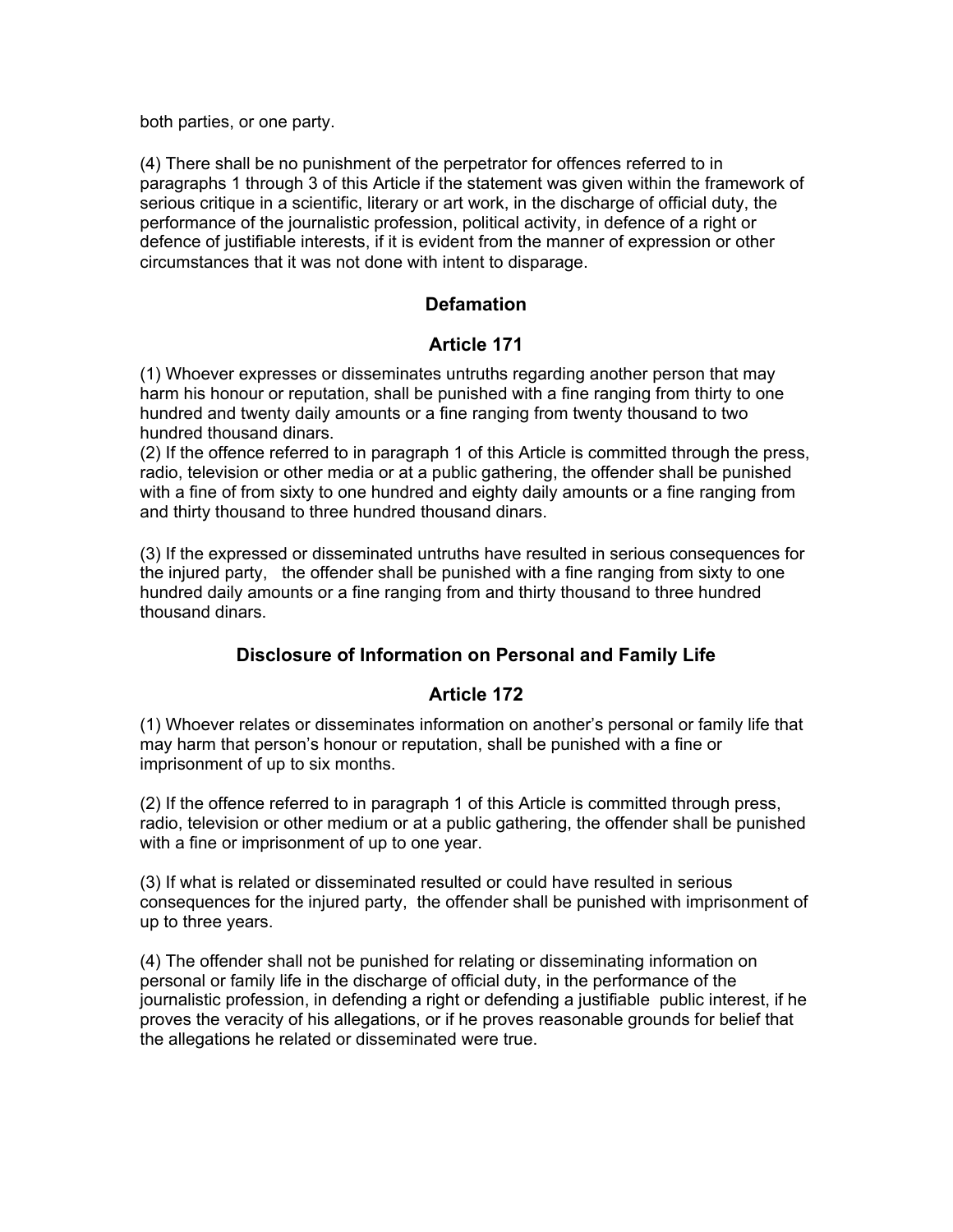(5) The veracity or falseness of related or disseminated information from the personal or family life of a person may not be evidenced, except in cases referred to in paragraph 4 of this Article.

## **Injuring the Reputation of Serbia**

## **Article 173**

Whoever publicly exposes to ridicule Serbia, its flag, coat of arms or national anthem, shall be punished with a fine or a term of imprisonment of up to three months.

## **Injury to Reputation due to Racial, Religious, Ethnic or Other Affiliation**

## **Article 174**

Whoever publicly exposes to ridicule a person or a group of people in connection with their affiliation with a certain race, colour, religion, nationality, ethnic origin or other personal characteristic,

shall be punished with a fine or a term of imprisonment of up to one year.

# **Injury to Reputation of a Foreign State or International Organisation**

# **Article 175**

(1) Whoever publicly exposes to ridicule a foreign state, its flag, coat of arms or national anthem shall be punished with a fine or a term of imprisonment of up to three months.

(2) The penalty referred to in paragraph 1 of this Article shall also be imposed on anyone publicly exposing to ridicule the United Nations Organisation, the International Red Cross of other international organisation in which Serbia is a member.

#### **Immunity from Prosecution for Criminal Offences Referred to in Articles 173 to 175.**

## **Article 176**

There shall be no punishment of the perpetrator of the offences referred to in Articles 173 through 175 of this Code if the statement is given within the framework of serious critique in a scientific, literary or artistic work, in the discharge of official duty, in the performance of journalistic duties, as part of political activity, in defence of a right or defence of justifiable interests, if it is evident from the manner of expression or other circumstances that it was not done with intent to disparage or if the perpetrator proves the veracity of his allegations or that he had reasonable grounds to believe that what he had stated or disseminated was true.

## **Prosecution of Criminal Offences against Honour and Reputation**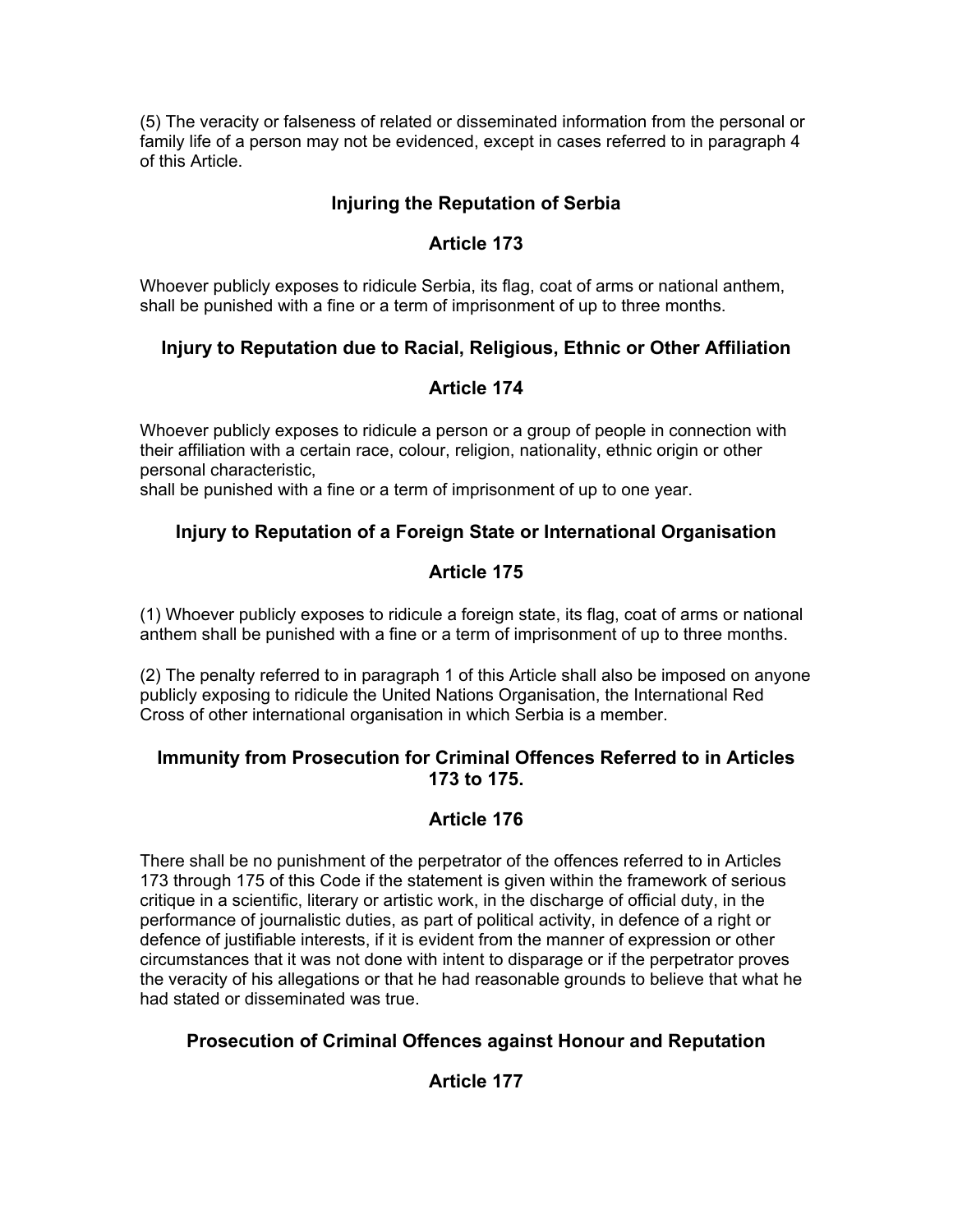(1) Prosecution for offences referred to in Articles 170 through 172 of this Code is instituted on the basis of a private action.

(2) Where offences referred to in Articles 170 through 172 of this Code are committed against a deceased person, prosecution is instituted on the basis of private action of the spouse of the deceased or person cohabiting with the deceased, a lineal descendant, an adoptive parent, an adopted child, or the deceased person's sibling.

(3) Prosecution for criminal offence referred to in Article 175 of this Code is undertaken with the approval of the Republic Public Prosecutor.

# **Chapter Eighteen CRIMINAL OFFENCES AGAINST SEXUAL FREEDOM**

#### **Rape**

#### **Article 178**

(1) Whoever by using of force or a threat of direct attack against at person's body or the body of another forces that person to copulation or an equivalent act, shall be punished with imprisonment of from three to twelve years.

(2) If the offence referred to in paragraph 1 of this Article is committed under threat of disclosure of information against such person or another that would discredit such person's reputation or honour, or by threat of other grave evil, the offender shall be punished with imprisonment of from two to ten years.

(3) If the offence referred to in paragraphs 1 and 2 of this Article resulted in grievous bodily harm to the person against whom the offence was committed, or if the offence is committed by more than one person, or in a particularly cruel or particularly humiliating manner, or against a juvenile, or the act resulted in pregnancy, the offender shall be punished with imprisonment of from five to fifteen years.

(4) If the offence referred to in paragraphs 1 and 2 of this Article results in the death of the person against whom it was committed or is committed against a child, the offender shall be punished with imprisonment of a minimum of ten years.

#### **Copulation with a Helpless Person**

#### **Article 179**

(1) Whoever copulates with another or commits an equivalent act by taking advantage of such person's mental illness, mental retardation or other mental disorder, incapacity or some other state of that person due to which the person is incapable of resistance, shall be punished with imprisonment of two to ten years.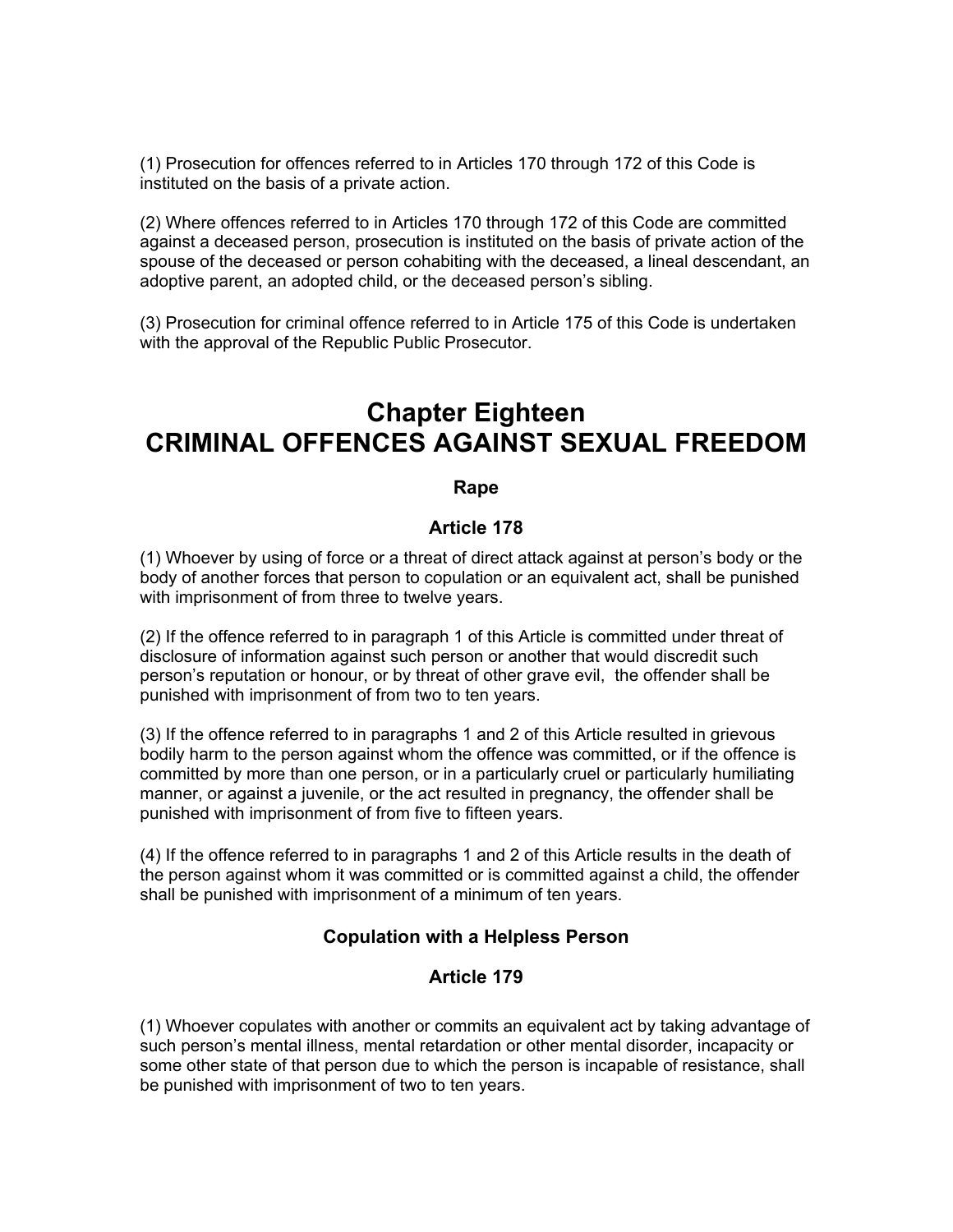(2) If the helpless person suffers serious bodily harm due to the offence referred to in paragraph 1 of this Article, or the offence has been committed by several persons, or in a particularly cruel or humiliating manner, or against a juvenile, or if the act resulted in pregnancy, the perpetrator shall be punished with imprisonment of five to fifteen years.

(3) If the offence referred to in paragraphs 1 and 2 of this Article results in death of the person against whom it was committed, or was committed against a child, the offender shall be punished with imprisonment of a minimum of ten years.

## **Copulation with a Child**

#### **Article 180**

(1) Whoever copulates with a child or commits an equivalent act against that child shall be punished with imprisonment from three to twelve years.

(2) If the offence referred to in paragraph 1 of this Article results in grievous bodily harm to the child against whom the act was committed, or if the act was committed by several persons, or the act resulted in pregnancy, the offender shall be punished with imprisonment of from five to fifteen years.

(3) If the offence referred to in paragraphs 1 and 2 resulted in the death of the child, the offender shall be punished with imprisonment of a minimum of ten years.

(4) Offenders shall not be punished for the offence referred to in paragraph 1 of this Article if there is no significant difference between the offender and the child in respect of their mental and physical level of development.

#### **Sexual Intercourse through Abuse of Position**

#### **Article 181**

(1) Whoever by abuse of position induces to copulation or an equivalent act a person who is in a subordinate or dependant position, shall be punished with imprisonment of three months to three years.

(2) Teachers, educators, guardians, adoptive parents, stepfathers, stepmothers or other persons who by abusing their position or authority copulate with a child or commit an equivalent act against a juvenile entrusted to them for instruction, education, guardianship or care, shall be punished with imprisonment of from one to ten years.

(3) If the offence referred to in paragraph 2 of this Article is committed against a child, the offender shall be punished with imprisonment of three to twelve years.

(4) If the offence referred to in paragraphs 1 through 3 of this Article resulted in pregnancy, the offender shall be punished for the offence referred to in paragraph 1 by imprisonment of from six months to five years, and for the offence referred to in paragraph 2 by imprisonment of from two to twelve years, and for the offence referred to in paragraph 3 by imprisonment of from three to fifteen years.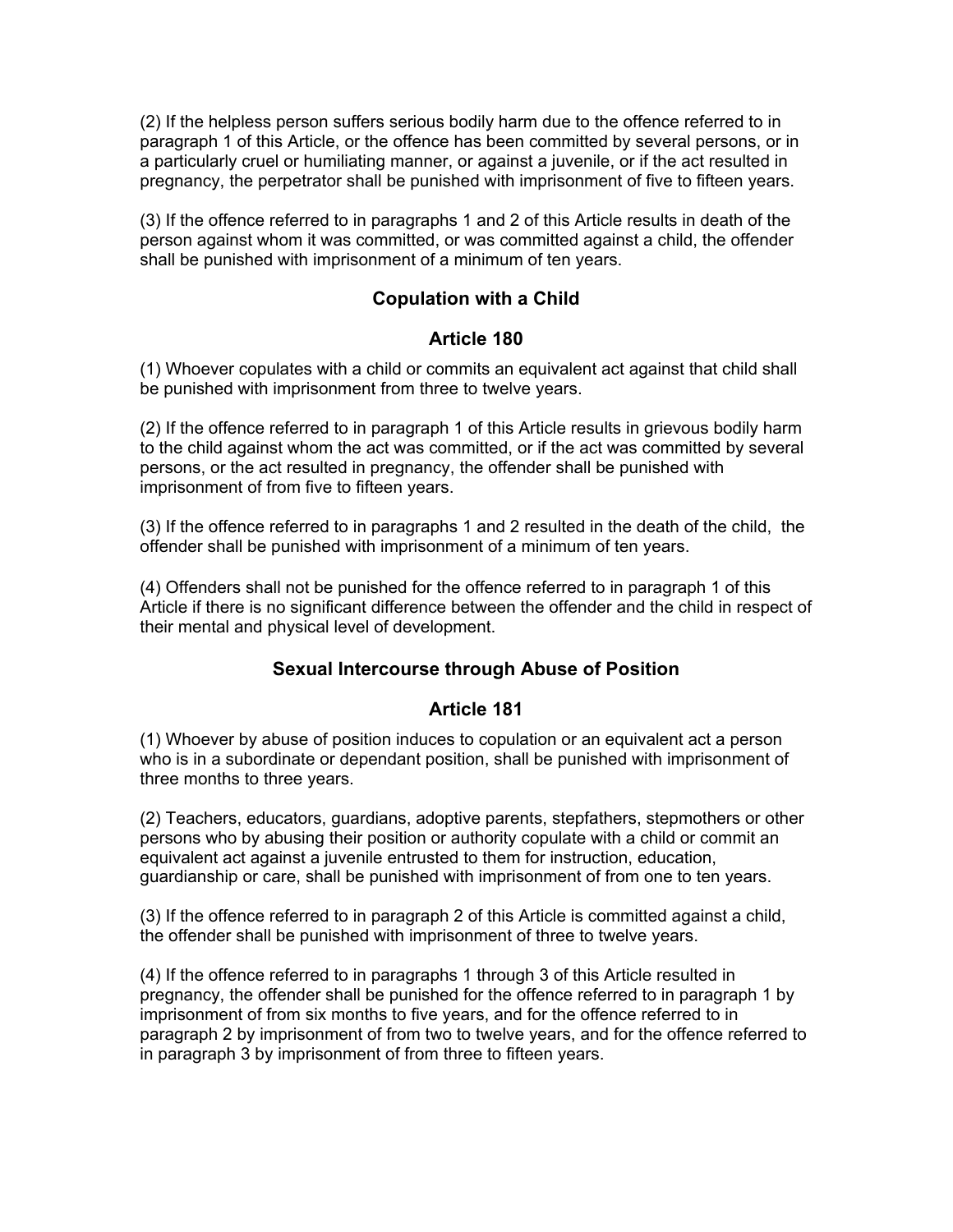(5) If the offence referred to in paragraph 3 of this Article results in the death of the child, the offender shall be punished with imprisonment of a minimum of ten years.

## **Prohibited Sexual Acts**

## **Article 182**

(1) Whoever under conditions referred to in Article 178 paragraphs 1 and 2, Article 179 paragraph 1, Article 181 paragraphs 1 through 3 of this Code commits some other sexual act, shall be punished with a fine or imprisonment of up to three years.

(2) Whoever under the conditions referred to in Article 180 paragraph 1 of this Code commits another form of sexual act, shall be punished with imprisonment of from six months to five years.

(3) If the offence referred to in Article 180 paragraphs 1 and 2 of this Article results in grievous bodily harm to the person against whom the act was committed, or if the act is committed by several persons or in a particularly cruel or degrading manner, the offender shall be punished with imprisonment of from two to ten years.

(4) If the offence referred to in paragraphs 1, 2 and 3 of this Article results in death of the person against whom the act is committed, the offender shall be punished with imprisonment from of a minimum of five years.

Procurement of Sexual Services

## **Article 183**

(1) Whoever procures a juvenile for performing copulation, an equivalent act, or other sexual act, shall be punished with imprisonment of one year to eight years, and a fine.

(2) Whoever makes possible the performance of copulation or an equivalent act or other sexual act with a juvenile shall be punished with imprisonment of from six months to five years, and a fine.

## **Mediation in Prostitution**

#### **Article 184**

(1) Whoever causes or induces another person to prostitution or participates in handing over a person to another for the purpose of prostitution, or who by means of the information media or otherwise promotes or advertises prostitution, shall be punished with a fine or imprisonment of from six months to five years, an a fine.

(2) If the offence referred to in paragraph 1 of this Article is committed against a minor, the offender shall be punished with imprisonment from one to ten years, and a fine.

## **Exhibition, Procurement and Possession of Pornographic Materials and Exploiting Juveniles for Pornography**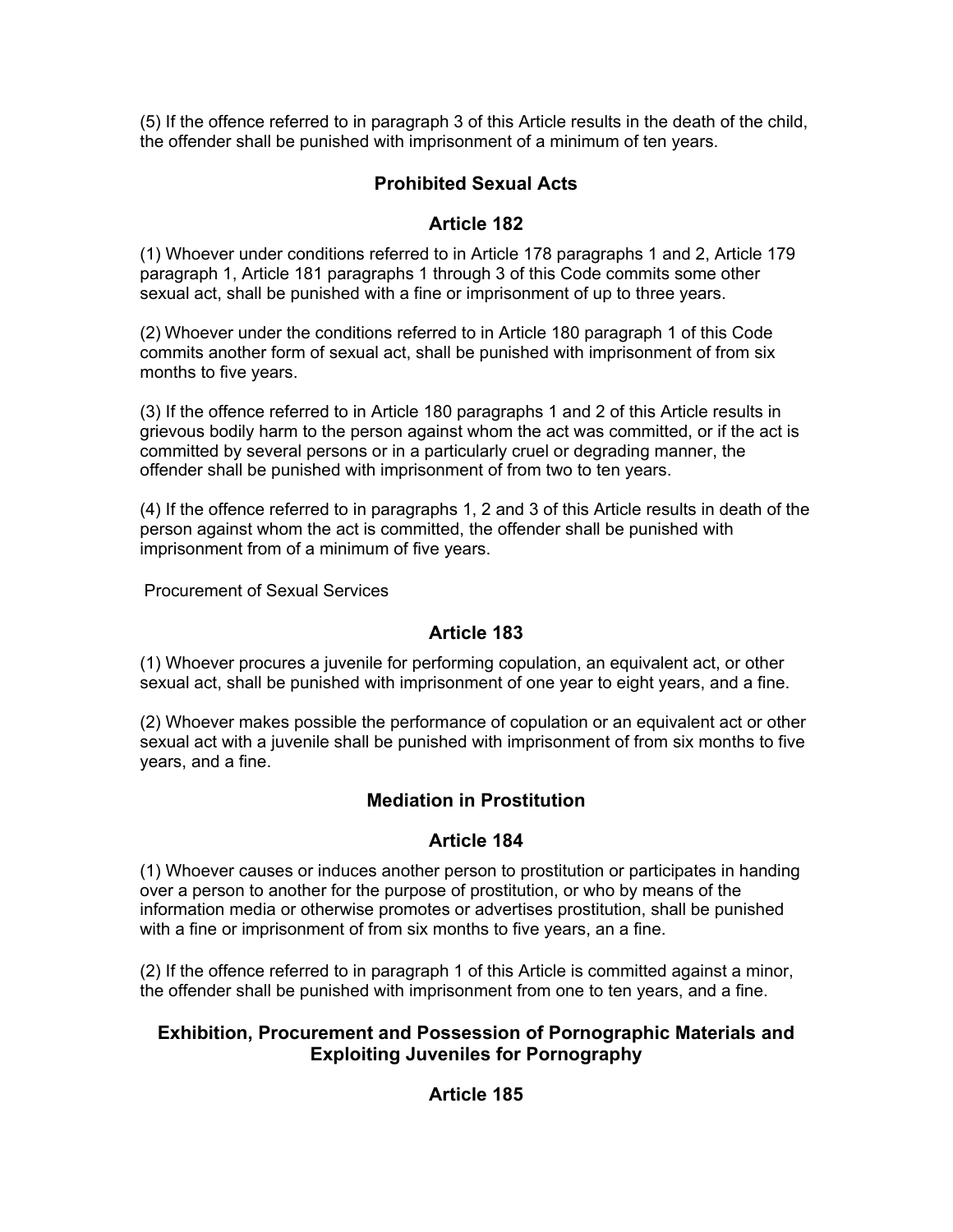(1) Whoever sells, shows or publicly displays or otherwise makes available texts, images, audio-visual or other items of pornographic content to a juvenile or shows to a juvenile a pornographic performance, shall be punished with a fine or imprisonment of up to six months.

(2) Whoever exploits a juvenile to produce photographs, audio-visual or other items of pornographic content or for a pornographic performance, shall be punished with imprisonment from six months to five years.

(3) Where the offence referred to in paragraphs 1 and 2 of this Article was committed against a child, the offender shall be punished for the offence referred to in paragraph 1 with imprisonment of from six months to three years, and for the offence referred to in paragraph 2 of this Article with imprisonment of from one to eight years.

(4) Whoever obtains for themselves, possesses, sells, exhibits privately or publicly, or electronically or otherwise makes available pictures, audio-visual or other items of pornographic content resulting from the abuse of juveniles, shall be punished with imprisonment of between three months and five years.

(5) Items referred to in paragraphs 1 through 4 of this Article shall be confiscated.

#### **Incitement of Minors to Attend Sexual Acts**

Article 185a

(1) Whoever incites minors to attend a rape, an act of copulation, or an equivalent act or some other sexual act, shall be punished with imprisonment of six months to five years and with a fine.

(2) If the offence referred to in pargraph 1 of this Article is committed by the use of force or threat, or against the child, the offender shall be punished with imprisonment of one to eight years.

## **Abuse of Computer Networks or other Technical Communication Means for Committing Criminal Offences against Sexual Freedom of Juveniles**

#### Article 185b

(1) Whoever with intent to commit criminal offences referred to in Article 178 paragraph 4, Article 179 paragraph 3, Article 180 paragraphs 1 and 2, Article 181 paragraphs 2 and 3, Article 182 paragraph 1, Article 183 paragraph 2, Article 184 paragraph 3, Article 185 paragraph 2 and Article 185a of this Code, uses computer networks or other communication means to make appointments with juveniles, and appears at the place of the appointment, shall be punished with imprisonment of from six months to five years, and with a fine.

(2) Whoever commits any of the criminal offences referred to in paragraph 1 of this article against the child, shall be punished with imprisonment of from one to eight years.

## **Prosecution for Criminal Offence against Sexual Freedom**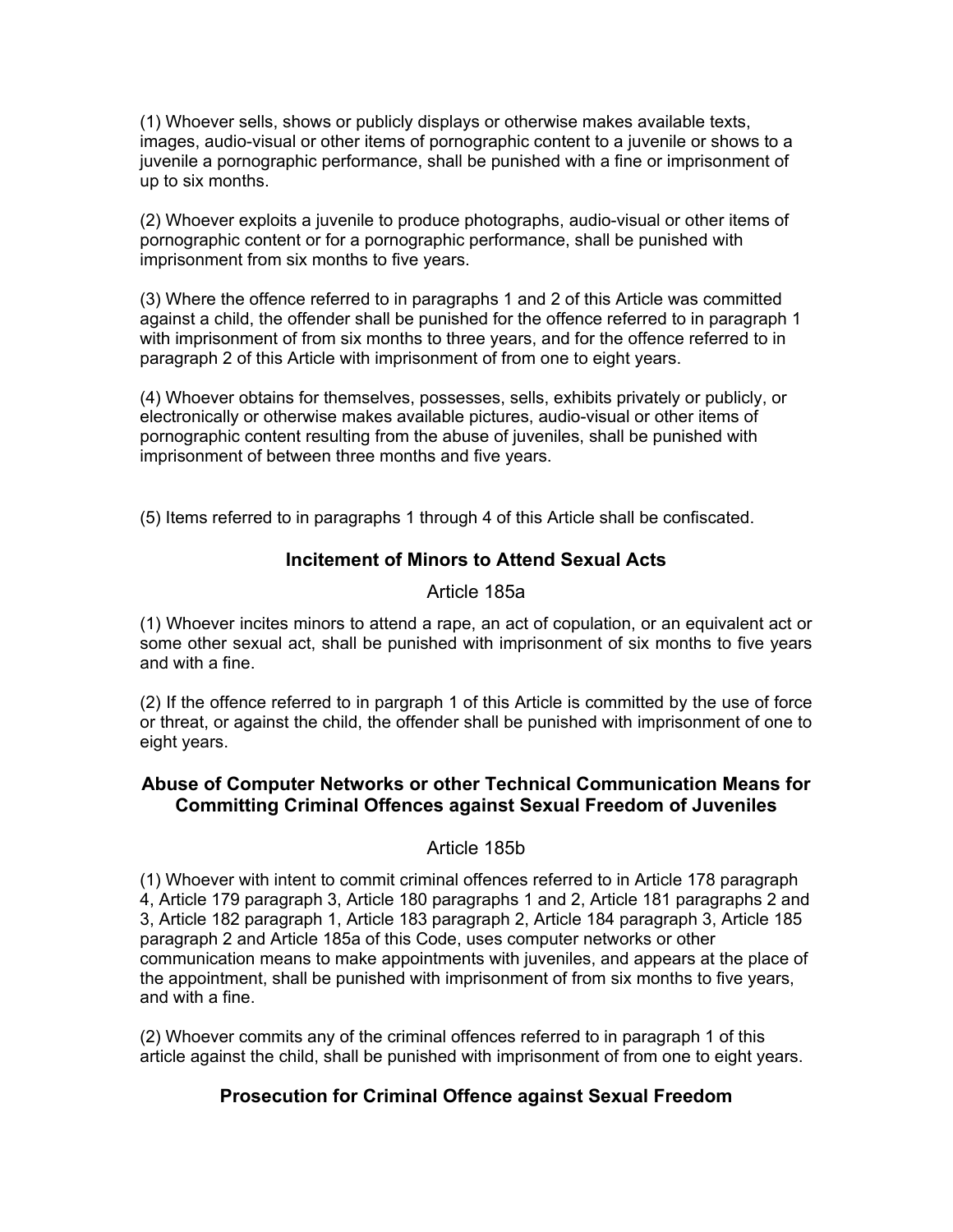#### **Article 186**

Prosecution in connection with criminal offences referred to in Articles 178 and 179 of this Code committed against a spouse, and in connection with the criminal offence referred to in Article 182 paragraph 1, is effected on the basis of a motion.

# **Chapter Nineteen CRIMINAL OFFENCES AGAINST MARRIAGE AND FAMILY**

### **Bigamy**

#### **Article 187**

(1) Whoever enters into a new marriage although already married shall be punished with a fine or imprisonment of up to two years.

(2) The penalty referred to in paragraph 1 of this Article shall also be imposed on whoever enters into marriage with a person whom he/she knows is already married.

## **Articles 188 and 189**

#### *(Erased)*

### **Cohabitation with Minors**

#### **Article 190**

(1) An adult cohabiting with a minor shall be punished with imprisonment of up to three years.

(2) The penalty referred to in paragraph 1 of this Article shall be imposed also on a parent, adoptive parent or guardian who makes it possible or induces a minor to cohabit with another person.

(3) If the offence referred to in paragraph 2 of this Article is committed for gain, the offender shall be punished with imprisonment of from six months to five years.

(4) If a marriage is entered into, prosecution shall not be undertaken, and if undertaken, it shall be discontinued.

### **Detainment of Juveniles**

### **Article 191**

(1) Whoever unlawfully detains or takes a juvenile from a parent, adoptive parent, guardian or other person or institution entrusted with the care of the juvenile, or prevents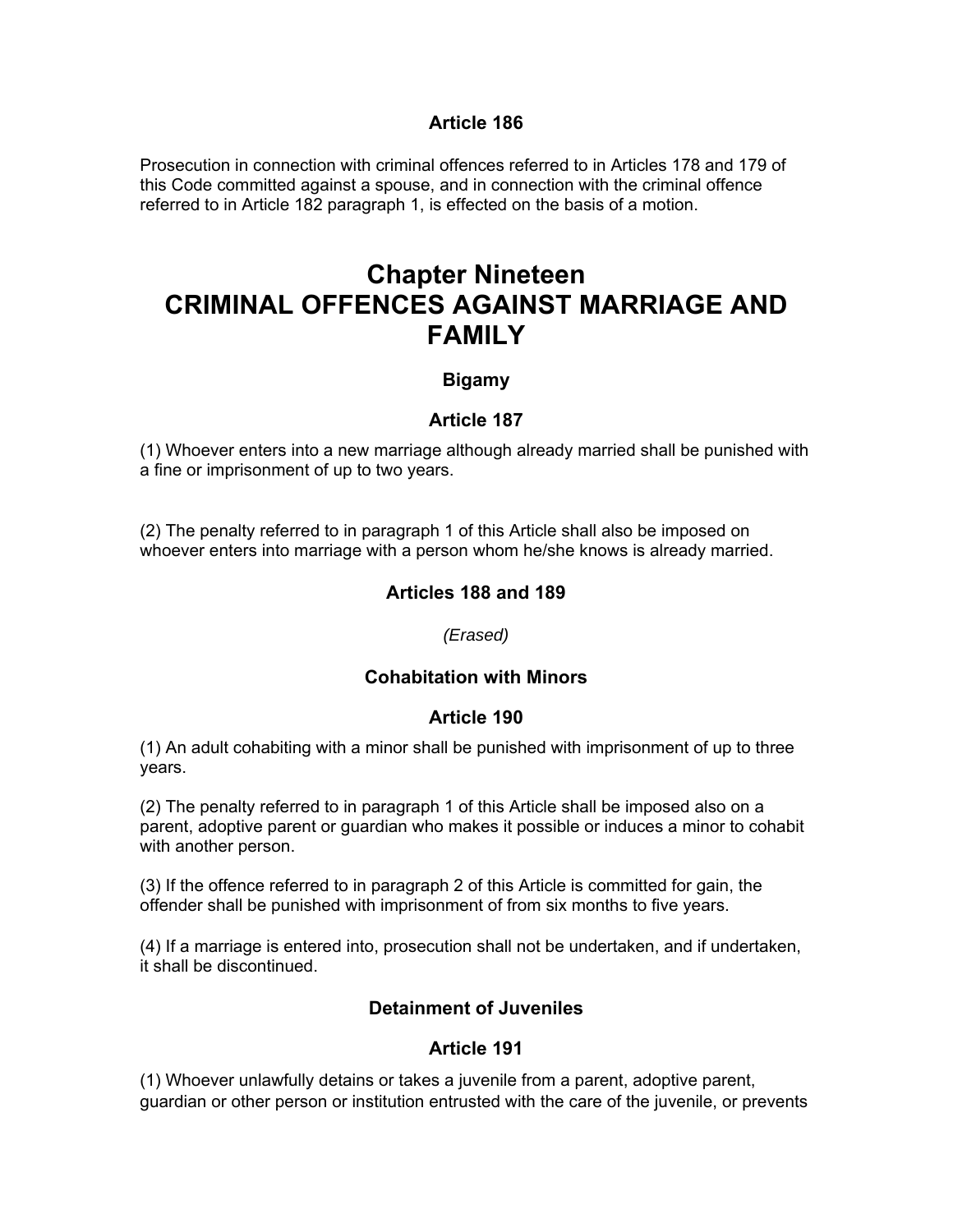enforcement of a decision granting custody of a minor to a particular person, shall be punished with a fine or imprisonment of up to three years.

(2) Whoever prevents enforcement of the decision of a competent authority setting out the manner of maintaining of personal relationships of a juvenile with parent or other relation, shall be punished with a fine or imprisonment of up to two years.

(3) If the offence referred to in paragraph 1 of this Article is committed for gain or other base motives or the offence results in serious impairment of health, care or education of the juveniles, the offender shall be punished with imprisonment of from six months to five years.

(4) The court may remit punishment of a perpetrator of the offence referred to in paragraphs 1 and 3 of this Article who voluntarily hands over the juvenile to a person or institution having custody of the juvenile, or enables enforcement of the custody order.

(5) If the court pronounces a suspended sentence for offences referred to in paragraphs 1 through 3 of this Article, it may order the offender to hand over the juvenile within a set period of time to a person or institution having custody of the juvenile, or to comply with enforcement of the decision granting custody of the juvenile to a particular person or institution, or a decision stipulating the manner of maintaining personal relationship between the juvenile and parent or other relative.

## **Alteration of Family Status**

### **Article 192**

(1) Whoever by substitution, replacement or otherwise changes the family status of a child shall be punished with imprisonment of from six months to five years.

(2) Whoever by replacement or from negligence changes the family status of a child shall be punished with imprisonment of up to there months.

## **Neglecting and Abusing Juveniles**

### **Article 193**

(1) A parent, adoptive parent, guardian or other person who by gross dereliction of their duty to provide for and bring up a juvenile neglects a juvenile they are obliged to take care of shall be punished with imprisonment of up to three years.

(2) A parent, adoptive parent, guardian or other person who abuses a juvenile or forces the juvenile to excessive labour or labour not commensurate with his age, or to mendacity, or for gain induces him to engage in other activities detrimental to his development, shall be punished with imprisonment of from three months to five years.

## **Domestic Violence**

## **Article 194**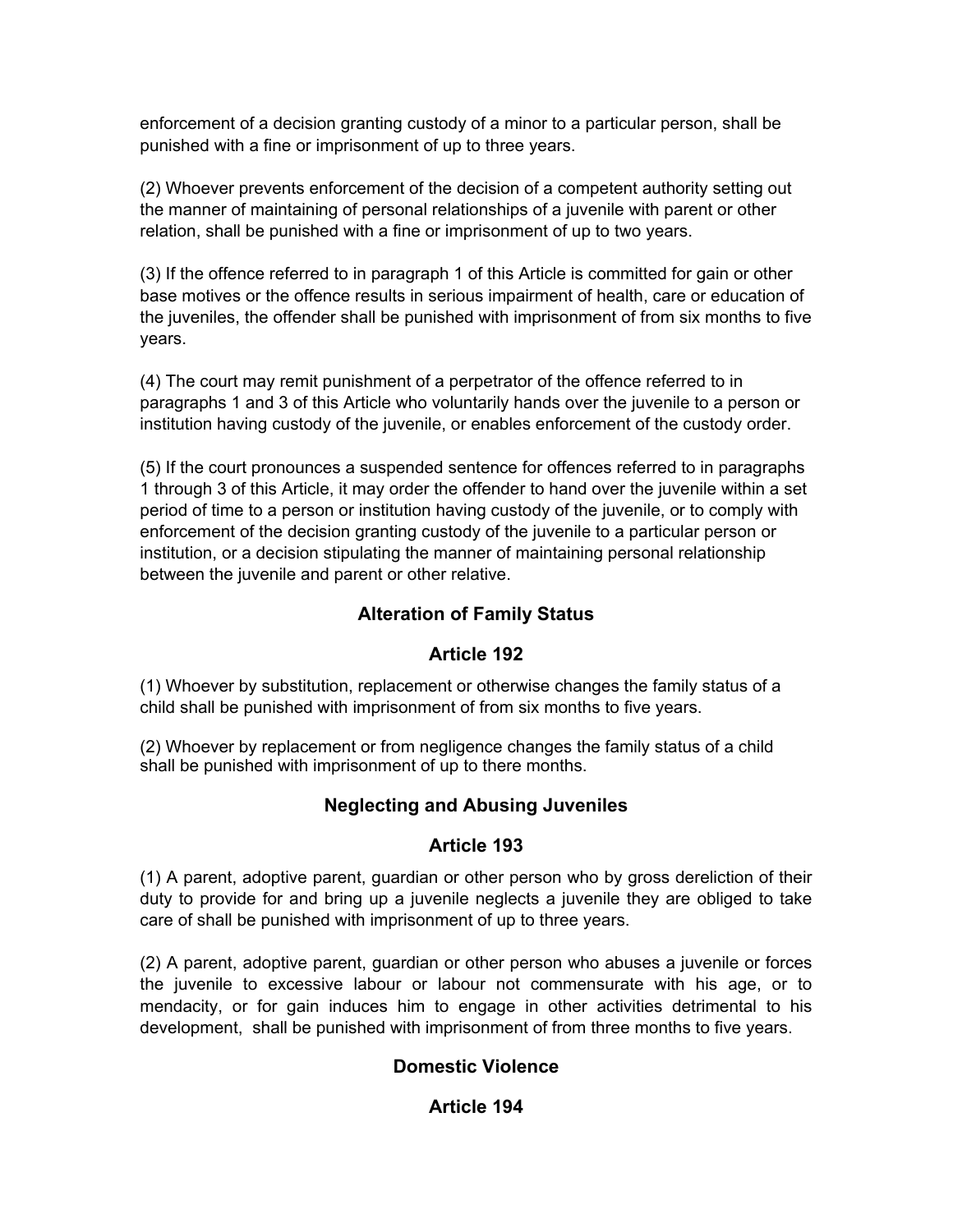(1) Whoever by use of violence, threat of attacks against life or limb, insolent or ruthless behaviour endangers the tranquillity, physical integrity or mental condition of a member of his family shall be punished with imprisonment of from three months to five years.

(2) If in committing the offence referred to in paragraph 1 of this Article weapons, dangerous implements or other means capable of inflicting serious bodily harm or seriously impairing health are used, the offender shall be punished with imprisonment from six months to five years.

(3) If the offence referred to in paragraphs 1 and 2 of this Article results in grievous bodily harm or serious health impairment or if committed against a juvenile, the offender shall be punished with imprisonment of from two years to ten years.

(4) If the offence referred to in paragraphs 1, 2 and 3 of this Article results in death of a family member, the offender shall be punished with imprisonment of from three to fifteen years,

(5) Whoever violates a protective measure against domestic violence imposed by

the court in accordance with the law shall be punished with imprisonment of from three months to three years, and a fine.

### **Failure to Provide Maintenance**

### **Article 195**

(1) Whoever fails to provide support for a person whom he is required by law to support, in the amount and manner established by the final court decision or final settlement before a court or other competent authority, shall be fined or punished with a fine or imprisonment of up to two years.

(2) The perpetrator of the offence referred to in paragraph 1 of this Article shall not be punished if failure to provide maintenance is attributable to justifiable reasons.

(3) If the offence referred to in paragraph 1 of this Article resulted in serious consequences for the person maintained, the offender shall be punished with imprisonment of from three months to three years.

(4) Where the court pronounces a suspended sentence, it may order the perpetrator to settle all due instalments and to provide maintenance regularly.

## **Violation of Family Duties**

## **Article 196**

(1) Whoever violates family duties prescribed by law and thereby leaves a family member who is unable to care for himself in dire circumstances shall be punished with imprisonment of from three months to three years.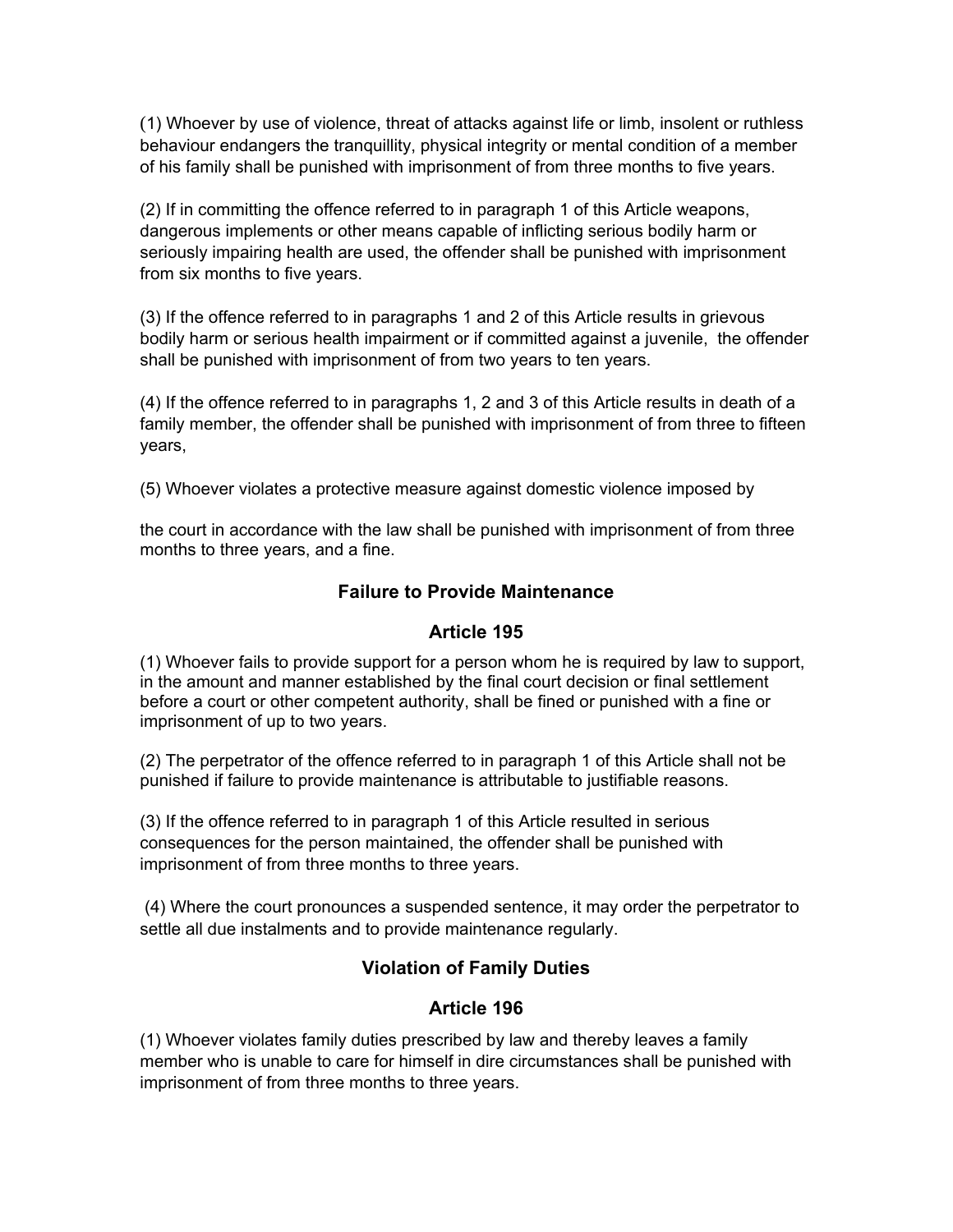(2) If the offence referred to in paragraph 1 of this Article resulted in serious health impairment of a family member, the offender shall be punished with imprisonment of from one to five years.

(3) If the offence referred to in paragraph 1 of this Article results in the death of a family member, the offender shall be punished with imprisonment of from one to eight years.

(4) If the court pronounces a suspended sentence for the offences referred to in paragraphs 1 and 2 of this Article, it may order the offender to discharge his family duties prescribed by law.

#### **Incest**

### **Article 197**

An adult who engages in copulation or an equivalent sexual act with a juvenile relative by blood, or a juvenile sibling, shall be punished with imprisonment of from six months to five years.

# **Chapter Twenty CRIMINAL OFFENCES AGAINST INTELLECTUAL PROPERTY**

## **Violation of Moral Rights of Authors and Performers**

### **Article 198**

(1) Whoever under his name or the name of another publishes or puts into circulation copies of another's copyrighted work or performance or otherwise publicly presents another's copyrighted work or performance, in entirety or in part, shall be punished with a fine, or imprisonment of up to three years.

(2) Whoever without the author's permission alters or adapts another's copyrighted work or alters another's recorded performance, shall be punished with a fine, or imprisonment of up to one year.

(3) Whoever puts into circulation copies of another's copyrighted work or performance in a manner insulting the honour and reputation of the author or performer, shall be punished with a fine, or imprisonment of up to six months.

(4) The articles referred to in paragraphs 1 through 3 of this Article shall be seized.

(5) Prosecution for offences referred to in paragraph 2 of this Article is initiated on the basis of a motion, and for offences referred to in paragraph 3 of this Article, by private action.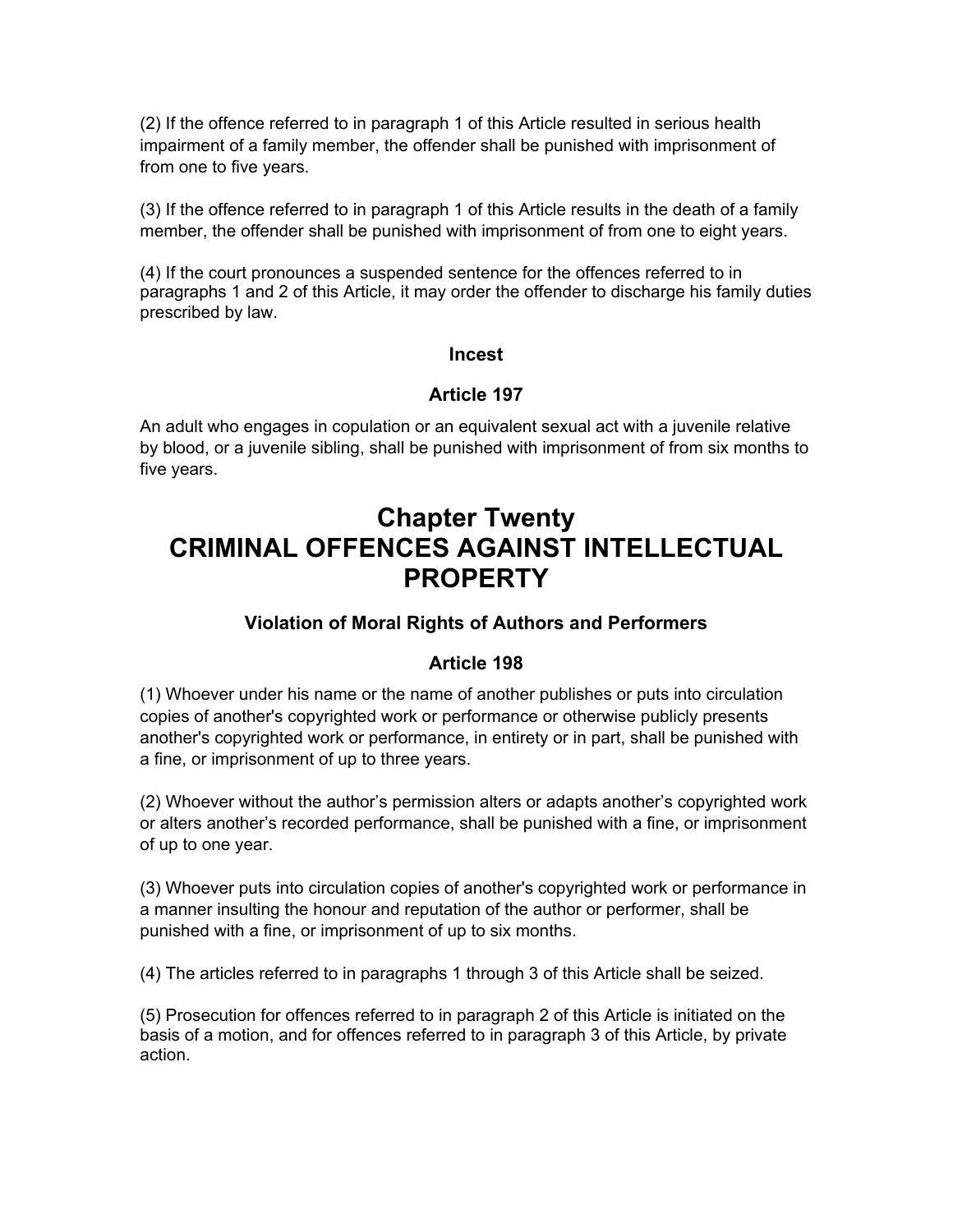## **Unauthorised Exploitation of Copyrighted Work or other Works Protected by Similar Rights**

## **Article 199**

(1) Whoever without authorisation publishes, records, copies or otherwise presents in public, in part or entirety, a copyrighted work, performance, phonogram, videogram, material intended for broadcasting, computer programme or data base, shall be punished with a fine or imprisonment of up to three years.

(2) The penalty referred to in paragraph 1 of this Article shall also be imposed on a person who puts into circulation or with intent to put into circulation keeps illegally multiplied or illegally circulated copies of copyrighted works, performances, phonograms, videograms, material intended for broadcasting, computer programmes or data bases.

(3) If the offence referred to in paragraphs 1 and 2 of this Article was committed with intent to acquire material gain for oneself or another, the offender shall be punished with imprisonment of from six months to five years.

(4) Whoever produces, imports, puts into circulation, sells, rents, advertises for sale or rent, or keeps for commercial purposes, equipment and devices whose basic or prevailing purpose is to remove, bypass or circumvent technological measures intended for prevention of violation of copyright and other similar rights, or who uses such equipment or devices with the aim of violating copyrights or other similar rights, shall be punished with a fine or imprisonment of up to three years.

(5) The articles referred to in paragraphs 1 through 4 shall be seized and destroyed.

## **Unauthorised Removal or Alteration of Electronic Information on Copyright and Similar Rights**

## **Article 200**

(1) Whoever without authorisation removes or alters electronic information on copyright or other similar right, or puts into circulation, imports, exports, broadcasts or otherwise presents in public a copyrighted work or other work protected by similar right, from which electronic information on rights was removed or altered without authorisation, shall be punished with a fine and imprisonment of up to three years.

(2) The articles referred to in paragraph 1 shall be seized and destroyed.

## **Violation of Patent Rights**

## **Article 201**

(1) Whoever without authorisation produces, imports, exports, offers for circulation, puts into circulation, stores or uses for commercial operations a patented product or procedure shall be punished with a fine or imprisonment of up to three years.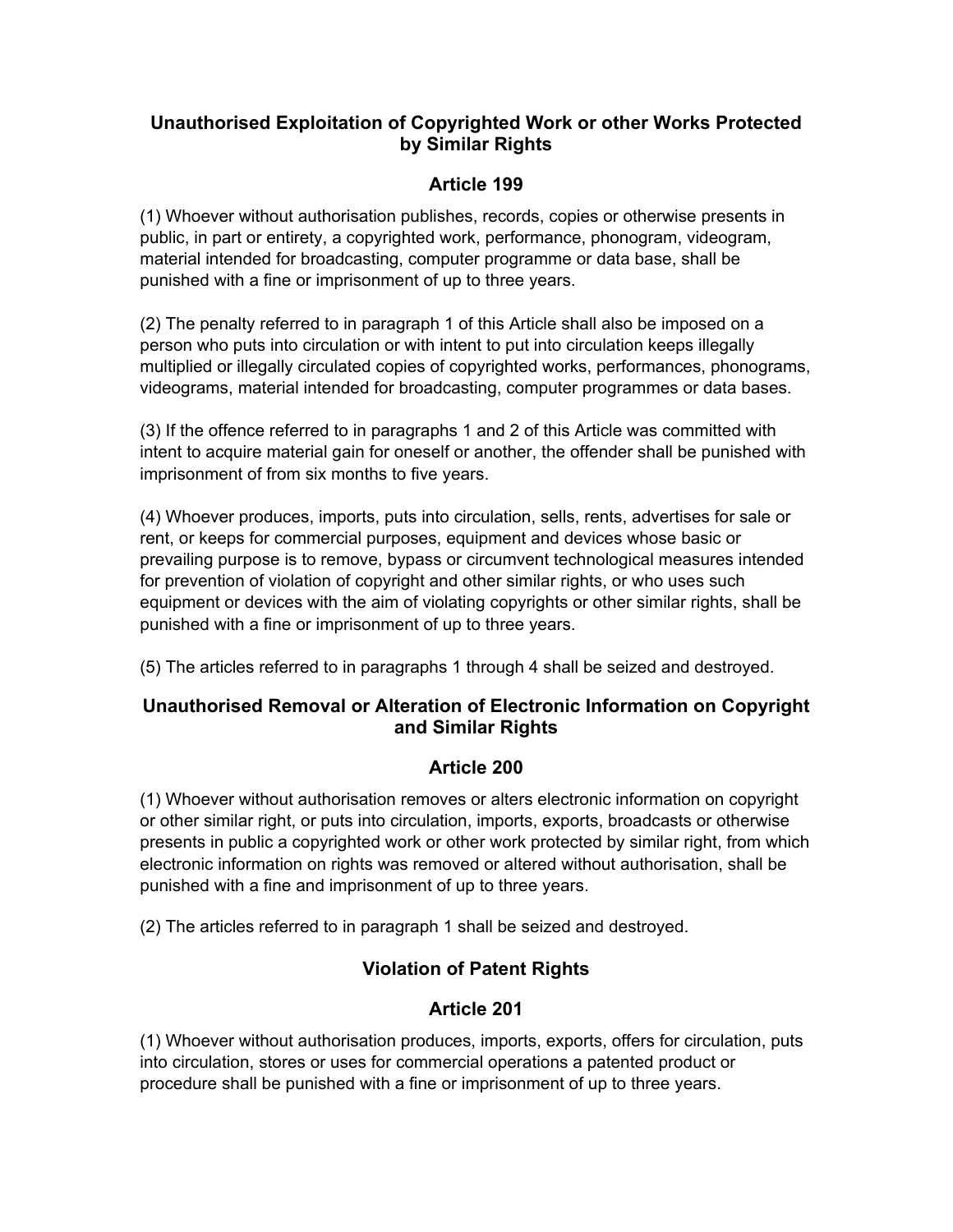(2) If the offence referred to in paragraph 1 results in material gain or damage in an amount exceeding one million dinars, the offender shall be punished with imprisonment from one to eight years.

(3) Whoever without authorisation publishes or otherwise presents in public the essence of another's patent that has been applied for, before such patent is published in the manner prescribed by law, shall be punished with a fine or imprisonment of up to two years.

(4) Whoever without authorisation applies for a patent, or fails to give the inventor's name, or gives a false name, in the application, shall be punished with imprisonment from six months to five years.

(5) The articles referred to in paragraphs 1 and 2 shall be seized and destroyed.

## **Unauthorised Use of Another Person's Design**

## **Article 202**

(1) Whoever on his product in circulation uses without authorisation another person's design which has been applied for or protected, shall be punished with a fine or imprisonment of up to three years.

(2) Whoever without authorisation publishes or otherwise presents in public the essence of another's design before it has been published in the manner prescribed by law, shall be punished with a fine or imprisonment of up to one year.

(3) The products referred to in paragraph 1 of this Article shall be seized.

# **Chapter Twenty-One OFFENCES AGAINST PROPERTY**

## **Theft**

## **Article 203**

(1) Whoever appropriates another's movable item with intent to obtain unlawful material gain for himself or another by shall be punished with a fine or imprisonment of up to three years.

(2) The attempt of the offence referred to in paragraph 1 shall be penalised.

## **Aggravated Theft**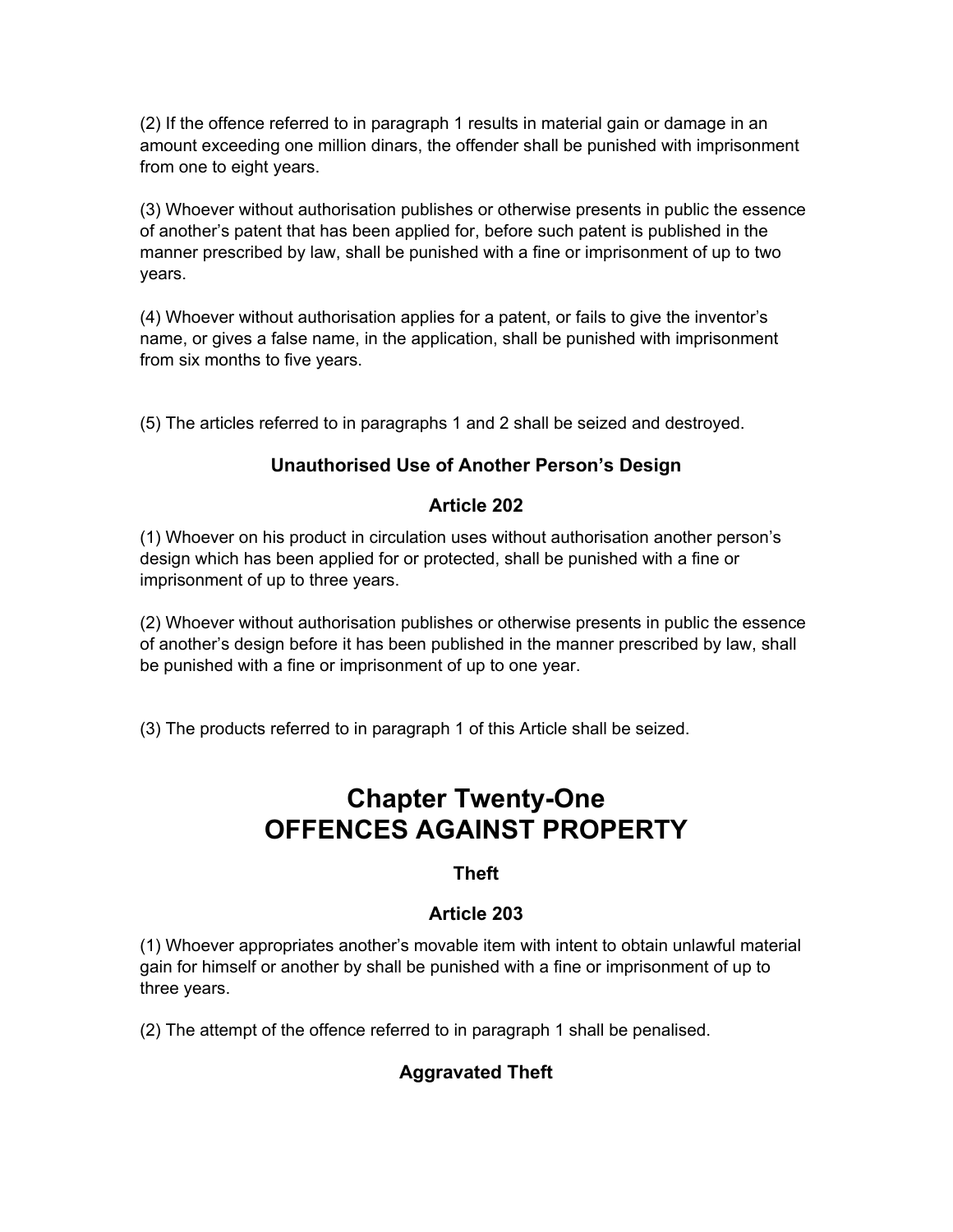### **Article 204**

(1) Persons committing the offence of theft (Article 203) shall be punished with imprisonment of one year to eight years, if the theft was committed:

1) by forcing or breaking into closed buildings, apartments, rooms, safes, cabinets or other closed premises or by otherwise overcoming mechanical, electronic or other obstacles;

2) by a group;

3) in a particularly dangerous or brazen manner;

 4) by someone having on his person a dangerous offensive or defensive weapon or implement;

5) during a fire, flood, earthquake or other disaster;

6) by taking advantage of the helplessness or other grave condition of a person;

(2) The penalty referred to in paragraph 1 of this Article shall also be imposed to a perpetrator of the offence of theft if the value of stolen items exceeds the amount of four hundred and fifty thousand dinars or if the stolen object represents a cultural asset, an asset previously protected, or a natural asset.

(3) if the value of stolen goods exceeds one million dinars, the offender shall be punished with imprisonment of from two to ten years.

## **Theft with Elements of Robbery**

### **Article 205**

(1) Whoever caught in the act of theft (Article 203) and with intent to keep a stolen object uses force against a person or threat of direct attack against the life or limb, shall be punished with imprisonment of one to ten years.

(2) If the value of stolen goods exceeds one million and five hundred thousand dinars, the offender shall be punished with imprisonment of from two to twelve years.

(3) If the offence referred to in paragraphs 1 through 3 of this Article is committed by a group, or intentional serious bodily harm is inflicted to a person, the offender shall be punished with imprisonment of three to fifteen years,

(4) if the offence referred to in paragraphs 1 through 3 of this Article is committed by an organised criminal group, the offender shall be punished with imprisonment of at least five years.

## **Robbery**

### **Article 206**

(1) Whoever by use of force against a person or threat of direct attack upon the life or limb appropriates another's movable object with intent to acquire unlawful material gain for himself or another, shall be punished with imprisonment of two to ten years.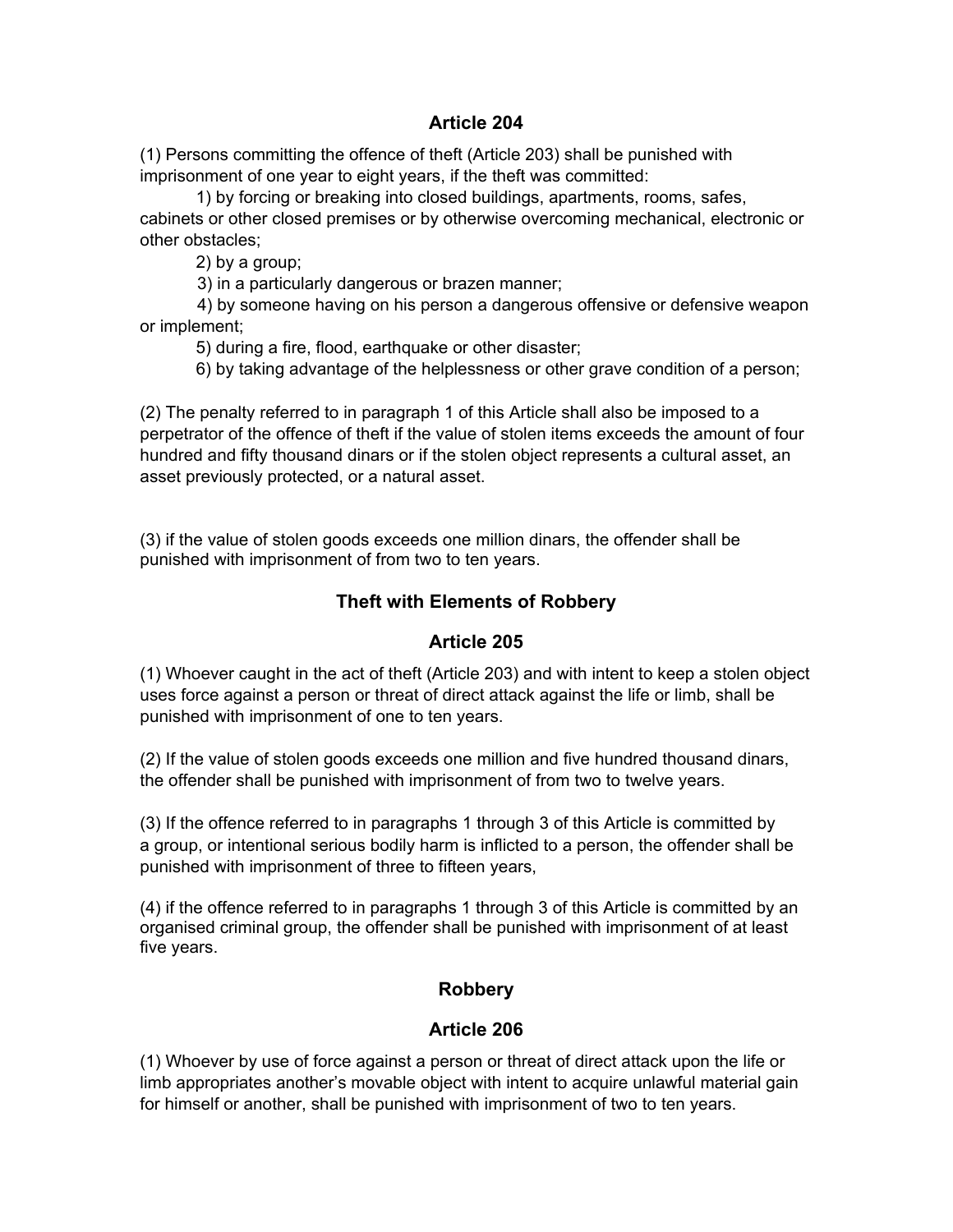(2) Where the offence referred to in paragraphs 1 and 2 of this Article is committed by a group, or intentional bodily harm is inflicted on a person, or where the value of the appropriated goods exceeds the amount of one million five hundred thousand dinars, the offender shall be punished with imprisonment of three to fifteen years.

(3) If the offence referred to in paragraphs 1 and 2 of this Article is committed by a group, the offender shall be punished with imprisonment of a minimum of five years.

(4) If the value of appropriated goods referred to in paragraph 1 of this Article does not exceed fifteen thousand dinars, and the intent of the offender was to acquire a small material gain, the offender shall be punished with imprisonment of up to three years.

(5) The attempt of the offence referred to in paragraph 4 of this Article shall be penalised.

## **Embezzlement**

## **Article 207**

(1) Whoever with intent to obtain for himself or another unlawful material gain, appropriates another's movable object entrusted to his care, shall be punished with a fine or imprisonment of up to two years and a fine.

(2) If the offence referred to in paragraph 1 of this Article is committed by a guardian, he shall be punished by imprisonment of three months to three years and a fine.

(3) If the value of embezzled goods exceeds the amount of four hundred and fifty thousand dinars, the offender shall be punished with imprisonment of six months to five years and a fine.

(4) If the value of embezzled goods exceeds the amount of one million five hundred thousand dinars, or the embezzled asset represents a cultural asset, or previously protected asset, the offender shall be punished with imprisonment of one to eight years and a fine.

(5) Whoever unlawfully appropriates another's movable asset which he had found or come upon by hapstance in order to obtain a material gain for himself or another, shall be punished with a fine or imprisonment of up to one year.

(6) Prosecution for offences referred to in paragraphs 1 and 5 of this Article, if the embezzled goods represent citizens' property, is instituted by a motion.

### **Fraud**

## **Article 208**

(1) Whoever with intent to acquire unlawful material gain for himself or another by false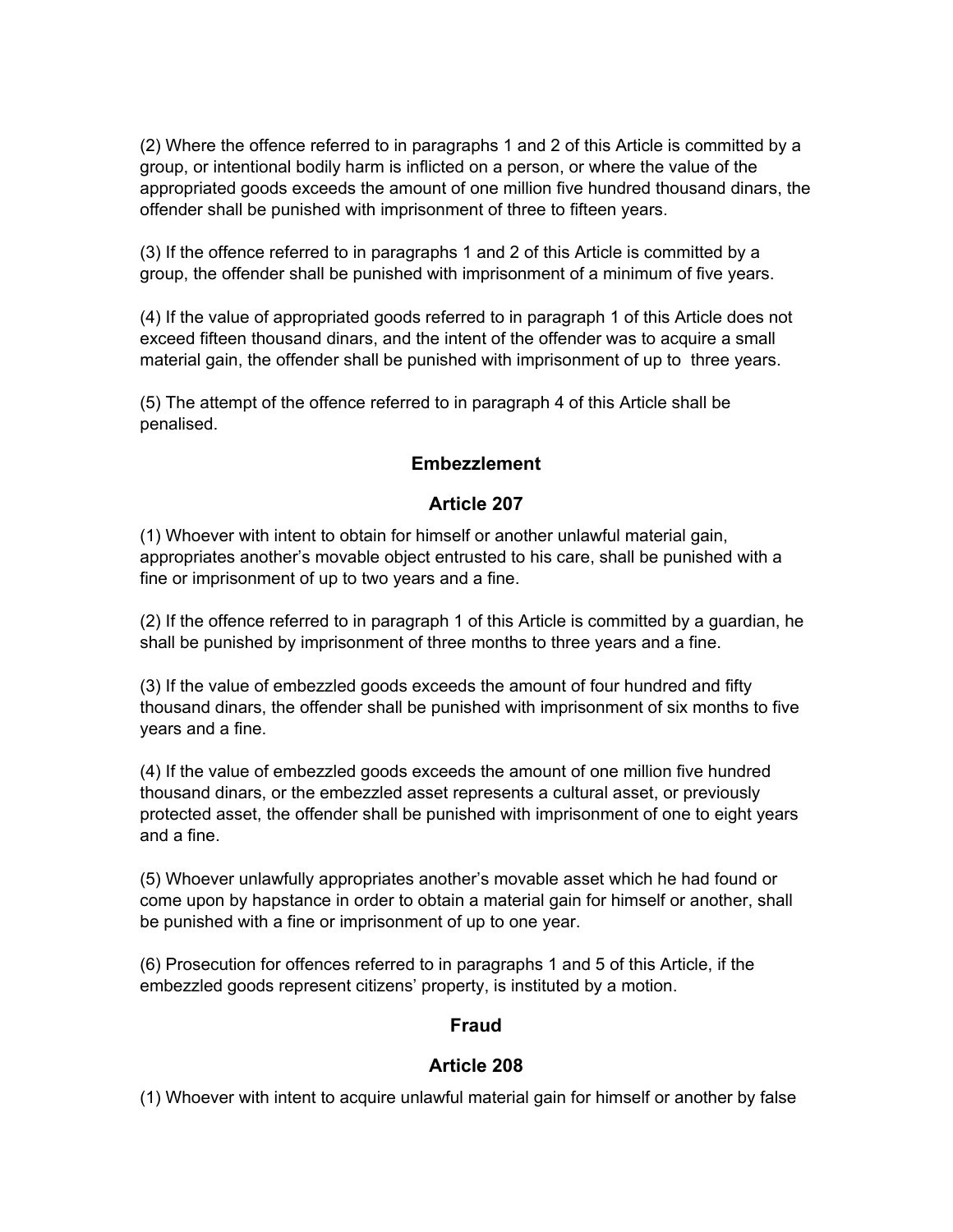presentation or concealment of facts deceives another or maintains such deception and thus induces such person to act or not to act, all to the detriment of his or another's property, shall be punished with imprisonment of six months to five years and a fine.

(2) Whoever commits the offence referred to in paragraph 1 of this Article only with intent to cause damage to another, shall be punished with imprisonment from six months, and a fine.

(3) If by the offence referred to in paragraph 1 and 2 of this Article material gain is acquired or damages caused exceeding four hundred and fifty thousand dinars in value, the offender shall be punished with imprisonment of one to eight years, and a fine. (4) If by the offence referred to in paragraph 1 and 2 of this Article material gain is acquired or damages caused exceeding million five hundred thousand dinars in value, the offender shall be punished with imprisonment of two to ten years, and a fine.

## **Insurance Fraud**

#### **Article 208a**

(1) Whoever with intent to acquire unlawful material gain for himself or another by false presentation or concealment of facts, false presentation of opinions and false statements, false estimates, submitting untruthful documentation, or deceives another person in another manner, or maintains such deception, related to insurance, and induces such person to act or not to act, all to the detriment of his or another's property, shall be punished with imprisonment of six months to five years and a fine.

(2) Whoever commits the offence referred to in paragraph 1 of this Article only with intent to cause damage to another shall be punished with a fine, or imprisonment of up to six months and a fine.

(3) If by the offence referred to in paragraphs 1 and 2 of this Article material gain is acquired or damages caused exceeding four hundred and fifty thousand dinars in value, the offender shall be punished with imprisonment of from one to eight years and a fine.

(4) If by the offence specified in paragraph 1 and 2 of this Article material gain is acquired or damages caused exceeding one million five hundred thousand dinars in value, the offender shall be punished with imprisonment of from two to ten years and a fine.

### **Obtaining and Using Loans and Other Benefits under False Pretences**

### **Article 209**

(1) Whoever by false presentation of facts or concealment of this Code obtains for himself or another a credit, subsidy or other benefit although not meeting the relevant requirements, shall be punished with a fine or imprisonment of up to two years.

(2) Whoever uses the obtained credit, subsidy or other benefit for purposes other than those for which the credit, subsidy or other benefit was granted, shall be punished with a fine or imprisonment of up to one year.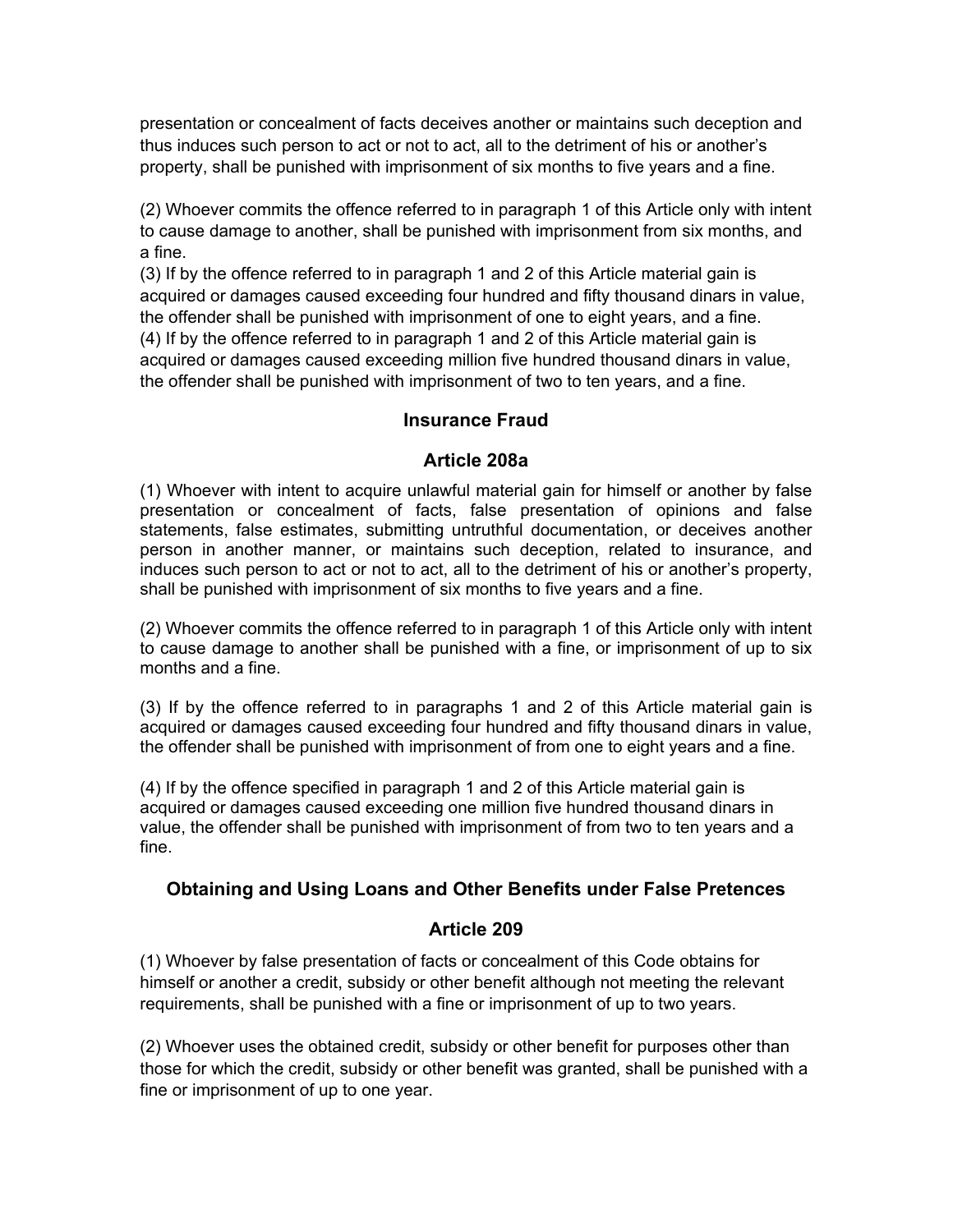(3) The responsible officer in an enterprise or other business entity shall also be punished for the offence referred to in paragraphs 1 and 2 of this Article if the credit, subsidy or other benefit are obtained for the enterprise or business entity or if used by these entities for purposes other than those for which they were granted.

## **Minor theft, Embezzlement and Fraud**

## **Article 210**

(1) Whoever commits an act of petty theft, embezzlement or fraud, shall be punished with a fine or imprisonment of up to six months.

(2) A theft, embezzlement or fraud are deemed petty if the value of appropriated or embezzled object, or damages caused by fraud, do not exceed an amount of fifteen thousand dinars, and the perpetrator's intent was to acquire a small property gain or cause minor damage.

(3) Prosecution for offences referred to in paragraph 1 of this Article if committed against private property is instituted by private action.

## **Appropriation of Another's Asset**

### **Article 211**

(1) Whoever without intent to acquire material gain unlawfully appropriates another's movable asset shall be punished with a fine or imprisonment of up to six months.

(2) If the value of the appropriated asset exceeds the amount of one million five hundred thousand dinars or represents a cultural asset, the perpetrator shall be punished with imprisonment of three months to three years and fine.

(3) Prosecution for the offences referred to in paragraphs 1 and 2 of this Article, if the appropriated object is private property, is instituted by private action.

## **Destruction or Damage of Another's Asset**

### **Article 212**

(1) Whoever destroys, damages or otherwise makes unusable another's goods, protected environment of the unmovable cultural goods, or goods which enjoy previous protection, shall be punished with a fine or imprisonment of up to six months.

(2) If the offence referred to in paragraph 1 of this Article results in damages exceeding four hundred and fifty thousand dinars in value, the offender shall be punished with a fine or imprisonment of up to two years.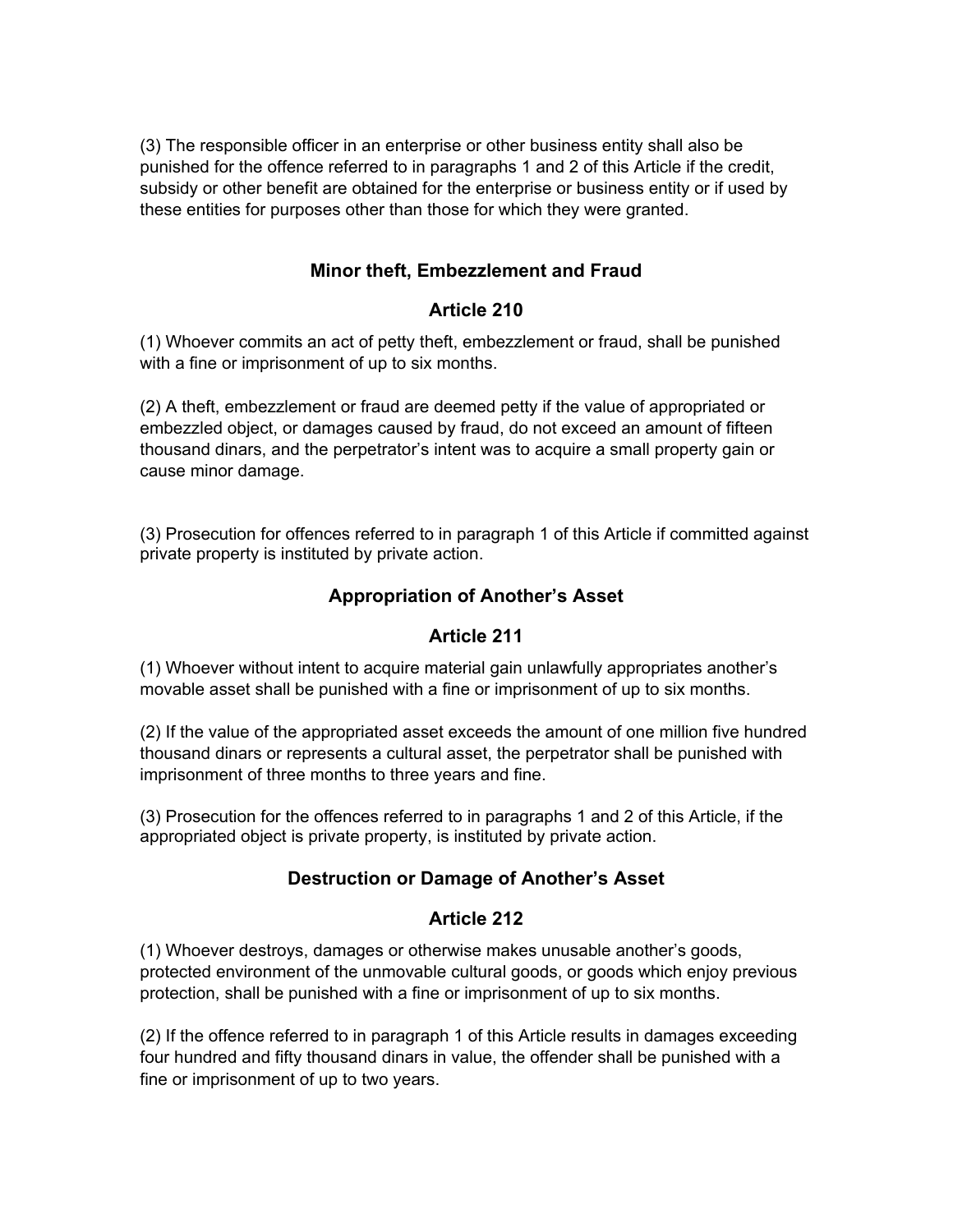(3) If the offence referred to in paragraph 1 of this Article results in damages exceeding one million five hundred thousand dinars in value, or is committed against a cultural good, the offender shall be punished with imprisonment of six months to five years.

(4) Prosecution for the offences referred to in paragraphs 1 through 3 of this Article, if the damaged object is in private property, is instigated by private action.

## **Unauthorised Use of Another's Conveyance**

## **Article 213**

1) Whoever without the approval of an authorised person uses another's motor vehicle, shall be punished with a fine or imprisonment of up to three years.

(2) If the offence referred to in paragraph 1 of this Article is committed by forcing or breaking into a motor vehicle, or by use of force or threat, the offender shall be punished with imprisonment of from six months to five years and a fine.

(3) An attempt of the offence referred to in paragraph 1 of this Article shall be penalised.

## **Extortion**

## **Article 214**

(1) Whoever with intent to acquire unlawful property gain for himself or another, by force or threat causes another person to act to the detriment of his or another's property, shall be punished with imprisonment of one to eight years.

(2) If by the offence referred to in paragraph 1 of this Article material gain exceeding four hundred and fifty thousand dinars in value is acquired, the offender shall be punished with imprisonment of from three to ten years.

(3) If by the offence referred to in paragraph 1 of this Article material gain exceeding one million five hundred thousand dinars in value is acquired, the offender shall be punished with imprisonment of three to twelve years.

(4) Whoever engages habitually in offences referred to in paragraphs 1 to 3 of this Article, or if the offence is committed by a group, shall be punished with imprisonment of three to fifteen years.

(5) If the offence referred to in paragraphs 1 to 3 of this Article is committed by an organised group , the offender shall be punished with imprisonment of from five to fifteen years.

## **Blackmail**

## **Article 215**

(1) Whoever with intent to acquire material gain for himself or another threatens a third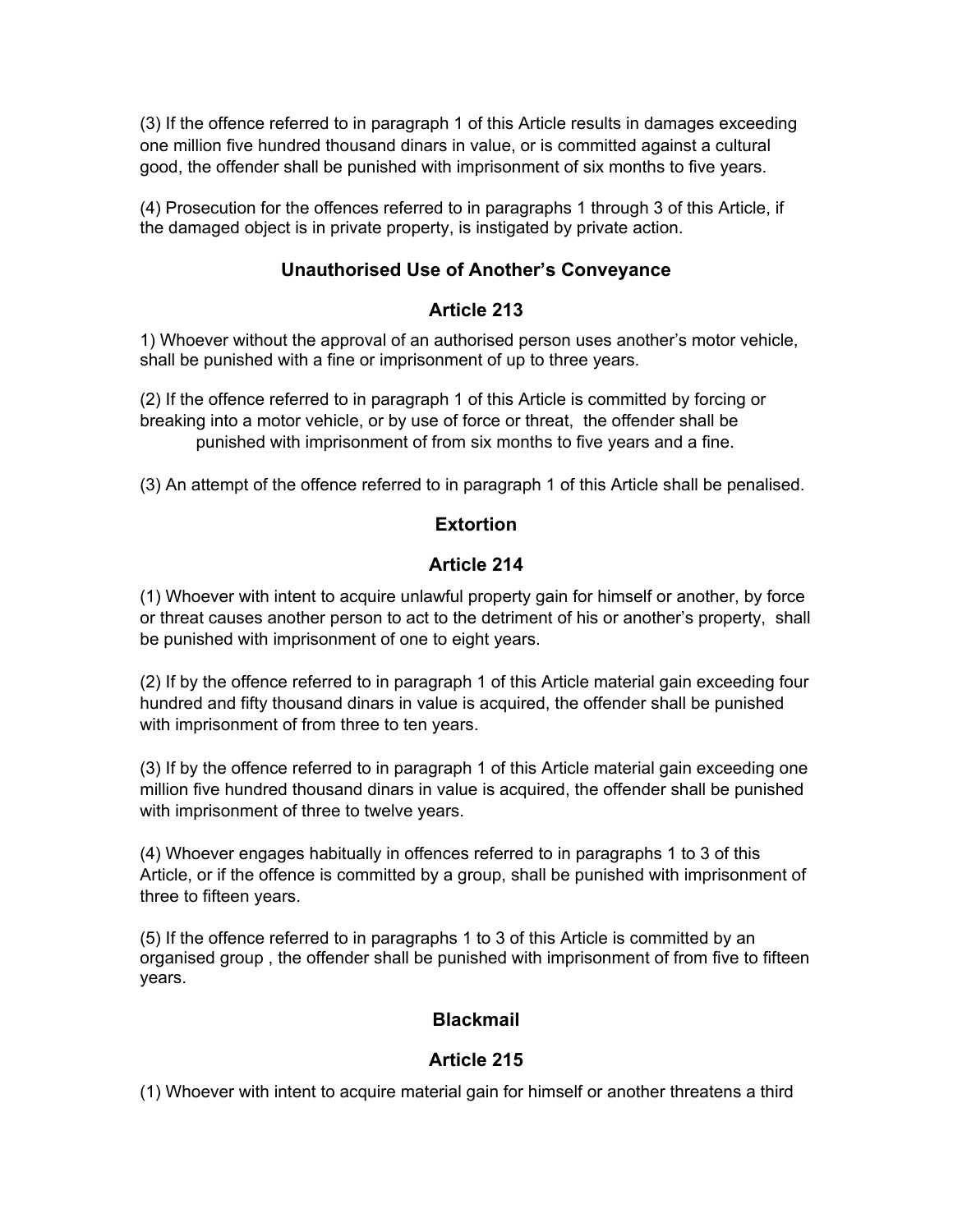party to reveal something against such party or person close to him that would harm their honour or reputation and thereby forces such person to act or not to act, all to the detriment of his or another's property, shall be punished with imprisonment of six months to five years.

(2) If by the offence referred to in paragraph 1 of this Article material gain exceeding four hundred and fifty thousand dinars in value is acquired, the offender shall be punished with imprisonment of from one to eight years.

(3) If by the offence referred to in paragraph 1 of this Article material gain exceeding one million five hundred thousand dinars in value is acquired, the offender shall be punished with imprisonment of two to ten years.

(4) Whoever engages habitually in offences referred to in paragraphs 1 to 3 of this Article, or if the offence is committed by a group, shall be punished with imprisonment of from three to twelve years.

(5) If the offence referred to in paragraphs 1 to 3 of this Article is committed by an organised group, the offender shall be punished with imprisonment of from five to fifteen years.

## **Abuse of Trust**

### **Article 216**

(1) Whoever in representing the property interests of another person abuses the granted authorisation with intent to acquire gains for himself or other person, or to cause damages to the person on whose behalf he is acting as procurator, shall be punished with a fine or imprisonment of up to three years.

(2) If by the offence referred to in paragraph 1 of this Article material gain exceeding four hundred and fifty thousand dinars in value is acquired, the offender shall be punished with imprisonment of from one to six years.

(3) If by the offence referred to in paragraph 1 of this Article material gain exceeding one million five hundred thousand dinars in value is acquired, the offender shall be punished with imprisonment of from one to eight years.

(4) If the offence referred to in paragraphs 1 through 3 of this Article is committed by a guardian or attorney-at-law, he shall be punished for the offence referred to in paragraph 1 by imprisonment of from six months to five years, for the offence referred to in paragraph 2 by imprisonment of from one to eight years, and for the offence referred to in paragraph 3 by imprisonment of from two to ten years.

### **Usury**

## **Article 217**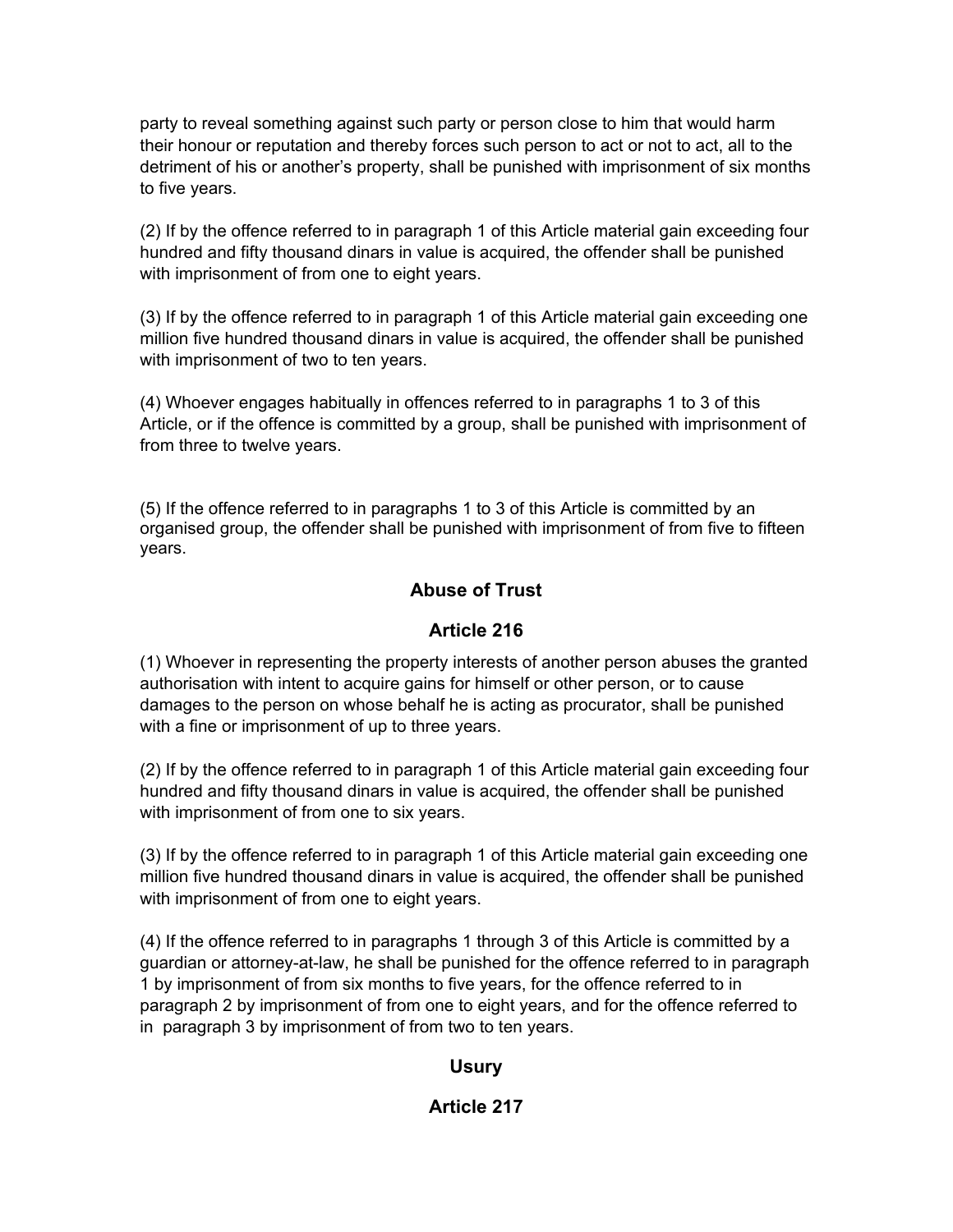(1) Whoever for loan of money or other consumables to another stipulates for himself disproportionate material gain by abusing another's difficult financial situation, difficult circumstances, necessity, rashness or insufficient capacity for judgement, shall be punished with imprisonment of up to three years and a fine.

(2) If the offences referred to in paragraph 1 of this Article resulted in serious consequences for the injured party or the offender acquired material gain exceeding four hundred and fifty thousand dinars in value, the offender shall be punished with imprisonment of from six months to five years and a fine.

(3) If the offences referred to in paragraph 1 of this Article resulted in acquiring material gain exceeding one million five hundred thousand dinars in value, or were committed by a group, the offender shall be punished with imprisonment of one to eight years and a fine.

(4) Prosecution of the offence referred to in paragraph 1 of this Article is undertaken by a motion.

## **Unlawful Occupation of Land**

## **Article 218**

1) Whoever unlawfully occupies another's land shall be punished with a fine or imprisonment of up to three years.

(2) If the occupied land comprises a part of a protected forest, national park or other land intended for a special purpose, the offender shall be punished with imprisonment of from three months to three years.

(3) Prosecution for the offence referred to in paragraph 1 of this Article is undertaken by a motion.

### **Unlawful Occupation of Premises**

### **Article 219**

(1) Whoever unlawfully occupies another person's building, flat, business or other premises, shall be punished with a fine or imprisonment of up to two years.

(2) If the court pronounces a suspended sentence for the offence referred to in paragraph 1 of this Article, it shall order the perpetrator to vacate and empty the unlawfully occupied premises within a set period of time.

(3) Prosecution for the offence referred to in paragraph 1 of this Article is instituted by a motion.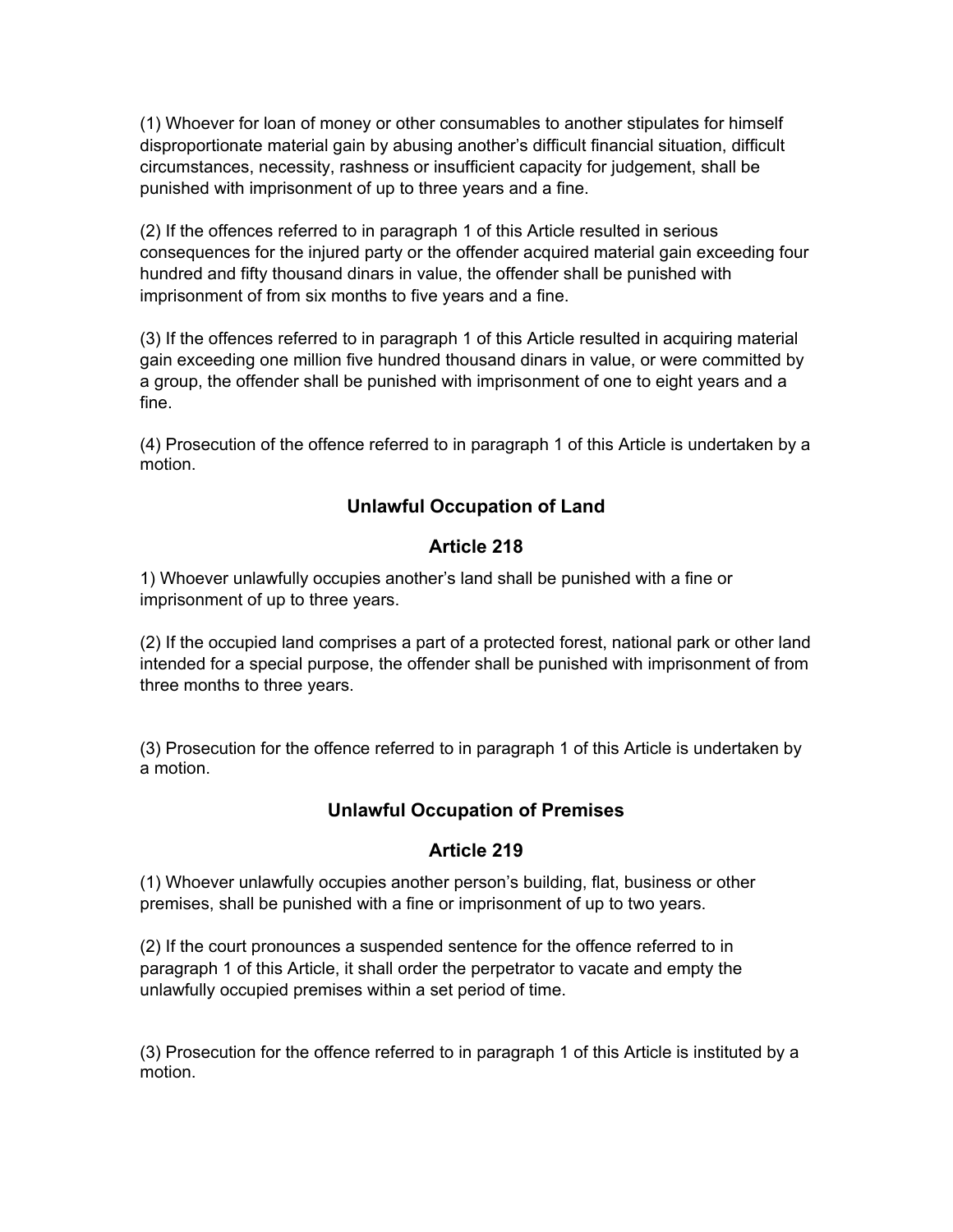## **Construction Without Building Permit**

### **Article 219a**

(1) Where a person who is a contractor, or a responsible person in a legal person performs building construction or conducts reconstruction of an existing building without a building permit shall be punished with imprisonment of from six months to five years and a fine.

(2) A person who is an investor or a responsible person in a legal person which the investor of the object that is being built without a building permit shall be punished with imprisonment of from six months to five years and a fine.

(3) When a decision on suspension of construction is issued and person referred to in paragraphs 1 and 2 of this Article continues the building construction, he shall be punished with imprisonment of from one to eight years.

(4) If the person who is the responsible designer, or performs technical control, in contravention of regulations authorises a final report on a performed control citing no objections, or in contravention of regulations confirms by a seal on the master plan that the project is done in accordance with the site permit, shall be punished with imprisonment of from three months to five years and with fine.

## **Connection of Buildings Built without Permits to Utilities**

### **Article 219b**

Persons who perform connections, or responsible persons in legal persons who, in contravention of regulations on building construction, connect or allow the connection of a facility under construction or a completed facility, for which no building permit has been issued, to the electric power infrastructure, central-heating network, telecommunications network, the water-supply and sewage infrastructures and the road infrastructure, shall be punished with imprisonment of from three months to three years.

## **Infringement of Another's Right**

### **Article 220**

(1) Whoever with intent to prevent the exercise of a right to an asset disposes of, destroys, damages or abstracts his own asset to which another person has pledge rights or right of usufruct and thereby causes damage to such person, shall be punished with a fine or imprisonment of up to six months.

(2) The penalty referred to in paragraph 1 of this Article shall also be imposed on whomever with intent to prevent settlement of creditor during enforcement procedure disposes of, destroys, damages or conceals parts of his property and thereby causes damage to the creditor.

(3) Prosecution for offences referred to in paragraphs 1 and 2 of this Article, where injured parties are private citizens, is instituted by private action.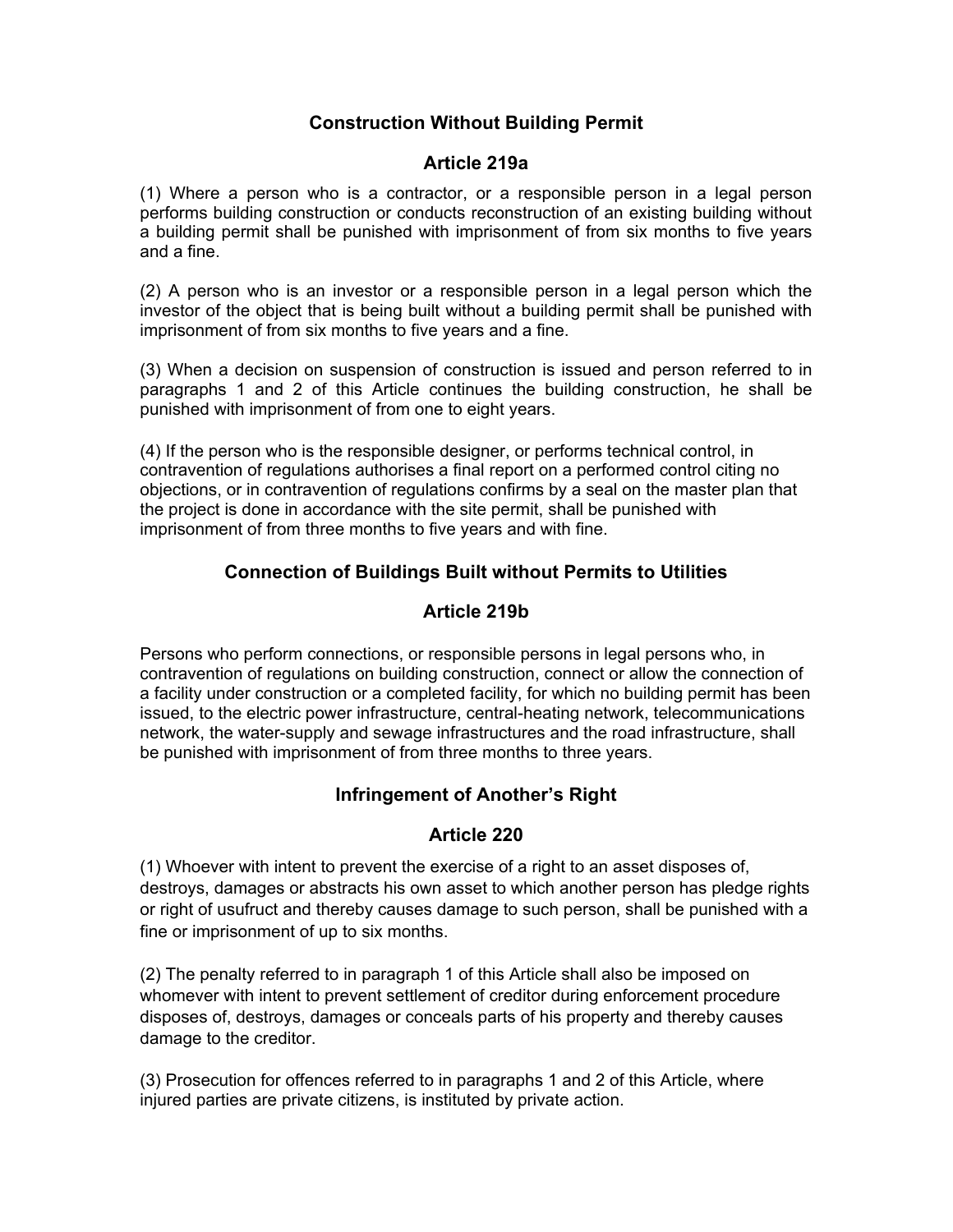### **Concealment**

## **Article 221**

(1) Whoever conceals, circulates, purchases, receives in pawn or otherwise obtains an object he knows was acquired by criminal offence or whatever was obtained for it by sale or exchange, shall be punished with a fine or imprisonment of up to three years, with the proviso that the penalty may not exceed the statutory penalty for the offence by whose commission the object was acquired.

(2) Whoever commits the offence referred to in paragraph 1 of this Article and could have been aware or should have been aware that the object was obtained by the commission of an offence, shall be punished with a fine or imprisonment of up to one year.

(3) Whoever with intent to acquire unlawful material gain for himself or another demands a reward for the return of item and could have been aware or should have been aware that the object was obtained by the commission of criminal offence, unless there exist elements of another more serious criminal offence, shall be punished with a fine and imprisonment up to two years.

(4) If the offender habitually engages in the criminal offence referred to in paragraphs 1 to 3 of this Article, or if the offence referred to in paragraph 1 of this Article is committed by a group, or where a cultural good of exceptional or great importance is involved, or a good enjoying prior protection, or the value of the concealed items exceeds one million and five hundred thousand dinars, shall be punished with imprisonment of from six months to fie years.

## **Unauthorized Removal of Cultural Property Abroad**

Article 221a

(1) Whoever takes abroad or exports cultural good or goods that enjoy prior protection, without the prior approval of an authorized authority, shall be punished with imprisonment of from six months to five years.

(2) If the criminal offence referred to in paragraph 1 of this Article is committed against cultural goods of exceptional or great importance, the offender shall be punished with imprisonment of from one to eight years.

## **Prosecution Where the Perpetrator is Closely Related to the Injured Party**

### **Article 222**

Prosecution for criminal offences referred to in Articles 203, 204, 208, 213, 216 paragraph 1 through 3 and 221 of this Code, if committed against a spouse, a person with whom the injured party is in cohabitation, a lineal relative by blood, a sibling, an adoptive parent or an adopted child, or other persons with whom the offender lives in a common household, is instituted by private action.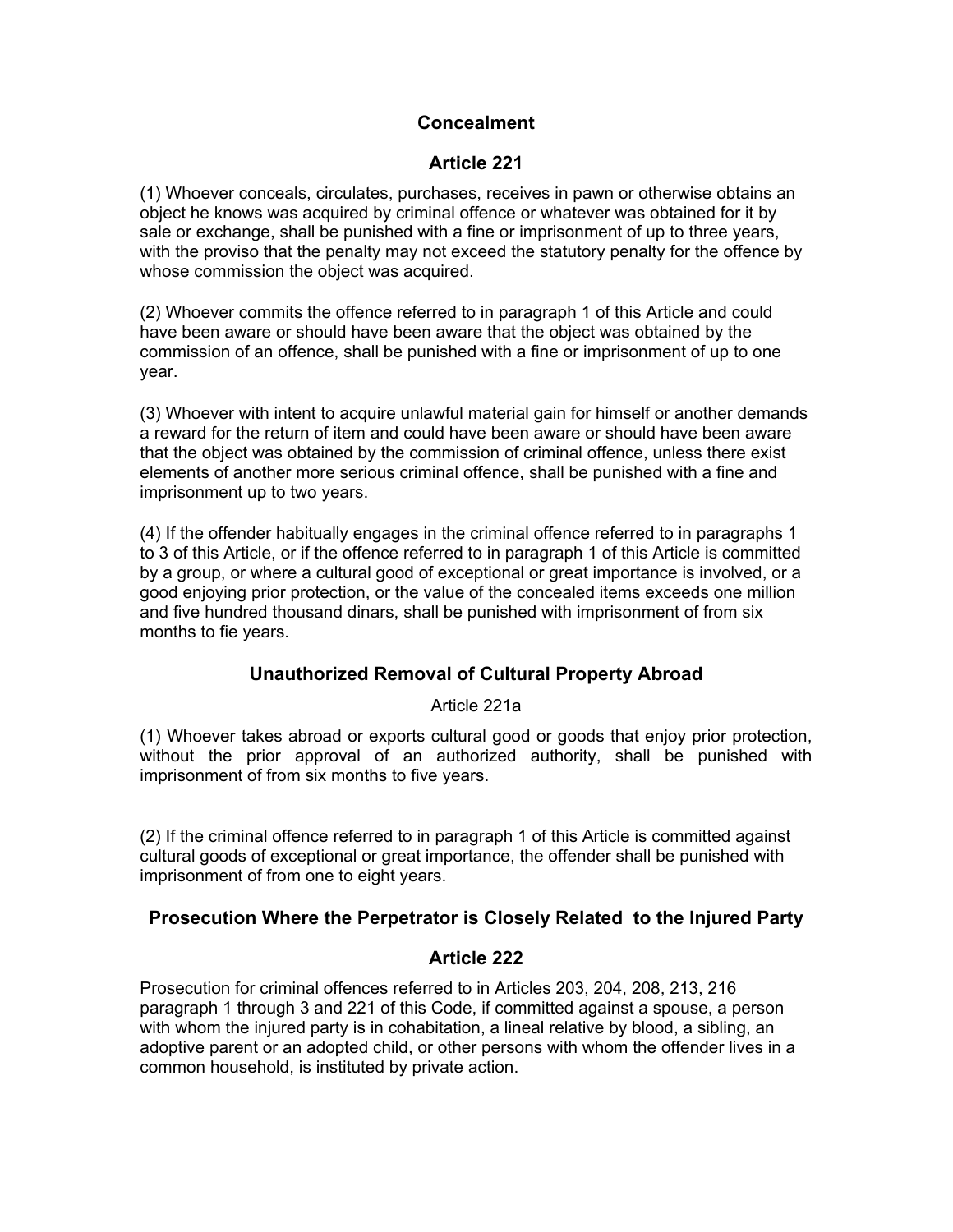# **Chapter Twenty-Two CRIMINAL OFFENCES AGAINST ECONOMIC INTERESTS**

### **Counterfeiting Money**

## **Article 223**

(1) Whoever produces counterfeit money with intent to put it in circulation as genuine or who with same intent alters genuine money, shall be punished by imprisonment of from two to twelve years and a fine.

(2) Whoever procures counterfeit money with intent to circulate it as real or who puts counterfeit money in circulation, shall be punished by imprisonment of one to ten years and a fine.

(3) If by the offence referred to in paragraphs 1 and 2 of this Article counterfeit money is produced, altered, circulated or procured in an amount exceeding one million and five hundred thousand dinars and/or a corresponding amount in foreign currency, the offender shall be punished by imprisonment of five to fifteen years and a fine.

(4) Whoever in accepting counterfeit money as genuine, and upon learning that it is counterfeit, puts it in circulation, or whoever knows that counterfeit money is being produced or that counterfeit money is being put in circulation and fails to report it, shall be punished by fine or imprisonment of up to three years.

(5) The counterfeit money shall be impounded.

## **Counterfeiting Securities**

## **Article 224**

(1) Whoever produces forged securities or alters genuine securities with intent to use them as genuine, or to give them to another to use, or whoever uses such forged securities as genuine or procures them for such intent, shall be punished by imprisonment of eight years and a fine.

(2) If the total nominal value of forged securities referred to in paragraph 1 of this Article exceeds one million and five hundred thousand dinars, the offender shall be punished by imprisonment of from two to twelve years and a fine.

(3) Whoever receives forged securities as genuine and upon learning that these are forgeries puts them in circulation, shall be punished by fine or imprisonment of up to three years and a fine.

(4) nay forged securities shall be impounded.

## **Counterfeiting and Abuse of Payment Cards**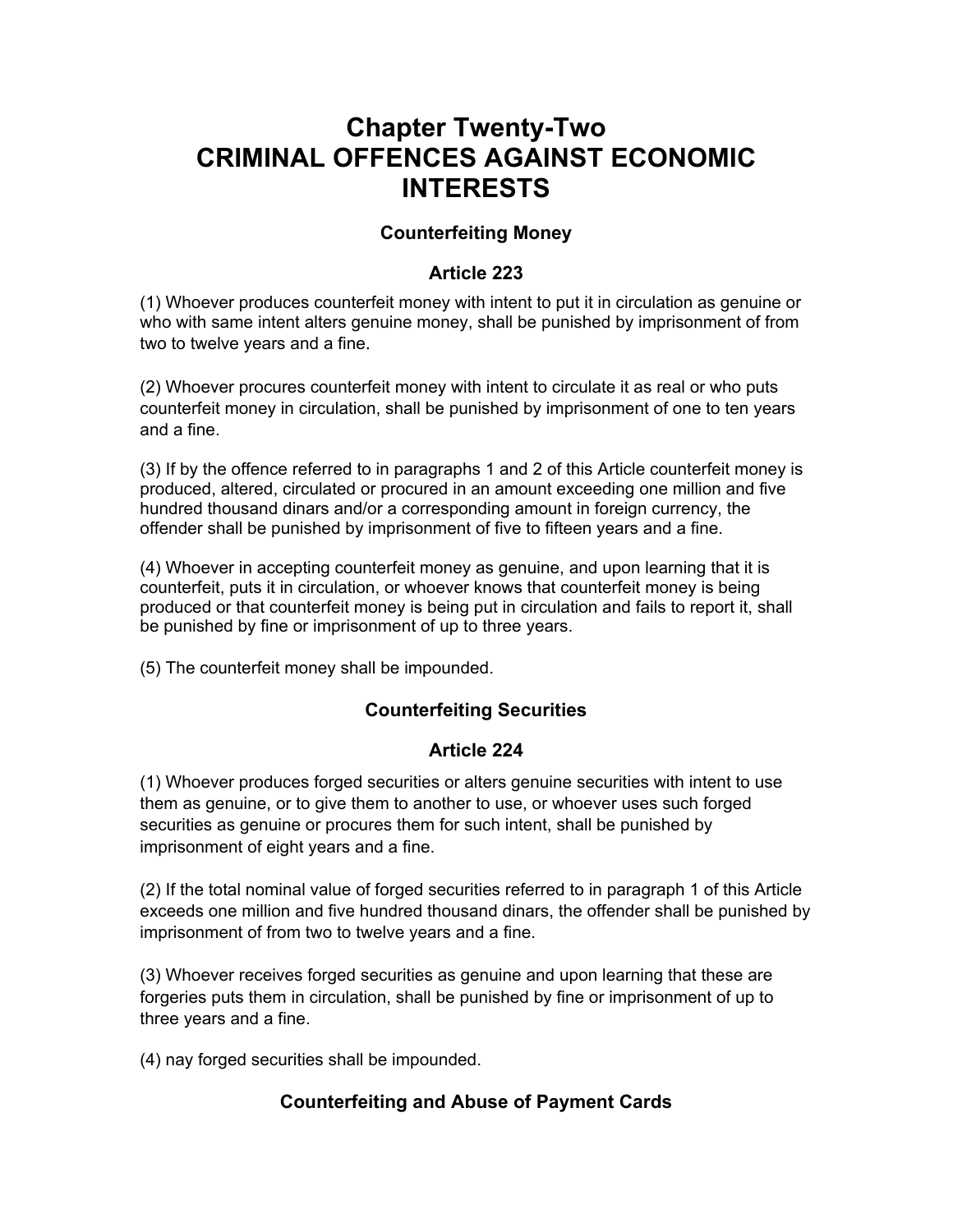### **Article 225**

(1) Whoever fabricates a forged payment card or who alters a genuine payment card with intent to use as genuine or who uses such payment card as genuine, shall be punished by imprisonment from six months to five years and a fine.

(2) If the offender by commission of the offence referred to in paragraph 1 of this Article acquires an unlawful material gain through the use of the card, he shall be punished by imprisonment of one year to eight years and a fine.

(3) If the offender by commission of the offence referred to in paragraph 1 of this Article acquired an unlawful material gain exceeding one million and five hundred thousand dinars in value, he shall be punished by imprisonment of two to twelve years and a fine.

(4) The penalty referred to in paragraphs 2 and 3 of this Article shall be imposed also to whoever commits the offence through unauthorised use of another's card or of confidential data which uniquely identify the card in the financial system.

(5) Whoever obtains a forged payment card with intent to use it as genuine or whoever obtains information with intent to use for fabrication of forged payment cards, shall be punished by fine or imprisonment of up to five years.

(6) Forged payment cards shall be impounded.

## **Counterfeiting Tokens of Value**

### **Article 226**

1) Whoever fabricates or alters value tokens with intent to use them as genuine or to give them to another to use, or who uses such forged value tokens as genuine or obtains them to such end, shall be punished by imprisonment of up to three years.

(2) If the overall value of value tokens referred to in paragraph 1 of this Article exceeds one million and five hundred thousand dinars, the offender shall be punished by imprisonment of from one to eight years.

(3) Whoever by removing a stamp invalidating a value token or otherwise endeavours to give such value token an appearance as if unused in order to re-use them, or who reuses already used value tokens or sells them as valid, shall be punished by fine or imprisonment of up to one year.

(4) Forged value tokens shall be seized.

Manufacturing, Procuring and Giving to Another Means for Counterfeiting

## **Article 227**

(1) Whoever manufactures, acquires, sells or gives to another to use means for producing forged money or forged securities, shall be punished by imprisonment of six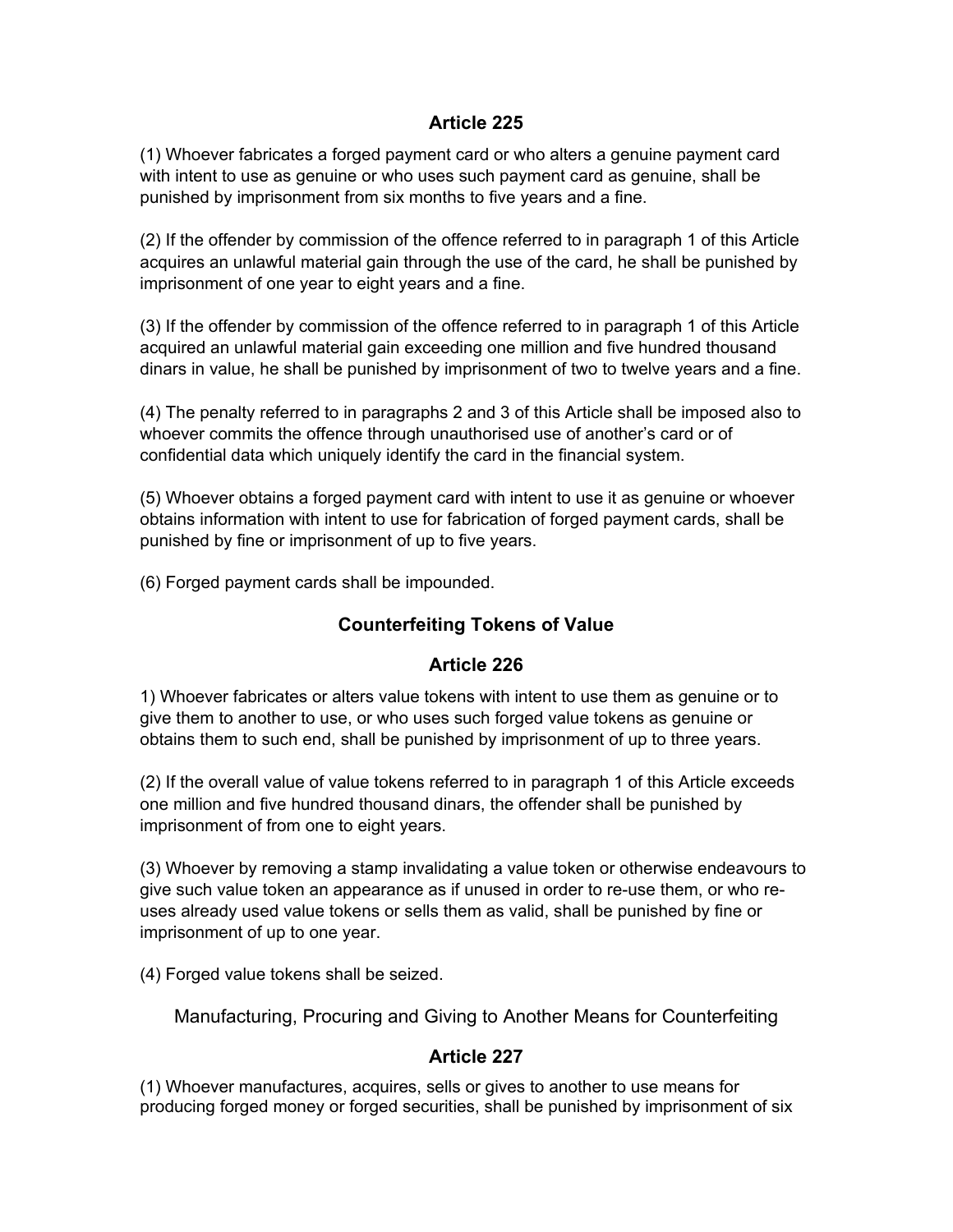months to five years and a fine.

(2) Whoever manufactures, acquires, sells or gives to another to use means for producing forged credit cards or forged value tokens, shall be punished by fine or imprisonment of up to three years.

(3) The means referred to in paragraphs 1 and 2 of this Article shall be impounded.

#### **Issuance of Uncovered Checks and Use of Uncovered Payment Cards**

### **Article 228**

(1) Whoever uses a payment card without cover or uses a credit card for which he fails to provide cover within the contractual period, and thereby acquires for himself or another unlawful material gain exceeding ten thousand dinars, shall be punished by fine or imprisonment of up to three years.

(2) The penalty referred to in paragraph 1 of this Article shall be imposed also to whoever issues or puts in circulation a check, bill of exchange, acceptance order, any guarantee or other means of payment or means of securing payment, although aware that it is uncovered and thereby acquires for himself or another unlawful material gain exceeding ten thousand dinars.

(3) If the offence referred to in paragraphs 1 and 2 of this Article results in acquiring material gain exceeding one hundred thousand dinars in value, the offender shall be punished by imprisonment of one to ten years.

### **Tax Evasion**

### **Article 229**

(1) Whoever with intent to fully or partially avoid payment of taxes, contributions or other statutory dues, gives false information about legal income, assets and other facts relevant to determination of such obligations, or who with same intent, in case of mandatory reporting (filing of returns) fails to report lawful income, assets and other facts relevant to determination of such obligations, or who with same intent conceals information relevant for determination of aforementioned obligations, and the amount of obligation whose payment is avoided exceeds one hundred and fifty thousand dinars, shall be punished by imprisonment of up to three years and fine.

(2) If the amount of the liability referred to in paragraph 1 of this Article whose payment is avoided exceeds one million five hundred thousand dinars, the offender shall be punished by imprisonment of from one to eight years and a fine.

(3) If the amount of the liability referred to in paragraph 1 of this Article whose payment is avoided exceeds seven million five hundred thousand dinars, the offender shall be punished by imprisonment of from two to ten years and a fine.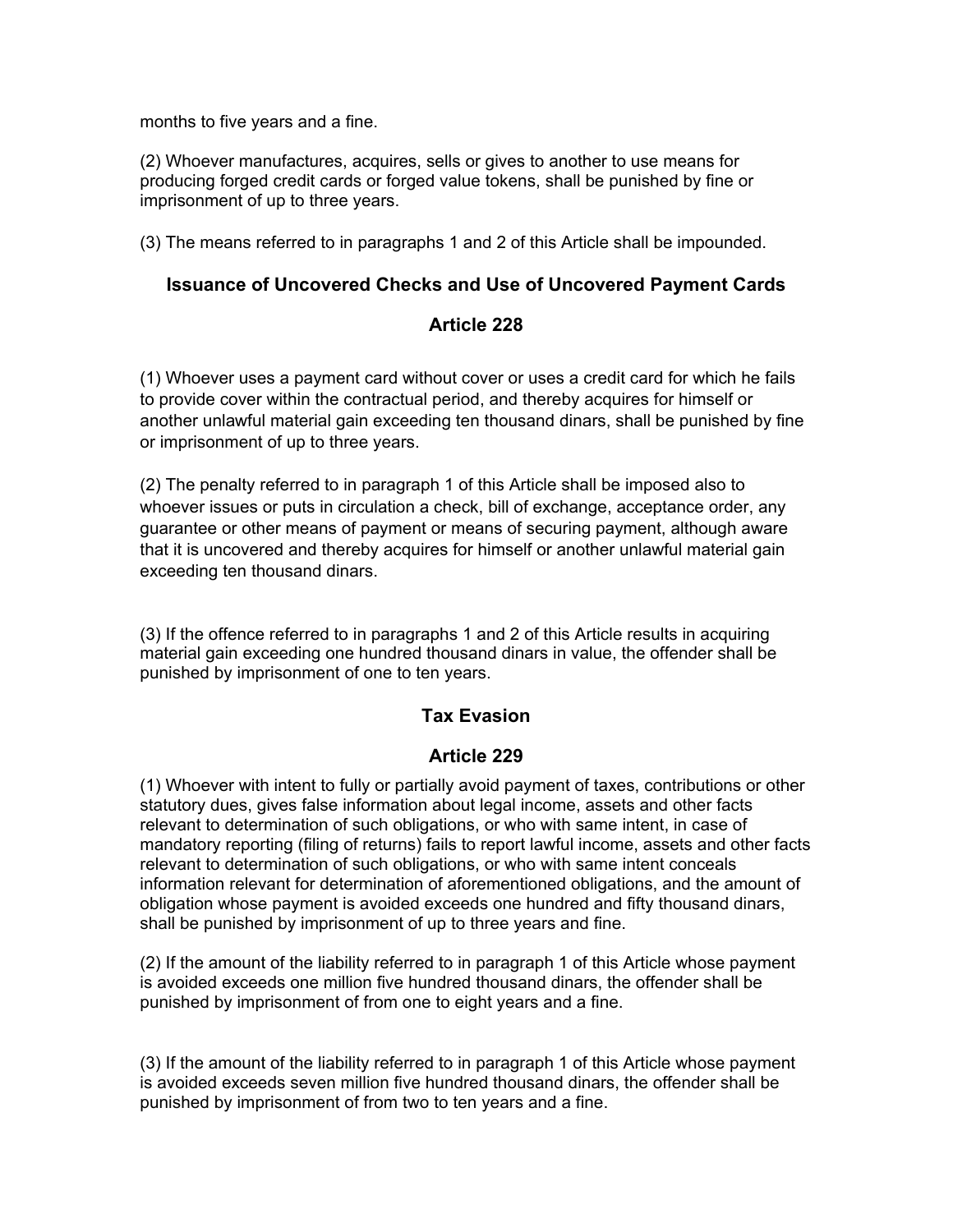## **Avoidance of Withholding Tax**

## **Article 229a**

(1) The responsible person in a tax-paying legal person and a tax-paying entrepreneur who with intent to avoid payment of taxes does not pay on the prescribed payment account of public revenue the amount calculated in the name of withholding tax, shall be punished by imprisonment of up to three years and a fine.

(2) If the calculated amount, and unpaid tax referred to in paragraph 1 of this article, exceeds one million and five hundred thousand dinars, the perpetrator shall be punished by imprisonment of from six months to five years and a fine.

(3) If the calculated amount and unpaid tax referred to in paragraph 1 of this Article exceeds seven million and five hundred thousand dinars, the perpetrator shall be punished by imprisonment of from one to ten years and a fine.

(4) In connection with the criminal offence referred to in paragraphs 1 to 3 this Article, a security measure prohibiting the exercise of the call, activities and duties of entrepreneurs and responsible persons in the taxpayer shall also be imposed on them for a period of one to five years.

## **Smuggling**

## **Article 230**

(1) Whoever takes goods across the customs line evading customs control measures or who takes goods across the customs line evading customs control while armed, as part of a group or by using force or threats, shall be punished by imprisonment of from six months to five years and a fine.

(2) Whoever engages in the sale, distribution or concealment of uncleared goods or organises a network of dealers or middlemen for distribution of such goods, shall be punished by imprisonment of from one to eight years and a fine.

(3) The goods that are the subject of the offence referred to in paragraphs 1 and 2 of this Article shall be seized.

(4) A vehicle or other means of transportation whose hidden or secret compartments were used for transportation of the goods which are subject of the offence referred to in paragraph 1 of this Article, or which is intended for committing such criminal offences, shall be impounded if the owner or user of such vehicle was aware or should have been aware or was obliged to be aware of this, and if the value of goods that are subject of the offence exceeds one-third of the value of such a vehicle at the time of the commission of the offence.

## **Money Laundering**

### **Article 231**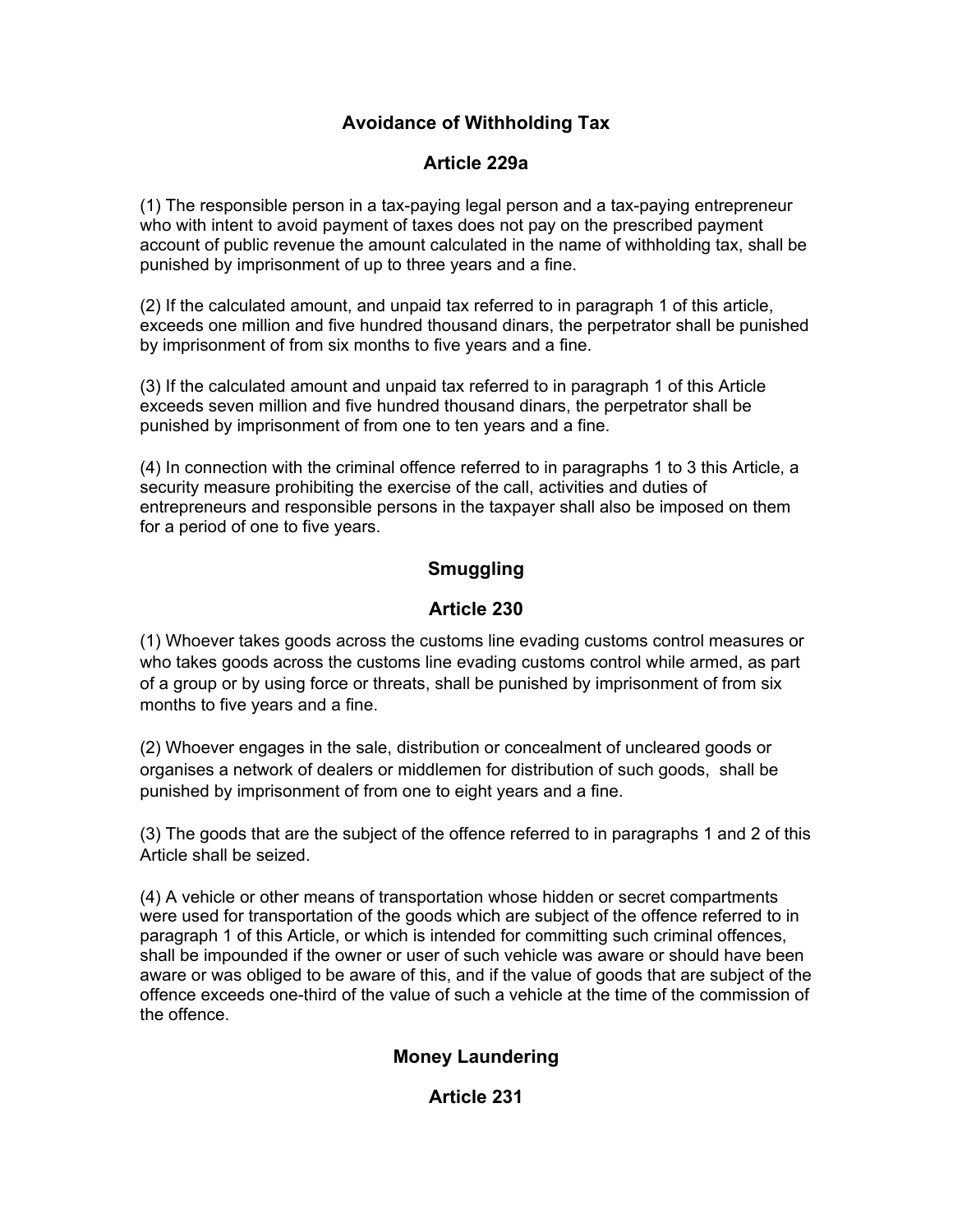(1) Whoever converts or transfers property while aware that such property originates from a criminal offence, with intent to conceal or misrepresent the unlawful origin of the property, or conceals and misrepresents facts on the property while aware that such property originates from a criminal offence, or obtains, keeps or uses property with foreknowledge, at the moment of receiving, that such property originates from a criminal offence, shall be punished by imprisonment of from six months to five years and a fine.

(2) If the amount of money or property referred to in paragraphs 1 of this Article exceeds one million five hundred thousand dinars, the offender shall be punished by imprisonment of one to ten years and a fine.

(3) Whoever commits the criminal offence referred to in paragraph 1 and 2 of this Article with assets obtained by himself that originate from a criminal offence, shall be punished with the penalties prescribed in paragraph 1 and 2 of this Article.

(4) Whoever commits in a group criminal offences referred to in paragraph 1 and 2 of this Article, shall be punished with imprisonment of from two to twelve years and a fine.

(5) Whoever commits the offences referred to in paragraph 1 and 2 of this Article, and could have been aware or should have been aware that the money or assets represent proceeds from crime, shall be punished by imprisonment of up to three years.

(6) The responsible officer in a legal person who commits the offence referred to in paragraphs 1 through 3 and 5 of this Article shall be punished by the penalty stipulated for that offence, if aware, or should have been aware that the money or assets represents proceeds from crime.

(7) The money and property referred to in paragraphs 1 through 6 of this Article shall be seized.

### **Abuse of Monopolistic Position**

### **Article 232**

A responsible officer in an enterprise or other commercial entity which has the capacity of a legal person or an entrepreneur, who by abuse of monopolistic or dominant market position or by concluding monopolistic agreements cause market disruptions or place that entity into a more favourable position in relation to others, thus acquiring material gain for that entity or for another entity or causing damage to other business entities, consumers or users of services, shall be punished by imprisonment of from six months to five years and a fine.

### **Unauthorised Use of Another's Business Name and Other Special Marks of Goods and Services**

### **Article 233**

(1) Whoever with an intention to deceive buyers or users of services, uses another's company name, another's geographic mark of origin, another's hallmark or trademark or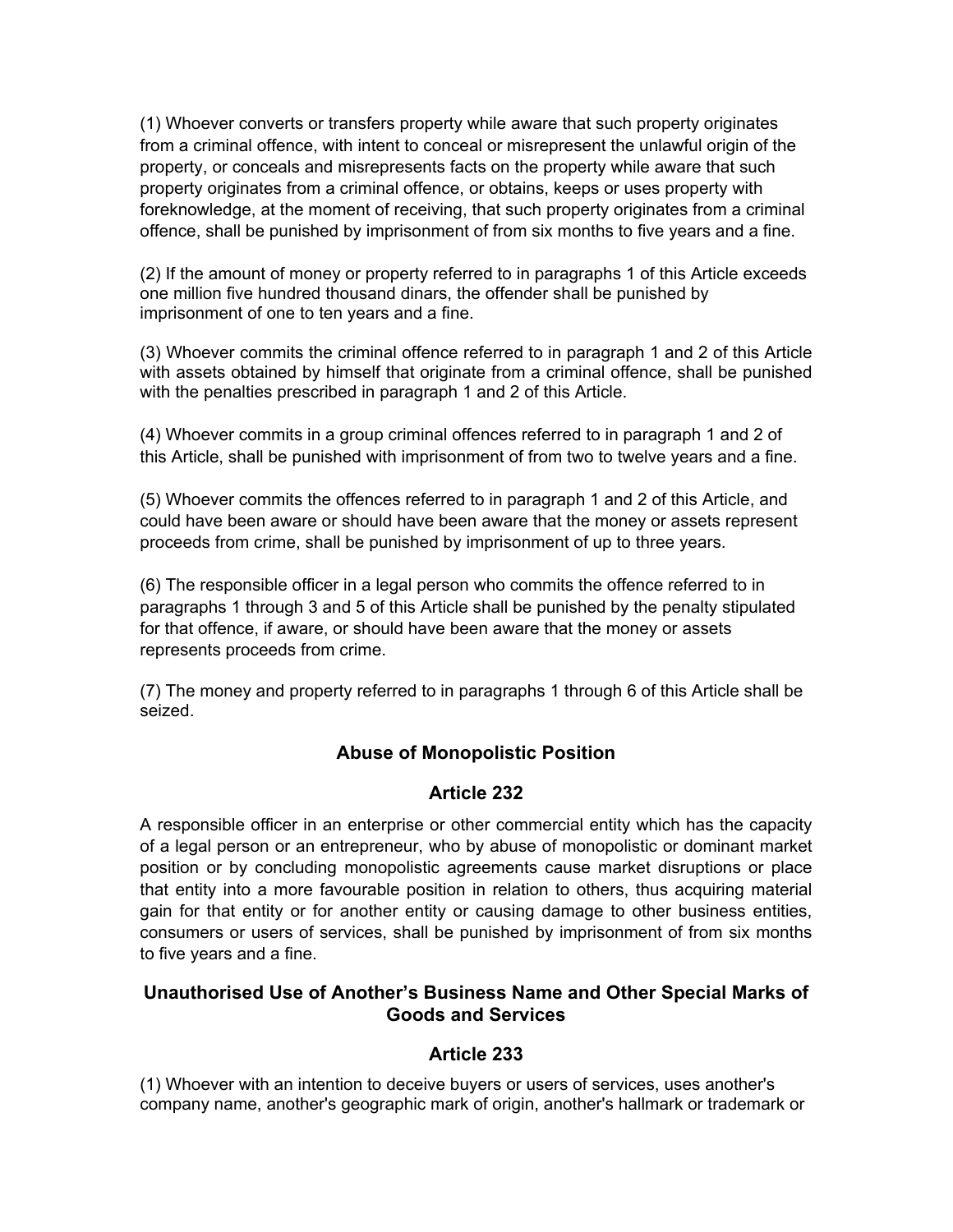another's special mark for goods or incorporates particular features of these marks into his firm, his stamp or trademark or into his special mark for goods, shall be punished by a fine or imprisonment of up to three years.

(2) Whoever for the purpose of sale in larger quantity or value obtains, produces, processes, puts into circulation, rents or stocks goods referred to in paragraph 1 of this Article or engages in extending services by using another's marks without authorisation, shall be punished by imprisonment of from six months to five years.

(3) A perpetrator referred to in paragraph 2 of this Article who organised a network of resellers or middlemen or has acquired material gain exceeding one million and five hundred thousand dinars, shall be punished by imprisonment of from one to eight years.

(4) The items referred to in paragraphs 1 through 3 shall be seized.

## **Misfeasance in Commercial Operation**

## **Article 234**

(1) The responsible officer in an enterprise or other business entity who deliberately violates laws, other regulations or general acts on business activity, or who obviously conducts business activities unconscientiously and consequently from negligence causes damages to such enterprise or other business entity that exceeds four hundred and fifty thousand dinars, shall be punished by a fine or imprisonment of up to three years.

(2) If due to the offence referred to in paragraph 1 of this Article damage is caused that exceeds one million and five hundred thousand dinars or proceedings are instituted for compulsory settlement, or bankruptcy, the offender shall be punished by imprisonment of six months to five years.

## **Causing Bankruptcy**

## **Article 235**

(1) A responsible officer of an enterprise or other business entity having the capacity of a legal person who by mismanagement of assets or their disposal for a trifling amount, excessive borrowing, undertaking disproportionate obligations, concluding thoughtless contracts with individuals incapable of payment, missing timely collection of claims, destroying or concealing assets or by other acts contrary to conducting business with due diligence thereby causes bankruptcy and damage to another, shall be punished by imprisonment of six months to five years.

(2) If the offence referred to in paragraph 1 of this Article is committed from negligence, the offender shall be published by imprisonment of three months to three years.

## **Causing False Bankruptcy**

## **Article 236**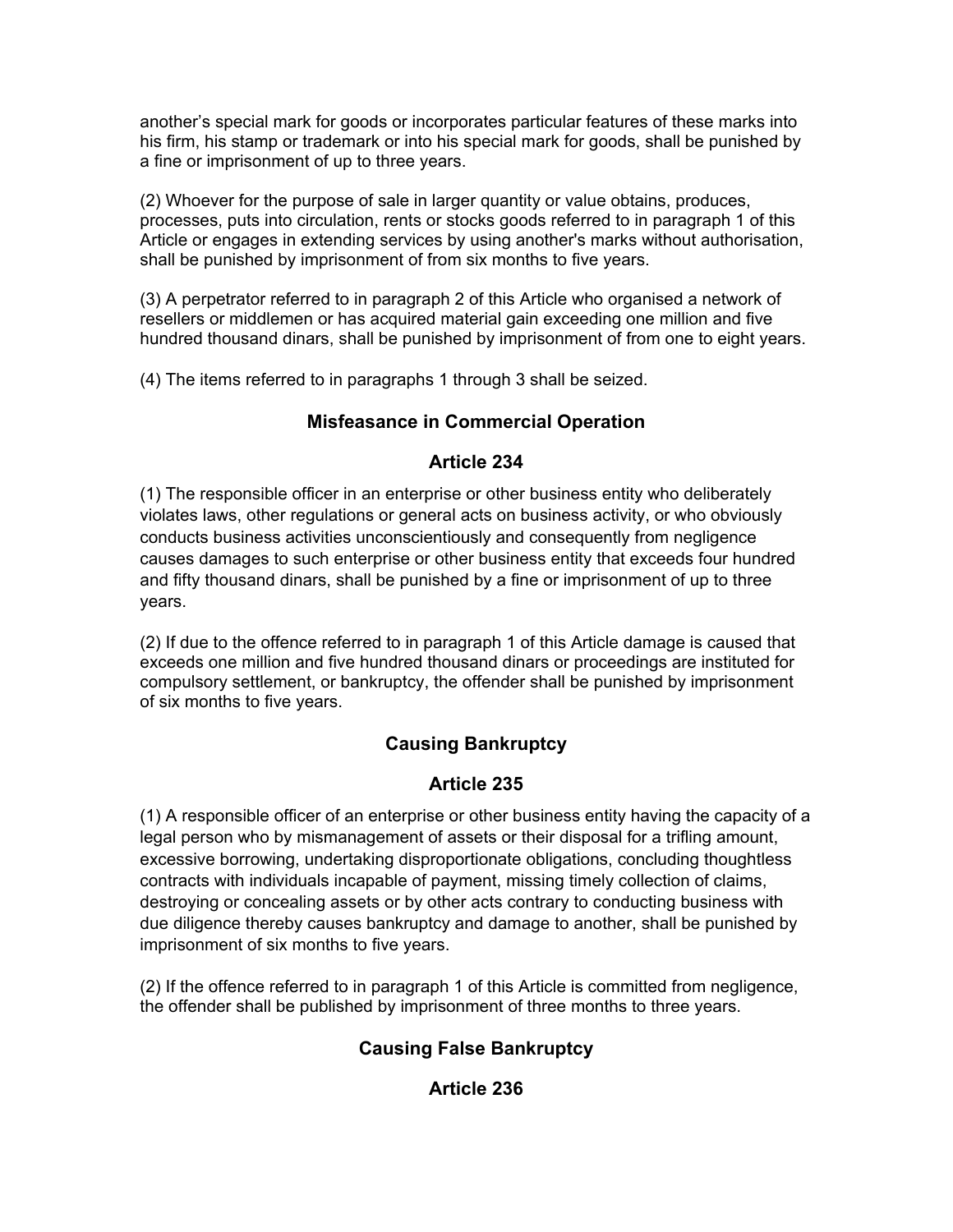(1) A responsible officer in a company or another business entity who has the capacity of a legal person or an entrepreneur who, with the intention to evade paying liabilities of that entity causes bankruptcy of that entity by fictitious or actual decrease of assets, by:

 1) concealing, fictitiously selling, selling below the market price or relinquishing without compensation all or part of the assets of the business entity; 2) concluding fictitious contracts on debt or recognising non-existent claims;

 3) concealing, destroying or altering business books that the business entity is required by law to keep in such a way making it impossible to discern there from business results or state of assets or liabilities, or by fabricating false documents or otherwise presents the status whereby bankruptcy may be instituted, shall be punished by imprisonment of six months to five years.

(2) If the offence referred to in paragraph 1 of this Article results in serious consequences for the creditor, the offender shall be punished by imprisonment of from two to ten years.

## **Causing Damage to Creditors**

### **Article 237**

(1) A responsible officer of an enterprise or other business entity having the capacity of a legal person who, knowing that such entity is insolvent, by repaying a debt or in other way deliberately puts a creditor in a more favourable position and thereby causing significant detriment to another creditor, shall be punished by imprisonment of from three months to three years.

(2) The responsible officer referred to in paragraph 1 of this Article or an entrepreneur who, knowing that the entity is incapable of payment and with the intent to deceive or damage a creditor, recognises false claims, makes false contracts or otherwise fraudulently damages the creditor, shall be punished by imprisonment of from three months to five years.

(3) If the offence referred to in paragraphs 1 and 2 of this Article result in damages to the creditor of large scale or if consequently compulsory settlement or bankruptcy is instituted against the injured party, the offender shall be punished by imprisonment of one to eight years.

## **Abuse of Authority in the Economy**

## **Article 238**

(1) A responsible officer of a company or other economic entity having the capacity of a legal person or entrepreneur who, with intent to acquire unlawful material gain for the legal person in which he is employed, for another legal person or another economic entity having the capacity of legal person:

 1) establishes or keeps illicit financial, commodity or other value funds at home or abroad, or unlawfully prevents exercising of ownership rights of shareholders;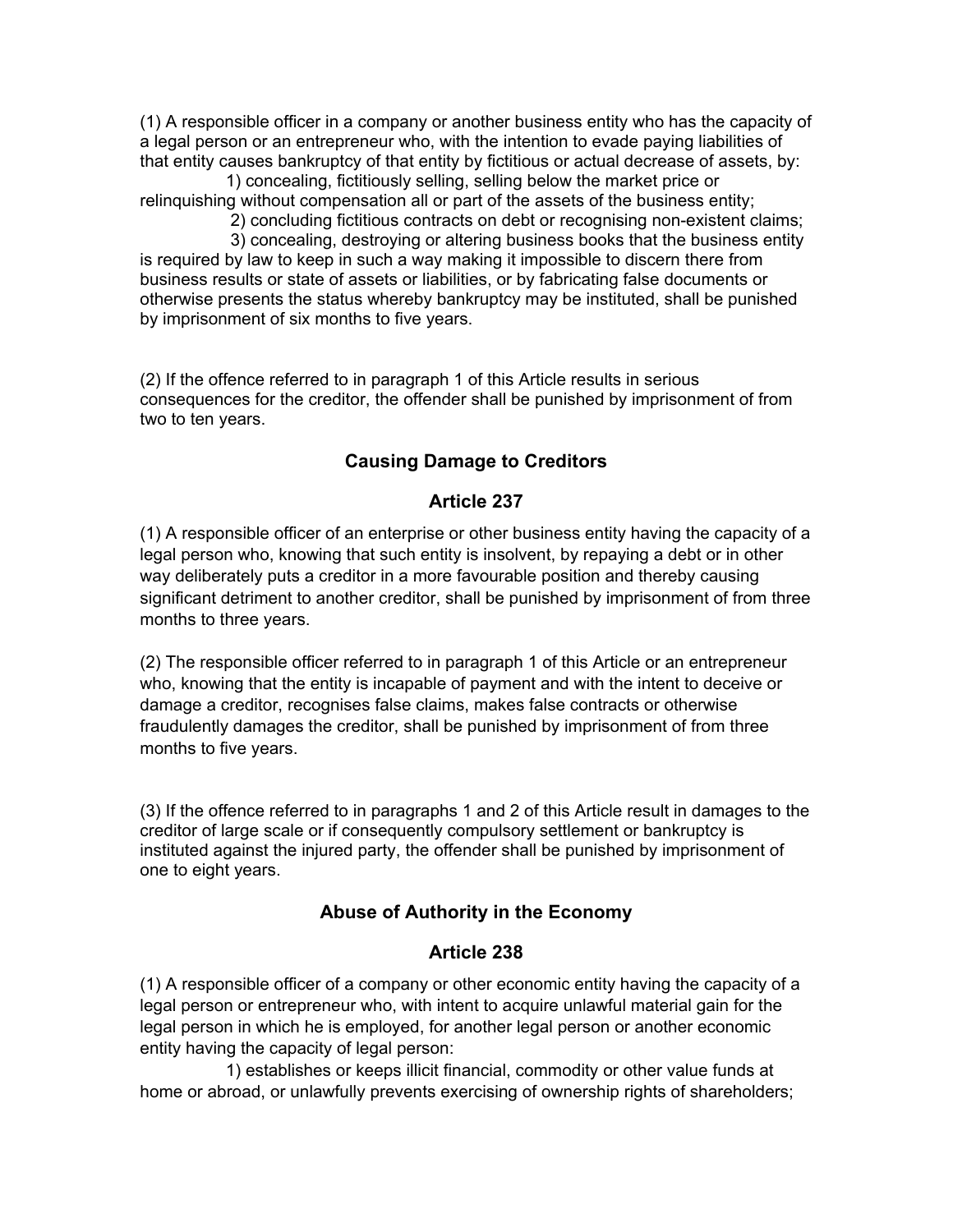2) fabricates documents with false contents, false balance sheets, estimates or through interventions or concealing facts, falsely represents the status or movement of assets and business results, thereby misleading the managing authorities of the company or another legal person when taking decisions relative to management, or places the company or other legal person in a more favourable position when obtaining funds or other benefits that otherwise they would not be entitled to pursuant to regulations in force;

3) uses available assets contrary to their purpose;

 4) otherwise grossly violates authorisation in respect of management, disposal and use of assets,

 5) contrary to the will of shareholders fails to sign the prospectus for trading in the stock exchange, and by giving false information misleads buyers of shares in respect of the capital of the legal entity, shall be punished by imprisonment of three months to five years.

(2) If by the offence referred to in paragraph 1 of this Article material gain is acquired exceeding fifteen million dinars in value, the offender shall be punished by imprisonment of from two to twelve years.

(3) If by the offence specified in paragraph 1 of this Article material gain is acquired whose value exceeds fifteen million dinars, the offender shall be punished by a term of imprisonment of from two to twelve years.

### **Damaging Business Reputation and Credit Rating**

### **Article 239**

(1) Whoever with intent to impair another's business reputation or credit standing spreads untruths or falsely present his business activity, shall be punished by a fine or imprisonment of up to one year.

(2) If the offence referred to in paragraph 1 of this Article results in serious consequences, the offender shall be punished by imprisonment of from three months to three years.

(3) Prosecution for offences referred to in paragraphs 1 and 2 of this Article is instigated by private action.

## **Disclosing a Business Secret**

### **Article 240**

(1) Whoever without authorisation communicates to another, hands over or in any other way makes available information representing a business secret or who obtains such information with the intent to transfer it to an unauthorised person, shall be punished by imprisonment of six months to five years.

(2) If the offence referred to in paragraph 1 of this Article is committed for gain or in respect of particularly confidential information, the offender shall be punished by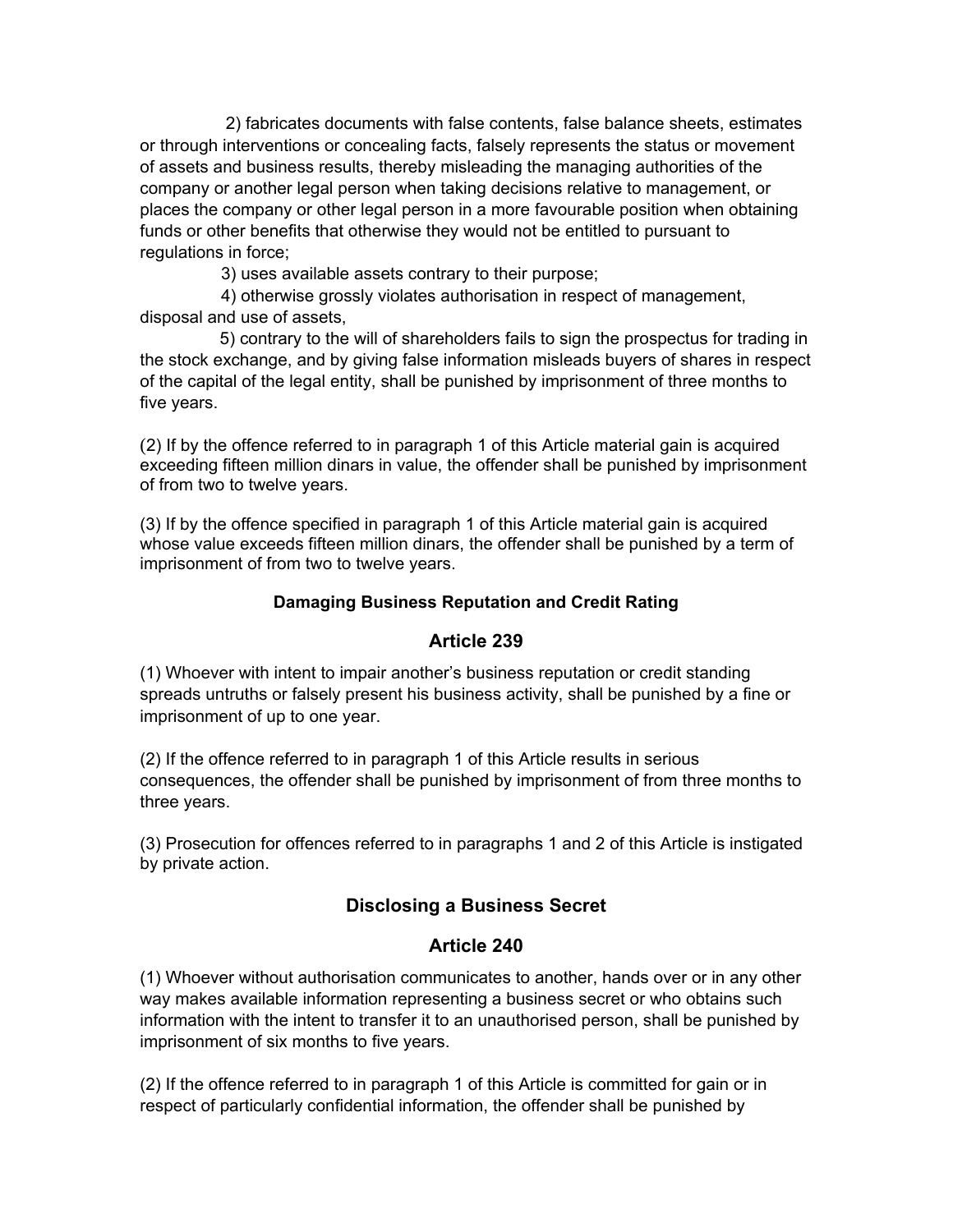imprisonment of from two to ten years and a fine.

(3) Whoever commits the offence referred to in paragraph 1 of this Article from negligence, shall be punished by imprisonment of up to three years.

(4) A business secret represents information and documents defined by law, other regulation or decision of competent authority issued pursuant to the law as a commercial secret whose disclosure would cause or could cause harmful consequences to the enterprise or another commercial entity.

## **Preventing Controls**

## **Article 241**

Whoever prevents a controlling authority from conducting inspections of business books or other documents or prevents inspection of objects, premises or other facilities, shall be punished by a fine or imprisonment of up to one year.

### **Unlawful Manufacture**

### **Article 242**

(1) Whoever without authorisation produces or processes goods whose production or processing requires a permit from a competent authority, shall be punished by fine or imprisonment of up to two years.

(2) Whoever produces or processes goods whose production or processing is prohibited, shall be punished by imprisonment of up to three years.

(3) The goods and means of production or processing shall be seized.

### **Unlawful Commerce**

### **Article 243**

(1) Whoever without a trading permit procures goods or other items in higher value with the objective of sale, or who without authorisation and to a substantial extent engages in trade or mediation in trade, or engages in representation of organisations in domestic or foreign trade of goods and services, shall be punished by fine or imprisonment of up to two years.

(2) Whoever engages in the sale of goods whose production he illegally organised shall be punished by imprisonment of three months to three years.

(3) The penalty referred to in paragraph 2 of this Article shall be imposed also on whoever unlawfully sells, buys or barters goods or objects whose circulation is prohibited or restricted.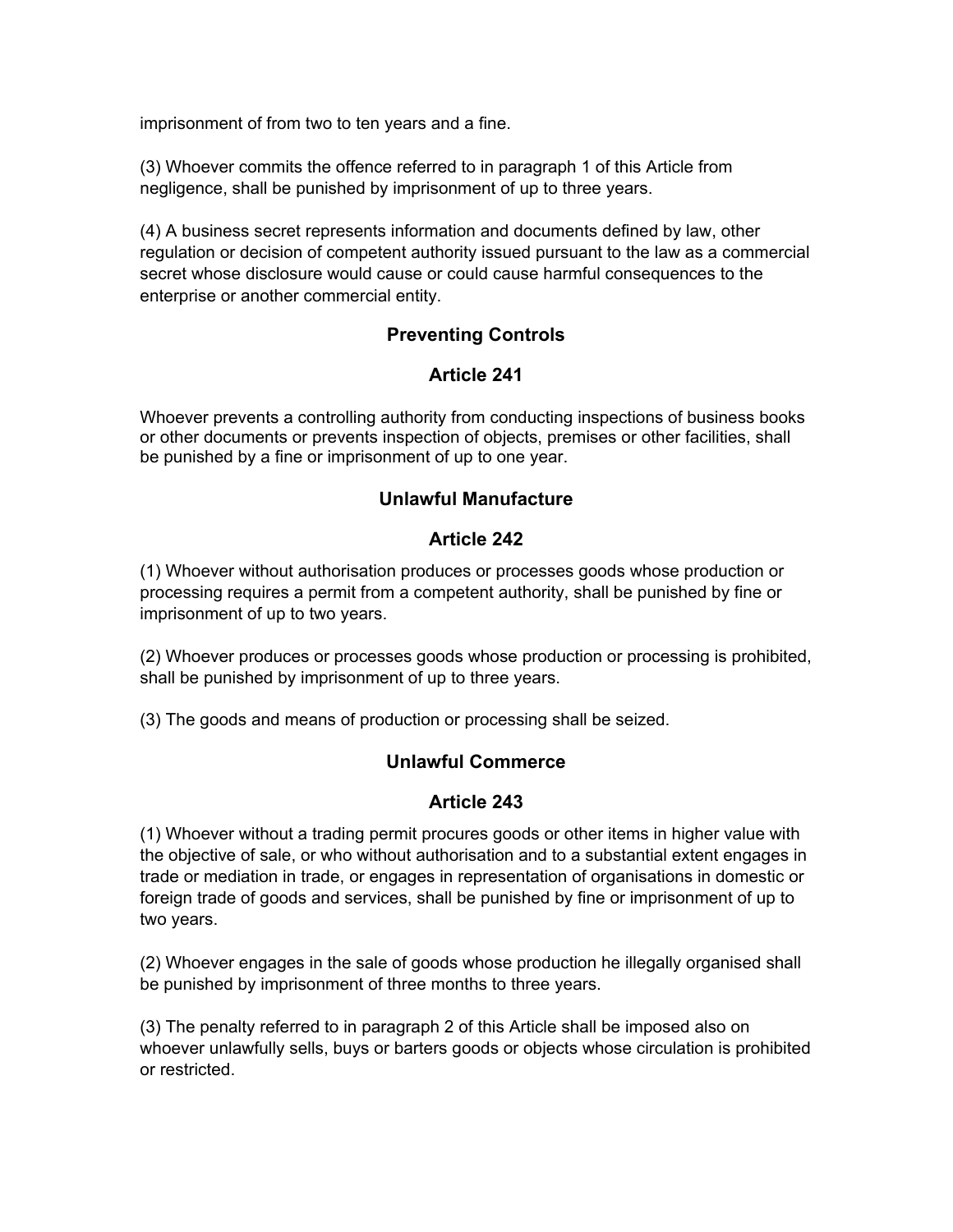(4) If the offender referred to in paragraph 1 through 3 of this Article organises a network of dealers or middlemen or acquired material gain exceeding four hundred and fifty thousand dinars, he shall be punished by imprisonment of from six months to five years.

(5) The goods and objects of unlawful trade shall be seized.

## **Deceiving Buyers**

## **Article 244**

Whoever with intent to deceive buyers puts into circulation products with designations that do not correspond to the content, type, origin or quality of the product or puts into circulation products that by their quantity and quality do not correspond to what is normally assumed for that type of product or puts into circulation products without designation of content, type, origin or quality of the product when such designation is statutory, or uses evidently misleading advertisement in circulation of the products, shall be punished by imprisonment of up to three years and a fine.

## **Counterfeiting Symbols for Marking Goods, Measures and Weights**

### **Article 245**

(1) Whoever with intent to use as genuine makes counterfeit stamps, seals, brands or other symbols for marking domestic or foreign products that are used for designating gold or other precious metals, wood, livestock or other goods or who with same intent alters such genuine symbols or who uses such altered or fake symbols as genuine, shall be punished by fine or imprisonment of up to three years

(2) Any counterfeit symbols, measures and weights shall be seized.

# **Chapter Twenty-Three OFFENCES AGAINST HUMAN HEALTH**

## **Unlawful Production and Circulation of Narcotic Drugs**

### **Article 246**

(1) Whoever unlawfully produces, processes, sells or offers for sale, or whoever purchases, keeps or transports for sale, or who mediates in sale or buying or otherwise unlawfully puts into circulation substances or preparations that are declared narcotics, shall be punished by imprisonment of from three to twelve years.

(2) Whoever unlawfully has grown poppy seeds or psychoactive hemp or other plants used to manufacture narcotic drugs, shall be punished by imprisonment of from six months to five years.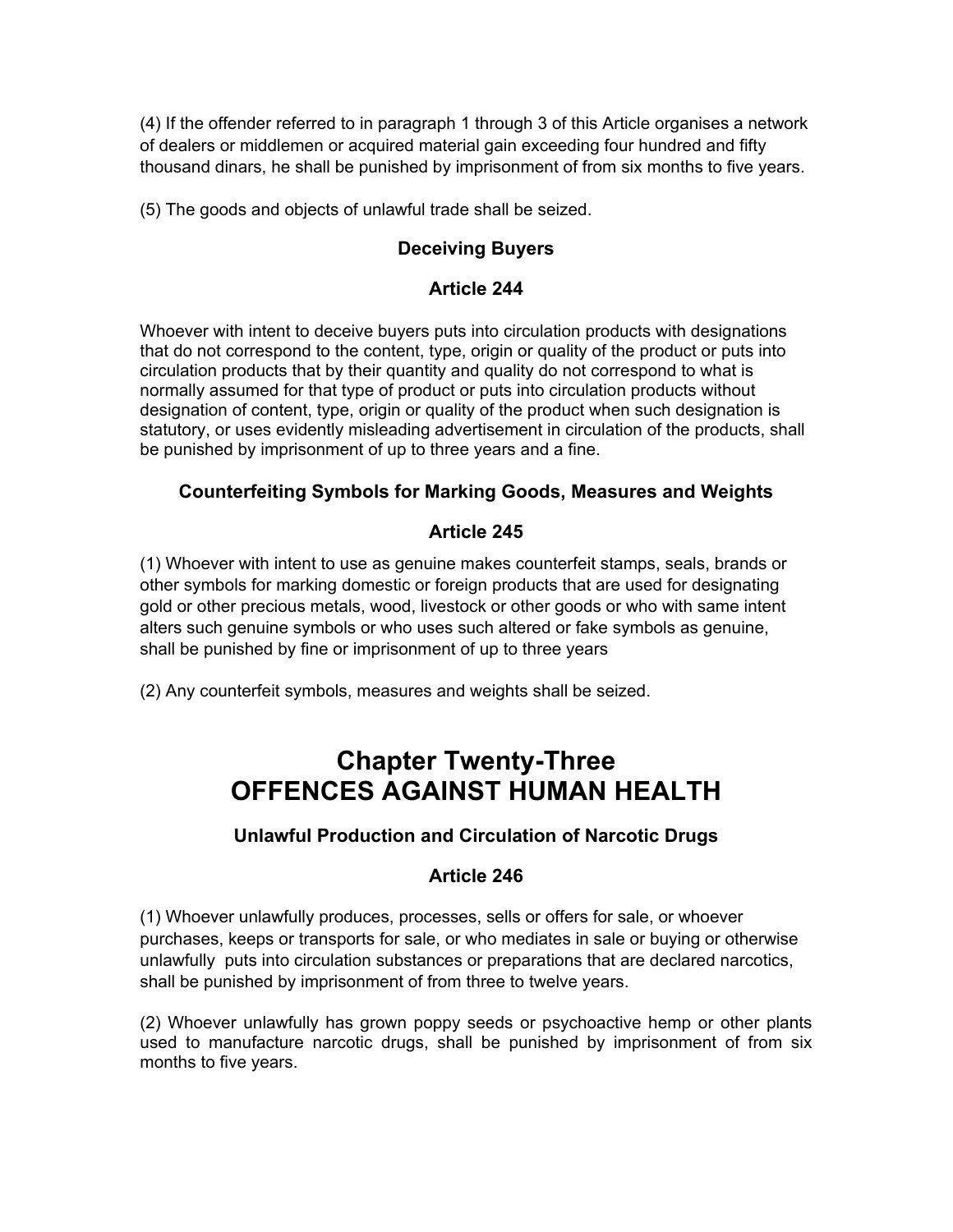(3) If the offence referred to in paragraph 1 of this Article is committed by a group, or if the offender has organized a network of dealers or middlemen, the offender shall be punished by imprisonment of five to fifteen years.

(4) If the offence referred to in paragraph 1 of this Article is committed by an organized criminal group, the offender shall be punished by imprisonment of a minimum of ten years.

(5) The offender referred to in paragraphs 1 through 4 of this Article who discloses from whom he obtained narcotics may be remitted from punishment.

(6) Whoever unlawfully manufactures, obtains, possesses or gives for use equipment, material and substances that are known to be intended for production of narcotics, shall be punished by imprisonment of six months to five years.

(7) All narcotics and means for production and processing shall be seized.

## **Unlawful Keeping of Narcotics**

### **Article 246a**

(1) Whoever unlawfully keeps for their own use small quantities of substances that are declared narcotics, shall be punished by a fine or imprisonment up to three years, or may be remitted from punishment.

(2) The offender referred to in paragraph 1 of this Article who reveals from whom he purchases narcotics may be remitted of punishment.

(3) The narcotics shall be seized.

## **Facilitating the Use of Narcotics**

### **Article 247**

(1) Whoever induces another person to take narcotics or gives him narcotics for his or another's use or places at disposal premises for taking of narcotics or otherwise enables another to take narcotics, shall be punished by imprisonment of six months to five years.

(2) If the offence referred to in paragraph 1 of this Article is committed against a juvenile or several persons or has resulted in particularly serious consequences, the offender shall be punished by imprisonment of from two to ten years.

(3) If the offences referred to in paragraph 2 of this Article results in death of a person, the offender shall be punished by imprisonment of from three to fifteen years.

(4) For criminal offence referred to in paragraphs 1 and 2 of this Article, health-care workers who provide medical assistance to enable the use of narcotic drugs shall not be punished.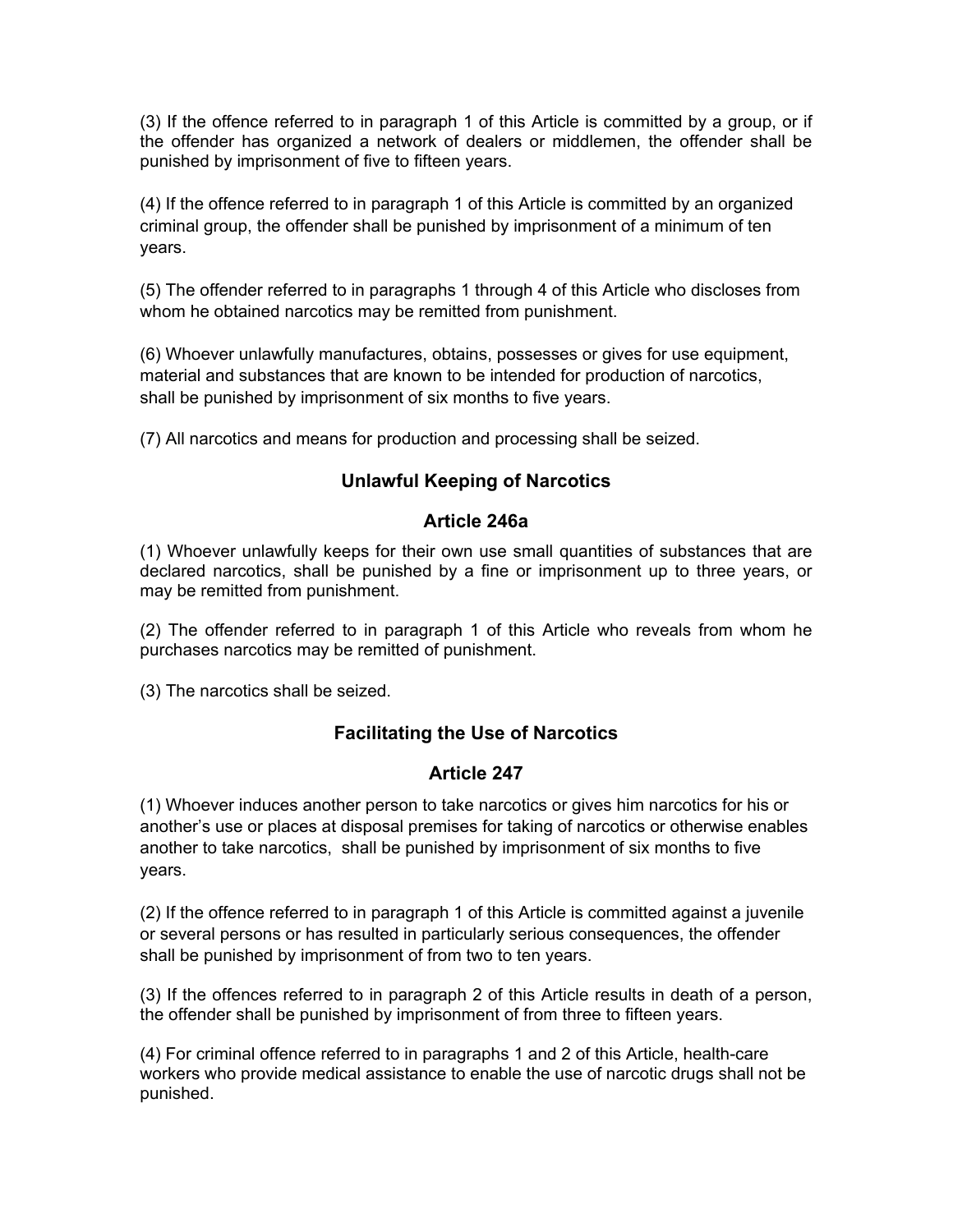(3) The narcotics shall be seized.

## **Failure to Act Pursuant to Health Regulations During Epidemic**

## **Article 248**

Whoever during an epidemic of a dangerous contagious disease fails to act pursuant to regulations, decisions or orders setting forth measures for its suppression or prevention, shall be punished by a fine or imprisonment of up to three years.

## **Transmission of Contagious Diseases**

## **Article 249**

Whoever fails to act pursuant to regulations, decisions or orders for suppression or prevention of contagious decease and thereby a contagious disease is transmitted, shall be punished by imprisonment of up to three years.

## **Transmission of HIV Infections**

## **Article 250**

(1) Whoever knowingly endangers another with infection by the HIV virus shall be punished by imprisonment of up to two years.

(2) Whoever knowingly fails to observe regulations and measures relating to the prevention of the spread of HIV infections to other persons and thereby from negligence transmits an HIV infection to another person, shall be punished by imprisonment of one to five years.

(3) Whoever knowing that he/she is infected with HIV knowingly transmits the infection to another person shall be punished by imprisonment of from two to twelve years.

(4) If the offence referred to in paragraph 3 of this Article results in death of the infected person, the offender shall be punished by imprisonment of from three to fifteen years.

(5) If the offence referred to in paragraph 3 of this Article is the result of negligence, the offender shall be punished for the offence referred to in paragraph 3 of this Article by imprisonment of up to three years, and for the offence referred to in paragraph 4 of this Article by imprisonment of from six months to five years.

## **Medical Malpractice**

## **Article 251**

(1) A physician who in providing medical services uses an obviously inadequate medium or an obviously inappropriate treatment, or fails to observe appropriate standards of hygiene or obviously acts unconscientiously and thereby causes the deterioration of a person's health, shall be punished by imprisonment of three months to three years.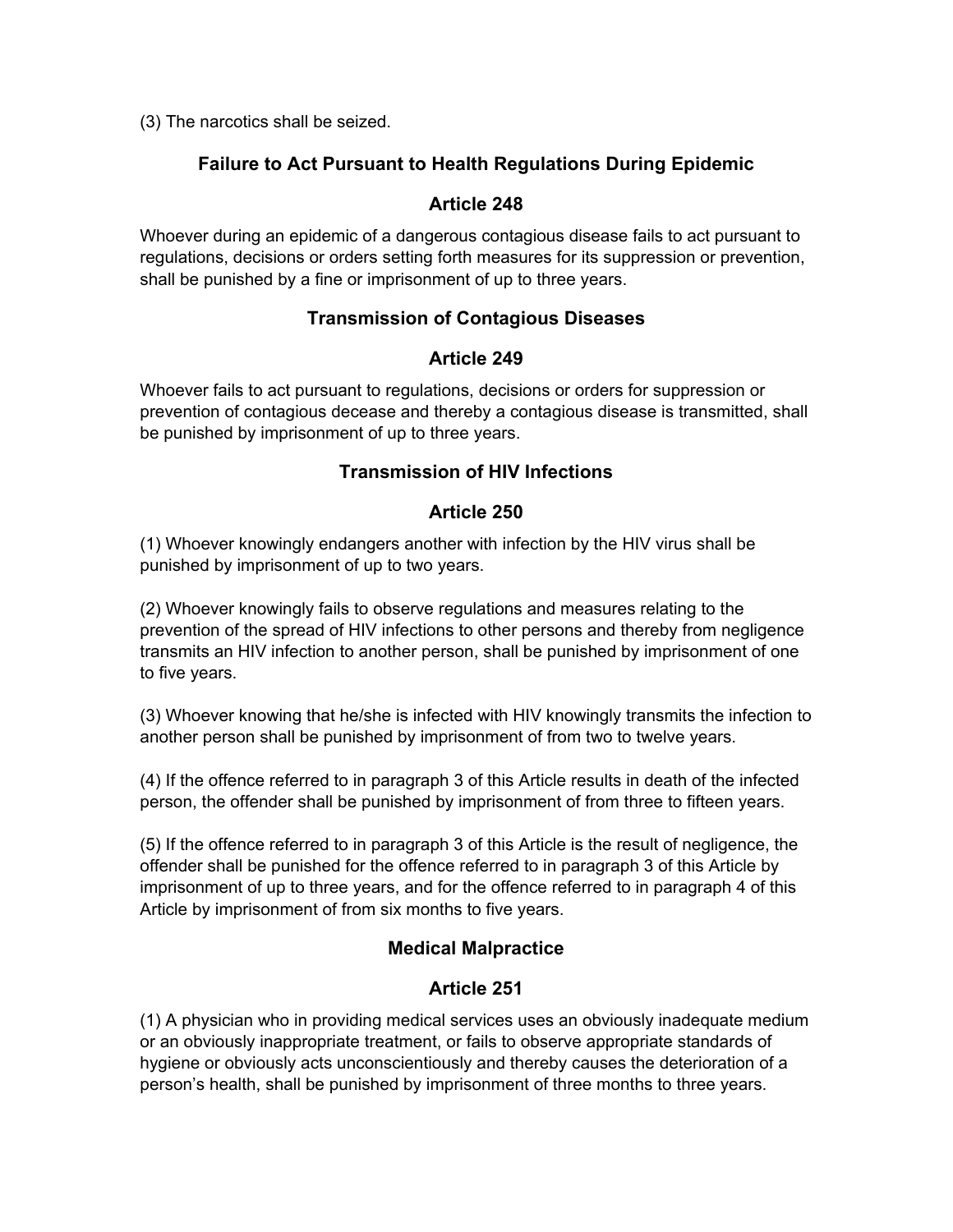(2) The penalty referred to in paragraph 1 of this Article shall be imposed to other medical staff who in rendering medical assistance or care or performing other medical activities act in an obviously unconscientious manner thereby causing deterioration of a person's medical condition.

(3) If the offence referred to in paragraphs 1 and 2 of this Article is the result of negligence, the offender shall be punished by a fine or imprisonment of up to one year.

## **Illegal Conduct of Medical Experiments and Testing of Medicaments**

#### **Article 252**

(1) Whoever conducts medical or similar experiments on humans in contravention of regulations shall be punished by imprisonment of from three months to five years.

(2) The penalty referred to in paragraph 1 of this Article shall be imposed also on whoever performs cloning of human beings or conducts experiments for that purpose.

(3) Whoever contrary to regulations conducts clinical testing of a medicament in contravention of regulations shall be punished by imprisonment of from three months to three years.

## **Failure to Provide Medical Assistance**

## **Article 253**

(1) A physician who in contravention of his duty refuses to render medical assistance to a person in need of such assistance and whose life is in immediate and present danger or is in danger of the onset of grave bodily harm or serious deterioration of health, shall be punished by fine or imprisonment of up to two years.

(2) If grave bodily harm or serious deterioration of health is suffered by the person to whom medical assistance was not provided due to the offence referred to in paragraph 1 of this Article, the offender shall be punished by imprisonment of from six months to five years.

(3) If the offence referred to in paragraph 1 of this Article results in the death of the person to whom medical assistance was not provided, the offender shall be punished by imprisonment of from one to eight years.

## **Practice of Fraudulent Medicine and Pharmaceutical Activities**

### **Article 254**

(1) Whoever without appropriate professional qualification engages in providing medical treatment or rendering other medical services shall be punished by a fine or imprisonment of up to two years.

(2) The penalty referred to in paragraph 1 of this Article shall also be imposed on anyone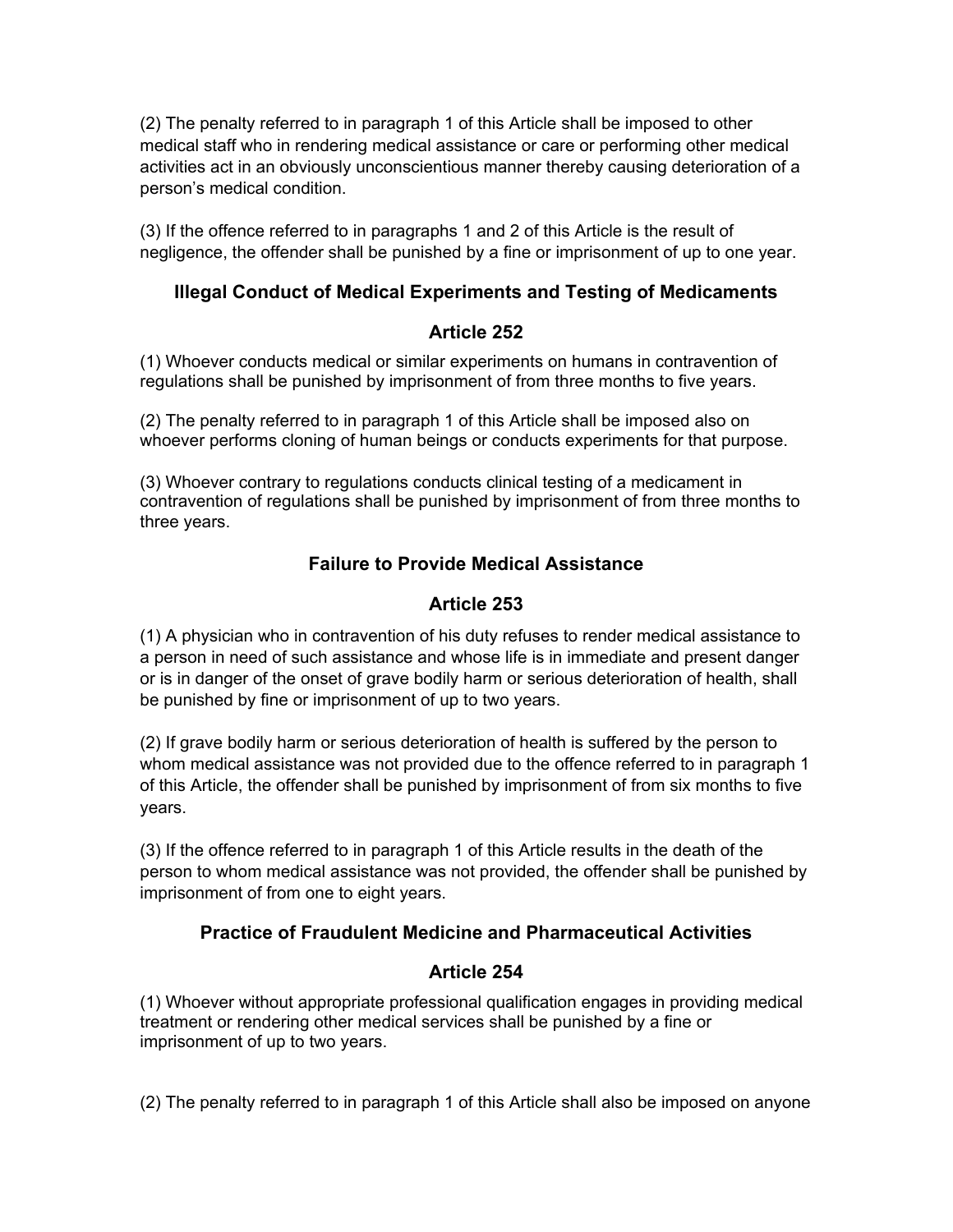who without appropriate professional qualifications engages in preparing or dispensing pharmaceuticals.

## **Malpractice in Preparing and Dispensing Medicaments**

## **Article 255**

(1) A person competent to issue medicaments for use in medical treatment who issues another medicament instead of the prescribed or requested medicament, where a replacement is not permitted, or who fails to prepare the medicament in prescribed proportions or quantity or who obviously proceeds unconscientiously in dispensing medicaments and thereby causes deterioration of a person's health, shall be punished by imprisonment of up to three years.

(2) If the offence referred to in paragraph 1 of this Article is committed from negligence, the offender shall be punished by fine or imprisonment of up to one year.

## **Production and Circulation of Harmful Products**

### **Article 256**

(1) Whoever produces for sale, sells or puts in circulation harmful foodstuffs, meals or drinks, medicaments or medical media or other harmful products, shall be punished by imprisonment of from six months to five years and a fine.

(2) Whoever releases into circulation harmful foodstuffs, meals or drinks, medicaments or medical media or other harmful products without inspection by an authorised official, where such inspection is provided by regulations, or puts them in circulation after the expiry of shelf-life, shall be punished by imprisonment of three years and a fine.

(3) If the offence referred to in paragraphs 1 and 2 are the result of negligence, the offender shall be punished by fine or imprisonment of up to one year.

(4) The items referred to in paragraphs 1 and 2 of this Article shall be seized.

## **Unconscientious Inspection of Foodstuffs**

## **Article 257**

(1) An authorised person who unconscientiously inspects livestock intended for slaughter, meat intended for food and other foodstuff or contrary to regulations fails to perform inspection and thereby enables release for circulation of meat and other foodstuff harmful to human health, shall be punished by imprisonment of up to three years.

(2) If the offence referred to in paragraph 1 of this Article is the result of negligence, the offender shall be punished by a fine or imprisonment of up to one year.

## **Polluting Drinking Water and Foodstuffs**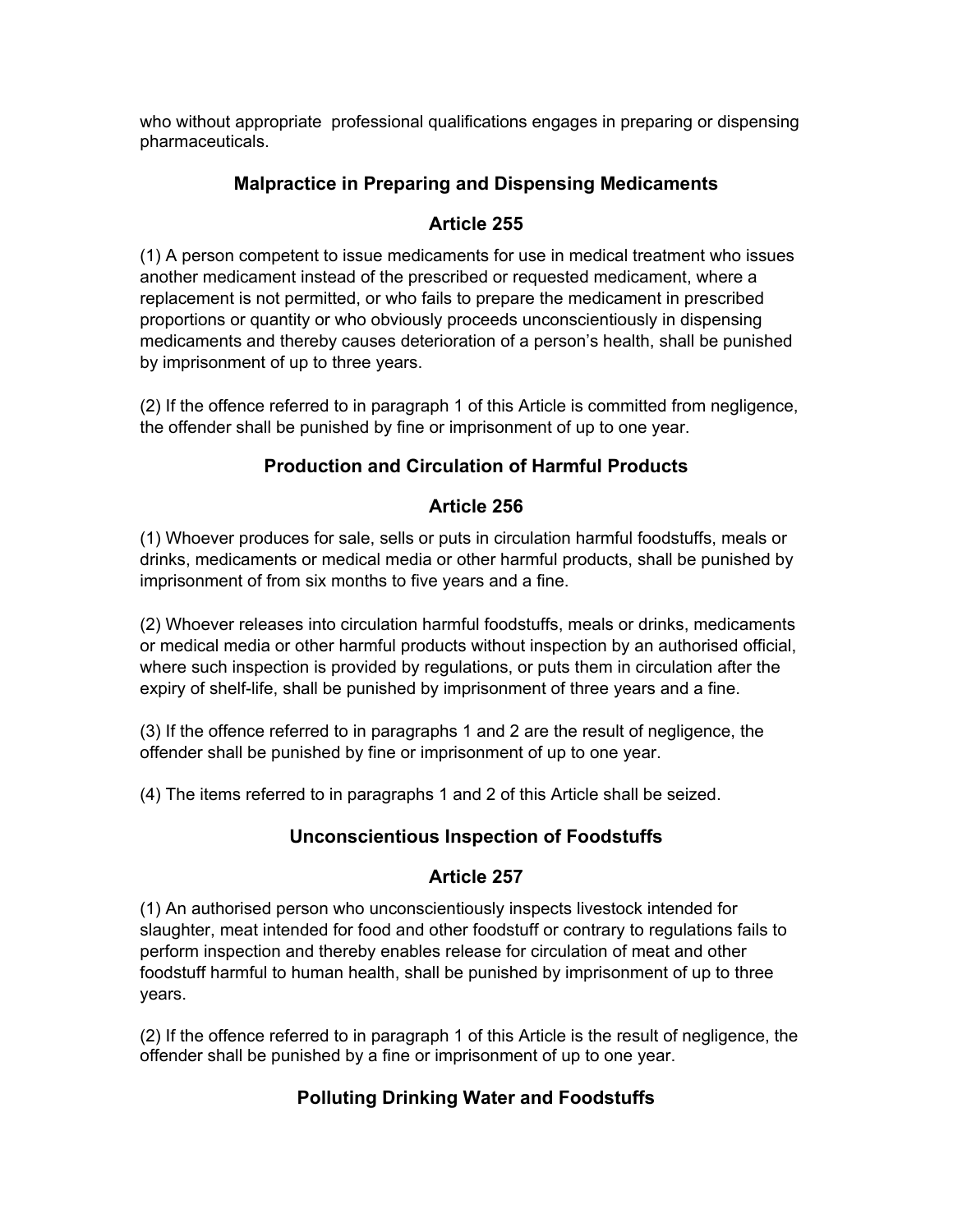#### **Article 258**

(1) Whoever pollutes drinking water or foodstuffs with harmful substances shall be punished by imprisonment of from six months to five years.

(2) If the offence referred to in paragraph 1 of this Article is the result of negligence, the offender shall be punished by a fine or imprisonment of up to three years.

### **Serious Offences against Human Health**

#### **Article 259**

(1) If due to offences referred to in Articles 249, 251 paragraphs 1 and 2, 252, 254, 255 paragraph 1, 256 paragraphs 1 and 2, 257 paragraph 1, and 258 paragraph 1 of this Code, a person sustains grievous bodily harm or serious health impairment, the offender shall be punished by imprisonment of from one to eight years.

(2) If the offences referred to in Articles 249, 251 paragraphs 1 and 2, 252, 254, 255 paragraph 1, 256 paragraphs 1 and 2, 257 paragraph 1, and 258 paragraph 1 of this Code result in the death of one or more persons, the offender shall be punished by imprisonment of two to twelve years.

(3) If the offences referred to in Articles 251 paragraph 3, 255 paragraph 2, 256 paragraph 3, 257 paragraph 2 and 258 paragraph 2 of this Code result in grievous bodily harm or serious health impairment of a person, the offender shall be punished by imprisonment of up to three years.

(4) If the offences referred to in Articles 251 paragraph 3, 255 paragraph 2, 256 paragraph 3, 257 paragraph 2, and 258 paragraph 2 of this Code result in death of a person, the offender shall be punished by imprisonment of from one to eight years.

# **Chapter Twenty-Four CRIMINAL OFFENCES AGAINST THE ENVIRONMENT**

### **Environmental Pollution**

### **Article 260**

(1) Whoever by violating the regulations on protection, preservation and improvement of the environment pollutes the air, water or soil to substantial extent or over a wider area, shall be punished by imprisonment of from six months to five years and a fine.

(2) If the offence referred to in paragraph 1 of this Article is the result of negligence, the offender shall be punished by a fine or imprisonment of up to two years.

(3) If the offence referred to in paragraph 1 of this Article results in destruction or damage to animal and plant life to a substantial extent or environmental pollution in such degree that a clean-up requires a substantial period of time or great expense, the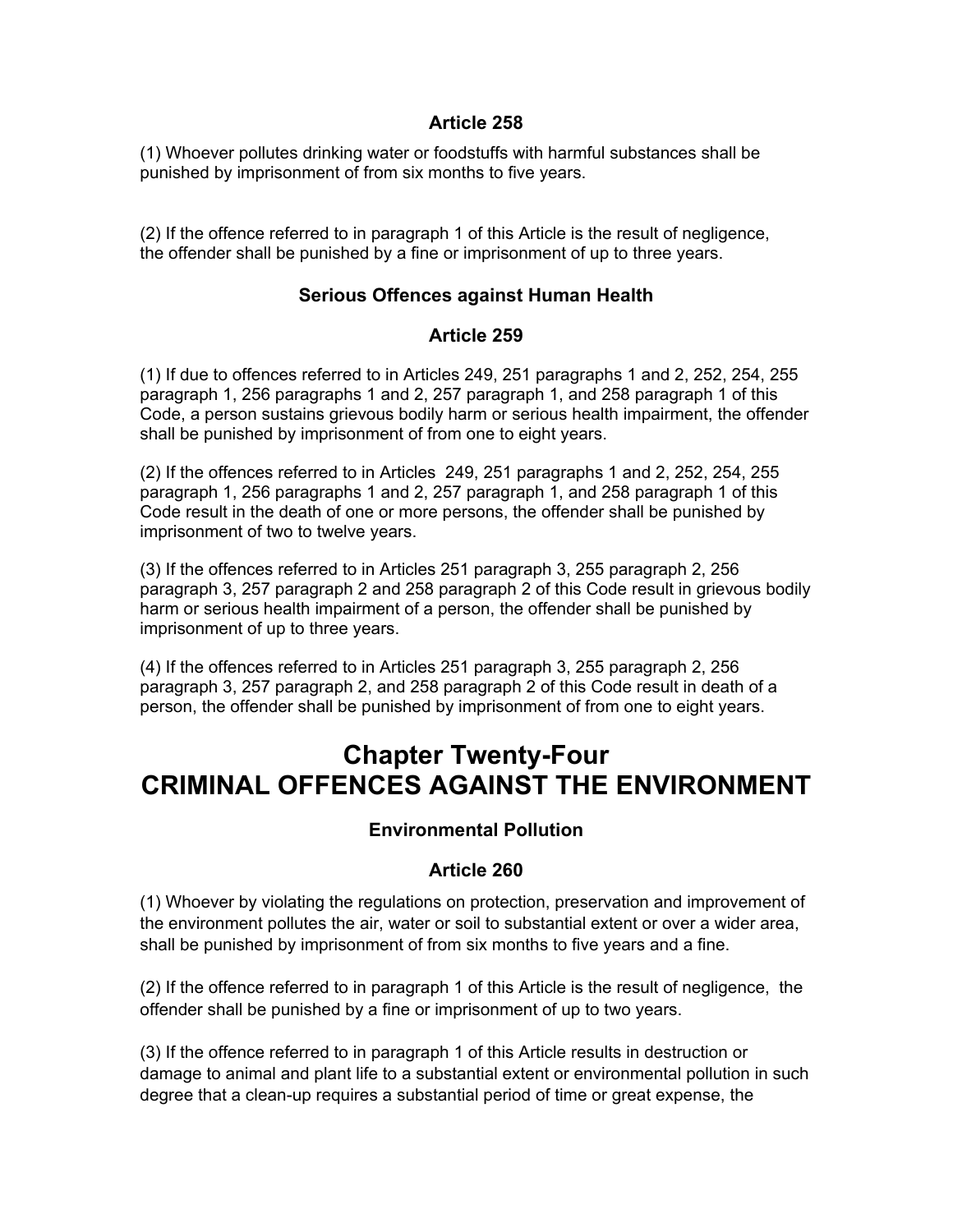offender shall be punished by imprisonment of one to eight years and a fine.

(4) If the offence referred to in paragraph 2 of this Article results in destruction or damage to animal and plant life to large extent or environmental pollution in such extent that a clean-up requires s substantial period of time or great expense, the offender shall be punished by imprisonment of six months to five years and a fine.

(5) If the court pronounces a suspended sentence for offences referred to in paragraphs 1 through 4 of this Article, it may order the offender to undertake within a set period of time certain prescribed measures for environmental protection, preservation and improvement.

### **Failure to Undertake Environmental Protection Measures**

## **Article 261**

(1) An official or responsible person who fails to undertake prescribed environmental protection measures, or fails to proceed according to orders of competent authority in respect of environmental protection, shall be punished by fine or imprisonment of up to three years.

(2) If the offence referred to in paragraph 1 of this Article is the result of negligence, the offender shall be punished by fine or imprisonment of up to one year.

(3) If the offence referred to in paragraphs 1 and 2 of this Article resulted in environmental pollution, the offender shall be punished for the offence specified under Article 260 of this Code.

(4) If the court pronounces a suspended sentence for offences referred to in paragraphs 1 and 2 of this Article, it may order the offender to undertake within a set period of time certain prescribed measures for environmental protection, preservation and improvement.

### **Illegal Construction and Operation of Facilities and Installations which Pollute the Environment**

### **Article 262**

(1) An official or responsible person who contrary to regulations on environmental protection, preservation and improvement allows construction, start-up and operation of facilities and installations or use of technologies that to substantial extent and over a wider area pollute the environment, shall be punished by imprisonment of from six months to five years.

(2) If the offence referred to in paragraph 1 of this Article results in substantial destruction of animal and plant life or pollution of the environment of such degree that a clean-up would require a long period of time or great expense, the offender shall be punished by imprisonment of from one to eight years.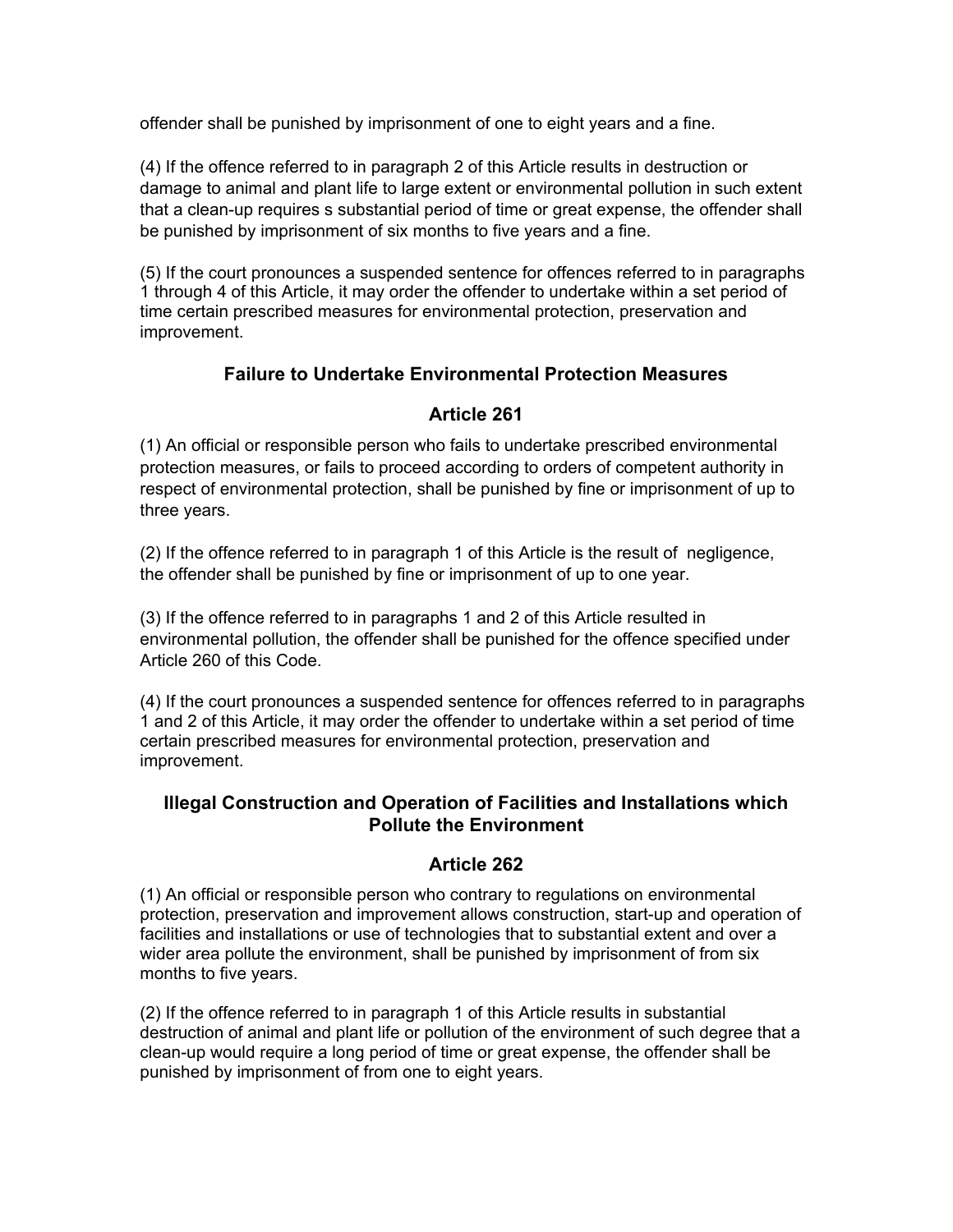(3) If the court pronounces a suspended sentence for offences referred to in paragraphs 1 and 2 of this Article, it may order the offender to undertake within a set period of time specific prescribed measures for environmental protection, preservation and improvement.

### **Damaging Environmental Protection Facilities and Equipment**

### **Article 263**

(1) Whoever damages, destroys, removes or otherwise makes inoperable facilities or installations intended for environmental protection shall be punished by imprisonment of up to three years.

(2) If the offence referred to in paragraph 1 is the result of negligence, the offender shall be punished by a fine or imprisonment of up to one year.

(3) If the offence referred to in paragraph 1 resulted in air, water or soil pollution in a substantial extent or over a wider area, the offender shall be punished by imprisonment of from six months to five years.

(4) If the offence referred to in paragraph 2 resulted in air, water or soil pollution in a substantial extent or over a wider area, the offender shall be punished by imprisonment of up to three years.

(5) If the offence referred to in paragraphs 1 and 3 of this Article result in destruction or damage of animal and plant life to a substantial extent or pollution of the environment to such a degree that a clean-up would require a long period of time or great expense, the offender shall be punished by imprisonment of from one to eight years.

(6) If the offence referred to in paragraph 2 and 4 of this Article result in destruction or damage of animal and plant life to a substantial extent or pollution of the environment to such degree that a clean-up would require a long period of time or great expense, the offender shall be punished by imprisonment of from six months to five years.

(7) If the court pronounces a suspended sentence for offences referred to in paragraphs 1 through 6 of this Article, it may order the offender to undertake within a set period of time certain prescribed for environmental protection, preservation and improvement.

## **Damaging the Environment**

## **Article 264**

(1) Whoever by violating regulations, by exploiting natural resources, construction of buildings, executing various works or otherwise causes damage to the environment of a substantial extent or over a wider area, shall be punished by imprisonment of up to three years.

(2) If the offence referred to in paragraph 1 is the result of negligence, the offender shall be punished by fine or imprisonment of up to one year.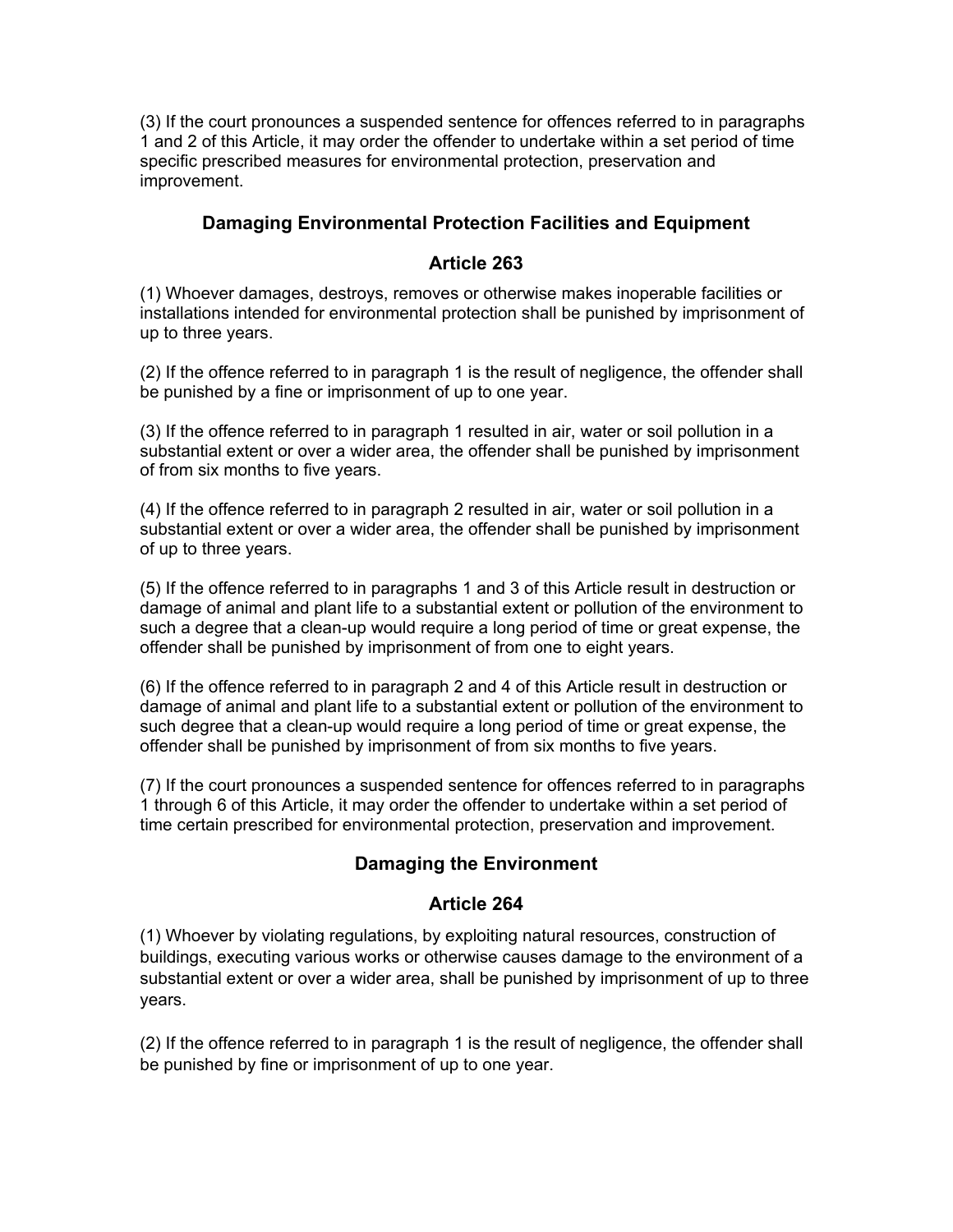(3) If the court pronounces a suspended sentence for offences referred to in paragraphs 1 and 2 of this Article, it may order the offender to undertake within a set period of time specified measures to correct the detrimental consequences to the environment.

### **Destroying, Damaging, Taking out of and into Serbia Protected Natural Assets**

## **Article 265**

(1) Whoever destroys or damages a protected natural asset shall be punished by imprisonment of from six months to five years.

(2) If the offence referred to in paragraph 1 of this Article is the result of negligence, the offender shall be punished by a fine or imprisonment of up to six months.

(3) Whoever contrary to regulations exports or takes abroad a protected or specially protected plant or animal species, or import or bring in to Serbia foreign plants or animals protected by international treaty or documents, shall be punished by imprisonment of from three months to three years and fine.

(4) The attempt of the offence referred to in paragraph 3 of this Article shall be punished.

(4) Protected or specially protected plants and animals referred to in paragraph 3 of this Article shall be seized.

#### **Importing Dangerous Substances into Serbia and Unlawful Processing, Depositing and Stockpiling of Dangerous Substances**

## **Article 266**

(1) Whoever contrary to regulations brings into Serbia radioactive or other hazardous materials or hazardous waste, or whoever transports, processes, deposits, collects or stockpiles such materials or waste, shall be punished by imprisonment of up to five years and a fine.

(2) Whoever by abuse of his position or powers allows or facilitates bringing into Serbia materials or waste referred to in paragraph 1 of this Article, or enables transport, processing, depositing or stockpiling of such materials or waste, shall be punished by imprisonment of one to eight years and a fine.

(3) If the offence referred to in paragraphs 1 and 2 of this Article result in destruction of animal and plant life to a substantial extent or pollution of the environment to such degree that a clean-up would require a long period of time or great expense, the offender shall be punished by imprisonment of two to ten years and a fine.

(4) If the court pronounces a suspended sentence for offences referred to in paragraphs 1 through 3 of this Article, it may order the offender to undertake within a set period of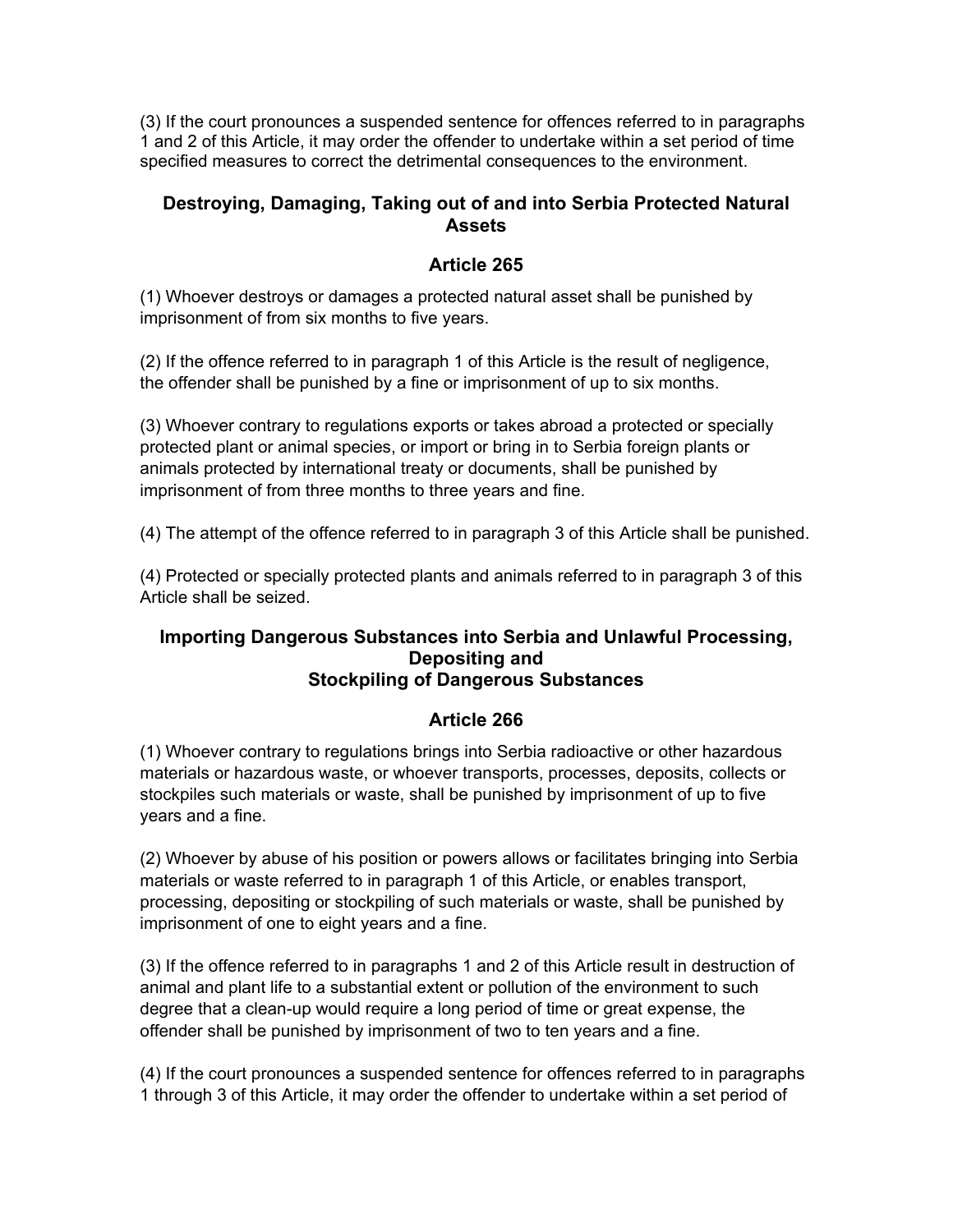time certain prescribed measures of protection from ionising radiation or other prescribed protection measures.

(5) Whoever organises committing of offences referred to in paragraph 1 of this Article, shall be punished by imprisonment of three to ten years and a fine.

## **Illegal Construction of Nuclear Facilities**

## **Article 267**

Whoever contrary to regulations permits or begins to construct nuclear power plants, nuclear fuel production plants or depleted nuclear waste processing plants, shall be punished by imprisonment of six months to five years.

## **Violation of the Right to Information about the State of the Environment**

## **Article 268**

Whoever contrary to regulations withholds information or provides false information about the state of the environment and events that is required for evaluation of environmental hazard and undertaking measures for protection of human life and health, shall be punished by a fine or imprisonment of up to one year.

## **Killing and Harming Animals**

## **Article 269**

(1) Whoever in violation of regulations kills, injures or tortures or in some other way molests an animal, shall be punished by a fine or imprisonment of up to one year.

(2) If the offence referred to in paragraph 1 of this Article resulted in killing, inflicting excessive pain or injuring a substantial number of animals, or if the offence is committed against an animal belonging to a specially protected species, the offender shall be punished by fine or imprisonment of up to three years.

(3) Whoever organizes for gain, finances or hosts animal fights of the same or different species or whoever organizes or participates in wagering on these fights shall be punished with imprisonment of from three months to three years and a fine.

## **Transmission of Contagious Animal and Plant Diseases**

### **Article 270**

(1) Whoever during an epidemic of livestock disease that may endanger livestock breeding fails to observe regulations, decisions or orders determining measures for suppression or prevention of the disease, shall be punished by a fine or imprisonment of up to two years.

(2) The penalty referred to in paragraph 1 of this Article shall also be imposed on anyone who, during the existence of a threat of disease or pests which may endanger plant life,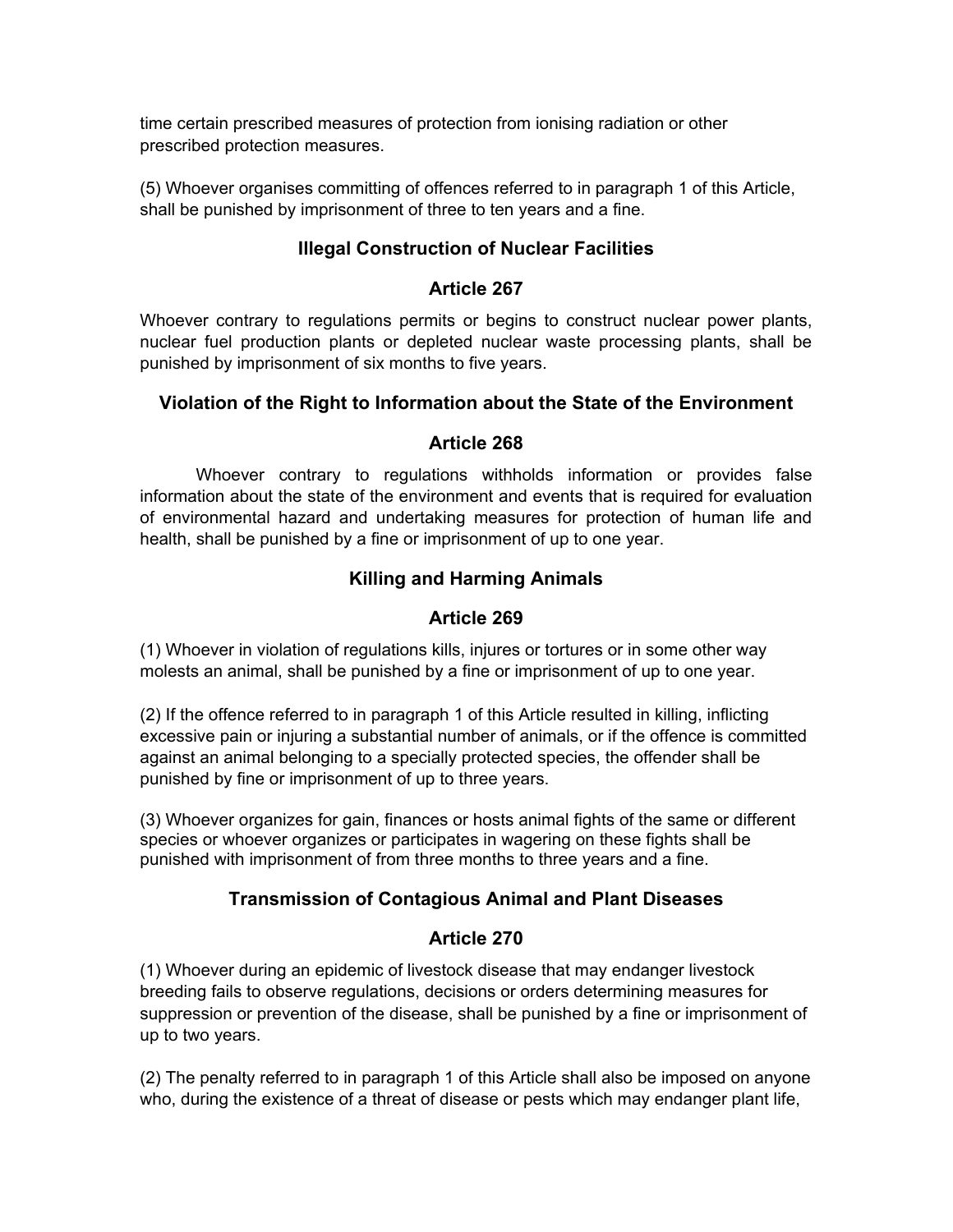fails to observe regulations, decisions or orders setting out measures for the suppression or prevention of diseases and pests.

(3) If the offence referred to in paragraphs 1 and 2 of this Article resulted in animal deaths, destruction of plants or other substantial damage, the offender shall be punished by imprisonment of up to three years.

(4) if the offence referred to in paragraphs 1 through 3 of this Article resulted from negligence, the offender shall be punished by a fine or imprisonment of up to one year.

## **Unconscientious Provision of Veterinary Services**

## **Article 271**

(1) Veterinarians or authorised veterinary technicians who in rendering veterinary assistance prescribe or apply an obviously inadequate means or obviously inadequate method of treatment or otherwise act unconscientiously in treating animals, thereby causing the death of animals or other substantial damage, shall be punished by imprisonment of up to two years.

(2) If the offence referred to in paragraph 1 of this Article resulted from negligence, the offender shall be punished by fine or imprisonment of up to six months.

## **Producing Harmful Products for Treating Animals**

### **Article 272**

(1) Whoever produces for sale or puts into circulation products for the treatment or prevention of animal diseases which are harmful for their life or health shall be punished by a fine or imprisonment of up to one year.

(2) If the offence referred to in paragraph 1 of this Article results in death of animals or other substantial damage, the offender shall be punished by a fine or imprisonment of up to two years.

(3) If the offence referred to in paragraphs 1 and 2 of this Article resulted from negligence, the offender shall be punished by a fine or imprisonment of up to six months.

## **Polluting Food and Water Intended for Animals**

### **Article 273**

(1) Whoever contaminates food or water intended for the consumption of animals with a harmful substance and thereby endangers their lives or health, shall be punished by a fine or imprisonment of up to two years.

(2) The penalty referred to in paragraph 1 of this Article shall also be imposed on anyone contaminating water in fish-ponds, lakes, rivers or canals with a harmful substance, or by stocking with fish from contaminated waters causes danger to the survival of fish or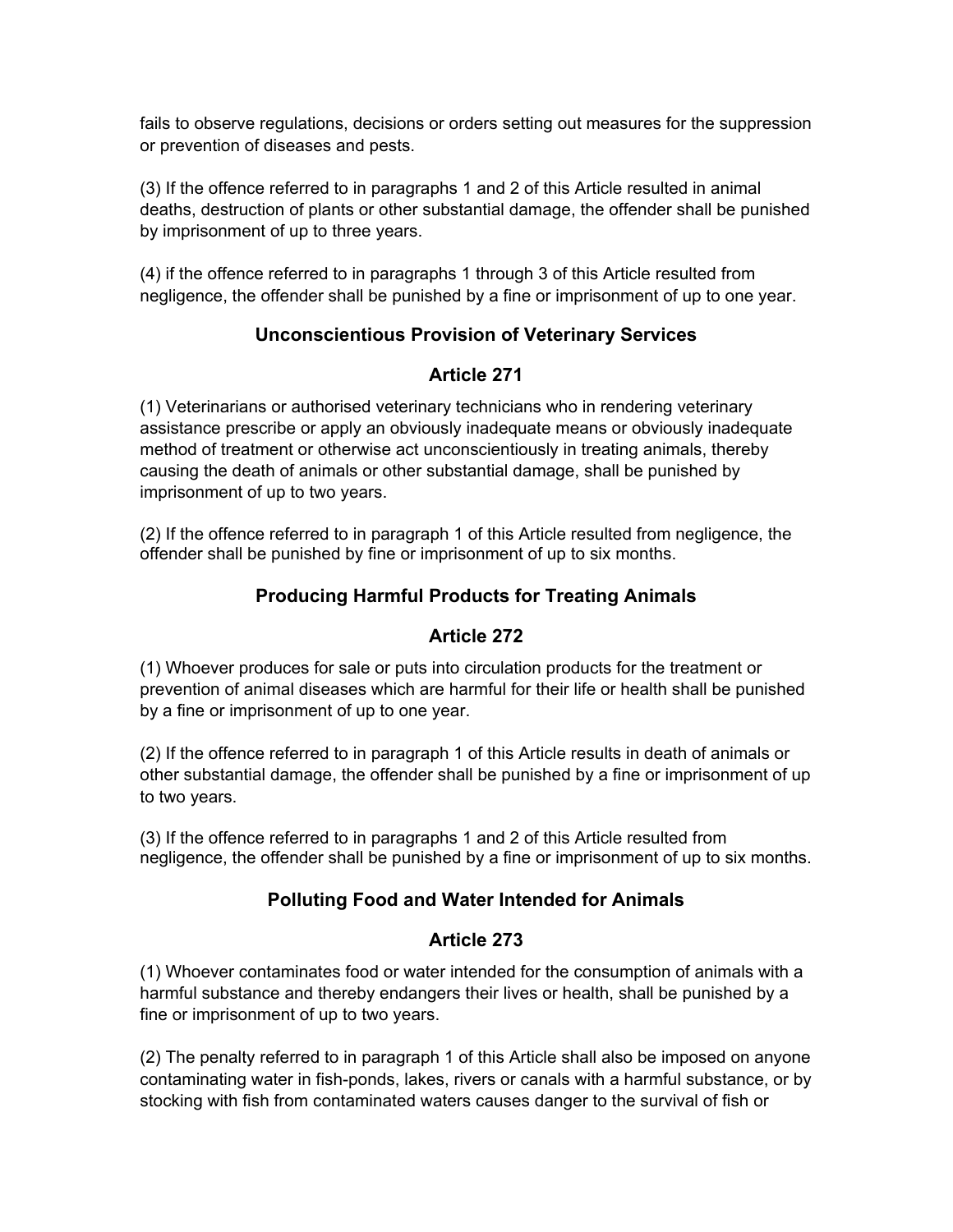other aquatic animals.

(3) If the offence referred to in paragraphs 1 and 2 of this Article results in loss of life of animals or other considerable damage, the offender shall be punished by a fine or imprisonment of up to three years.

(4) If the offence referred to in paragraphs 1 of this Article resulted from negligence, the offender shall be punished by a fine or imprisonment of up to six months.

### **Devastation of Forests**

### **Article 274**

(1) Whoever contrary to regulations and orders issued by competent authorities cuts or clears forests, or damages tree trunks or otherwise devastates forests, or cuts down one or more trees in a park, avenue of trees or elsewhere where cutting trees is prohibited, shall be punished by a fine or imprisonment of up to one year.

(2) Whoever commits the offence referred to in paragraph 1 of this Article in a protected forest, national park or other forest intended for a special purpose, shall be punished by imprisonment of from three months to three years.

## **Forestry Theft**

## **Article 275**

(1) Whoever with intent to commit theft cuts down one or more trees in a forest, park or avenue of trees, and the quantity of timber cut exceeds one cubic metre, shall be punished by a fine or imprisonment of up to one year.

(2) If the offence referred to in paragraph 1 of this Article is committed with intent to sell the felled tree, or if the quantity of felled timber exceeds five cubic metres, or if the offence is committed in a national park, protected forest or other forest intended for a special purpose, the offender shall be punished by a fine or imprisonment of up to three years.

(3) Attempts to commit the offence referred to in paragraphs 1 and 2 of this Article shall be penalised.

## **Poaching Game**

## **Article 276**

(1) Whoever hunts game out of season or in land where hunting is prohibited shall be punished by a fine or imprisonment of up to six months.

(2) Whoever poaches on another's hunting preserve or kills or wounds game or catches animals alive, shall be punished by a fine or imprisonment of up to one year.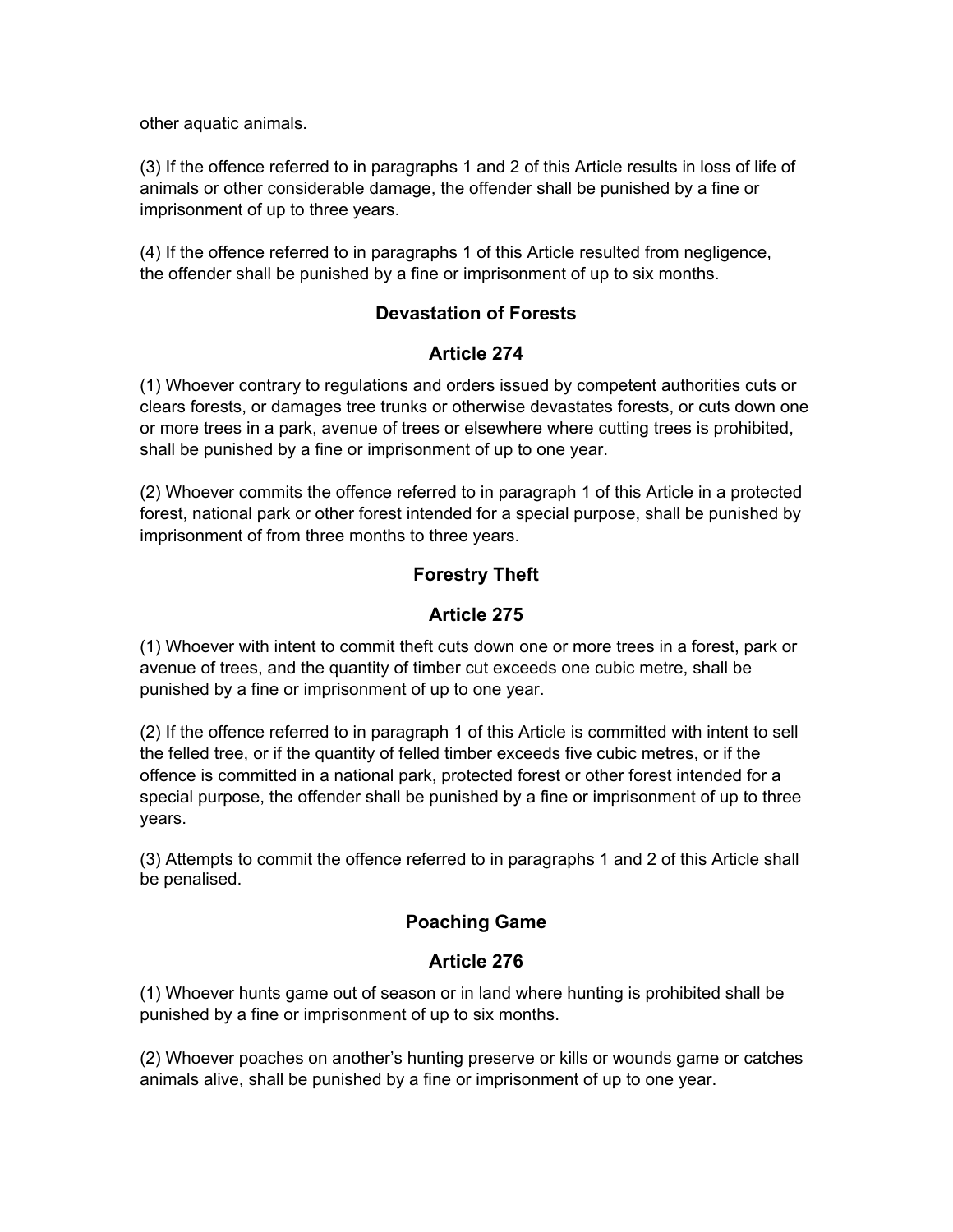(3) If the offence referred to in paragraph 2 of this Article is committed against big game, the offender shall be punished by a fine or imprisonment of up to two years.

(4) Whoever hunts game whose hunting is prohibited or whoever hunts particular game without a special permit when such permit is required, or whoever hunts in a manner or with means which destroy game in large numbers, shall be punished by imprisonment of up to three years.

(5) The poached animals and all hunting implements shall be seized.

# **Poaching Fish**

# **Article 277**

(1) Whoever catches fish or other aquatic animals out of season or in waters where fishing is forbidden shall be punished by a fine or imprisonment of up to six months.

(2) Whoever fishes or catches other aquatic animals by using explosives, electricity, poisons, or chemicals intended to stun animals, or in a manner otherwise damaging to the breeding of such fauna or whereby mass destruction of such fauna results, shall be punished by imprisonment of up to three years.

(3) The penalty referred to in paragraph 2 of this Article shall also be imposed on anyone catching fish or other aquatic animals of significant biological value or in considerable quantities, or anyone who while fishing destroys substantial quantities of fish or other aquatic animals.

(4) The entire catch and fishing implements shall be seized.

# **Chapter Twenty-Five CRIMINAL OFFENCES AGAINST GENERAL SAFETY OF PEOPLE AND PROPERTY**

# **Causing a General Threat**

# **Article 278**

(1) Whoever by means of fire, flooding, explosives, poisons or poisonous gases, radioactive or other ionising radiation, high-voltage electricity, engine power or other generally dangerous action or generally dangerous means causes danger to life or limb of people or to property of substantial scale, shall be punished by imprisonment of from six months to five years.

(2) The penalty referred to in paragraph 1 of this Article shall also be imposed on an official or responsible person who fails to install prescribed equipment for protection from fire, flood, explosion, poison or poisonous gas, radioactive or other ionising radiation,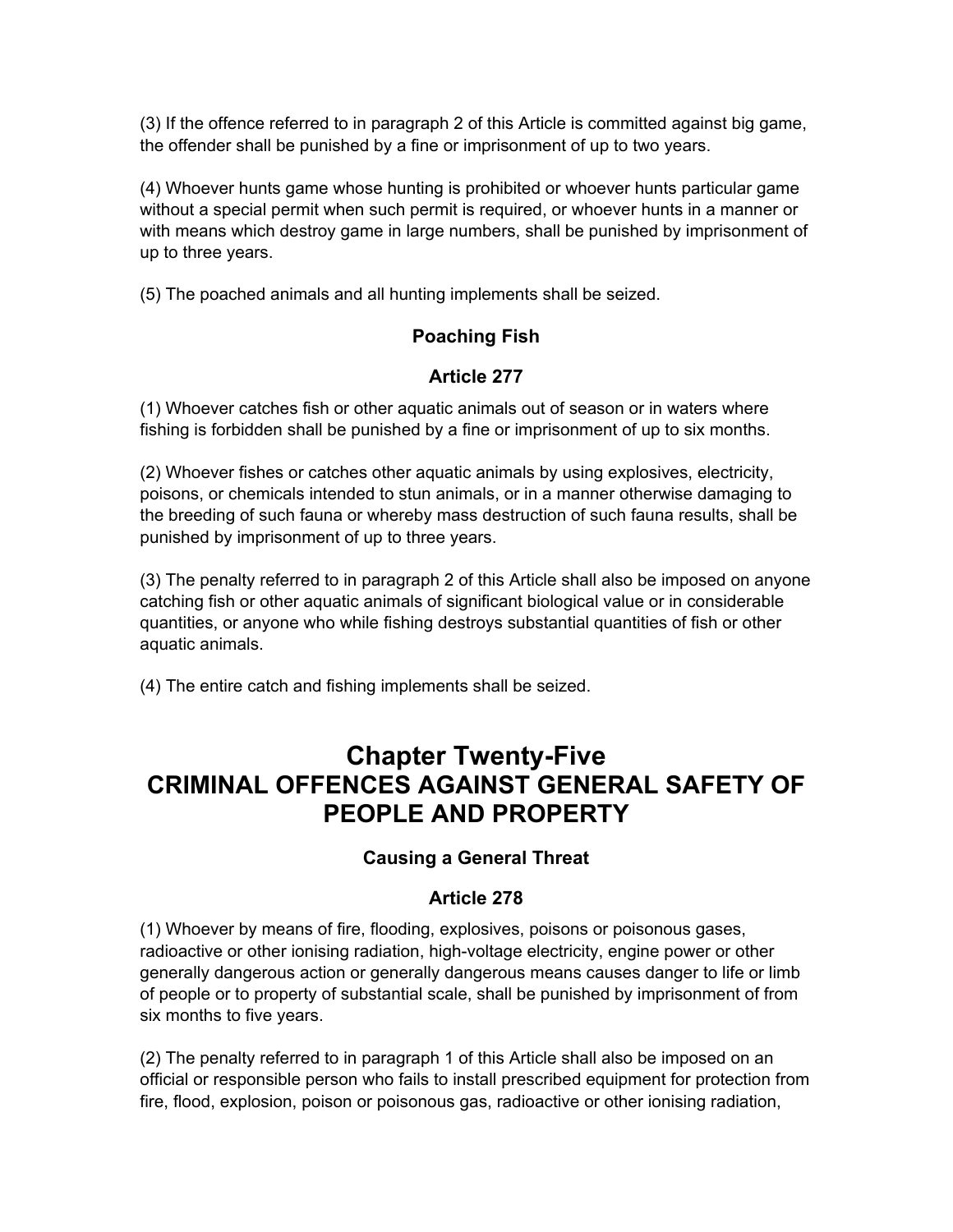high-voltage electricity or other dangerous media, or fails to maintain these in proper condition, or fails to use the equipment in time of need, or generally fails to observe regulations or technical protection standards and thereby causes danger to life or limb or to property of a substantial extent.

(3) If the offences referred to in paragraphs 1 and 2 of this Article are committed in a location where a considerable number of people are assembled, the offender shall be punished by imprisonment of from one to eight years and a fine.

(4) If the offence referred to in paragraph 1 of this Article is committed with the use of a firearm, the offender shall be punished with imprisonment of from two to ten years.

(5) If the offences referred to in paragraphs 1, 3 and 4 of this Article result from negligence, the offender shall be punished by imprisonment of up to three years.

#### **Destroying and Damaging Infrastructure**

#### **Article 279**

(1) Whoever destroys, damages, alters or makes unoperational or removes public infrastructure equipment for water, heating, gas, electric or other power supplies or communications system equipment and thereby causes disruption in life of citizens or functioning of the economy, shall be punished by imprisonment of from three months to five years.

(2) Whoever commits the offence referred to in paragraph 1 of this Article from negligence, shall be punished by fine or imprisonment of up to one year.

## **Endangering Workplace Safety by Failing to Provide Health and Safety Measures**

#### **Article 280**

(1) Whoever in mines, factories, workshops, construction sites or other places of work damages or removes health and safety equipment and thereby causes danger to life or limb or to property of substantial scale, shall be punished by imprisonment of from six months to five years.

(2) The penalty referred to in paragraph 1 of this Article shall also be imposed on a responsible persons in a mine, factory, workshop, at a construction site or in some other place of work who fails to install health and safety equipment or does not maintain it in working order, or fails to use it in time of need, or does not observe regulations and technical standards on safety at work and thereby causes danger to life or limb or property of a substantial extent.

(3) Whoever commits the offence referred to in paragraphs 1 and 2 of this Article from negligence, shall be punished by a fine or imprisonment of up to three years.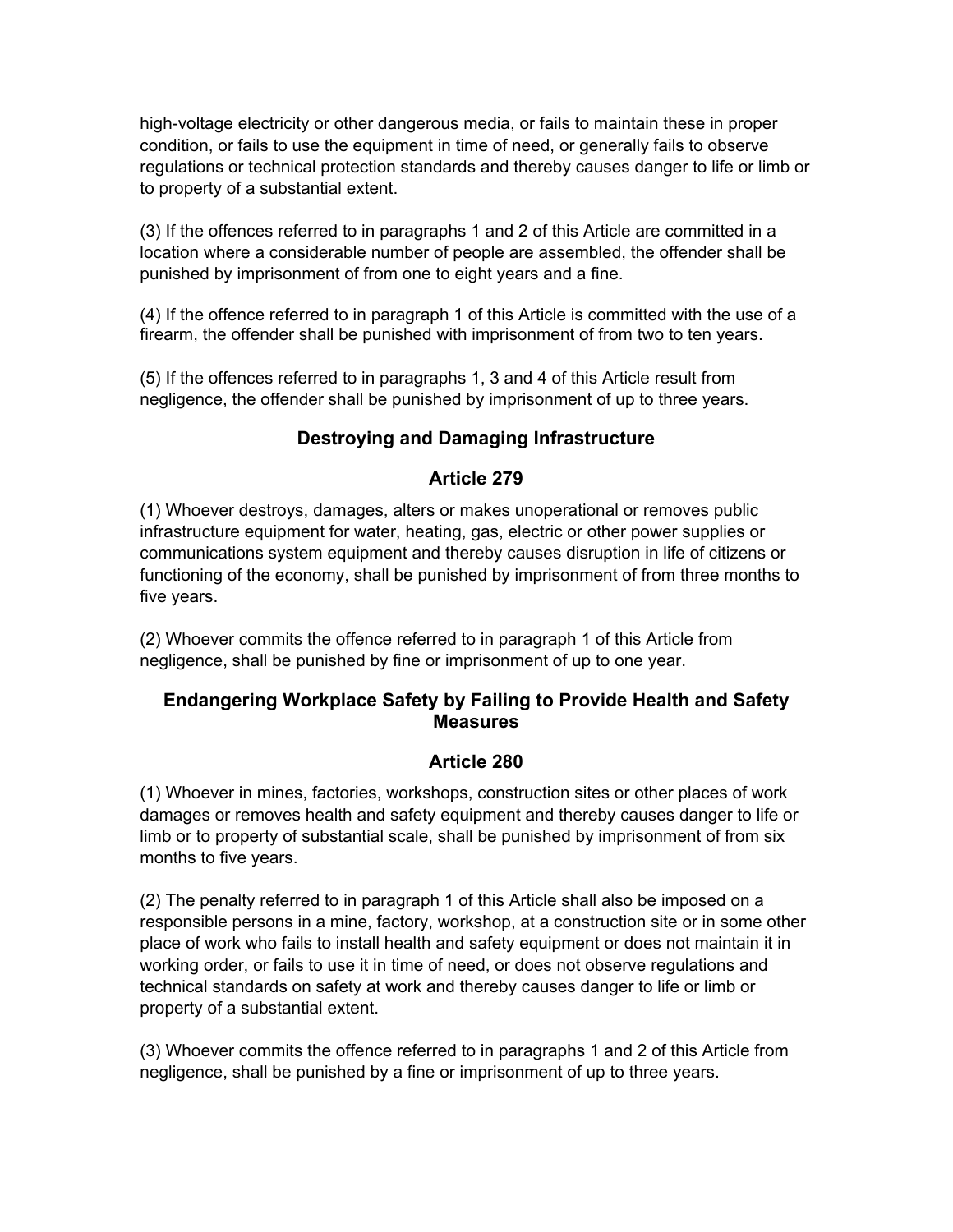(4) If the court pronounces a suspended sentence for an offence referred to in paragraph 2 of this Article, the court may order the offender to, within a set period of time, ensure the installation, maintenance and use of health and safety equipment.

## **Construction Work not Compliant with Regulations and Standards**

## **Article 281**

(1) Persons responsible for designing, managing or executing construction or construction works, who do not observe regulations and generally-accepted technical standards thereby causing danger to life and limb or property of a substantial value, shall be punished by imprisonment of from three months to five years.

(2) If the offence referred to in paragraph 1 of this Article is committed from negligence, the offender shall be punished by a fine or imprisonment of up to three years.

Damaging Dams and Water Resources management Facilities

## **Article 282**

(1) Whoever damages, destroys or otherwise renders unusable a dam, levee or other water resources management facility or equipment for protection against natural disasters shall be punished by or imprisonment of from three months to three years and a fine.

(2) If the offence referred to in paragraph 1 of this Article is committed against a facility or equipment of substantial importance, the offender shall be punished by imprisonment of six months to five years and a fine.

(3) If the offence referred to in paragraph 2 of this Article is committed from negligence, the offender shall be punished by a fine or imprisonment of up to three years.

# **Destroying, Damaging or Removing Danger Warning Signs**

#### **Article 283**

Whoever destroys, damages or removes a sign warning of any kind of danger shall be punished by a fine or imprisonment of up to three years.

# **Abuse of Telecommunication Signals**

#### **Article 284**

(1) Whoever abuses or without necessity transmits an internationally-prescribed signal for assistance in need or a signal warning of the existence of a danger, or who by a telecommunication signal designates the existence of a state of full safety, or who abuses an internationally-prescribed communication signal, shall be punished by imprisonment of up to three years.

(2) If the offence referred to in paragraph 1 of this Article resulted in danger to life of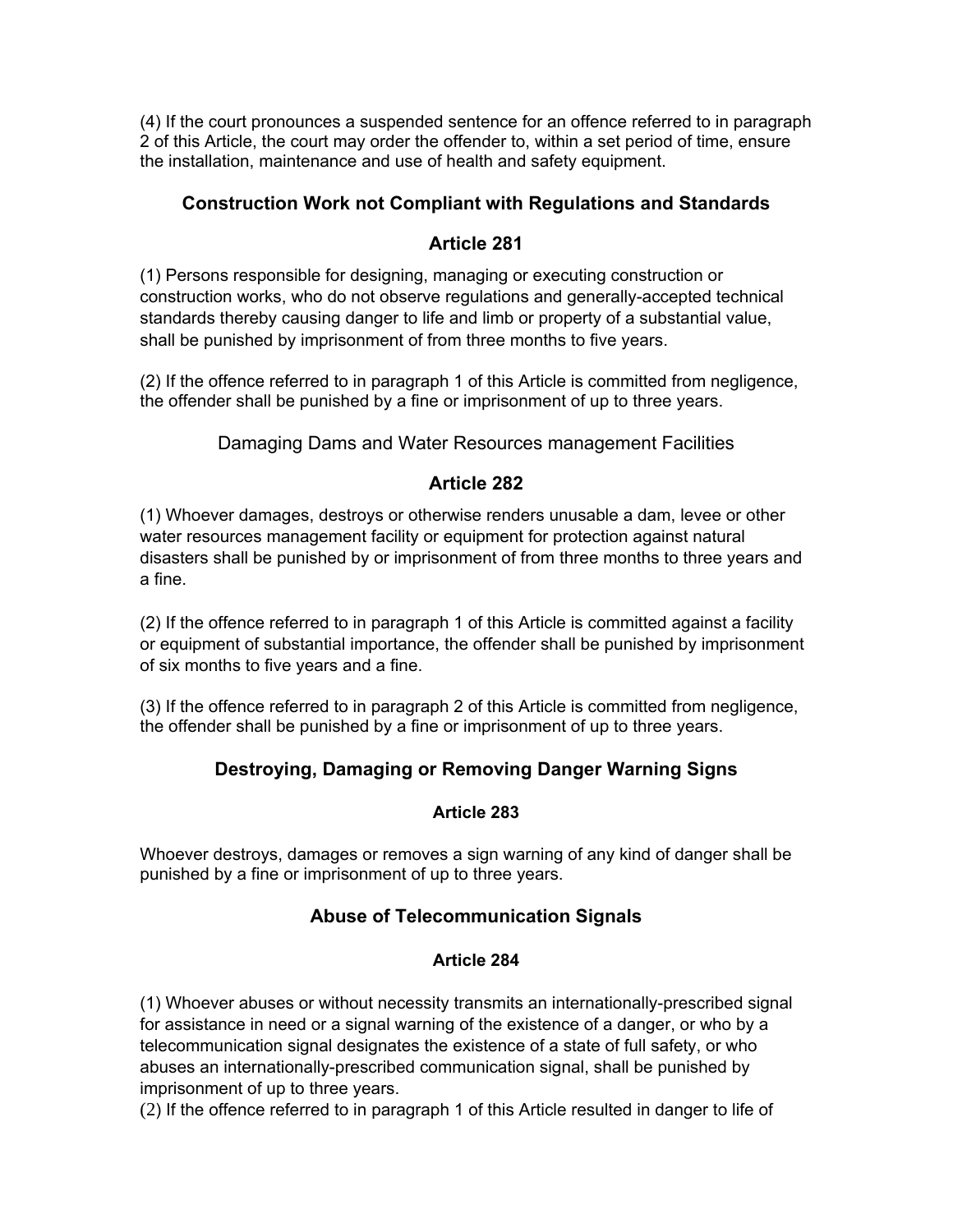persons or property of larger scale the offender shall be punished by imprisonment of six months to five years.

## **Failure to Eliminate Danger**

#### **Article 285**

(1) Whoever fails to report to a competent authority or other competent body the existence of a fire, flood, explosion, traffic accident or other danger to life and limb or property of substantial scale. or fails to undertake measures to eliminate such danger although in a position to do so without risk to himself or another, shall be punished by a fine or imprisonment of up to two years.

(2) Whoever prevents another from undertaking measures to eliminate a fire, flood, explosion, traffic accident or other danger to life or limb or property of larger scale, shall be punished by imprisonment of from six months to five years.

# **Unauthorised Handling of Explosive and Flammable Material**

#### **Article 286**

(1) Whoever contrary to regulations stores, keeps, transports or hands over for transportation by public means of transport, explosives or highly flammable materials or transports such material himself using public conveyances, shall be punished by a fine or imprisonment of up to two years.

(2) The penalty referred to in paragraph 1 of this Article shall also be imposed on whoever unlawfully brings explosives or highly flammable materials into premises or other facility where a large number of persons are assembled or where such an assembly is pending.

(3) Whoever brings or attempts to bring into a methane pit or pit with other flammable gas or hazardous carbon dust, highly flammable material or other items whose bringing to such a pit or facility is prohibited shall be punished by imprisonment of six months to five years.

(4) The penalty referred to in paragraph 3 of this Article shall also be imposed also on whoever in entering a storeroom, warehouse or explosive storage premises fails to observe the statutory protective measures.

(5) If the offence referred to in paragraphs 3 and 4 of this Article is committed from negligence, the offender shall be punished by a fine or imprisonment of up to three years.

#### **Unlawful Procurement and Endangerment of Safety with Nuclear Materials**

#### **Article 287**

(1) Whoever by using force or threats, commission of criminal offence or in other unlawful manner procures, holds, uses, transports or gives to another nuclear materials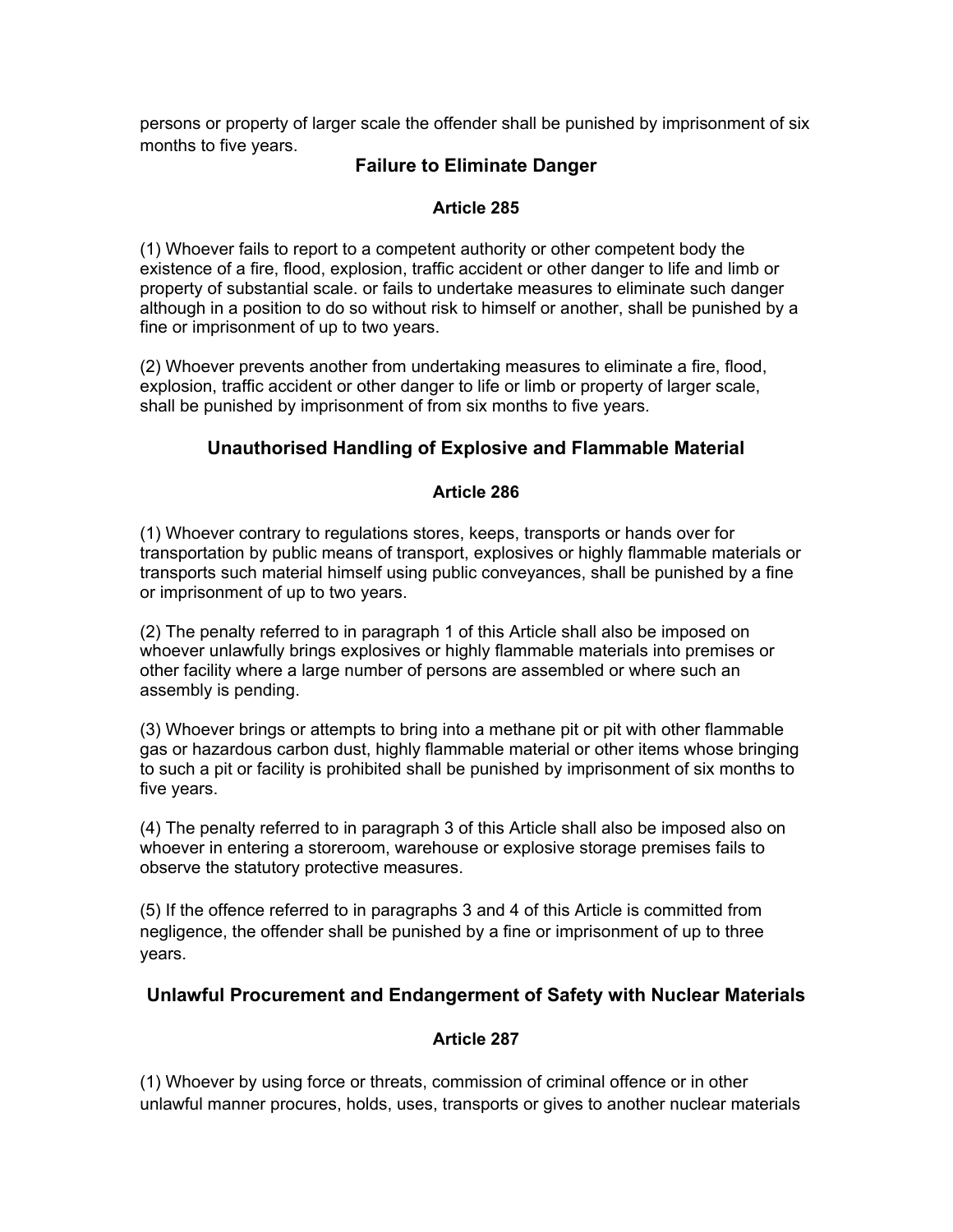or enables another to obtain them shall be punished by imprisonment of up to three years.

(2) Whoever threatens to use nuclear materials with intent to force someone to do or refrain from doing something and thereby endangers the safety of people, shall be punished by imprisonment of from one to ten years.

(3) If the offence referred to in paragraphs 1 and 2 of this Article results in grievous bodily harm or property damage of a substantial extent, the offender shall be punished by imprisonment of from two to twelve years.

(4) If the offence referred to in paragraphs 1 and 2 of this Article results in death of one or more persons, the offender shall be punished by imprisonment of from three to fifteen years.

# **Serious Offences against General Safety**

#### **Article 288**

(1) If offences referred to in Articles 278 paragraphs 1 through 3, 279 paragraph 1, 280 paragraphs 1 and 2, 281 paragraph 1 and 284 of this Code result in grievous bodily harm inflicted on a person or property damage of substantial extent, the offender shall be punished by imprisonment of one to eight years.

(2) If offences referred to in Articles 278 paragraph 1 through 4, 279 paragraphs 1 and 2, 280 paragraphs 1 and 2, 281 paragraph 1 and 284 of this Code result in the death of one or more persons, the offender shall be punished by imprisonment of from two to twelve years.

(3) If offences referred to in Articles 278 paragraph 5, 279 paragraph 2, 280 paragraph 3 and 281 paragraph 2 of this Code, result in grievous bodily harm of a person or property damage of substantial extent, the offender shall be punished by imprisonment of from six months to five years.

(4) If offences referred to in Articles 278 paragraph 5, 279 paragraph 2, 280 paragraph 3 and 281 paragraph 2 of this Code, result in the death of one or more persons, the offender shall be punished by imprisonment of from one to eight years.

# **Chapter Twenty-Six CRIMINAL OFFENCES AGAINST ROAD SAFETY**

# **Endangering Road Traffic**

#### **Article 289**

(1) Persons participating in traffic on roads who fail to observe traffic regulations and thereby endanger road traffic to extent likely to threaten life and limb or property of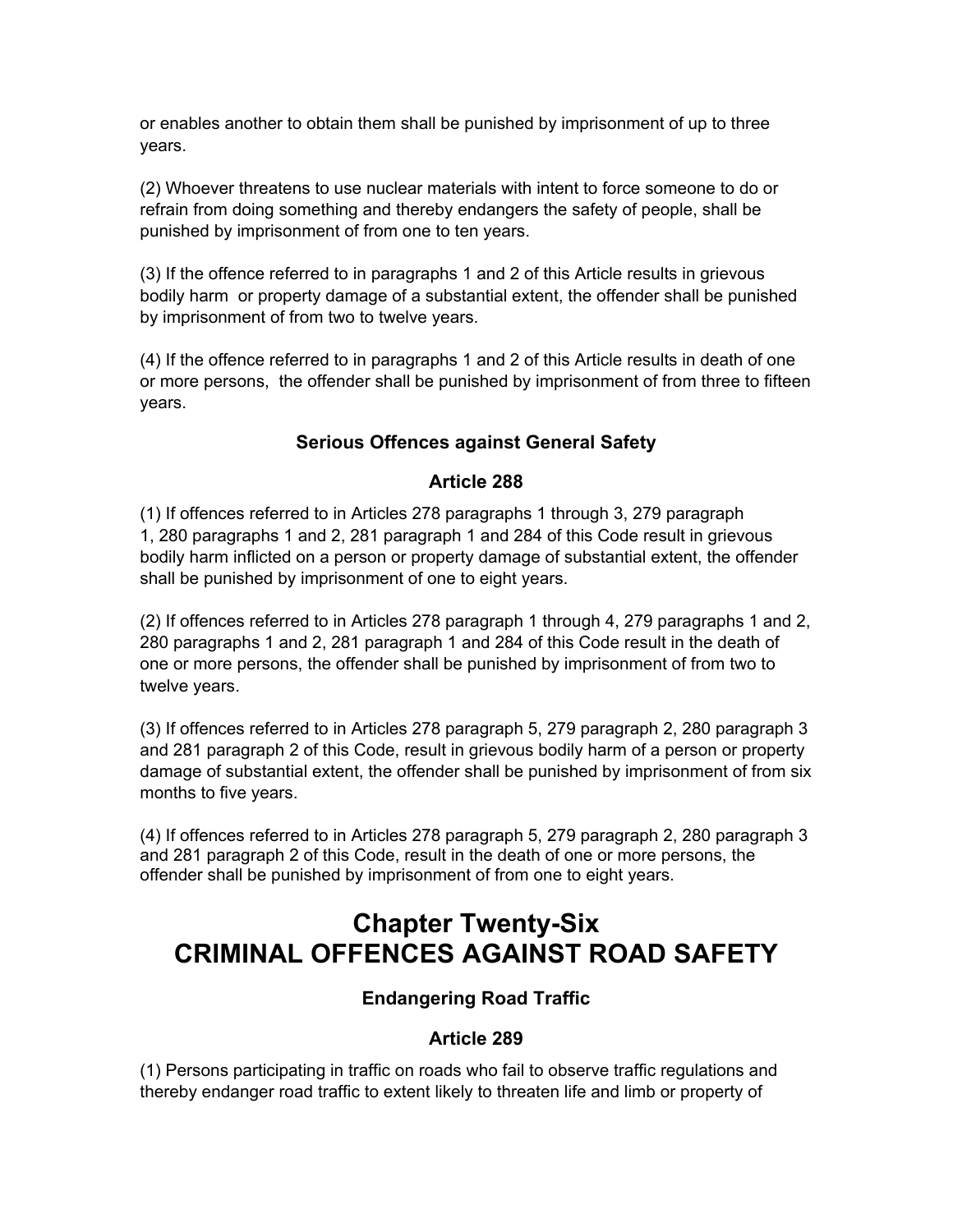substantial extent, and consequently cause minor bodily injury or property damage exceeding two hundred thousand dinars in value, shall be punished by imprisonment of up to three years.

(2) Whoever fails to observe traffic regulations and consequently endangers railway, riverine, tram, trolley and bus transport or cable-car transport so as to imperil life and limb or property of substantial extent, shall be punished by imprisonment of from six months to five years.

(3) If the offence referred to in paragraphs 1 and 2 of this Article results from negligence, the offender shall be punished by a fine or imprisonment of up to one year.

# **Endangering Traffic by Dangerous Actions or Means**

#### **Article 290**

(1) Whoever by destroying, removing or causing severe damage to traffic equipment, means or signalling devices or protective railings used to maintain road traffic safety, or by giving false signs or signals, setting roadblocks on roads or otherwise in similar manner endangers public traffic and thereby endangers life and limb or property of substantial extent, shall be punished by imprisonment of up to three years.

(2) If the offence referred to in paragraph 1 of this Article results from negligence, the offender shall be punished by a fine or imprisonment of up to one year..

# **Endangering Safety of Air Traffic**

#### **Article 291**

(1) Whoever by controlling the flight of an aircraft improperly or contrary to regulations, by failure of duty or control in respect of air traffic safety, by providing incorrect information significant for the safe flight of aircraft or otherwise endangers air traffic safety, shall be punished by imprisonment of one to eight years.

(2) If the offence referred to in paragraph 1 of this Article results from negligence or negligent destruction or damage of navigation equipment or other negligent damage to an aircraft, the offender shall be punished by imprisonment of from six months to five years.

# **Endangering Air Traffic Safety by Violence**

#### **Article 292**

(1) Whoever by using violence against a person in an aircraft, placing or bringing aboard explosive or other dangerous devices or substances or by destroying or damaging navigation equipment or causing other damage to an aircraft, endangers air traffic safety, shall be punished by imprisonment of from two to ten years.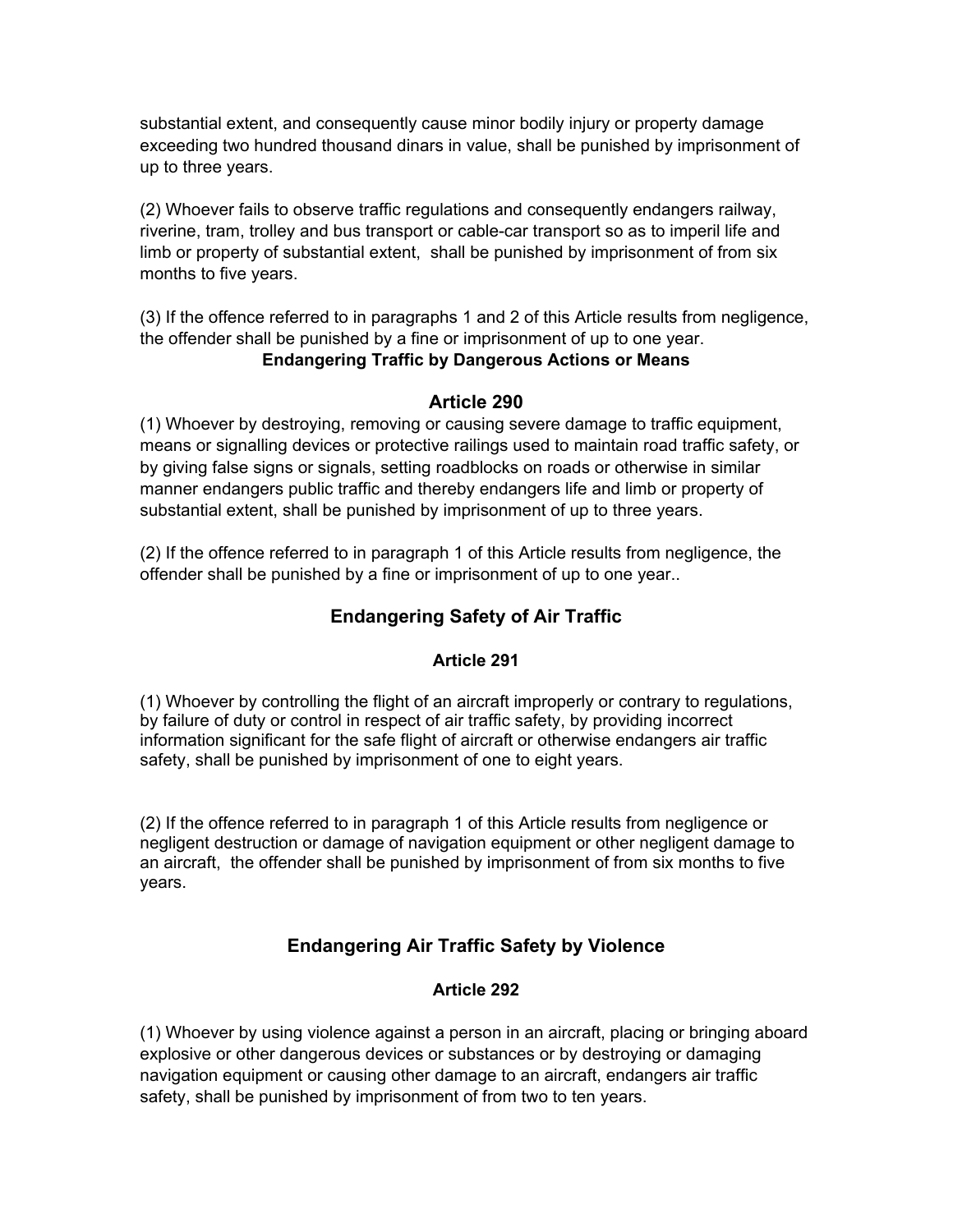(2) If the offence referred to in paragraph 1 of this Article results in grievous bodily harm or causes substantial damage, the offender shall be punished by imprisonment of from two to twelve years.

(3) If the offence referred to in paragraph 1 of this Article results in death of one or more persons, the offender shall be punished by imprisonment of five to fifteen years.

# **Hijacking of Aircraft, Ships or Other Conveyances**

#### **Article 293**

(1) Whoever by force or threat of force takes control of an aircraft in flight, or a ship while navigating, or another public conveyance in motion, shall be punished by imprisonment of from two to ten years.

(2) If the offence referred to in paragraph 1 of this Article results in grievous bodily harm or caused substantial damage, the offender shall be punished by imprisonment of from two to twelve years.

(3) If the offence referred to in paragraph 1 of this Article results in the death of one or more persons, the offender shall be punished by imprisonment of from five to fifteen years.

#### **Piracy**

#### **Article 294**

(1) A crew member or passenger of a ship who while at open sea or a location not under authority of any state commits violence or robbery against persons on another ship, halts, hijacks, damages or destroys the other ship or goods therein, or causes damage of substantial extent, shall be punished by imprisonment of from two to twelve years.

(2) If the offence referred to in paragraph 1 of this Article results in death of one or more persons, the offender shall be punished by imprisonment of from five to fifteen years.

# **Dereliction of Duty in Controlling Public Traffic**

#### **Article 295**

(1) Officials or responsible persons entrusted with control of the state and maintenance of the traffic infrastructure and pertaining facilities, conveyances or public transport or of monitoring compliance with statutory requirements for work of drivers, or who is entrusted with management of driving, who by dereliction in performance of duty endangers life or body or property to substantial extent, shall be punished by imprisonment of from six months to five years.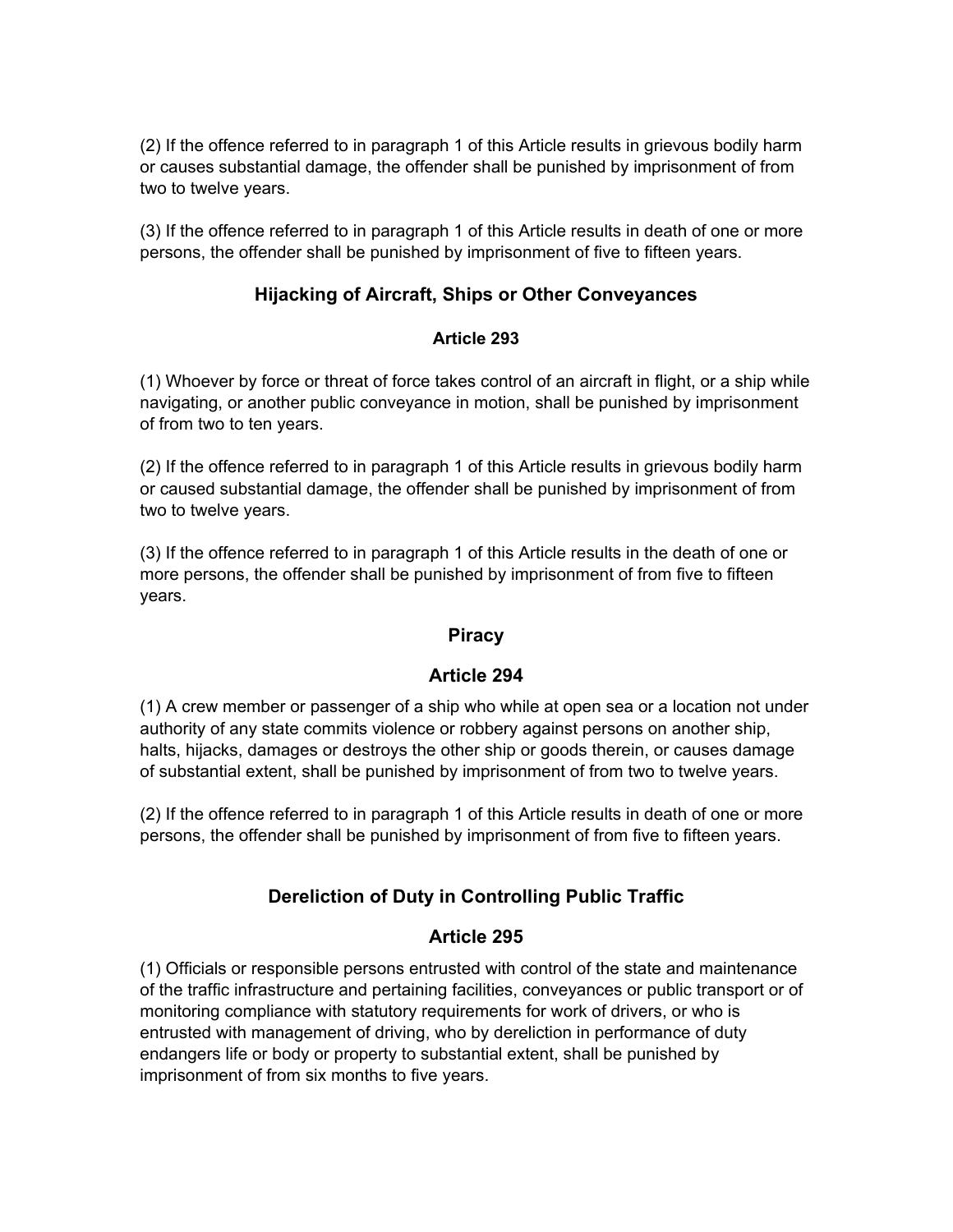(2) The penalty referred to in paragraph 1 of this Article shall also be imposed on responsible persons who issue a driving order or allow driving although aware that the driver, due to fatigue, effects of alcohol or otherwise, is unfit to safely drive the vehicle, or of the fact that the conveyance is defective and thereby endangers life and limb or property to substantial extent.

(3) if the offence referred to in paragraph 1 of this Article results from negligence, the offender shall be punished by imprisonment of up to three years.

## **Failure to Render Aid to Persons Injured in Traffic Accident**

## **Article 296**

(1) A driver of a motor vehicle or other conveyance who abandons a person injured by such vehicle or whose injury was caused by such vehicle shall be punished by a fine or imprisonment of up to three years.

(2) If failure to render aid resulted in grievous bodily harm of the injured person, the offender shall be punished by imprisonment of from six months up to five years.

(3) If failure to render aid resulted in the death of the injured person, the offender shall be punished by imprisonment of from one to eight years.

# **Serious Offences against Safety of Traffic**

#### **Article 297**

(1) If the offences referred to in Articles 289 paragraphs 1 and 2, 290 paragraphs 1 and 2, 291 paragraph 1, and 295 paragraphs 1 and 2 of this Code result in grievous bodily harm to a person or property damage of a substantial extent, the offender shall be punished by imprisonment of from one to eight years.

(2) If the offences referred to in Articles 289 paragraphs 1 and 2, 290 paragraphs 1 and 2, 291 paragraph 1, and 295 paragraphs 1 and 2 of this Code result in the death of one or more persons, the offender shall be punished by imprisonment of from two to twelve years.

(3) If the offence referred to in Articles 289 paragraph 3, 290 paragraph 3, 291 paragraph 2 and, 295 paragraph 3 results in grievous bodily harm to a person or property damage of a substantial extent, the offender shall be punished by imprisonment of up to four years.

(4) If the offences referred to in Articles 289 paragraph 3, 290 paragraph 3, 291 paragraph 2, and 295 paragraph 3 result in the death of one or more persons, the offender shall be punished by imprisonment of from one to eight years.

(5) In the cases referred to in paragraphs 1 through 4 of this Article, the pronouncement of the security measure of a ban on driving a motor vehicle is mandatory.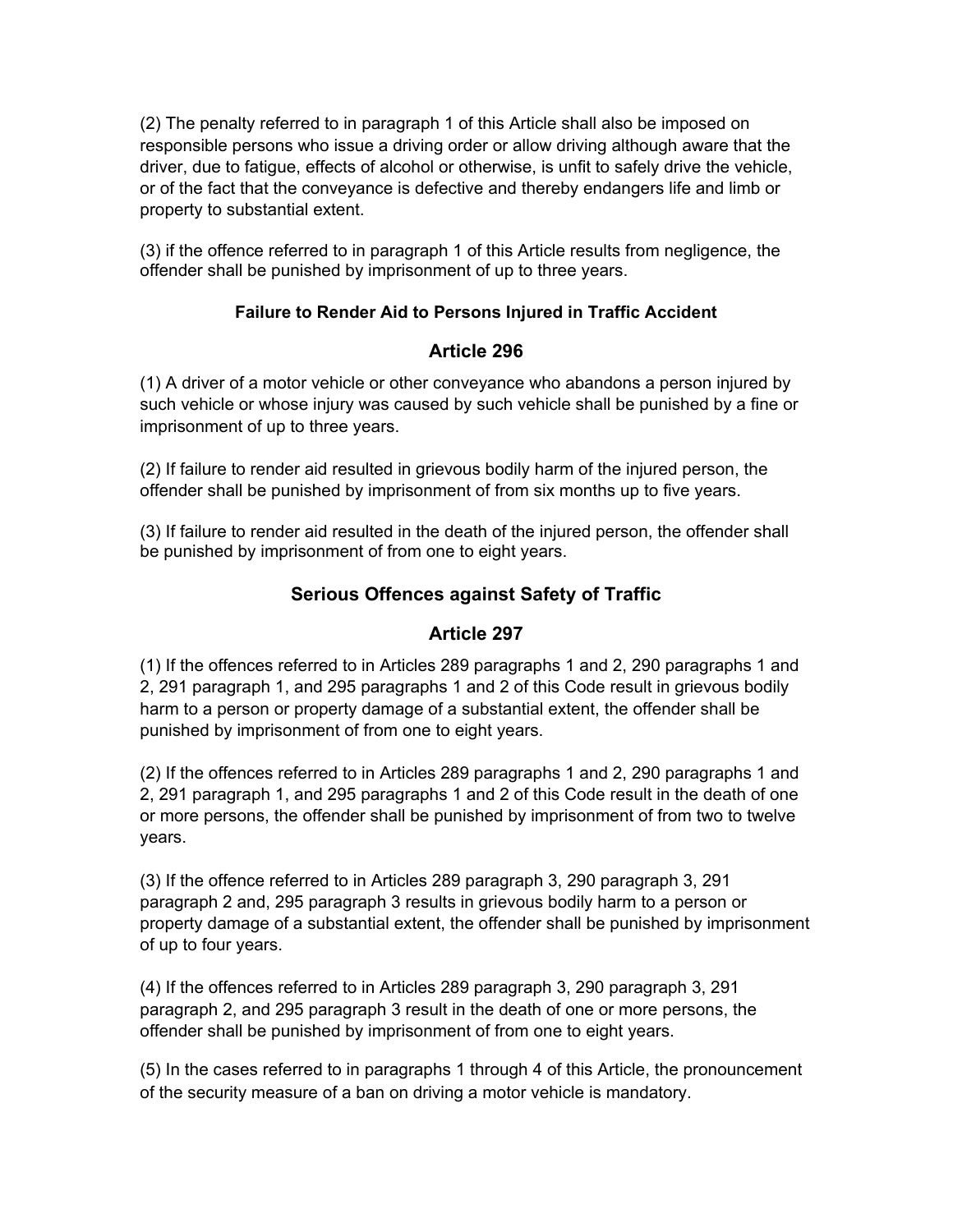# **Chapter Twenty-Seven CRIMINAL OFFENCES AGAINST THE SECURITY OF COMPUTER DATA**

## **Damaging Computer Data and Programmes**

#### **Article 298**

(1) Whoever without authorisation deletes, alters, damages, conceals or otherwise makes unusable a computer datum or programme shall be punished by a fine or imprisonment of up to one year.

(2) If the offence referred to in paragraph 1 of this Article results in damages exceeding four hundred and fifty thousand dinars in value, the offender shall be punished by imprisonment of from three months to three years.

(3) If the offence referred to in paragraph 1 of this Article results in damages exceeding one million five hundred thousand dinars in value, the offender shall be punished by imprisonment of from three months to five years.

(4) The equipment and devices used in perpetration of the offence referred to in paragraphs 1 and 2 of this Article shall be seized.

# **Computer Sabotage**

#### **Article 299**

Whoever enters, destroys, deletes, alters, damages, conceals or otherwise makes unusable computer datum or programme or damages or destroys a computer or other equipment for electronic processing and transfer of data, with intent to prevent or considerably disrupt the procedure of electronic processing and transfer of data that are of importance for government authorities, enterprises or other entities, shall be punished by imprisonment of six months to five years.

#### **Generating and Introducing Computer Viruses**

#### **Article 300**

(1) Whoever generates a computer virus with the intent of introducing it into another's computer or computrer network shall be punished by a fine or imprisonment of up to six months.

(2) Whoever introduces a computer virus into another's computer or computer network and thereby causes damage be punished by a fine or imprisonment of up to two years.

(3) The equipment and means by which the criminal offence referred to in paragraphs 1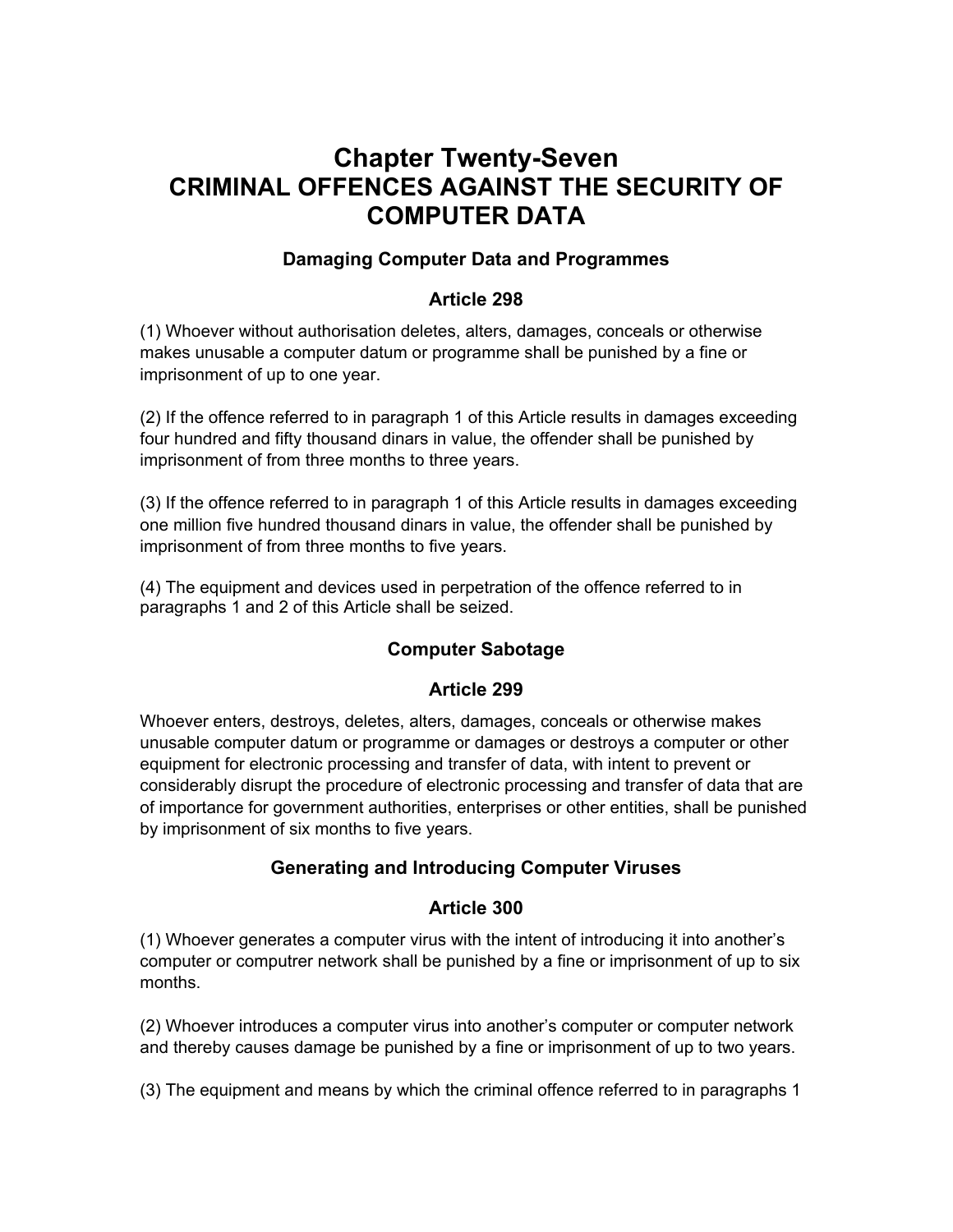and 2 of this Article shall be seized.

# **Computer Fraud**

## **Article 301**

(1) Whoever enters incorrect data, fails to enter correct data or otherwise conceals or falsely represents data and thereby affects the results of electronic processing and transfer of data with intent to acquire for himself or another unlawful material gain and thus causes material damage to another person, shall be punished by a fine or imprisonment of up to three years.

(2) If the offence referred to in paragraph 1 of this Article results in acquiring material gain exceeding four hundred and fifty hundred thousand dinars in value, the offender shall be punished by imprisonment of from one to eight years.

(3) If the offence referred to in paragraph 1 of this Article results in acquiring material gain exceeding one million five hundred thousand dinars in value, the offender shall be punished by imprisonment of from two to ten years.

(4) Whoever commits the offence referred to in paragraph 1 of this Article from malicious mischief, shall be punished by a fine or imprisonment of up to six months.

# **Unauthorised Access to Protected Computers, Computer Networks and Electronic Data Processing**

#### **Article 302**

(1) Whoever, by breaching protection measures, accesses a computer or computer network without authorisation, or accesses electronic data processing without authorisation, shall be punished by a fine or imprisonment of up to six months.

(2) Whoever uses records obtained in the manner provided under paragraph 1 of this Article shall be punished by a fine or imprisonment of up to two years.

(3) If the offence referred to in paragraph 1 of this Article results in suspension or serious malfunction in electronic processing and transfer of data or of the network, or other serious consequences have resulted, the offender shall be punished by imprisonment of up to three years.

#### **Preventing or Restricting Access to Public Computer Networks**

#### **Article 303**

(1) Whoever without authorisation prevents or hinders access to a public computer network shall be punished by a fine or imprisonment of up to one year.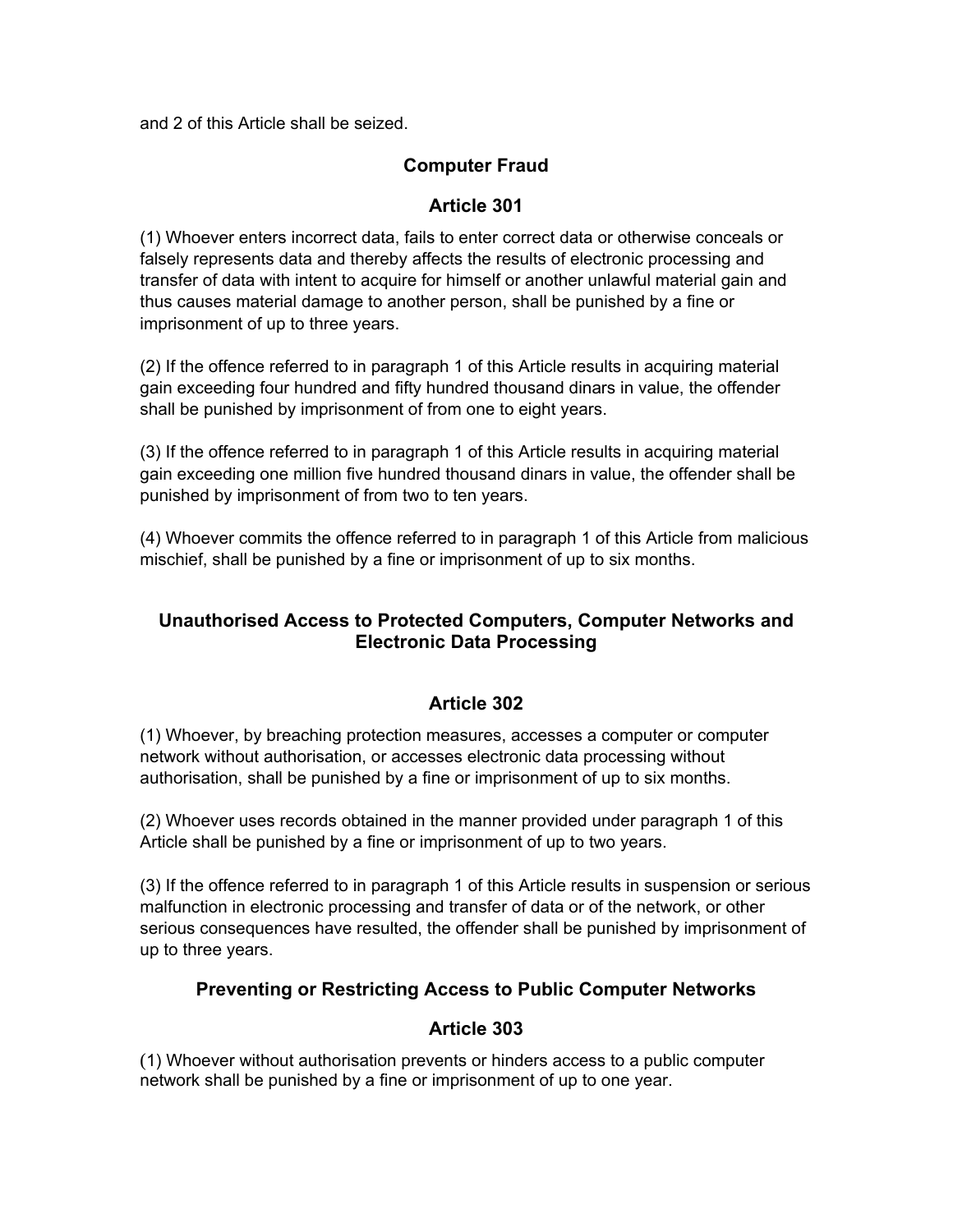(2) If the offence referred to in paragraph 1 of this Article is committed by an official in discharge of duty, such official shall be punished by imprisonment of up to three years.

## **Unauthorised Use of Computer or Computer Networks**

#### **Article 304**

(1) Whoever uses computer services or computer networks with intent to acquire unlawful material gain for himself or another shall be punished by a fine or imprisonment of up to three months.

(2) Prosecution for the offence referred to in paragraph 1 of this Article shall be instigated by private action.

#### **Manufacture, Procurement and Provision to others Means for the Committing Criminal Offences against the Security of Computer Data**

#### **Article 304a**

(1) Whoever possesses, manufactures, procures, sell or gives to another for his use computers, computer systems, computers data or programs intended for committing criminal offences specified in articles 298 to 303 of this Code, shall be punished with imprisonment of six months to three years.

(2) Objects specified in paragraph 1 of this article shall be seized.

# **Chapter Twenty-Eight CRIMINAL OFFENCES AGAINST THE CONSTITUTIONAL ORDER AND SECURITY OF THE REPUBLIC OF SERBIA**

#### **Threatening Independence**

#### **Article 305**

Whoever attempts in contravention of the Constitution to bring Serbia into a position of subjugation or dependence in respect of another state, shall be punished by imprisonment of from three to fifteen years.

# **Recognition of Capitulation of Occupation**

#### **Article 306**

A citizen of Serbia who signs or recognises capitulation or accepts or recognises the occupation of Serbia or part of it, shall be punished by imprisonment of a minimum of ten years.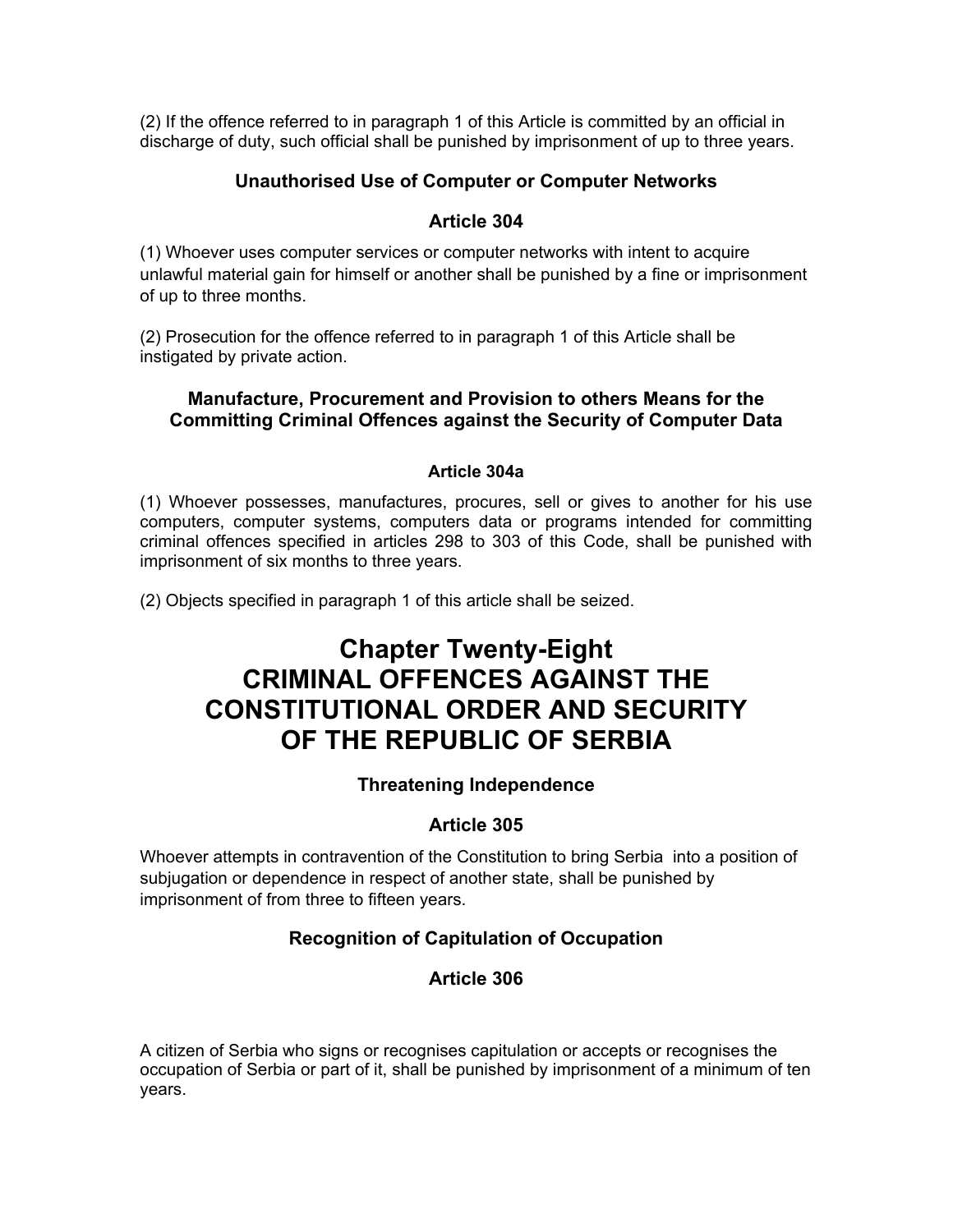# **Threatening Territorial Integrity**

# **Article 307**

(1) Whoever by force or by other unconstitutional means attempts to cede a part of the

territory of Serbia or to annex a part of such territory to another state, shall be punished by imprisonment of from three to fifteen years.

# **Sedition**

# **Article 308**

Whoever by force or threat of force attempts to change the constitutional order of Serbia or to overthrow the highest state authorities shall be punished by imprisonment of from three to fifteen years.

# **Inciting Sedition**

# **Article 309**

(1) Whoever with intent to compromise the constitutional order or security of Serbia calls for or incites to change its constitutional order by the use of force, or to overthrow the highest state authorities or representatives of those authorities, shall be punished by imprisonment of from three months to five years.

(2) Whoever commits the offence referred to in paragraph 1 of this Article with foreign assistance shall be punished by imprisonment of from one to eight years.

(3) Whoever with intent to disseminate produces or copies material that is by content such that it calls for or instigates commission of offences referred to in paragraph 1 of this Article, or whoever sends or transfers to the territory of Serbia such material or keeps a substantial quantity of such material with intent to distribute by himself or another, shall be punished by imprisonment of from three months to three years.

# **Assassination of the Highest State Officials**

# **Article 310**

Whoever with intent to compromise the constitutional order or security of Serbia assassinates the president of Serbia, speaker of the National Assembly of Serbia, the prime minister of Serbia, the president of the highest state court, or the Republican Public Prosecutor, shall be punished by imprisonment of a minimum of ten years. or imprisonment of from thirty to forty years.

# **Armed Insurrection**

# **Article 311**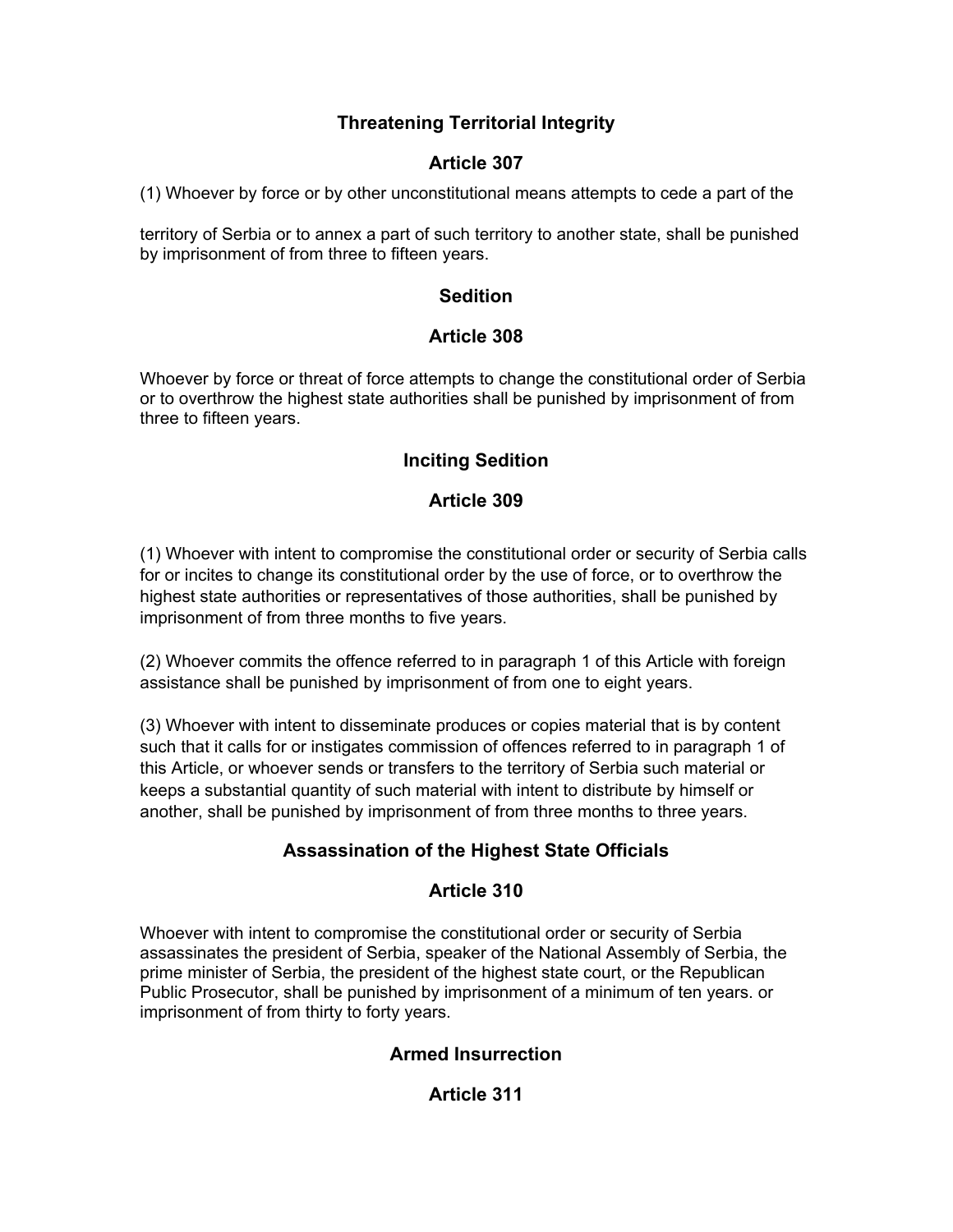(1) Whoever participates in an armed insurrection aimed at threatening the constitutional order, the security or territorial integrity of Serbia, shall be punished by imprisonment of from three to fifteen years.

(2) The organiser of the insurrection shall be punished by imprisonment of a minimum of five years.

## **Terrorism**

#### **Article 312**

Whoever with intent to compromise the constitutional order or security of Serbia causes an explosion or fire or commits another generally dangerous act or commits an abduction of a person or some other act of violence, or by threat of committing such generally dangerous act or use of nuclear, chemical, bacteriological or other dangerous substances and thereby causes fear or insecurity among citizens, shall be punished by imprisonment of from three to fifteen years.

#### **Subversion**

#### **Article 313**

Whoever with intent to undermine the constitutional order or security of Serbia by demolishing, setting fire or otherwise destroying or damaging industrial, agricultural or other economic facilities, conveyances, equipment or facility, communications system equipment, public utility equipment for water, heating, gas or power supplies, a dam, warehouse, building or other structure of substantial significance for security or supply of citizens or to the economy or functioning of public services, shall be punished by imprisonment of from three to fifteen years.

#### **Sabotage**

#### **Article 314**

Whoever with intent to undermine the constitutional order or security of Serbia covertly, insidiously or in other similar manner while discharging official duties or professional duty causes damage exceeding one million five hundred thousand dinars in value to a government authority or organisation where he is employed, or to another government body or other organisation, shall be punished by imprisonment of from three to fifteen years.

# **Espionage**

# **Article 315**

(1) Whoever discloses, hands over or makes available military secrets, economic or official information or documents to a foreign state, foreign organisation or a person in their service, shall be punished by imprisonment of from three to fifteen years.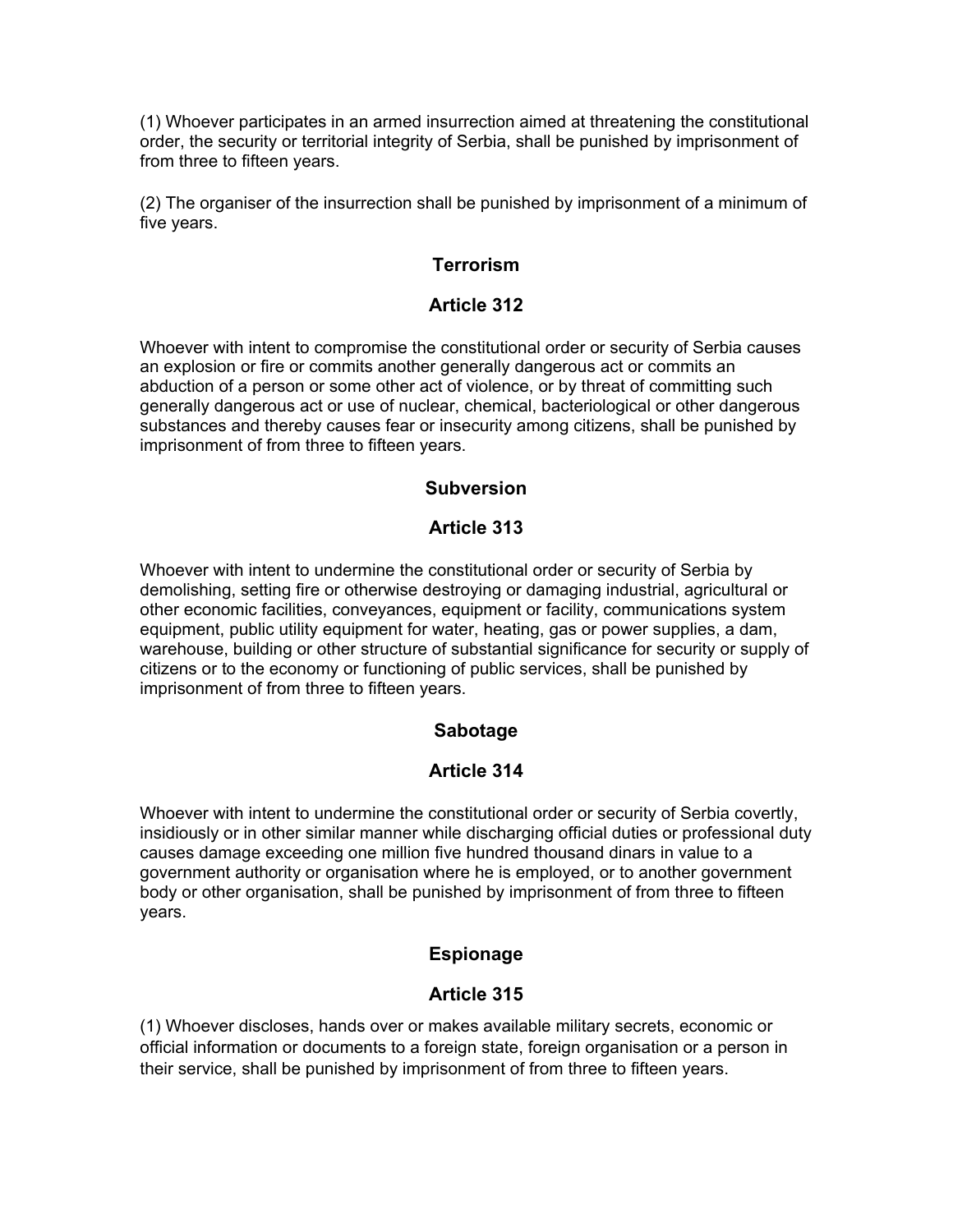(2) Whoever establishes or runs an intelligence network in Serbia for a foreign state, shall be punished by imprisonment of from five to fifteen years.

(3) Whoever joins a foreign intelligence service, collects information for such service or otherwise supports its operations, shall be punished by imprisonment of from one to ten years.

(4) Whoever obtains secret information or documents with intent to disclose or hand them over to a foreign state, foreign organisation or a person in their service, shall be punished by imprisonment of from one to eight years.

(5) If the offences referred to in paragraphs 1 and 2 of this Article result in serious consequences for the security, economic or military might of the country, the offender shall be punished by imprisonment of a minimum of ten years.

(6) Deemed as secret are such military, economic or official information or documents that are by law, other regulations or decision of competent authority passed pursuant to law designated as secret, as well as information and documents whose disclosure would or could cause harm to the security, defence or political, military or economic interests of the country.

# **Divulging State Secrets**

## **Article 316**

(1) Whoever without authorisation discloses, hands over or makes available to an uninvited person information or documents entrusted to him or that he acquired otherwise and that represent a state secret, shall be punished by imprisonment of from one to ten years.

(2) Whoever discloses to another person information or documents that he knows are a state secret, and which he unlawfully acquired, shall be punished by imprisonment of from six months to five years.

(3) If the offence referred to in paragraph 1 of this Article is committed during a state of war or a state of emergency, or has resulted in compromising the security, economic or military might of Serbia, the offender shall be punished by imprisonment of from three to fifteen years.

(4) If the offence referred to in paragraph 1 results from negligence, the offender shall be punished by imprisonment of from six months to five years.

(5) Such information or documents shall be considered a state secret that are by law, other regulations or decision of competent authority passed pursuant to law designated as a state secret, and whose disclosure would or could cause harm to the security, defence or political, military or economic interests of Serbia.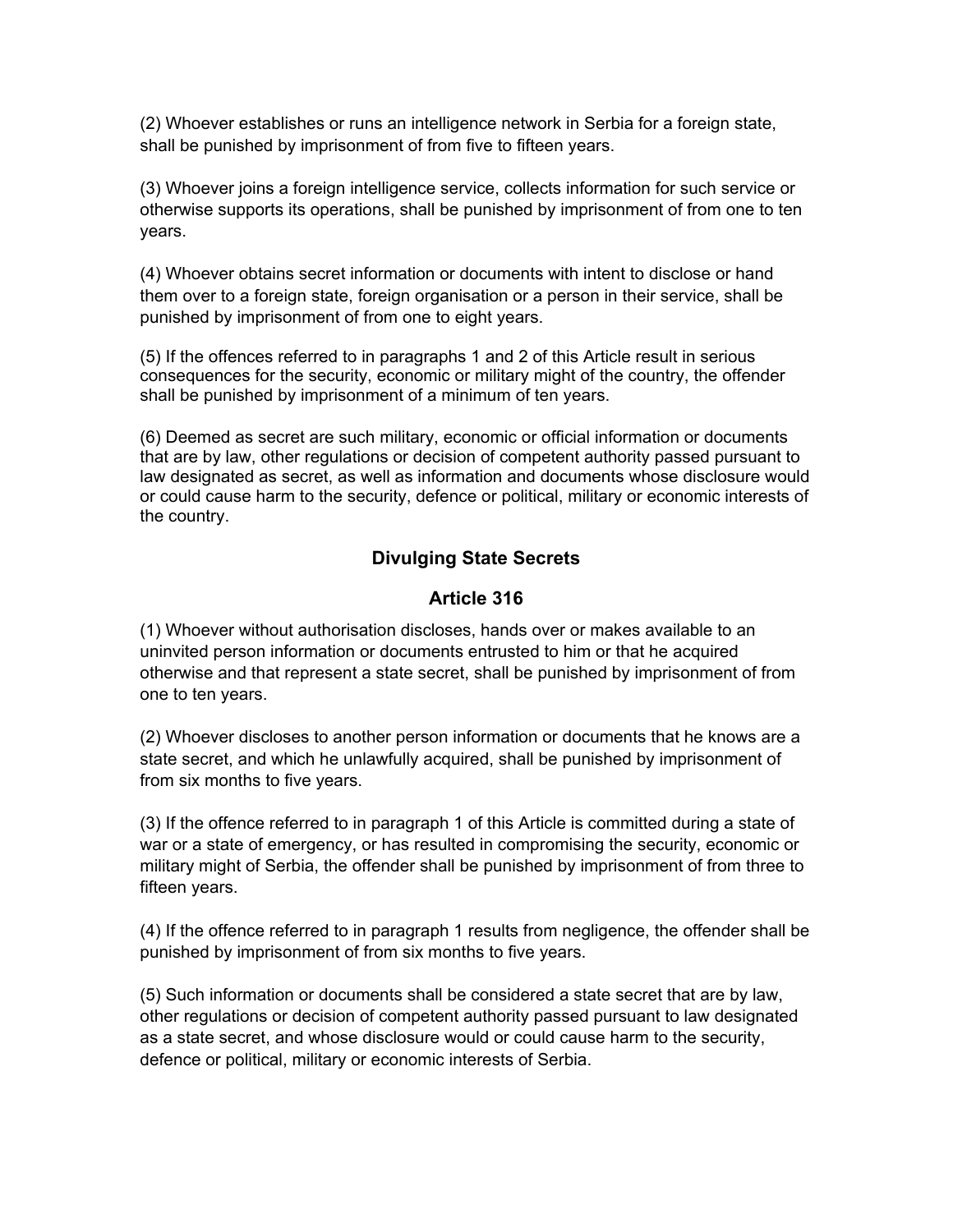(6) A state secret within the meaning of paragraph 5 of this Article shall not be information or documents directed at serious violations of fundamental human rights, or at compromising the constitutional order and security of Serbia, as well as information and documents that are aimed at concealing a committed criminal offence punishable by law with imprisonment of up to five years, or a harsher penalty.

## **Instigating National, Racial and Religious Hatred and Intolerance**

#### **Article 317**

(1) Whoever instigates and incites national, racial or religious hatred or intolerance among the peoples and ethnic communities living in Serbia, shall be punished by imprisonment of from six months to five years.

(2) If the offence referred to in paragraph 1 of this Article is committed by coercion, maltreatment, compromising security, exposure to derision of national, ethnic or religious symbols, damage to other persons, goods, desecration of monuments, memorials or graves, the offender shall be punished by imprisonment of from one to eight years.

(3) Whoever commits the offence referred to in paragraphs 1 and 2 of this Article by abuse of position or authority, or if these offences result in riots, violence or other serious consequences to co-existence of peoples, national minorities or ethnic groups living in Serbia, shall be punished for the offence referred to in paragraph 1 of this Article by imprisonment of from one to eight years, and for the offence referred to in paragraph 2 of this Article by imprisonment of from two to ten years.

# **Violation of Territorial Sovereignty**

#### **Article 318**

Whoever by violating international law invades the territory of Serbia shall be punished with imprisonment of from one to eight years.

#### **Conspiring to Conduct Activities against the Constitution**

#### **Article 319**

(1) Whoever forms a group or an organised criminal group intending to commit criminal offences referred to in Article 305 through 310 and Articles 312 through 314 of this Code shall be punished by the penalty set forth for the offence for whose commitment the association was organised.

(2) Whoever becomes a member of the group or organised criminal group referred to in paragraph 1 of this Article, shall be punished by imprisonment of from six months to five years.

(3) The offender referred to in paragraph 1 of this Article who by disclosing the group or organised criminal group or otherwise preventing commission of the criminal offences referred to in paragraph 1 of this Article shall be punished by imprisonment of up to three years, and may be remitted from punishment.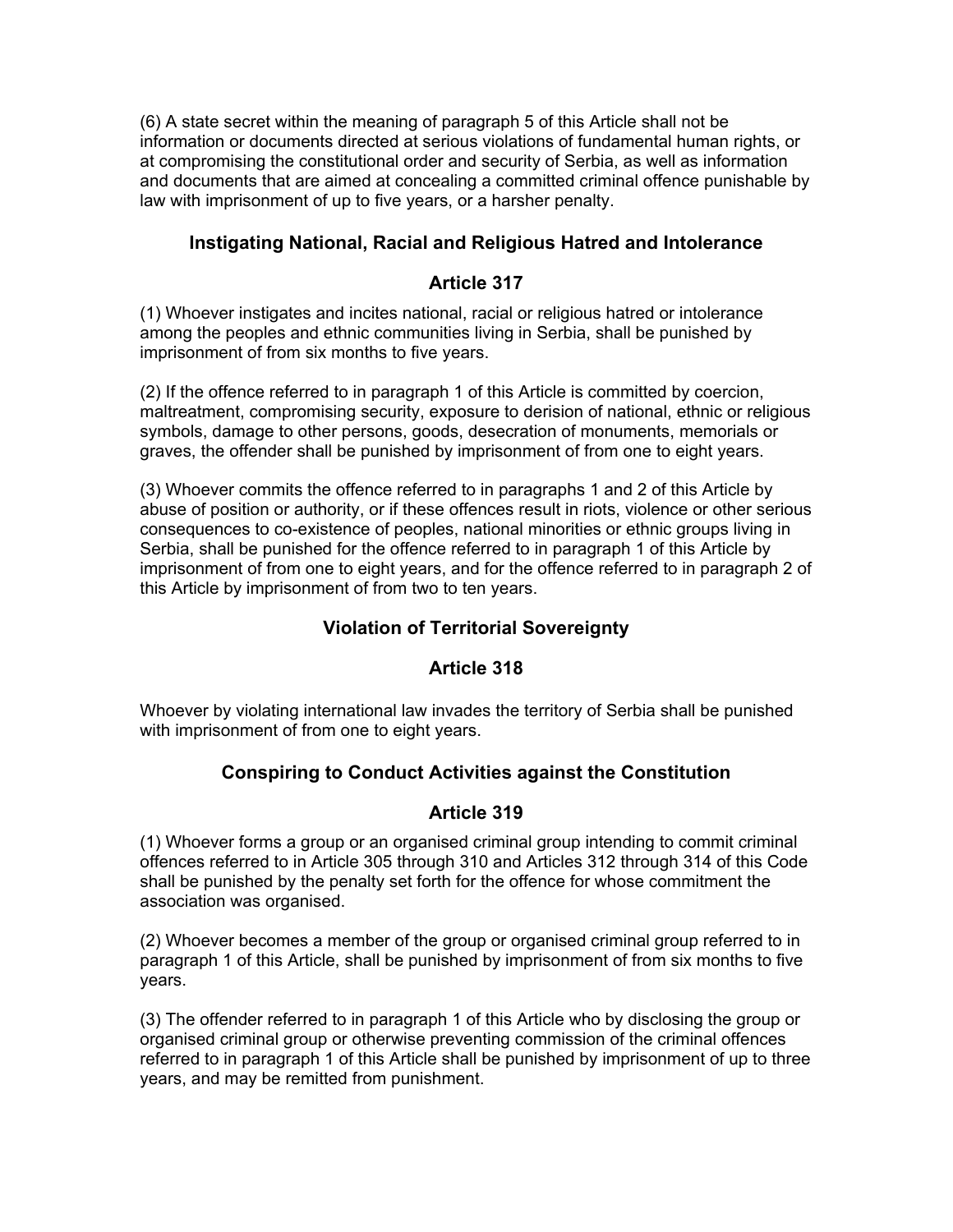(4) A member of an association or an organised criminal group referred to in paragraph 3 of this Article who discloses the conspiracy prior to becoming part thereof or committing the criminal offence referred to in paragraph 1 of this Article shall be punished by imprisonment of up to one year, and may be remitted from punishment.

### **Plotting of Offences against the Constitutional Order and Security of Serbia**

## **Article 320**

(1) Whoever plots to commit criminal offences referred to in Articles 305 through 314 and Article 315 paragraphs 1 and 2 of this Code shall be punished by imprisonment of from one to five years.

(2) Plotting referred to in paragraph 1 of this Article comprises the procurement and preparation of the means required for committing of offence, removing obstacles for committing the offence, making arrangements, planning or organising with others the commission of the offence, or other activities related to establishing prerequisites for the direct commission of the offence.

(3) Whoever dispatches or transports to the territory of Serbia persons or weapons, explosives, poisons, equipment, ammunition or other material for commission of one or more criminal offences referred to in this Chapter, shall be punished by imprisonment of from two to ten years.

# **Serious Offences against the Constitutional Order and Security of Serbia**

#### **Article 321**

(1) If the offence referred to in Articles 307 through 309 and 312 through 315 of this Code that resulted in the death of one or more persons, or endangered people's lives, or was accompanied by extreme violence or massive devastation or has resulted in compromising the security, economic or military power of the country, the offender shall be punished by imprisonment of a minimum of ten years.

(2) If in committing the offence referred to in paragraph 1 of this Article the offender deprived of life one or more persons with intent, the offender shall be punished by imprisonment of a minimum of ten years, or imprisonment of from thirty to forty years.

(3) The penalty referred to in paragraph 2 of this Article shall be imposed to whoever commits any of the criminal offence referred to in Articles 307, 309 through 312, 314 through 319, and 320 paragraph 2 of this Code during a state of war, armed conflict, or state of emergency.

# **Chapter Twenty-Nine**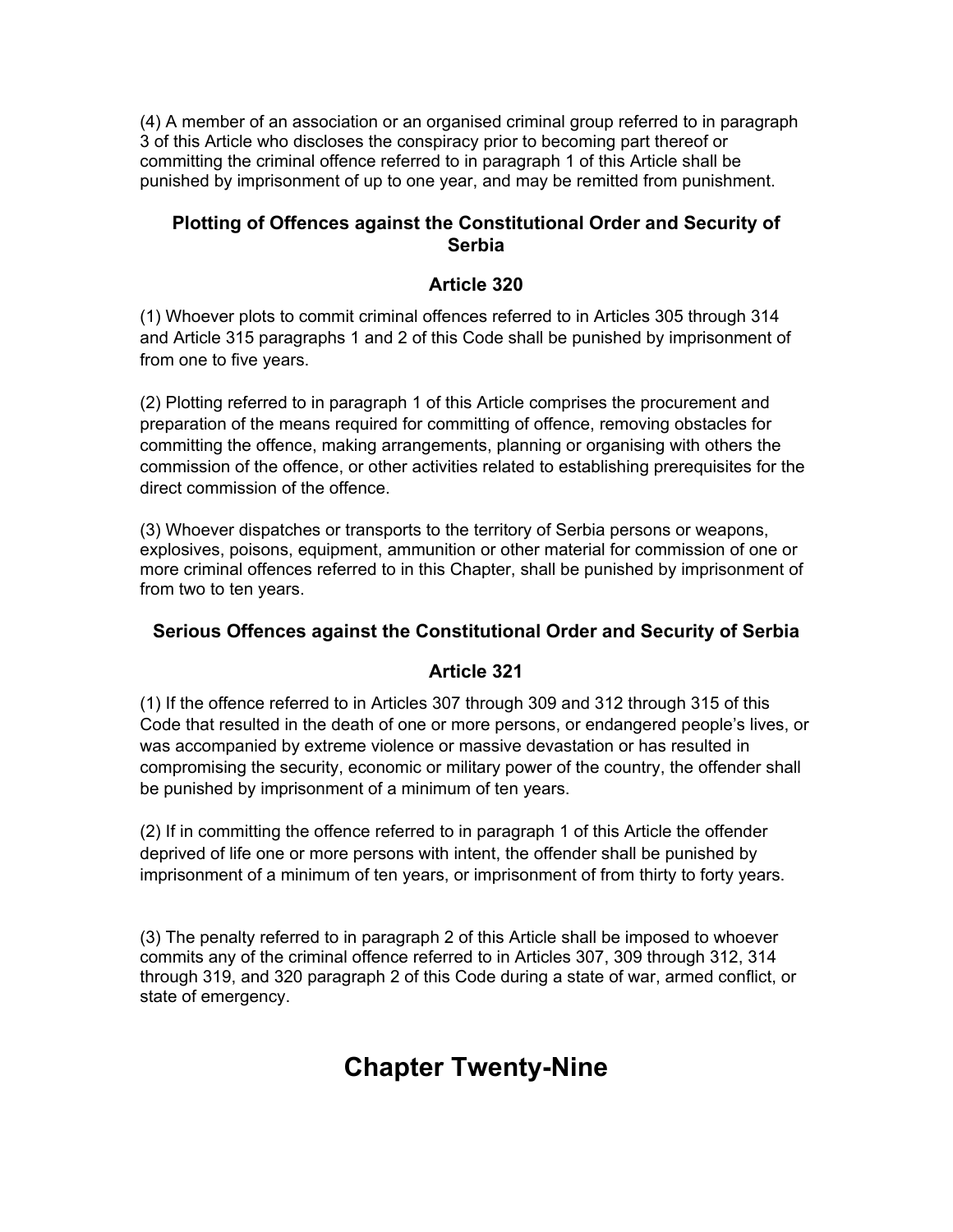# **CRIMINAL OFFENCES AGAINST GOVERNMENT AUTHORITIES**

# **Preventing an Official from Discharging Duties**

# **Article 322**

(1) Whoever by force or threat of force prevents an official in discharge of duty undertaken within his competencies or forces such person to undertake an official action, shall be punished by imprisonment of from three months to three years.

(2) If during commission of the offence referred to in paragraph 1 of this Article the offender insults or maltreats the official or inflicts light bodily injury or threatens to use a weapon, the offender shall be punished by imprisonment of from three months to three years.

(3) Whoever commits the offence referred to in paragraphs 1 and 2 of this Article against an official discharging duties of public or state security or keeping public peace and order, preventing or detecting a criminal offence, apprehending perpetrators of criminal offences or detaining persons deprived of liberty, shall be punished by imprisonment of from one year to eight years.

(4) If during the commission of the offence referred to in paragraphs 1 and 3 of this Article the offender inflicts grave bodily injury to an official, the offender shall be punished for the offence referred to in paragraph 1 by imprisonment of from one to eight years, and for the criminal offence specified in paragraph 3 by imprisonment of from two to ten years.

(5) The attempt of the offence referred to in paragraph 1 of this Article shall be punished.

(6) If the perpetrator of offences referred to in paragraphs 1 through 3 of this Article was provoked by unlawful or rough behaviour of an official, punishment may be remitted.

# **Attacking Officials Performing their Duties**

# **Article 323**

(1) Whoever attacks or threatens to attack an official performing his duty shall be punished by imprisonment of from three months to three years.

(2) If in the commission of the offence referred to in paragraph 1 of this Article light bodily injury is inflicted to an official or if the offence is aggravated by threat of use of weapon, the offender shall be punished by imprisonment of from six months to five years.

(3) If the offence referred to in paragraphs 1 and 2 of this Article are committed against an official performing public or state security duties, the offender shall be published by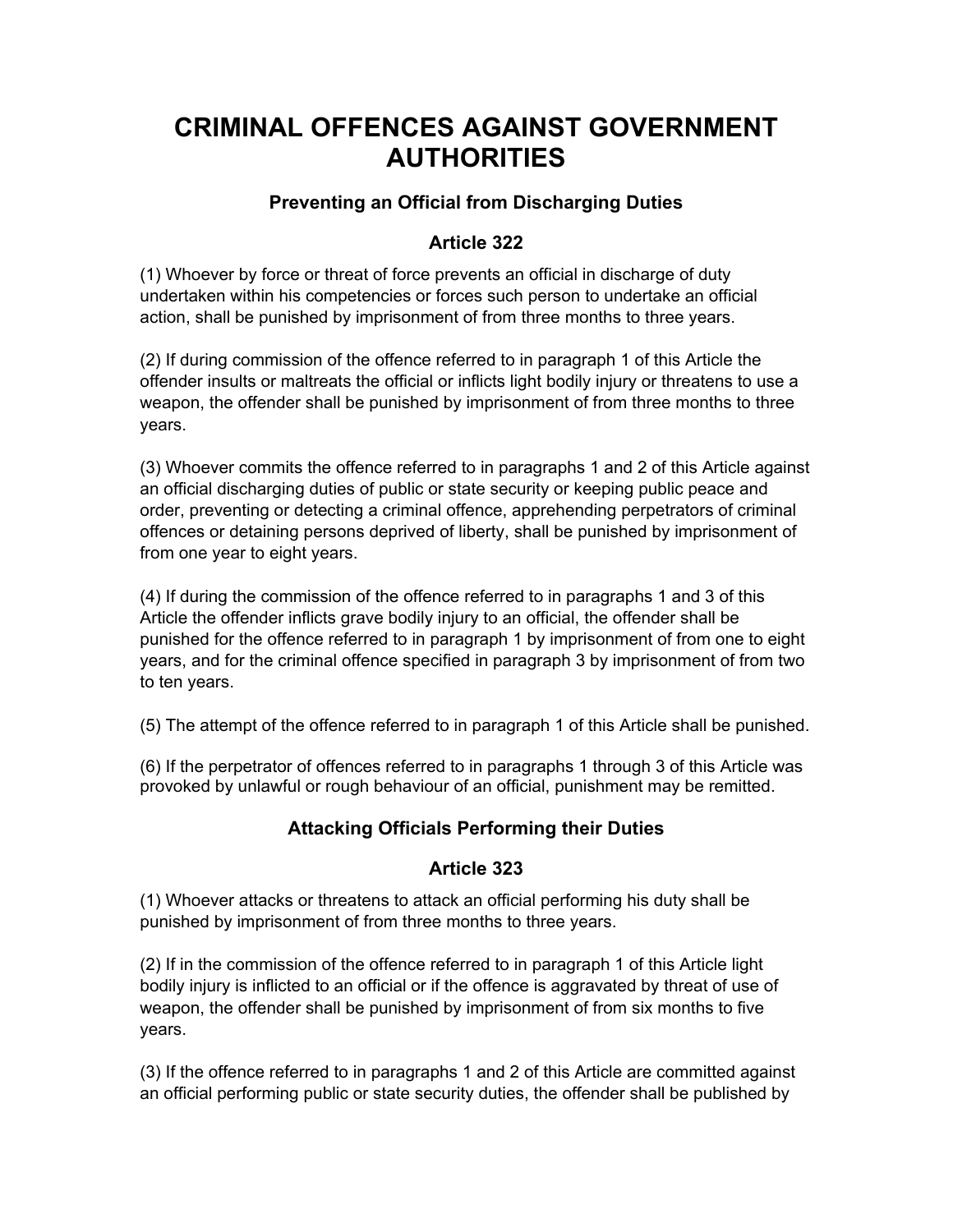imprisonment of from one year to eight years.

(4) If during commission of the offence specified in paragraph 1 and 3 of this Article the offender inflicts grave bodily injury to an official, the offender shall be punished for the offence specified in paragraph 1 by imprisonment of from one to eight years, and for the criminal offence specified in paragraph 3 by imprisonment of from two to ten years.

(5) The attempt of the offence referred to in paragraph 1 of this Article shall be punished.

(6) If the perpetrator of offences referred to in paragraphs 1 through 3 of this Article was provoked by unlawful or rough behaviour of an official, punishment may be remitted.

## **Participating in a Group Preventing an Official in Performance of Duty**

#### **Article 324**

(1) Whoever as part of a group preventing by joint action an official in performing an official act or likewise forces an official to undertake an official act shall be punished for participation by imprisonment of up to two years.

(2) Attempts shall also be penalised.

(3) The ringleader of the group committing the offence referred to in paragraph 1 of this Article shall be punished by imprisonment of from six months to five years.

#### **Inciting to Resistance**

#### **Article 325**

#### *(Erased)*

#### **Failure to Take Part in Eliminating a General Hazard**

#### **Article 326**

Whoever contrary to the orders of a competent authority or other competent body refuses without justification to participate in eliminating a general hazard resulting from fire, flood, earthquake or other disaster, shall be punished by a fine or imprisonment of up to three months.

#### **Removal and Damaging Official Seals and Signs**

#### **Article 327**

(1) Whoever removes or damages an official seal or sign placed by an official to secure an object or premises, or whoever, without removing or damaging the seal or sign, enters such premises or opens an object carrying an official seal or sign, shall be punished by a fine or imprisonment of up to one year.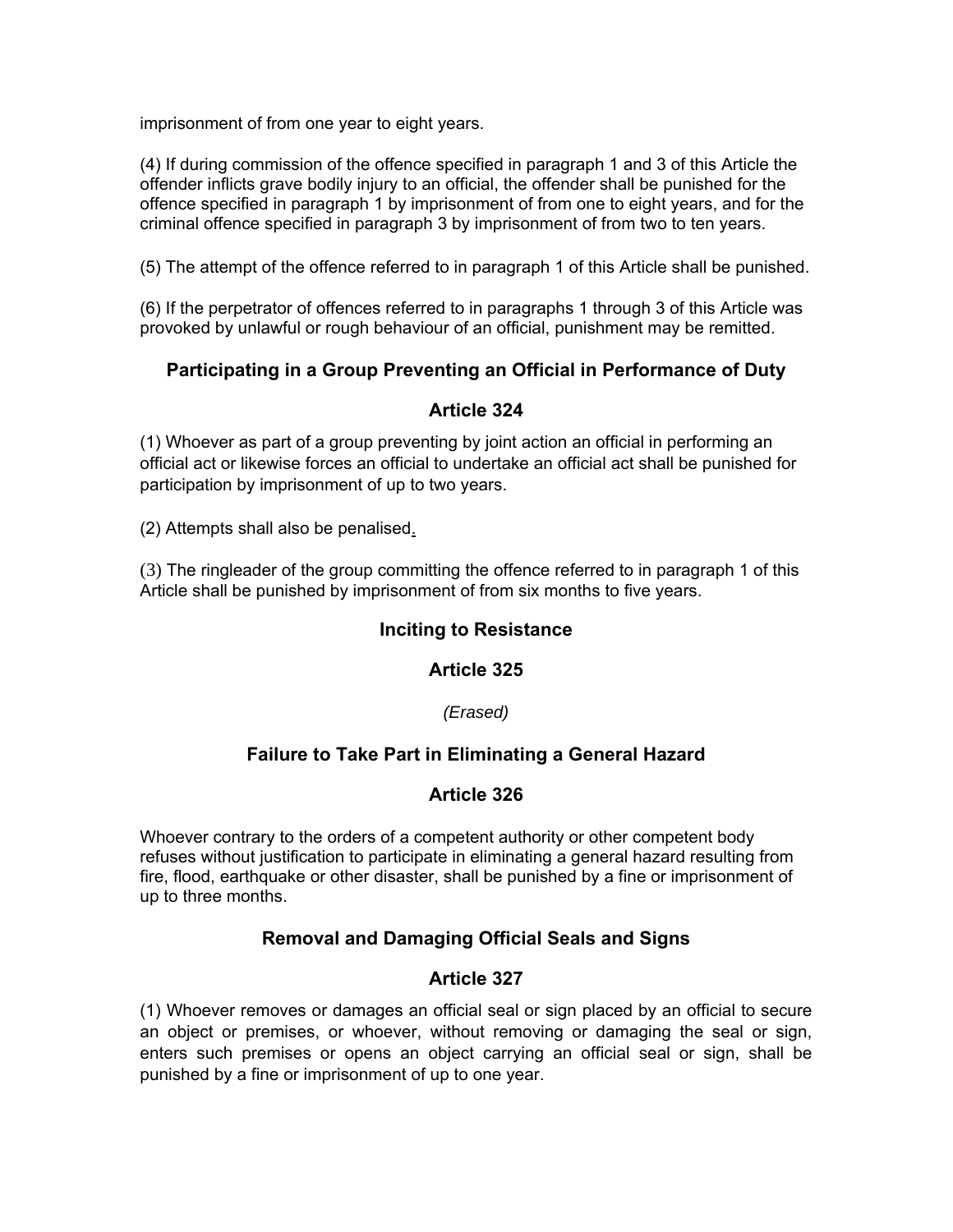(2) Attempted offences shall also be penalised.

#### **Seizure and Destruction of Official Seals and Documents**

#### **Article 328**

(1) Whoever unlawfully seizes, conceals, destroys, damages or otherwise makes unusable an official seal, book, file or document belonging to a government authority, a state enterprise, institution or other entity exercising administrative authority, or is in their keeping, shall be punished by imprisonment of up to three years.

(2) Attempted offences shall also be penalised.

#### **Impersonation**

#### **Article 329**

(1) Whoever with intent to acquire for himself or another any benefit or to cause damage to a third person, impersonates an official or member of the military or wears insignia of an official or member of the military without authorisation, shall be punished by a fine or imprisonment of up to three years.

(2) The penalty referred to in paragraph 1 of this Article shall be imposed also on whoever performs an act that is under exclusive authority of an official or member of the military.

#### **Vigilantism**

#### **Article 330**

(1) Whoever arbitrarily assumes a right for himself or a right he considers that he is entitled to, shall be punished by a fine or imprisonment of up to six months to five years.

(2) Whoever commits the offence referred to in paragraph 1 of this Article for another, shall be punished by the penalty stipulated for such offence.

(3) If the offence referred to in paragraphs 1 and 2 is committed to the detriment of citizens, prosecution is instigated by private action.

# **Chapter Thirty CRIMINAL OFFENCES AGAINST THE JUDICIARY**

#### **Failure to Report Preparation of a Criminal Offence**

#### **Article 331**

(1) Whoever knows that a criminal offence is being prepared that is punishable under law by imprisonment of five or more years, but fails to report this during the time when its commission could have still been prevented, and the offence is committed or attempted,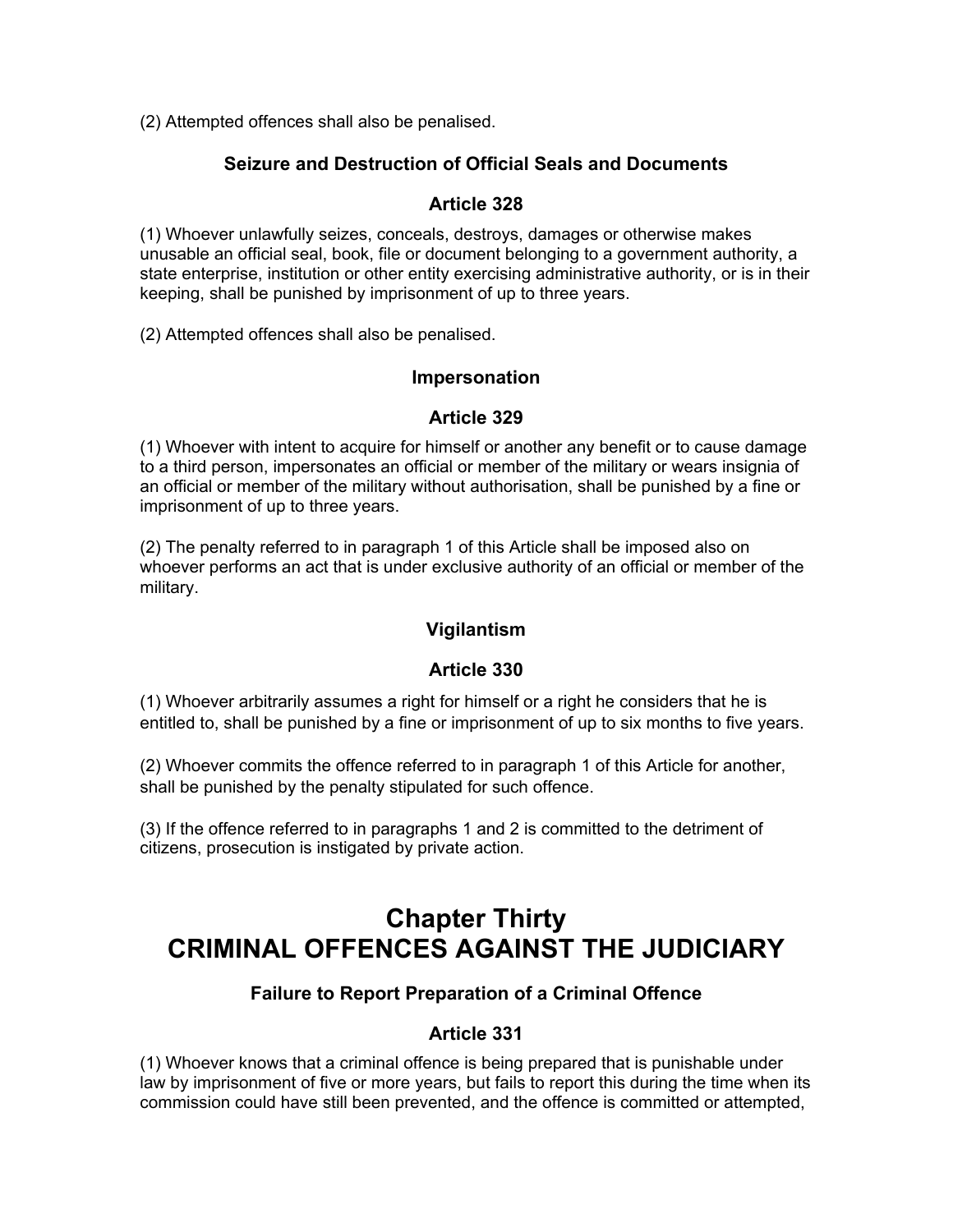shall be punished by a fine or imprisonment of up to one year. (2) For failure to report preparation of a criminal offence punishable by forty years' imprisonment, the offender shall be punished by imprisonment of from three months to three years.

(3) A spouse, common-law spouse, lineal blood relative, sibling, adoptive parent or adoptee of the offender as well as a spouse of any of the former or person cohabiting with any of the former shall not be punished for the offence referred to in paragraph 1 of this Article.

# **Failure to Report a Criminal Offence or Offender**

# **Article 332**

(1) Whoever knows that another person has committed a criminal offence punishable under law by thirty to forty years' imprisonment or only knows of such offence and fails to report it before the offence or its perpetrator are detected, shall be punished by imprisonment of up to three years.

(2) An official or authorized person who knowingly fails to report a criminal offence he became aware of in performance of duty, if such offence is punishable under law by imprisonment of five or more years, shall be punished with imprisonment of six months to five years.

(3) An official or responsible person who knowingly fails to report a criminal offence of his subordinate who committed the offence in discharge of his official, military or operational duty, if such an offence is punishable by imprisonment of from thirty to forty years, shall be punished by imprisonment of from one year to eight years.

(4) A spouse, common-law spouse, lineal blood relative, sibling, adoptive parent or adoptee of the offender as well as a consort of any of the former, or person cohabiting with any of the former, as well as the offender's defence attorney, physician or confessor shall not be punished for the offence referred to in paragraphs 1 and 2 of this Article.

#### **Accessoryship after the Fact**

# **Article 333**

(1) Whoever keeps in hiding an offender or by concealing the means of commission of the offence or its traces or otherwise aids the offender not to be detected, or who harbours a convicted person or undertakes other acts directed at preventing enforcement of penalty, security measure or rehabilitation measure of remand to a rehabilitation or correctional facility, shall be punished by a fine or imprisonment of up to three years.

(2) Whoever aids the perpetrator of a criminal offence punishable under law by imprisonment of more than five years shall be punished by imprisonment of from six months to five years.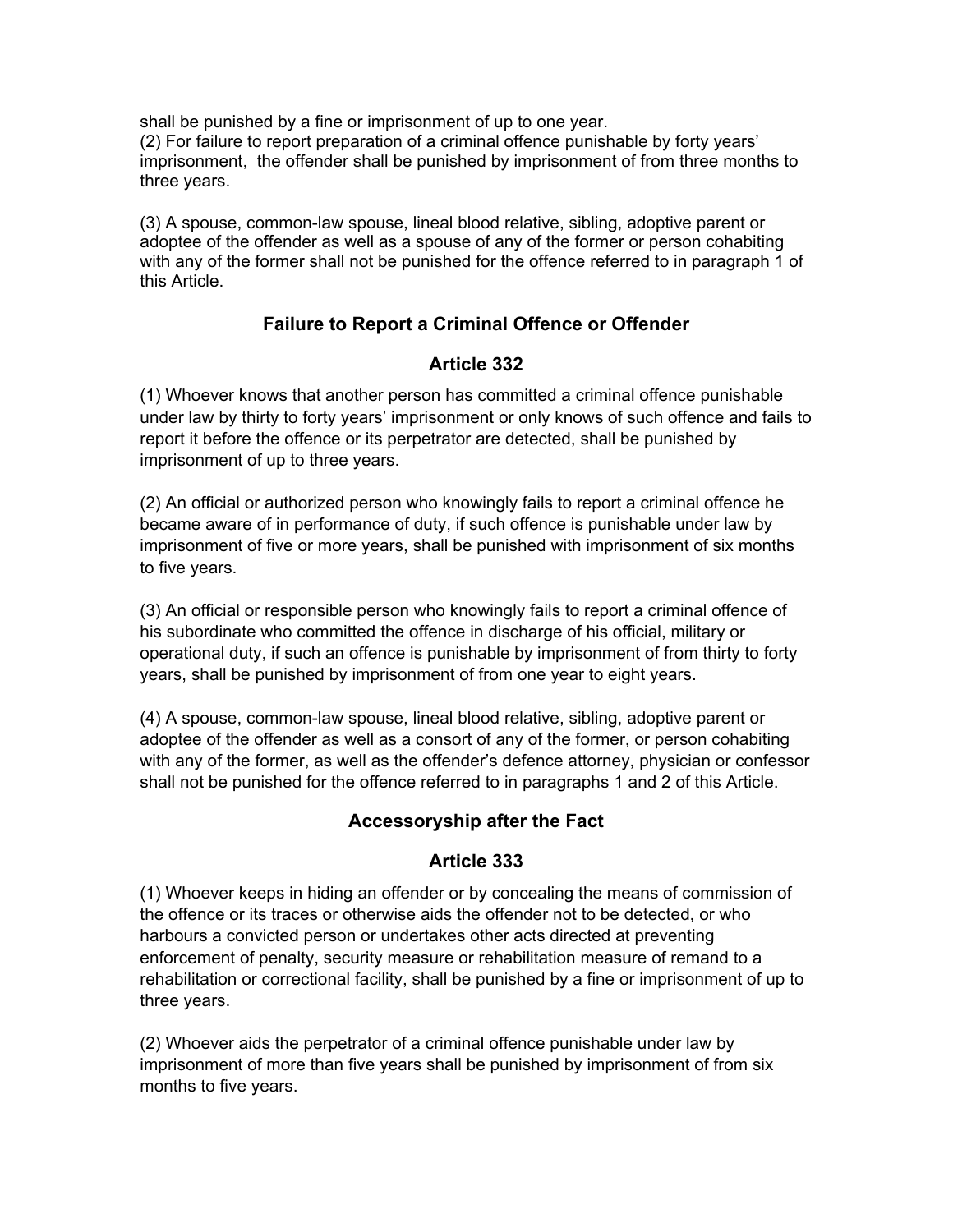(3) Whoever aids the perpetrator of a criminal offence punishable under law by imprisonment of from thirty to forty years shall be punished by imprisonment of from one to eight years.

(4) The penalty for the offence referred to in paragraph 1 of this Article may not be more severe in terms of kind and duration that the penalty set forth for the offence committed by the aided and abetted person.

(5) A spouse, common-law spouse, lineal blood relative, sibling, adoptive parent or adoptee of the offender as well as a consort of any of the former or person cohabiting with any of the former, shall not be punished for the offence referred to in paragraphs 1 through 3 of this Article.

# **Falsely Reporting**

#### **Article 334**

(1) Whoever reports a person of committing an offence which is prosecuted *ex officio,*  while aware that such person is not the offender, shall be punished by imprisonment of from three months to three years.

(2) Whoever plants traces of the criminal offence or otherwise causes instigation of criminal proceedings for an offence prosecuted *ex officio* against a person for whom he knows is not the perpetrator of that offence shall be punished with imprisonment of from six months to five years.

(3) Whoever gives himself in as the perpetrator of an offence prosecuted *ex officio*  although aware that he is not the offender shall be punished by a fine or imprisonment of up to one year.

(4) The penalty referred to in paragraph 3 of this Article shall also be imposed on whoever reports the commission of an offence prosecuted *ex officio* although aware that such an offence has not been committed.

# **Perjury**

#### **Article 335**

(1) A witness, expert witness, translator or interpreter who gives false testimony before a court, in disciplinary, misdemeanour or administrative proceeding or other procedure established by law, shall be punished by imprisonment of up to three years.

(2) The penalty referred to in paragraph 1 of this Article shall also be imposed on the party who, during presentation of evidence by testimony of parties in judicial or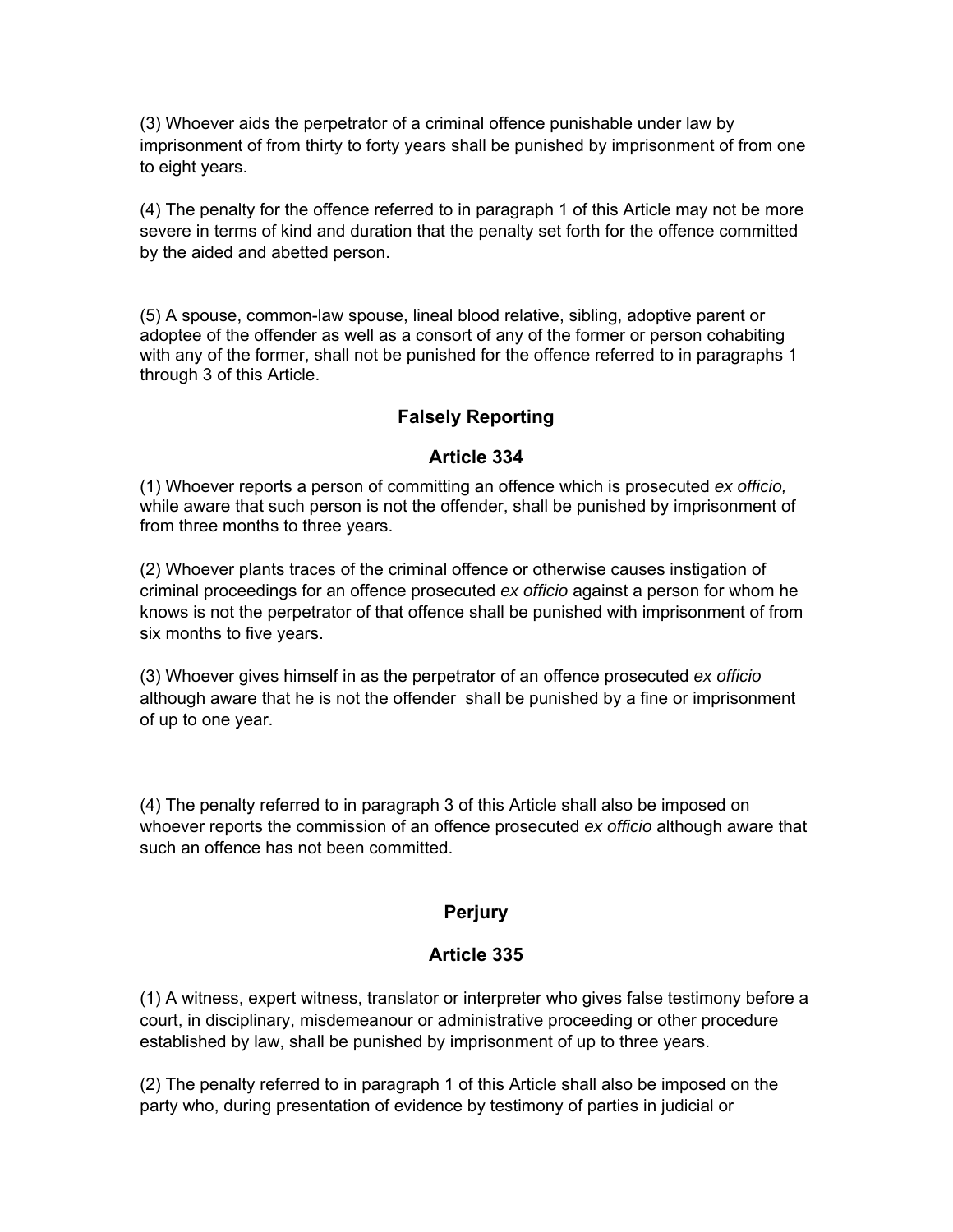administrative proceedings, gives a false statement and such statement serves as grounds for disposition in such proceedings.

(3) If perjury is committed in criminal proceedings or under oath, the offender shall be punished by imprisonment of from three months to five years.

(4) If the offences referred to in paragraph 3 resulted in particularly serious consequences for the accused, the offender shall be punished by imprisonment of from one to eight years.

(5) Offenders who voluntarily revokes false testimony prior to final disposition may be remitted from punishment.

# **Preventing and Obstructing Testimony**

#### **Article 336**

(1) Whoever gives or promises a gift or other benefit to a witness or an expert witness or another party to the proceedings before a court or other government authority, or by force or threat of force against such person with intent to induce such person to give false testimony and thereby affect the outcome of the proceeding, shall be punished by imprisonment of from six months to five years and a fine.

(2) Whoever with intent to prevent or hinder proving, conceals, destroys, damages or makes partially or completely unusable another person's document or other items serving as proof, shall be punished with imprisonment of from six months to three years and a fine.

(3) The penalty referred to in paragraph 2 of this Article shall be also imposed on whoever removes, destroys, damages, moves or relocates a boundary stone, a soil survey sign or any other mark indicating ownership of real property or easement for use of water, or who with same intent falsely emplaces such a mark.

(4) If the offence referred to in paragraph 2 is committed in criminal proceedings, the perpetrator shall be punished by imprisonment of up to three years and a fine.

#### **Unauthorized Public Comment on Court Proceedings**

#### **Article 336a**

Whoever during the proceedings before a court, before a final court decision is issued, with the intent of violating the presumption of innocence and the independence of the court, gives public statements in the information media, shall be punished by imprisonment up to six months and a fine.

# **Obstruction of Justice**

**Article 336b**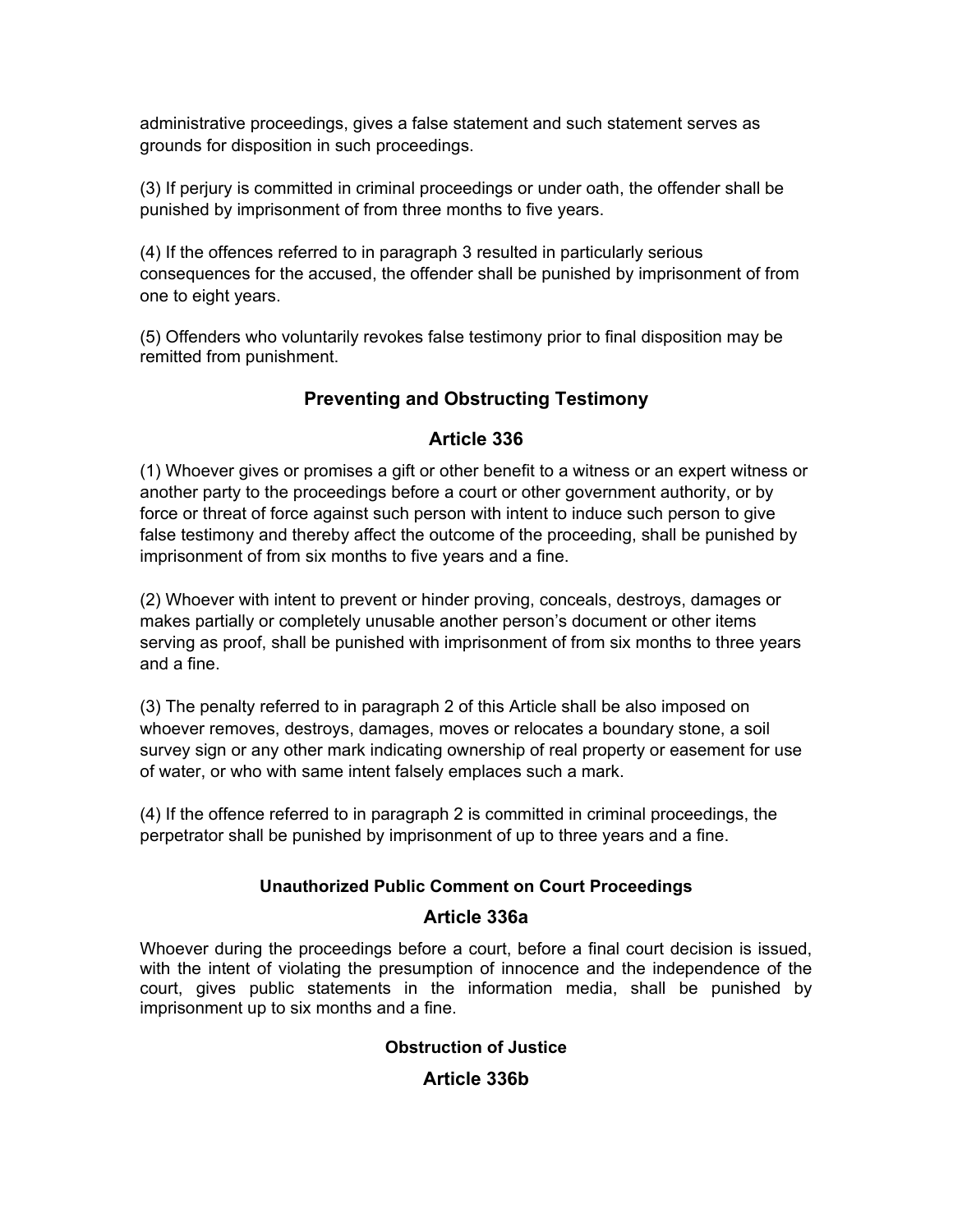(1) Whoever calls on others to resist or to disobey judicial decisions, or otherwise interferes with the conduct of judicial proceedings, shall be punished by imprisonment of up to three years and a fine.

(2) Whoever by insulting, using force or threats or otherwise interferes with or prevents a judge, public prosecutor or deputy public prosecutor from exercising their judicial or prosecutorial duties, shall be punished by imprisonment of from six months to five years and a fine.

(3) If during the commission of the criminal offence specified in paragraph 2 of this Article the perpetrator inflicts light bodily injury to a judge, public prosecutor or deputy public prosecutor or threatens to use a weapon, the perpetrator shall be punished by imprisonment of from one to eight years.

(4) If during the execution of the offence referred to in paragraph 2 this Article the perpetrator inflicts grave bodily injuries to a judge, public prosecutor or deputy public prosecutor, the perpetrator shall be punished by imprisonment from two to ten years.

# **Violation of Confidentiality of Proceedings**

#### **Article 337**

(1) Whoever without authorisation discloses information he has come by in connection with court, minor offences, administrative or other proceedings established by law, where the law stipulates that such information may not be made public, or has been declared confidential by a decision of the court or other competent body, shall be punished by a fine or imprisonment of up to one year.

(2) Whoever without permission of the court makes public the course of proceedings against a juvenile or the disposition reached in such proceedings, or who makes public the name of the juvenile against whom proceedings were conducted, or information that may reveal the identity of the juvenile, shall be punished with imprisonment of up to two years.

(3) Whoever without authorisation discloses information on the identity or personal data of a person protected in criminal proceedings, or data regarding a special protection programme, shall be punished by imprisonment of from six months to five years.

(4) If the offence referred to in paragraph 3 of this Article results in serious consequences for the protected person or the criminal proceedings are prevented or hindered to considerable extent, shall be punished by imprisonment from one to eight years.

# **Revolt of Persons Deprived of Liberty**

## **Article 338**

(1) Persons lawfully deprived of liberty who assemble with intent to set themselves free by force, or to jointly attack persons who are guarding them, or by use of force or immediate threat force such persons to do or refrain from doing something in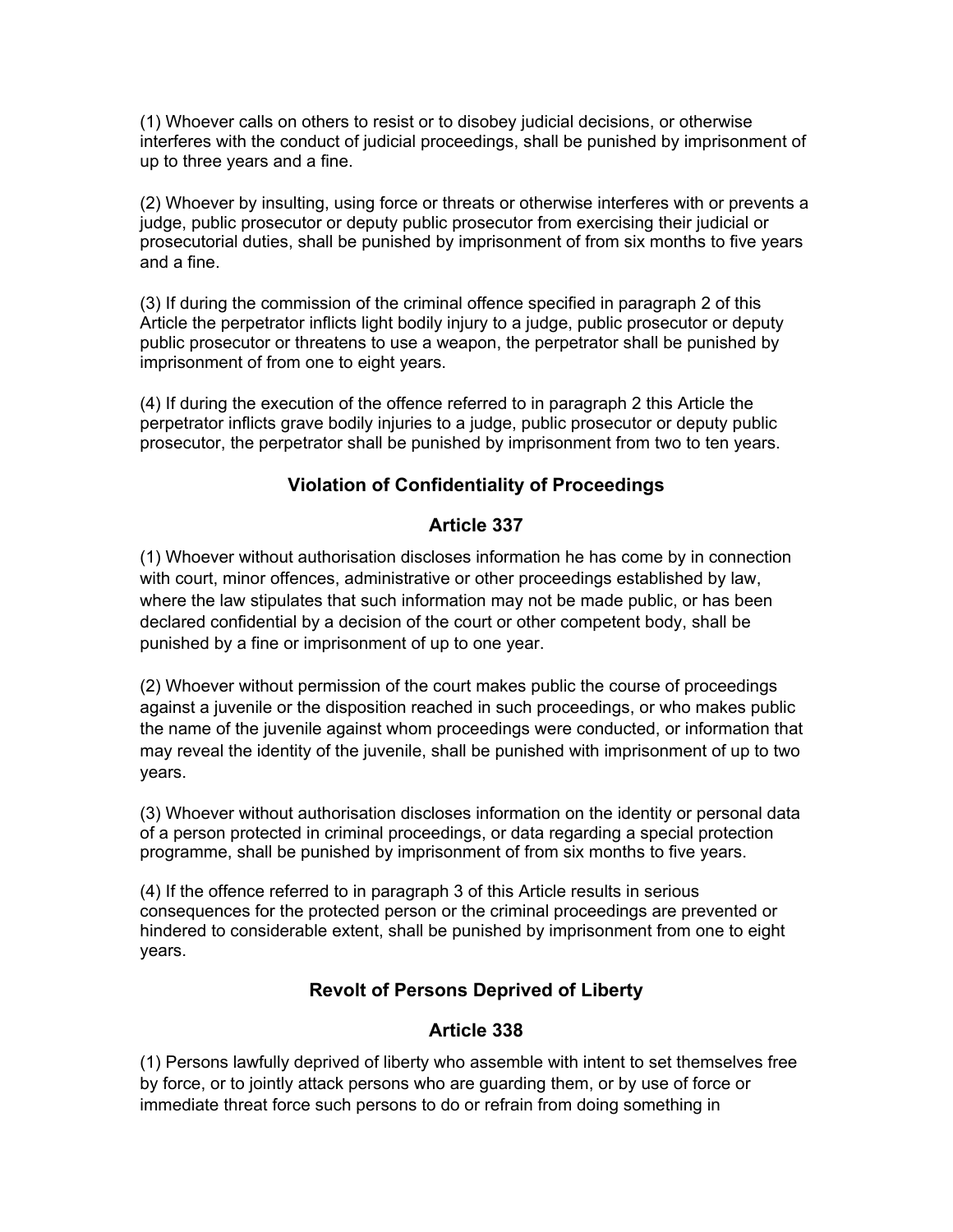contravention of their duty, shall be punished by imprisonment of up to three years.

(2) The offender referred to in paragraph 1 of this Article who uses force or threats, shall be punished by imprisonment of from six months to five years.

# **Flight from Custody and Facilitating Flight of Persons Deprived of Liberty**

## **Article 339**

(1) A person who flees from lawful custody by use of force against a person or direct threat of attack against life and limb shall be punished by imprisonment of from six months to five years.

(2) The penalty referred to in paragraph 1 of this Article shall also be imposed on those who using force, threats, deception or otherwise facilitate the flight of a person lawfully deprived of freedom.

(3) If the offence referred to in paragraphs 1 and 2 of this Article is committed by a group or the flight of a group was made possible, the perpetrator shall be punished by imprisonment of from one to eight years.

# **Failure to Enforce Court Decisions**

# **Article 340**

(1) An official or responsible person who refuses to enforce a final court decision or fails to enforce it within the time-limit specified by law or the decision, shall be punished by a imprisonment of from three moths to three years and a fine.

(2) If the person referred to in paragraph 1 of this Article enforces the final court decision, he may be remitted from punishment.

#### **Unlawful Facilitation of Engagement in Particular Professions, Functions, Duties, Tasks and Activities**

# **Article 341**

Whoever makes it possible for another to engage in a profession, function, duty, tasks or activities although aware that such engagement is prohibited to such person by a final decision ordering the relevant security measure or a protective measure, or where such a prohibition has taken effect as a legal consequence of the judgement, shall be punished by a fine or imprisonment of up to two years.

# **Unlicensed Law Practice**

#### **Article 342**

Whoever without authorisation and the requisite qualifications engages in gainful provision of legal assistance shall be punished with a fine or imprisonment of up to two years.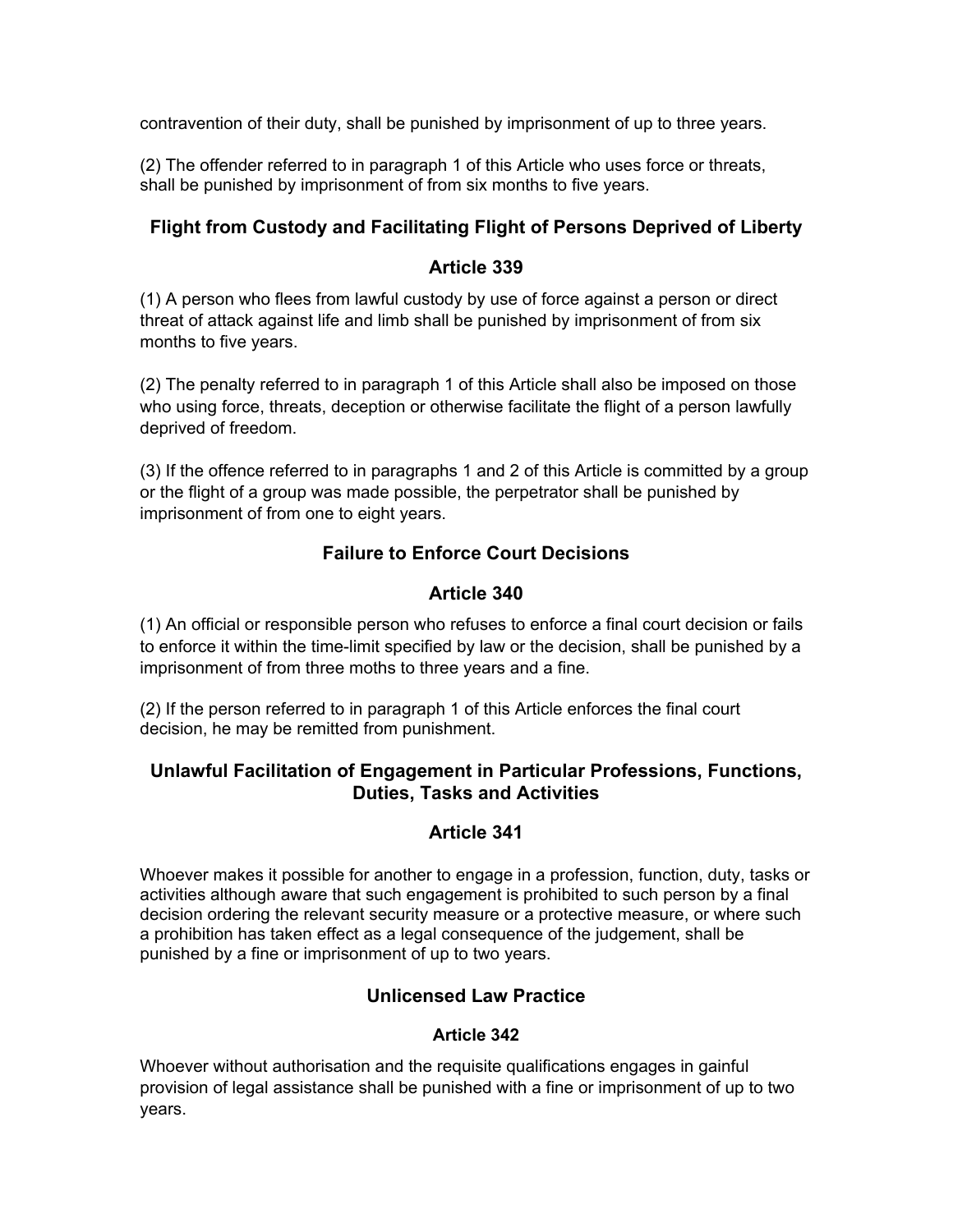# **Chapter Thirty One OFFENCES AGAINST PUBLIC LAW AND ORDER**

## **Causing Panic and Disorder**

## **Article 343**

(1) Whoever by disclosing or spreading untrue information or allegations causes panic, or serious disruption of public law and order or frustrates or impedes to a substantial degree the enforcement of decisions and measures of government authorities or organisations exercising public authority shall be punished by imprisonment of from three months to three years and a fine.

(2) If the offence referred to in paragraph 1 of this Article is committed through the information media or similar means or at a public gathering, the offender shall be punished by imprisonment of from six months to five years.

# **Violent Conduct**

## **Article 344**

(1) Whoever by rude insults or maltreatment of another, violence directed against another, instigating a brawl or insolent or ruthless behaviour causes significant distress of citizens or seriously violates public law and order, shall be punished by imprisonment of from three months to three years.

(2) If the offence referred to in paragraph 1 of this Article is committed by a group or if during commission of the offence a person sustains light bodily injury or if serious degradation of citizens results, the offender shall be punished by imprisonment of from six months to five years.

#### **Violent Behavious at Sports Events or Public Gatherings**

#### **Article 344a**

(1) Whoever physically assaults participants in a sports event or a public assembly, behaves violently or damages property of substantial value in arriving at or departing from sports events of public gatherings, brings into a facility intended for sport or throws on to the sports ground, into the spectators' area, or into a group of assembled people objects, pyrotechnical media or other explosive, flammable or otherwise dangerous substances that could cause bodily injury or endanger the health of participants in the sports event or public gathering, illegally enters the sports field or a part of the stands intended for fans of the opposing team, and causes violence, damage to the sports facility, its equipment, devices and installations, by his behaviour or slogans at sports events causes national, racial and religious or other hatred or intolerance based on a discrimination that results in physical violence or a fight with participants in sports events, shall be punished by imprisonment of from six months to five years and fined.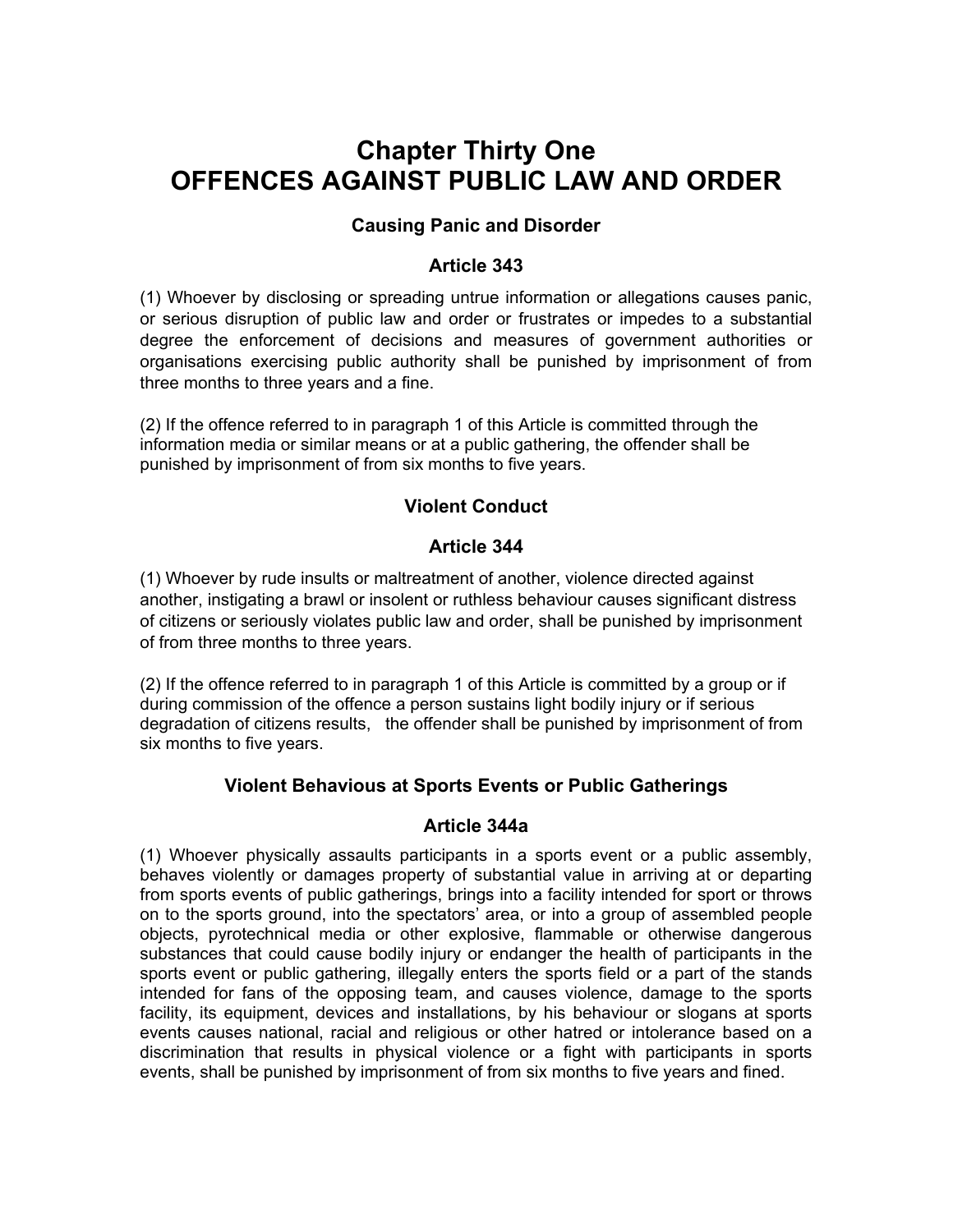(2) Where the criminal offence referred to in the paragraph 1 of this Article is committed by a group, the perpetrator shall be punished by imprisonment of from one to eight years.

(3) The leader of the group that commits the criminal offence referred to in the paragraph 1 of this Article shall be punished by imprisonment of from three to twelve years.

(4) Where commission of the criminal offence specified in the paragraph 1 of this Article provokes riots during which a person suffered grave bodily injury or property of substantial value was damaged, the perpetrator shall be punished by imprisonment of from two to ten years.

(5) The responsible person or official who while organizing a sport event fails to apply the security measures required to prevent or stop the riots and therefore endangers the life or limb of a substantial number of people or property of substantial value, shall be punished by up to three years of imprisonment or and a fine.

(6) The perpetrator of any of the offences referred to in to 1 to 4 of this Article committed at a sports event shall be punished with a mandatory security measure of a ban on attending certain sports events.

## **Consiracy to Commite Criminal Offences**

#### **Article 345**

Whoever conspires with another to commit a particular offence punishable by imprisonment of five or more years, shall be punished by a fine or imprisonment of up to one year.

#### **Criminal Alliance**

#### **Article 346**

(1) Whoever organizes a group whose purpose is committing criminal offences punishable by imprisonment of three or more years shall be punished by imprisonment of from six months to five years, unless more severe punishment for such organizing is specified by law.

(2) Organisers of organised criminals groups shall be punished with imprisonment of between one and eight years, unless more severe punishment if provided by law.

(3) Members of the group referred to in paragraph 1 of this Article shall be punished by imprisonment from one to eight years.

(4) Members of the organized criminal group referred to in paragraph 2 of this Article shall be punished by imprisonment of from six months to five years.

(5) If the offences specified in paragraph 1 and 2 of this Article refer to a group or other organized criminal group whose objective is commission of offences punishable by imprisonment of twenty years or imprisonment of from thirty to forty years, the organizer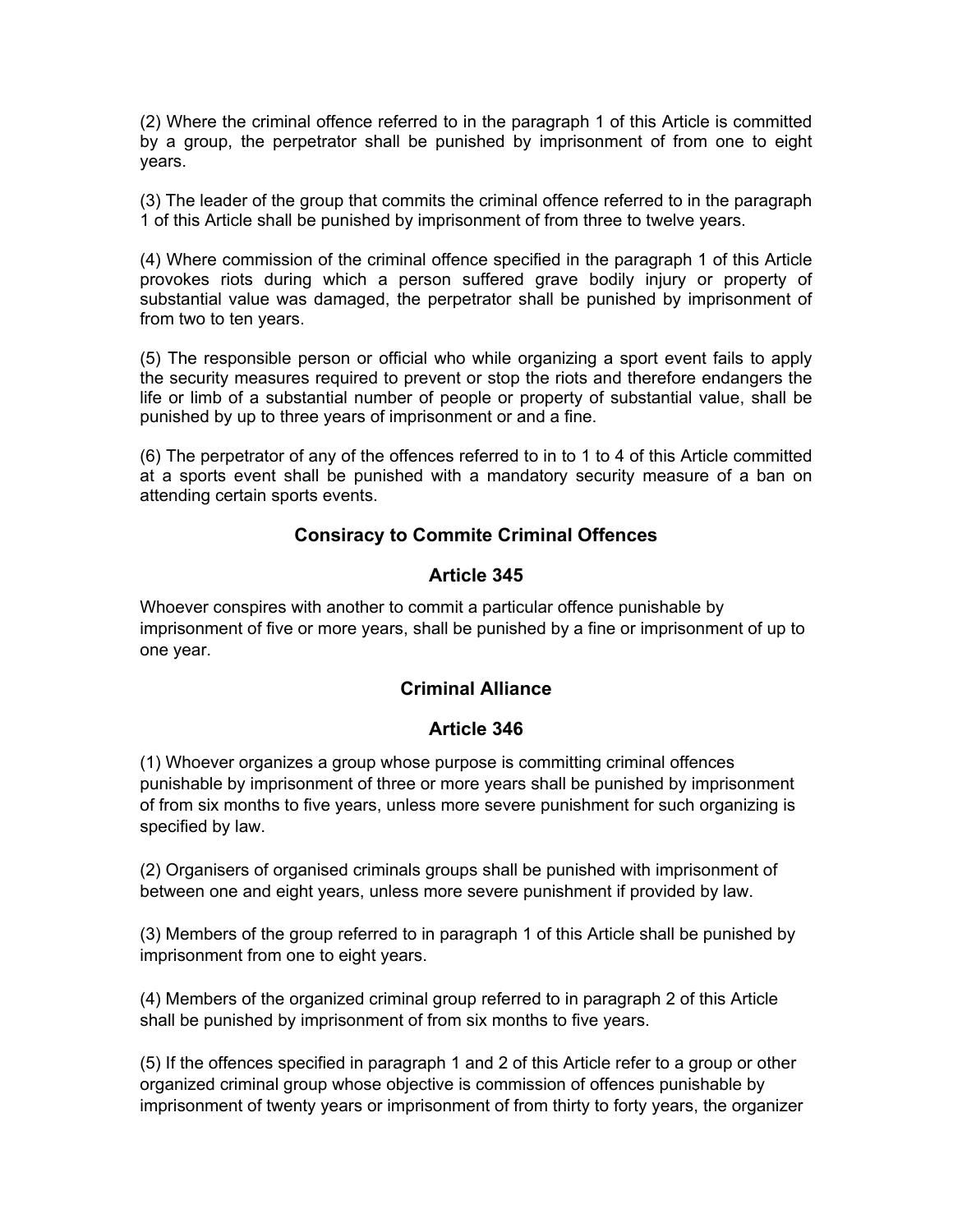of the group or organized criminal group shall be punished by a minimum of ten years' imprisonment or from thirty to forty years' imprisonment, and a member of the group or organized criminal group by imprisonment of from six months to five years.

(6) The organizer of the group or organized criminal group specified in paragraphs 1, 2 and 5 of this Article who by exposing the group or organized criminal group or otherwise prevents commission of the offences for which the group was organized shall be punished by imprisonment up to three years and may be remitted from punishment.

(7) A member of the group or organized criminal group specified in paragraphs 3 to 5 of this Article who exposes the group or organized criminal group before committing as a member or that group any of the criminal offences referred to in paragraphs 3 to 5 of this Article for whose commission the group of or organized criminal group was organized, shall be punished by a fine or imprisonment up to one year, and may be remitted from punishment.

## **Manufacture and Procurement of Weapons and other Means of Committing Criminal Offences**

# **Article 347**

(1) Whoever procures or enables another to acquire weapons, explosives, equipment for their manufacture or poison that he knows are intended for commission of an offence, shall be punished by imprisonment of from six months to five years.

## **Illegal Manufacture, Possession and Sale of Weapons and Explosive Materials**

# **Article 348**

(1) Whoever without authorization manufactures, sells, procures, exchanges, carries or possesses firearms, its parts, ammunition or explosive substances, shall be punished by imprisonment of from three months to three years and by fine.

(2) Where the offence referred to in paragraph 1 of this Article concerns firearms, ammunition, explosives or substances based thereon, an explosive or gas weapon whose manufacture, sale, procurement, exchange or possession is forbidden to citizens, the offender shall be punished by imprisonment of six months to five years and a fine.

(3) If the subject of the offence referred to in paragraphs 1 and 2 of this Article is a substantial quantity of weapons, ammunition or devices, or where weapons and other devices of major destructive power are concerned, or the criminal offence is committed against provisions of international law, the offender shall be punished by imprisonment of from one to eight years.

(4) Whoever without authorization carries objects specified in paragraphs 1 and 2 of this Article shall be punished by imprisonment of two to ten years.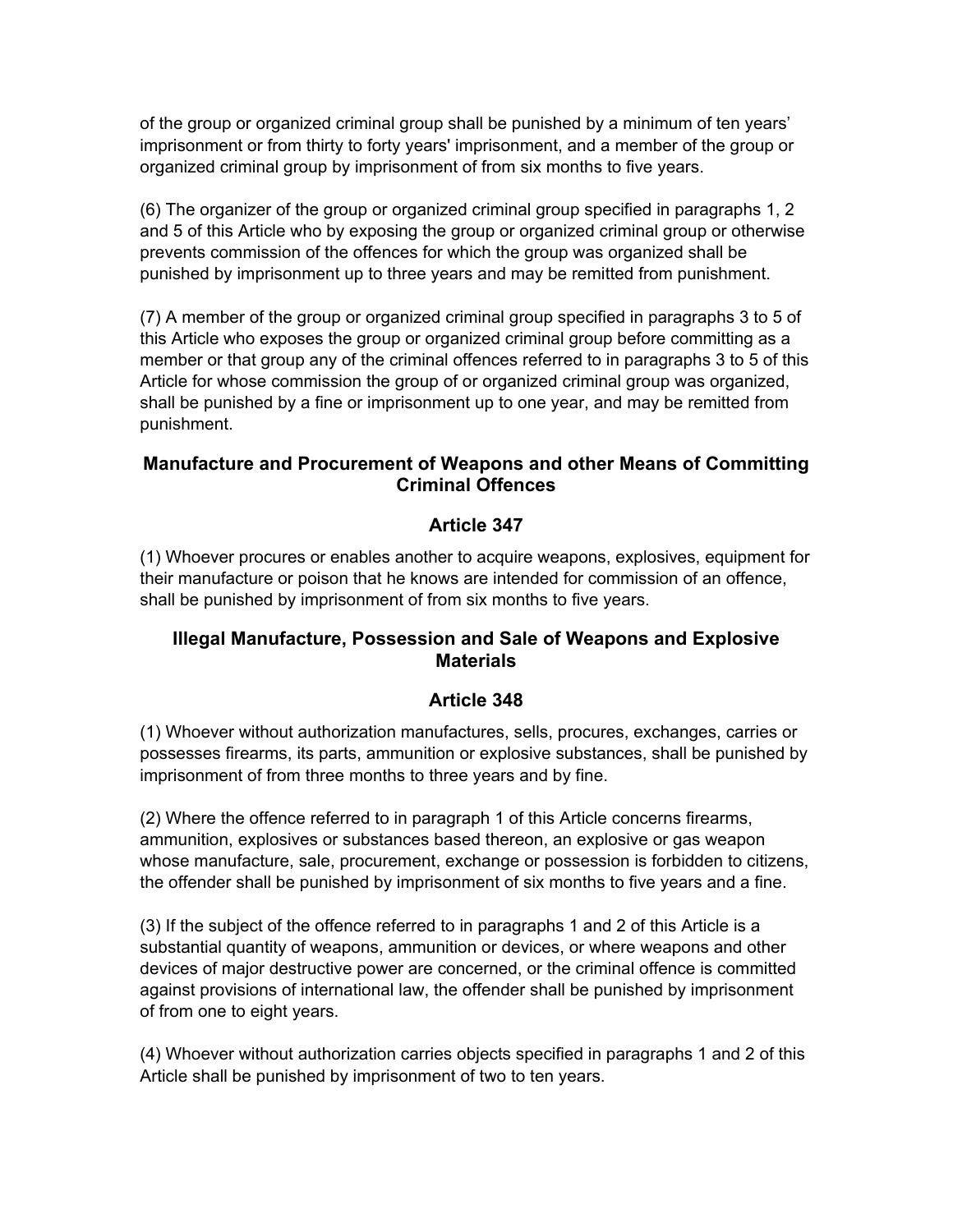(5) Firearms, their parts, ammunition and explosive substances shall be seized

## **Participation in a Group Committing an Offence**

#### **Article 349**

(1) Whoever participates in a group that by joint action deprives a person of his life or inflicts serious bodily harm, damages property to a substantial extent or commits other criminal offences punishable by imprisonment of five or more years, or attempts to commit one of these offences, shall be punished for participation by imprisonment of from three months to five years.

(2) The ringleader of the group committing the offence referred to in paragraph 1 of this Article shall be punished by imprisonment of from one to eight years.

# **Illegal Border Crossings and Human Trafficking**

#### **Article 350**

(1) Whoever without a required permission crosses or attempts to cross the border of Serbia, carrying a weapon or using force, shall be punished by imprisonment of up to one year.

(2) Whoever with intent to acquire a benefit for himself or another makes it possible for another to illegally cross the Serbian border or to illegally stay in or transit through Serbia shall be punished by imprisonment of from six months to five years.

(3) If the offence referred to in paragraph 2 of this Article is committed by a group, by abuse of authority or in a manner endangering the lives and health of persons whose illicit crossing of the Serbian border, sojourn or transit is being facilitated, or if a substantial number of persons is being smuggled, the perpetrator shall be punished by imprisonment from one to ten years.

(4) If the offence specified in paragraph 2 of this Article is committed by an organized group, the offender shall be punished by imprisonment of from three to twelve years.

(5) The means intended or used for commission of the offence referred to in paragraphs 1 through 3 of this Article shall be impounded.

# **Bogus Emergency Calls and Danger Signals**

#### **Article 351**

Whoever misuses a signal for assistance or a signal for emergency or makes a bogus call for assistance and thereby causes unnecessary diversion of services of government authorities, fire fighting or other competent organisations or causes disruption of traffic, shall be punished by a fine or imprisonment of up to one year.

# **Unlicensed Organisation of Games of Chance**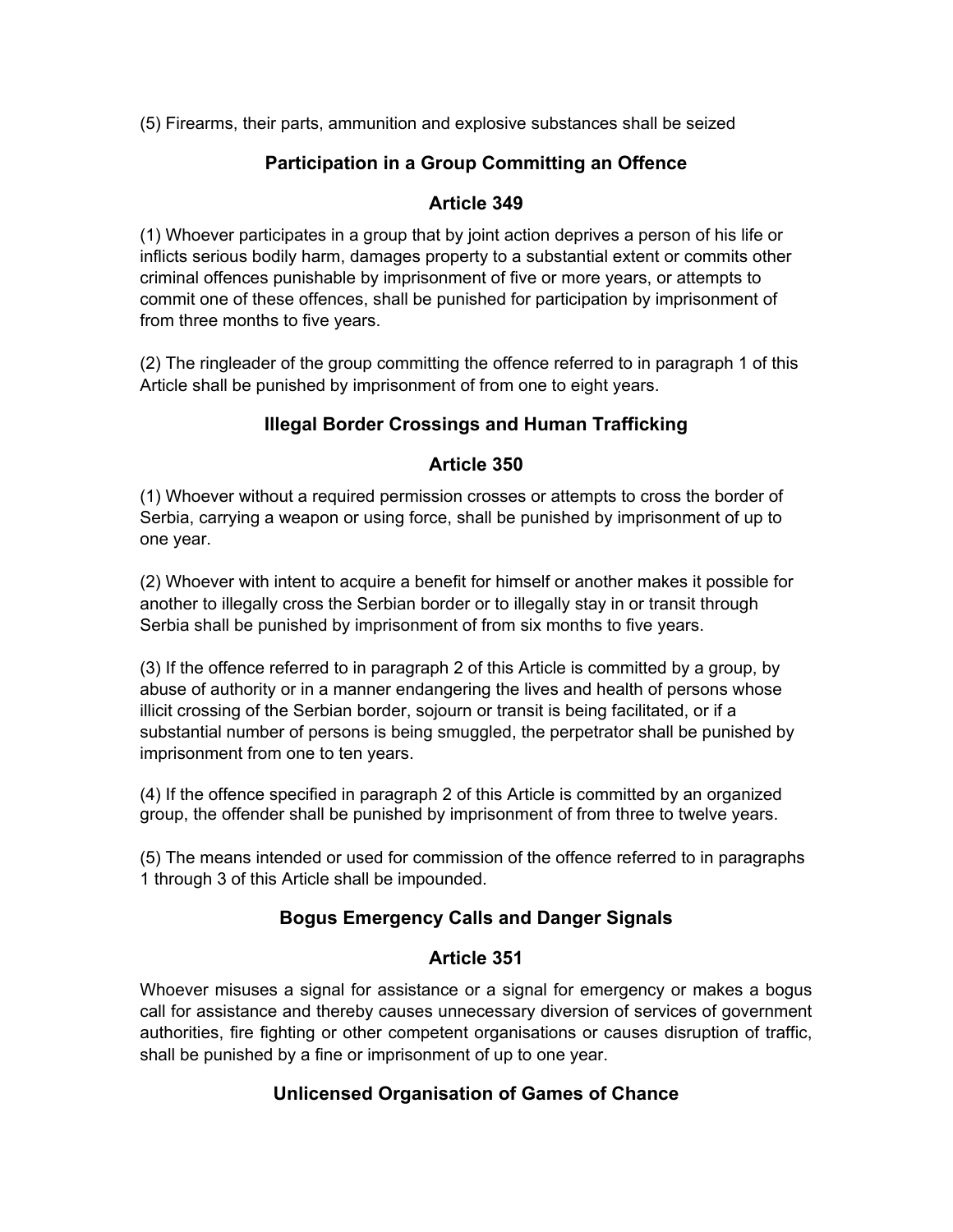#### **Article 352**

(1) Whoever without a license issued by competent authority organises games of chance shall be punished by a fine or imprisonment of up to two years.

(2) An organiser of games of chance or participant in a game referred to in paragraph 1 of this Article who resorts to deceit shall be punished by imprisonment of from three months to five years.

(3) The means intended or used in committing the offence referred to in paragraphs 1 and 2 of this Article, as well as money and other items used in the game of chance, shall be seized.

#### **Unlicensed Practice of Profession**

#### **Article 353**

Whoever illegally and gainfully practises a particular profession that requires by law or other regulation enacted pursuant to law a license issued by a competent authority or body shall be punished by a fine or imprisonment of up to one year.

## **Unauthorised Performance of Archaeological Works**

#### **Article 353a**

(1) Whoever performs unauthorised archaeological excavations and research shall be punished by imprisonment of up to three years and fined.

(2) If the criminal offence referred to in paragraph 1 this article is committed on an archaeological or other immovable cultural good that enjoys previous protection, or an archaeological or immovable cultural good or a good that enjoys previous protection is devastated, or during the performance of these works equipment or devices for detecting and finding archaeological objects are used, shall be punished by imprisonment of from six months to five years and a fine.

(3) The objects found during the commission of the criminal offence referred to in paragraphs 1 and 2 this Article shall be seized.

#### **Desecration of Graves**

#### **Article 354**

(1) Whoever without authorisation digs up, demolishes, damages or defiles a grave or other place where a deceased person is buried shall be punished by a fine or imprisonment of up to one year.

(2) The penalty referred to in paragraph 1 of this Article shall also be imposed on anyone who without authorisation demolishes, damages or removes or defiles a gravestone or other monument to a deceased person.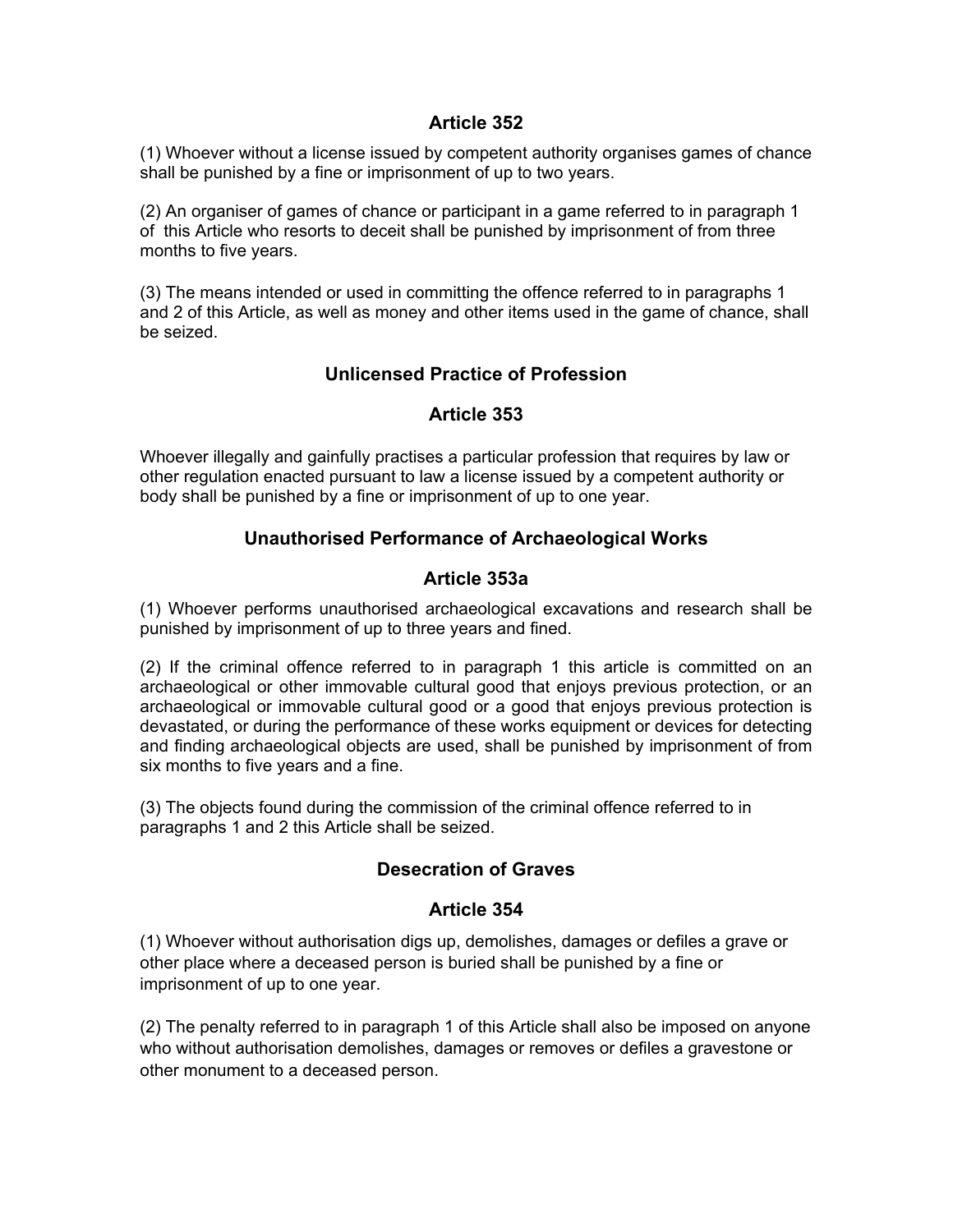(3) If the offence referred to in paragraphs 1 and 2 of this Article contains the elements of a more serious criminal offence, the offender shall be punished for that offence.

# **Chapter Thirty-Two OFFENCES AGAINST LEGAL INSTRUMENTS**

## **Counterfeiting Documents**

#### **Article 355**

(1) Whoever manufactures a forged document or alters a real document with intent to use such document as real or uses a forged or false document as real or obtains such document to use, shall be punished by imprisonment of up to three years.

(2) If the offence referred to in paragraph 1 of this Article is committed in respect of a public document, last will and testament, bill of exchange, a cheque, public or official record or other record that is kept pursuant to law, the offender shall be punished by imprisonment of from three months to five years.

(3) The attempt of the offence referred to in paragraph 1 of this Article shall be penalised.

#### **Special Cases of Forging Documents**

#### **Article 356**

The following shall be deemed criminal offences of counterfeiting documents and shall be punishable pursuant to Article 355 of this Code:

 1) whoever without authorisation fills in a statement having affect as legal instrument in legal relations by using a blank form, paper or other document signed by another;

 2) Whoever deceives another in respect of content of a document and such party affixes their signature on such document believing that he/she is signing a different document or different contents;

 3) whoever issues a document on behalf of another without authorisation of that person, or on behalf of a person who does not exist;

 4) whoever as an issuer of a document attaches to his signature a position, rank or title that he does not hold, and that assumed position, rank or title significantly influences the evidentiary force of the document;

 5) whoever produces a document by using a genuine seal or sign without authorisation.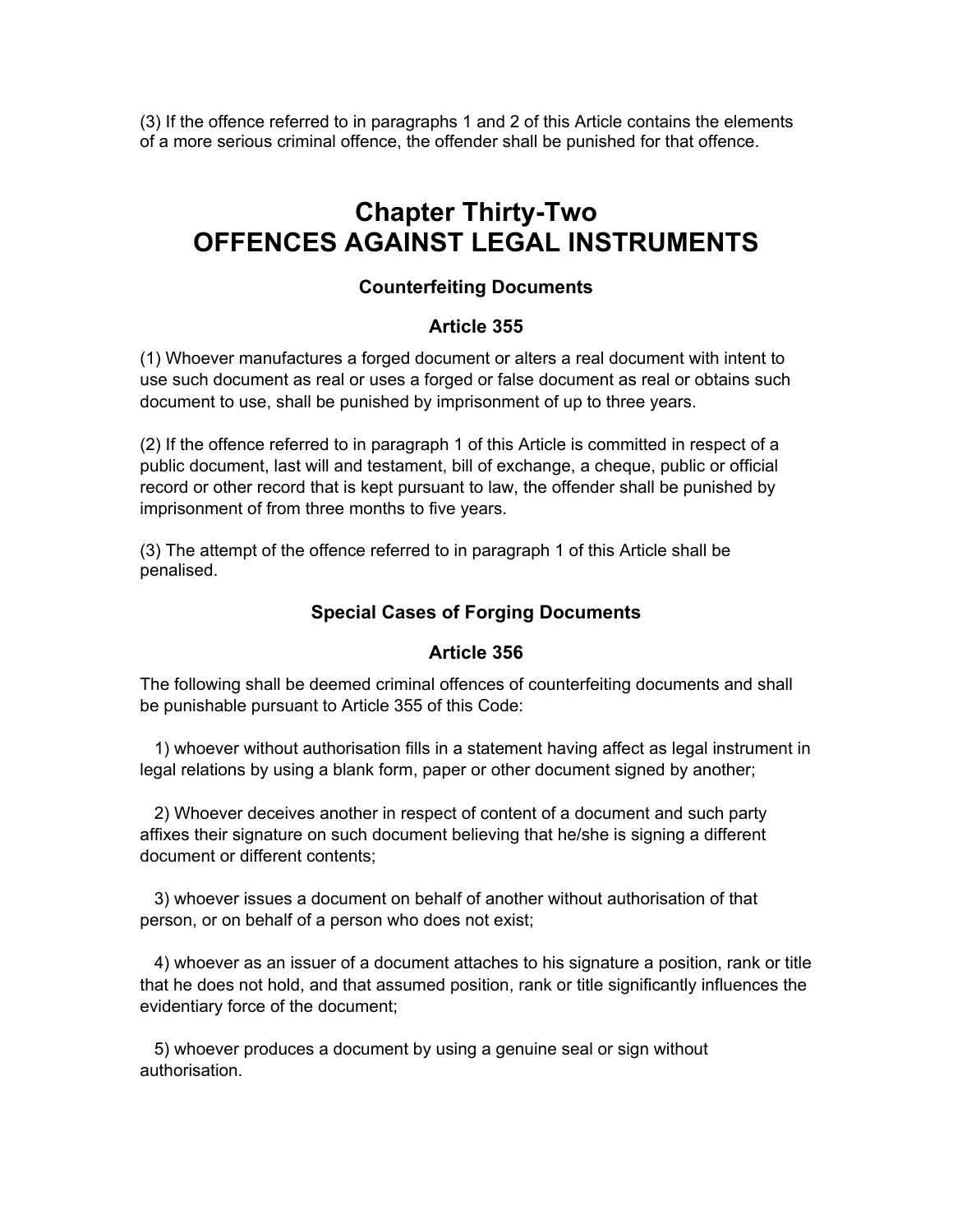# **Forging an Official Document**

## **Article 357**

(1) An official who enters false data or fails to enter important data in an official document, record or file, or who certifies by his signature or official seal an official document, record or file with false content, or who with his signature or official seal enables another to produce an official document, record or file with false content, shall be punished by imprisonment of from three months to five years.

(2) The penalty referred to in paragraph 1 of this Article shall also be imposed on officials who in their service use forged documents, records or files as true, or who destroy, conceal or substantially damage official documents, records or files or make it otherwise unusable.

(3) Responsible officers in enterprises, institutions or other entities who commit the offence referred to in paragraphs 1 and 2 of this Article shall be punished by the penalty prescribed for that offence.

# **Inciting to Certify False Content**

# **Article 358**

(1) Whoever by deceiving a competent authority induces such authority to certify in a public document, minutes or record false data that may serve as proof in legal transactions shall be punished by imprisonment of from three months to five years.

(2) The penalty referred to in paragraph 1 of this Article shall also be imposed on whoever uses such a document, minutes or record knowing that it is a forgery.

# **Chapter Thirty-Three CRIMINAL OFFENCES AGAINST OFFICIAL DUTY**

# **Abuse of Office**

# **Article 359**

(1) An official who by abuse of office or authority, by exceeding the limits of his official authority or by dereliction of duty acquires any benefit for himself or another or a physical or legal person, or causes damage to a third party or seriously violates the rights of another, shall be punished by imprisonment of from six months to five years.

(2) If the commission of the offence referred to in paragraph 1 of this Article results in acquiring material gain exceeding four hundred and fifty thousand dinars in value, the offender shall be punished by imprisonment of from one to eight years.

(3) If the value of acquired material gain exceeds one million five hundred thousand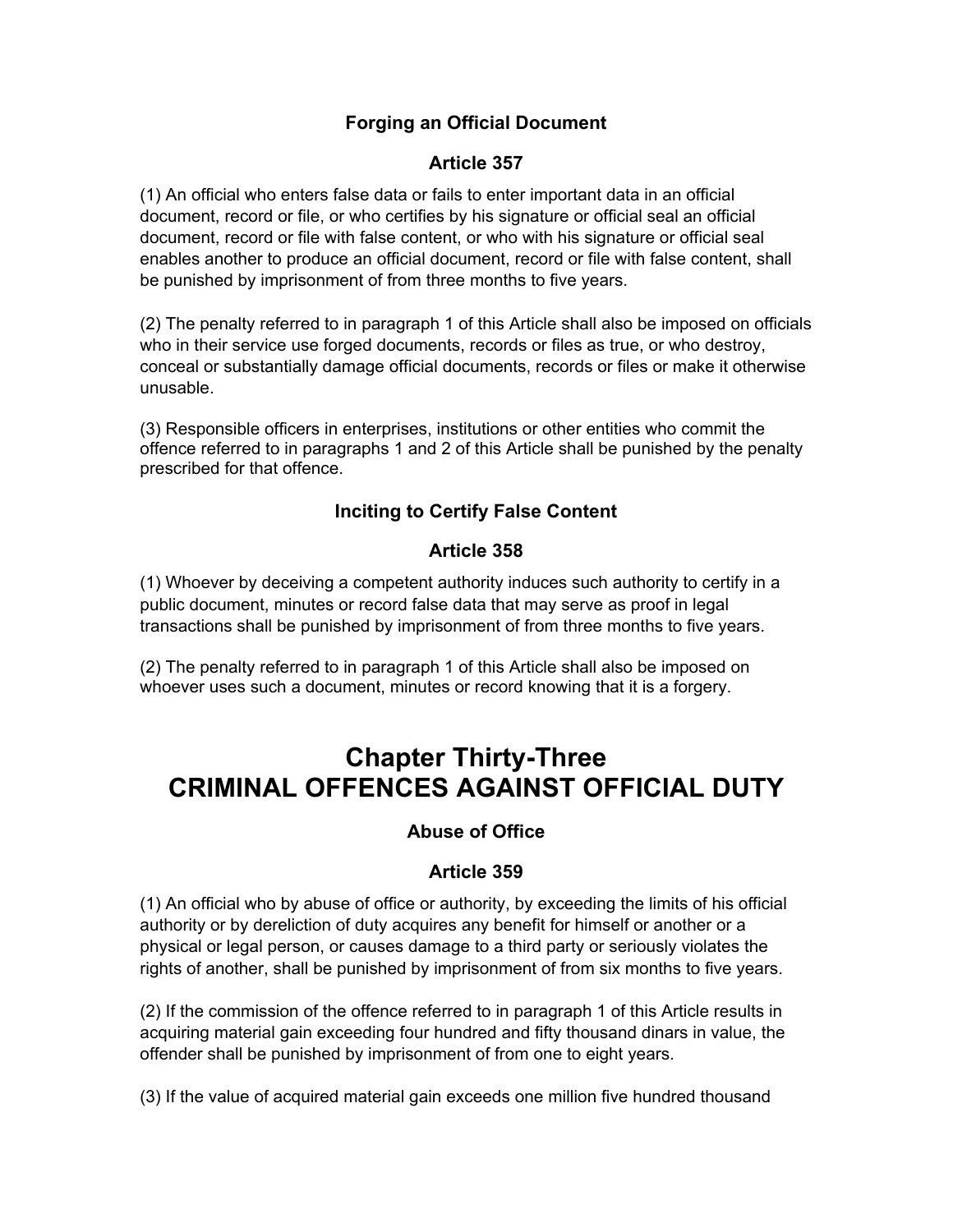dinars, the offender shall be punished by imprisonment of from two to twelve years.

## **Violation of Law by Judges, Public Prosecutors or Deputy Public Prosecutors**

## **Article 360**

A judge or lay judge, public prosecutor or deputy public prosecutor who in judicial proceedings with intent to acquire a benefit or to cause damages to another issues an unlawful act or otherwise violates the law shall be punished by imprisonment of from six months to five years.

2) If the commission of the offence specified in paragraph 1 of this Article results in acquiring material gain exceeding four hundred and fifty thousand dinars in value, the offender shall be punished by imprisonment of from one to eight years.

(3) If the value of acquired material gain exceeds one million five hundred thousand dinars, the offender shall be punished by imprisonment of from two to twelve years.

# **Dereliction of Duty**

## **Article 361**

(1) An official who by violation of law or other regulations or general acts, by failure of performing the duty to supervise or by otherwise deliberately and consciously neglecting his duty, although aware or was required to be aware and had to be aware that such acts may result in serious violation of another's rights or material damage, and such violation and/or damage does occur exceeding of four hundred and fifty thousand dinars in value, shall be punished by a fine or imprisonment of up to three years.

(2) If the offence referred to in paragraph 1 of this Article results in serious violation of rights of another person or material damage exceeding one million five hundred thousand dinars in value, the offender shall be punished by imprisonment of from six months to five years.

(3) A responsible officer in an institution or another entity, with the exception of those engaging in commercial activity, who commits the offence referred to in paragraphs 1 and 2 of this Article, shall be punished by the penalty prescribed for that offence.

# **Unlawful Collection and Payment**

#### **Article 362**

An official who collects money from another who is not obliged to pay or charges another more than such person is obliged to pay, or who when paying or handing over items to another fails to pay, pays less or fails to hand over or hands over less, shall be punished by a fine or imprisonment of up to three years.

# **Improper Use of Budget Funds**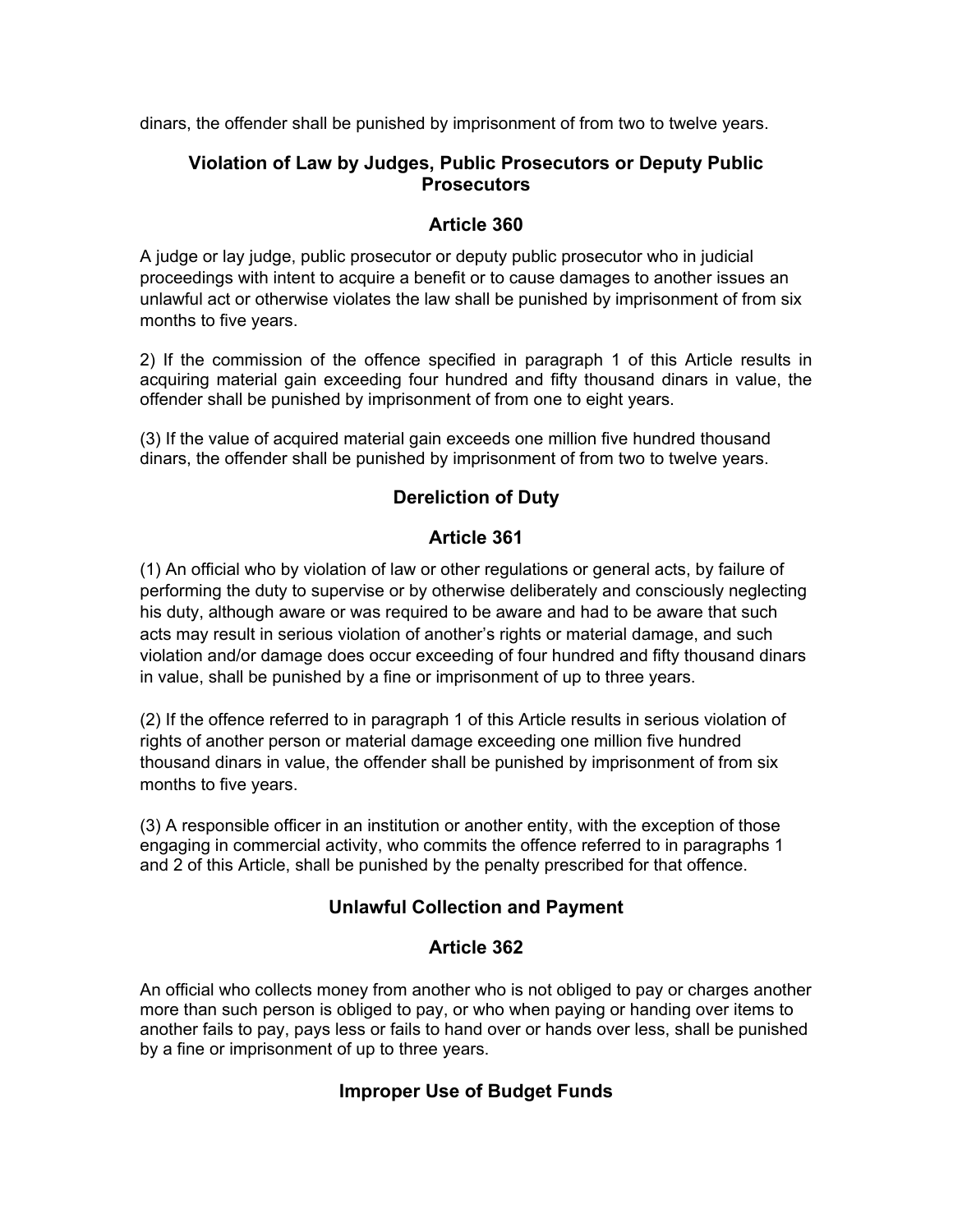## **Article 362a**

A responsible person in users of budgetary funds or responsible person in the compulsory social insurance organisation, who create obligations or approve payment of expenses and expenditures on budget account exceeding the amount of one million dinars compared to the amount determined in the budget, financial plan, or act of government which determines the amount of loan funds, shall be punished by a fine or imprisonment of up to one year.

## **Fraud in Service**

## **Article 363**

(1) An official or responsible officer who in discharge of duty, with intent to acquire unlawful material gain for himself or another by submitting false accounts or otherwise misleads an authorised official to effect unlawful payment, shall be punished by imprisonment of from six months to five years and a fine.

(2) If the offence referred to in paragraph 1 of this Article results in acquiring material gain exceeding four hundred and fifty thousand dinars in value, the offender shall be punished by imprisonment of from one to eight years and a fine.

(3) If the offence referred to in paragraph 1 of this Article results in acquiring material gain exceeding one million five hundred thousand dinars in value, the offender shall be punished by imprisonment of from two to ten years and a fine.

#### **Embezzlement**

#### **Article 364**

(1) Whoever with intent to acquire for himself or another unlawful material gain appropriates money, securities or other movables entrusted to him by virtue of office or position in a government authority, enterprise, institution or other entity or store, shall be punished by imprisonment of from six months to five years.

(2) If the offence referred to in paragraph 1 of this Article results in acquiring material gain exceeding four hundred and fifty thousand dinars in value, the offender shall be punished by imprisonment of from one to eight years.

(3) If the offence referred to in paragraph 1 of this Article results in acquiring material gain exceeding one million five hundred thousand dinars in value, the offender shall be punished by imprisonment of from two to twelve years.

#### **Unauthorised Use**

#### **Article 365**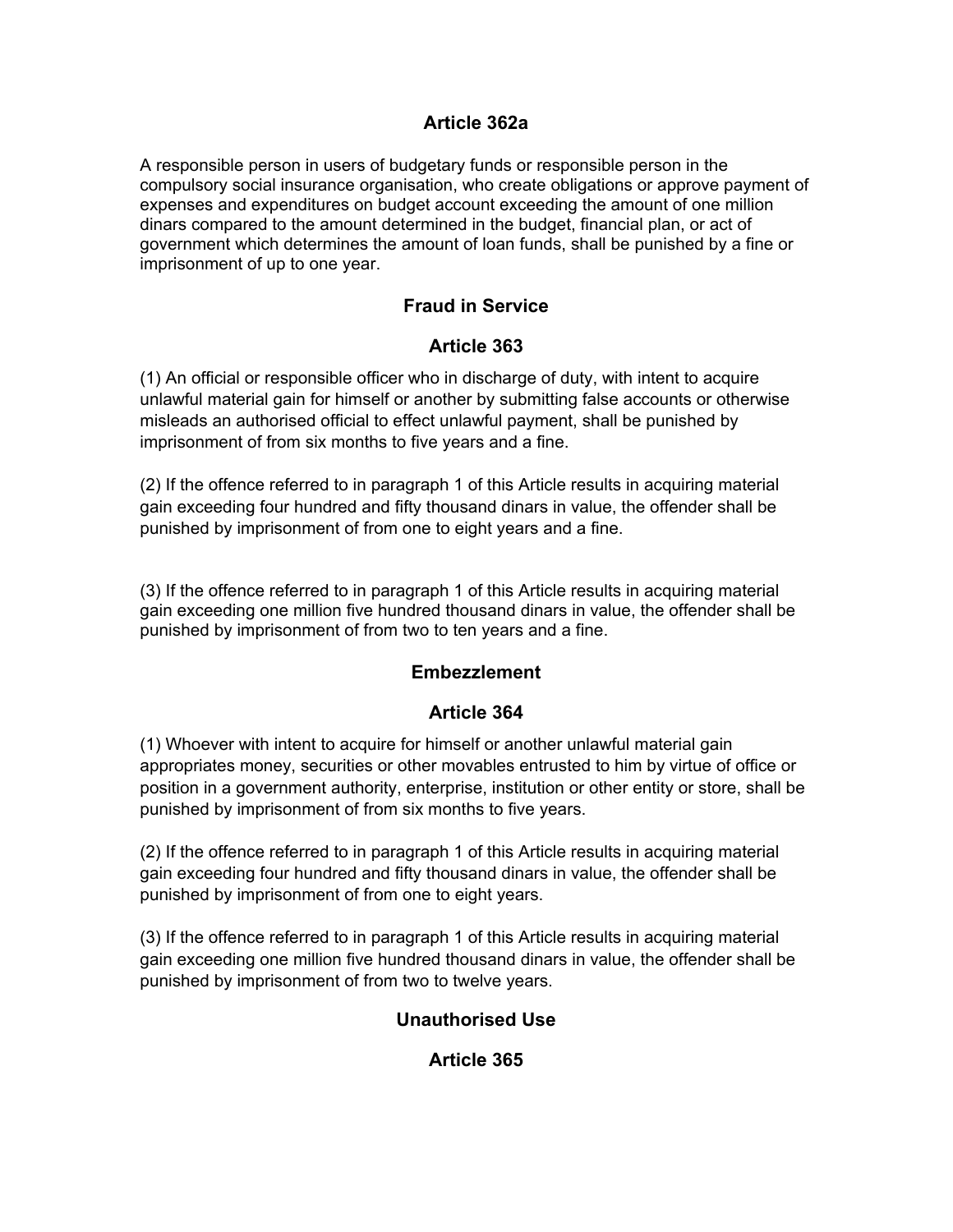Whoever without authorisation uses money, securities or other movables entrusted to him by virtue of office or under terms of his position in a government authority, enterprise, institution, or other organisation or store or without authorisation gives such items to another for use, shall be punished by imprisonment of from six months to five years.

# **Trading in Influence**

#### **Article 366**

(1) Whoever solicits or accepts, directly or through a third party, reward or other advantage for himself or another to use his official or social position or his real or assumed influence to intercede for performance or failure to perform an official act, shall be punished by imprisonment of from six months to five years.

(2) Whoever promises, offers or gives, directly or through a third party, a reward or other benefit to another to intercede through use of his official or social position or his real or assumed influence for performance or failure to perform of an official act, shall be punished by imprisonment of up to three years.

(3) Whoever by abusing his official or social position or his real of assumed influence intercedes for performance of an official act that should not be performed or nonperformance of an official act that should have been performed, shall be punished by imprisonment of from one to five years.

(4) Whoever promises, offers or gives, directly or through the third party, a reward or other benefit to another to intercede through use of his official or social position or his real of assumed influence for performance or an official act that should not be performed or to non-performance of an official act that should be performed, shall be punished by imprisonment of from six months to five years.

(5) If any reward or advantage has been received for trading in influence referred to in paragraph 3 of this Article, the offender shall be punished by imprisonment of from two to ten years.

# **Taking Bribes**

# **Article 367**

(1) An official who directly or indirectly solicits or accepts a gift or other benefit, or the promise of a gift or other benefit for himself or another to perform an official act within his competence that should not be performed or not to perform an official act that should be performed, shall be punished by imprisonment of from two to twelve years.

(2) An official who solicits or accepts a gift or other benefit or a promise of a gift or benefit for himself or another to perform an official act within his competence that he is obliged to perform or not to perform an official act that should not be performed, shall be punished by imprisonment of from two to eight years.

(3) An official who commits the offence referred to in paragraphs 1 and 2 of this Article in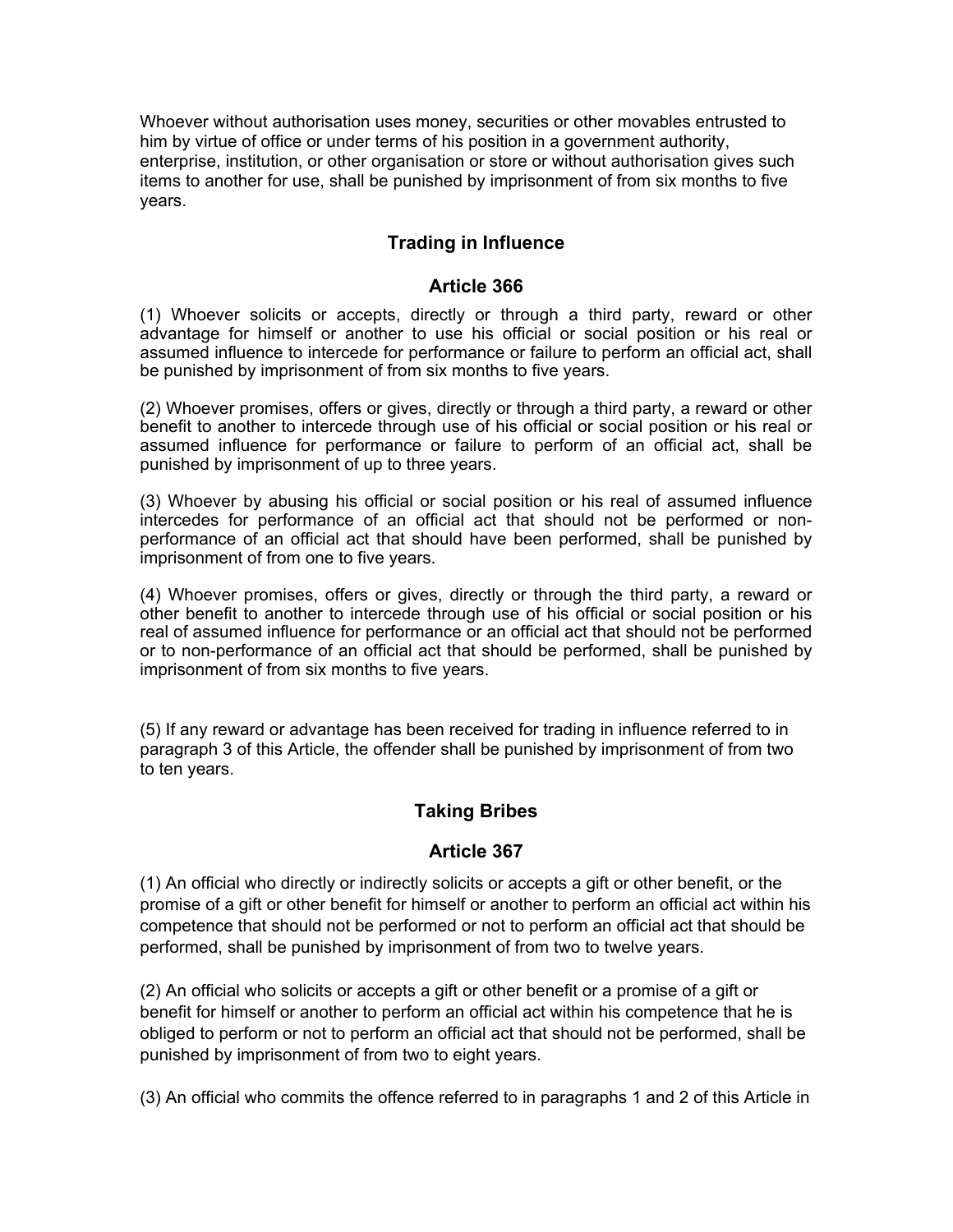connection with the detection of a criminal offence, instigation or conduct of criminal proceedings, pronouncement or enforcement of criminal sanctions, shall be punished by imprisonment of from three to fifteen years.

(4) An official who after performing or failure to perform an official act referred to in paragraphs 1, 2 and 3 of this Article solicits or accepts a gift or other benefit in relation thereto shall be punished by imprisonment of from three months to three years.

(5) A foreign official who commits the offence referred to in paragraphs 1 through 4 of this Article shall be punished by the penalty prescribed for that offence.

(6) A responsible officer in an enterprise, institution or other entity who commits the offence referred to in paragraphs 1, 2 and 4 of this Article shall be punished with the penalty prescribed for that offence.

(7) The received gift or material gain shall be seized.

# **Offering Bribes**

## **Article 368**

(1) Whoever makes or offers a gift or other benefit to an official, to within his official competence perform an official act that should not be performed or not to perform an official act that should be performed, or who acts as intermediary in such bribery of an official, shall be punished by imprisonment of from six months to five years.

(2) Whoever makes or offers a gift or other benefit to an official to, within his official competence, perform an official act that he is obliged to perform or not to perform an official act that he may not perform or who acts as intermediary in such bribery of an official, shall be punished by imprisonment of up to three years.

(3) Provisions of paragraphs 1 and 2 of this Article shall apply also when a bribe is made or offered to a foreign official.

(4) The offender referred to in paragraphs 1 through 3 of this Article who reports the offence before becoming aware that it has been detected may be remitted from punishment.

(5) Provisions of paragraphs 1, 2 and 4 of this Article shall also apply when a bribe is given or promised to a responsible officer in an enterprise, institution or other entity.

(6) A gift or other benefit seized from the person accepting the bribe may, in the case referred to in paragraph 4 of this Article, be returned to the persons giving the bribe.

# **Divulging Official Secrets**

**Article 369**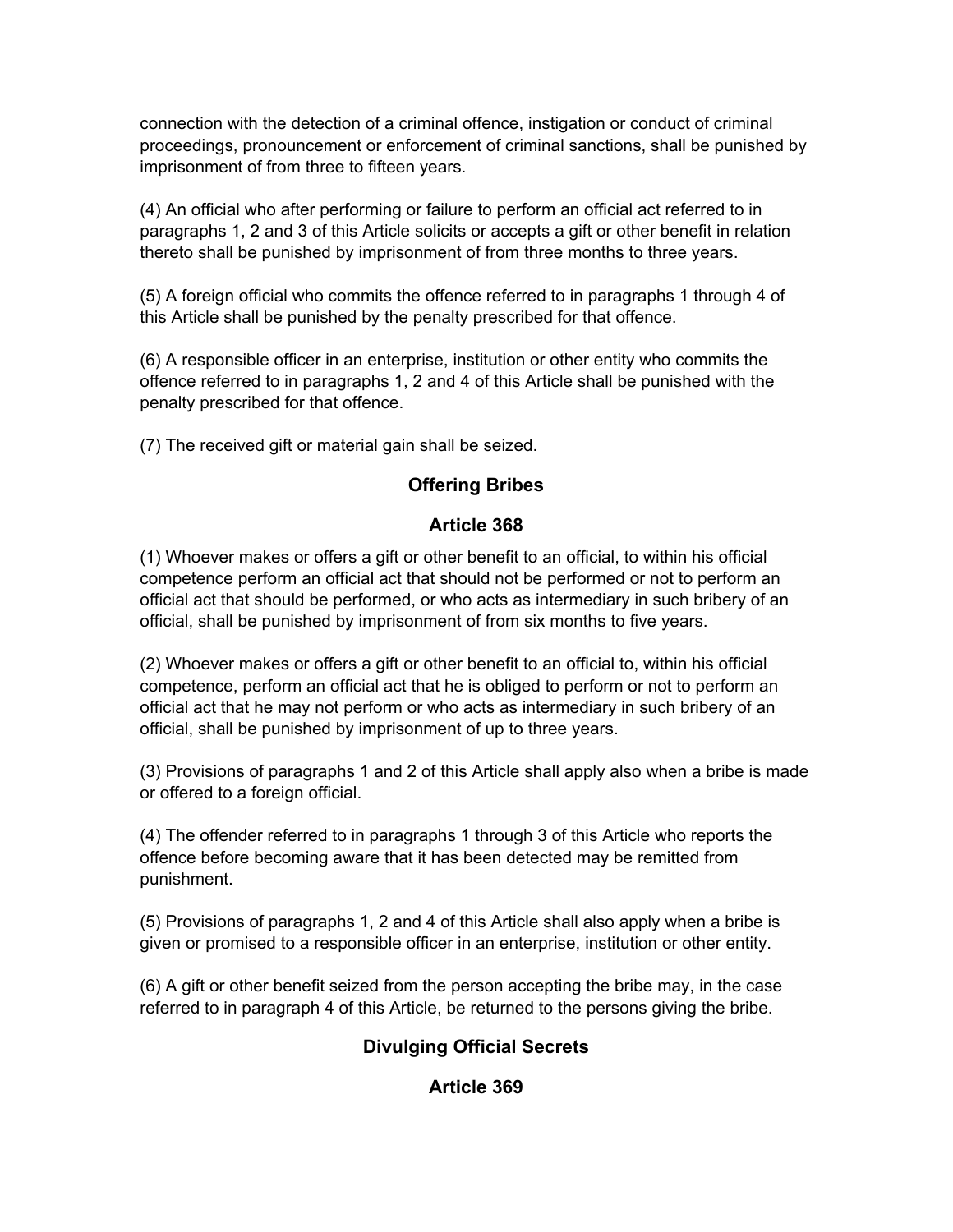(1) An official who without authorisation communicates, conveys or otherwise makes available information representing an official secret or whoever obtains such information with intent to convey it to an unauthorised person, shall be punished by imprisonment of from three months to five years.

(2) If the offence referred to in paragraph 1 of this Article is committed for gain or in respect of particularly confidential information or for publication or use abroad, the offender shall be punished by imprisonment of from one to eight years.

(3) If the offence referred to in paragraph 1 of this Article is the result of negligence, the offender shall be punished by imprisonment of up to three years.

(4) An official secret is information and documents declared by law, other regulation or decision of the competent authority issued pursuant to law as an official secret and whose disclosure would cause or could cause damage to the service.

(5) Data and documents directed at serious violations of fundamental rights of man, or at endangering the constitutional order and security of Serbia, as well as data and documents that have as objective concealing of a committed criminal offence punishable under law by imprisonment of five or more years, shall not be deemed official secrets within the meaning of paragraph 4 of this Article.

(6) Provisions referred to in paragraphs 1 through 4 of this Article shall also be applied to a person who has disclosed an official secret after his position of an official has ceased.

# **Chapter Thirty-Four CRIMINAL OFFENCES AGAINST HUMANITY AND OTHER RIGHT GUARANTEED BY INTERNATIONAL LAW**

#### **Genocide**

#### **Article 370**

Whoever with intent to destroy, in whole or in part, a national, ethnic, racial or religious group as such orders killing or causing serious harm to the physical or mental health of members of that group, or deliberately inflicts on the group conditions of life calculated to bring about its physical destruction in whole or in part, or imposes measures intended to prevent births within the group or forcibly transfers children of the group to another group or who with same intent commits one of the aforementioned acts, shall be punished by a minimum five years imprisonment, or from to thirty to forty years' imprisonment.

#### **Crimes against Humanity**

#### **Article 371**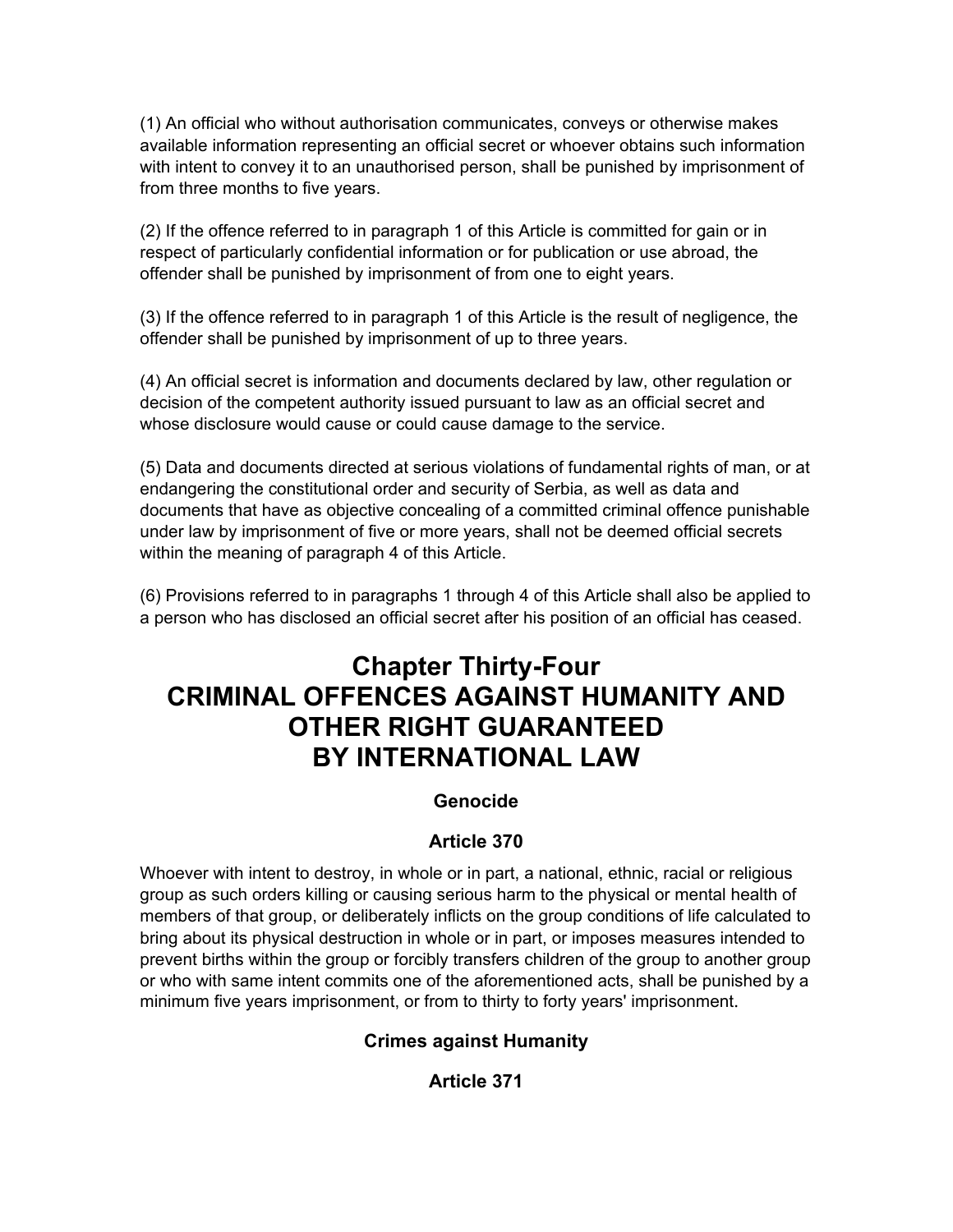Whoever in violation of the rules of international law, as part of a wider and systematic attack against civilian populations orders: commission of murders; placement of the group in such living conditions as are calculated to bring about its complete or partial extermination, enslavement, deportation, torture, rape; forcible prostitution; forcible pregnancies or sterilisation aimed at changing the ethnic balance of the population; persecution on political, racial, national, ethnic, sexual or other grounds, detention or abduction of persons without disclosing information on such acts in order to deny such person legal protection; oppression of a racial group or establishing domination or one group over another; or other similar inhumane acts that intentionally cause serious suffering or serious endangering of health, or whoever commits any of the abovementioned offences, shall be punished by imprisonment of a minimum of five years or imprisonment of from thirty to forty years.

#### **War Crimes against the Civilian Population**

#### **Article 372**

(1) Whoever in violation of international law at time of war, armed conflict or occupation orders an attack on civilian populations, settlements, particular civilians, persons incapacitated for combat or members or facilities of humanitarian organisations or peace mission; wanton attack without target selection harming civilian population or civilian facilities under special protection of international law; attack against military targets knowing that such attack would cause collateral damage among civilians or damage to civilian buildings that is obviously disproportionate to the military effect; ordering against civilian populations inflicting of bodily harm, torture, inhumane treatment, biological, medical or other research experiments, or taking of tissue or organs for transplantation or performing other acts causing harm to health or inflicting great suffering or who orders deportation or relocation or forced change of nationality or religion; forcing to prostitution or rape; applying intimidation and terror measures, taking of hostages, collective punishment, unlawful deprivation of freedom and detention; deprivation of the rights to a fair and impartial trial; proclaiming the rights and acts of enemy nationals prohibited, suspended or non-allowed in court proceedings; compelling into service of a hostile power or its intelligence or administration services; compelling to military service persons under seventeen years of age; forced labour; starving of populations; unlawful seizure, appropriation or destruction of property not justified by military necessity; taking unlawful and disproportionate contributions and requisitions; devaluation of local currency or unlawful issuance of currency, or whoever commits any of the above offences, shall be punished by imprisonment of a minimum of five years.

(2) The penalty referred to in paragraph 1 of this Article shall be imposed on whoever, in violation of international law at a time of war, armed conflict or occupation, orders: attack on facilities particularly protected under international law and installations and facilities with dangerous energy levels such as dams, levees and nuclear power plants; strikes against civilian facilities under special protection of international law, undefended places and demilitarised zones; long-term and substantial damage to the environment that may be detrimental to health of persons or survival of population or whoever commits any of these offences.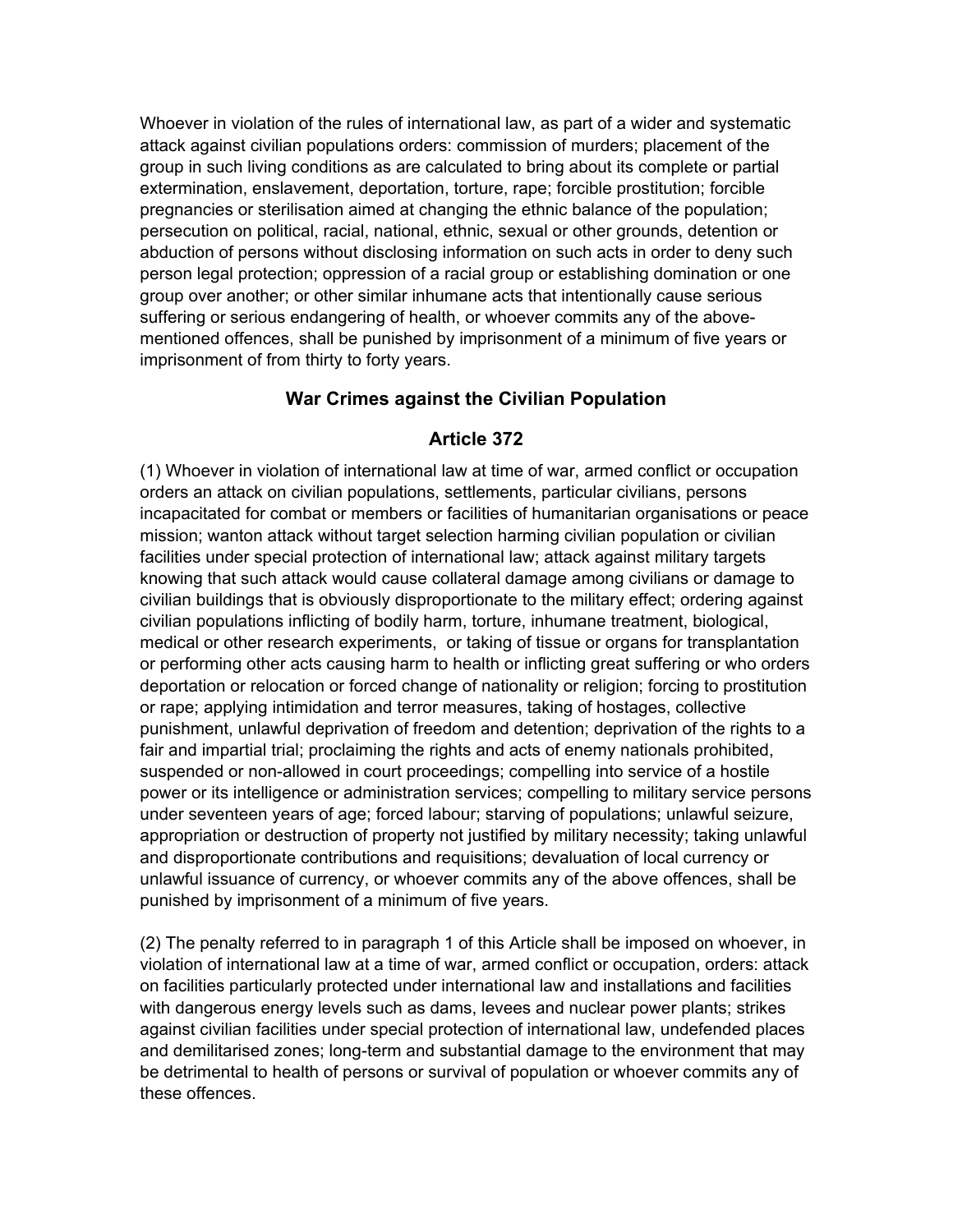(3) Whoever at a time of war, armed conflict or occupation orders murders of civilian population or whoever commits such offence shall be punished by imprisonment of a minimum of ten years or imprisonment of from thirty to forty years.

(4) Whoever, in violation of the rules of international law at time of war, armed conflict or occupation, as an occupying power orders or undertakes relocation of part of its civilian population to occupied territories, shall be punished by imprisonment of a minimum of five years.

(5) Whoever threatens to commit any of the offences referred to in paragraphs 1 and 2 of this Article, shall be punished by imprisonment of from six months to five years.

# **War Crimes Against the Wounded and the Sick**

# **Article 373**

(1) Whoever in violation of international law at a time of war, armed conflict or occupation orders inflicting bodily injuries, torture, inhuman treatment, biological, medical or other research experiments, taking of tissue or body organs for transplantation or other acts causing harm to health or serious suffering against the wounded, sick, shipwrecked or medical staff or clergy, or orders destroying or appropriation of a substantial extent of materials, medical transportation means and stocks of medical institutions or units that is not justified by military necessity, or whoever commits any of the above offences, shall be punished by imprisonment of a minimum of five years.

(2) Whoever at time of war, armed conflict or occupation orders murders of civilian population or whoever commits such offences shall be punished by imprisonment of a minimum of ten years or imprisonment of from thirty to forty years.

# **War Crimes against Prisoners of War**

# **Article 374**

(1) Whoever in violation of international law orders prisoners of war to be subjected to injury, torture, inhuman treatment, biological, medical or other research experiments, taking of tissues or body organs for transplantation or commission of other acts harmful to health and causing serious suffering, or compels prisoners of war to serve in forces of a hostile power or deprives them of the rights to a fair and regular trial; or whoever commits any of such offences, shall be punished by imprisonment of a minimum of five years.

(2) Whoever orders murders of prisoners of war or whoever commits such offences shall be punished by imprisonment of a minimum of ten years, or imprisonment of from thirty to forty years.

# **Organisation and Incitement to Genocide and War Crimes**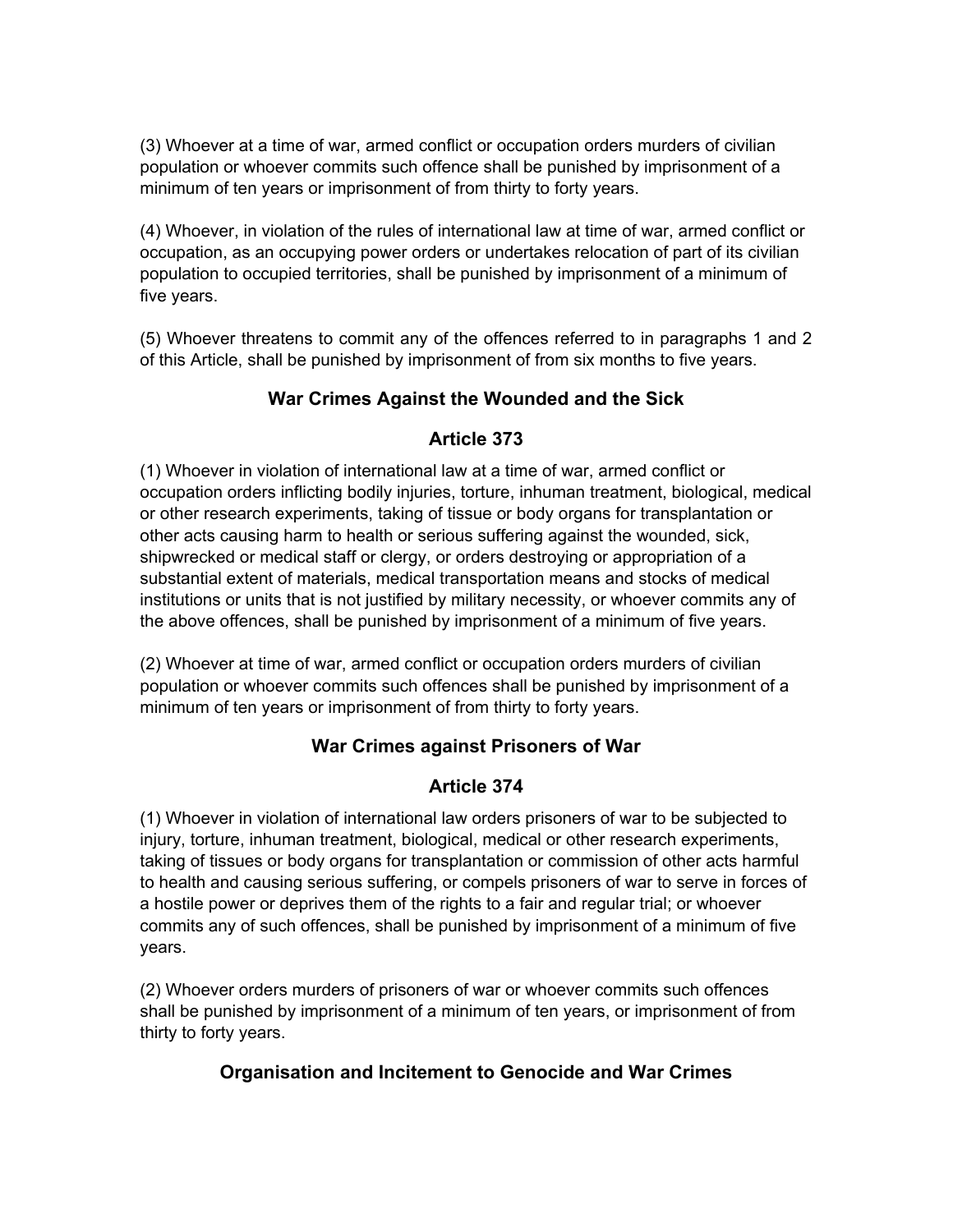#### **Article 375**

(1) Whoever conspires with another to commit any of the crimes referred to in Articles 370 through 374 of this Code shall be punished by imprisonment of from three months to three years.

(2) Whoever organizes a group to commit the criminal offences referred to in Article 1 of this Article shall be punished by imprisonment of a from five to fifteen years.

(3) Whoever organises an organised criminal a group to commit the criminal offences referred to in Article 1 of this Article shall be punished by imprisonment of a minimum of five years.

(4) Whoever becomes member of a group referred to in paragraph 2 of this Article, shall be punished by imprisonment of from one to eight years.

(5) Whoever becomes member of an organized criminal group specified in paragraph 3 of this Article shall be punished by imprisonment of from two to ten years.

(6) The offender referred to in paragraphs 1, 4 and 5 of this Article who discloses the conspiracy prior to committing an offence as part of the group or for the group, or an offender referred to in paragraph 2 and 3 of this Article who prevents commission of the offence specified in paragraph 1 of this Article may receive mitigation of punishment.

(7) Whoever calls for or incites to commission of offences referred to in Articles 370

through 374 of this Code shall be punished by imprisonment of from one to ten years.

#### **Employment of Prohibited Means of Warfare**

#### **Article 376**

(1) Whoever during a time of war or armed conflict orders employment of means or methods of warfare that are prohibited under rules of international law or who uses such means or methods, shall be punished by imprisonment of from two to ten years.

(2) If the offence referred to in paragraph 1 of this Article results in killing of several persons, the offender shall be punished by a minimum five years' imprisonment, or from thirty to forty years' imprisonment.

(3) Whoever calls for employment or prepares the use of weapons referred to in paragraph 1 of this Article shall be punished by imprisonment of from six months to five years.

#### **Unlawful Manufacture, Trade in and Keeping of Prohibited Weapons**

#### **Article 377**

(1) Whoever in contravention of the law, other regulations or rules of international law manufactures, buys, sells, imports, exports or otherwise procures or gives to another,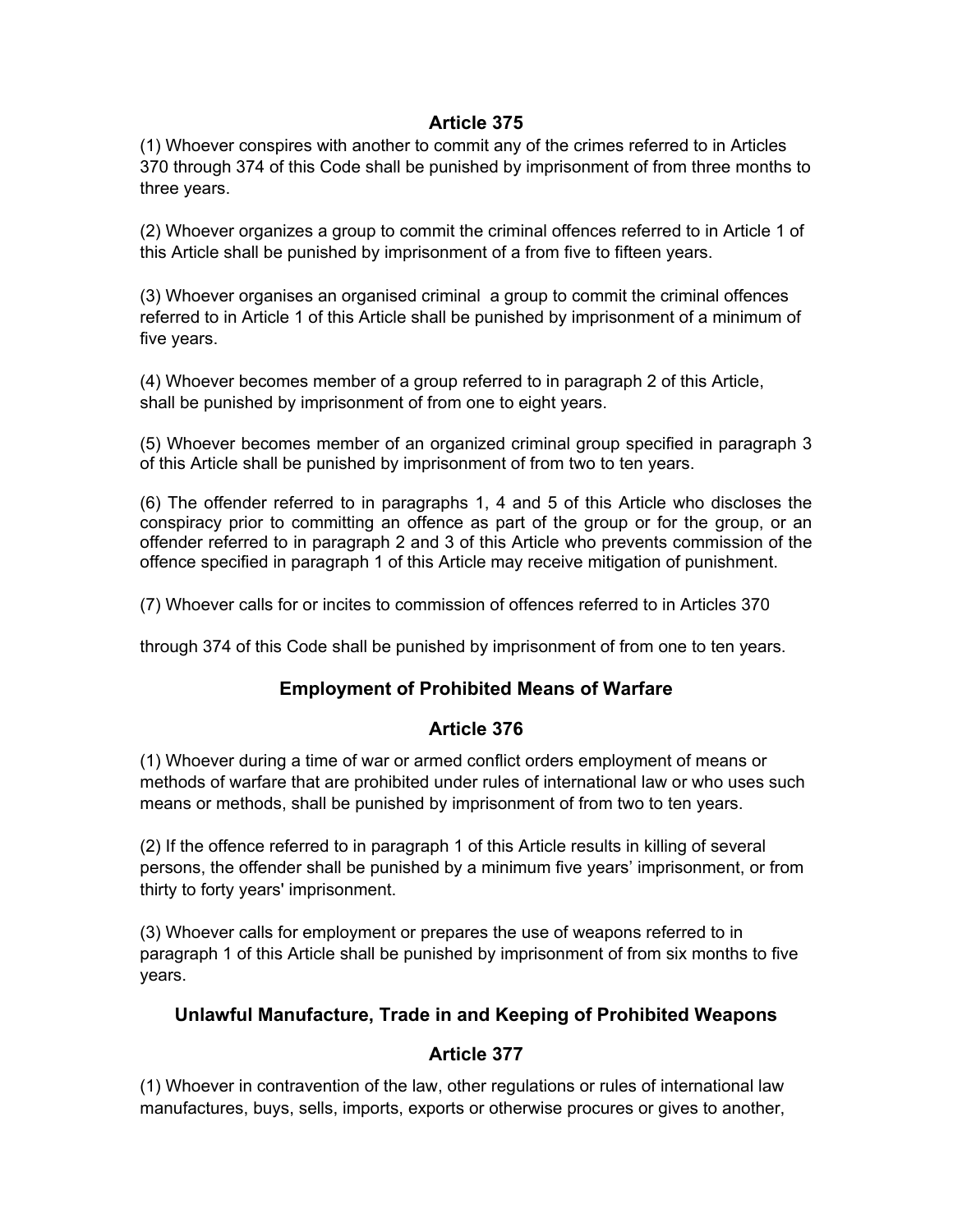stocks or transports weapons whose production or use is forbidden, or means for production of it shall be punished by imprisonment of from one to eight years.

(2) An official or responsible person who orders or makes it possible for a legal person to engage in activities referred to in paragraph 1 of this Article shall be punished by imprisonment of from two to ten years.

# **Unlawful Killing and Wounding of Enemies**

# **Article 378**

(1) Whoever in violation of international law at a time of war or armed conflict kills or wounds an enemy who has laid down his weapons or has surrendered unconditionally or has no means of defence shall be punished by imprisonment of from one to fifteen years.

(2) If the murder referred to in paragraph 1 of this Article is committed in a perfidious manner or from base motives, the offender shall be punished by imprisonment of a minimum of ten years.

(3) If the murder referred to in paragraph 1 of this Article is committed in a cruel manner or for gain or if several persons have been killed, the offender shall be punished by imprisonment of a minimum of ten years, or imprisonment of from thirty to forty years.

(4) The penalty referred to in paragraph 3 of this Article shall be imposed also on whoever by violation of rules of international law in times of war or armed conflict orders that no enemy may be taken alive, or conducts operations with such aim.

# **Unlawful Appropriation of Objects from Bodies**

# **Article 379**

(1) Whoever orders unlawful appropriation of objects from the dead or wounded on the battlefield or who commits such an offence shall be punished by imprisonment of from one to five years.

(2) If the offence referred to in paragraph 1 of this Article is committed in a cruel manner or if the value of appropriated objects exceeds four hundred and fifty thousand dinars, the offender shall be punished by imprisonment of from one to eight years.

(3) If the value of appropriated objects referred to in paragraph 1 of this Article exceeds one million dinars, the offender shall be punished by imprisonment of from two to ten years.

# **Violation of Protection Granted to Bearer of Flag of Truce/Emissary**

# **Article 380**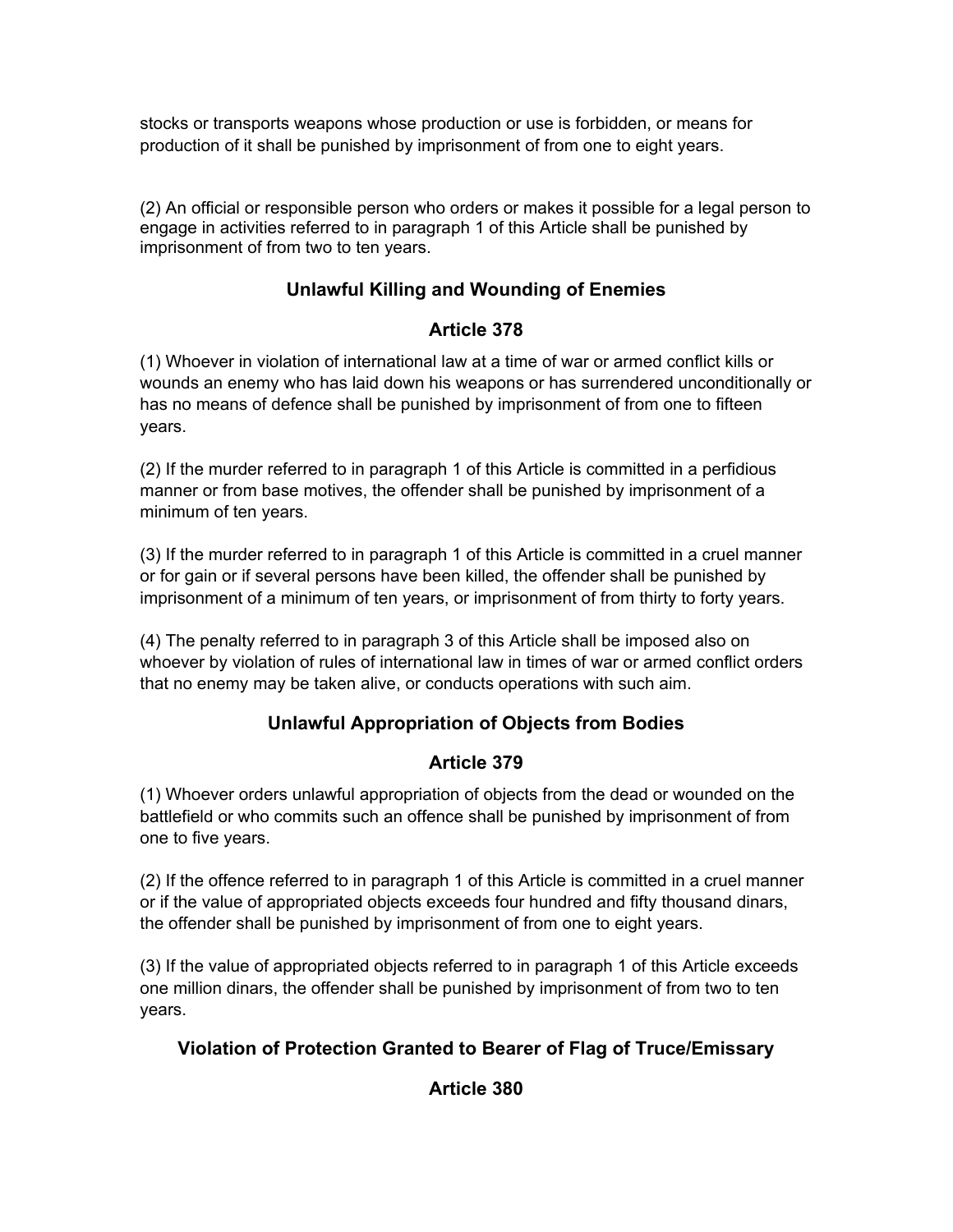Whoever in violation of international law at a time of war or armed conflict abuses, mistreats or detains a bearer of a flag of truce/emissary or his escort or prevents their return or otherwise infringes their inviolability or orders such acts committed shall be punished by imprisonment of from six months to five years.

# **Cruel Treatment of the Wounded, Sick and Prisoners of War**

#### **Article 381**

Whoever in violation of international law cruelly treats the wounded, sick or prisoners of war or prevents or obstructs exercising of their rights guaranteed by such rules, or whoever orders such acts committed, shall be punished by imprisonment of from six months to five years.

# **Unjustified Postponement of Repatriation of Prisoners of War**

# **Article 382**

Whoever in violation of international law delays without justification repatriation of prisoners of war or civilians after the end of a war or armed conflict, or orders such postponement, shall be punished by imprisonment of from six months to five years.

# **Destruction of Cultural Heritage**

# **Article 383**

(1) Whoever in violation of international law in time of war or armed conflict destroys cultural or historic monuments or other objects of culture or religious facilities or institutions or facilities intended for the arts, sciences, education or humanitarian causes, or orders such acts committed shall be punished by imprisonment of from three to fifteen years.

(2) If the offence referred to in paragraph 1 of this Article results in destruction of a cultural facility or institution enjoying special protection under international law, the offender shall be punished by imprisonment of from five to fifteen years.

# **Failure to Prevent Crimes against Humanity and other Values Protected under International Law**

# **Article 384**

(1) A military commanding officer or person who effectively performs such a function, knowing that forces under his command or control are preparing or have commenced committing offences referred to in Article 370 through 374, Article 376. Articles 378 through 381 and Article 383 of this Code fails to undertake measures that he could have taken or was obliged to take to prevent commission of such crimes, and this results in actual commission of that crime, shall be punished by the penalty prescribed for such offence.

(2) Any other superior who knowing that forces under his command or control are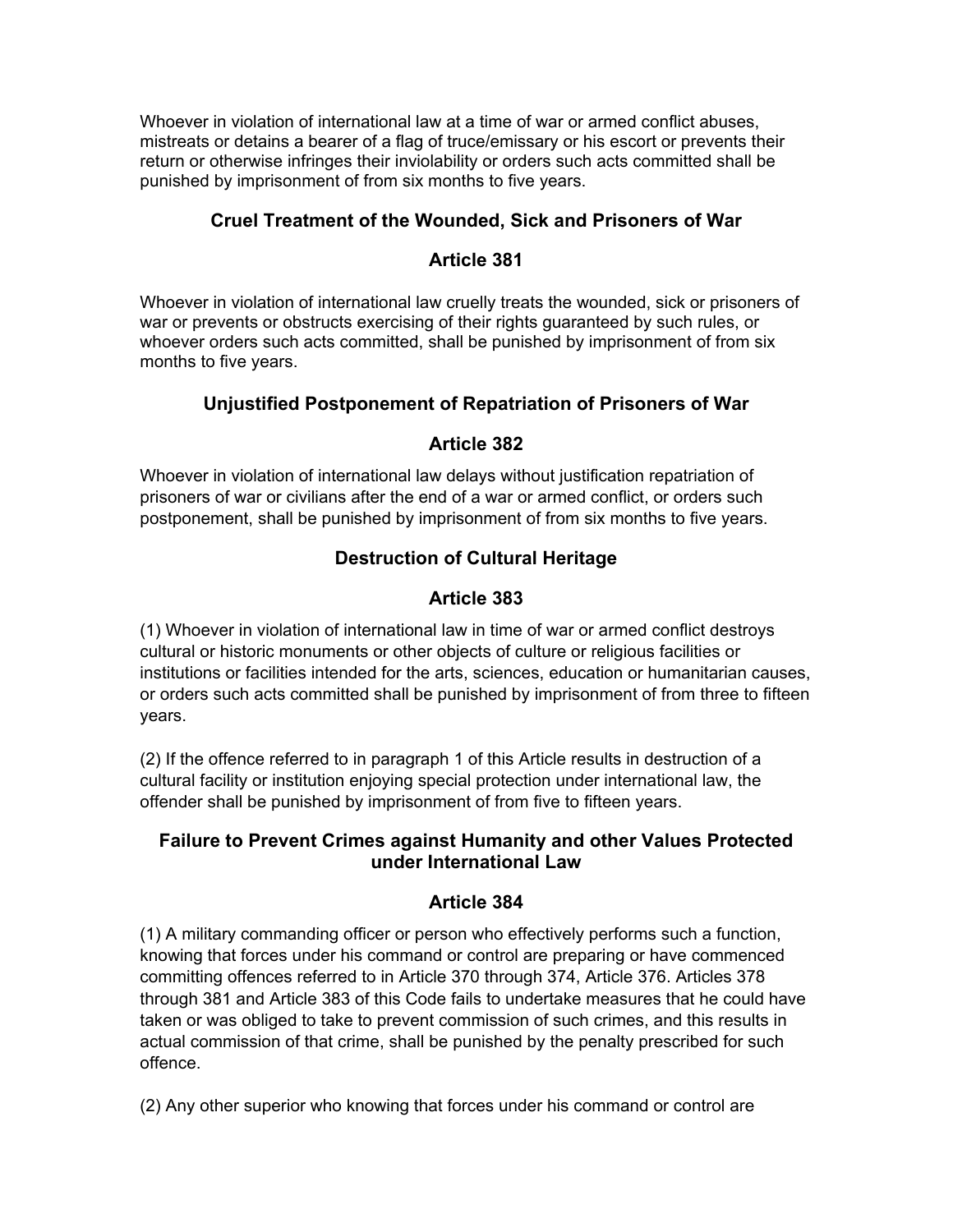preparing or have begun committing offences referred to in Article 370 through 374, Article 376, Articles 378 through 381 and Article 383 of this Code fails to undertake measures that he could have taken or was obliged to take to prevent commission of such crimes, and this results in actual commission of that crime, shall be punished by the penalty prescribed for such offence.

(3) If the offence referred to in paragraphs 1 and 2 of this Article is the result of negligence, the offender shall be punished by imprisonment of from six months to five years.

# **Violation of Sanctions Imposed by International Organisations**

### **Article 384a**

(1) Whoever contrary to the decisions of international organizations of which Serbia is a member and which are binding for Serbia, its citizens and legal persons registered on its territory, and to which certain restrictions in terms of economic operations with certain countries or territories are introduced, imports, exports, transports or mediates the transport of goods, provides technical support, transfer of technology and knowledge of, or otherwise act contrary to the established prohibitions, shall be punished by imprisonment of from three months to three years, and a fine.

(2) If the criminal offence specified in paragraph 1 this article resulted in material loss to Serbia or harmful consequences are caused to the reputation and interests of Serbia, the offender shall be punished by imprisonment from one to eight years. and a fine.

# **Abuse of International Signs**

# **Article 385**

(1) Whoever abuses or carries without authorisation the flag or sign of the United Nations Organisation or the flag or symbol of the Red Cross Organisation or symbols corresponding thereto or other internationally recognised signs for designating particular facilities for their protection during military operations, or who orders such acts committed, shall be punished by imprisonment of up to three years.

(2) Whoever commits the offence referred to in paragraph 1 of this Article within a zone of war operations, shall be punished by imprisonment of from six months to five years.

# **War of Aggression**

# **Article 386**

(1) Whoever calls for or instigates a war of aggression shall be punished by imprisonment of from two to twelve years.

(2) Whoever orders waging a war of aggression shall be punished by imprisonment of a minimum of ten years, or imprisonment of from thirty to forty years.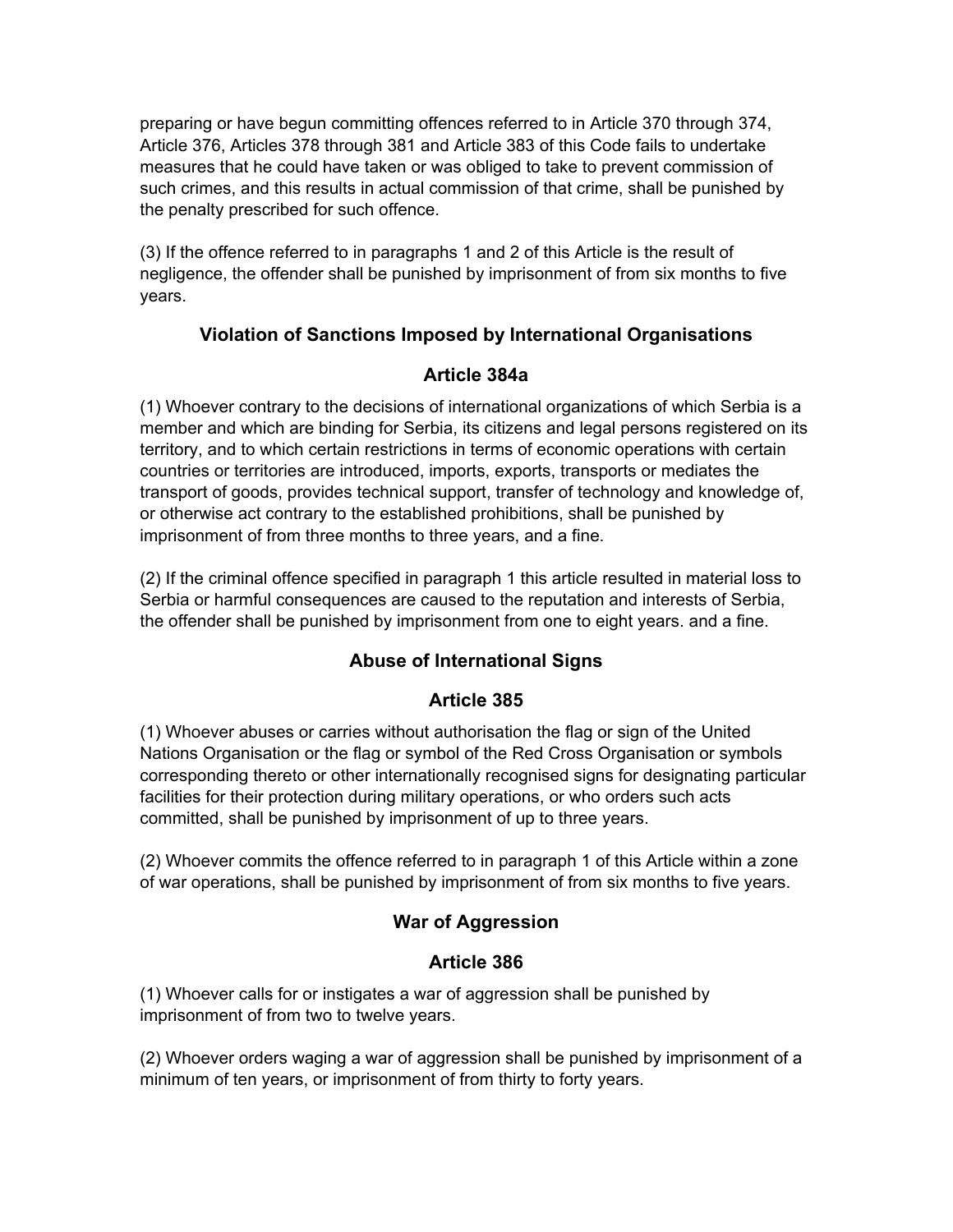### **Racial and Other Discrimination**

#### **Article 387**

1) Whoever on grounds of race, colour, religion, nationality, ethnic origin or other personal characteristic violates fundamental human rights and freedoms guaranteed by universally accepted rules of international law and international treaties ratified by Serbia shall be punished by imprisonment of from six months to five years.

(2) The penalty referred to in paragraph 1 of this Article shall be imposed on whoever persecutes organisations or individuals due to their commitment for equality of people.

(3) Whoever propagates ideas of superiority of one race over another or propagates racial intolerance or instigates racial discrimination, shall be punished by imprisonment of from three months to three years.

(4) Who spread or otherwise make publicly available texts, images or any other representation of ideas or theories advocated or encourages hatred, discrimination or violence against any person or group of persons based on race, colour, religious affiliation, nationality, ethnic origin or other personal property, shall be punished by imprisonment of from three months to three years.

(5) Whoever publicly threaten a person or group of persons because of their race, colour, religion, nationality, ethnic origin or other personal property with a criminal offence punishable by imprisonment exceeding four years shall be punished by imprisonment of from three months to three years.

# **Human Trafficking**

#### **Article 388**

(1) Whoever by force or threat, deception or maintaining deception, abuse of authority, trust, dependency relationship, difficult circumstances of another, retaining identity papers or by giving or accepting money or other benefit, recruits, transports, transfers, sells, buys, acts as intermediary in sale, hides or holds another person with intent to exploit such person's labour, forced labour, commission of offences, prostitution, mendacity, pornography, removal of organs or body parts or service in armed conflicts shall be punished by imprisonment of from three to twelve years.

(2) When the offence referred to in paragraph 1 of this Article is committed against a juvenile, the offender shall be punished by the penalty prescribed for that offence even if there was no use of force, threat or any of the other mentioned methods of perpetration.

(3) If the offence referred to in paragraph 1 of this Article is committed against a juvenile, the offender shall be punished by imprisonment of a minimum of five years.

(4) If the offence referred to in paragraphs 1 and 3 of this Article resulted in serious bodily injury of a person, the offender shall be punished by imprisonment of from five to fifteen years.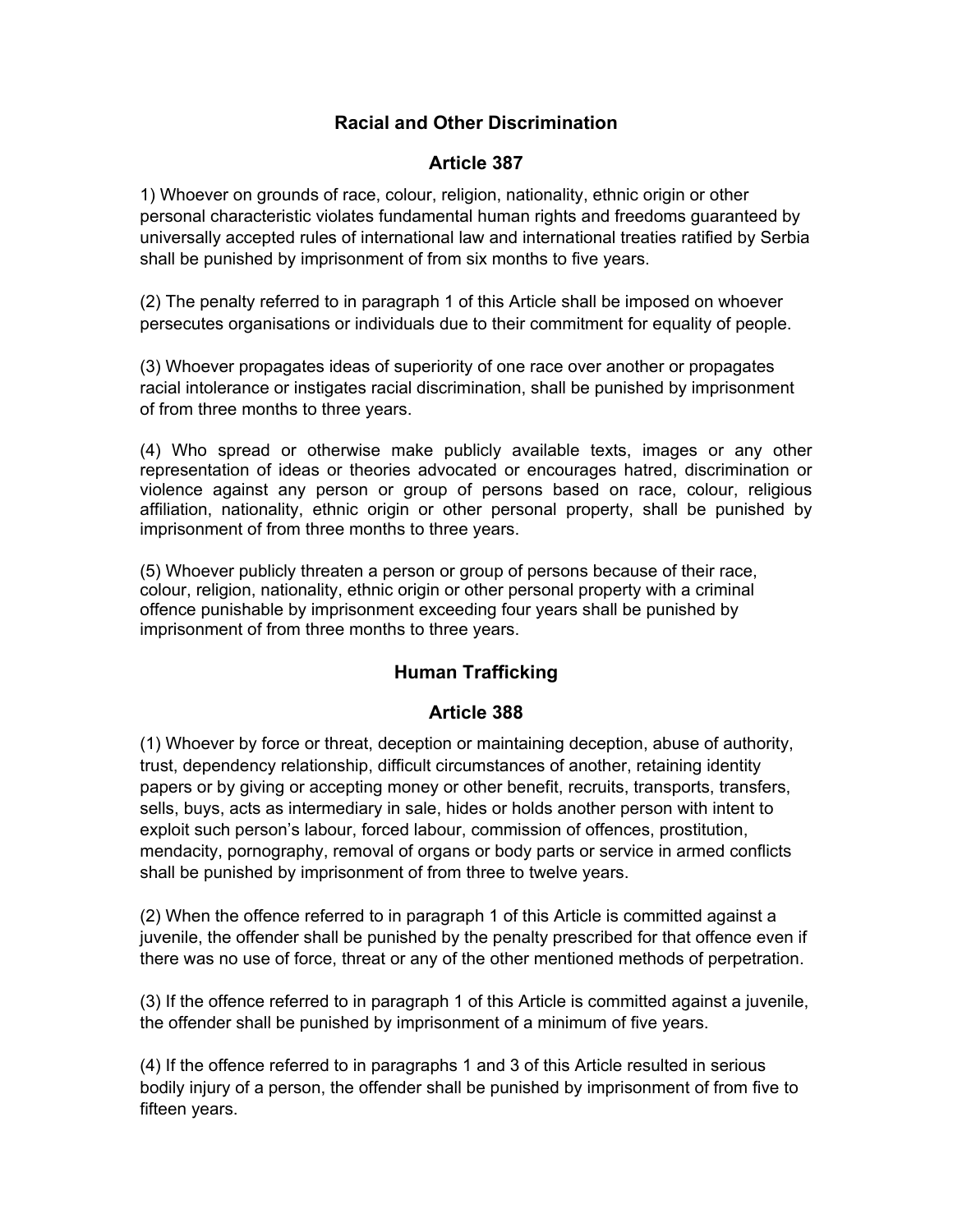(5) If the offence referred to in paragraphs 1 and 3 of this Article resulted in the death of one or more persons, the offender shall be punished by imprisonment of a minimum of ten years.

(6) Whoever habitually engages in offences referred to in paragraphs 1 to 3 of this Article or if the offence is committed by a group shall be punished by imprisonment of a minimum of five years.

(7) If the offence referred to in paragraphs 1 to 3 of this Article is committed by an organised group, the offender shall be punished by imprisonment of a minimum of ten years.

(8) Whoever knows or should know that a person is a victim of trafficking, and abuses his/her position or allow to another to abuse his/her position for the exploitation referred to in paragraph 1 this Article, shall be punished by imprisonment from six months to five years.

(9) If the offence referred to in paragraph 8 of this Article is committed against a juvenile, the offender shall be punished by imprisonment of from six months to five years.

(10) The agreement of persons to be exploited or placed in slavery or servitude referred to in paragraph 1 this Article shall not affect the existence of the criminal offence referred to in paragraphs 1, 2 and 6 of this Article.

# **Trafficking in Minors for Adoption**

#### **Article 389**

(1) Whoever abducts a person not yet sixteen years of age for the purpose of adoption contrary to laws in force, or whoever adopts such a person or mediates in such adoption, or whoever for that purpose buys, sells or hands over another person under sixteen years of age or transports such a person, provides accommodation or conceals such a person, shall be punished by imprisonment of from one to five years.

(2) Whoever habitually engages in activities referred to in paragraph 1 of this Article or if the offence is committed by a group shall be punished by imprisonment of a minimum of five years.

#### **Holding in Slavery and Transportation of Enslaved Persons**

#### **Article 390**

(1) Whoever in violation of international law enslaves another person or places a person in servitude, or holds a person in slavery or servitude, or buys, sells, hands over to another or mediates in buying, selling and handing over of such person or induces another to sell his freedom or freedom of persons under his support or care, shall be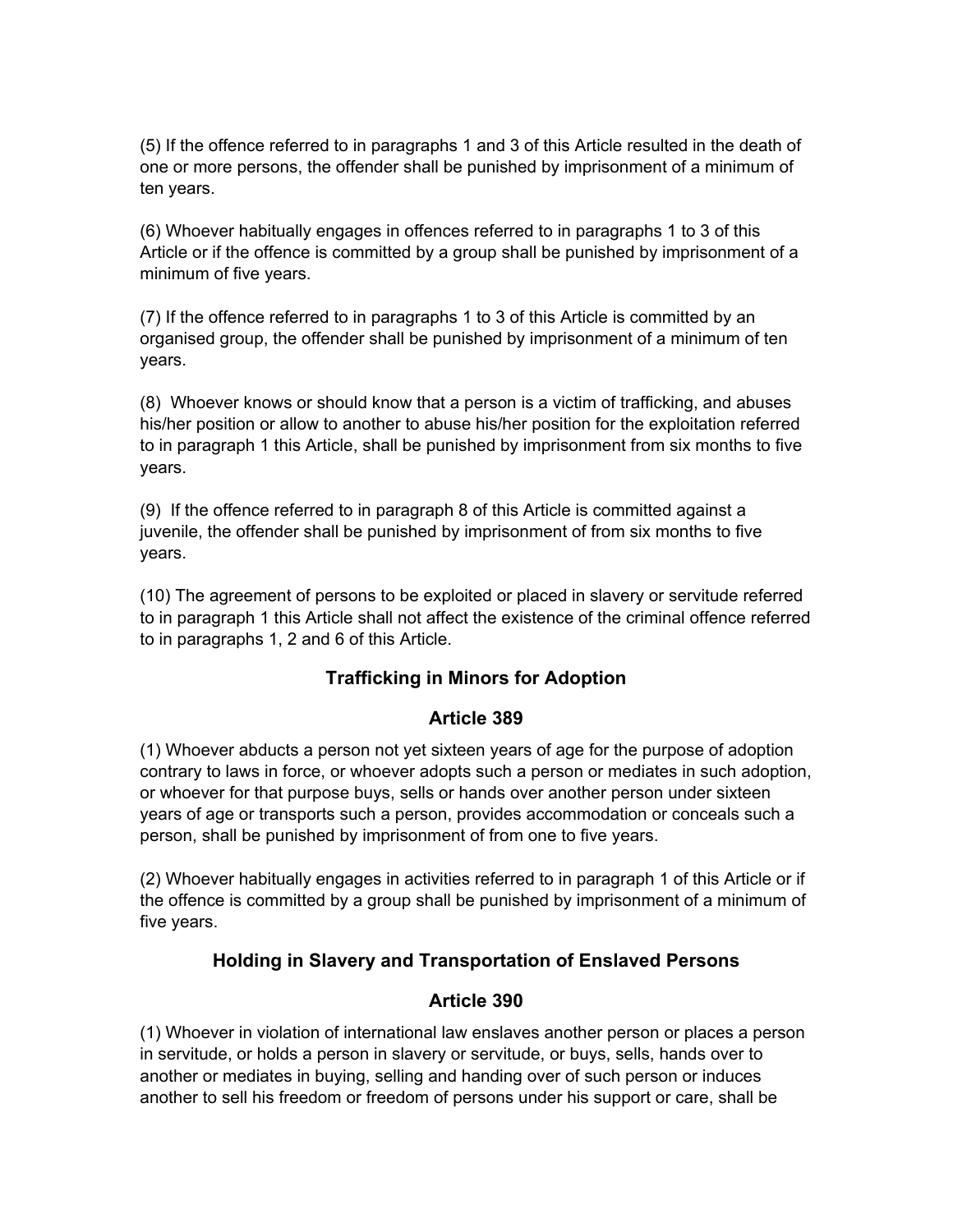punished by imprisonment of from one to ten years.

(2) Whoever transports persons in slavery or servitude from one country to another shall be punished by imprisonment of from six months to five years.

(3) Whoever commits the offence referred to in paragraphs 1 and 2 of this Article against a juvenile shall be punished by imprisonment of from five to fifteen years.

### **Threatening Persons Enjoying International Proptection**

#### **Article 390a**

Whoever commits violence against persons under international legal protection or attacks their official premises, private apartments or conveyances, shall be punished by imprisonment from six months to five years.

### **International Terrorism**

### **Article 391**

(1) Whoever with intent to cause harm to a foreign state or international organisation commits the abduction of a person or other violent act, causes an explosion or fire or commits other generally dangerous acts or threatens to use nuclear, chemical, bacteriological or other similar means shall be punished by imprisonment of from three to fifteen years.

(2) If the offence referred to in paragraph 1 of this Article results in death of one or more persons or if the offender is a member of a criminal group, the offender shall be punished by imprisonment of from five to fifteen years.

(3) If in commission of the offence referred to in paragraph 1 of this Article the offender kills another person with intent, the offender shall be punished by imprisonment of a minimum of ten years, or imprisonment of from thirty to forty years.

(4) Whoever prepares the commission of the criminal offence referred to in paragraphs 1 to 3 of this Article shall be punished by imprisonment of one to five years.

(5) The preparation referred to in paragraph 4 this article consists of the acquisition of the means for the committing criminal offences, removal of obstacles, and agreeing, planning or organising with others activities that create conditions for direct commission of the crime.

# **Taking Hostages**

#### **Article 392**

(1) Whoever abducts another person and threatens to kill, injure or keep hostage with intent to force another country or international organisation to do or not to do something,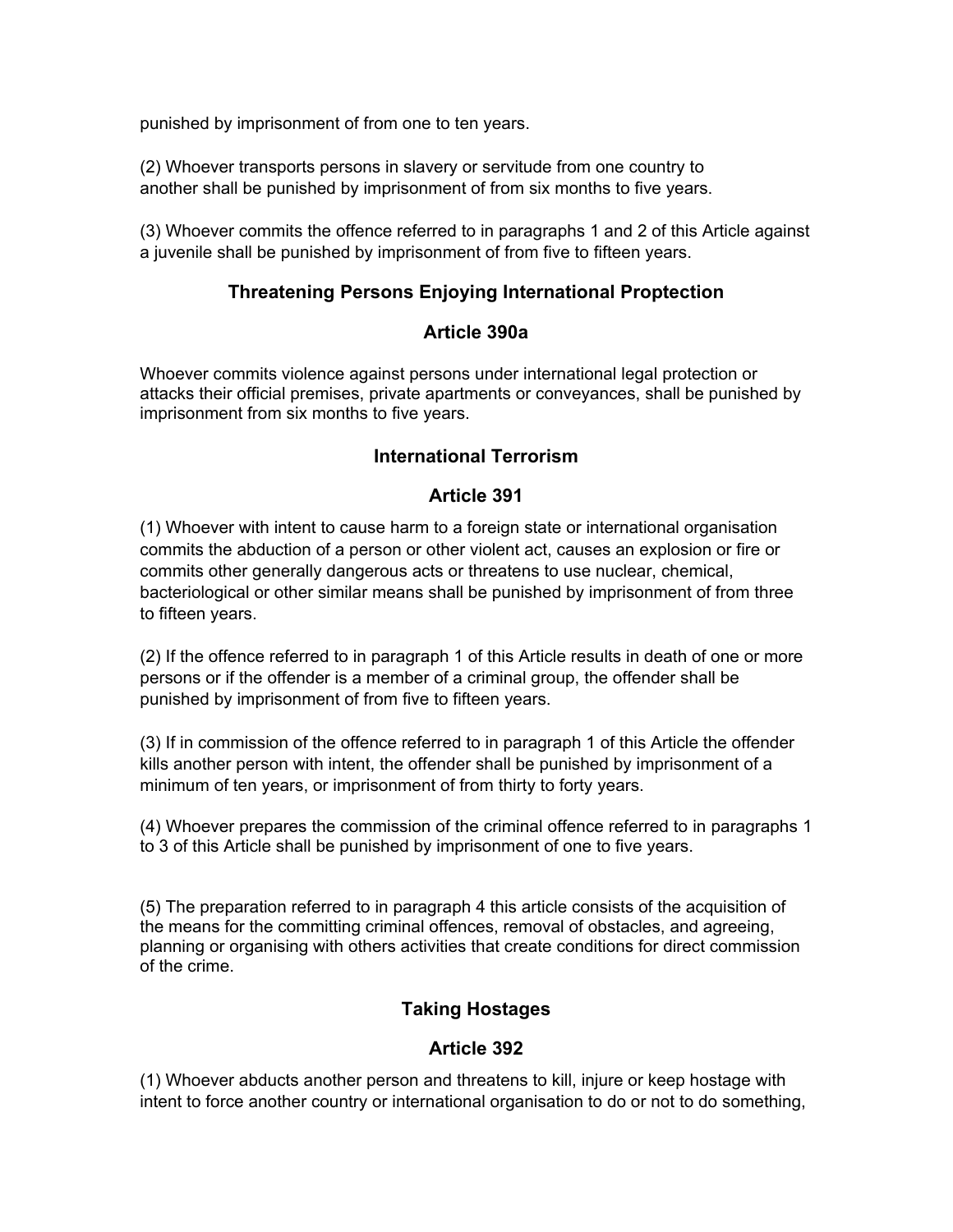shall be punished by imprisonment of from two to ten years.

(2) The offender referred to in paragraph 1 of this Article who voluntarily releases the abducted person although not achieving the objective of the abduction may be remitted from punishment.

(3) If the offence referred to in paragraph 1 of this Article results in the death of the abducted person, the offender shall be punished by imprisonment of from three to fifteen years.

(4) If in the commission of the offence referred to in paragraph 1 of this Article the offender intentionally kills the abducted person, the offender shall be punished by imprisonment of a minimum of ten years, or imprisonment of from thirty to forty years.

# **Financing Terrorism**

#### **Article 393**

(1) Whoever directly or indirectly provides or collects funds intended for financing commission of criminal offences referred to in Articles 312, 391 and 392 of this Code shall be punished by imprisonment of one to ten years.

(2) Whoever encourages and assists in providing or collecting funds for carrying out criminal acts referred to in articles 312, 391 and 392 this Code, regardless of whether the act is committed, or whether the funds are used for the committing of these criminal offence, shall be punished by imprisonment of from six months to five years.

(2) The funds referred to in paragraph 1 of this Article shall be seized.

# **Chapter Thirty-Five CRIMINAL OFFENCES AGAINST THE ARMY OF SERBIA**

#### **Evasion of Military Service**

#### **Article 394**

(1) Whoever, without justifiable cause, fails to comply with summons for military conscription, for compulsory military service or the obligations of reserve military staff, or avoids to receive call-up papers for such service, shall be punished by a fine or imprisonment of up to one year.

(2) Whoever hides in order to avoid the duty referred to in paragraph 1 of this Article shall be punished by imprisonment of from three months to three years.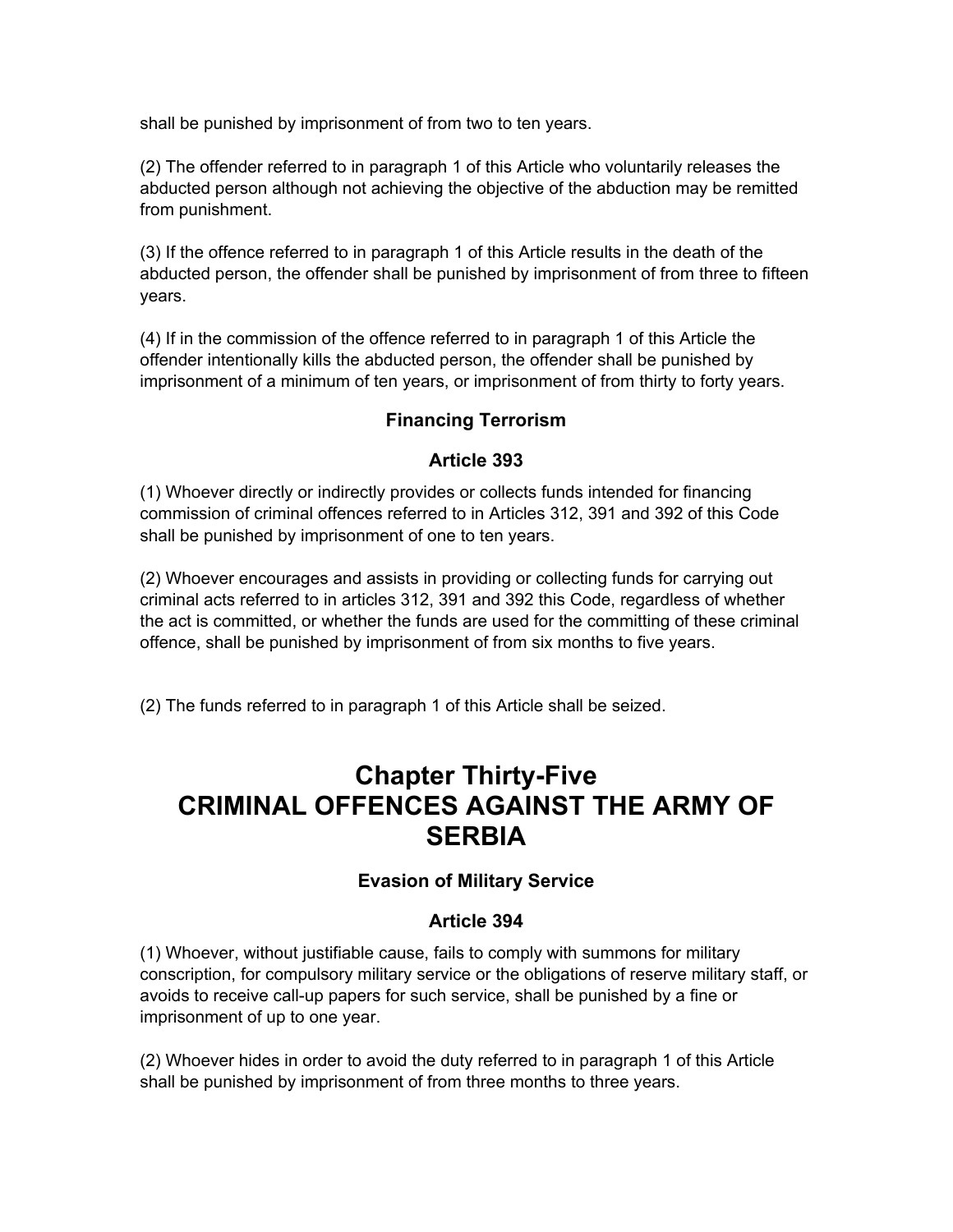(3) Whoever leaves the country or remains abroad in order to avoid military duty referred to in paragraph 1 of this Article shall be punished by imprisonment of from one to eight years.

(4) Whoever calls upon or instigates several persons to commit the offence referred to in paragraphs 1 through 3 of this Article shall be punished for the offence referred to in paragraph 1 by imprisonment of up to three years, and for the offence referred to in paragraphs 2 and 3 by imprisonment of from two to twelve years.

(5) The offender referred to in paragraphs 1 through 3 of this Article who voluntarily reports himself to the competent government authority may be remitted from punishment.

# **Evasion of Registration and Inspection**

# **Article 395**

(1) Whoever contrary to statutory duty, without justifiable grounds, fails to comply with the summons of the competent government authority for registration or inspection or opposes inspection or registration of manpower or material resources necessary for the defence of the country, or whoever provides false information during such registration or inspection, shall be punished by a fine or imprisonment of up to one year.

# **Failure to Supply Material Resources**

# **Article 396**

1) Whoever contrary to statutory duty, without justifiable grounds, fails to deliver at a designated location and specified time, and in state required for their intended purpose, material resources or livestock, shall be punished by a fine or imprisonment of up to one year.

(2) If the offence referred to in paragraph 1 of this Article is committed a state of war, an armed conflict or a state of emergency, the offender shall be punished by imprisonment of from six months to five years.

# **Evading Militray Servivice by Sef-disablement or Deceit**

# **Article 397**

(1) Whoever with intent to evade military service or to be assigned to easier duty injures himself or otherwise temporarily incapacitates himself for military service, or allows another to temporarily incapacitate him, as well as whoever temporarily incapacitates another with or without that person's permission with same intent, shall be punished by imprisonment of from three months to five years.

(2) If the offence referred to in paragraph 1 of this Article results in permanent disability for military service, the offender shall be punished by imprisonment of from one to eight years.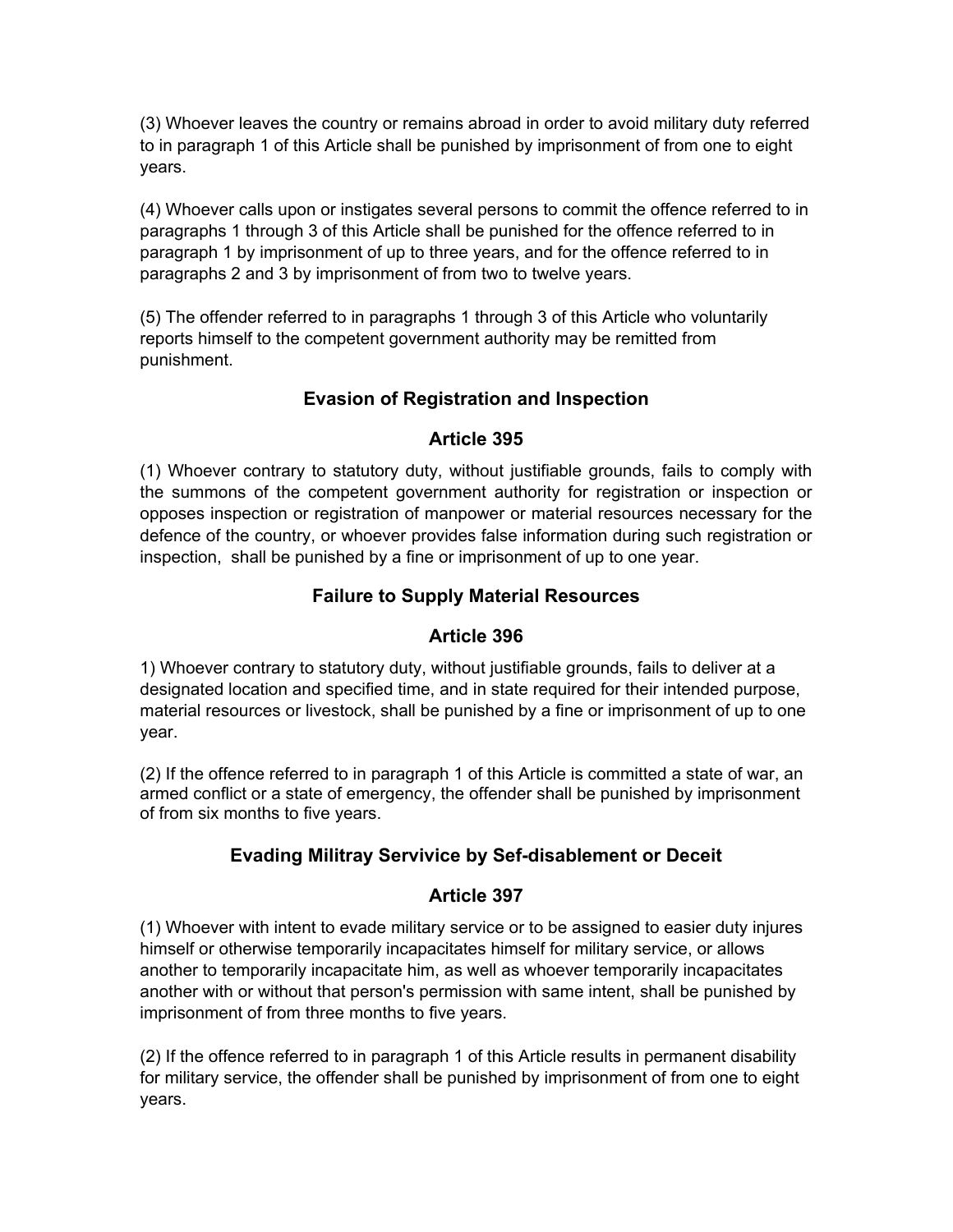(3) Whoever with intent referred to in paragraph 1 of this Article simulates an illness or uses false documents for himself or another or otherwise acts fraudulently, shall be punished by imprisonment of from three months to five years.

#### **Unlawful Exemption from Military Service**

#### **Article 398**

Whoever by abuse of position or authority makes possible for a serviceman subject to military duty to be exempted from service or to be assigned easier duty shall be punished by imprisonment of from six months to five years.

# A**bsence Without Leave and Desertion from the Army of Serbia**

# **Article 399**

(1) A serviceman who is absent without leave from his unit or service for a minimum of five days or less if such absence occurs several times in one year, or leaves his unit or service without permission during the execution of an important assignment or during an increased combat readiness of the unit, shall be punished by a fine or imprisonment of up to one year.

(2) A serviceman who hides in order to evade military service or who is absent without leave from his unit or service for more than thirty days shall be punished by imprisonment of from three months to three years.

(3) A serviceman who leaves the country or remains abroad in order to evade military service shall be punished by imprisonment of from one to eight years.

(4) A serviceman who prepares to flee to a foreign country in order to evade military service shall be punished by imprisonment of from three months to three years.

(5) Whoever calls upon or incites more than one person to commit the offence referred to in paragraph 1 of this Article shall be punished by imprisonment of from one to eight years.

(6) Whoever calls upon or incites more than one person to commit the offence referred to in paragraphs 2 and 3 of this Article shall be punished by imprisonment of from two to twelve years.

(7) The offender referred to in paragraphs 2 and 3 who voluntarily reports to competent government authority to discharge his military service may be remitted from punishment.

# **Disobeying Orders**

# **Article 400**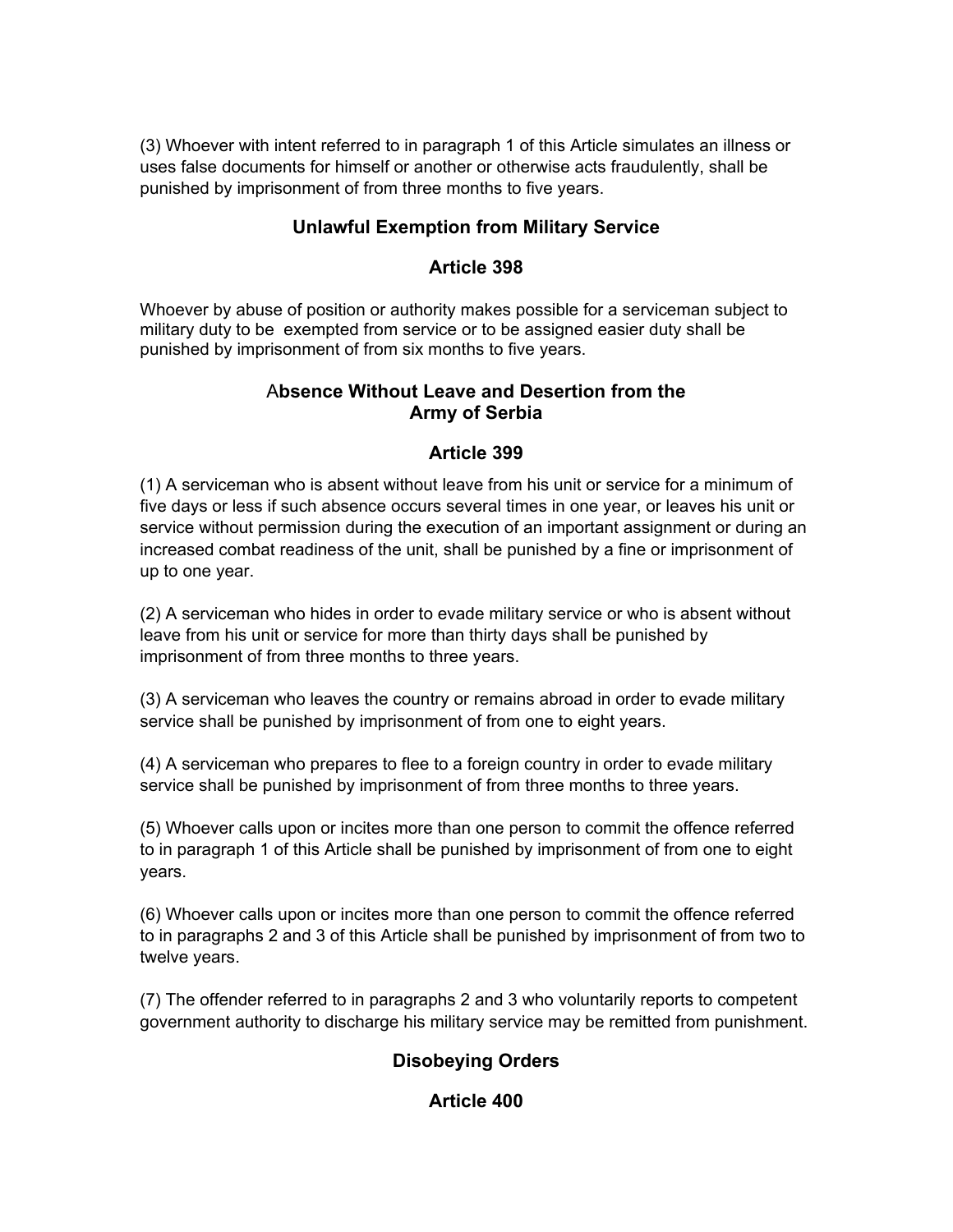(1) A serviceman who fails to execute or refuses to obey an order of a superior in connection with service, whereby serious detrimental consequences ensure for the service, or the service is seriously compromised, shall be punished by imprisonment of from three months to three years.

(2) If the offence referred to in paragraph 1 of this Article results in serious consequences for the military service or the order relates to the acceptance and use of weapons, the offender shall be punished by imprisonment of from one to eight years.

(3) If the offence referred to in paragraphs 1 and 2 is the result of negligence, the offender shall be punished for the offence referred to in paragraph 1 by a fine or imprisonment of up to one year, and for the offence referred to in paragraph 2 by imprisonment of from three months to three years.

### **Resisting a Superior**

#### **Article 401**

(1) A serviceman who together with other servicemen opposes an order of a superior related to service and refuses to obey such order or refuses to do his duty shall be punished by imprisonment of from three months to three years.

(2) If the offence referred to in paragraph 1 is committed in an organised manner, the offender shall be punished by imprisonment of from one to five years.

(3) If the offence referred to in paragraphs 1 and 2 of this Article is committed by the use of weapons, the offender shall be punished by imprisonment of from one to eight years.

(4) A serviceman who in perpetrating the offence referred to in paragraphs 1 through 3 of this Article commits manslaughter shall be punished by imprisonment of from two to twelve years.

(5) The organiser and ringleader of the offence referred to in paragraph 2 of this Article shall be punished by imprisonment of from two to ten years.

(6) Whoever prepares the commission of the offence referred to in paragraph 2 of this Article shall be punished by imprisonment of from three months to three years.

(7) A military officer who, within his competences, and in cases of offences referred to in paragraphs 1 through 4 of this Article, fails to undertake prescribed, ordered or obviously required measures to restore order, shall be punished by imprisonment of from one to five years.

#### **Resisting Military Personnel on Special Duty**

#### **Article 402**

Whoever resists a serviceman performing sentry, patrol, duty, security or similar service or fails to obey his challenge or fails or refuses to obey his order and thereby serious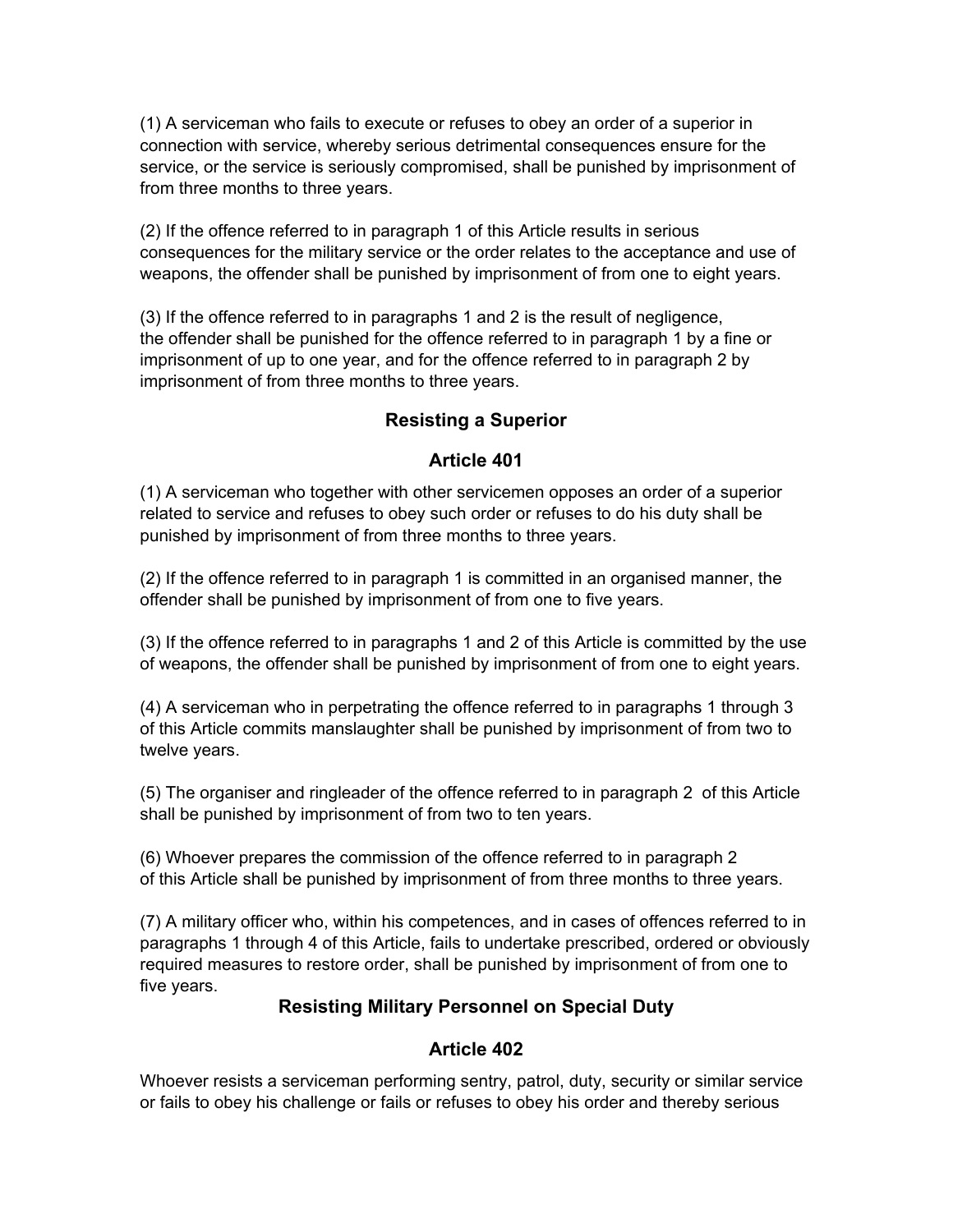detrimental consequences result for the service or the service is seriously compromised, shall be punished by imprisonment of from three months to three years.

# **Coercion against Military Personnel Performing Duties**

#### **Article 403**

(1) Whoever by force or threat of use of force prevents a serviceman in the performance of his duty, or forces him in the same manner to act contrary to official duty, shall be punished by imprisonment of from three months to three years.

(2) If the offence referred to in paragraph 1 of this Article results in serious consequences for the service, the offender shall be punished by imprisonment of from one to eight years.

(3) The attempt of the offence referred to in paragraph 1 of this Article shall be penalised.

# **Assaulting Military Personnel on Duty**

### **Article 404**

(1) Whoever assaults or threatens to assault a serviceman on duty shall be punished by imprisonment of from three months to three years.

(2) If in the commission of the offence referred to in paragraph 1 of this Article the offender inflicts light bodily harm to a serviceman or threatens to use a weapon, the offender shall be punished by imprisonment of from three months to five years.

(3) If in the commission of the offence referred to in paragraph 1 of this Article the offender inflicts serious bodily harm to a serviceman or has caused serious consequences to the service caused by negligence, the offender shall be punished by imprisonment of from one to eight years.

(4) If the commission of the offence referred to in paragraph 1 of this Article resulted in manslaughter of a serviceman, the offender shall be punished by imprisonment of from two to ten years.

# **Remission for Offences in Articles 400 to 404**

#### **Article 405**

An offender referred to in Articles 400, 401 paragraph 1, 402, 403 paragraph 1, and 404 paragraphs 1 and 2 of this Code who was provoked by unlawful and rude treatment of a serviceman may be remitted from punishment.

#### **Maltreating of Subordinate or Junior**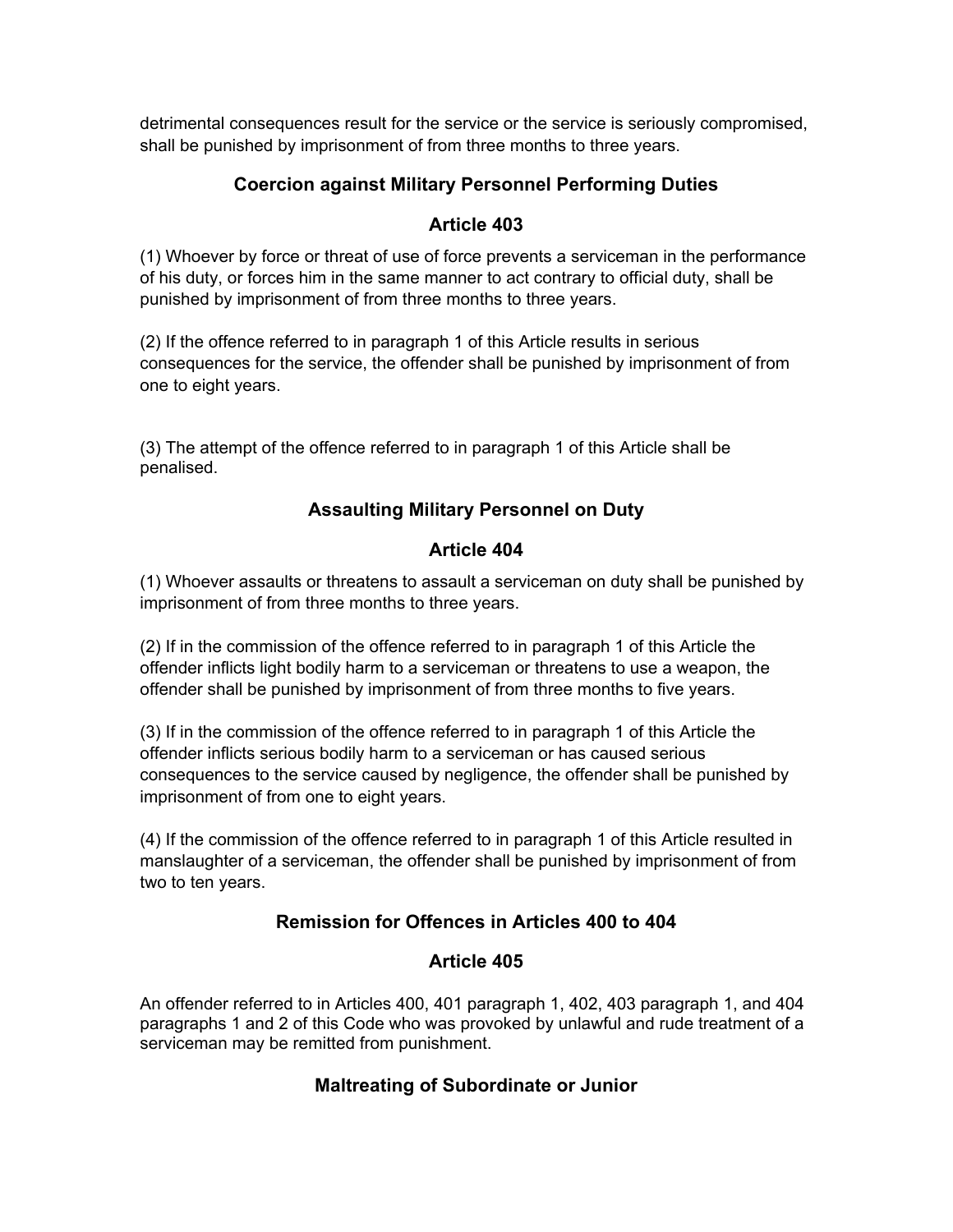#### **Article 406**

(1) A superior officer who in service or in connection with service maltreats a subordinate or serviceman of junior rank or treats them in a way that offends dignity shall be punished by imprisonment of from three months to three years.

(2) If the offence referred to in paragraph 1 of this Article results in serious bodily harm or serious impairment of health of the subordinate or junior or if the offence is committed against several persons, the offender shall be punished by imprisonment of from one to five years.

# **Violation of Special Military Duty**

# **Article 407**

(1) A serviceman who acts contrary to regulations governing sentry, patrol, duty, security or similar assignment and thereby serious consequences to the service occur or the service is seriously compromised, shall be punished by imprisonment of from three months to three years.

(2) If the offence referred to in paragraph 1 of this Article is committed at weapons, ammunition or explosives depots or other important facilities, the offender shall be punished by imprisonment of from three months to five years.

(3) If the offence referred to in paragraphs 1 and 2 of this Article results in serious bodily harm or substantial property damage or other serious consequences, the offender shall be punished by imprisonment of from one to eight years.

(4) If the offence referred to in paragraphs 1 and 2 results in the death of one or more persons, the offender shall be punished by imprisonment of from two to twelve years.

(5) If the offences referred to in paragraphs 1 through 4 are the result of negligence, the offender shall be punished for the offence referred to in paragraph 1 by a fine or imprisonment of up to one year, for the offence referred to in paragraph 2 by a fine or imprisonment of up to two years, for the offence referred to in paragraph 3 by imprisonment of from three months to three years and for the offence referred to in paragraph 4 by imprisonment of from one to eight years.

# **Violation of Border Guard Duty**

# **Article 408**

(1) An official who in discharge of duty at the national frontier acts in contravention of regulations governing guarding of the national frontier, and thereby serious detrimental consequences occur or the service is seriously compromised, shall be punished by imprisonment of from six months to five years.

(2) If the offence referred to in paragraph 1 of this Article was committed during discharge of duty under special circumstances or if due to the offence serious bodily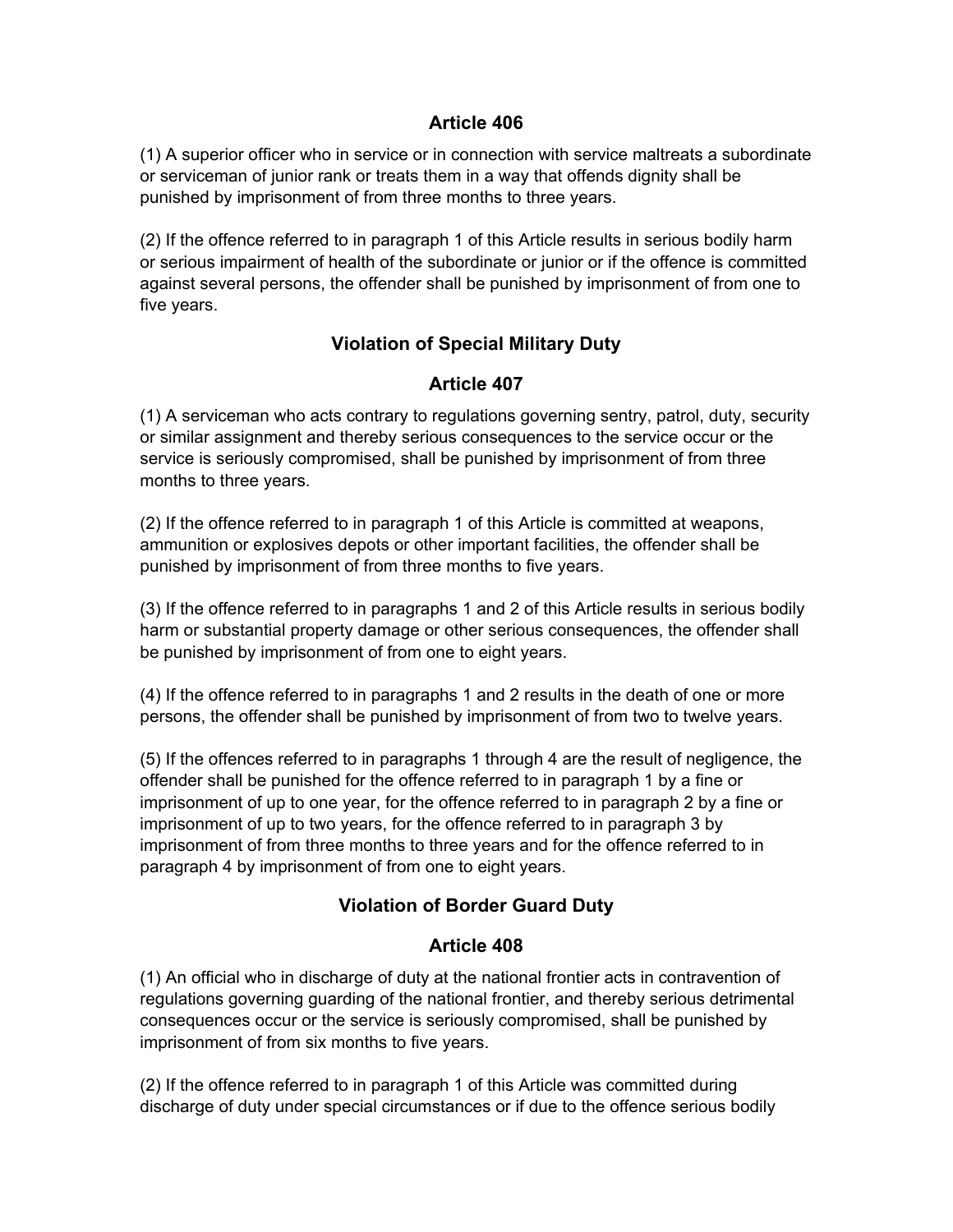harm or substantial property damage or other serious consequences ensued, the offender shall be punished by imprisonment of from one to eight years.

(3) If the offence referred to in paragraph 1 of this Article resulted in the death of one or more persons, the offender shall be punished by imprisonment of from two to twelve years.

(4) If the offence referred to in paragraph 1 of this Article was the result of negligence, the offender shall be punished by a fine or imprisonment of up to one year.

(5) If the offence referred to in paragraph 4 of this Article results in consequences referred to in paragraph 2 of this Article, the offender shall be punished by imprisonment of from three months to three years, and if the offence results in consequences referred to in paragraph 3 of this Article, the offender shall be punished by imprisonment of from one to eight years.

# **Submitting Incorrect Reports**

### **Article 409**

(1) A serviceman who officially reports to a superior officer, whether verbally or in writing, incorrect information of importance to the service or omits an important fact or forwards such report although aware that information contained therein is false, and thereby causes serious detrimental consequences to the service or the service is seriously compromised, shall be punished by imprisonment of from three months to three years.

(2) If the offence referred to in paragraph 1 of this Article is committed by submitting of a report of particular significance or if serious consequences result, the offender shall be punished by imprisonment of from one to eight years.

(3) If the offence referred to in paragraphs 1 and 2 of this Article resulted from negligence, the offender shall be punished for the offence in paragraph 1 by a fine or imprisonment of up to one year, and for the offence referred to in paragraph 2 by imprisonment of from three months to three years.

#### **Failure to Undertake Measures to Ensure Security of a Military Unit**

#### **Article 410**

(1) A military commanding officer who within his purview fails to undertake measures that are prescribed, ordered or other measures obviously necessary to ensure the security of the unit, protection of the lives and health of the persons under his command, the security and maintenance in a proper condition of facilities, objects and resources ensuring full combat readiness, regular provision of food or military equipment or keeping and caring of livestock, or timely and proper repair work or security of facilities entrusted to him, and thereby endangers the life or health of people or property of substantial value, shall be punished by imprisonment of up to three years.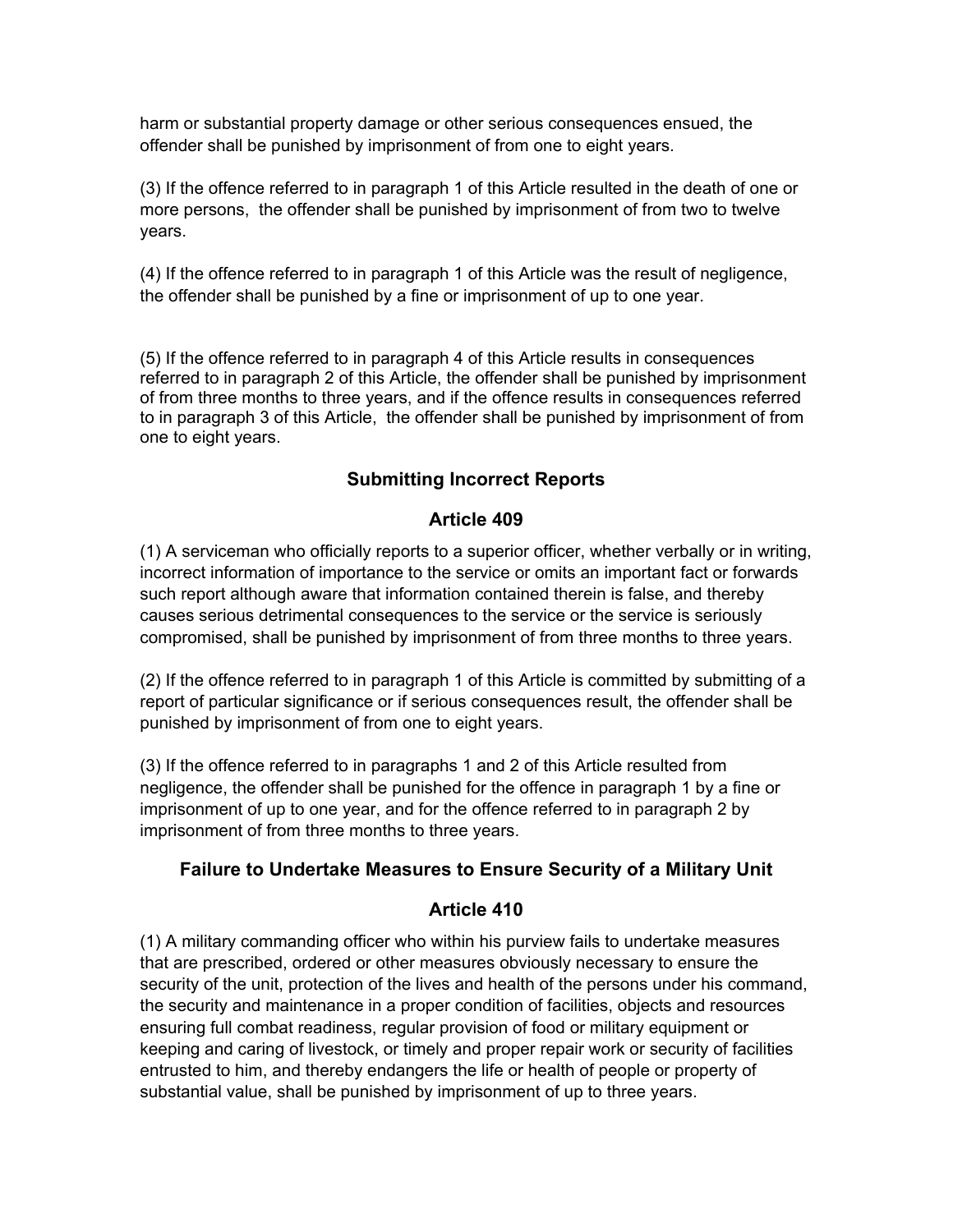(2) If the offence referred to in paragraph 1 of this Article results in a serious bodily harm or substantial damage to property, or other serious consequences, the offender shall be punished by imprisonment of from six months to five years.

(3) If the offence referred to in paragraph 1 of this Article results in the death of one or more persons, the offender shall be punished by imprisonment of from one to ten years.

(4) If the offence referred to in paragraph 1 of this Article resulted from negligence, the offender shall be punished by a fine or imprisonment of up to one year.

(5) If the offence referred to in paragraph 4 of this Article results in consequences referred to in paragraph 2 of this Article, the offender shall be punished by imprisonment of up to three years, and if it results in consequences referred to in paragraph 3 of this Article, the offender shall be punished by imprisonment of up to five years.

### **Unconscientious Manufacture and Acceptance of Weapons and other Military Equipment**

# **Article 411**

(1) A serviceman in the military or other official entrusted in an enterprise of other legal person in the defence industry with the management of the production or technological process or supervision of it, who by uncoscientious discharge of services or duties entrusted to him causes that weapons, ammunition or other military equipment are not manufactured in due time or of required quality, shall be punished by imprisonment of from three months to three years.

(2) The penalty referred to in paragraph 1 of this Article shall also be imposed on a serviceman or other person who by unconscientious discharge of duty accepts weapons or other military equipment that does not meet requirements or contractual terms.

(3) If the offence referred to in paragraphs 1 and 2 of this Article results in serious consequences, the offender shall be punished by imprisonment of from one to eight years.

(4) If the offence referred to in paragraphs 1 and 2 of this Article resulted from negligence, the offender shall be punished by a fine or imprisonment of up to one year.

(5) If the offence referred to in paragraph 4 of this Article results in consequences referred to in paragraph 3 of this Article, the offender shall be punished by imprisonment of from three months to three years.

# **Improper Care of Weapons**

#### **Article 412**

(1) Whoever improperly keeps, stores or handles weapons, ammunition or explosives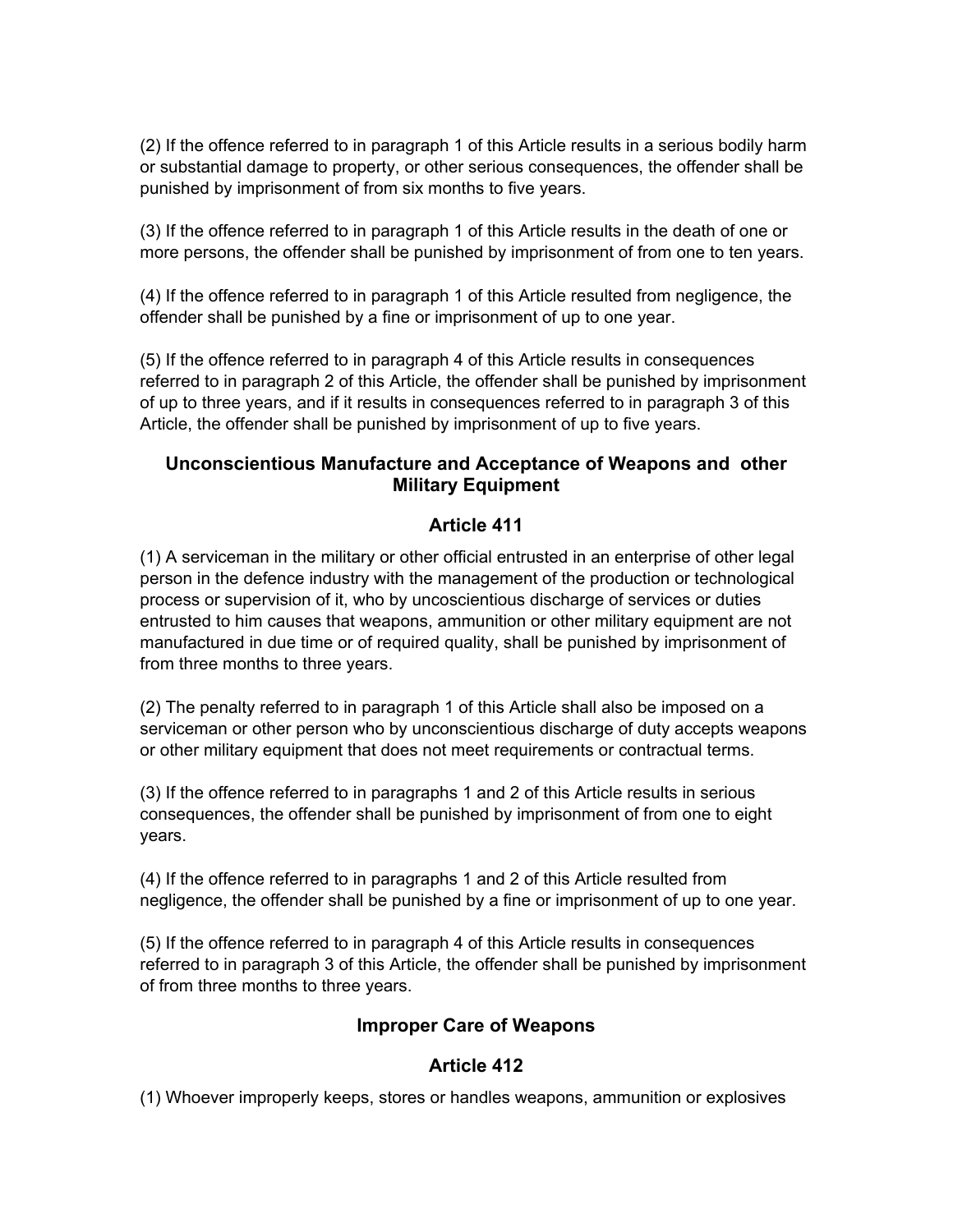belonging to a military unit or military institution and thereby causes damage to it of substantial extent, its destruction or its disappearance, shall be punished by imprisonment of up to one year.

(2) A supervisor of a depot holding weapons, ammunition, explosives and other military equipment who fails to undertake measures for their security and maintenance, and thereby substantial damage, destruction or disappearance of such combat means ensues, shall be punished by imprisonment of from three months to five years.

(3) If the offence referred to in paragraph 2 of this Article results in substantial material damages, the offender shall be punished by imprisonment of from one to ten years.

(4) If the offence referred to in paragraphs 1 and 2 of this Article resulted from negligence, the offender shall be punished by a fine or imprisonment of up to two years.

(5) If the offence referred to in paragraph 4 of this Article results in consequences referred to in paragraph 3 of this Article, the offender shall be punished by imprisonment of from three months to five years.

### **Unlawful Disposal of Weapons**

### **Article 413**

Whoever appropriates, disposes of, pawns, hands over to another to use, damages or destroys weapons, ammunition or explosives entrusted to him to use and that serve for defence purposes, shall be punished by imprisonment of from three months to five years.

# **Theft of Weapons and other Military Equipment**

#### **Article 414**

(1) Whoever steals weapons, ammunition, explosives or military equipment, or equipment parts, intended for defence purposes, shall be punished by imprisonment of from six months to five years.

(2) If the value of the items referred to in paragraph 1 of this Article exceeds four hundred and fifty thousand dinars, or if the theft was committed by breaking and entering into locked buildings, rooms, safes, cabinets or other closed premises, or committed by a group of persons in a particularly dangerous or insolent manner, or by a person carrying a weapon or dangerous implement for intended attack or defence, or during a fire, flood, earthquake or other disaster, the offender shall be punished by imprisonment of from two to ten years.

(3) If the value of items referred to in paragraph 1 of this Article exceeds one million and five hundred thousand dinars, the offender shall be punished by imprisonment of from two to twelve years.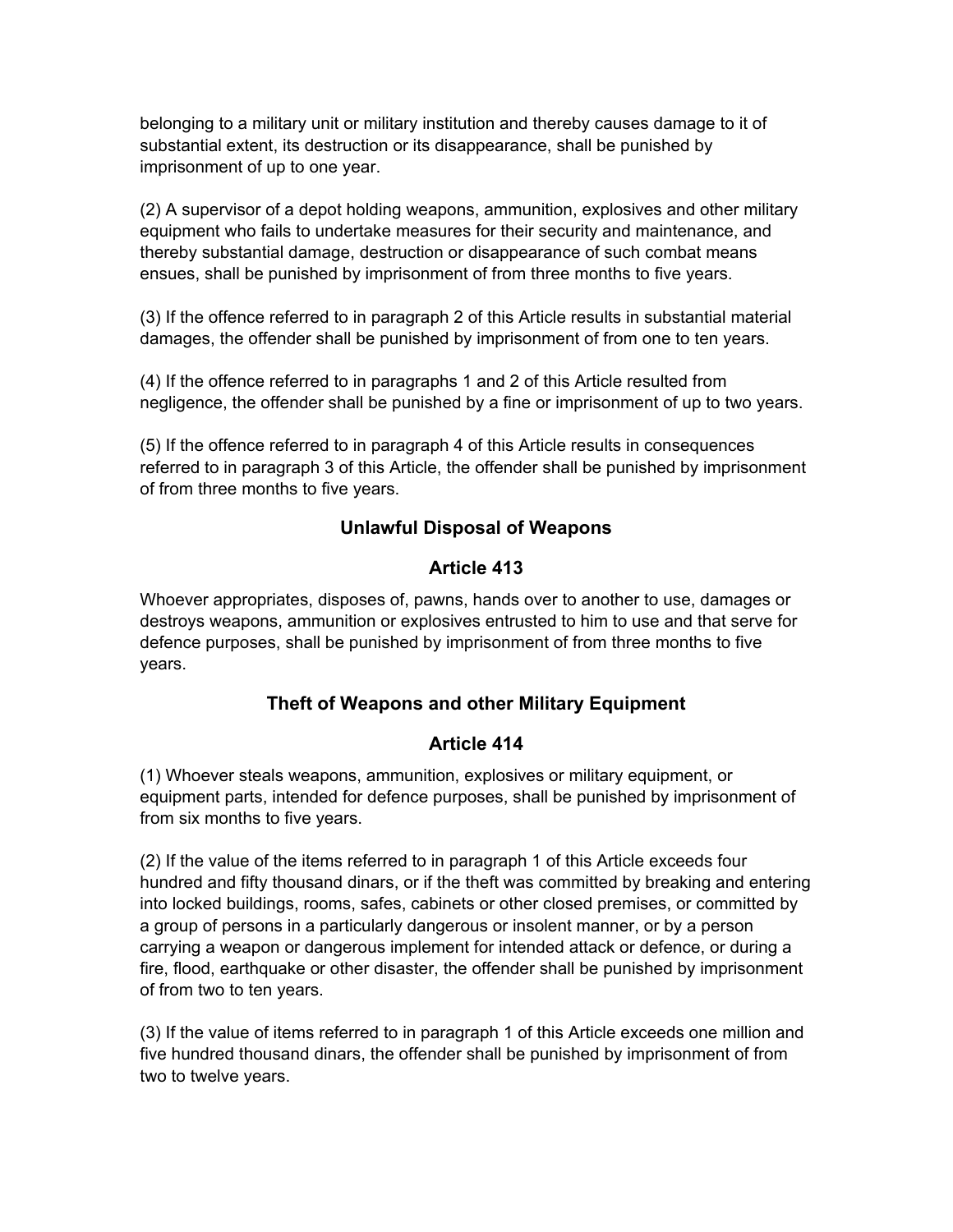# **Divulging Military Secrets**

### **Article 415**

(1) Whoever without authorisation communicates, hands over or otherwise makes available information representing a military secret or whoever obtains such information with intent to hand it over to an unauthorised person, shall be punished by imprisonment of from six months to five years.

(2) If the offence referred to in paragraph 1 of this Article is committed for gain or in respect of particularly confidential information or for publication or use of such information in a foreign country, the offender shall be punished by imprisonment of from one to eight years.

(3) If the offence referred to in paragraph 1 of this Article resulted from negligence, the offender shall be punished by imprisonment of up to three years.

(4) A military secret is defined as information designated by law, other regulations or decisions of competent authorities passed pursuant to law as a military secret and whose disclosure would or could cause damage to the Army of Serbia or to the defence and security of the country.

(5) Information or documents directed at serious violation of fundamental human rights or at compromising the constitutional order and security of Serbia, as well as information and documents aimed at concealing a committed criminal offence punishable under the law by imprisonment of five years or a more severe penalty shall not be deemed a military secret within the meaning of paragraph 4 of this Article.

# **Unauthorised Access to Military Facilities**

#### **Article 416**

Whoever without authorisation enters a military facility or makes sketches or drawings of the military facility or combat means or takes photographs of it or otherwise makes photographic record, although aware that this is prohibited, shall be punished by imprisonment of up to three years.

# **Penalties for Criminal Offences Committed During a State of War, an Armed Conflict or a State of Emergency**

#### **Article 417**

(1) For the criminal offences referred to in Articles 394 paragraph 1, 399 paragraphs 1 and 4, 400 paragraphs 1 and 3, 401 paragraphs 1, 6 and 7, 402, 403, 404 paragraphs 1 and 2, 406, 407 paragraph 1, 2 and 5, 408 paragraphs 1, 4 and 5, 409, 410 paragraphs 1 and 4, 411 paragraphs 1, 2, 4 and 5, 412 paragraphs 1, 2, 4 and 5, 413, 414 paragraph 1, 415 paragraphs 1 and 3, and Article 416 of this Code, if committed during a state of war, an armed conflict or a state of emergency, the offender shall be punished by imprisonment of from two to ten years.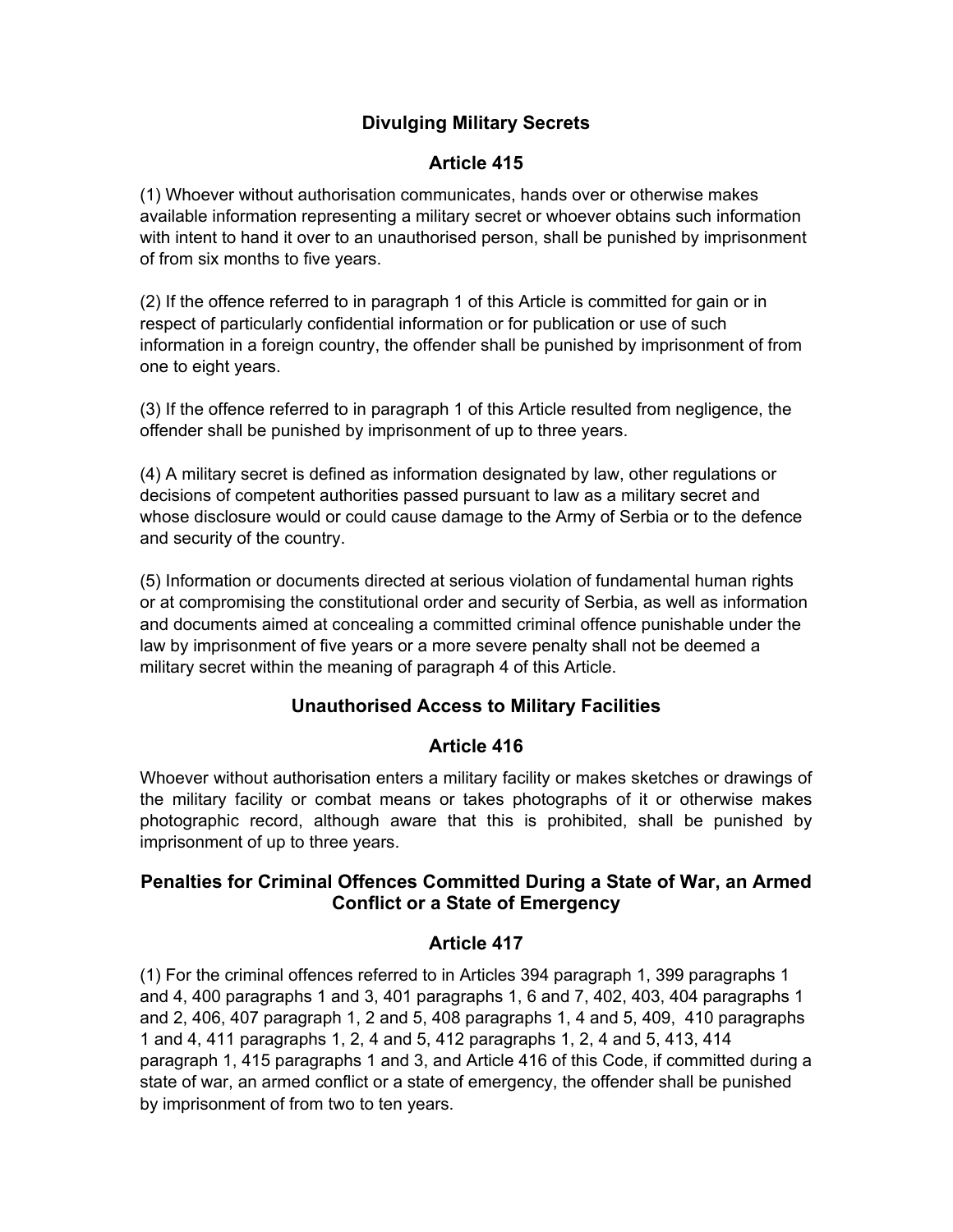(2) For the criminal offences referred to in Articles 394 paragraphs 2 through 4, 397, 398, 399 paragraphs 2, 3, 5 and 6, 400 paragraph 2, 401 paragraphs 2 through 5, 404 paragraphs 3 and 4, 407 paragraph 3, 408 paragraph 2, 410 paragraphs 2 and 5, 411 paragraph 3, 412 paragraph 3, 414 paragraphs 2 and 3, and 415 paragraph 2 of this Code, if committed during imminent threat of war, state of war, armed conflict or state of emergency, the offender shall be punished by imprisonment of from three to fifteen years.

(3) For the criminal offences referred to in Articles 407 paragraph 4, 408 paragraph 3 and 410 paragraph 3 of this Code, if committed during a state of war, an armed conflict or a state of emergency, the offender shall be punished by imprisonment of a minimum of ten years.

# **Failure of Duty in Conducting Mobilisation**

#### **Article 418**

(1) A serviceman or official who during mobilisation in time of a state of war, armed conflict or state of emergency, contrary to their duty fail do ensure the proper reception, assignment and billeting of recruits, conveyances and other equipment and livestock or fail to ensure provisions for mobilised personnel or livestock, resulting in or that could have resulted in detrimental consequences, shall be punished by imprisonment of from one to five years.

(2) If the offence referred to in paragraph 1 of this Article resulted in serious consequences, the offender shall be punished by imprisonment of a minimum of ten years.

(3) If the offence referred to in paragraph 1 of this Article resulted from negligence, the offender shall be punished by imprisonment of up to three years.

(4) If the offence referred to in paragraph 3 of this Article resulted in consequences referred to in paragraph 2 of this Article, the offender shall be punished by imprisonment of from six months to five years.

#### **Undermining Defence and Military Might**

#### **Article 419**

(1) Whoever destroys, disables or makes possible for the enemy to take over defence installations, defence facilities, positions, weapons and other military and defence equipment, ships or aircraft, or surrenders a unit to the enemy without a fight or before exhausting all means of defence or otherwise hinders or endangers military or defence measures, shall be punished by imprisonment of from three to fifteen years.

(2) Whoever commits the offence referred to in paragraph 1 of this Article with intent to aid the enemy shall be punished by imprisonment of from five to fifteen years.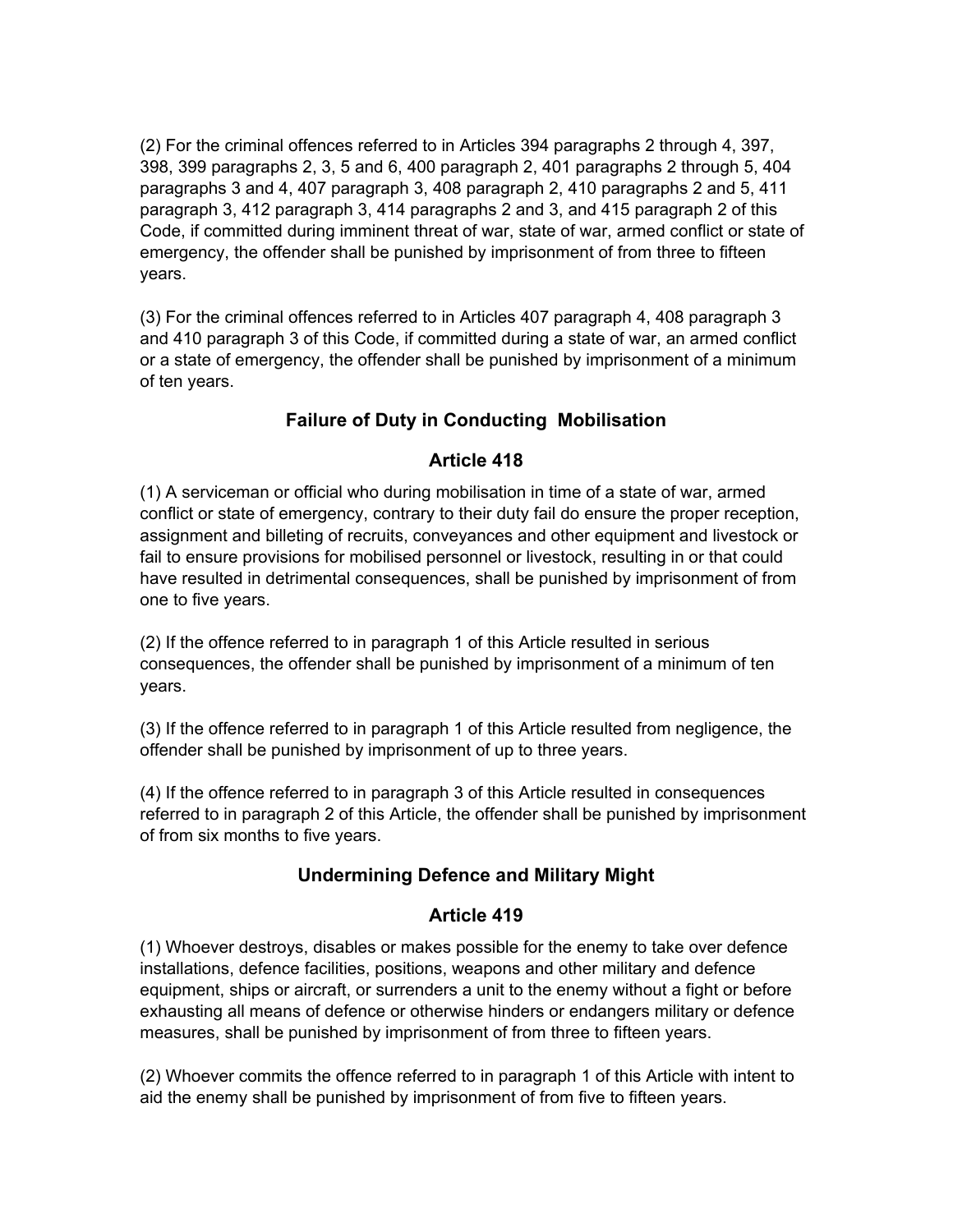(3) Whoever prepares commission of the offence referred to in paragraphs 1 and 2 of this Article shall be punished by imprisonment of from one to six years.

(4) If the offences referred to in paragraph 1 of this Article resulted from negligence, the offender shall be punished by imprisonment of from one to eight years.

(5) If the offence referred to in paragraphs 1 and 2 of this Article resulted in death of one or more persons or endangered lives or was accompanied by serious acts of violence or substantial devastation or resulted in compromising the security, economic or military power of the country, the offender shall be punished by imprisonment of a minimum of ten years.

# **Preventing Opposition to the Enemy**

# **Article 420**

(1) Whoever at a time of war or armed conflict prevents citizens of Serbia or citizens of allied countries from fighting the enemy shall be punished by imprisonment of from five to fifteen years.

(2) Whoever at time of war or armed conflict deters citizens of Serbia and its allies from fighting the enemy through propaganda or other means shall be punished by imprisonment of from one to eight years.

# **Defection and Surrender to an Enemy**

# **Article 421**

(1) A serviceman who during war or armed conflict defects to enemy forces shall be punished by imprisonment of a minimum of ten years.

(2) A serviceman who during war or armed conflict surrenders to the enemy before exhausting all means of defence shall be punished by imprisonment of from two to ten years.

# **Service in the Forces of a Hostile Power**

#### **Article 422**

(1) A citizen of Serbia who in a time of war or armed conflict serves in hostile forces or participates in war or armed conflict as a combatant against Serbia and its allies shall be punished by imprisonment of from three to fifteen years.

(2) Whoever recruits Serbia citizens for service in hostile forces or for participation in the war or armed conflict against Serbia or its allies shall be punished by imprisonment of from five to fifteen years.

# **Aiding the Enemy**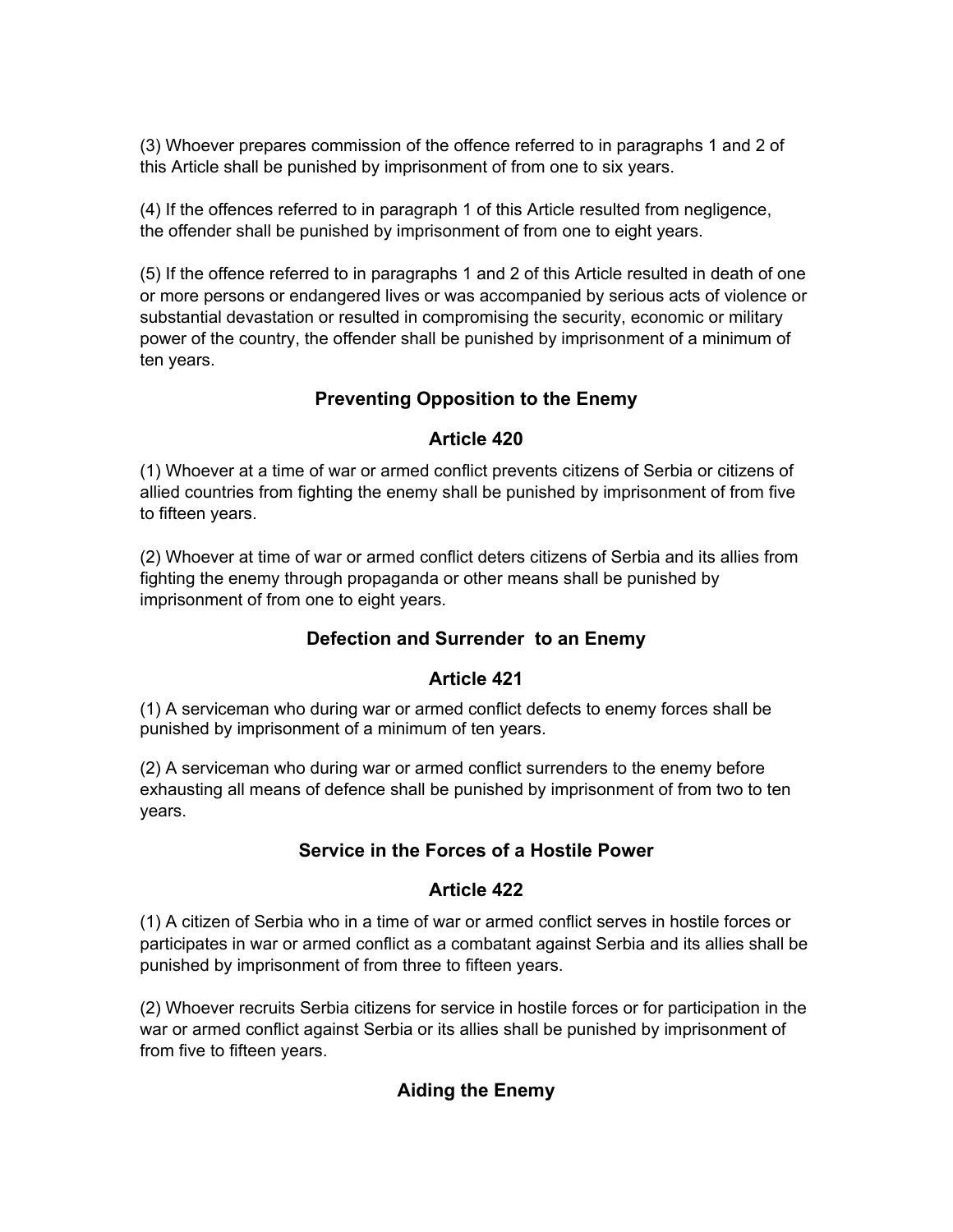#### **Article 423**

(1) A citizen of Serbia who during a war or armed conflict assists the enemy in implementing requisition, sequestering of food or other resources or in implementing any coercive measures against the population shall be punished by imprisonment of from two to ten years.

(2) The penalty referred to in paragraph 1 of this Article shall also be imposed on a citizen of Serbia who at time of war politically or economically collaborates with the enemy.

(3) If the offence referred to in paragraphs 1 and 2 of this Article resulted in the death of one or more persons or endangered lives or was accompanied with serious acts of violence or substantial devastation or compromised the security, economic or military power of the country, the offender shall be punished by imprisonment of a minimum of ten years.

# **Failure to Discharge Duty and Abandoning of Post During Combat**

### **Article 424**

(1) A serviceman who during combat operations or immediately prior to combat fails to do his duty and thereby detrimental consequences result to the military unit or combat situation shall be punished by imprisonment of from two to ten years.

(2) The penalty referred to in paragraph 1 of this Article shall also be imposed on a serviceman who during combat or imminently before combat arbitrarily or fraudulently abandons his post.

(3) If the offences referred to in paragraphs 1 and 2 of this Article result in serious consequences, the offender shall be punished by imprisonment of a minimum of ten years.

# **Abandoning of Post Contrary to Orders**

#### **Article 425**

(1) A military commanding officer who contrary to orders abandons a position with the unit under his command before exhausting all possibilities of defence shall be punished by imprisonment of from two to twelve years.

(2) If the offences referred to in paragraph 1 of this Article result in serious consequences, the offender shall be punished by imprisonment of a minimum of ten years.

# **Prematurely Abandoning a Damaged Vessel or Aircraft**

# **Article 426**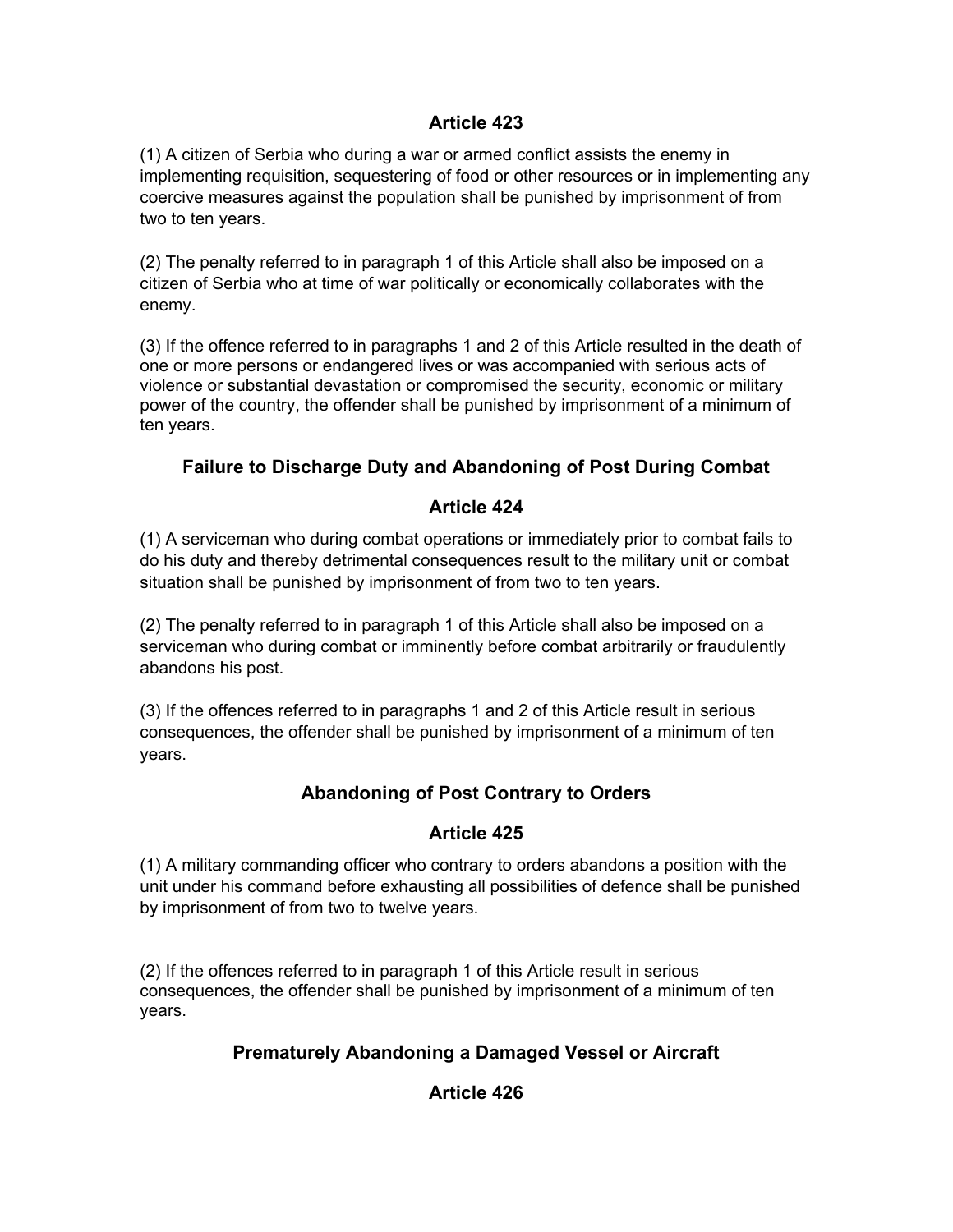(1) The commander of a navy ship who at time of war or armed conflict abandons a damaged ship before fulfilling his duty pursuant to regulations on naval service shall be punished by imprisonment of from two to ten years.

(2) A crew member of a navy ship who at time of war or armed conflict abandons a damaged ship before the captain has issued orders to abandon ship or a member of the crew of a military aircraft who at time of war or armed conflict abandons a damaged military aircraft before fulfilling his duty pursuant to regulations on flight and use of aircraft, shall be punished by imprisonment of from one to eight years.

(3) If the offence referred to in paragraphs 1 and 2 of this Article resulted in serious consequences, the offender shall be punished for the offence referred to in paragraph 1 of this Article by imprisonment of a minimum of ten years, and for the offence referred to in paragraph 2 of this Article by imprisonment of from two to ten years.

# **Weakening of Morale in Combat**

# **Article 427**

(1) Whoever directly before or during combat by provoking dissatisfaction among troops, spreading disturbing news, fleeing, throwing down weapons or ammunition, provoking or spreading fear or otherwise weakens combat morale in the unit or compromises a combat situation shall be punished by imprisonment of from two to twelve years.

(2) A commanding officer who fails to undertake necessary measures against a subordinate or junior officer who during combat or directly before combat spreads fear among troops or otherwise weakens combat morale or compromises a combat situation, shall be punished by imprisonment of from one to eight years.

(3) If the offence referred to in paragraphs 1 and 2 of this Article resulted in serious consequences, the offender shall be punished by imprisonment of a minimum of ten years.

# **Failure to Report to Military Authorities**

# **Article 428**

(1) Whoever during a state of war, armed conflict or state of emergency does not report to a superior, senior officer or military command an event that obviously requires undertaking urgent military measures shall be punished by imprisonment of up to three years.

(2) If the offence referred to in paragraph 1 of this Article resulted in serious consequences, the offender shall be punished by imprisonment of from two to ten years.

# **Requirements for Pronouncing Disciplinary Punishment and/or Measure**

# **Article 429**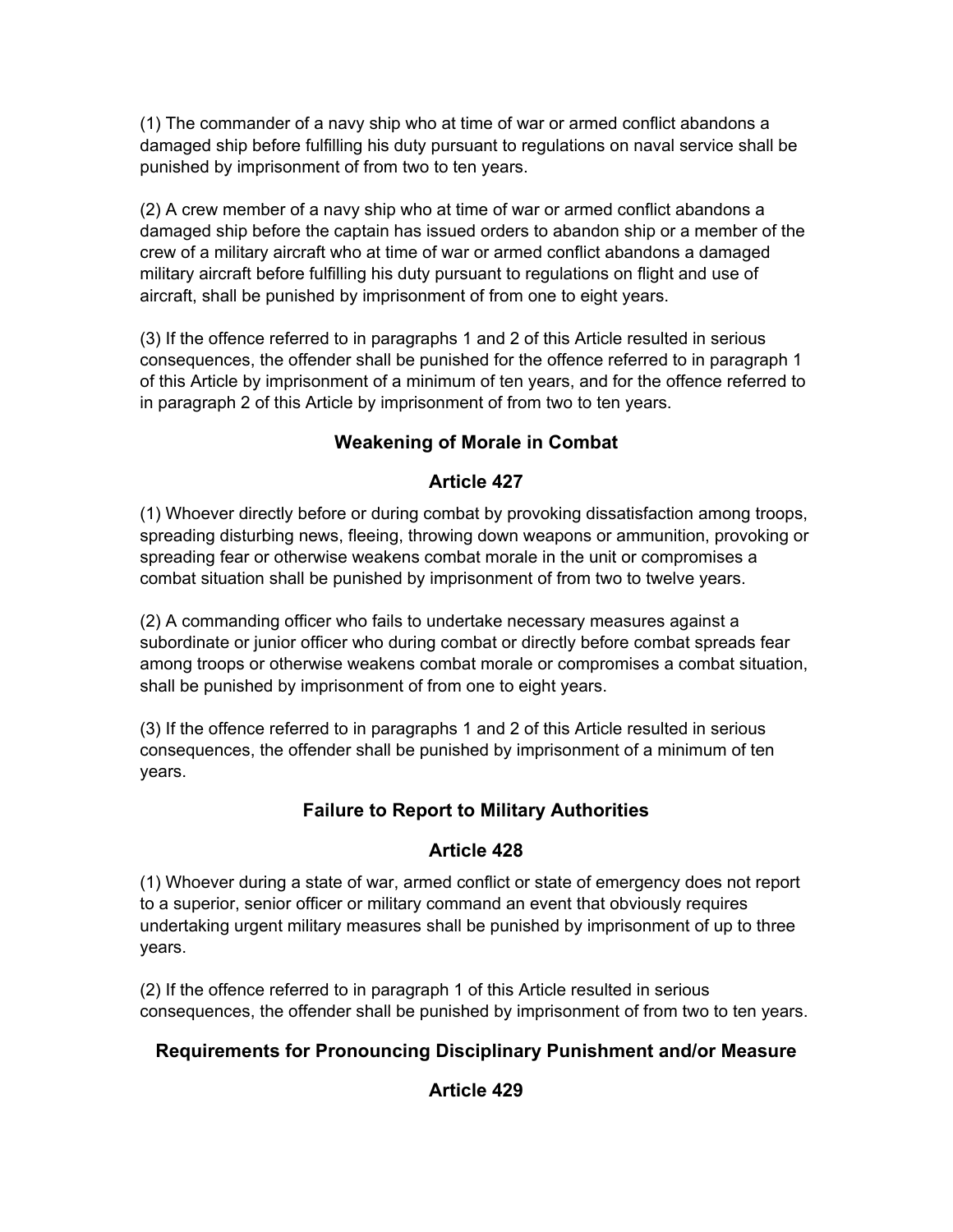A disciplinary punishment and/or measure set forth under law may be pronounced in lieu of a criminal sanction to a serviceman for a criminal offence against the Army of Serbia carrying statutory punishment up to three years imprisonment, if such an act was of a particularly inconsequential aspect and if so required by the interests of the service.

# **Criminal Offences Committed on Orders of a Superior**

### **Article 430**

A subordinate shall not be punished for an offence committed while obeying an order of a superior relating to official duty, unless the order relates to the commission of a criminal offence punishable by imprisonment of from five or more years and the subordinate was aware that complying with the order constitutes a criminal offence.

# **Chapter Thirty-Six TRANSITIONAL AND CONCLUDING PROVISIONS**

### **Article 431**

(1) On the effective date of this Code the following shall be set aside: the Basic Criminal Law (*Official Gazette of the SFRY* nos. 44/76, 46/77, 34/84, 37/84, 74/87, 57/89, 3/90, 38/90, 45/90 and 54/90, *Official Gazette of the FRY* nos. 35/92, 16/93, 31/93, 37/93, 24/94 and 61/01, *Official Gazette of the RS*, no. 39/03) and the Criminal Code of the Republic of Serbia (*Official Gazette of the SRS*, nos. 26/77, 28/77, 43/77, 20/79, 24/84, 39/86, 51/87, 6/89 and 42/89, *Official Gazette of the RS*, nos. 21/90, 16/90, 26/91, 75/91, 9/92, 49/92, 51/92, 23/93, 67/93, 47/94, 17/95, 44/98, 10/02, 11/02, 80/02, 39/03 and 67/03);

(2) On effective date of this Code criminal law provisions contained in the following shall be set aside:

-article 105 and 107 of the Law on Election of Deputies to the National Assembly (*Official Gazette of the RS*, nos. 35/00, 57/03 and 18/04);

-article 45 of the Law on Protection from Ionising Radiation (*Official Gazette of the FRY*, no. 46/96);

-article 3 of the Law prohibiting Construction of Nuclear Power Plants in the FRY (*Official Gazette of the FRY*, no. 12/95);

-article 92 of the Mining Act (*Official Gazette of the RS*, no. 44/95);

-article 12 of the Anti-monopoly Act (*Official Gazette of the* FRY, 29/96);

-articles 172 and 174 of the Tax Procedure and Tax Administration Act (RS, nos. 80/02, 84/02, 23/03, 70/03, 55/04 and 61/05);

-article 27 of the Prevention of Money Laundering Act (*Official Gazette of the* FRY, no. 53/01);

-article 87 of the Law on the National Bank of Serbia (*Official Gazette of the RS*, nos. 72/03 and 55/04);